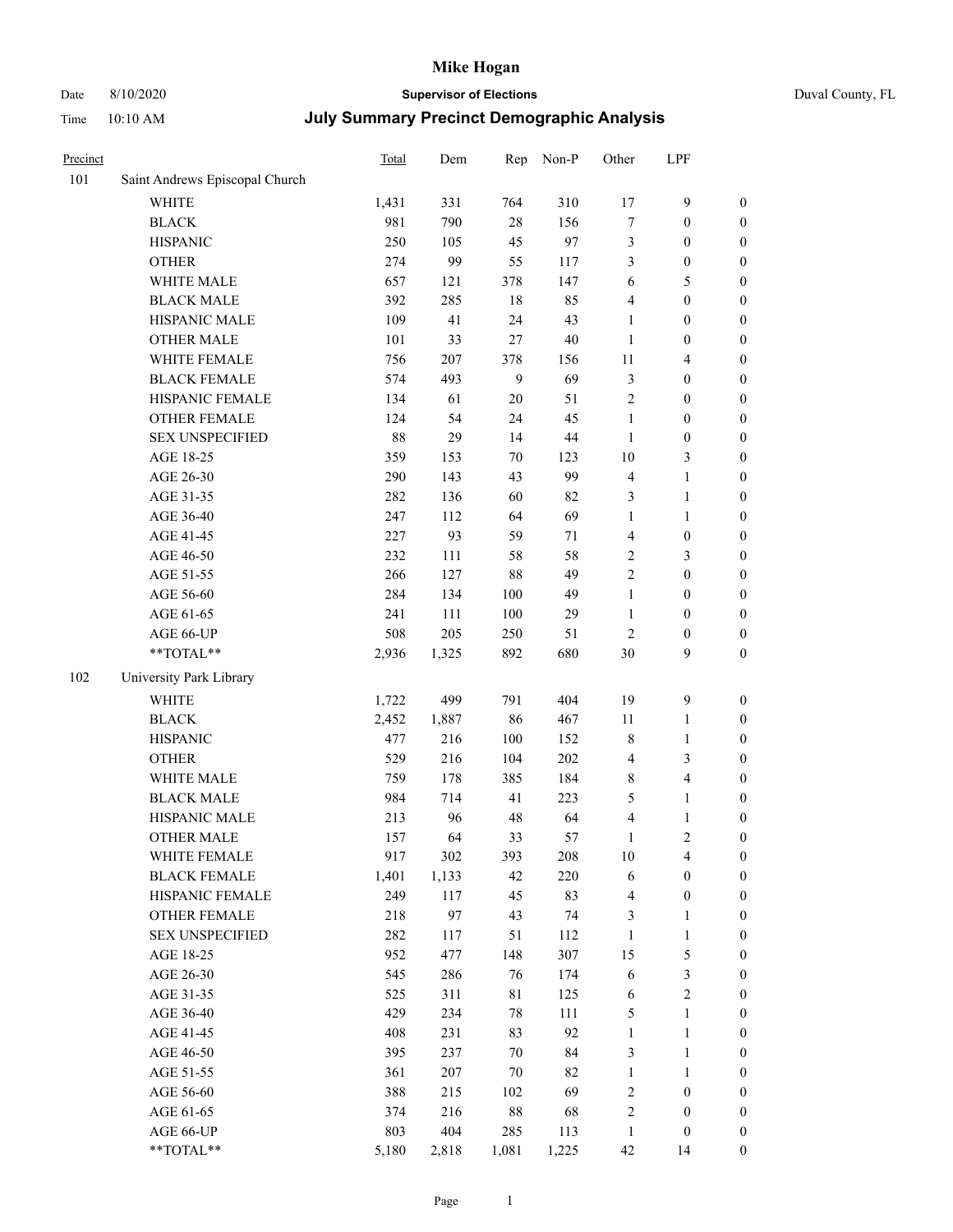# Date 8/10/2020 **Supervisor of Elections** Duval County, FL

| Precinct |                            | Total      | Dem    | Rep    | Non-P    | Other            | LPF                   |                                  |
|----------|----------------------------|------------|--------|--------|----------|------------------|-----------------------|----------------------------------|
| 103      | River Reach Baptist Church |            |        |        |          |                  |                       |                                  |
|          | <b>WHITE</b>               | 917        | 196    | 512    | 188      | 16               | $\mathfrak{S}$        | 0                                |
|          | <b>BLACK</b>               | 456        | 353    | 15     | 84       | $\overline{4}$   | $\boldsymbol{0}$      | 0                                |
|          | <b>HISPANIC</b>            | 122        | 44     | 29     | 49       | $\boldsymbol{0}$ | $\boldsymbol{0}$      | $\boldsymbol{0}$                 |
|          | <b>OTHER</b>               | 189        | 51     | 45     | 90       | 2                | 1                     | $\boldsymbol{0}$                 |
|          | WHITE MALE                 | 437        | 73     | 260    | 95       | 6                | $\mathfrak{Z}$        | $\boldsymbol{0}$                 |
|          | <b>BLACK MALE</b>          | 207        | 150    | 7      | 48       | 2                | $\boldsymbol{0}$      | $\boldsymbol{0}$                 |
|          | HISPANIC MALE              | 51         | 14     | 15     | $22\,$   | $\boldsymbol{0}$ | $\boldsymbol{0}$      | $\boldsymbol{0}$                 |
|          | <b>OTHER MALE</b>          | 76         | 22     | $17\,$ | 35       | $\mathbf{1}$     | $\mathbf{1}$          | $\boldsymbol{0}$                 |
|          | WHITE FEMALE               | 466        | 118    | 246    | 90       | $10\,$           | $\sqrt{2}$            | $\boldsymbol{0}$                 |
|          | <b>BLACK FEMALE</b>        | 241        | 197    | $\tau$ | 35       | $\sqrt{2}$       | $\boldsymbol{0}$      | $\boldsymbol{0}$                 |
|          | HISPANIC FEMALE            | 67         | $28\,$ | 14     | 25       | $\boldsymbol{0}$ | $\boldsymbol{0}$      | $\boldsymbol{0}$                 |
|          | OTHER FEMALE               | 88         | 23     | 24     | $40\,$   | $\mathbf{1}$     | $\boldsymbol{0}$      | $\boldsymbol{0}$                 |
|          | <b>SEX UNSPECIFIED</b>     | 51         | 19     | 11     | 21       | $\boldsymbol{0}$ | $\boldsymbol{0}$      | $\boldsymbol{0}$                 |
|          | AGE 18-25                  | 181        | 66     | 48     | 64       | 3                | $\boldsymbol{0}$      | $\boldsymbol{0}$                 |
|          | AGE 26-30                  | 158        | 53     | 44     | 58       | 3                | $\boldsymbol{0}$      | $\boldsymbol{0}$                 |
|          | AGE 31-35                  | 173        | 69     | 50     | 51       | $\mathbf{1}$     | $\sqrt{2}$            | $\boldsymbol{0}$                 |
|          | AGE 36-40                  | 160        | 57     | 45     | 55       | 2                | $\mathbf{1}$          | $\boldsymbol{0}$                 |
|          | AGE 41-45                  | 127        | 51     | 34     | $40\,$   | $\overline{c}$   | $\boldsymbol{0}$      | $\boldsymbol{0}$                 |
|          | AGE 46-50                  | 126        | 61     | 38     | 25       | $\overline{2}$   | $\boldsymbol{0}$      | $\boldsymbol{0}$                 |
|          | AGE 51-55                  | 173        | 68     | 67     | 34       | 3                | $\mathbf{1}$          | 0                                |
|          | AGE 56-60                  | 158        | 52     | 74     | 31       | $\mathbf{1}$     | $\boldsymbol{0}$      | 0                                |
|          | AGE 61-65                  | 106        | 43     | 46     | 13       | 3                | $\mathbf{1}$          | 0                                |
|          | AGE 66-UP                  | 322        | 124    | 155    | $40\,$   | $\sqrt{2}$       | $\mathbf{1}$          | $\boldsymbol{0}$                 |
|          | **TOTAL**                  | 1,684      | 644    | 601    | 411      | $22\,$           | 6                     | $\boldsymbol{0}$                 |
| 104      | Arlington Christian Church |            |        |        |          |                  |                       |                                  |
|          | <b>WHITE</b>               | 1,457      | 320    | 789    | 329      | 16               | $\mathfrak{Z}$        | $\boldsymbol{0}$                 |
|          | <b>BLACK</b>               | 897        | 703    | 51     | 137      | 5                | $\mathbf{1}$          | $\boldsymbol{0}$                 |
|          | <b>HISPANIC</b>            | 299        | 113    | 69     | 113      | 3                | $\mathbf{1}$          | $\boldsymbol{0}$                 |
|          | <b>OTHER</b>               | 289        | 89     | $80\,$ | 119      | $\mathbf{1}$     | $\boldsymbol{0}$      | $\boldsymbol{0}$                 |
|          | WHITE MALE                 | 711        | 133    | 387    | 179      | 9                | 3                     | $\boldsymbol{0}$                 |
|          | <b>BLACK MALE</b>          | 371        | 272    | 23     | 74       | $\mathbf{1}$     | $\mathbf{1}$          | $\boldsymbol{0}$                 |
|          | HISPANIC MALE              | 124        | 38     | 30     | 54       | 2                | $\boldsymbol{0}$      | 0                                |
|          | OTHER MALE                 | 105        | 27     | 35     | 42       | $\mathbf{1}$     | $\boldsymbol{0}$      | $\boldsymbol{0}$                 |
|          | WHITE FEMALE               | 726        | 183    | 390    | 146      | 7                | $\boldsymbol{0}$      | 0                                |
|          | <b>BLACK FEMALE</b>        | 514        | 423    | 28     | 59       | 4                | $\boldsymbol{0}$      | $\boldsymbol{0}$                 |
|          | HISPANIC FEMALE            | 167        | $70\,$ | 36     | 59       | 1                | 1                     | $\overline{0}$                   |
|          | <b>OTHER FEMALE</b>        | 138        | 49     | 38     | 51       | $\boldsymbol{0}$ | $\boldsymbol{0}$      | $\overline{0}$                   |
|          | <b>SEX UNSPECIFIED</b>     | 86         | 30     | 22     | 34       | $\boldsymbol{0}$ | $\boldsymbol{0}$      | 0                                |
|          | AGE 18-25                  | 327        | 140    | 65     | 118      | 4                | $\boldsymbol{0}$      | $\theta$                         |
|          | AGE 26-30                  | 315        | 119    | 82     | 108      | 5                | $\mathbf{1}$          | 0                                |
|          | AGE 31-35                  | 275        | 121    | $70\,$ | $77\,$   | 6                | $\mathbf{1}$          | 0                                |
|          | AGE 36-40                  | 276        | 104    | 78     | 92       | $\mathbf{1}$     | $\mathbf{1}$          | 0                                |
|          | AGE 41-45                  | 239        | 107    | 69     | 61       | 2                | $\boldsymbol{0}$      | 0                                |
|          | AGE 46-50                  | 262        | 105    | 87     | 67       | 3                | $\boldsymbol{0}$      | 0                                |
|          |                            |            |        |        |          |                  |                       |                                  |
|          | AGE 51-55                  | 228<br>259 | 90     | 92     | 45       | $\mathbf{1}$     | $\boldsymbol{0}$      | $\overline{0}$<br>$\overline{0}$ |
|          | AGE 56-60                  |            | 116    | 109    | 32<br>43 | 1<br>2           | 1<br>$\boldsymbol{0}$ | $\overline{0}$                   |
|          | AGE 61-65                  | 250        | 103    | 102    |          |                  | $\mathbf{1}$          |                                  |
|          | AGE 66-UP<br>$**TOTAL**$   | 510        | 220    | 234    | 55       | $\boldsymbol{0}$ |                       | 0                                |
|          |                            | 2,942      | 1,225  | 989    | 698      | 25               | $\mathfrak{S}$        | $\boldsymbol{0}$                 |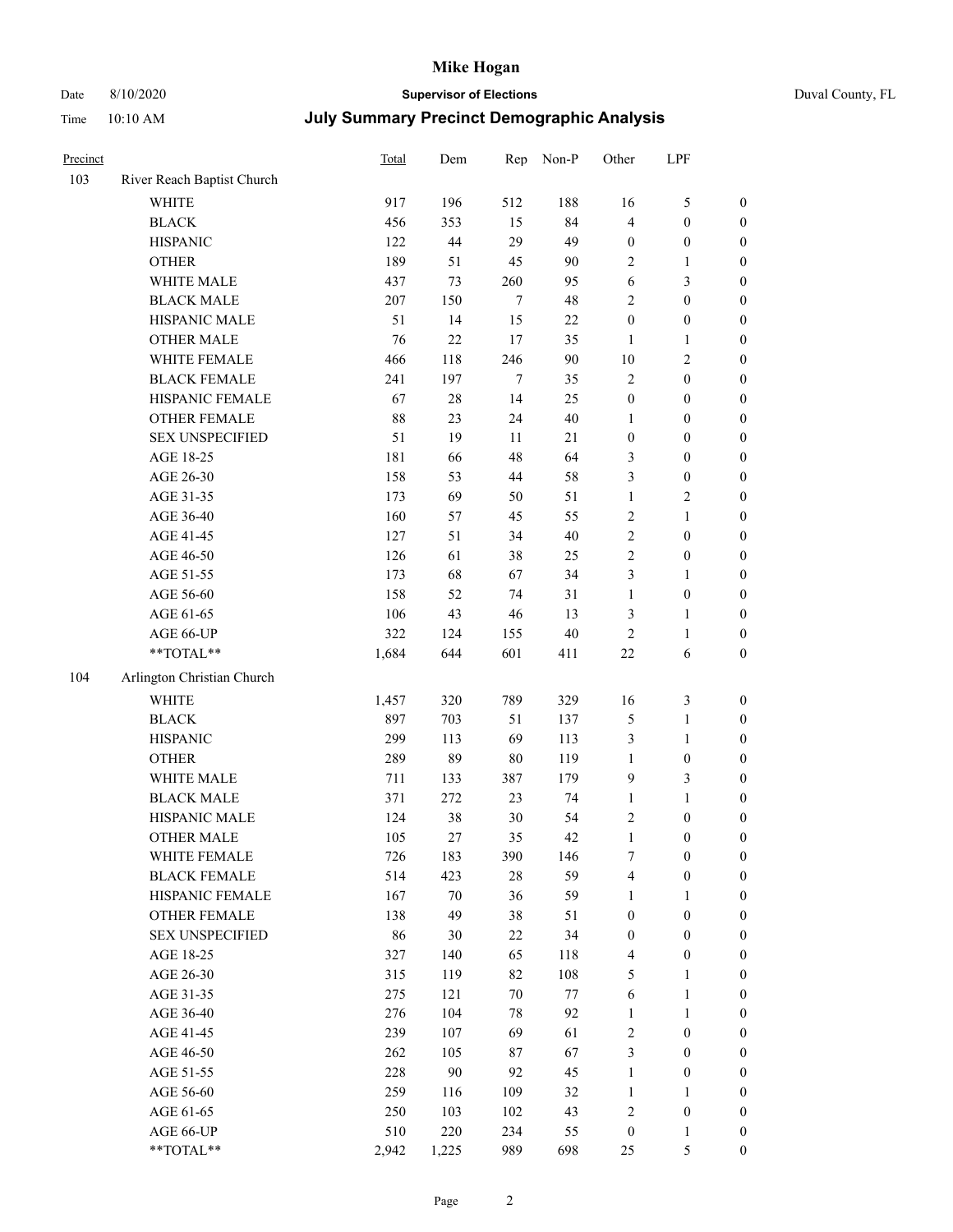# Date 8/10/2020 **Supervisor of Elections** Duval County, FL

| Precinct |                               | <b>Total</b> | Dem   | Rep    | Non-P  | Other            | LPF                     |                  |
|----------|-------------------------------|--------------|-------|--------|--------|------------------|-------------------------|------------------|
| 105      | Terry Parker Baptist Church   |              |       |        |        |                  |                         |                  |
|          | <b>WHITE</b>                  | 2,443        | 586   | 1,290  | 531    | 24               | 12                      | 0                |
|          | <b>BLACK</b>                  | 1,153        | 892   | 60     | 188    | $11\,$           | $\sqrt{2}$              | $\boldsymbol{0}$ |
|          | <b>HISPANIC</b>               | 348          | 123   | 85     | 137    | 3                | $\boldsymbol{0}$        | $\boldsymbol{0}$ |
|          | <b>OTHER</b>                  | 379          | 123   | 90     | 165    | $\boldsymbol{0}$ | $\mathbf{1}$            | $\boldsymbol{0}$ |
|          | WHITE MALE                    | 1,122        | 220   | 596    | 283    | 13               | $10\,$                  | $\boldsymbol{0}$ |
|          | <b>BLACK MALE</b>             | 496          | 358   | 32     | 99     | $\sqrt{6}$       | 1                       | $\boldsymbol{0}$ |
|          | HISPANIC MALE                 | 140          | 42    | 39     | 57     | 2                | $\boldsymbol{0}$        | $\boldsymbol{0}$ |
|          | <b>OTHER MALE</b>             | 144          | 39    | $40\,$ | 65     | $\boldsymbol{0}$ | $\boldsymbol{0}$        | $\boldsymbol{0}$ |
|          | WHITE FEMALE                  | 1,286        | 359   | 674    | 240    | 11               | $\sqrt{2}$              | $\boldsymbol{0}$ |
|          | <b>BLACK FEMALE</b>           | 625          | 514   | 26     | 79     | 5                | $\mathbf{1}$            | $\boldsymbol{0}$ |
|          | HISPANIC FEMALE               | 198          | 77    | 44     | 76     | $\mathbf{1}$     | $\boldsymbol{0}$        | 0                |
|          | OTHER FEMALE                  | 162          | 65    | 42     | 54     | $\boldsymbol{0}$ | $\mathbf{1}$            | $\boldsymbol{0}$ |
|          | <b>SEX UNSPECIFIED</b>        | 150          | 50    | 32     | 68     | $\boldsymbol{0}$ | $\boldsymbol{0}$        | $\boldsymbol{0}$ |
|          | AGE 18-25                     | 519          | 214   | 106    | 193    | 3                | $\mathfrak{Z}$          | $\boldsymbol{0}$ |
|          | AGE 26-30                     | 394          | 146   | 95     | 141    | 11               | $\mathbf{1}$            | $\boldsymbol{0}$ |
|          | AGE 31-35                     | 423          | 153   | 113    | 150    | 3                | $\overline{\mathbf{4}}$ | $\boldsymbol{0}$ |
|          | AGE 36-40                     | 368          | 143   | 100    | 117    | 4                | $\overline{\mathbf{4}}$ | $\boldsymbol{0}$ |
|          | AGE 41-45                     | 312          | 121   | 104    | 83     | 3                | $\mathbf{1}$            | $\boldsymbol{0}$ |
|          | AGE 46-50                     | 316          | 124   | 114    | 75     | $\mathbf{1}$     | $\sqrt{2}$              | $\boldsymbol{0}$ |
|          | AGE 51-55                     | 348          | 130   | 154    | 59     | 5                | $\boldsymbol{0}$        | $\boldsymbol{0}$ |
|          | AGE 56-60                     | 416          | 169   | 171    | 74     | $\overline{c}$   | $\boldsymbol{0}$        | 0                |
|          | AGE 61-65                     | 397          | 175   | 169    | 50     | 3                | $\boldsymbol{0}$        | $\boldsymbol{0}$ |
|          | AGE 66-UP                     | 830          | 349   | 399    | 79     | 3                | $\boldsymbol{0}$        | $\boldsymbol{0}$ |
|          | **TOTAL**                     | 4,323        | 1,724 | 1,525  | 1,021  | 38               | 15                      | $\boldsymbol{0}$ |
| 106      | Blue Cypress Community Center |              |       |        |        |                  |                         |                  |
|          | <b>WHITE</b>                  | 2,320        | 557   | 1,290  | 445    | 19               | $\mathbf{9}$            | $\boldsymbol{0}$ |
|          | <b>BLACK</b>                  | 1,952        | 1,610 | 61     | 272    | $\,$ 8 $\,$      | $\mathbf{1}$            | $\boldsymbol{0}$ |
|          | <b>HISPANIC</b>               | 258          | 106   | 55     | 94     | 3                | $\boldsymbol{0}$        | $\boldsymbol{0}$ |
|          | <b>OTHER</b>                  | 430          | 114   | 127    | 182    | 5                | $\sqrt{2}$              | $\boldsymbol{0}$ |
|          | WHITE MALE                    | 1,101        | 229   | 643    | 214    | $\mathbf{9}$     | $\sqrt{6}$              | $\boldsymbol{0}$ |
|          | <b>BLACK MALE</b>             | 710          | 545   | 30     | 129    | $\sqrt{6}$       | $\boldsymbol{0}$        | $\boldsymbol{0}$ |
|          | HISPANIC MALE                 | 116          | 45    | 27     | 41     | 3                | $\boldsymbol{0}$        | $\boldsymbol{0}$ |
|          | <b>OTHER MALE</b>             | 155          | 40    | 58     | 53     | 3                | $\mathbf{1}$            | $\boldsymbol{0}$ |
|          | WHITE FEMALE                  | 1,192        | 323   | 633    | 224    | 9                | 3                       | 0                |
|          | <b>BLACK FEMALE</b>           | 1,206        | 1,035 | 29     | 139    | 2                | $\mathbf{1}$            | $\boldsymbol{0}$ |
|          | HISPANIC FEMALE               | 136          | 60    | 28     | 48     | $\boldsymbol{0}$ | $\boldsymbol{0}$        | $\overline{0}$   |
|          | <b>OTHER FEMALE</b>           | 208          | 58    | 61     | $87\,$ | 2                | $\boldsymbol{0}$        | 0                |
|          | <b>SEX UNSPECIFIED</b>        | 136          | 52    | 24     | 58     | $\mathbf{1}$     | $\mathbf{1}$            | 0                |
|          | AGE 18-25                     | 561          | 271   | 122    | 156    | 11               | $\mathbf{1}$            | 0                |
|          | AGE 26-30                     | 532          | 261   | 111    | 156    | $\mathbf{1}$     | 3                       | 0                |
|          | AGE 31-35                     | 501          | 272   | 104    | 121    | 3                | $\mathbf{1}$            | 0                |
|          | AGE 36-40                     | 434          | 215   | 92     | 122    | 5                | $\boldsymbol{0}$        | 0                |
|          | AGE 41-45                     | 381          | 199   | 82     | 97     | $\mathbf{1}$     | $\sqrt{2}$              | 0                |
|          | AGE 46-50                     | 370          | 182   | 110    | 73     | 4                | $\mathbf{1}$            | 0                |
|          | AGE 51-55                     | 369          | 185   | 123    | 57     | 2                | $\sqrt{2}$              | 0                |
|          | AGE 56-60                     | 452          | 202   | 182    | 62     | 4                | $\sqrt{2}$              | 0                |
|          | AGE 61-65                     | 395          | 188   | 153    | 53     | 1                | $\boldsymbol{0}$        | $\boldsymbol{0}$ |
|          | AGE 66-UP                     | 965          | 412   | 454    | 96     | 3                | $\boldsymbol{0}$        | 0                |
|          | **TOTAL**                     | 4,960        | 2,387 | 1,533  | 993    | 35               | 12                      | $\boldsymbol{0}$ |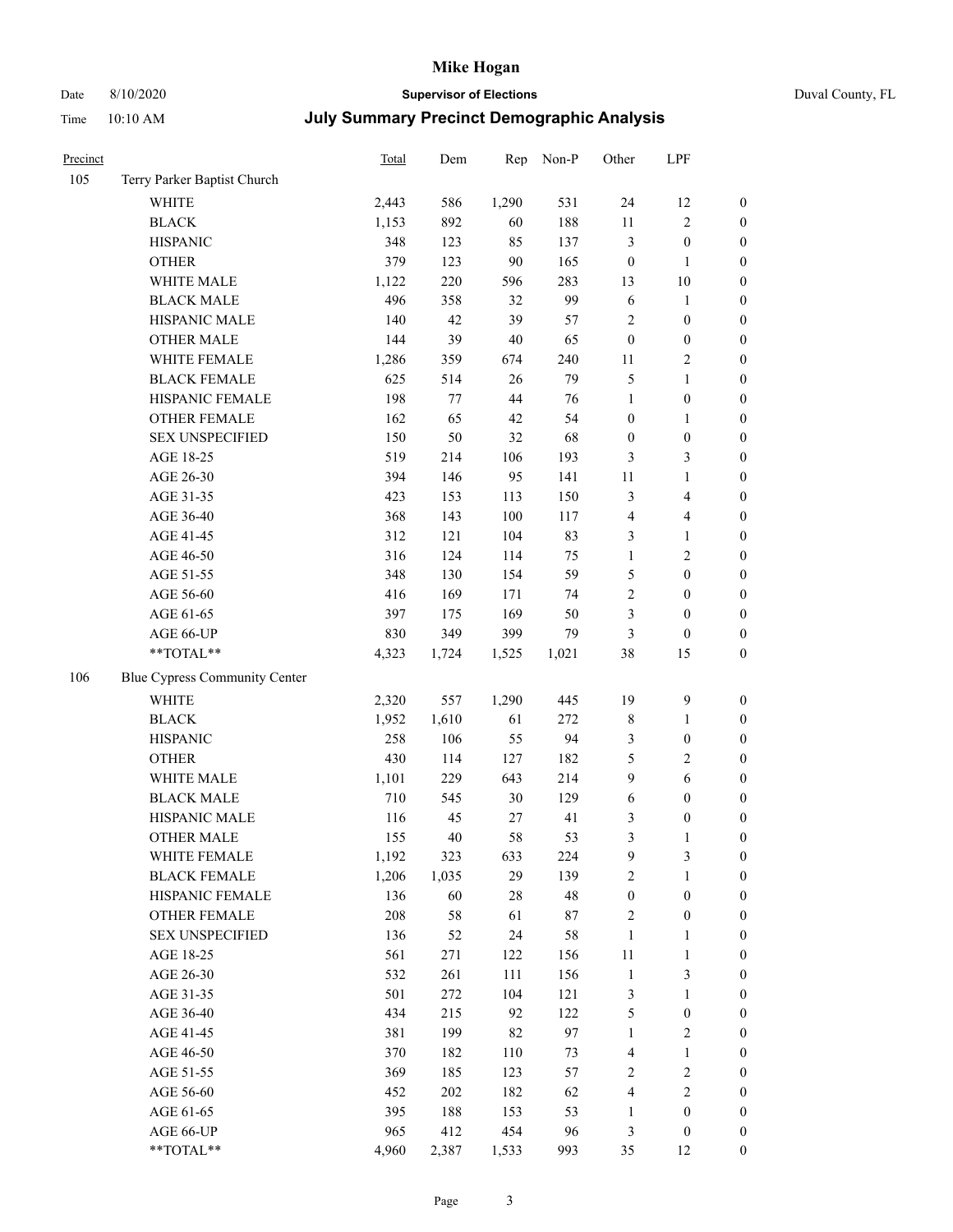# Date 8/10/2020 **Supervisor of Elections** Duval County, FL

| Precinct |                                    | <b>Total</b> | Dem    | Rep            | Non-P  | Other                   | LPF                     |                  |
|----------|------------------------------------|--------------|--------|----------------|--------|-------------------------|-------------------------|------------------|
| 107      | Arlington Baptist Church           |              |        |                |        |                         |                         |                  |
|          | <b>WHITE</b>                       | 600          | 190    | 265            | 136    | 7                       | $\sqrt{2}$              | 0                |
|          | <b>BLACK</b>                       | 759          | 593    | 32             | 128    | 5                       | $\mathbf{1}$            | 0                |
|          | <b>HISPANIC</b>                    | 99           | 48     | 17             | 32     | 2                       | $\boldsymbol{0}$        | $\boldsymbol{0}$ |
|          | <b>OTHER</b>                       | 146          | 54     | 26             | 63     | 2                       | 1                       | $\boldsymbol{0}$ |
|          | WHITE MALE                         | 290          | 83     | 132            | $72\,$ | 3                       | $\boldsymbol{0}$        | $\boldsymbol{0}$ |
|          | <b>BLACK MALE</b>                  | 303          | 224    | 18             | 58     | 3                       | $\boldsymbol{0}$        | $\boldsymbol{0}$ |
|          | HISPANIC MALE                      | 38           | 18     | 6              | 14     | $\boldsymbol{0}$        | $\boldsymbol{0}$        | $\boldsymbol{0}$ |
|          | <b>OTHER MALE</b>                  | 51           | 17     | 16             | 17     | $\boldsymbol{0}$        | $\mathbf{1}$            | $\boldsymbol{0}$ |
|          | WHITE FEMALE                       | 305          | 105    | 131            | 63     | 4                       | $\sqrt{2}$              | $\boldsymbol{0}$ |
|          | <b>BLACK FEMALE</b>                | 440          | 358    | 13             | 66     | 2                       | $\mathbf{1}$            | $\boldsymbol{0}$ |
|          | HISPANIC FEMALE                    | 59           | 30     | 10             | 17     | $\sqrt{2}$              | $\boldsymbol{0}$        | 0                |
|          | <b>OTHER FEMALE</b>                | 67           | 29     | $\overline{9}$ | $27\,$ | $\overline{2}$          | $\boldsymbol{0}$        | $\boldsymbol{0}$ |
|          | <b>SEX UNSPECIFIED</b>             | 51           | 21     | 5              | 25     | $\boldsymbol{0}$        | $\boldsymbol{0}$        | $\boldsymbol{0}$ |
|          | AGE 18-25                          | 173          | 97     | 24             | 51     | 1                       | $\boldsymbol{0}$        | $\boldsymbol{0}$ |
|          | AGE 26-30                          | 149          | 80     | 18             | 49     | 2                       | $\boldsymbol{0}$        | $\boldsymbol{0}$ |
|          | AGE 31-35                          | 175          | 109    | 21             | $44\,$ | $\mathbf{1}$            | $\boldsymbol{0}$        | $\boldsymbol{0}$ |
|          | AGE 36-40                          | 125          | $70\,$ | 14             | 38     | 3                       | $\boldsymbol{0}$        | $\boldsymbol{0}$ |
|          | AGE 41-45                          | 121          | 59     | 25             | 33     | 3                       | $\mathbf{1}$            | $\boldsymbol{0}$ |
|          | AGE 46-50                          | 128          | 72     | 24             | 31     | $\mathbf{1}$            | $\boldsymbol{0}$        | $\boldsymbol{0}$ |
|          | AGE 51-55                          | 131          | 75     | 32             | $20\,$ | 2                       | $\sqrt{2}$              | $\boldsymbol{0}$ |
|          | AGE 56-60                          | 149          | 91     | 35             | 22     | $\mathbf{1}$            | $\boldsymbol{0}$        | 0                |
|          | AGE 61-65                          | 154          | 85     | 39             | $28\,$ | $\mathfrak{2}$          | $\boldsymbol{0}$        | $\boldsymbol{0}$ |
|          | AGE 66-UP                          | 299          | 147    | 108            | 43     | $\boldsymbol{0}$        | $\mathbf{1}$            | $\boldsymbol{0}$ |
|          | **TOTAL**                          | 1,604        | 885    | 340            | 359    | 16                      | $\overline{\mathbf{4}}$ | $\boldsymbol{0}$ |
| 108      | The Central Church of the Nazarene |              |        |                |        |                         |                         |                  |
|          | <b>WHITE</b>                       | 1,464        | 354    | 754            | 334    | 19                      | $\mathfrak{Z}$          | $\boldsymbol{0}$ |
|          | <b>BLACK</b>                       | 563          | 456    | 25             | $80\,$ | 2                       | $\boldsymbol{0}$        | $\boldsymbol{0}$ |
|          | <b>HISPANIC</b>                    | 196          | 79     | 40             | 77     | $\boldsymbol{0}$        | $\boldsymbol{0}$        | $\boldsymbol{0}$ |
|          | <b>OTHER</b>                       | 177          | 76     | 37             | 63     | 1                       | $\boldsymbol{0}$        | $\boldsymbol{0}$ |
|          | WHITE MALE                         | 660          | 134    | 362            | 159    | $\overline{\mathbf{4}}$ | $\mathbf{1}$            | $\boldsymbol{0}$ |
|          | <b>BLACK MALE</b>                  | 234          | 173    | $17\,$         | 42     | 2                       | $\boldsymbol{0}$        | $\boldsymbol{0}$ |
|          | HISPANIC MALE                      | 92           | 31     | 23             | 38     | $\boldsymbol{0}$        | $\boldsymbol{0}$        | 0                |
|          | <b>OTHER MALE</b>                  | 60           | 24     | 16             | 20     | $\boldsymbol{0}$        | $\boldsymbol{0}$        | $\boldsymbol{0}$ |
|          | WHITE FEMALE                       | 796          | 219    | 389            | 171    | 15                      | 2                       | 0                |
|          | <b>BLACK FEMALE</b>                | 311          | 269    | $\,$ 8 $\,$    | 34     | $\boldsymbol{0}$        | $\boldsymbol{0}$        | $\overline{0}$   |
|          | HISPANIC FEMALE                    | 100          | 47     | 17             | 36     | $\boldsymbol{0}$        | $\boldsymbol{0}$        | $\overline{0}$   |
|          | <b>OTHER FEMALE</b>                | 78           | 39     | 16             | $22\,$ | 1                       | $\boldsymbol{0}$        | $\overline{0}$   |
|          | <b>SEX UNSPECIFIED</b>             | 69           | 29     | $\,$ 8 $\,$    | 32     | $\boldsymbol{0}$        | $\boldsymbol{0}$        | 0                |
|          | AGE 18-25                          | 265          | 111    | 55             | 96     | 3                       | $\boldsymbol{0}$        | $\theta$         |
|          | AGE 26-30                          | 205          | 91     | 41             | $70\,$ | 3                       | $\boldsymbol{0}$        | 0                |
|          | AGE 31-35                          | 231          | 101    | 61             | 65     | 4                       | $\boldsymbol{0}$        | 0                |
|          | AGE 36-40                          | 200          | 79     | 55             | 62     | 4                       | $\boldsymbol{0}$        | 0                |
|          | AGE 41-45                          | 173          | 61     | 51             | 57     | 3                       | $\mathbf{1}$            | 0                |
|          | AGE 46-50                          | 174          | 71     | 66             | 36     | $\mathbf{1}$            | $\boldsymbol{0}$        | 0                |
|          | AGE 51-55                          | 207          | 87     | 88             | 31     | $\mathbf{1}$            | $\boldsymbol{0}$        | 0                |
|          | AGE 56-60                          | 279          | 121    | 114            | 41     | 1                       | $\sqrt{2}$              | $\overline{0}$   |
|          | AGE 61-65                          | 224          | 82     | 93             | 49     | $\boldsymbol{0}$        | $\boldsymbol{0}$        | $\overline{0}$   |
|          | AGE 66-UP                          | 441          | 160    | 232            | 47     | 2                       | $\boldsymbol{0}$        | 0                |
|          | **TOTAL**                          | 2,400        | 965    | 856            | 554    | $22\,$                  | $\mathfrak{Z}$          | $\boldsymbol{0}$ |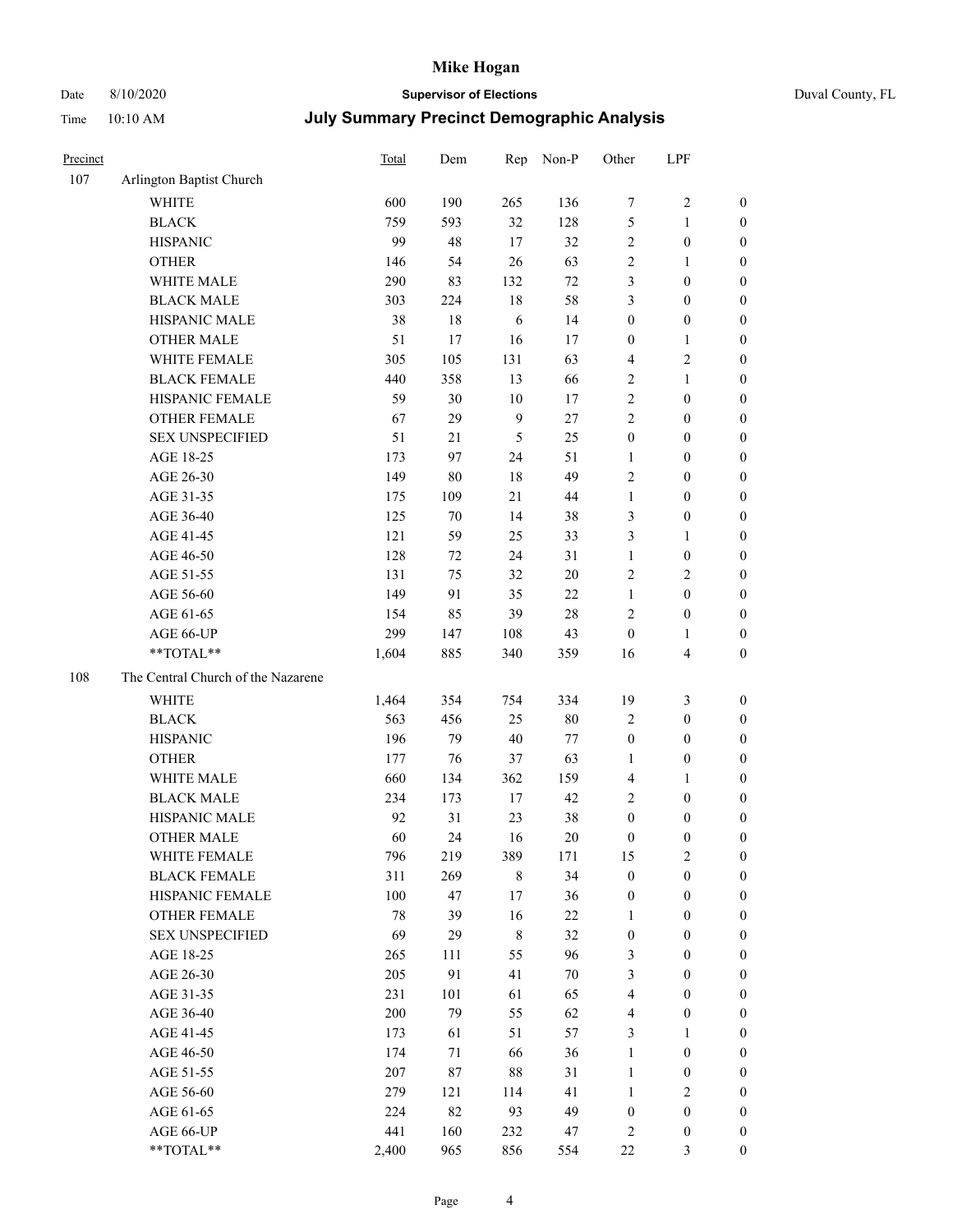# Date 8/10/2020 **Supervisor of Elections** Duval County, FL

| Precinct |                                 | <b>Total</b> | Dem         | Rep              | Non-P         | Other              | LPF              |                                      |
|----------|---------------------------------|--------------|-------------|------------------|---------------|--------------------|------------------|--------------------------------------|
| 109      | Arlington Congregational Church |              |             |                  |               |                    |                  |                                      |
|          | <b>WHITE</b>                    | 855          | 230         | 446              | 163           | $10\,$             | 6                | 0                                    |
|          | <b>BLACK</b>                    | 473          | 353         | 17               | 96            | $\sqrt{6}$         | $\mathbf{1}$     | $\boldsymbol{0}$                     |
|          | <b>HISPANIC</b>                 | 93           | 48          | 17               | 25            | 2                  | $\mathbf{1}$     | $\boldsymbol{0}$                     |
|          | <b>OTHER</b>                    | 102          | 42          | 28               | 32            | $\boldsymbol{0}$   | $\boldsymbol{0}$ | $\boldsymbol{0}$                     |
|          | WHITE MALE                      | 403          | 91          | 217              | $87\,$        | 4                  | $\overline{4}$   | $\boldsymbol{0}$                     |
|          | <b>BLACK MALE</b>               | 193          | 134         | $\boldsymbol{9}$ | 45            | 4                  | $\mathbf{1}$     | $\boldsymbol{0}$                     |
|          | HISPANIC MALE                   | 39           | 18          | 7                | 13            | 0                  | $\mathbf{1}$     | $\boldsymbol{0}$                     |
|          | <b>OTHER MALE</b>               | 32           | $\,$ 8 $\,$ | 13               | 11            | $\boldsymbol{0}$   | $\boldsymbol{0}$ | $\boldsymbol{0}$                     |
|          | WHITE FEMALE                    | 446          | 138         | 225              | 75            | 6                  | $\sqrt{2}$       | $\boldsymbol{0}$                     |
|          | <b>BLACK FEMALE</b>             | 271          | 213         | $\,$ 8 $\,$      | 48            | $\overline{c}$     | $\boldsymbol{0}$ | $\boldsymbol{0}$                     |
|          | HISPANIC FEMALE                 | 50           | $28\,$      | $10\,$           | $10\,$        | $\overline{2}$     | $\boldsymbol{0}$ | $\boldsymbol{0}$                     |
|          | <b>OTHER FEMALE</b>             | 50           | 29          | 12               | 9             | $\boldsymbol{0}$   | $\boldsymbol{0}$ | $\boldsymbol{0}$                     |
|          | <b>SEX UNSPECIFIED</b>          | 39           | 14          | $\tau$           | 18            | $\boldsymbol{0}$   | $\boldsymbol{0}$ | $\boldsymbol{0}$                     |
|          | AGE 18-25                       | 187          | 85          | 38               | 60            | $\overline{c}$     | $\sqrt{2}$       | $\boldsymbol{0}$                     |
|          | AGE 26-30                       | 164          | $77 \,$     | 36               | 47            | 4                  | $\boldsymbol{0}$ | $\boldsymbol{0}$                     |
|          | AGE 31-35                       | 203          | 96          | 44               | 60            | $\mathbf{1}$       | $\sqrt{2}$       | $\boldsymbol{0}$                     |
|          | AGE 36-40                       | 127          | 66          | 36               | $22\,$        | $\overline{c}$     | $\mathbf{1}$     | $\boldsymbol{0}$                     |
|          | AGE 41-45                       | 101          | 54          | 22               | 23            | $\overline{2}$     | $\boldsymbol{0}$ | $\boldsymbol{0}$                     |
|          | AGE 46-50                       | 94           | 39          | 27               | $27\,$        | $\mathbf{1}$       | $\boldsymbol{0}$ | $\boldsymbol{0}$                     |
|          | AGE 51-55                       | 117          | 51          | 43               | 18            | 3                  | $\sqrt{2}$       | $\boldsymbol{0}$                     |
|          | AGE 56-60                       | 118          | 41          | 63               | 14            | $\boldsymbol{0}$   | $\boldsymbol{0}$ |                                      |
|          |                                 | 128          | 50          | 58               | 18            | 2                  | $\boldsymbol{0}$ | $\boldsymbol{0}$                     |
|          | AGE 61-65                       |              |             |                  |               |                    |                  | $\boldsymbol{0}$                     |
|          | AGE 66-UP<br>$**TOTAL**$        | 284<br>1,523 | 114<br>673  | 141<br>508       | $27\,$<br>316 | $\mathbf{1}$<br>18 | 1<br>$\,$ 8 $\,$ | $\boldsymbol{0}$<br>$\boldsymbol{0}$ |
|          |                                 |              |             |                  |               |                    |                  |                                      |
| 110      | St. Pauls Episcopal Church      |              |             |                  |               |                    |                  |                                      |
|          | <b>WHITE</b>                    | 1,714        | 448         | 951              | 287           | 17                 | 11               | $\boldsymbol{0}$                     |
|          | <b>BLACK</b>                    | 201          | 146         | $10\,$           | $44\,$        | $\mathbf{1}$       | $\boldsymbol{0}$ | $\boldsymbol{0}$                     |
|          | <b>HISPANIC</b>                 | 100          | 41          | 30               | $27\,$        | 2                  | $\boldsymbol{0}$ | $\boldsymbol{0}$                     |
|          | <b>OTHER</b>                    | 154          | 47          | 45               | 60            | $\mathbf{1}$       | $\mathbf{1}$     | $\boldsymbol{0}$                     |
|          | WHITE MALE                      | 802          | 178         | 457              | 154           | 8                  | 5                | $\boldsymbol{0}$                     |
|          | <b>BLACK MALE</b>               | 85           | 57          | 6                | 21            | $\mathbf{1}$       | $\boldsymbol{0}$ | $\boldsymbol{0}$                     |
|          | HISPANIC MALE                   | 43           | 19          | 15               | $\mathbf{9}$  | $\boldsymbol{0}$   | $\boldsymbol{0}$ | $\boldsymbol{0}$                     |
|          | <b>OTHER MALE</b>               | 57           | 17          | 20               | $18\,$        | $\mathbf{1}$       | $\mathbf{1}$     | $\boldsymbol{0}$                     |
|          | WHITE FEMALE                    | 891          | 261         | 484              | 131           | 9                  | 6                | 0                                    |
|          | <b>BLACK FEMALE</b>             | 113          | 87          | $\overline{4}$   | $22\,$        | $\boldsymbol{0}$   | $\boldsymbol{0}$ | $\overline{0}$                       |
|          | HISPANIC FEMALE                 | 55           | $22\,$      | 14               | 17            | 2                  | $\boldsymbol{0}$ | $\overline{0}$                       |
|          | OTHER FEMALE                    | 73           | $26\,$      | $22\,$           | 25            | $\boldsymbol{0}$   | $\boldsymbol{0}$ | $\overline{0}$                       |
|          | <b>SEX UNSPECIFIED</b>          | 50           | 15          | 14               | $21\,$        | $\boldsymbol{0}$   | $\boldsymbol{0}$ | 0                                    |
|          | AGE 18-25                       | 182          | 45          | 78               | 57            | 2                  | $\boldsymbol{0}$ | 0                                    |
|          | AGE 26-30                       | 147          | 46          | 59               | 41            | $\boldsymbol{0}$   | $\mathbf{1}$     | 0                                    |
|          | AGE 31-35                       | 184          | 43          | 79               | 54            | 4                  | $\overline{4}$   | 0                                    |
|          | AGE 36-40                       | 161          | 52          | 55               | 48            | 3                  | $\mathfrak{Z}$   | 0                                    |
|          | AGE 41-45                       | 133          | 33          | 63               | 35            | 2                  | $\boldsymbol{0}$ | 0                                    |
|          | AGE 46-50                       | 170          | 45          | 93               | 29            | 2                  | 1                | 0                                    |
|          | AGE 51-55                       | 188          | 61          | 85               | $40\,$        | $\mathbf{1}$       | $\mathbf{1}$     | 0                                    |
|          | AGE 56-60                       | 209          | 64          | 109              | 33            | 3                  | $\boldsymbol{0}$ | 0                                    |
|          | AGE 61-65                       | 220          | 91          | 101              | 27            | $\boldsymbol{0}$   | 1                | $\overline{0}$                       |
|          | AGE 66-UP                       | 575          | 202         | 314              | 54            | 4                  | $\mathbf{1}$     | 0                                    |
|          | **TOTAL**                       | 2,169        | 682         | 1,036            | 418           | 21                 | 12               | $\boldsymbol{0}$                     |
|          |                                 |              |             |                  |               |                    |                  |                                      |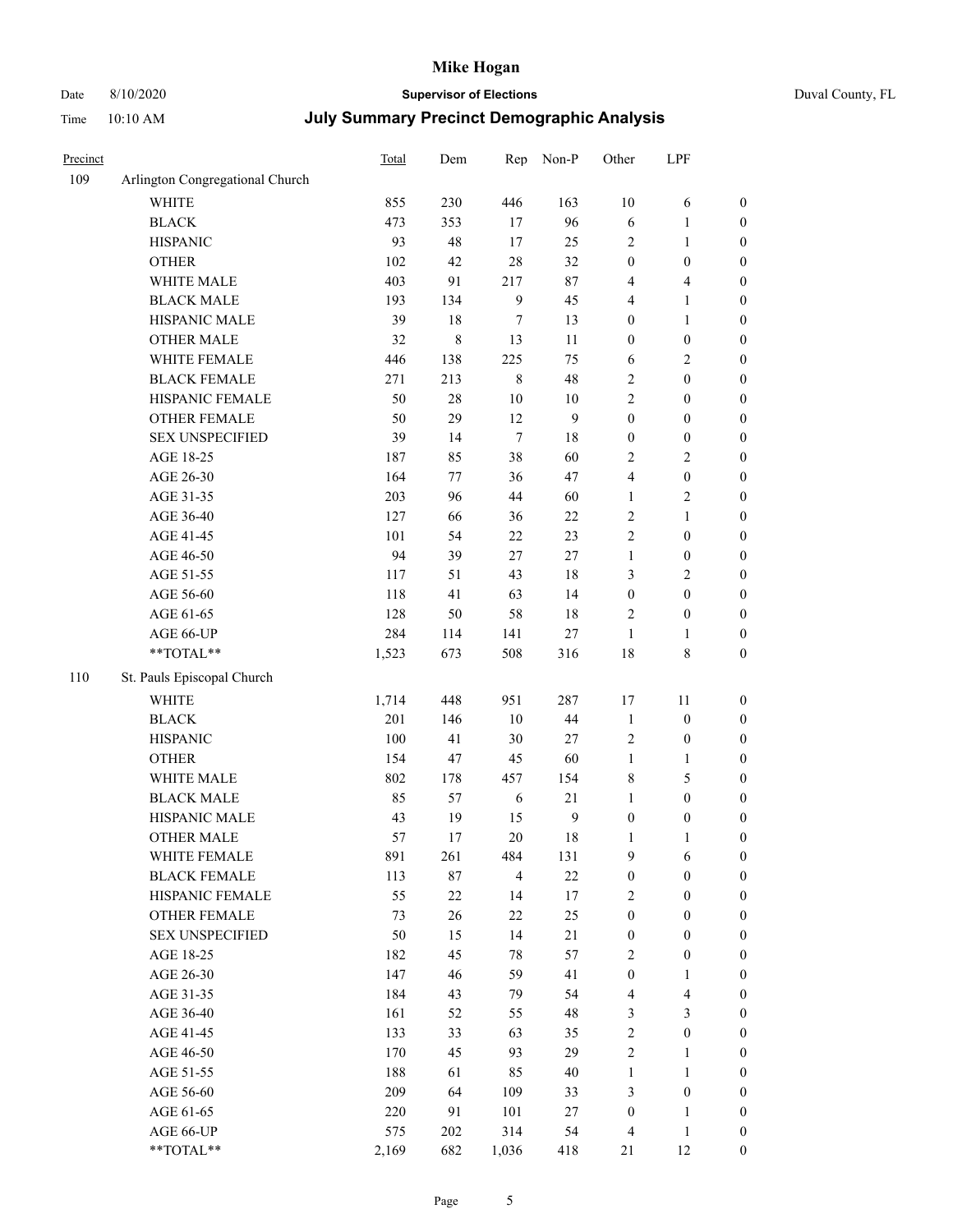# Date 8/10/2020 **Supervisor of Elections** Duval County, FL

| Precinct |                                   | <b>Total</b> | Dem    | Rep            | Non-P  | Other            | LPF                     |                  |
|----------|-----------------------------------|--------------|--------|----------------|--------|------------------|-------------------------|------------------|
| 111      | Fort Caroline Presbyterian Church |              |        |                |        |                  |                         |                  |
|          | <b>WHITE</b>                      | 1,135        | 268    | 667            | 184    | 13               | $\mathfrak{Z}$          | 0                |
|          | <b>BLACK</b>                      | 313          | 245    | 12             | 53     | $\overline{2}$   | $\mathbf{1}$            | $\boldsymbol{0}$ |
|          | <b>HISPANIC</b>                   | 98           | 39     | 29             | 30     | $\boldsymbol{0}$ | $\boldsymbol{0}$        | $\boldsymbol{0}$ |
|          | <b>OTHER</b>                      | 115          | 32     | 37             | 46     | $\boldsymbol{0}$ | $\boldsymbol{0}$        | $\boldsymbol{0}$ |
|          | WHITE MALE                        | 533          | 100    | 337            | $88\,$ | 6                | $\sqrt{2}$              | $\boldsymbol{0}$ |
|          | <b>BLACK MALE</b>                 | 135          | 93     | $\tau$         | 32     | 2                | $\mathbf{1}$            | $\boldsymbol{0}$ |
|          | HISPANIC MALE                     | 40           | 13     | 15             | 12     | $\boldsymbol{0}$ | $\boldsymbol{0}$        | $\boldsymbol{0}$ |
|          | <b>OTHER MALE</b>                 | 41           | 5      | 18             | 18     | $\boldsymbol{0}$ | $\boldsymbol{0}$        | $\boldsymbol{0}$ |
|          | WHITE FEMALE                      | 590          | 166    | 323            | 93     | 7                | 1                       | $\boldsymbol{0}$ |
|          | <b>BLACK FEMALE</b>               | 175          | 150    | $\mathfrak{S}$ | $20\,$ | $\boldsymbol{0}$ | $\boldsymbol{0}$        | 0                |
|          | HISPANIC FEMALE                   | 54           | 23     | 14             | 17     | $\boldsymbol{0}$ | $\boldsymbol{0}$        | 0                |
|          | OTHER FEMALE                      | 57           | 23     | 12             | 22     | $\boldsymbol{0}$ | $\boldsymbol{0}$        | $\boldsymbol{0}$ |
|          | <b>SEX UNSPECIFIED</b>            | 36           | 11     | 14             | 11     | $\boldsymbol{0}$ | $\boldsymbol{0}$        | $\boldsymbol{0}$ |
|          | AGE 18-25                         | 167          | 60     | 53             | 51     | 2                | 1                       | $\boldsymbol{0}$ |
|          | AGE 26-30                         | 124          | 43     | 40             | 39     | 2                | $\boldsymbol{0}$        | $\boldsymbol{0}$ |
|          | AGE 31-35                         | 130          | 43     | 51             | 33     | $\overline{c}$   | $\mathbf{1}$            | $\boldsymbol{0}$ |
|          | AGE 36-40                         | 138          | 53     | 45             | 37     | $\overline{c}$   | $\mathbf{1}$            | $\boldsymbol{0}$ |
|          | AGE 41-45                         | 117          | 36     | 51             | $28\,$ | $\mathbf{1}$     | $\mathbf{1}$            | $\boldsymbol{0}$ |
|          | AGE 46-50                         | 115          | 49     | 47             | 19     | $\boldsymbol{0}$ | $\boldsymbol{0}$        | $\boldsymbol{0}$ |
|          | AGE 51-55                         | 145          | 47     | 78             | 19     | 1                | $\boldsymbol{0}$        | $\boldsymbol{0}$ |
|          | AGE 56-60                         | 153          | 46     | 84             | 20     | 3                | $\boldsymbol{0}$        | 0                |
|          | AGE 61-65                         | 164          | 46     | 91             | 26     | $\mathbf{1}$     | $\boldsymbol{0}$        | 0                |
|          | AGE 66-UP                         | 407          | 161    | 204            | 41     | $\mathbf{1}$     | $\boldsymbol{0}$        | $\boldsymbol{0}$ |
|          | **TOTAL**                         | 1,661        | 584    | 745            | 313    | 15               | $\overline{\mathbf{4}}$ | $\boldsymbol{0}$ |
| 112      | Regency Square Regional Library   |              |        |                |        |                  |                         |                  |
|          | <b>WHITE</b>                      | 947          | 257    | 418            | 254    | 14               | $\overline{\mathbf{4}}$ | $\boldsymbol{0}$ |
|          | <b>BLACK</b>                      | 829          | 622    | 36             | 166    | 4                | $\mathbf{1}$            | $\boldsymbol{0}$ |
|          | <b>HISPANIC</b>                   | 185          | 78     | 31             | 74     | 2                | $\boldsymbol{0}$        | $\boldsymbol{0}$ |
|          | <b>OTHER</b>                      | 196          | 76     | 45             | $72\,$ | $\overline{c}$   | $\mathbf{1}$            | $\boldsymbol{0}$ |
|          | WHITE MALE                        | 435          | 94     | 198            | 134    | 7                | $\overline{2}$          | $\boldsymbol{0}$ |
|          | <b>BLACK MALE</b>                 | 329          | 233    | 15             | $80\,$ | $\mathbf{1}$     | $\boldsymbol{0}$        | $\boldsymbol{0}$ |
|          | HISPANIC MALE                     | 74           | $28\,$ | 13             | 32     | 1                | $\boldsymbol{0}$        | $\boldsymbol{0}$ |
|          | OTHER MALE                        | 66           | 23     | 15             | 27     | $\boldsymbol{0}$ | $\mathbf{1}$            | $\boldsymbol{0}$ |
|          | WHITE FEMALE                      | 504          | 160    | 217            | 118    | 7                | 2                       | 0                |
|          | <b>BLACK FEMALE</b>               | 490          | 382    | 20             | 84     | 3                | $\mathbf{1}$            | $\boldsymbol{0}$ |
|          | HISPANIC FEMALE                   | 106          | 48     | 18             | 39     | $\mathbf{1}$     | $\boldsymbol{0}$        | $\overline{0}$   |
|          | <b>OTHER FEMALE</b>               | 99           | 45     | 22             | $30\,$ | 2                | $\boldsymbol{0}$        | $\overline{0}$   |
|          | <b>SEX UNSPECIFIED</b>            | 54           | $20\,$ | 12             | 22     | $\boldsymbol{0}$ | $\boldsymbol{0}$        | 0                |
|          | AGE 18-25                         | 269          | 125    | 40             | 97     | 6                | $\mathbf{1}$            | 0                |
|          | AGE 26-30                         | 300          | 140    | 56             | 99     | 4                | $\mathbf{1}$            | 0                |
|          | AGE 31-35                         | 231          | 125    | 33             | 71     | $\mathbf{1}$     | $\mathbf{1}$            | 0                |
|          | AGE 36-40                         | 169          | 74     | 40             | 53     | 2                | $\boldsymbol{0}$        | 0                |
|          | AGE 41-45                         | 155          | $80\,$ | 32             | 42     | $\mathbf{1}$     | $\boldsymbol{0}$        | 0                |
|          | AGE 46-50                         | 167          | 89     | 37             | 41     | $\boldsymbol{0}$ | $\boldsymbol{0}$        | 0                |
|          | AGE 51-55                         | 151          | 69     | 33             | 47     | 2                | $\boldsymbol{0}$        | 0                |
|          | AGE 56-60                         | 163          | 84     | 42             | 33     | 2                | $\sqrt{2}$              | $\overline{0}$   |
|          | AGE 61-65                         | 154          | 66     | 59             | 27     | 2                | $\boldsymbol{0}$        | $\overline{0}$   |
|          | AGE 66-UP                         | 398          | 181    | 158            | 56     | 2                | $\mathbf{1}$            | 0                |
|          | **TOTAL**                         | 2,157        | 1,033  | 530            | 566    | $22\,$           | 6                       | $\boldsymbol{0}$ |
|          |                                   |              |        |                |        |                  |                         |                  |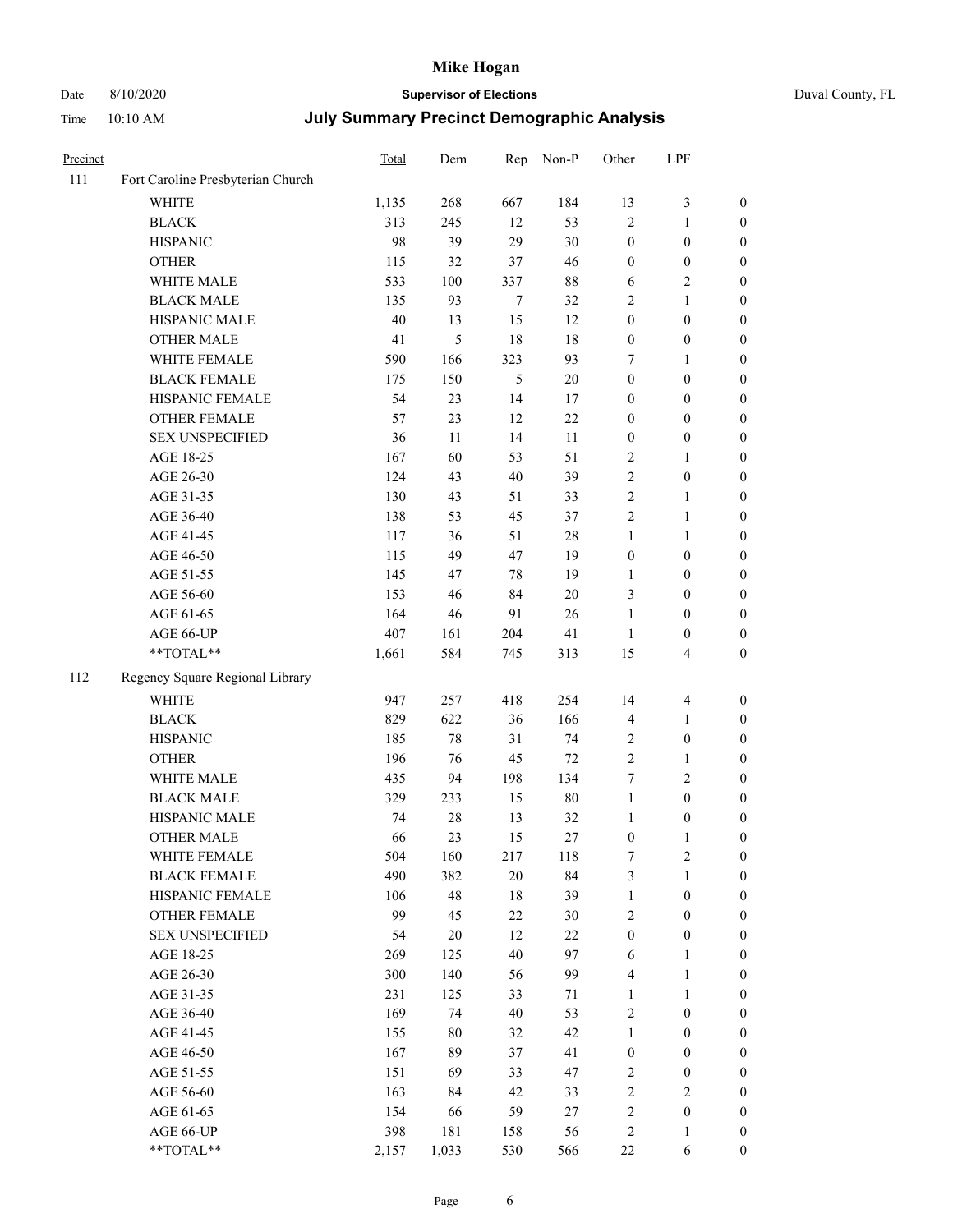Time 10:10 AM

# Date 8/10/2020 **Supervisor of Elections**

|  | Duval County, FL |  |
|--|------------------|--|
|--|------------------|--|

|  |  |  | July Summary Precinct Demographic Analysis |  |
|--|--|--|--------------------------------------------|--|
|--|--|--|--------------------------------------------|--|

| <b>Precinct</b> |                                             | Total | Dem   | Rep          | Non-P  | Other            | LPF                     |                  |
|-----------------|---------------------------------------------|-------|-------|--------------|--------|------------------|-------------------------|------------------|
| 113             | Fort Caroline Christian Church              |       |       |              |        |                  |                         |                  |
|                 | <b>WHITE</b>                                | 3,061 | 769   | 1,615        | 645    | 18               | 14                      | 0                |
|                 | <b>BLACK</b>                                | 2,008 | 1,581 | 71           | 338    | 17               | $\mathbf{1}$            | 0                |
|                 | <b>HISPANIC</b>                             | 458   | 192   | 107          | 156    | 3                | $\boldsymbol{0}$        | 0                |
|                 | <b>OTHER</b>                                | 601   | 204   | 117          | 273    | $\overline{4}$   | 3                       | $\boldsymbol{0}$ |
|                 | WHITE MALE                                  | 1,394 | 292   | 762          | 319    | 11               | 10                      | $\boldsymbol{0}$ |
|                 | <b>BLACK MALE</b>                           | 802   | 610   | 42           | 144    | 6                | $\boldsymbol{0}$        | 0                |
|                 | HISPANIC MALE                               | 216   | 82    | 57           | 75     | $\overline{c}$   | $\boldsymbol{0}$        | 0                |
|                 | <b>OTHER MALE</b>                           | 246   | 81    | 55           | 108    | $\boldsymbol{0}$ | $\overline{2}$          | 0                |
|                 | WHITE FEMALE                                | 1,634 | 469   | 839          | 316    | 7                | $\mathfrak{Z}$          | 0                |
|                 | <b>BLACK FEMALE</b>                         | 1,161 | 944   | 28           | 177    | 11               | $\mathbf{1}$            | 0                |
|                 | HISPANIC FEMALE                             | 228   | 103   | $48\,$       | 76     | $\mathbf{1}$     | $\boldsymbol{0}$        | 0                |
|                 | OTHER FEMALE                                | 267   | 99    | 54           | 109    | 4                | $\mathbf{1}$            | 0                |
|                 | <b>SEX UNSPECIFIED</b>                      | 179   | 66    | 25           | $87\,$ | $\boldsymbol{0}$ | $\mathbf{1}$            | 0                |
|                 | AGE 18-25                                   | 751   | 312   | 173          | 249    | 12               | $\mathfrak{S}$          | $\boldsymbol{0}$ |
|                 | AGE 26-30                                   | 633   | 300   | 131          | 193    | 5                | $\overline{\mathbf{4}}$ | $\boldsymbol{0}$ |
|                 | AGE 31-35                                   | 557   | 254   | 126          | 171    | $\overline{4}$   | $\sqrt{2}$              | 0                |
|                 | AGE 36-40                                   | 568   | 276   | 130          | 158    | 3                | $\mathbf{1}$            | $\boldsymbol{0}$ |
|                 | AGE 41-45                                   | 461   | 221   | 120          | 114    | 3                | $\mathfrak{Z}$          | $\overline{0}$   |
|                 | AGE 46-50                                   | 537   | 259   | 160          | 112    | 4                | $\overline{2}$          | 0                |
|                 | AGE 51-55                                   | 552   | 251   | 182          | 115    | $\overline{4}$   | $\boldsymbol{0}$        | 0                |
|                 | AGE 56-60                                   | 551   | 229   | 219          | 97     | 5                | $\mathbf{1}$            | 0                |
|                 | AGE 61-65                                   | 474   | 208   | 194          | 70     | $\mathbf{2}$     | $\boldsymbol{0}$        | 0                |
|                 | AGE 66-UP                                   | 1,044 | 436   | 475          | 133    | $\boldsymbol{0}$ | $\boldsymbol{0}$        | 0                |
|                 | **TOTAL**                                   | 6,128 | 2,746 | 1,910        | 1,412  | 42               | 18                      | $\boldsymbol{0}$ |
| 114             | Destination Church of the Assemblies of God |       |       |              |        |                  |                         |                  |
|                 | <b>WHITE</b>                                | 969   | 249   | 418          | 288    | 11               | $\mathfrak{Z}$          | $\boldsymbol{0}$ |
|                 | <b>BLACK</b>                                | 1,244 | 959   | 47           | 228    | 8                | $\sqrt{2}$              | $\boldsymbol{0}$ |
|                 | <b>HISPANIC</b>                             | 228   | 98    | 34           | 93     | $\overline{c}$   | $\mathbf{1}$            | $\boldsymbol{0}$ |
|                 | <b>OTHER</b>                                | 226   | 90    | 35           | 101    | $\boldsymbol{0}$ | $\boldsymbol{0}$        | $\boldsymbol{0}$ |
|                 | WHITE MALE                                  | 476   | 102   | 218          | 149    | 5                | $\sqrt{2}$              | 0                |
|                 | <b>BLACK MALE</b>                           | 448   | 320   | $20\,$       | 103    | 3                | $\overline{2}$          | 0                |
|                 | HISPANIC MALE                               | 98    | 45    | 16           | 37     | $\boldsymbol{0}$ | $\boldsymbol{0}$        | 0                |
|                 | <b>OTHER MALE</b>                           | 76    | 32    | 15           | 29     | $\boldsymbol{0}$ | $\boldsymbol{0}$        | 0                |
|                 | WHITE FEMALE                                | 472   | 143   | 189          | 133    | 6                | 1                       | 0                |
|                 | <b>BLACK FEMALE</b>                         | 754   | 608   | 23           | 118    | 5                | $\boldsymbol{0}$        | $\boldsymbol{0}$ |
|                 | HISPANIC FEMALE                             | 124   | 49    | $18\,$       | 54     | $\sqrt{2}$       | $\mathbf{1}$            | $\overline{0}$   |
|                 | OTHER FEMALE                                | 88    | 46    | $\mathbf{9}$ | 33     | $\boldsymbol{0}$ | $\boldsymbol{0}$        | $\overline{0}$   |
|                 | <b>SEX UNSPECIFIED</b>                      | 131   | 51    | 26           | 54     | $\boldsymbol{0}$ | $\boldsymbol{0}$        | 0                |
|                 | AGE 18-25                                   | 403   | 203   | 42           | 153    | 4                | $\mathbf{1}$            | 0                |
|                 | AGE 26-30                                   | 340   | 190   | 45           | 99     | 4                | $\overline{2}$          | 0                |
|                 | AGE 31-35                                   | 357   | 188   | 45           | 122    | $\sqrt{2}$       | $\boldsymbol{0}$        | 0                |
|                 | AGE 36-40                                   | 246   | 137   | 36           | 69     | 3                | $\mathbf{1}$            | 0                |
|                 | AGE 41-45                                   | 195   | 106   | 40           | 46     | $\sqrt{2}$       | $\mathbf{1}$            | 0                |
|                 | AGE 46-50                                   | 223   | 117   | 51           | 52     | $\sqrt{2}$       | $\mathbf{1}$            | 0                |
|                 | AGE 51-55                                   | 207   | 92    | 66           | 47     | $\sqrt{2}$       | $\boldsymbol{0}$        | 0                |
|                 | AGE 56-60                                   | 227   | 118   | 58           | 49     | $\overline{c}$   | $\boldsymbol{0}$        | 0                |
|                 | AGE 61-65                                   | 174   | 91    | 48           | 35     | $\boldsymbol{0}$ | $\boldsymbol{0}$        | $\boldsymbol{0}$ |
|                 | AGE 66-UP                                   | 295   | 154   | 103          | 38     | $\boldsymbol{0}$ | $\boldsymbol{0}$        | 0                |
|                 | **TOTAL**                                   | 2,667 | 1,396 | 534          | 710    | 21               | 6                       | $\boldsymbol{0}$ |
|                 |                                             |       |       |              |        |                  |                         |                  |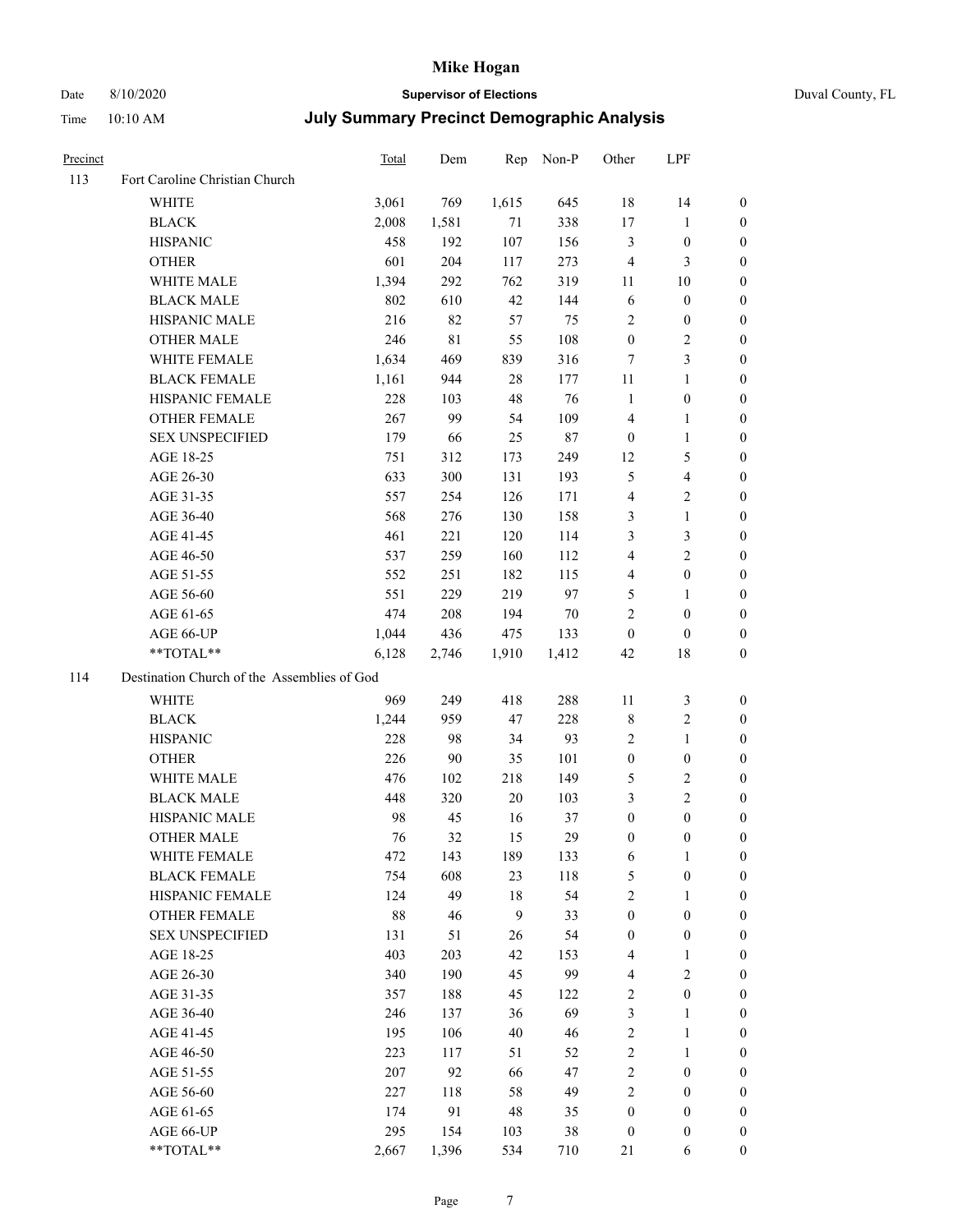# Date 8/10/2020 **Supervisor of Elections** Duval County, FL

| Precinct |                        | <b>Total</b> | Dem   | Rep    | Non-P  | Other            | LPF              |                  |
|----------|------------------------|--------------|-------|--------|--------|------------------|------------------|------------------|
| 201      | New Berlin Elementary  |              |       |        |        |                  |                  |                  |
|          | <b>WHITE</b>           | 1,961        | 340   | 1,223  | 365    | 23               | 10               | 0                |
|          | <b>BLACK</b>           | 898          | 691   | 41     | 150    | 16               | $\boldsymbol{0}$ | 0                |
|          | <b>HISPANIC</b>        | 243          | 74    | 70     | 97     | $\mathbf{1}$     | $\mathbf{1}$     | $\boldsymbol{0}$ |
|          | <b>OTHER</b>           | 285          | 100   | 90     | 94     | $\boldsymbol{0}$ | $\mathbf{1}$     | $\boldsymbol{0}$ |
|          | WHITE MALE             | 947          | 140   | 599    | 190    | 12               | 6                | $\boldsymbol{0}$ |
|          | <b>BLACK MALE</b>      | 404          | 286   | 25     | 84     | 9                | $\boldsymbol{0}$ | $\boldsymbol{0}$ |
|          | HISPANIC MALE          | 115          | 27    | 39     | 47     | $\mathbf{1}$     | $\mathbf{1}$     | $\boldsymbol{0}$ |
|          | <b>OTHER MALE</b>      | 122          | 39    | $40\,$ | 42     | $\boldsymbol{0}$ | $\mathbf{1}$     | $\boldsymbol{0}$ |
|          | WHITE FEMALE           | 994          | 196   | 614    | 169    | $11\,$           | $\overline{4}$   | $\boldsymbol{0}$ |
|          | <b>BLACK FEMALE</b>    | 481          | 398   | 16     | 60     | 7                | $\boldsymbol{0}$ | $\boldsymbol{0}$ |
|          | HISPANIC FEMALE        | 121          | 46    | $28\,$ | 47     | $\boldsymbol{0}$ | $\boldsymbol{0}$ | $\boldsymbol{0}$ |
|          | <b>OTHER FEMALE</b>    | 132          | 55    | 43     | 34     | $\boldsymbol{0}$ | $\boldsymbol{0}$ | $\boldsymbol{0}$ |
|          | <b>SEX UNSPECIFIED</b> | 71           | 18    | $20\,$ | 33     | $\boldsymbol{0}$ | $\boldsymbol{0}$ | $\boldsymbol{0}$ |
|          | AGE 18-25              | 385          | 140   | 112    | 123    | 7                | $\mathfrak{Z}$   | $\boldsymbol{0}$ |
|          | AGE 26-30              | 320          | 111   | 118    | 90     | $\mathbf{1}$     | $\boldsymbol{0}$ | $\boldsymbol{0}$ |
|          | AGE 31-35              | 345          | 117   | 138    | 82     | 5                | $\mathfrak{Z}$   | $\boldsymbol{0}$ |
|          | AGE 36-40              | 396          | 152   | 120    | 110    | $10\,$           | $\overline{4}$   | $\boldsymbol{0}$ |
|          | AGE 41-45              | 311          | 107   | 136    | 67     | $\mathbf{1}$     | $\boldsymbol{0}$ | $\boldsymbol{0}$ |
|          | AGE 46-50              | 341          | 125   | 153    | 58     | 5                | $\boldsymbol{0}$ | $\boldsymbol{0}$ |
|          | AGE 51-55              | 305          | 119   | 131    | 53     | $\overline{c}$   | $\boldsymbol{0}$ | $\boldsymbol{0}$ |
|          | AGE 56-60              | 296          | 106   | 146    | 38     | 5                | 1                | 0                |
|          | AGE 61-65              | 245          | 83    | 126    | 35     | $\mathbf{1}$     | $\boldsymbol{0}$ | $\boldsymbol{0}$ |
|          | AGE 66-UP              | 442          | 144   | 244    | 50     | 3                | $\mathbf{1}$     | $\boldsymbol{0}$ |
|          | $**TOTAL**$            | 3,387        | 1,205 | 1,424  | 706    | 40               | 12               | $\boldsymbol{0}$ |
| 202      | Faith Bridge Church    |              |       |        |        |                  |                  |                  |
|          | <b>WHITE</b>           | 3,529        | 709   | 1,947  | 820    | 37               | 16               | $\boldsymbol{0}$ |
|          | <b>BLACK</b>           | 831          | 610   | 60     | 154    | 7                | $\boldsymbol{0}$ | $\boldsymbol{0}$ |
|          | <b>HISPANIC</b>        | 399          | 139   | 116    | 137    | 5                | $\mathfrak{2}$   | $\boldsymbol{0}$ |
|          | <b>OTHER</b>           | 938          | 240   | 303    | 385    | $\,$ $\,$        | $\overline{2}$   | $\boldsymbol{0}$ |
|          | WHITE MALE             | 1,704        | 282   | 967    | 427    | 18               | 10               | $\boldsymbol{0}$ |
|          | <b>BLACK MALE</b>      | 385          | 261   | 35     | $87\,$ | $\sqrt{2}$       | $\boldsymbol{0}$ | $\boldsymbol{0}$ |
|          | HISPANIC MALE          | 180          | 55    | 56     | 65     | 3                | 1                | 0                |
|          | <b>OTHER MALE</b>      | 395          | 103   | 132    | 157    | $\overline{c}$   | $\mathbf{1}$     | $\boldsymbol{0}$ |
|          | WHITE FEMALE           | 1,784        | 417   | 961    | 381    | 19               | 6                | 0                |
|          | <b>BLACK FEMALE</b>    | 430          | 336   | 25     | 65     | 4                | $\boldsymbol{0}$ | $\boldsymbol{0}$ |
|          | HISPANIC FEMALE        | 211          | 82    | 58     | 68     | 2                | $\mathbf{1}$     | $\overline{0}$   |
|          | <b>OTHER FEMALE</b>    | 444          | 117   | 150    | 170    | 6                | $\mathbf{1}$     | $\overline{0}$   |
|          | <b>SEX UNSPECIFIED</b> | 164          | 45    | 42     | 76     | $\mathbf{1}$     | $\boldsymbol{0}$ | 0                |
|          | AGE 18-25              | 690          | 202   | 264    | 197    | $20\,$           | 7                | 0                |
|          | AGE 26-30              | 571          | 166   | 219    | 175    | 9                | $\sqrt{2}$       | 0                |
|          | AGE 31-35              | 659          | 186   | 239    | 224    | 7                | $\sqrt{3}$       | 0                |
|          | AGE 36-40              | 558          | 170   | 204    | 178    | 4                | $\sqrt{2}$       | 0                |
|          | AGE 41-45              | 514          | 145   | 205    | 156    | 6                | $\sqrt{2}$       | 0                |
|          | AGE 46-50              | 558          | 160   | 261    | 136    | $\boldsymbol{0}$ | $\mathbf{1}$     | 0                |
|          | AGE 51-55              | 501          | 151   | 241    | 105    | 2                | $\sqrt{2}$       | 0                |
|          | AGE 56-60              | 502          | 140   | 250    | 108    | 4                | $\boldsymbol{0}$ | 0                |
|          | AGE 61-65              | 362          | 123   | 163    | 73     | 3                | $\boldsymbol{0}$ | $\boldsymbol{0}$ |
|          | AGE 66-UP              | 781          | 255   | 379    | 144    | 2                | $\mathbf{1}$     | 0                |
|          | **TOTAL**              | 5,697        | 1,698 | 2,426  | 1,496  | 57               | 20               | $\boldsymbol{0}$ |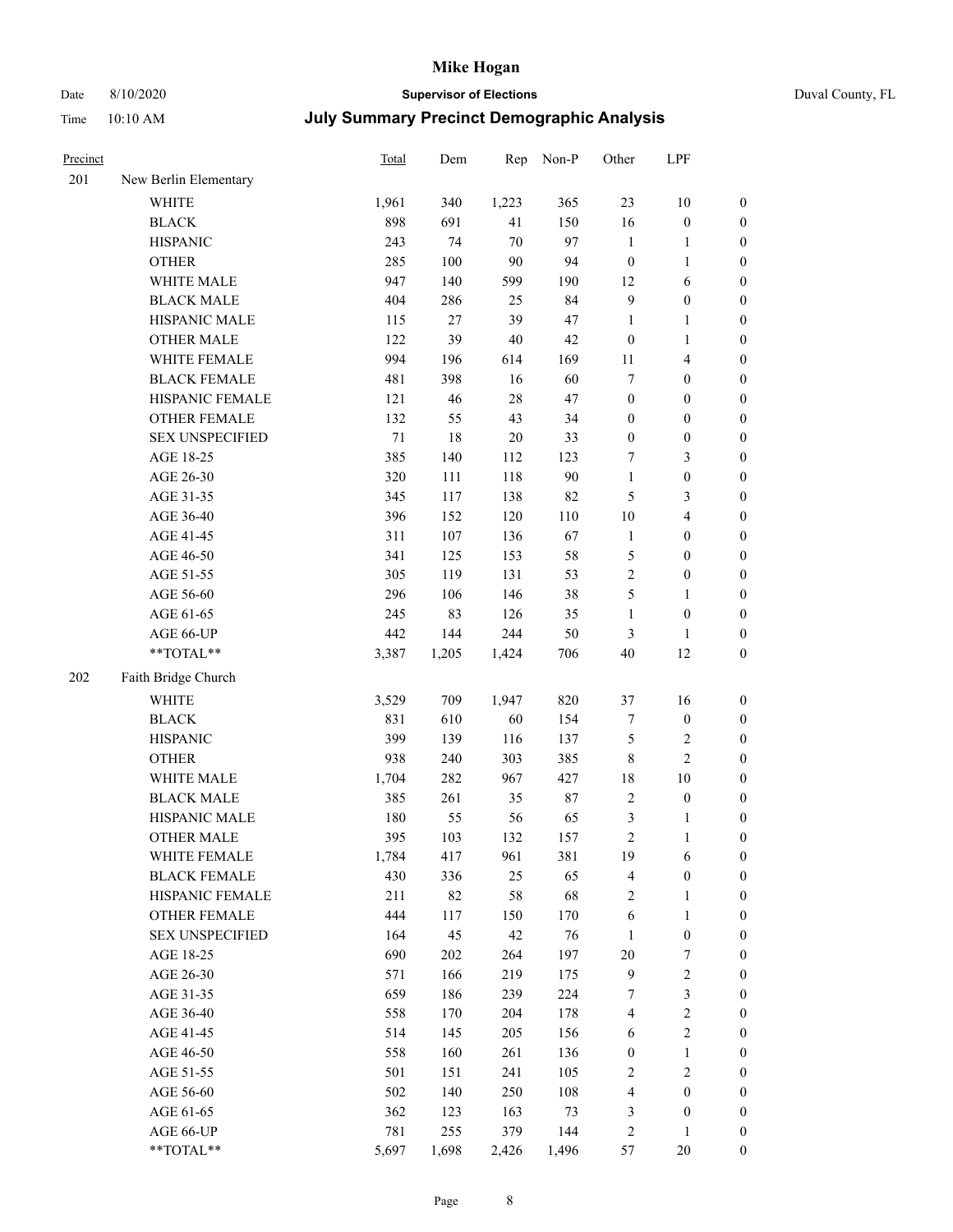Time 10:10 AM

## Date 8/10/2020 **Supervisor of Elections** Duval County, FL

| <b>July Summary Precinct Demographic Analysis</b> |  |
|---------------------------------------------------|--|
|---------------------------------------------------|--|

| Precinct |                                       | <b>Total</b> | Dem   | Rep    | Non-P       | Other            | LPF                     |                  |
|----------|---------------------------------------|--------------|-------|--------|-------------|------------------|-------------------------|------------------|
| 203      | Faith Chapel Free Will Baptist Church |              |       |        |             |                  |                         |                  |
|          | <b>WHITE</b>                          | 2,631        | 593   | 1,412  | 583         | 26               | 17                      | 0                |
|          | <b>BLACK</b>                          | 1,267        | 954   | 47     | 256         | 9                | $\mathbf{1}$            | 0                |
|          | <b>HISPANIC</b>                       | 375          | 161   | 73     | 140         | $\mathbf{1}$     | $\boldsymbol{0}$        | $\boldsymbol{0}$ |
|          | <b>OTHER</b>                          | 423          | 132   | 108    | 170         | 10               | $\mathfrak{Z}$          | $\boldsymbol{0}$ |
|          | WHITE MALE                            | 1,250        | 254   | 677    | 294         | 14               | 11                      | $\boldsymbol{0}$ |
|          | <b>BLACK MALE</b>                     | 487          | 322   | 26     | 136         | 2                | $\mathbf{1}$            | $\boldsymbol{0}$ |
|          | HISPANIC MALE                         | 170          | 72    | 36     | 62          | $\boldsymbol{0}$ | $\boldsymbol{0}$        | $\boldsymbol{0}$ |
|          | <b>OTHER MALE</b>                     | 156          | 50    | 52     | 50          | 3                | $\mathbf{1}$            | $\boldsymbol{0}$ |
|          | WHITE FEMALE                          | 1,350        | 327   | 723    | 282         | 12               | 6                       | $\boldsymbol{0}$ |
|          | <b>BLACK FEMALE</b>                   | 761          | 622   | 21     | 111         | 7                | $\boldsymbol{0}$        | 0                |
|          | HISPANIC FEMALE                       | 192          | 84    | 33     | 74          | $\mathbf{1}$     | $\boldsymbol{0}$        | 0                |
|          | OTHER FEMALE                          | 206          | 68    | $47\,$ | 82          | 7                | $\sqrt{2}$              | $\boldsymbol{0}$ |
|          | <b>SEX UNSPECIFIED</b>                | 124          | 41    | 25     | 58          | $\boldsymbol{0}$ | $\boldsymbol{0}$        | $\boldsymbol{0}$ |
|          | AGE 18-25                             | 541          | 204   | 135    | 191         | 9                | $\sqrt{2}$              | $\boldsymbol{0}$ |
|          | AGE 26-30                             | 539          | 234   | 124    | 171         | 9                | $\mathbf{1}$            | $\boldsymbol{0}$ |
|          | AGE 31-35                             | 479          | 190   | 125    | 156         | 5                | $\mathfrak{Z}$          | $\boldsymbol{0}$ |
|          | AGE 36-40                             | 472          | 178   | 133    | 156         | $\mathbf{1}$     | $\overline{\mathbf{4}}$ | $\boldsymbol{0}$ |
|          | AGE 41-45                             | 382          | 152   | 108    | 113         | 4                | 5                       | $\boldsymbol{0}$ |
|          | AGE 46-50                             | 372          | 136   | 152    | 74          | 8                | $\overline{2}$          | $\boldsymbol{0}$ |
|          | AGE 51-55                             | 381          | 139   | 162    | 76          | $\overline{4}$   | $\boldsymbol{0}$        | $\boldsymbol{0}$ |
|          | AGE 56-60                             | 396          | 133   | 179    | $8\sqrt{1}$ | $\sqrt{2}$       | $\mathbf{1}$            | 0                |
|          | AGE 61-65                             | 372          | 132   | 182    | 55          | $\mathbf{2}$     | $\mathbf{1}$            | 0                |
|          | AGE 66-UP                             | 762          | 342   | 340    | 76          | $\sqrt{2}$       | $\sqrt{2}$              | $\boldsymbol{0}$ |
|          | $**TOTAL**$                           | 4,696        | 1,840 | 1,640  | 1,149       | 46               | 21                      | $\boldsymbol{0}$ |
| 204      | Cedar Bay Baptist Church              |              |       |        |             |                  |                         |                  |
|          | <b>WHITE</b>                          | 2,113        | 428   | 1,313  | 342         | 23               | $\boldsymbol{7}$        | $\boldsymbol{0}$ |
|          | <b>BLACK</b>                          | 303          | 237   | 13     | 52          | $\boldsymbol{0}$ | $\mathbf{1}$            | $\boldsymbol{0}$ |
|          | <b>HISPANIC</b>                       | 85           | 30    | 37     | 18          | $\boldsymbol{0}$ | $\boldsymbol{0}$        | $\boldsymbol{0}$ |
|          | <b>OTHER</b>                          | 144          | 31    | 50     | 60          | 3                | $\boldsymbol{0}$        | $\boldsymbol{0}$ |
|          | WHITE MALE                            | 944          | 159   | 603    | 168         | 10               | $\overline{4}$          | $\boldsymbol{0}$ |
|          | <b>BLACK MALE</b>                     | 128          | 90    | 6      | 31          | $\boldsymbol{0}$ | $\mathbf{1}$            | $\boldsymbol{0}$ |
|          | HISPANIC MALE                         | 47           | 16    | 23     | $\,$ 8 $\,$ | $\boldsymbol{0}$ | $\boldsymbol{0}$        | $\boldsymbol{0}$ |
|          | <b>OTHER MALE</b>                     | 57           | 8     | 17     | 31          | $\mathbf{1}$     | $\boldsymbol{0}$        | $\boldsymbol{0}$ |
|          | WHITE FEMALE                          | 1,153        | 266   | 702    | 169         | 13               | 3                       | 0                |
|          | <b>BLACK FEMALE</b>                   | 174          | 146   | 7      | $21\,$      | $\boldsymbol{0}$ | $\boldsymbol{0}$        | $\boldsymbol{0}$ |
|          | HISPANIC FEMALE                       | 38           | 14    | 14     | $10\,$      | $\boldsymbol{0}$ | $\boldsymbol{0}$        | $\overline{0}$   |
|          | <b>OTHER FEMALE</b>                   | 56           | 15    | 24     | 15          | $\overline{c}$   | $\boldsymbol{0}$        | $\overline{0}$   |
|          | <b>SEX UNSPECIFIED</b>                | 48           | 12    | 17     | 19          | $\boldsymbol{0}$ | $\boldsymbol{0}$        | 0                |
|          | AGE 18-25                             | 263          | 69    | 122    | 68          | 4                | $\boldsymbol{0}$        | 0                |
|          | AGE 26-30                             | 249          | 62    | 100    | $80\,$      | $\overline{4}$   | $\mathfrak{Z}$          | 0                |
|          | AGE 31-35                             | 220          | 59    | 95     | 59          | 4                | $\mathfrak{Z}$          | 0                |
|          | AGE 36-40                             | 235          | 66    | 112    | 57          | $\boldsymbol{0}$ | $\boldsymbol{0}$        | 0                |
|          | AGE 41-45                             | 190          | 57    | $77\,$ | 54          | $\overline{c}$   | $\boldsymbol{0}$        | 0                |
|          | AGE 46-50                             | 211          | 61    | 115    | 33          | $\sqrt{2}$       | $\boldsymbol{0}$        | 0                |
|          | AGE 51-55                             | 203          | 53    | 121    | 26          | $\sqrt{2}$       | $\mathbf{1}$            | 0                |
|          | AGE 56-60                             | 246          | 61    | 148    | 33          | 4                | $\boldsymbol{0}$        | $\overline{0}$   |
|          | AGE 61-65                             | 212          | 55    | 138    | 18          | 1                | $\boldsymbol{0}$        | $\overline{0}$   |
|          | AGE 66-UP                             | 615          | 182   | 385    | 44          | 3                | $\mathbf{1}$            | $\boldsymbol{0}$ |
|          | **TOTAL**                             | 2,645        | 726   | 1,413  | 472         | 26               | 8                       | $\boldsymbol{0}$ |
|          |                                       |              |       |        |             |                  |                         |                  |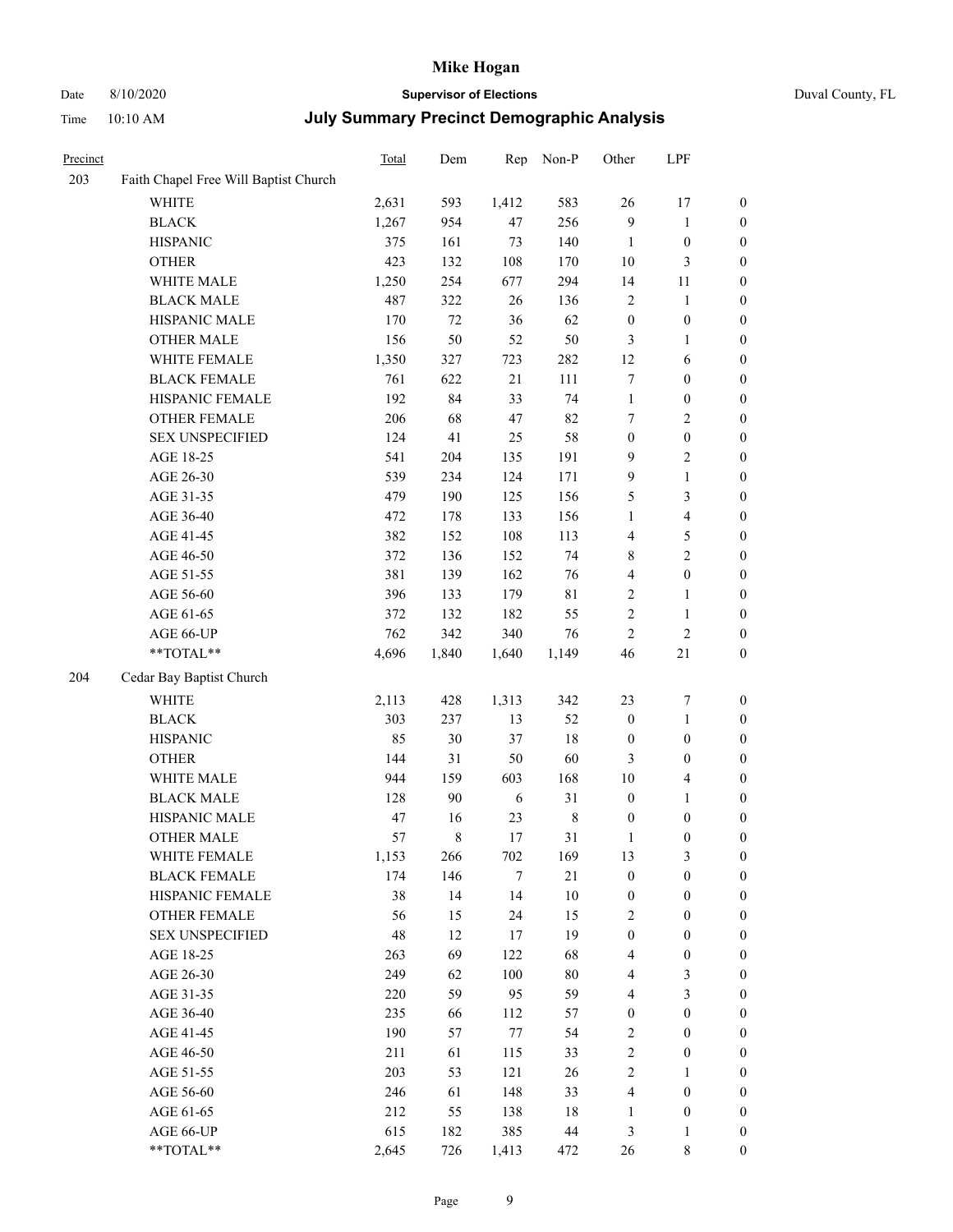## Date 8/10/2020 **Supervisor of Elections** Duval County, FL

| Precinct |                               | <b>Total</b> | Dem   | Rep    | Non-P  | Other            | LPF                     |                  |
|----------|-------------------------------|--------------|-------|--------|--------|------------------|-------------------------|------------------|
| 205      | Dunns Creek Baptist Church    |              |       |        |        |                  |                         |                  |
|          | <b>WHITE</b>                  | 5,292        | 965   | 3,157  | 1,078  | 63               | 29                      | $\boldsymbol{0}$ |
|          | <b>BLACK</b>                  | 2,480        | 1,973 | 109    | 377    | 19               | $\sqrt{2}$              | $\boldsymbol{0}$ |
|          | <b>HISPANIC</b>               | 546          | 205   | 150    | 188    | 3                | $\boldsymbol{0}$        | $\boldsymbol{0}$ |
|          | <b>OTHER</b>                  | 724          | 208   | 230    | 272    | 9                | 5                       | $\boldsymbol{0}$ |
|          | WHITE MALE                    | 2,497        | 370   | 1,541  | 543    | 26               | $17\,$                  | $\boldsymbol{0}$ |
|          | <b>BLACK MALE</b>             | 1,085        | 813   | 59     | 202    | 9                | $\sqrt{2}$              | $\boldsymbol{0}$ |
|          | HISPANIC MALE                 | 270          | 90    | 84     | 94     | 2                | $\boldsymbol{0}$        | $\boldsymbol{0}$ |
|          | <b>OTHER MALE</b>             | 283          | 85    | 95     | 95     | $\overline{4}$   | $\overline{4}$          | $\boldsymbol{0}$ |
|          | WHITE FEMALE                  | 2,733        | 590   | 1,576  | 519    | 36               | 12                      | $\boldsymbol{0}$ |
|          | <b>BLACK FEMALE</b>           | 1,362        | 1,137 | 50     | 165    | $10\,$           | $\boldsymbol{0}$        | $\boldsymbol{0}$ |
|          | HISPANIC FEMALE               | 267          | 111   | 64     | 91     | $\mathbf{1}$     | $\boldsymbol{0}$        | 0                |
|          | OTHER FEMALE                  | 335          | 103   | 112    | 114    | 5                | $\mathbf{1}$            | $\boldsymbol{0}$ |
|          | <b>SEX UNSPECIFIED</b>        | 210          | 52    | 65     | 92     | $\mathbf{1}$     | $\boldsymbol{0}$        | $\boldsymbol{0}$ |
|          | AGE 18-25                     | 1,045        | 404   | 330    | 288    | 21               | $\sqrt{2}$              | $\boldsymbol{0}$ |
|          | AGE 26-30                     | 831          | 272   | 287    | 255    | 10               | $\boldsymbol{7}$        | $\boldsymbol{0}$ |
|          | AGE 31-35                     | 948          | 279   | 353    | 296    | 15               | $\mathfrak s$           | $\boldsymbol{0}$ |
|          | AGE 36-40                     | 902          | 348   | 297    | 238    | $10\,$           | $\mathbf{9}$            | $\boldsymbol{0}$ |
|          | AGE 41-45                     | 850          | 328   | 307    | 202    | 7                | $\sqrt{6}$              | $\boldsymbol{0}$ |
|          | AGE 46-50                     | 901          | 378   | 341    | 174    | $\overline{4}$   | $\overline{\mathbf{4}}$ | $\boldsymbol{0}$ |
|          | AGE 51-55                     | 868          | 322   | 389    | 148    | 7                | $\sqrt{2}$              | $\boldsymbol{0}$ |
|          | AGE 56-60                     | 772          | 296   | 362    | 107    | 6                | $\mathbf{1}$            | 0                |
|          | AGE 61-65                     | 626          | 231   | 318    | 74     | 3                | $\boldsymbol{0}$        | $\boldsymbol{0}$ |
|          | AGE 66-UP                     | 1,297        | 493   | 661    | 133    | 10               | $\boldsymbol{0}$        | $\boldsymbol{0}$ |
|          | **TOTAL**                     | 9,042        | 3,351 | 3,646  | 1,915  | 94               | 36                      | $\boldsymbol{0}$ |
|          |                               |              |       |        |        |                  |                         |                  |
| 206      | Resurrection Episcopal Church |              |       |        |        |                  |                         |                  |
|          | <b>WHITE</b>                  | 3,944        | 733   | 2,550  | 607    | 39               | 15                      | $\boldsymbol{0}$ |
|          | <b>BLACK</b>                  | 324          | 256   | 23     | $44\,$ | $\boldsymbol{0}$ | $\mathbf{1}$            | $\boldsymbol{0}$ |
|          | <b>HISPANIC</b>               | 179          | 51    | $70\,$ | 56     | 2                | $\boldsymbol{0}$        | $\boldsymbol{0}$ |
|          | <b>OTHER</b>                  | 317          | 89    | 122    | 105    | $\mathbf{1}$     | $\boldsymbol{0}$        | $\boldsymbol{0}$ |
|          | WHITE MALE                    | 1,907        | 290   | 1,258  | 330    | 18               | $11\,$                  | $\boldsymbol{0}$ |
|          | <b>BLACK MALE</b>             | 157          | 117   | 14     | 25     | $\boldsymbol{0}$ | $\mathbf{1}$            | $\boldsymbol{0}$ |
|          | HISPANIC MALE                 | 75           | 14    | 30     | $30\,$ | 1                | $\boldsymbol{0}$        | $\boldsymbol{0}$ |
|          | <b>OTHER MALE</b>             | 124          | 29    | 47     | 47     | $\mathbf{1}$     | $\boldsymbol{0}$        | $\boldsymbol{0}$ |
|          | WHITE FEMALE                  | 2,008        | 438   | 1,273  | 272    | 21               | 4                       | 0                |
|          | <b>BLACK FEMALE</b>           | 163          | 135   | 9      | 19     | $\boldsymbol{0}$ | $\boldsymbol{0}$        | $\boldsymbol{0}$ |
|          | HISPANIC FEMALE               | 99           | 35    | 39     | 24     | 1                | $\boldsymbol{0}$        | $\overline{0}$   |
|          | OTHER FEMALE                  | 151          | 50    | 65     | 36     | $\boldsymbol{0}$ | $\boldsymbol{0}$        | $\overline{0}$   |
|          | <b>SEX UNSPECIFIED</b>        | 80           | 21    | 30     | 29     | $\boldsymbol{0}$ | $\boldsymbol{0}$        | 0                |
|          | AGE 18-25                     | 434          | 107   | 195    | 122    | 7                | $\mathfrak{Z}$          | 0                |
|          | AGE 26-30                     | 327          | 98    | 153    | $70\,$ | 3                | $\mathfrak{Z}$          | 0                |
|          | AGE 31-35                     | 373          | 94    | 176    | 93     | 7                | $\mathfrak{Z}$          | 0                |
|          | AGE 36-40                     | 356          | 85    | 173    | 91     | 5                | $\sqrt{2}$              | 0                |
|          | AGE 41-45                     | 312          | 72    | 163    | 77     | $\boldsymbol{0}$ | $\boldsymbol{0}$        | 0                |
|          | AGE 46-50                     | 341          | 76    | 190    | 68     | 4                | 3                       | 0                |
|          | AGE 51-55                     | 476          | 95    | 309    | $70\,$ | 2                | $\boldsymbol{0}$        | 0                |
|          | AGE 56-60                     | 533          | 119   | 353    | 56     | 4                | 1                       | 0                |
|          | AGE 61-65                     | 437          | 92    | 294    | 49     | 2                | $\boldsymbol{0}$        | 0                |
|          | AGE 66-UP                     | 1,173        | 291   | 757    | 116    | 8                | $\mathbf{1}$            | 0                |
|          | $**TOTAL**$                   | 4,764        | 1,129 | 2,765  | 812    | 42               | 16                      | $\boldsymbol{0}$ |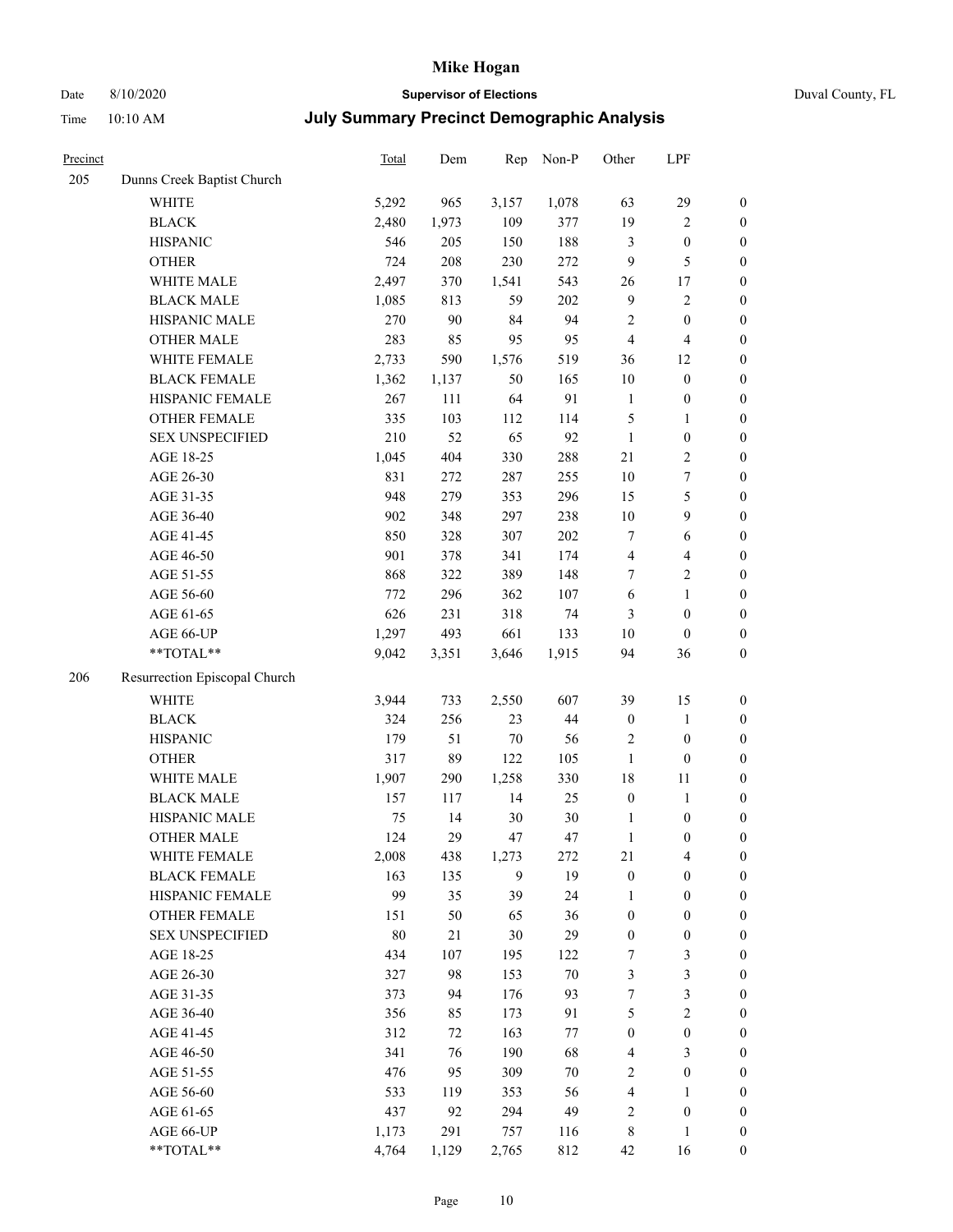# Date 8/10/2020 **Supervisor of Elections** Duval County, FL

| Precinct |                                     | <b>Total</b> | Dem                     | Rep               | Non-P            | Other                 | LPF                                  |                                      |
|----------|-------------------------------------|--------------|-------------------------|-------------------|------------------|-----------------------|--------------------------------------|--------------------------------------|
| 207      | Police Athletic League              |              |                         |                   |                  |                       |                                      |                                      |
|          | <b>WHITE</b>                        | 3,545        | 763                     | 1,947             | 780              | 41                    | 14                                   | 0                                    |
|          | <b>BLACK</b>                        | 1,074        | 842                     | 27                | 194              | 10                    | $\mathbf{1}$                         | 0                                    |
|          | <b>HISPANIC</b>                     | 414          | 158                     | 101               | 150              | $\sqrt{2}$            | $\mathfrak{Z}$                       | $\boldsymbol{0}$                     |
|          | <b>OTHER</b>                        | 541          | 142                     | 179               | 216              | 3                     | $\mathbf{1}$                         | $\boldsymbol{0}$                     |
|          | WHITE MALE                          | 1,658        | 295                     | 968               | 363              | 24                    | $\,$ 8 $\,$                          | $\boldsymbol{0}$                     |
|          | <b>BLACK MALE</b>                   | 451          | 323                     | 16                | 106              | 5                     | $\mathbf{1}$                         | $\boldsymbol{0}$                     |
|          | HISPANIC MALE                       | 172          | 55                      | 49                | 67               | $\boldsymbol{0}$      | $\mathbf{1}$                         | $\boldsymbol{0}$                     |
|          | <b>OTHER MALE</b>                   | 223          | 52                      | $80\,$            | $90\,$           | $\mathbf{1}$          | $\boldsymbol{0}$                     | $\boldsymbol{0}$                     |
|          | WHITE FEMALE                        | 1,854        | 463                     | 967               | 401              | 17                    | 6                                    | $\boldsymbol{0}$                     |
|          | <b>BLACK FEMALE</b>                 | 607          | 507                     | $10\,$            | 85               | 5                     | $\boldsymbol{0}$                     | 0                                    |
|          | HISPANIC FEMALE                     | 228          | 99                      | 50                | 76               | $\sqrt{2}$            | $\mathbf{1}$                         | 0                                    |
|          | <b>OTHER FEMALE</b>                 | 246          | 79                      | $80\,$            | 85               | $\overline{c}$        | $\boldsymbol{0}$                     | $\boldsymbol{0}$                     |
|          | <b>SEX UNSPECIFIED</b>              | 135          | 32                      | 34                | 67               | $\boldsymbol{0}$      | $\sqrt{2}$                           | $\boldsymbol{0}$                     |
|          | AGE 18-25                           | 542          | 186                     | 149               | 193              | $11\,$                | $\mathfrak{Z}$                       | $\boldsymbol{0}$                     |
|          | AGE 26-30                           | 552          | 185                     | 170               | 180              | 10                    | $\boldsymbol{7}$                     | $\boldsymbol{0}$                     |
|          | AGE 31-35                           | 567          | 198                     | 172               | 189              | 5                     | $\mathfrak{Z}$                       | $\boldsymbol{0}$                     |
|          | AGE 36-40                           | 521          | 179                     | 175               | 159              | 5                     | $\mathfrak{Z}$                       | $\boldsymbol{0}$                     |
|          | AGE 41-45                           | 444          | 162                     | 141               | 135              | 6                     | $\boldsymbol{0}$                     | $\boldsymbol{0}$                     |
|          | AGE 46-50                           | 417          | 149                     | 161               | 102              | 3                     | $\sqrt{2}$                           | $\boldsymbol{0}$                     |
|          | AGE 51-55                           | 471          | 159                     | 211               | 97               | 3                     | $\mathbf{1}$                         | $\boldsymbol{0}$                     |
|          | AGE 56-60                           | 516          | 188                     | 247               | $78\,$           | 3                     | $\boldsymbol{0}$                     | 0                                    |
|          | AGE 61-65                           | 469          | 168                     | 219               | $78\,$           | 4                     | $\boldsymbol{0}$                     | $\boldsymbol{0}$                     |
|          | AGE 66-UP                           | 1,074        | 330                     | 609               | 129              | 6                     | $\boldsymbol{0}$                     | $\boldsymbol{0}$                     |
|          | $**TOTAL**$                         | 5,574        | 1,905                   | 2,254             | 1,340            | 56                    | 19                                   | $\boldsymbol{0}$                     |
| 208      | Fire Station #49                    |              |                         |                   |                  |                       |                                      |                                      |
|          | <b>WHITE</b>                        | 1,930        | 294                     |                   | 285              | 12                    |                                      |                                      |
|          | <b>BLACK</b>                        | 174          | 127                     | 1,335             | $28\,$           | 3                     | $\overline{4}$                       | $\boldsymbol{0}$                     |
|          | <b>HISPANIC</b>                     | 51           | 12                      | 16<br>$27\,$      | 12               |                       | $\boldsymbol{0}$<br>$\boldsymbol{0}$ | $\boldsymbol{0}$                     |
|          |                                     |              |                         |                   |                  | $\boldsymbol{0}$      |                                      | $\boldsymbol{0}$                     |
|          | <b>OTHER</b>                        | 94           | 28                      | 39                | 26               | $\mathbf{1}$          | $\boldsymbol{0}$                     | $\boldsymbol{0}$                     |
|          | WHITE MALE<br><b>BLACK MALE</b>     | 927          | 128<br>52               | 643<br>$10\,$     | 149<br>$20\,$    | 6<br>3                | $\mathbf{1}$                         | $\boldsymbol{0}$                     |
|          | HISPANIC MALE                       | 85<br>25     | $\overline{\mathbf{4}}$ |                   | $\overline{4}$   | $\boldsymbol{0}$      | $\boldsymbol{0}$                     | $\boldsymbol{0}$                     |
|          | <b>OTHER MALE</b>                   | 31           | 8                       | 17<br>13          |                  | $\boldsymbol{0}$      | $\boldsymbol{0}$<br>$\boldsymbol{0}$ | $\boldsymbol{0}$<br>$\boldsymbol{0}$ |
|          |                                     |              |                         |                   | 10               |                       |                                      | 0                                    |
|          | WHITE FEMALE<br><b>BLACK FEMALE</b> | 978          | 163<br>74               | 676               | 131              | 5<br>$\boldsymbol{0}$ | 3<br>$\boldsymbol{0}$                |                                      |
|          | HISPANIC FEMALE                     | 86<br>25     | 8                       | 6<br>$\mathbf{9}$ | 6<br>$\,$ 8 $\,$ | $\boldsymbol{0}$      | $\boldsymbol{0}$                     | $\boldsymbol{0}$<br>$\overline{0}$   |
|          | <b>OTHER FEMALE</b>                 | 39           | 16                      |                   | 7                | $\mathbf{1}$          | $\boldsymbol{0}$                     | $\overline{0}$                       |
|          | <b>SEX UNSPECIFIED</b>              | 53           | 8                       | 15<br>$28\,$      | 16               | $\mathbf{1}$          | $\boldsymbol{0}$                     | $\overline{0}$                       |
|          | AGE 18-25                           | 201          | 42                      | 105               | 51               | 3                     | $\boldsymbol{0}$                     | $\theta$                             |
|          | AGE 26-30                           | 113          | 26                      | 53                | 33               | $\boldsymbol{0}$      | $\mathbf{1}$                         | 0                                    |
|          | AGE 31-35                           | 125          | 26                      | 67                | 32               | $\boldsymbol{0}$      | $\boldsymbol{0}$                     | 0                                    |
|          | AGE 36-40                           | 145          | 16                      | 91                | 35               | $\mathbf{1}$          | $\sqrt{2}$                           | 0                                    |
|          | AGE 41-45                           | 152          | 28                      | 96                | 26               | $\sqrt{2}$            | $\boldsymbol{0}$                     | 0                                    |
|          | AGE 46-50                           | 177          | 32                      | 122               | 21               | $\mathbf{2}$          | $\boldsymbol{0}$                     | 0                                    |
|          | AGE 51-55                           | 242          | 49                      | 159               | 30               | 4                     | $\boldsymbol{0}$                     | $\overline{0}$                       |
|          | AGE 56-60                           | 254          | 55                      | 156               | 41               | $\overline{c}$        | $\boldsymbol{0}$                     | $\overline{0}$                       |
|          | AGE 61-65                           | 274          | 64                      | 178               | 29               | $\overline{c}$        | $\mathbf{1}$                         | $\overline{0}$                       |
|          | AGE 66-UP                           | 565          | 123                     | 389               | 53               | $\boldsymbol{0}$      | $\boldsymbol{0}$                     | $\boldsymbol{0}$                     |
|          | **TOTAL**                           | 2,249        | 461                     | 1,417             | 351              | 16                    | $\overline{4}$                       | $\boldsymbol{0}$                     |
|          |                                     |              |                         |                   |                  |                       |                                      |                                      |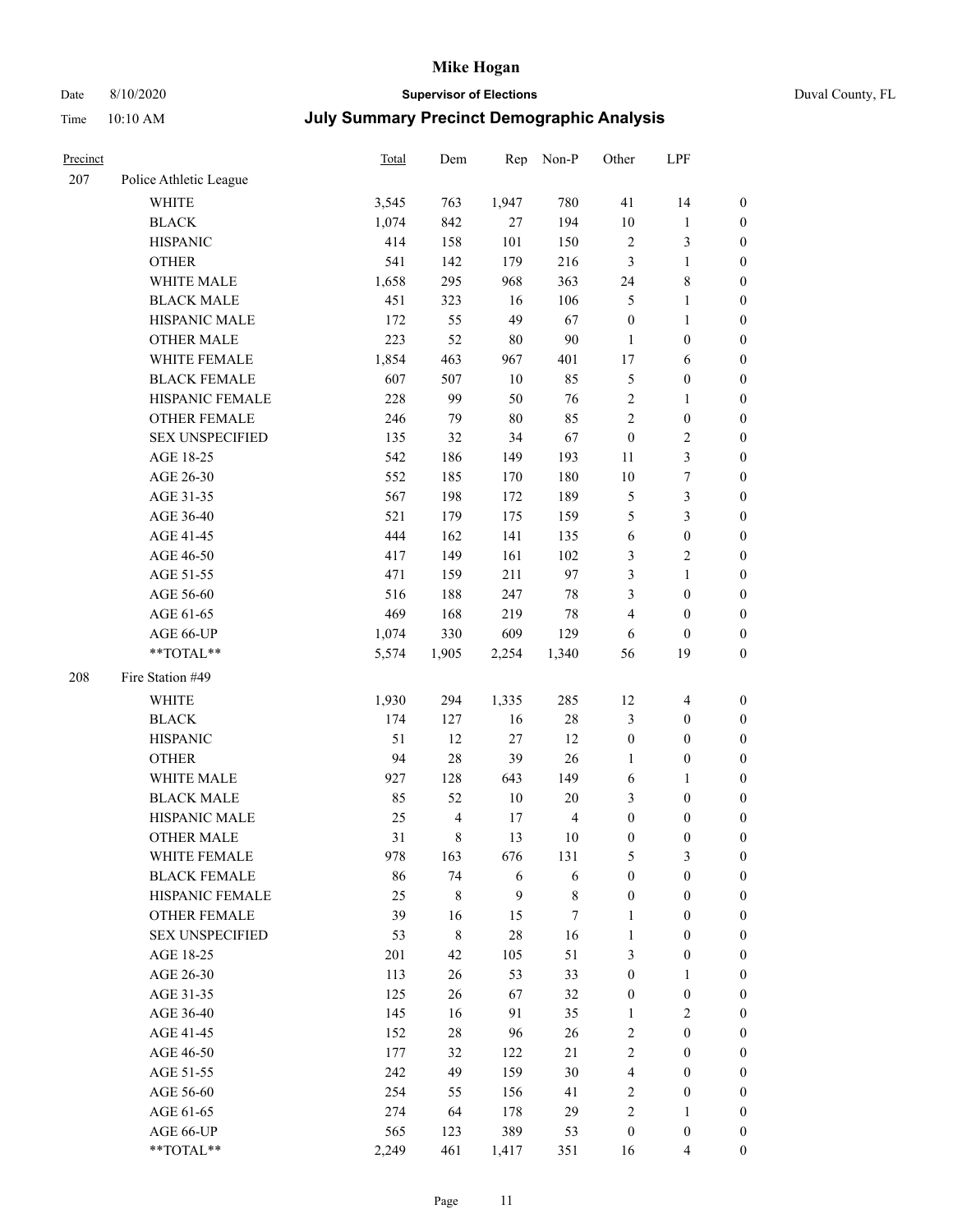# Date 8/10/2020 **Supervisor of Elections** Duval County, FL

| Precinct |                            | Total  | Dem        | Rep              | Non-P       | Other            | LPF                        |                                      |
|----------|----------------------------|--------|------------|------------------|-------------|------------------|----------------------------|--------------------------------------|
| 209      | Monument Pointe Fellowship |        |            |                  |             |                  |                            |                                      |
|          | <b>WHITE</b>               | 2,220  | 454        | 1,359            | 372         | 25               | $10\,$                     | $\boldsymbol{0}$                     |
|          | <b>BLACK</b>               | 129    | 99         | 14               | 16          | $\boldsymbol{0}$ | $\boldsymbol{0}$           | $\boldsymbol{0}$                     |
|          | <b>HISPANIC</b>            | 92     | 40         | 27               | 24          | 1                | $\boldsymbol{0}$           | $\boldsymbol{0}$                     |
|          | <b>OTHER</b>               | 169    | 33         | $77 \,$          | 57          | $\overline{c}$   | $\boldsymbol{0}$           | $\boldsymbol{0}$                     |
|          | WHITE MALE                 | 1,091  | 182        | 695              | 192         | 13               | $\mathbf{9}$               | $\boldsymbol{0}$                     |
|          | <b>BLACK MALE</b>          | 71     | 50         | $10\,$           | $11\,$      | $\boldsymbol{0}$ | $\boldsymbol{0}$           | $\boldsymbol{0}$                     |
|          | HISPANIC MALE              | 44     | 14         | 15               | 14          | $\mathbf{1}$     | $\boldsymbol{0}$           | $\boldsymbol{0}$                     |
|          | OTHER MALE                 | 57     | 12         | 22               | 22          | $\mathbf{1}$     | $\boldsymbol{0}$           | $\boldsymbol{0}$                     |
|          | WHITE FEMALE               | 1,103  | 266        | 649              | 175         | 12               | $\mathbf{1}$               | 0                                    |
|          | <b>BLACK FEMALE</b>        | 58     | 49         | $\overline{4}$   | 5           | $\boldsymbol{0}$ | $\boldsymbol{0}$           | 0                                    |
|          | HISPANIC FEMALE            | 47     | 26         | 12               | 9           | $\boldsymbol{0}$ | $\boldsymbol{0}$           | $\boldsymbol{0}$                     |
|          | OTHER FEMALE               | 78     | 17         | 41               | 19          | $\mathbf{1}$     | $\boldsymbol{0}$           | $\boldsymbol{0}$                     |
|          | <b>SEX UNSPECIFIED</b>     | 61     | $10\,$     | 29               | $22\,$      | $\boldsymbol{0}$ | $\boldsymbol{0}$           | $\boldsymbol{0}$                     |
|          | AGE 18-25                  | 228    | 62         | 107              | 54          | 5                | $\boldsymbol{0}$           | $\boldsymbol{0}$                     |
|          | AGE 26-30                  | 185    | 51         | 76               | 52          | 5                | $\mathbf{1}$               | $\boldsymbol{0}$                     |
|          | AGE 31-35                  | 225    | 40         | 115              | 67          | 3                | $\boldsymbol{0}$           | $\boldsymbol{0}$                     |
|          | AGE 36-40                  | 223    | 49         | 99               | 67          | 3                | 5                          | $\boldsymbol{0}$                     |
|          | AGE 41-45                  | 182    | 34         | 98               | 48          | $\overline{c}$   | $\boldsymbol{0}$           | $\boldsymbol{0}$                     |
|          | AGE 46-50                  | 191    | 34         | 117              | 36          | 3                | $\mathbf{1}$               | 0                                    |
|          | AGE 51-55                  | 216    | 50         | 134              | $28\,$      | 3                | $\mathbf{1}$               | 0                                    |
|          | AGE 56-60                  | 273    | 61         | 171              | 38          | $\sqrt{2}$       | $\mathbf{1}$               | $\boldsymbol{0}$                     |
|          | AGE 61-65                  | 273    | 70         | 181              | 19          | 2                | $\mathbf{1}$               | $\boldsymbol{0}$                     |
|          |                            | 614    |            | 379              | 60          | $\boldsymbol{0}$ |                            |                                      |
|          | AGE 66-UP<br>**TOTAL**     | 2,610  | 175<br>626 | 1,477            | 469         | 28               | $\boldsymbol{0}$<br>$10\,$ | $\boldsymbol{0}$<br>$\boldsymbol{0}$ |
|          |                            |        |            |                  |             |                  |                            |                                      |
| 210      | Sisters Creek Marina       |        |            |                  |             |                  |                            |                                      |
|          | WHITE                      | 1,292  | 240        | 855              | 176         | 11               | 10                         | $\boldsymbol{0}$                     |
|          | <b>BLACK</b>               | 72     | 54         | $\overline{4}$   | 13          | $\mathbf{1}$     | $\boldsymbol{0}$           | $\boldsymbol{0}$                     |
|          | <b>HISPANIC</b>            | 40     | 11         | 16               | 13          | $\boldsymbol{0}$ | $\boldsymbol{0}$           | $\boldsymbol{0}$                     |
|          | <b>OTHER</b>               | 83     | 21         | 42               | $20\,$      | $\boldsymbol{0}$ | $\boldsymbol{0}$           | $\boldsymbol{0}$                     |
|          | WHITE MALE                 | 646    | 104        | 441              | 91          | 6                | $\overline{4}$             | $\boldsymbol{0}$                     |
|          | <b>BLACK MALE</b>          | 39     | $28\,$     | $\boldsymbol{0}$ | 11          | $\boldsymbol{0}$ | $\boldsymbol{0}$           | $\boldsymbol{0}$                     |
|          | HISPANIC MALE              | 18     | 3          | $\,8\,$          | 7           | 0                | $\boldsymbol{0}$           | 0                                    |
|          | OTHER MALE                 | 37     | $\tau$     | 21               | 9           | $\boldsymbol{0}$ | $\boldsymbol{0}$           | $\boldsymbol{0}$                     |
|          | WHITE FEMALE               | 631    | 131        | 409              | $80\,$      | 5                | 6                          | $\boldsymbol{0}$                     |
|          | <b>BLACK FEMALE</b>        | 32     | 25         | $\overline{4}$   | $\sqrt{2}$  | $\mathbf{1}$     | $\boldsymbol{0}$           | $\overline{0}$                       |
|          | HISPANIC FEMALE            | 21     | 7          | 8                | $\sqrt{6}$  | $\boldsymbol{0}$ | $\boldsymbol{0}$           | $\overline{0}$                       |
|          | <b>OTHER FEMALE</b>        | 39     | 14         | 17               | $\,$ 8 $\,$ | $\boldsymbol{0}$ | $\boldsymbol{0}$           | $\overline{0}$                       |
|          | <b>SEX UNSPECIFIED</b>     | 24     | 7          | $\overline{9}$   | $\,$ 8 $\,$ | $\boldsymbol{0}$ | $\boldsymbol{0}$           | $\theta$                             |
|          | AGE 18-25                  | 116    | 24         | 66               | 25          | $\mathbf{1}$     | $\boldsymbol{0}$           | 0                                    |
|          | AGE 26-30                  | $70\,$ | 17         | 36               | 16          | $\mathbf{1}$     | $\boldsymbol{0}$           | 0                                    |
|          | AGE 31-35                  | 90     | 9          | 55               | $21\,$      | 3                | $\sqrt{2}$                 | 0                                    |
|          | AGE 36-40                  | 74     | 14         | 39               | 20          | $\mathbf{1}$     | $\boldsymbol{0}$           | 0                                    |
|          | AGE 41-45                  | 94     | 21         | 55               | 13          | $\mathbf{1}$     | $\overline{\mathbf{4}}$    | 0                                    |
|          | AGE 46-50                  | 106    | 15         | 73               | 14          | 2                | $\overline{2}$             | $\overline{0}$                       |
|          | AGE 51-55                  | 138    | 19         | 100              | 18          | $\mathbf{1}$     | $\boldsymbol{0}$           | $\boldsymbol{0}$                     |
|          | AGE 56-60                  | 175    | 36         | 117              | $21\,$      | $\mathbf{1}$     | $\boldsymbol{0}$           | $\overline{0}$                       |
|          | AGE 61-65                  | 211    | 54         | 126              | $30\,$      | $\boldsymbol{0}$ | $\mathbf{1}$               | 0                                    |
|          | AGE 66-UP                  | 413    | 117        | 250              | 44          | $\mathbf{1}$     | $\mathbf{1}$               | 0                                    |
|          | **TOTAL**                  | 1,487  | 326        | 917              | 222         | 12               | $10\,$                     | $\boldsymbol{0}$                     |
|          |                            |        |            |                  |             |                  |                            |                                      |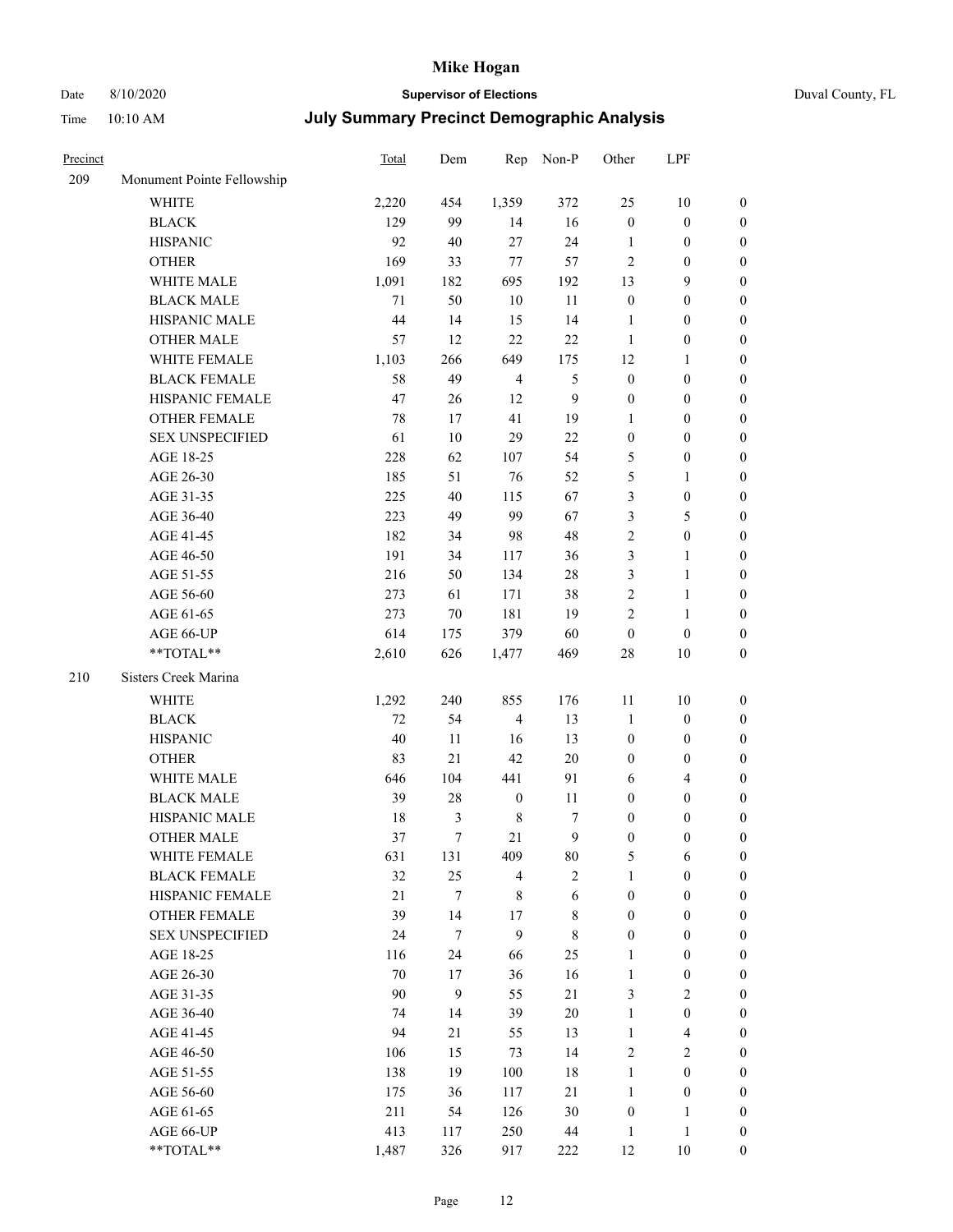# Date 8/10/2020 **Supervisor of Elections** Duval County, FL

| Precinct |                                       | <b>Total</b>   | Dem                      | Rep              | Non-P            | Other                   | LPF                     |                  |
|----------|---------------------------------------|----------------|--------------------------|------------------|------------------|-------------------------|-------------------------|------------------|
| 211      | Spirit of Life Lutheran Church        |                |                          |                  |                  |                         |                         |                  |
|          | <b>WHITE</b>                          | 3,156          | 566                      | 1,881            | 672              | 31                      | 6                       | 0                |
|          | <b>BLACK</b>                          | 1,395          | 1,055                    | 64               | 262              | 13                      | $\mathbf{1}$            | 0                |
|          | <b>HISPANIC</b>                       | 315            | 121                      | 91               | 102              | $\mathbf{1}$            | $\boldsymbol{0}$        | $\boldsymbol{0}$ |
|          | <b>OTHER</b>                          | 461            | 124                      | 139              | 192              | $\mathfrak{2}$          | $\overline{\mathbf{4}}$ | $\boldsymbol{0}$ |
|          | WHITE MALE                            | 1,517          | 229                      | 930              | 341              | 12                      | 5                       | $\boldsymbol{0}$ |
|          | <b>BLACK MALE</b>                     | 638            | 444                      | 32               | 150              | 11                      | $\mathbf{1}$            | $\boldsymbol{0}$ |
|          | HISPANIC MALE                         | 163            | 65                       | 48               | 50               | $\boldsymbol{0}$        | $\boldsymbol{0}$        | $\boldsymbol{0}$ |
|          | <b>OTHER MALE</b>                     | 190            | 47                       | 62               | $78\,$           | $\mathbf{1}$            | $\overline{2}$          | $\boldsymbol{0}$ |
|          | WHITE FEMALE                          | 1,599          | 331                      | 928              | 320              | 19                      | $\mathbf{1}$            | $\boldsymbol{0}$ |
|          | <b>BLACK FEMALE</b>                   | 737            | 594                      | 32               | 109              | $\sqrt{2}$              | $\boldsymbol{0}$        | 0                |
|          | HISPANIC FEMALE                       | 148            | 53                       | 42               | 52               | $\mathbf{1}$            | $\boldsymbol{0}$        | 0                |
|          | OTHER FEMALE                          | 192            | 65                       | 54               | 71               | 1                       | $\mathbf{1}$            | 0                |
|          | <b>SEX UNSPECIFIED</b>                | 143            | 38                       | 47               | 57               | $\boldsymbol{0}$        | $\mathbf{1}$            | $\boldsymbol{0}$ |
|          | AGE 18-25                             | 640            | 220                      | 185              | 225              | 9                       | $\mathbf{1}$            | $\boldsymbol{0}$ |
|          | AGE 26-30                             | 454            | 159                      | 143              | 144              | 8                       | $\boldsymbol{0}$        | $\boldsymbol{0}$ |
|          | AGE 31-35                             | 532            | 173                      | 202              | 152              | 4                       | 1                       | $\boldsymbol{0}$ |
|          | AGE 36-40                             | 628            | 219                      | 226              | 171              | 6                       | 6                       | $\boldsymbol{0}$ |
|          | AGE 41-45                             | 592            | 211                      | 231              | 144              | 5                       | $\mathbf{1}$            | $\boldsymbol{0}$ |
|          | AGE 46-50                             | 586            | 249                      | 216              | 120              | $\mathbf{1}$            | $\boldsymbol{0}$        | $\boldsymbol{0}$ |
|          | AGE 51-55                             | 500            | 191                      | 209              | 93               | 6                       | 1                       | 0                |
|          | AGE 56-60                             | 406            | 128                      | 215              | 60               | 3                       | $\boldsymbol{0}$        | 0                |
|          | AGE 61-65                             | 342            | 104                      | 194              | 42               | 2                       | $\boldsymbol{0}$        | 0                |
|          | AGE 66-UP                             | 645            | 211                      | 353              | 77               | 3                       | $\mathbf{1}$            | $\boldsymbol{0}$ |
|          | **TOTAL**                             | 5,327          | 1,866                    | 2,175            | 1,228            | 47                      | 11                      | $\boldsymbol{0}$ |
| 212      | Black Hammock Island Community Center |                |                          |                  |                  |                         |                         |                  |
|          | WHITE                                 | 688            | 118                      | 458              | 108              | $\overline{\mathbf{4}}$ | $\boldsymbol{0}$        | $\boldsymbol{0}$ |
|          | <b>BLACK</b>                          | 6              | 5                        | $\boldsymbol{0}$ | $\mathbf{1}$     | $\boldsymbol{0}$        | $\boldsymbol{0}$        | $\boldsymbol{0}$ |
|          | <b>HISPANIC</b>                       | 3              | $\mathbf{1}$             | $\sqrt{2}$       | $\boldsymbol{0}$ | $\boldsymbol{0}$        | $\boldsymbol{0}$        | $\boldsymbol{0}$ |
|          | <b>OTHER</b>                          | 24             | 5                        | 9                | 10               | $\boldsymbol{0}$        | $\boldsymbol{0}$        | $\boldsymbol{0}$ |
|          | WHITE MALE                            | 343            | 46                       | 239              | 57               | $\mathbf{1}$            | $\boldsymbol{0}$        | $\boldsymbol{0}$ |
|          | <b>BLACK MALE</b>                     | $\overline{4}$ | $\overline{4}$           | $\boldsymbol{0}$ | $\boldsymbol{0}$ | $\boldsymbol{0}$        | $\boldsymbol{0}$        | $\boldsymbol{0}$ |
|          | HISPANIC MALE                         | $\mathfrak{2}$ | $\mathbf{1}$             | 1                | $\boldsymbol{0}$ | $\boldsymbol{0}$        | $\boldsymbol{0}$        | 0                |
|          | OTHER MALE                            | 10             | $\overline{c}$           | 5                | 3                | $\boldsymbol{0}$        | $\boldsymbol{0}$        | $\boldsymbol{0}$ |
|          | WHITE FEMALE                          | 335            | 71                       | 211              | 50               | 3                       | $\boldsymbol{0}$        | 0                |
|          | <b>BLACK FEMALE</b>                   | $\overline{c}$ | 1                        | $\boldsymbol{0}$ | $\mathbf{1}$     | $\boldsymbol{0}$        | $\boldsymbol{0}$        | $\overline{0}$   |
|          | HISPANIC FEMALE                       | $\overline{0}$ | $\boldsymbol{0}$         | $\boldsymbol{0}$ | $\boldsymbol{0}$ | $\boldsymbol{0}$        | $\boldsymbol{0}$        | $\overline{0}$   |
|          | <b>OTHER FEMALE</b>                   | 7              | 3                        | $\overline{c}$   | $\sqrt{2}$       | $\boldsymbol{0}$        | $\boldsymbol{0}$        | $\overline{0}$   |
|          | <b>SEX UNSPECIFIED</b>                | 18             | $\mathbf{1}$             | 11               | 6                | $\boldsymbol{0}$        | $\boldsymbol{0}$        | $\overline{0}$   |
|          | AGE 18-25                             | 58             | 4                        | 37               | 16               | $\mathbf{1}$            | $\boldsymbol{0}$        | $\theta$         |
|          | AGE 26-30                             | 48             | $\overline{\mathcal{L}}$ | 30               | 14               | $\boldsymbol{0}$        | $\boldsymbol{0}$        | $\overline{0}$   |
|          | AGE 31-35                             | 58             | 10                       | 36               | 12               | $\boldsymbol{0}$        | $\boldsymbol{0}$        | 0                |
|          | AGE 36-40                             | 38             | 5                        | 21               | 12               | $\boldsymbol{0}$        | $\boldsymbol{0}$        | 0                |
|          | AGE 41-45                             | 37             | $\,$ 8 $\,$              | 20               | $\,8\,$          | $\mathbf{1}$            | $\boldsymbol{0}$        | 0                |
|          | AGE 46-50                             | 69             | 11                       | 41               | 16               | $\mathbf{1}$            | $\boldsymbol{0}$        | 0                |
|          | AGE 51-55                             | 83             | 15                       | 57               | 11               | $\boldsymbol{0}$        | $\boldsymbol{0}$        | $\overline{0}$   |
|          | AGE 56-60                             | 99             | 16                       | 76               | 7                | $\boldsymbol{0}$        | $\boldsymbol{0}$        | $\overline{0}$   |
|          | AGE 61-65                             | 90             | 24                       | 59               | 6                | 1                       | $\boldsymbol{0}$        | $\overline{0}$   |
|          | AGE 66-UP                             | 141            | 32                       | 92               | 17               | $\boldsymbol{0}$        | $\boldsymbol{0}$        | 0                |
|          | **TOTAL**                             | 721            | 129                      | 469              | 119              | 4                       | $\boldsymbol{0}$        | $\overline{0}$   |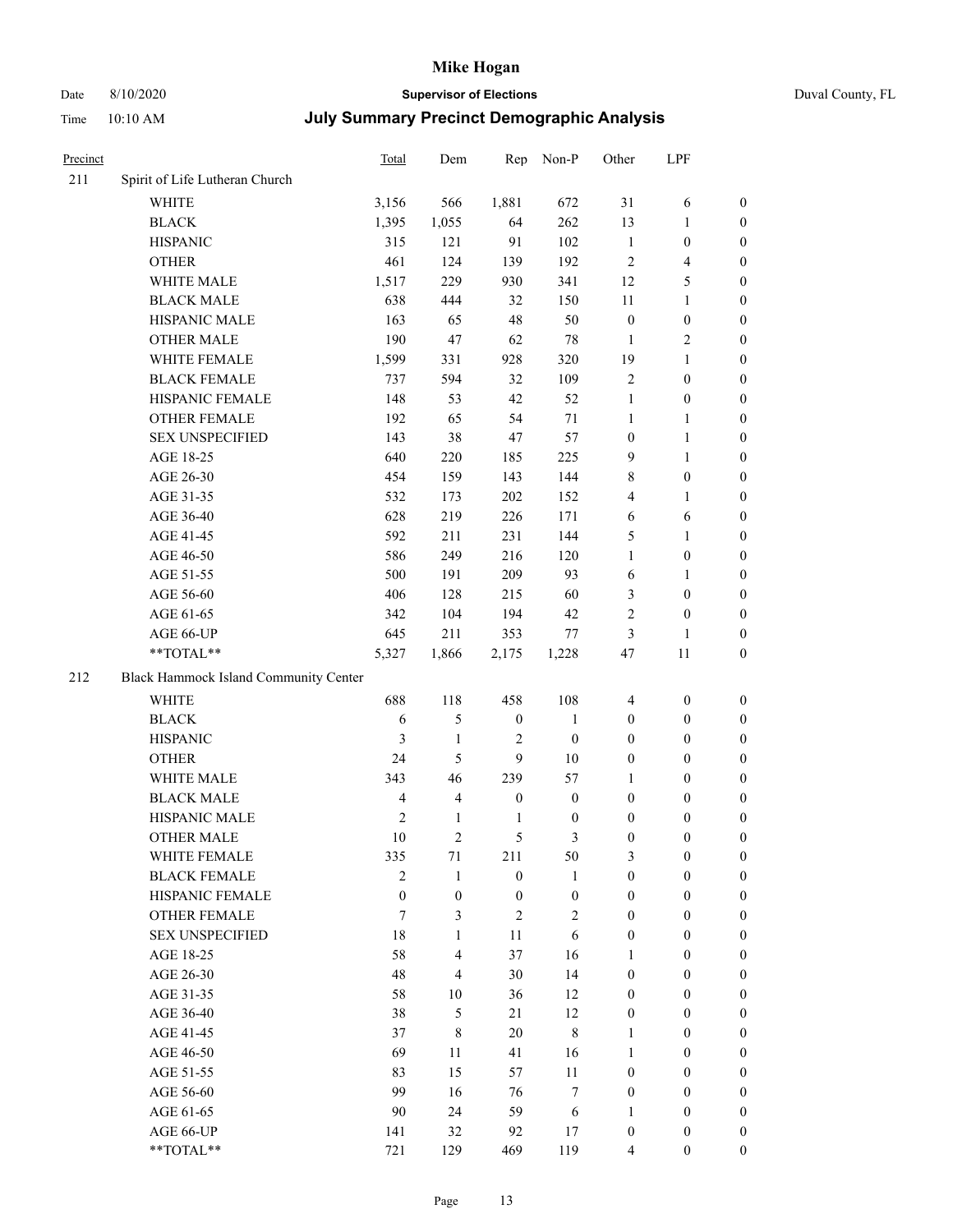# Date 8/10/2020 **Supervisor of Elections** Duval County, FL

| Precinct |                                                             | <b>Total</b> | Dem              |                  | Rep Non-P        | Other                   | LPF              |                  |
|----------|-------------------------------------------------------------|--------------|------------------|------------------|------------------|-------------------------|------------------|------------------|
| 213      | Hidden Hills Country Club                                   |              |                  |                  |                  |                         |                  |                  |
|          | <b>WHITE</b>                                                | 975          | 176              | 660              | 130              | 8                       | $\mathbf{1}$     | 0                |
|          | <b>BLACK</b>                                                | 199          | 162              | 13               | $21\,$           | 3                       | $\boldsymbol{0}$ | 0                |
|          | <b>HISPANIC</b>                                             | 46           | 15               | 21               | $\,$ 8 $\,$      | 2                       | $\boldsymbol{0}$ | $\boldsymbol{0}$ |
|          | <b>OTHER</b>                                                | 126          | 26               | 68               | 32               | $\boldsymbol{0}$        | $\boldsymbol{0}$ | $\boldsymbol{0}$ |
|          | WHITE MALE                                                  | 464          | 78               | 323              | 59               | 4                       | $\boldsymbol{0}$ | $\boldsymbol{0}$ |
|          | <b>BLACK MALE</b>                                           | 91           | 67               | $\boldsymbol{9}$ | 14               | 1                       | $\boldsymbol{0}$ | $\boldsymbol{0}$ |
|          | HISPANIC MALE                                               | 22           | $\,$ 8 $\,$      | 10               | $\mathfrak{Z}$   | 1                       | $\boldsymbol{0}$ | $\boldsymbol{0}$ |
|          | <b>OTHER MALE</b>                                           | 48           | 10               | 26               | 12               | $\boldsymbol{0}$        | $\boldsymbol{0}$ | $\boldsymbol{0}$ |
|          | WHITE FEMALE                                                | 503          | 97               | 332              | 69               | 4                       | 1                | $\boldsymbol{0}$ |
|          | <b>BLACK FEMALE</b>                                         | 104          | 92               | $\overline{4}$   | 6                | 2                       | $\boldsymbol{0}$ | $\boldsymbol{0}$ |
|          | HISPANIC FEMALE                                             | 23           | $\boldsymbol{7}$ | 10               | 5                | $\mathbf{1}$            | $\boldsymbol{0}$ | 0                |
|          | OTHER FEMALE                                                | 58           | 12               | 32               | 14               | $\boldsymbol{0}$        | $\boldsymbol{0}$ | 0                |
|          | <b>SEX UNSPECIFIED</b>                                      | 33           | $\,$ 8 $\,$      | 16               | 9                | $\boldsymbol{0}$        | $\boldsymbol{0}$ | $\boldsymbol{0}$ |
|          | AGE 18-25                                                   | 136          | 42               | 64               | 27               | 3                       | $\boldsymbol{0}$ | $\boldsymbol{0}$ |
|          | AGE 26-30                                                   | 70           | $22\,$           | 30               | 13               | 4                       | 1                | $\boldsymbol{0}$ |
|          | AGE 31-35                                                   | 54           | 17               | 29               | $\,$ 8 $\,$      | 0                       | $\boldsymbol{0}$ | $\boldsymbol{0}$ |
|          | AGE 36-40                                                   | 51           | 12               | 20               | 18               | 1                       | $\boldsymbol{0}$ | $\boldsymbol{0}$ |
|          | AGE 41-45                                                   | 86           | 35               | 35               | 16               | 0                       | $\boldsymbol{0}$ | $\boldsymbol{0}$ |
|          | AGE 46-50                                                   | 118          | 36               | 56               | 25               | 1                       | $\boldsymbol{0}$ | $\boldsymbol{0}$ |
|          | AGE 51-55                                                   | 126          | 35               | 67               | 24               | $\boldsymbol{0}$        | $\boldsymbol{0}$ | 0                |
|          | AGE 56-60                                                   | 158          | 32               | 109              | 15               | 2                       | $\boldsymbol{0}$ | 0                |
|          | AGE 61-65                                                   | 153          | 50               | 88               | 14               | $\mathbf{1}$            | $\boldsymbol{0}$ | 0                |
|          | AGE 66-UP                                                   | 394          | 98               | 264              | 31               | $\mathbf{1}$            | $\boldsymbol{0}$ | $\boldsymbol{0}$ |
|          | $\mathrm{*}\mathrm{*} \mathrm{TOTAL} \mathrm{*} \mathrm{*}$ | 1,346        | 379              | 762              | 191              | 13                      | $\mathbf{1}$     | $\boldsymbol{0}$ |
| 301      | Queen's Harbor Yacht & Country Club                         |              |                  |                  |                  |                         |                  |                  |
|          | <b>WHITE</b>                                                | 1,733        | 288              | 1,179            | 248              | 17                      | 1                | $\boldsymbol{0}$ |
|          | <b>BLACK</b>                                                | 135          | 104              | 11               | 19               | $\mathbf{1}$            | $\boldsymbol{0}$ | $\boldsymbol{0}$ |
|          | <b>HISPANIC</b>                                             | 50           | $\boldsymbol{9}$ | 28               | 13               | $\boldsymbol{0}$        | $\boldsymbol{0}$ | $\boldsymbol{0}$ |
|          | <b>OTHER</b>                                                | 167          | 41               | 69               | 55               | 2                       | $\boldsymbol{0}$ | $\boldsymbol{0}$ |
|          | WHITE MALE                                                  | 859          | 114              | 609              | 127              | 8                       | $\mathbf{1}$     | $\boldsymbol{0}$ |
|          | <b>BLACK MALE</b>                                           | 63           | 45               | $\mathbf{9}$     | $\boldsymbol{9}$ | $\boldsymbol{0}$        | $\boldsymbol{0}$ | $\boldsymbol{0}$ |
|          | HISPANIC MALE                                               | 20           | $\overline{4}$   | 11               | $\mathfrak s$    | 0                       | $\boldsymbol{0}$ | $\boldsymbol{0}$ |
|          | <b>OTHER MALE</b>                                           | 61           | 10               | 28               | 23               | 0                       | $\boldsymbol{0}$ | $\boldsymbol{0}$ |
|          | WHITE FEMALE                                                | 857          | 171              | 564              | 113              | 9                       | $\boldsymbol{0}$ | 0                |
|          | <b>BLACK FEMALE</b>                                         | $71\,$       | 59               | $\overline{2}$   | $\boldsymbol{9}$ | 1                       | $\boldsymbol{0}$ | $\boldsymbol{0}$ |
|          | HISPANIC FEMALE                                             | 28           | $\mathfrak s$    | 17               | 6                | $\boldsymbol{0}$        | $\boldsymbol{0}$ | $\overline{0}$   |
|          | <b>OTHER FEMALE</b>                                         | 83           | 23               | 35               | 23               | $\overline{\mathbf{c}}$ | $\boldsymbol{0}$ | $\overline{0}$   |
|          | <b>SEX UNSPECIFIED</b>                                      | 43           | 11               | 12               | 20               | $\boldsymbol{0}$        | $\boldsymbol{0}$ | $\overline{0}$   |
|          | AGE 18-25                                                   | 203          | 61               | 102              | 34               | 6                       | $\boldsymbol{0}$ | $\overline{0}$   |
|          | AGE 26-30                                                   | 82           | 24               | 44               | 13               | 1                       | $\boldsymbol{0}$ | $\overline{0}$   |
|          | AGE 31-35                                                   | 69           | 12               | 36               | $21\,$           | 0                       | $\boldsymbol{0}$ | $\overline{0}$   |
|          | AGE 36-40                                                   | 96           | 19               | 47               | 30               | 0                       | $\boldsymbol{0}$ | 0                |
|          | AGE 41-45                                                   | 108          | 26               | 54               | 28               | $\boldsymbol{0}$        | $\boldsymbol{0}$ | 0                |
|          | AGE 46-50                                                   | 175          | 41               | 95               | 36               | 3                       | $\boldsymbol{0}$ | $\boldsymbol{0}$ |
|          | AGE 51-55                                                   | 194          | 40               | 125              | 26               | 3                       | $\boldsymbol{0}$ | $\overline{0}$   |
|          | AGE 56-60                                                   | 237          | 35               | 168              | 34               | $\boldsymbol{0}$        | $\boldsymbol{0}$ | $\overline{0}$   |
|          | AGE 61-65                                                   | 231          | 48               | 136              | 40               | 7                       | $\boldsymbol{0}$ | $\overline{0}$   |
|          | AGE 66-UP                                                   | 690          | 136              | 480              | 73               | $\boldsymbol{0}$        | $\mathbf{1}$     | 0                |
|          | **TOTAL**                                                   | 2,085        | 442              | 1,287            | 335              | $20\,$                  | $\mathbf{1}$     | $\overline{0}$   |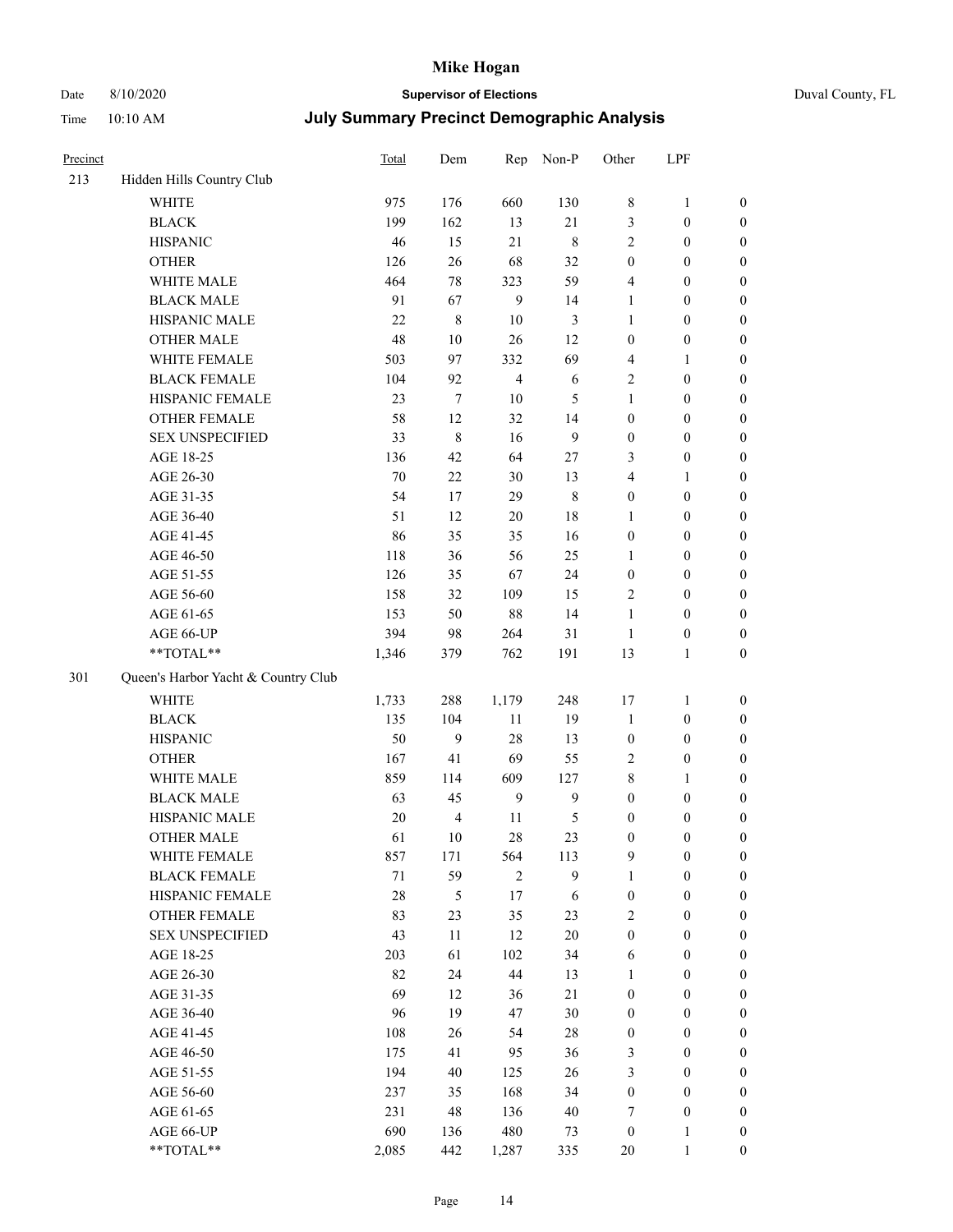## Date 8/10/2020 **Supervisor of Elections** Duval County, FL

| Precinct |                                       | Total       | Dem | Rep            | Non-P  | Other            | LPF                     |                  |
|----------|---------------------------------------|-------------|-----|----------------|--------|------------------|-------------------------|------------------|
| 302      | Abess Elementary                      |             |     |                |        |                  |                         |                  |
|          | <b>WHITE</b>                          | 1,658       | 386 | 852            | 402    | $10\,$           | $\,$ 8 $\,$             | 0                |
|          | <b>BLACK</b>                          | 247         | 185 | 14             | 46     | $\mathbf{2}$     | $\boldsymbol{0}$        | 0                |
|          | <b>HISPANIC</b>                       | 161         | 47  | 55             | 55     | 4                | $\boldsymbol{0}$        | $\boldsymbol{0}$ |
|          | <b>OTHER</b>                          | 297         | 72  | 113            | 110    | 2                | $\boldsymbol{0}$        | $\boldsymbol{0}$ |
|          | WHITE MALE                            | 809         | 151 | 449            | 194    | 8                | 7                       | $\boldsymbol{0}$ |
|          | <b>BLACK MALE</b>                     | 114         | 78  | $\,8\,$        | 26     | $\sqrt{2}$       | $\boldsymbol{0}$        | $\boldsymbol{0}$ |
|          | HISPANIC MALE                         | $8\sqrt{1}$ | 19  | 24             | 36     | $\overline{c}$   | $\boldsymbol{0}$        | $\boldsymbol{0}$ |
|          | <b>OTHER MALE</b>                     | 122         | 31  | 44             | 45     | 2                | $\boldsymbol{0}$        | $\boldsymbol{0}$ |
|          | WHITE FEMALE                          | 832         | 231 | 397            | 201    | 2                | $\mathbf{1}$            | $\boldsymbol{0}$ |
|          | <b>BLACK FEMALE</b>                   | 130         | 105 | 6              | 19     | $\boldsymbol{0}$ | $\boldsymbol{0}$        | 0                |
|          | HISPANIC FEMALE                       | 76          | 25  | 31             | $18\,$ | 2                | $\boldsymbol{0}$        | 0                |
|          | <b>OTHER FEMALE</b>                   | 137         | 32  | 57             | 48     | $\boldsymbol{0}$ | $\boldsymbol{0}$        | $\boldsymbol{0}$ |
|          | <b>SEX UNSPECIFIED</b>                | 62          | 18  | 18             | 26     | $\boldsymbol{0}$ | $\boldsymbol{0}$        | $\boldsymbol{0}$ |
|          | AGE 18-25                             | 213         | 63  | 66             | 82     | 1                | $\mathbf{1}$            | $\boldsymbol{0}$ |
|          | AGE 26-30                             | 235         | 76  | 77             | $80\,$ | $\mathbf{1}$     | $\mathbf{1}$            | $\boldsymbol{0}$ |
|          | AGE 31-35                             | 236         | 52  | 94             | 84     | 4                | $\sqrt{2}$              | $\boldsymbol{0}$ |
|          | AGE 36-40                             | 205         | 62  | 79             | 59     | 3                | $\sqrt{2}$              | $\boldsymbol{0}$ |
|          | AGE 41-45                             | 238         | 73  | 88             | 72     | 4                | $\mathbf{1}$            | $\boldsymbol{0}$ |
|          | AGE 46-50                             | 185         | 43  | 95             | 44     | 3                | $\boldsymbol{0}$        | $\boldsymbol{0}$ |
|          | AGE 51-55                             | 181         | 49  | 88             | 43     | $\mathbf{1}$     | $\boldsymbol{0}$        | 0                |
|          | AGE 56-60                             | 228         | 70  | 110            | 48     | $\boldsymbol{0}$ | $\boldsymbol{0}$        | 0                |
|          | AGE 61-65                             | 223         | 71  | 115            | 37     | $\boldsymbol{0}$ | $\boldsymbol{0}$        | 0                |
|          | AGE 66-UP                             | 419         | 131 | 222            | 64     | 1                | $\mathbf{1}$            | $\boldsymbol{0}$ |
|          | **TOTAL**                             | 2,363       | 690 | 1,034          | 613    | 18               | 8                       | $\boldsymbol{0}$ |
| 303      | Isle of Faith United Methodist Church |             |     |                |        |                  |                         |                  |
|          | <b>WHITE</b>                          | 2,780       | 628 | 1,535          | 574    | 30               | 13                      | $\boldsymbol{0}$ |
|          | <b>BLACK</b>                          | 159         | 117 | $\mathbf{9}$   | 31     | $\sqrt{2}$       | $\boldsymbol{0}$        | $\boldsymbol{0}$ |
|          | <b>HISPANIC</b>                       | 144         | 43  | 57             | 41     | 2                | $\mathbf{1}$            | $\boldsymbol{0}$ |
|          | <b>OTHER</b>                          | 259         | 70  | 101            | 86     | $\overline{c}$   | $\boldsymbol{0}$        | $\boldsymbol{0}$ |
|          | WHITE MALE                            | 1,326       | 247 | 766            | 283    | $20\,$           | $10\,$                  | $\boldsymbol{0}$ |
|          | <b>BLACK MALE</b>                     | $78\,$      | 49  | $\overline{4}$ | 23     | $\mathfrak{2}$   | $\boldsymbol{0}$        | $\boldsymbol{0}$ |
|          | HISPANIC MALE                         | 66          | 15  | 26             | 23     | $\mathbf{1}$     | 1                       | 0                |
|          | <b>OTHER MALE</b>                     | 96          | 25  | 35             | 36     | $\boldsymbol{0}$ | $\boldsymbol{0}$        | $\boldsymbol{0}$ |
|          | WHITE FEMALE                          | 1,415       | 374 | 750            | 278    | 10               | 3                       | 0                |
|          | <b>BLACK FEMALE</b>                   | 77          | 65  | 5              | 7      | $\boldsymbol{0}$ | $\boldsymbol{0}$        | $\boldsymbol{0}$ |
|          | HISPANIC FEMALE                       | $72\,$      | 27  | 30             | 15     | $\boldsymbol{0}$ | $\boldsymbol{0}$        | $\overline{0}$   |
|          | OTHER FEMALE                          | 128         | 39  | 52             | 35     | $\sqrt{2}$       | $\boldsymbol{0}$        | $\overline{0}$   |
|          | <b>SEX UNSPECIFIED</b>                | 84          | 17  | 34             | 32     | $\mathbf{1}$     | $\boldsymbol{0}$        | 0                |
|          | AGE 18-25                             | 317         | 79  | 144            | 92     | $\sqrt{2}$       | $\boldsymbol{0}$        | $\theta$         |
|          | AGE 26-30                             | 303         | 92  | 131            | $70\,$ | 7                | $\mathfrak{Z}$          | 0                |
|          | AGE 31-35                             | 288         | 76  | 109            | 96     | 6                | $\mathbf{1}$            | 0                |
|          | AGE 36-40                             | 314         | 73  | 124            | 112    | 3                | $\sqrt{2}$              | 0                |
|          | AGE 41-45                             | 250         | 66  | 109            | 69     | 2                | $\overline{\mathbf{4}}$ | 0                |
|          | AGE 46-50                             | 262         | 61  | 134            | 61     | 4                | $\sqrt{2}$              | 0                |
|          | AGE 51-55                             | 271         | 56  | 164            | 46     | 3                | $\overline{2}$          | $\overline{0}$   |
|          | AGE 56-60                             | 329         | 76  | 208            | 42     | 3                | $\boldsymbol{0}$        | $\overline{0}$   |
|          | AGE 61-65                             | 299         | 70  | 175            | 52     | $\overline{c}$   | $\boldsymbol{0}$        | $\overline{0}$   |
|          | AGE 66-UP                             | 708         | 208 | 404            | 92     | 4                | $\boldsymbol{0}$        | $\boldsymbol{0}$ |
|          | **TOTAL**                             | 3,342       | 858 | 1,702          | 732    | 36               | 14                      | $\boldsymbol{0}$ |
|          |                                       |             |     |                |        |                  |                         |                  |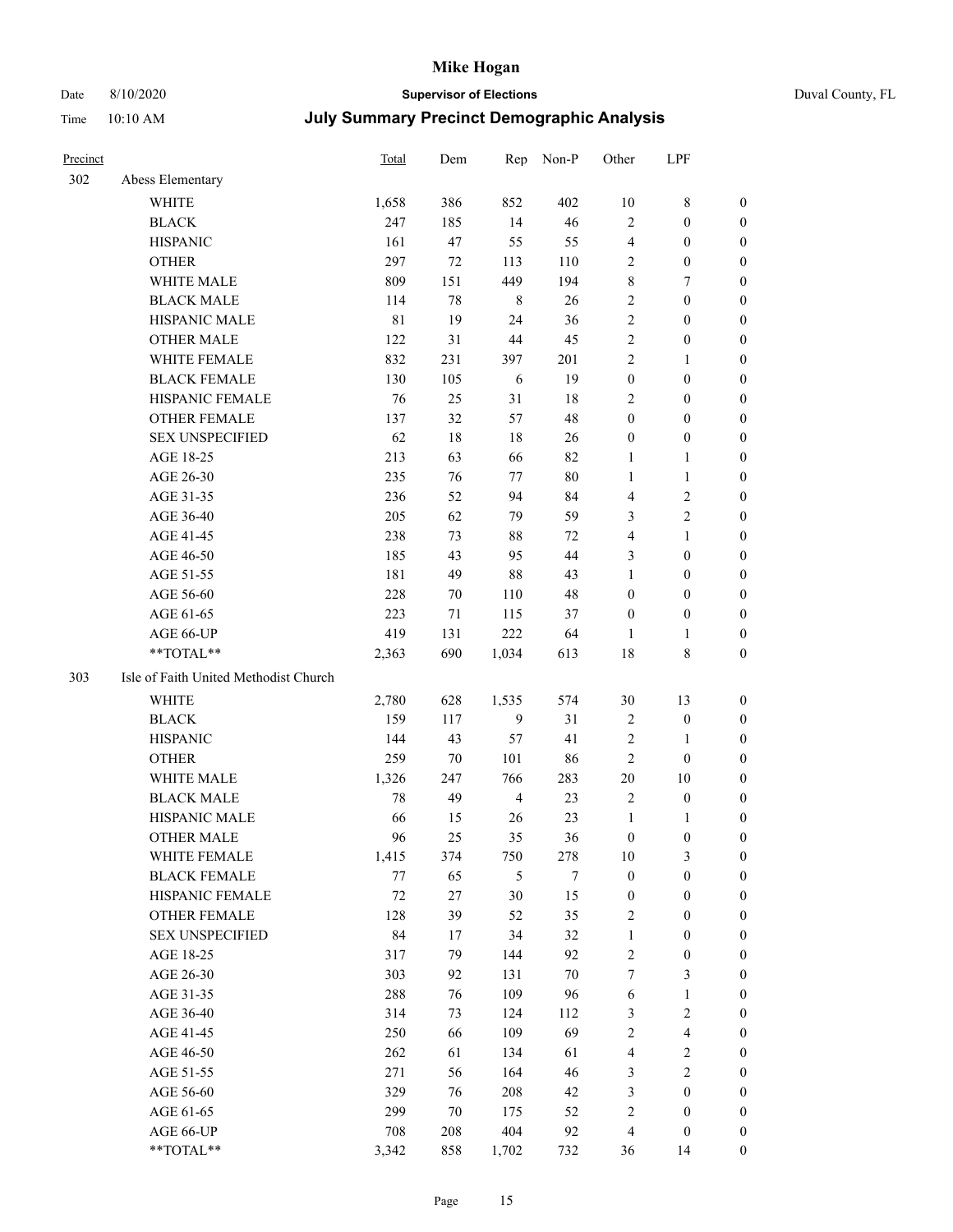# Date 8/10/2020 **Supervisor of Elections** Duval County, FL

| Time | $10:10~\mathrm{AM}$ | <b>July Summary Precinct Demographic Analysis</b> |
|------|---------------------|---------------------------------------------------|
|      |                     |                                                   |

| Precinct |                                    | Total  | Dem            | Rep                     | Non-P            | Other            | LPF              |                  |
|----------|------------------------------------|--------|----------------|-------------------------|------------------|------------------|------------------|------------------|
| 304      | Jacksonville Golf and Country Club |        |                |                         |                  |                  |                  |                  |
|          | <b>WHITE</b>                       | 1,785  | 289            | 1,173                   | 305              | 14               | $\overline{4}$   | $\boldsymbol{0}$ |
|          | <b>BLACK</b>                       | 57     | $40\,$         | $\,$ 8 $\,$             | $\boldsymbol{9}$ | $\boldsymbol{0}$ | $\boldsymbol{0}$ | $\boldsymbol{0}$ |
|          | <b>HISPANIC</b>                    | 52     | 12             | 26                      | 12               | 2                | $\boldsymbol{0}$ | $\boldsymbol{0}$ |
|          | <b>OTHER</b>                       | 164    | 27             | 61                      | 76               | $\boldsymbol{0}$ | $\boldsymbol{0}$ | $\boldsymbol{0}$ |
|          | WHITE MALE                         | 875    | 102            | 611                     | 157              | 4                | $\mathbf{1}$     | 0                |
|          | <b>BLACK MALE</b>                  | $27\,$ | 16             | $\overline{4}$          | $\boldsymbol{7}$ | $\mathbf{0}$     | $\boldsymbol{0}$ | 0                |
|          | HISPANIC MALE                      | 26     | $\,8\,$        | 11                      | 6                | $\mathbf{1}$     | $\boldsymbol{0}$ | $\boldsymbol{0}$ |
|          | OTHER MALE                         | 71     | 11             | 29                      | 31               | $\boldsymbol{0}$ | $\boldsymbol{0}$ | $\boldsymbol{0}$ |
|          | WHITE FEMALE                       | 890    | 183            | 551                     | 145              | $\,$ 8 $\,$      | 3                | $\boldsymbol{0}$ |
|          | <b>BLACK FEMALE</b>                | 29     | 24             | $\overline{\mathbf{4}}$ | 1                | $\boldsymbol{0}$ | $\boldsymbol{0}$ | $\boldsymbol{0}$ |
|          | HISPANIC FEMALE                    | 24     | $\overline{4}$ | 15                      | 5                | $\boldsymbol{0}$ | $\boldsymbol{0}$ | $\boldsymbol{0}$ |
|          | OTHER FEMALE                       | 70     | 13             | 24                      | 33               | $\boldsymbol{0}$ | $\boldsymbol{0}$ | $\boldsymbol{0}$ |
|          | <b>SEX UNSPECIFIED</b>             | 46     | $\tau$         | 19                      | 17               | 3                | $\boldsymbol{0}$ | $\boldsymbol{0}$ |
|          | AGE 18-25                          | 223    | 49             | 122                     | 47               | 5                | $\boldsymbol{0}$ | $\boldsymbol{0}$ |
|          | AGE 26-30                          | 98     | $22\,$         | 48                      | 27               | $\mathbf{1}$     | $\boldsymbol{0}$ | $\boldsymbol{0}$ |
|          | AGE 31-35                          | 82     | 11             | 54                      | 17               | $\boldsymbol{0}$ | $\boldsymbol{0}$ | 0                |
|          | AGE 36-40                          | 136    | 26             | $70\,$                  | 36               | 3                | $\mathbf{1}$     | 0                |
|          | AGE 41-45                          | 119    | 19             | 70                      | 29               | $\mathbf{1}$     | $\boldsymbol{0}$ | $\boldsymbol{0}$ |
|          | AGE 46-50                          | 163    | 30             | 96                      | 35               | $\boldsymbol{0}$ | $\sqrt{2}$       | $\boldsymbol{0}$ |
|          | AGE 51-55                          | 199    | $28\,$         | 142                     | 28               | $\mathbf{1}$     | $\boldsymbol{0}$ | $\boldsymbol{0}$ |
|          | AGE 56-60                          | 252    | 42             | 162                     | 47               | $\mathbf{1}$     | $\boldsymbol{0}$ | $\boldsymbol{0}$ |
|          | AGE 61-65                          | 224    | 41             | 142                     | 39               | $\mathbf{1}$     | $\mathbf{1}$     | $\boldsymbol{0}$ |
|          | AGE 66-UP                          | 562    | 100            | 362                     | 97               | 3                | $\boldsymbol{0}$ | 0                |
|          | **TOTAL**                          | 2,058  | 368            | 1,268                   | 402              | 16               | 4                | $\boldsymbol{0}$ |
| 305      | Chets Creek Church                 |        |                |                         |                  |                  |                  |                  |
|          | WHITE                              | 4,308  | 1,020          | 2,250                   | 948              | 66               | 24               | $\boldsymbol{0}$ |
|          | <b>BLACK</b>                       | 380    | 274            | 25                      | 75               | $\mathfrak{S}$   | $\mathbf{1}$     | 0                |
|          | <b>HISPANIC</b>                    | 319    | 110            | 84                      | 119              | 5                | $\mathbf{1}$     | 0                |
|          | <b>OTHER</b>                       | 514    | 153            | 166                     | 189              | 3                | $\mathfrak{Z}$   | 0                |
|          | WHITE MALE                         | 1,991  | 370            | 1,095                   | 478              | 32               | 16               | $\boldsymbol{0}$ |
|          | <b>BLACK MALE</b>                  | 180    | 120            | 17                      | 40               | $\sqrt{2}$       | $\mathbf{1}$     | $\boldsymbol{0}$ |
|          | HISPANIC MALE                      | 140    | 43             | 36                      | 58               | 3                | $\boldsymbol{0}$ | $\boldsymbol{0}$ |
|          | <b>OTHER MALE</b>                  | 180    | 48             | 59                      | $70\,$           | $\overline{c}$   | $\mathbf{1}$     | $\boldsymbol{0}$ |
|          | WHITE FEMALE                       | 2,263  | 635            | 1,134                   | 455              | 33               | 6                | $\overline{0}$   |
|          | <b>BLACK FEMALE</b>                | 194    | 149            | $\,$ 8 $\,$             | 34               | 3                | $\boldsymbol{0}$ | 0                |
|          | HISPANIC FEMALE                    | 175    | 65             | 47                      | 60               | $\overline{c}$   | $\mathbf{1}$     | 0                |
|          | <b>OTHER FEMALE</b>                | 243    | 88             | 79                      | 74               | $\mathbf{1}$     | $\mathbf{1}$     | 0                |
|          | <b>SEX UNSPECIFIED</b>             | 155    | 39             | 50                      | 62               | $\mathbf{1}$     | 3                | 0                |
|          | AGE 18-25                          | 671    | 214            | 233                     | 202              | $18\,$           | $\overline{4}$   | 0                |
|          | AGE 26-30                          | 586    | 181            | 235                     | 158              | 8                | $\overline{4}$   | 0                |
|          | AGE 31-35                          | 533    | 162            | 196                     | 167              | 4                | $\overline{4}$   | $\boldsymbol{0}$ |
|          | AGE 36-40                          | 459    | 141            | 164                     | 144              | 8                | $\sqrt{2}$       | $\boldsymbol{0}$ |
|          | AGE 41-45                          | 444    | 121            | 190                     | 123              | 4                | 6                | 0                |
|          | AGE 46-50                          | 504    | 112            | 249                     | 129              | 11               | 3                | $\overline{0}$   |
|          | AGE 51-55                          | 464    | 106            | 250                     | 98               | 8                | $\sqrt{2}$       | $\overline{0}$   |
|          | AGE 56-60                          | 441    | 117            | 231                     | 82               | $10\,$           | $\mathbf{1}$     | 0                |
|          | AGE 61-65                          | 380    | 120            | 192                     | 63               | $\mathfrak{Z}$   | $\sqrt{2}$       | 0                |
|          | AGE 66-UP                          | 1,038  | 283            | 585                     | 164              | 5                | $\mathbf{1}$     | 0                |
|          | **TOTAL**                          | 5,521  | 1,557          | 2,525                   | 1,331            | 79               | 29               | $\boldsymbol{0}$ |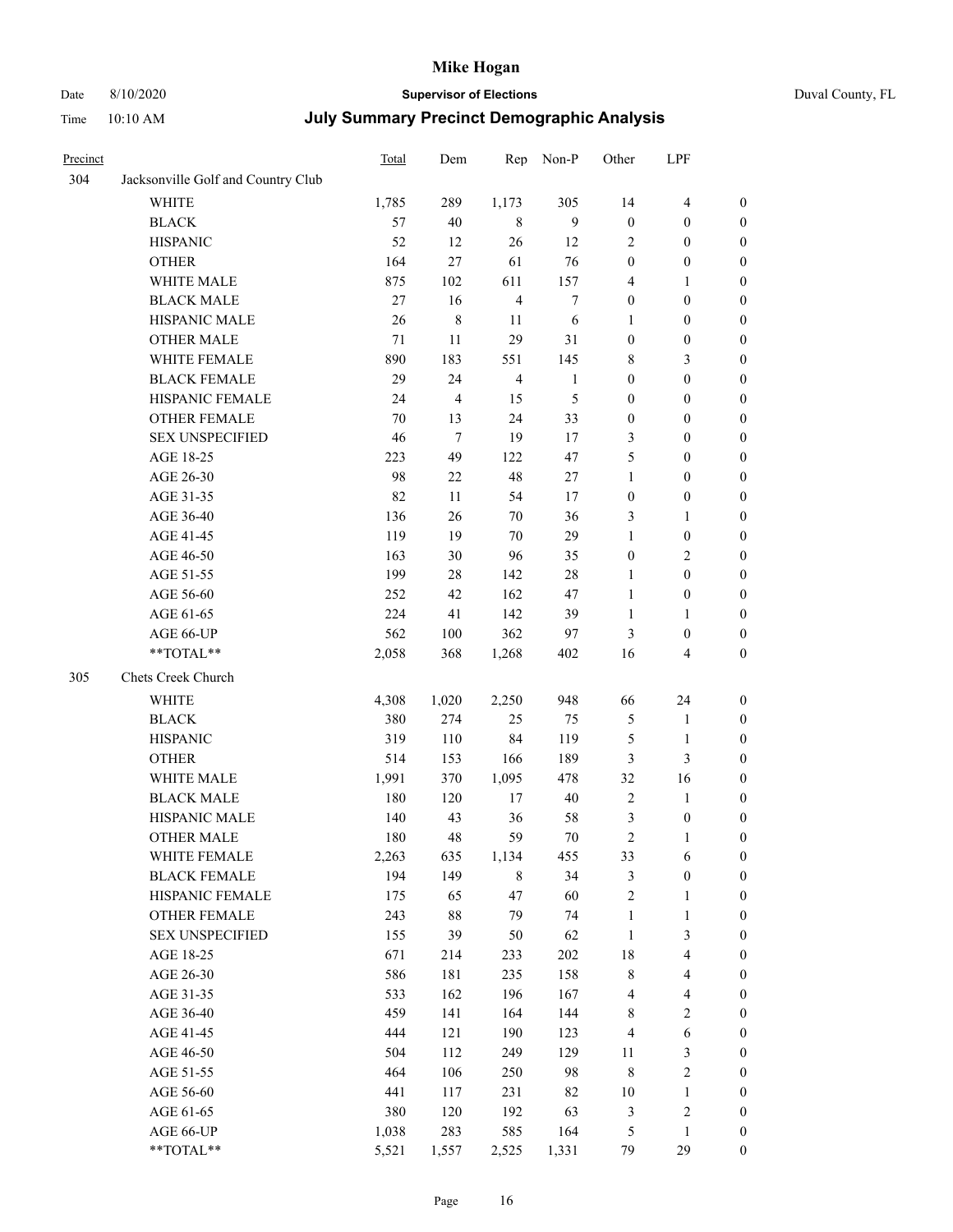# Date 8/10/2020 **Supervisor of Elections** Duval County, FL

| Precinct |                              | Total | Dem    | Rep    | Non-P  | Other            | LPF                     |                  |
|----------|------------------------------|-------|--------|--------|--------|------------------|-------------------------|------------------|
| 306      | East Pointe Baptist Church   |       |        |        |        |                  |                         |                  |
|          | <b>WHITE</b>                 | 2,246 | 566    | 1,057  | 584    | 23               | 16                      | $\boldsymbol{0}$ |
|          | <b>BLACK</b>                 | 784   | 571    | 29     | 177    | 4                | $\mathfrak{Z}$          | $\boldsymbol{0}$ |
|          | <b>HISPANIC</b>              | 399   | 138    | 102    | 154    | 5                | $\boldsymbol{0}$        | $\boldsymbol{0}$ |
|          | <b>OTHER</b>                 | 1,008 | 277    | 299    | 417    | 13               | $\sqrt{2}$              | $\boldsymbol{0}$ |
|          | WHITE MALE                   | 1,061 | 229    | 523    | 287    | $\overline{9}$   | 13                      | $\boldsymbol{0}$ |
|          | <b>BLACK MALE</b>            | 368   | 251    | $20\,$ | 93     | $\overline{c}$   | $\sqrt{2}$              | $\boldsymbol{0}$ |
|          | HISPANIC MALE                | 175   | 49     | 50     | $72\,$ | $\overline{4}$   | $\boldsymbol{0}$        | $\boldsymbol{0}$ |
|          | <b>OTHER MALE</b>            | 443   | 113    | 139    | 183    | 6                | $\sqrt{2}$              | $\boldsymbol{0}$ |
|          | WHITE FEMALE                 | 1,155 | 332    | 520    | 286    | 14               | $\mathfrak{Z}$          | $\boldsymbol{0}$ |
|          | <b>BLACK FEMALE</b>          | 403   | 309    | 9      | 82     | $\overline{c}$   | $\mathbf{1}$            | 0                |
|          | HISPANIC FEMALE              | 207   | 84     | 49     | 73     | $\mathbf{1}$     | $\boldsymbol{0}$        | $\boldsymbol{0}$ |
|          | OTHER FEMALE                 | 461   | 142    | 145    | 169    | 5                | $\boldsymbol{0}$        | $\boldsymbol{0}$ |
|          | <b>SEX UNSPECIFIED</b>       | 164   | 43     | 32     | 87     | $\sqrt{2}$       | $\boldsymbol{0}$        | $\boldsymbol{0}$ |
|          | AGE 18-25                    | 550   | 207    | 119    | 213    | 9                | $\sqrt{2}$              | $\boldsymbol{0}$ |
|          | AGE 26-30                    | 463   | 153    | 142    | 159    | 5                | $\overline{\mathbf{4}}$ | $\boldsymbol{0}$ |
|          | AGE 31-35                    | 470   | 170    | 146    | 141    | $\sqrt{6}$       | $\boldsymbol{7}$        | $\boldsymbol{0}$ |
|          | AGE 36-40                    | 467   | 153    | 141    | 164    | $\tau$           | $\sqrt{2}$              | $\boldsymbol{0}$ |
|          | AGE 41-45                    | 439   | 143    | 148    | 143    | $\mathfrak{Z}$   | $\sqrt{2}$              | $\boldsymbol{0}$ |
|          | AGE 46-50                    | 463   | 170    | 157    | 128    | 7                | $\mathbf{1}$            | $\boldsymbol{0}$ |
|          | AGE 51-55                    | 380   | 144    | 141    | 93     | $\mathbf{1}$     | $\mathbf{1}$            | 0                |
|          | AGE 56-60                    | 389   | 131    | 153    | 102    | 3                | $\boldsymbol{0}$        | $\boldsymbol{0}$ |
|          | AGE 61-65                    | 285   | 85     | 127    | 69     | $\sqrt{2}$       | $\mathbf{2}$            | $\boldsymbol{0}$ |
|          | AGE 66-UP                    | 530   | 196    | 213    | 119    | $\overline{c}$   | $\boldsymbol{0}$        | $\boldsymbol{0}$ |
|          | $**TOTAL**$                  | 4,437 | 1,552  | 1,487  | 1,332  | 45               | 21                      | $\boldsymbol{0}$ |
| 307      | Pablo Creek Regional Library |       |        |        |        |                  |                         |                  |
|          | <b>WHITE</b>                 | 1,990 | 469    | 947    | 532    | 28               | 14                      | $\boldsymbol{0}$ |
|          | <b>BLACK</b>                 | 299   | 207    | 24     | 65     | 3                | $\boldsymbol{0}$        | $\boldsymbol{0}$ |
|          | <b>HISPANIC</b>              | 342   | 147    | 67     | 122    | 4                | $\sqrt{2}$              | $\boldsymbol{0}$ |
|          | <b>OTHER</b>                 | 281   | 69     | 72     | 133    | $\tau$           | $\boldsymbol{0}$        | $\boldsymbol{0}$ |
|          | WHITE MALE                   | 911   | 168    | 463    | 254    | 14               | 12                      | $\boldsymbol{0}$ |
|          | <b>BLACK MALE</b>            | 142   | 92     | 15     | 33     | $\sqrt{2}$       | $\boldsymbol{0}$        | $\boldsymbol{0}$ |
|          | HISPANIC MALE                | 152   | 64     | 31     | 53     | 3                | $\mathbf{1}$            | 0                |
|          | <b>OTHER MALE</b>            | 110   | 28     | 31     | 49     | $\mathfrak{2}$   | $\boldsymbol{0}$        | $\boldsymbol{0}$ |
|          | WHITE FEMALE                 | 1,055 | 296    | 469    | 274    | 14               | $\sqrt{2}$              | 0                |
|          | <b>BLACK FEMALE</b>          | 153   | 112    | 9      | 31     | $\mathbf{1}$     | $\boldsymbol{0}$        | $\overline{0}$   |
|          | HISPANIC FEMALE              | 184   | $80\,$ | 35     | 67     | $\mathbf{1}$     | $\mathbf{1}$            | $\overline{0}$   |
|          | <b>OTHER FEMALE</b>          | 133   | 36     | 37     | 55     | 5                | $\boldsymbol{0}$        | 0                |
|          | <b>SEX UNSPECIFIED</b>       | 72    | 16     | $20\,$ | 36     | $\boldsymbol{0}$ | $\boldsymbol{0}$        | 0                |
|          | AGE 18-25                    | 399   | 123    | 110    | 155    | $10\,$           | $\mathbf{1}$            | 0                |
|          | AGE 26-30                    | 360   | 106    | 119    | 125    | $\overline{4}$   | 6                       | 0                |
|          | AGE 31-35                    | 349   | 110    | 105    | 124    | 5                | 5                       | 0                |
|          | AGE 36-40                    | 277   | 83     | 90     | 98     | $\overline{4}$   | $\sqrt{2}$              | 0                |
|          | AGE 41-45                    | 232   | 77     | 82     | 70     | 3                | $\boldsymbol{0}$        | 0                |
|          | AGE 46-50                    | 238   | 69     | 103    | 63     | $\sqrt{2}$       | $\mathbf{1}$            | $\boldsymbol{0}$ |
|          | AGE 51-55                    | 222   | 67     | 92     | 59     | 4                | $\boldsymbol{0}$        | $\boldsymbol{0}$ |
|          | AGE 56-60                    | 257   | 77     | 127    | 51     | $\overline{c}$   | $\boldsymbol{0}$        | $\overline{0}$   |
|          | AGE 61-65                    | 189   | 60     | 85     | 39     | 4                | $\mathbf{1}$            | $\boldsymbol{0}$ |
|          | AGE 66-UP                    | 389   | 120    | 197    | 68     | 4                | $\boldsymbol{0}$        | $\boldsymbol{0}$ |
|          | **TOTAL**                    | 2,912 | 892    | 1,110  | 852    | 42               | 16                      | $\boldsymbol{0}$ |
|          |                              |       |        |        |        |                  |                         |                  |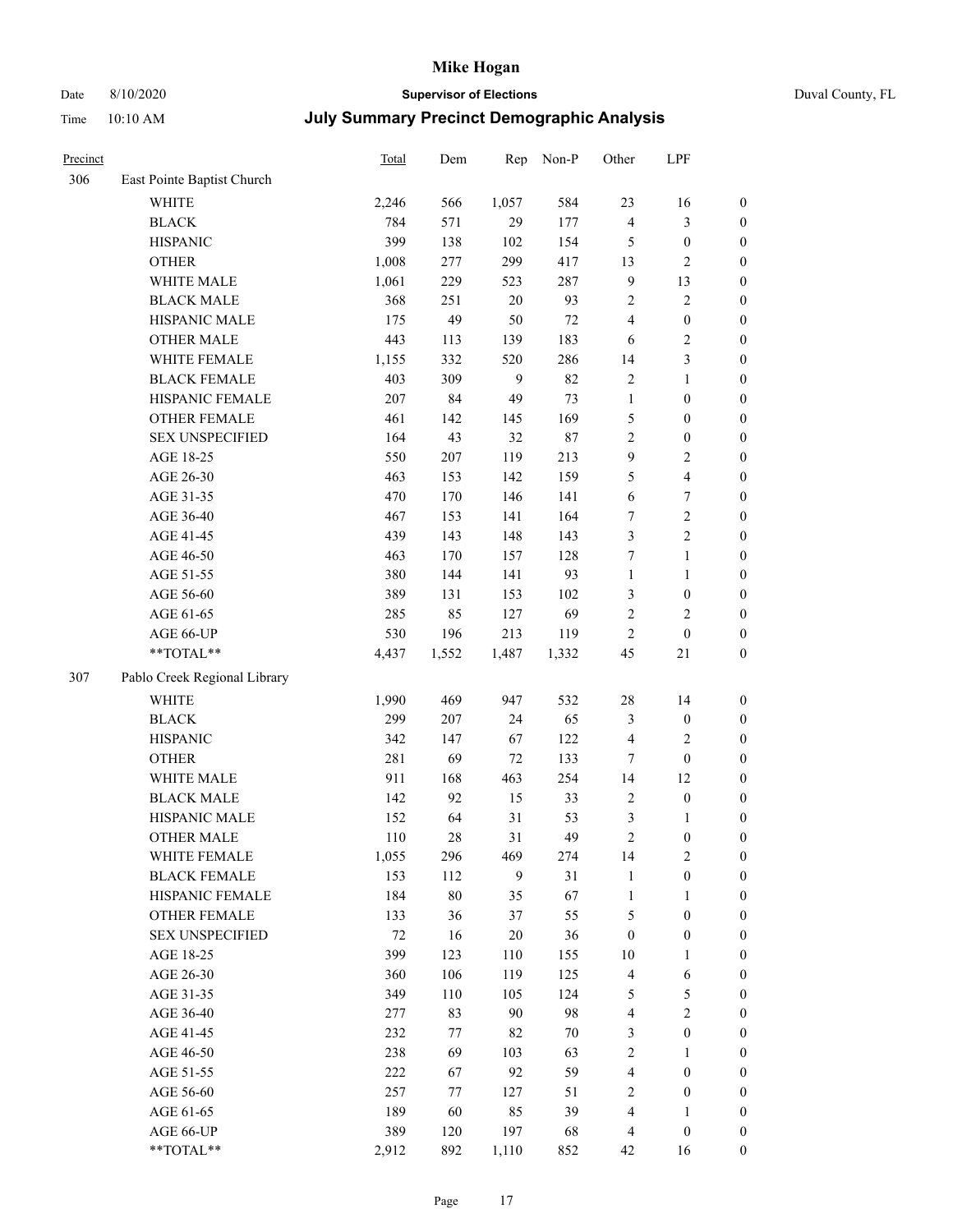## Date 8/10/2020 **Supervisor of Elections** Duval County, FL

| Precinct |                            | <b>Total</b> | Dem              | Rep            | Non-P          | Other            | LPF                     |                  |
|----------|----------------------------|--------------|------------------|----------------|----------------|------------------|-------------------------|------------------|
| 308      | The Woods Community Center |              |                  |                |                |                  |                         |                  |
|          | <b>WHITE</b>               | 1,456        | 310              | 846            | 271            | 14               | 15                      | $\boldsymbol{0}$ |
|          | <b>BLACK</b>               | 96           | 73               | $\,8\,$        | 14             | $\mathbf{1}$     | $\boldsymbol{0}$        | $\boldsymbol{0}$ |
|          | <b>HISPANIC</b>            | 67           | 23               | 26             | 18             | $\boldsymbol{0}$ | $\boldsymbol{0}$        | $\boldsymbol{0}$ |
|          | <b>OTHER</b>               | 135          | 35               | 44             | 53             | $\boldsymbol{0}$ | $\mathfrak{Z}$          | $\boldsymbol{0}$ |
|          | WHITE MALE                 | 693          | 126              | 405            | 144            | 8                | 10                      | $\boldsymbol{0}$ |
|          | <b>BLACK MALE</b>          | 46           | 34               | $\mathfrak{H}$ | 7              | $\boldsymbol{0}$ | $\boldsymbol{0}$        | $\boldsymbol{0}$ |
|          | HISPANIC MALE              | 25           | $\boldsymbol{9}$ | 11             | $\mathfrak{S}$ | $\boldsymbol{0}$ | $\boldsymbol{0}$        | $\boldsymbol{0}$ |
|          | OTHER MALE                 | 51           | 11               | 22             | 16             | $\boldsymbol{0}$ | $\sqrt{2}$              | $\boldsymbol{0}$ |
|          | WHITE FEMALE               | 746          | 181              | 435            | 120            | 5                | 5                       | $\boldsymbol{0}$ |
|          | <b>BLACK FEMALE</b>        | 48           | 38               | $\mathfrak{Z}$ | 6              | $\mathbf{1}$     | $\boldsymbol{0}$        | 0                |
|          | HISPANIC FEMALE            | 41           | 14               | 14             | 13             | $\boldsymbol{0}$ | $\boldsymbol{0}$        | $\boldsymbol{0}$ |
|          | OTHER FEMALE               | 67           | $22\,$           | 19             | 25             | $\boldsymbol{0}$ | $\mathbf{1}$            | $\boldsymbol{0}$ |
|          | <b>SEX UNSPECIFIED</b>     | 37           | 6                | 10             | $20\,$         | 1                | $\boldsymbol{0}$        | $\boldsymbol{0}$ |
|          | AGE 18-25                  | 157          | 46               | 55             | 50             | $\mathbf{1}$     | $\mathfrak{S}$          | $\boldsymbol{0}$ |
|          | AGE 26-30                  | 111          | 29               | 51             | 26             | 2                | $\mathfrak{Z}$          | $\boldsymbol{0}$ |
|          | AGE 31-35                  | 160          | 42               | 78             | 37             | $\mathbf{1}$     | $\sqrt{2}$              | $\boldsymbol{0}$ |
|          | AGE 36-40                  | 176          | 31               | 100            | 39             | $\sqrt{2}$       | $\overline{\mathbf{4}}$ | $\boldsymbol{0}$ |
|          | AGE 41-45                  | 179          | 47               | 90             | 39             | $\overline{c}$   | $\mathbf{1}$            | $\boldsymbol{0}$ |
|          | AGE 46-50                  | 152          | 29               | 78             | 44             | $\boldsymbol{0}$ | $\mathbf{1}$            | $\boldsymbol{0}$ |
|          | AGE 51-55                  | 136          | 26               | 77             | 31             | $\mathbf{1}$     | $\mathbf{1}$            | 0                |
|          | AGE 56-60                  | 157          | 38               | 99             | 18             | $\mathbf{1}$     | $\mathbf{1}$            | 0                |
|          | AGE 61-65                  | 136          | 32               | 80             | 23             | $\mathbf{1}$     | $\boldsymbol{0}$        | $\boldsymbol{0}$ |
|          | AGE 66-UP                  | 390          | 121              | 216            | 49             | 4                | $\boldsymbol{0}$        | $\boldsymbol{0}$ |
|          | **TOTAL**                  | 1,754        | 441              | 924            | 356            | 15               | $18\,$                  | $\boldsymbol{0}$ |
| 309      | Watson Realty Corporation  |              |                  |                |                |                  |                         |                  |
|          | <b>WHITE</b>               | 2,175        | 491              | 1,095          | 548            | 24               | 17                      | $\boldsymbol{0}$ |
|          | <b>BLACK</b>               | 520          | 395              | 24             | 96             | 4                | $\mathbf{1}$            | $\boldsymbol{0}$ |
|          | <b>HISPANIC</b>            | 257          | 97               | 76             | $80\,$         | 4                | $\boldsymbol{0}$        | $\boldsymbol{0}$ |
|          | <b>OTHER</b>               | 472          | 164              | 135            | 170            | 3                | $\boldsymbol{0}$        | $\boldsymbol{0}$ |
|          | WHITE MALE                 | 1,015        | 175              | 548            | 264            | 14               | 14                      | $\boldsymbol{0}$ |
|          | <b>BLACK MALE</b>          | 220          | 153              | 14             | 49             | 3                | $\mathbf{1}$            | $\boldsymbol{0}$ |
|          | HISPANIC MALE              | 101          | 34               | 33             | 32             | $\sqrt{2}$       | $\boldsymbol{0}$        | 0                |
|          | <b>OTHER MALE</b>          | 201          | 63               | 56             | $80\,$         | $\overline{c}$   | $\boldsymbol{0}$        | $\boldsymbol{0}$ |
|          | WHITE FEMALE               | 1,130        | 308              | 536            | 275            | 10               | $\mathbf{1}$            | $\overline{0}$   |
|          | <b>BLACK FEMALE</b>        | 298          | 241              | $10\,$         | 46             | $\mathbf{1}$     | $\boldsymbol{0}$        | $\boldsymbol{0}$ |
|          | HISPANIC FEMALE            | 148          | 61               | 41             | $44\,$         | $\overline{c}$   | $\boldsymbol{0}$        | $\overline{0}$   |
|          | <b>OTHER FEMALE</b>        | 222          | 87               | 68             | 66             | $\mathbf{1}$     | $\boldsymbol{0}$        | $\overline{0}$   |
|          | <b>SEX UNSPECIFIED</b>     | 89           | 25               | 24             | 38             | $\boldsymbol{0}$ | $\sqrt{2}$              | 0                |
|          | AGE 18-25                  | 391          | 123              | 125            | 137            | 5                | $\mathbf{1}$            | 0                |
|          | AGE 26-30                  | 365          | 132              | 119            | 107            | 5                | $\sqrt{2}$              | 0                |
|          | AGE 31-35                  | 382          | 142              | 103            | 126            | 6                | 5                       | 0                |
|          | AGE 36-40                  | 352          | 120              | 126            | 96             | 3                | $\boldsymbol{7}$        | 0                |
|          | AGE 41-45                  | 241          | 97               | 61             | $8\sqrt{1}$    | $\overline{c}$   | $\boldsymbol{0}$        | 0                |
|          | AGE 46-50                  | 240          | 73               | 103            | 60             | 3                | 1                       | 0                |
|          | AGE 51-55                  | 272          | 85               | 133            | 53             | $\mathbf{1}$     | $\boldsymbol{0}$        | $\boldsymbol{0}$ |
|          | AGE 56-60                  | 292          | 73               | 139            | 79             | $\mathbf{1}$     | $\boldsymbol{0}$        | $\boldsymbol{0}$ |
|          | AGE 61-65                  | 320          | 104              | 161            | 52             | 2                | $\mathbf{1}$            | $\boldsymbol{0}$ |
|          | AGE 66-UP                  | 567          | 198              | 259            | 102            | 7                | $\mathbf{1}$            | 0                |
|          | **TOTAL**                  | 3,424        | 1,147            | 1,330          | 894            | 35               | $18\,$                  | $\boldsymbol{0}$ |
|          |                            |              |                  |                |                |                  |                         |                  |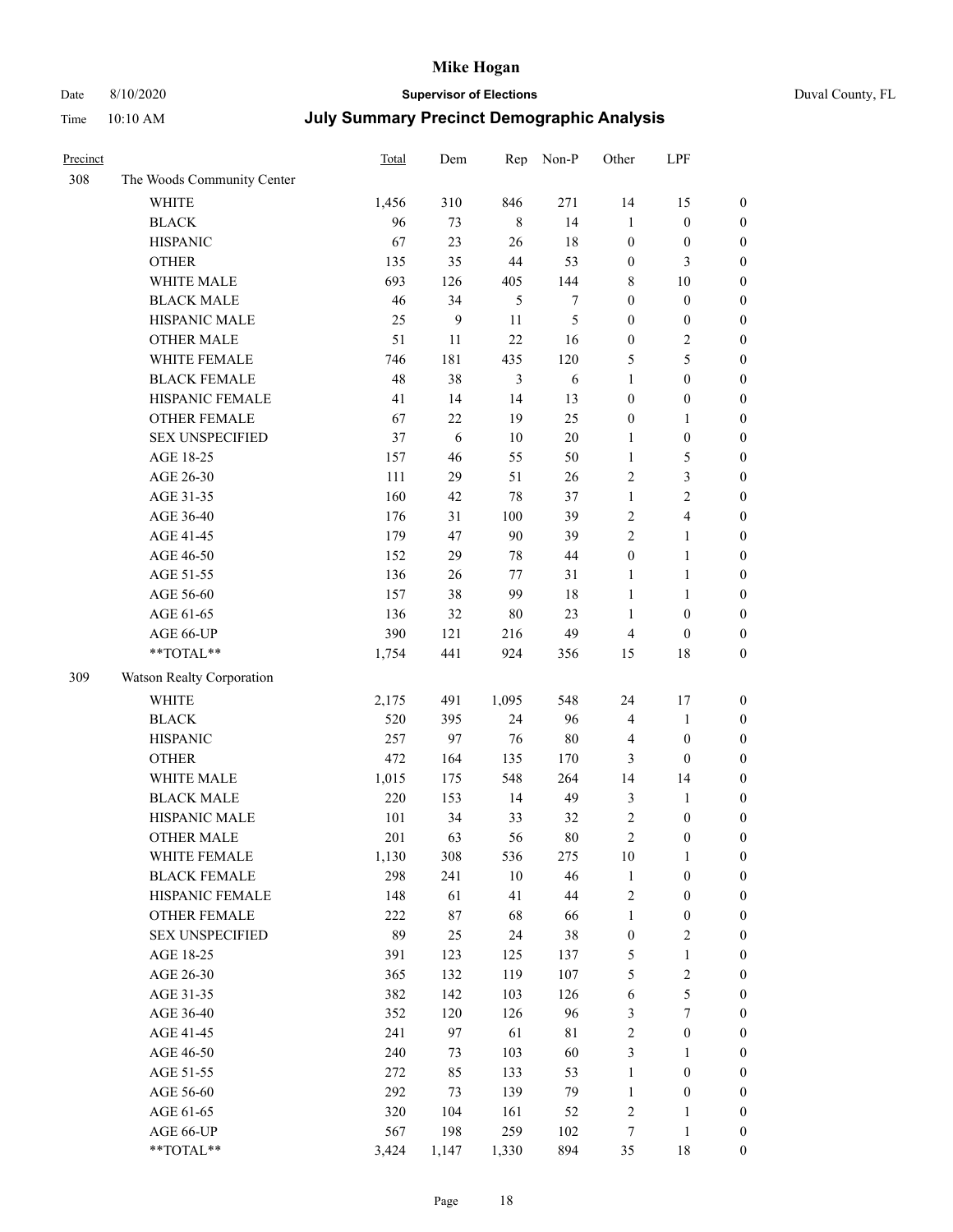## Date 8/10/2020 **Supervisor of Elections** Duval County, FL

| Precinct |                                       | Total | Dem            | Rep            | Non-P       | Other            | LPF              |                  |
|----------|---------------------------------------|-------|----------------|----------------|-------------|------------------|------------------|------------------|
| 310      | Fire Station #59                      |       |                |                |             |                  |                  |                  |
|          | <b>WHITE</b>                          | 2,503 | 498            | 1,507          | 467         | $22\,$           | $\mathbf{9}$     | 0                |
|          | <b>BLACK</b>                          | 89    | 62             | 7              | $18\,$      | $\overline{2}$   | $\boldsymbol{0}$ | 0                |
|          | <b>HISPANIC</b>                       | 101   | 23             | 36             | 42          | $\boldsymbol{0}$ | $\boldsymbol{0}$ | 0                |
|          | <b>OTHER</b>                          | 212   | 65             | 71             | $70\,$      | 3                | $\mathfrak{Z}$   | $\boldsymbol{0}$ |
|          | WHITE MALE                            | 1,106 | 173            | 681            | 236         | 9                | $\tau$           | $\boldsymbol{0}$ |
|          | <b>BLACK MALE</b>                     | 42    | 29             | $\mathbf{2}$   | $10\,$      | $\mathbf{1}$     | $\boldsymbol{0}$ | $\boldsymbol{0}$ |
|          | HISPANIC MALE                         | 39    | $\overline{9}$ | 14             | 16          | $\boldsymbol{0}$ | $\boldsymbol{0}$ | $\boldsymbol{0}$ |
|          | <b>OTHER MALE</b>                     | 77    | 21             | 29             | 25          | $\mathbf{1}$     | $\mathbf{1}$     | $\boldsymbol{0}$ |
|          | WHITE FEMALE                          | 1,379 | 318            | 818            | 228         | 13               | $\sqrt{2}$       | $\boldsymbol{0}$ |
|          | <b>BLACK FEMALE</b>                   | 46    | 32             | 5              | $\,$ 8 $\,$ | $\mathbf{1}$     | $\boldsymbol{0}$ | 0                |
|          | HISPANIC FEMALE                       | 62    | 14             | 22             | 26          | $\boldsymbol{0}$ | $\boldsymbol{0}$ | 0                |
|          | <b>OTHER FEMALE</b>                   | 115   | 42             | 36             | 33          | 2                | $\sqrt{2}$       | 0                |
|          | <b>SEX UNSPECIFIED</b>                | 39    | 10             | 14             | 15          | $\boldsymbol{0}$ | $\boldsymbol{0}$ | $\boldsymbol{0}$ |
|          | AGE 18-25                             | 162   | 44             | 63             | 51          | 3                | 1                | $\boldsymbol{0}$ |
|          | AGE 26-30                             | 121   | $22\,$         | 60             | 36          | 2                | $\mathbf{1}$     | $\boldsymbol{0}$ |
|          | AGE 31-35                             | 191   | 35             | 94             | 57          | $\overline{c}$   | $\mathfrak{Z}$   | $\boldsymbol{0}$ |
|          | AGE 36-40                             | 268   | 67             | 114            | $8\sqrt{1}$ | 5                | $\mathbf{1}$     | $\boldsymbol{0}$ |
|          | AGE 41-45                             | 222   | 47             | 111            | 59          | 3                | $\mathbf{2}$     | $\boldsymbol{0}$ |
|          | AGE 46-50                             | 224   | 49             | 125            | 49          | $\mathbf{1}$     | $\boldsymbol{0}$ | $\boldsymbol{0}$ |
|          | AGE 51-55                             | 218   | 34             | 131            | 49          | 2                | $\sqrt{2}$       | 0                |
|          | AGE 56-60                             | 211   | 36             | 134            | 40          | $\boldsymbol{0}$ | $\mathbf{1}$     | 0                |
|          | AGE 61-65                             | 167   | 47             | 99             | 20          | $\mathbf{1}$     | $\boldsymbol{0}$ | 0                |
|          | AGE 66-UP                             | 1,121 | 267            | 690            | 155         | 8                | 1                | 0                |
|          | **TOTAL**                             | 2,905 | 648            | 1,621          | 597         | $27\,$           | 12               | $\boldsymbol{0}$ |
| 311      | Isle of Faith United Methodist Church |       |                |                |             |                  |                  |                  |
|          | <b>WHITE</b>                          | 2,394 | 502            | 1,354          | 502         | $20\,$           | 16               | $\boldsymbol{0}$ |
|          | <b>BLACK</b>                          | 105   | $80\,$         | 6              | 18          | $\mathbf{1}$     | $\boldsymbol{0}$ | $\boldsymbol{0}$ |
|          | <b>HISPANIC</b>                       | 83    | 30             | 29             | 24          | $\boldsymbol{0}$ | $\boldsymbol{0}$ | 0                |
|          | <b>OTHER</b>                          | 173   | 54             | 68             | 49          | $\mathbf{1}$     | $\mathbf{1}$     | $\boldsymbol{0}$ |
|          | WHITE MALE                            | 1,107 | 164            | 652            | 269         | 9                | 13               | $\boldsymbol{0}$ |
|          | <b>BLACK MALE</b>                     | 50    | 34             | $\overline{4}$ | 12          | $\boldsymbol{0}$ | $\boldsymbol{0}$ | 0                |
|          | HISPANIC MALE                         | 37    | 14             | 11             | 12          | $\boldsymbol{0}$ | $\boldsymbol{0}$ | 0                |
|          | <b>OTHER MALE</b>                     | 68    | 19             | 31             | 17          | $\mathbf{1}$     | $\boldsymbol{0}$ | 0                |
|          | WHITE FEMALE                          | 1,265 | 332            | 691            | 228         | 11               | 3                | 0                |
|          | <b>BLACK FEMALE</b>                   | 54    | 45             | $\sqrt{2}$     | 6           | $\mathbf{1}$     | $\boldsymbol{0}$ | 0                |
|          | HISPANIC FEMALE                       | 42    | 14             | 18             | $10\,$      | $\boldsymbol{0}$ | $\boldsymbol{0}$ | 0                |
|          | OTHER FEMALE                          | 78    | 25             | 30             | 23          | $\boldsymbol{0}$ | $\boldsymbol{0}$ | 0                |
|          | <b>SEX UNSPECIFIED</b>                | 54    | 19             | 18             | 16          | $\boldsymbol{0}$ | $\mathbf{1}$     | 0                |
|          | AGE 18-25                             | 252   | 60             | 116            | 68          | 4                | $\overline{4}$   | 0                |
|          | AGE 26-30                             | 271   | 60             | 127            | $78\,$      | 3                | 3                | 0                |
|          | AGE 31-35                             | 227   | 64             | 83             | $77\,$      | $\mathbf{1}$     | $\sqrt{2}$       | 0                |
|          | AGE 36-40                             | 240   | 56             | 113            | 67          | 3                | $\mathbf{1}$     | 0                |
|          | AGE 41-45                             | 185   | 44             | 86             | 53          | $\boldsymbol{0}$ | $\sqrt{2}$       | 0                |
|          | AGE 46-50                             | 192   | 46             | 108            | 35          | $\mathbf{1}$     | $\sqrt{2}$       | 0                |
|          | AGE 51-55                             | 221   | 51             | 120            | 45          | 2                | 3                | 0                |
|          | AGE 56-60                             | 282   | 58             | 171            | 51          | 2                | $\boldsymbol{0}$ | 0                |
|          | AGE 61-65                             | 246   | 55             | 153            | 37          | $\mathbf{1}$     | $\boldsymbol{0}$ | 0                |
|          | AGE 66-UP                             | 639   | 172            | 380            | 82          | 5                | $\boldsymbol{0}$ | 0                |
|          | **TOTAL**                             | 2,755 | 666            | 1,457          | 593         | $22\,$           | 17               | $\boldsymbol{0}$ |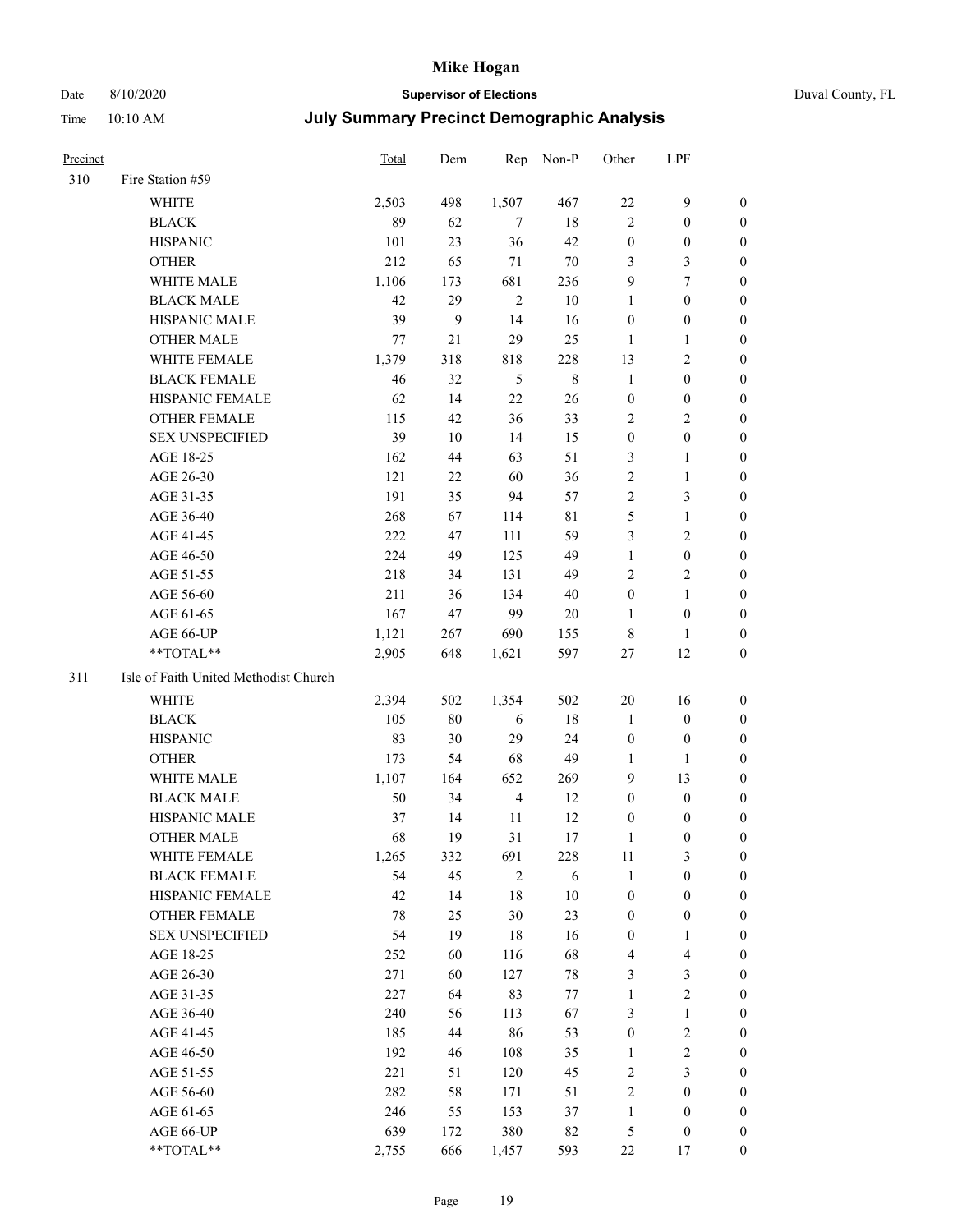## Date 8/10/2020 **Supervisor of Elections** Duval County, FL

| Precinct |                              | <b>Total</b> | Dem         | Rep    | Non-P  | Other                   | LPF                     |                  |
|----------|------------------------------|--------------|-------------|--------|--------|-------------------------|-------------------------|------------------|
| 312      | Pablo Creek Regional Library |              |             |        |        |                         |                         |                  |
|          | <b>WHITE</b>                 | 5,964        | 1,296       | 3,217  | 1,334  | 78                      | 39                      | $\boldsymbol{0}$ |
|          | <b>BLACK</b>                 | 796          | 574         | 32     | 177    | 12                      | $\mathbf{1}$            | $\boldsymbol{0}$ |
|          | <b>HISPANIC</b>              | 604          | 220         | 158    | 215    | $10\,$                  | 1                       | $\boldsymbol{0}$ |
|          | <b>OTHER</b>                 | 1,299        | 376         | 394    | 521    | 5                       | $\mathfrak{Z}$          | $\boldsymbol{0}$ |
|          | WHITE MALE                   | 2,755        | 466         | 1,602  | 622    | 36                      | 29                      | $\boldsymbol{0}$ |
|          | <b>BLACK MALE</b>            | 380          | 246         | 19     | 105    | 9                       | $\mathbf{1}$            | $\boldsymbol{0}$ |
|          | HISPANIC MALE                | 271          | $8\sqrt{1}$ | 75     | 108    | 7                       | $\boldsymbol{0}$        | $\boldsymbol{0}$ |
|          | <b>OTHER MALE</b>            | 532          | 144         | 162    | 220    | 3                       | 3                       | $\boldsymbol{0}$ |
|          | WHITE FEMALE                 | 3,143        | $810\,$     | 1,583  | 698    | 42                      | $10\,$                  | $\boldsymbol{0}$ |
|          | <b>BLACK FEMALE</b>          | 401          | 321         | $10\,$ | 67     | 3                       | $\boldsymbol{0}$        | 0                |
|          | HISPANIC FEMALE              | 320          | 137         | 79     | 100    | 3                       | $\mathbf{1}$            | $\boldsymbol{0}$ |
|          | OTHER FEMALE                 | 626          | 202         | 196    | 227    | $\mathbf{1}$            | $\boldsymbol{0}$        | $\boldsymbol{0}$ |
|          | <b>SEX UNSPECIFIED</b>       | 235          | 59          | 75     | 100    | $\mathbf{1}$            | $\boldsymbol{0}$        | $\boldsymbol{0}$ |
|          | AGE 18-25                    | 958          | 311         | 320    | 298    | $20\,$                  | $\mathbf{9}$            | $\boldsymbol{0}$ |
|          | AGE 26-30                    | 932          | 251         | 349    | 309    | 11                      | 12                      | $\boldsymbol{0}$ |
|          | AGE 31-35                    | 802          | 218         | 288    | 280    | 9                       | 7                       | $\boldsymbol{0}$ |
|          | AGE 36-40                    | 812          | 242         | 316    | 233    | 17                      | $\overline{\mathbf{4}}$ | $\boldsymbol{0}$ |
|          | AGE 41-45                    | 700          | 204         | 276    | 211    | $\sqrt{6}$              | $\mathfrak{Z}$          | $\boldsymbol{0}$ |
|          | AGE 46-50                    | 801          | 222         | 364    | 201    | $10\,$                  | $\overline{4}$          | $\boldsymbol{0}$ |
|          | AGE 51-55                    | 790          | 197         | 403    | 185    | $\overline{4}$          | $\mathbf{1}$            | 0                |
|          | AGE 56-60                    | 740          | 184         | 385    | 156    | 13                      | $\sqrt{2}$              | $\boldsymbol{0}$ |
|          | AGE 61-65                    | 700          | 206         | 349    | 139    | 5                       | $\mathbf{1}$            | $\boldsymbol{0}$ |
|          | AGE 66-UP                    | 1,426        | 429         | 751    | 235    | 10                      | 1                       | $\boldsymbol{0}$ |
|          | **TOTAL**                    | 8,663        | 2,466       | 3,801  | 2,247  | 105                     | 44                      | $\boldsymbol{0}$ |
| 313      | Coastal Baptist Church       |              |             |        |        |                         |                         |                  |
|          | WHITE                        | 2,986        | 640         | 1,636  | 672    | $26\,$                  | 12                      | $\boldsymbol{0}$ |
|          | <b>BLACK</b>                 | 776          | 614         | 34     | 126    | 2                       | $\boldsymbol{0}$        | $\boldsymbol{0}$ |
|          | <b>HISPANIC</b>              | 381          | 149         | 119    | 111    | $\sqrt{2}$              | $\boldsymbol{0}$        | $\boldsymbol{0}$ |
|          | <b>OTHER</b>                 | 961          | 241         | 317    | 395    | 7                       | $\mathbf{1}$            | $\boldsymbol{0}$ |
|          | WHITE MALE                   | 1,451        | 248         | 858    | 326    | $11\,$                  | $8\,$                   | $\boldsymbol{0}$ |
|          | <b>BLACK MALE</b>            | 354          | 259         | 17     | 77     | $\mathbf{1}$            | $\boldsymbol{0}$        | $\boldsymbol{0}$ |
|          | HISPANIC MALE                | 163          | 50          | 66     | 47     | $\boldsymbol{0}$        | $\boldsymbol{0}$        | 0                |
|          | <b>OTHER MALE</b>            | 394          | 96          | 132    | 164    | 2                       | $\boldsymbol{0}$        | $\boldsymbol{0}$ |
|          | WHITE FEMALE                 | 1,492        | 389         | 758    | 327    | 14                      | $\overline{\mathbf{4}}$ | $\boldsymbol{0}$ |
|          | <b>BLACK FEMALE</b>          | 408          | 347         | 16     | 44     | $\mathbf{1}$            | $\boldsymbol{0}$        | $\boldsymbol{0}$ |
|          | HISPANIC FEMALE              | 211          | 96          | 53     | 60     | $\overline{c}$          | $\boldsymbol{0}$        | $\overline{0}$   |
|          | OTHER FEMALE                 | 467          | 123         | 167    | 172    | 4                       | $\mathbf{1}$            | $\overline{0}$   |
|          | <b>SEX UNSPECIFIED</b>       | 163          | 36          | 39     | 86     | $\sqrt{2}$              | $\boldsymbol{0}$        | 0                |
|          | AGE 18-25                    | 560          | 194         | 166    | 189    | $10\,$                  | $\mathbf{1}$            | 0                |
|          | AGE 26-30                    | 523          | 167         | 188    | 159    | 6                       | $\mathfrak{Z}$          | 0                |
|          | AGE 31-35                    | 521          | 162         | 202    | 154    | 3                       | $\boldsymbol{0}$        | 0                |
|          | AGE 36-40                    | 559          | 164         | 221    | 167    | $\overline{\mathbf{4}}$ | $\mathfrak{Z}$          | 0                |
|          | AGE 41-45                    | 428          | 139         | 149    | 134    | $\overline{\mathbf{c}}$ | $\overline{\mathbf{4}}$ | 0                |
|          | AGE 46-50                    | 427          | 124         | 191    | 109    | $\overline{c}$          | $\mathbf{1}$            | 0                |
|          | AGE 51-55                    | 484          | 164         | 206    | 110    | 3                       | $\mathbf{1}$            | $\boldsymbol{0}$ |
|          | AGE 56-60                    | 516          | 165         | 247    | 102    | 2                       | $\boldsymbol{0}$        | $\boldsymbol{0}$ |
|          | AGE 61-65                    | 423          | 148         | 185    | $88\,$ | 2                       | $\boldsymbol{0}$        | 0                |
|          | AGE 66-UP                    | 662          | 217         | 350    | 92     | 3                       | $\boldsymbol{0}$        | 0                |
|          | **TOTAL**                    | 5,104        | 1,644       | 2,106  | 1,304  | 37                      | 13                      | $\boldsymbol{0}$ |
|          |                              |              |             |        |        |                         |                         |                  |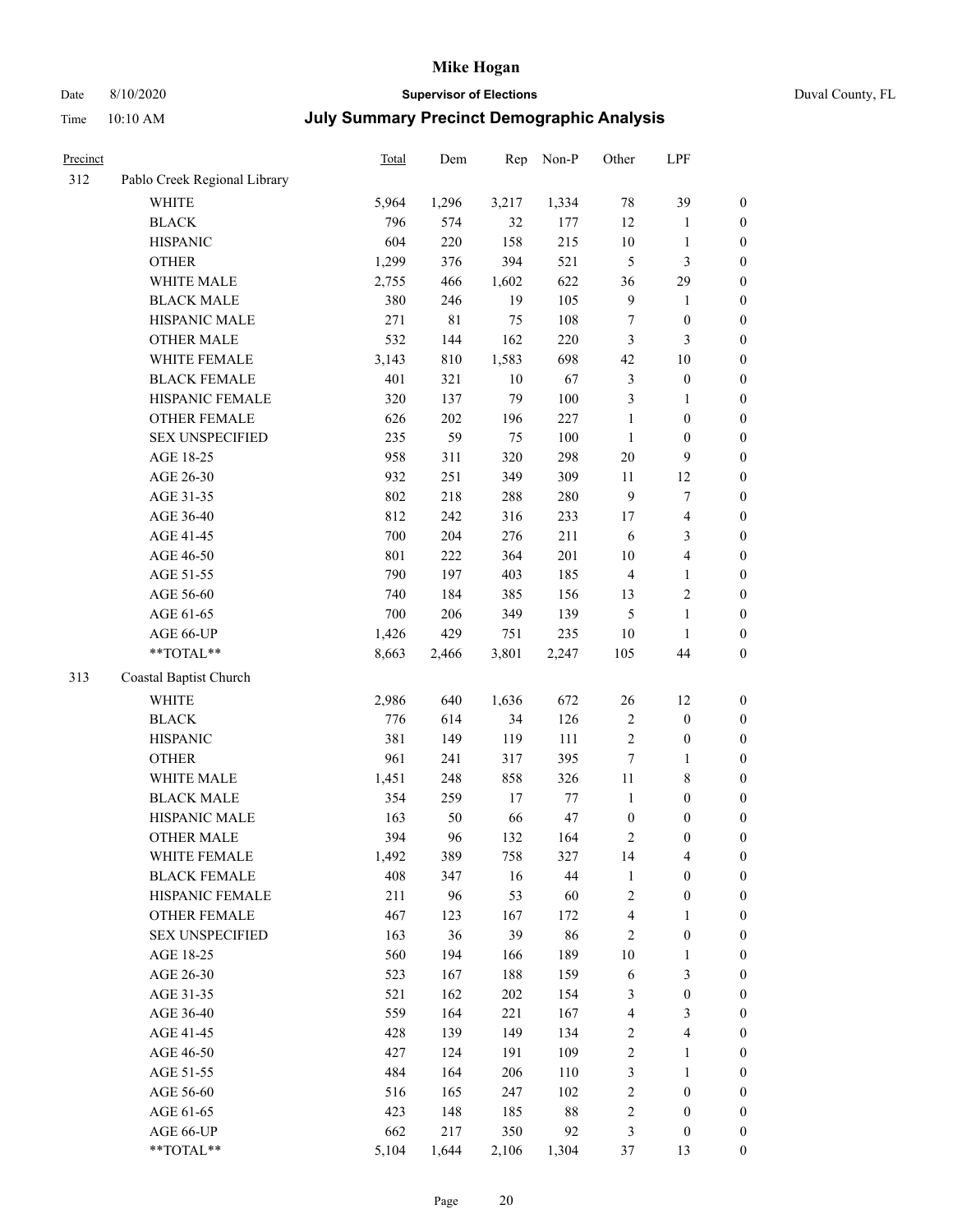## Date 8/10/2020 **Supervisor of Elections** Duval County, FL

| Precinct |                                   | Total | Dem       |               | Rep Non-P | Other            | LPF              |                                      |
|----------|-----------------------------------|-------|-----------|---------------|-----------|------------------|------------------|--------------------------------------|
| 315      | Lighthouse Church of the Nazarene |       |           |               |           |                  |                  |                                      |
|          | <b>WHITE</b>                      | 1,241 | 240       | 680           | 303       | 14               | $\overline{4}$   | $\boldsymbol{0}$                     |
|          | <b>BLACK</b>                      | 259   | 211       | 17            | $30\,$    | $\mathbf{1}$     | $\boldsymbol{0}$ | $\boldsymbol{0}$                     |
|          | <b>HISPANIC</b>                   | 112   | 30        | 44            | 38        | $\boldsymbol{0}$ | $\boldsymbol{0}$ | $\boldsymbol{0}$                     |
|          | <b>OTHER</b>                      | 217   | 53        | 65            | 97        | 2                | $\boldsymbol{0}$ | $\boldsymbol{0}$                     |
|          | WHITE MALE                        | 604   | 89        | 342           | 162       | 7                | $\overline{4}$   | $\boldsymbol{0}$                     |
|          | <b>BLACK MALE</b>                 | 125   | 94        | 11            | 19        | 1                | $\boldsymbol{0}$ | $\boldsymbol{0}$                     |
|          | HISPANIC MALE                     | 47    | 11        | 18            | 18        | $\boldsymbol{0}$ | $\boldsymbol{0}$ | $\boldsymbol{0}$                     |
|          | <b>OTHER MALE</b>                 | 93    | 23        | 30            | 40        | 0                | $\boldsymbol{0}$ | $\boldsymbol{0}$                     |
|          | WHITE FEMALE                      | 619   | 150       | 324           | 138       | 7                | $\boldsymbol{0}$ | $\boldsymbol{0}$                     |
|          | <b>BLACK FEMALE</b>               | 131   | 115       | 5             | 11        | $\boldsymbol{0}$ | $\boldsymbol{0}$ | $\boldsymbol{0}$                     |
|          | HISPANIC FEMALE                   | 63    | 19        | 25            | 19        | 0                | $\boldsymbol{0}$ | $\boldsymbol{0}$                     |
|          | OTHER FEMALE                      | 92    | 21        | 30            | 40        | $\mathbf{1}$     | $\boldsymbol{0}$ | $\boldsymbol{0}$                     |
|          | <b>SEX UNSPECIFIED</b>            | 55    | 12        | 21            | 21        | $\mathbf{1}$     | $\boldsymbol{0}$ | $\boldsymbol{0}$                     |
|          | AGE 18-25                         | 185   | 49        | 63            | 70        | 3                | $\boldsymbol{0}$ | $\boldsymbol{0}$                     |
|          | AGE 26-30                         | 160   | 46        | 60            | 50        | 3                | $\mathbf{1}$     | $\boldsymbol{0}$                     |
|          | AGE 31-35                         | 170   | 56        | 62            | 50        | $\overline{c}$   | $\boldsymbol{0}$ | $\boldsymbol{0}$                     |
|          | AGE 36-40                         | 173   | 50        | 61            | 59        | $\overline{c}$   | $\mathbf{1}$     | $\boldsymbol{0}$                     |
|          | AGE 41-45                         | 163   | 36        | 76            | 48        | 3                | $\boldsymbol{0}$ | $\boldsymbol{0}$                     |
|          | AGE 46-50                         | 151   | 43        | 71            | 33        | $\overline{c}$   | $\sqrt{2}$       | $\boldsymbol{0}$                     |
|          | AGE 51-55                         | 167   | 47        | 85            | 35        | $\boldsymbol{0}$ | $\boldsymbol{0}$ |                                      |
|          | AGE 56-60                         | 213   |           | 108           | 41        | $\mathbf{1}$     | $\boldsymbol{0}$ | 0                                    |
|          | AGE 61-65                         | 172   | 63<br>54  | 83            | 34        | $\mathbf{1}$     | $\boldsymbol{0}$ | $\boldsymbol{0}$<br>$\boldsymbol{0}$ |
|          |                                   | 275   |           | 137           | 48        | $\boldsymbol{0}$ | $\boldsymbol{0}$ |                                      |
|          | AGE 66-UP<br>$**TOTAL**$          | 1,829 | 90<br>534 | 806           | 468       | 17               | $\overline{4}$   | $\boldsymbol{0}$<br>$\boldsymbol{0}$ |
|          |                                   |       |           |               |           |                  |                  |                                      |
| 401      | Glendale Community Church         |       |           |               |           |                  |                  |                                      |
|          | <b>WHITE</b>                      | 1,063 | 261       | 610           | 176       | 12               | $\overline{4}$   | $\boldsymbol{0}$                     |
|          | <b>BLACK</b>                      | 236   | 176       | 12            | 44        | 3                | $\mathbf{1}$     | $\boldsymbol{0}$                     |
|          | <b>HISPANIC</b>                   | 77    | 31        | 17            | 29        | $\boldsymbol{0}$ | $\boldsymbol{0}$ | $\boldsymbol{0}$                     |
|          | <b>OTHER</b>                      | 93    | 24        | 28            | 40        | $\boldsymbol{0}$ | $\mathbf{1}$     | $\boldsymbol{0}$                     |
|          | WHITE MALE                        | 499   | 109       | 286           | 95        | 6                | $\mathfrak{Z}$   | $\boldsymbol{0}$                     |
|          | <b>BLACK MALE</b>                 | 93    | 64        | 3             | 24        | 1                | $\mathbf{1}$     | 0                                    |
|          | HISPANIC MALE                     | 43    | 18        | $\,$ 8 $\,$   | 17        | 0                | $\boldsymbol{0}$ | 0                                    |
|          | <b>OTHER MALE</b>                 | 33    | 6         | 12            | 14        | 0                | $\mathbf{1}$     | $\boldsymbol{0}$                     |
|          | WHITE FEMALE                      | 555   | 150       | 320           | $78\,$    | 6                | $\mathbf{1}$     | $\boldsymbol{0}$                     |
|          | <b>BLACK FEMALE</b>               | 139   | 109       | 9             | 19        | 2                | $\boldsymbol{0}$ | $\overline{0}$                       |
|          | HISPANIC FEMALE                   | 31    | $11\,$    | 9             | 11        | $\boldsymbol{0}$ | $\boldsymbol{0}$ | $\overline{0}$                       |
|          | <b>OTHER FEMALE</b>               | 43    | 15        | 15            | 13        | $\boldsymbol{0}$ | $\boldsymbol{0}$ | $\overline{0}$                       |
|          | <b>SEX UNSPECIFIED</b>            | 33    | 10        | $\mathfrak s$ | 18        | $\boldsymbol{0}$ | $\boldsymbol{0}$ | $\theta$                             |
|          | AGE 18-25                         | 161   | 57        | 48            | 52        | 3                | $\mathbf{1}$     | 0                                    |
|          | AGE 26-30                         | 124   | 40        | 43            | 39        | $\boldsymbol{0}$ | $\sqrt{2}$       | 0                                    |
|          | AGE 31-35                         | 129   | 54        | 31            | 42        | 2                | $\boldsymbol{0}$ | 0                                    |
|          | AGE 36-40                         | 109   | 31        | 45            | 29        | 4                | $\boldsymbol{0}$ | 0                                    |
|          | AGE 41-45                         | 96    | 29        | 35            | 30        | 0                | $\sqrt{2}$       | 0                                    |
|          | AGE 46-50                         | 114   | 30        | 62            | $20\,$    | 2                | $\boldsymbol{0}$ | $\overline{0}$                       |
|          | AGE 51-55                         | 116   | 43        | 55            | 17        | 1                | $\boldsymbol{0}$ | $\boldsymbol{0}$                     |
|          | AGE 56-60                         | 145   | 36        | 86            | 21        | 2                | $\boldsymbol{0}$ | $\overline{0}$                       |
|          | AGE 61-65                         | 131   | 46        | 73            | 11        | $\boldsymbol{0}$ | $\mathbf{1}$     | 0                                    |
|          | AGE 66-UP                         | 344   | 126       | 189           | 28        | $\mathbf{1}$     | $\boldsymbol{0}$ | 0                                    |
|          | **TOTAL**                         | 1,469 | 492       | 667           | 289       | 15               | 6                | $\boldsymbol{0}$                     |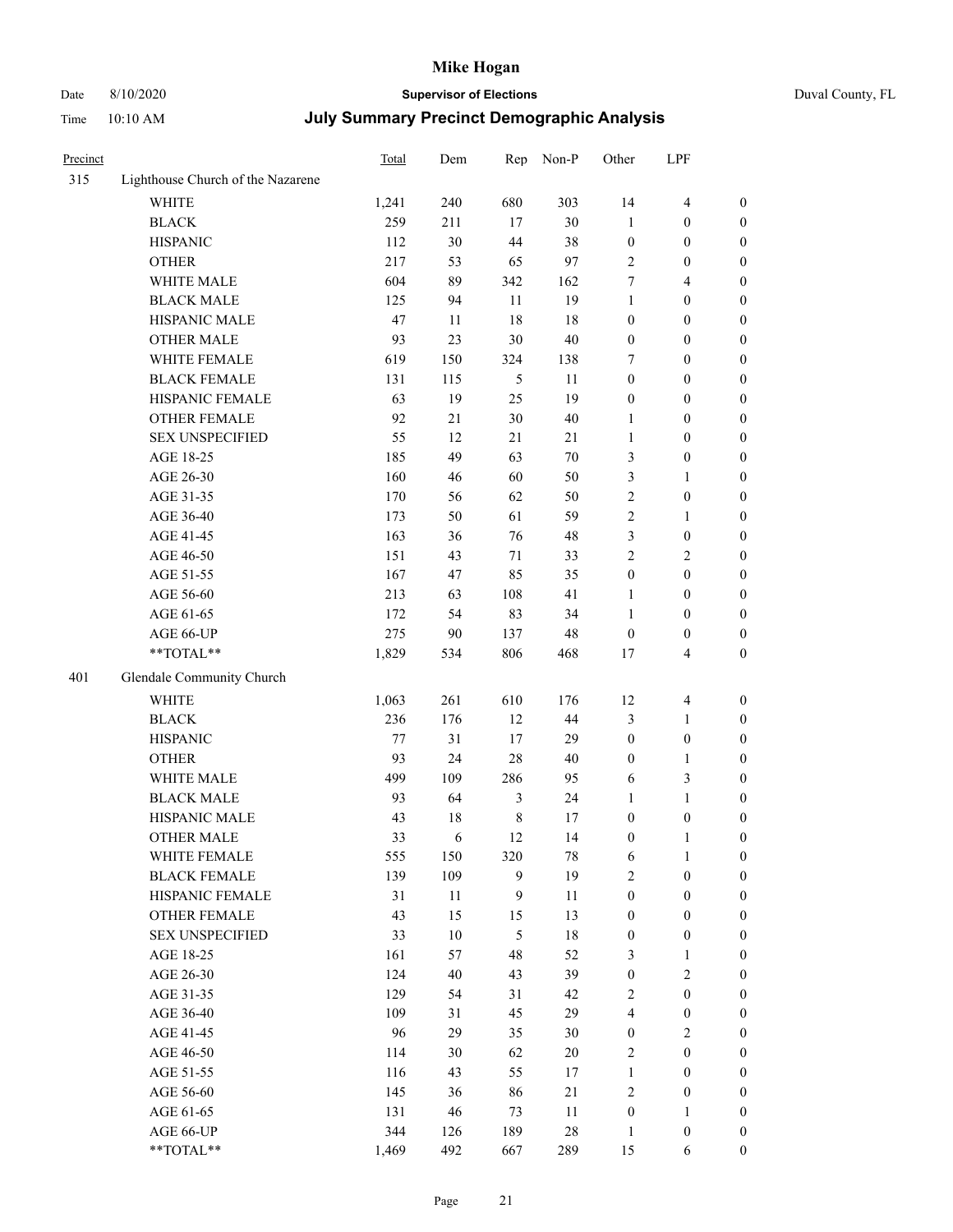Time 10:10 AM

# Date 8/10/2020 **Supervisor of Elections**

| Duval County, FL |  |
|------------------|--|
|------------------|--|

|  | <b>July Summary Precinct Demographic Analysis</b> |  |
|--|---------------------------------------------------|--|
|--|---------------------------------------------------|--|

| <b>Precinct</b> |                                       | Total | Dem   | Rep   | Non-P  | Other            | LPF                     |                  |
|-----------------|---------------------------------------|-------|-------|-------|--------|------------------|-------------------------|------------------|
| 402             | Iglesia Pentecostal Presencia De Dios |       |       |       |        |                  |                         |                  |
|                 | <b>WHITE</b>                          | 2,298 | 557   | 1,093 | 602    | 31               | 15                      | 0                |
|                 | <b>BLACK</b>                          | 821   | 639   | 36    | 139    | 7                | $\boldsymbol{0}$        | 0                |
|                 | <b>HISPANIC</b>                       | 466   | 190   | 100   | 169    | 7                | $\boldsymbol{0}$        | $\boldsymbol{0}$ |
|                 | <b>OTHER</b>                          | 613   | 182   | 173   | 255    | 2                | 1                       | $\boldsymbol{0}$ |
|                 | WHITE MALE                            | 1,061 | 201   | 534   | 298    | 17               | 11                      | $\boldsymbol{0}$ |
|                 | <b>BLACK MALE</b>                     | 350   | 249   | 18    | $80\,$ | 3                | $\boldsymbol{0}$        | $\boldsymbol{0}$ |
|                 | HISPANIC MALE                         | 204   | 71    | 59    | 69     | 5                | $\boldsymbol{0}$        | $\boldsymbol{0}$ |
|                 | <b>OTHER MALE</b>                     | 245   | 69    | 74    | 102    | $\boldsymbol{0}$ | $\boldsymbol{0}$        | $\boldsymbol{0}$ |
|                 | WHITE FEMALE                          | 1,207 | 355   | 539   | 295    | 14               | $\overline{\mathbf{4}}$ | $\boldsymbol{0}$ |
|                 | <b>BLACK FEMALE</b>                   | 462   | 382   | 18    | 58     | $\overline{4}$   | $\boldsymbol{0}$        | 0                |
|                 | HISPANIC FEMALE                       | 248   | 111   | 40    | 95     | 2                | $\boldsymbol{0}$        | 0                |
|                 | <b>OTHER FEMALE</b>                   | 293   | 96    | 86    | 108    | $\mathfrak{2}$   | $\mathbf{1}$            | 0                |
|                 | <b>SEX UNSPECIFIED</b>                | 128   | 34    | 34    | 60     | $\boldsymbol{0}$ | $\boldsymbol{0}$        | $\boldsymbol{0}$ |
|                 | AGE 18-25                             | 461   | 176   | 97    | 175    | 11               | $\sqrt{2}$              | $\boldsymbol{0}$ |
|                 | AGE 26-30                             | 453   | 155   | 114   | 171    | 10               | $\mathfrak{Z}$          | $\boldsymbol{0}$ |
|                 | AGE 31-35                             | 411   | 152   | 95    | 158    | 4                | $\sqrt{2}$              | $\boldsymbol{0}$ |
|                 | AGE 36-40                             | 373   | 142   | 108   | 118    | 5                | $\boldsymbol{0}$        | $\boldsymbol{0}$ |
|                 | AGE 41-45                             | 329   | 131   | 100   | 94     | 4                | $\boldsymbol{0}$        | $\boldsymbol{0}$ |
|                 | AGE 46-50                             | 339   | 118   | 120   | 95     | 4                | $\mathfrak{2}$          | 0                |
|                 | AGE 51-55                             | 339   | 132   | 129   | 76     | 1                | $\mathbf{1}$            | 0                |
|                 | AGE 56-60                             | 433   | 164   | 176   | 90     | 3                | $\boldsymbol{0}$        | 0                |
|                 | AGE 61-65                             | 330   | 127   | 127   | 73     | $\overline{c}$   | $\mathbf{1}$            | 0                |
|                 | AGE 66-UP                             | 730   | 271   | 336   | 115    | 3                | $\mathfrak{S}$          | 0                |
|                 | **TOTAL**                             | 4,198 | 1,568 | 1,402 | 1,165  | 47               | 16                      | $\boldsymbol{0}$ |
| 403             | Restoration Church                    |       |       |       |        |                  |                         |                  |
|                 | <b>WHITE</b>                          | 3,180 | 842   | 1,557 | 733    | 33               | 15                      | $\boldsymbol{0}$ |
|                 | <b>BLACK</b>                          | 1,377 | 1,072 | 53    | 243    | 9                | $\boldsymbol{0}$        | $\boldsymbol{0}$ |
|                 | <b>HISPANIC</b>                       | 668   | 281   | 136   | 244    | $\overline{4}$   | $\mathfrak{Z}$          | $\boldsymbol{0}$ |
|                 | <b>OTHER</b>                          | 761   | 287   | 154   | 314    | 6                | $\boldsymbol{0}$        | $\overline{0}$   |
|                 | WHITE MALE                            | 1,495 | 343   | 788   | 339    | 13               | 12                      | $\boldsymbol{0}$ |
|                 | <b>BLACK MALE</b>                     | 538   | 378   | 27    | 128    | 5                | $\boldsymbol{0}$        | 0                |
|                 | HISPANIC MALE                         | 278   | 103   | 69    | 103    | 2                | 1                       | 0                |
|                 | <b>OTHER MALE</b>                     | 308   | 119   | 58    | 127    | 4                | $\boldsymbol{0}$        | 0                |
|                 | WHITE FEMALE                          | 1,654 | 491   | 757   | 383    | 20               | 3                       | 0                |
|                 | <b>BLACK FEMALE</b>                   | 822   | 682   | 26    | 110    | 4                | $\boldsymbol{0}$        | $\boldsymbol{0}$ |
|                 | HISPANIC FEMALE                       | 370   | 173   | 63    | 130    | 2                | $\sqrt{2}$              | $\overline{0}$   |
|                 | OTHER FEMALE                          | 328   | 137   | 75    | 114    | $\sqrt{2}$       | $\boldsymbol{0}$        | $\overline{0}$   |
|                 | <b>SEX UNSPECIFIED</b>                | 193   | 56    | 37    | 100    | $\boldsymbol{0}$ | $\boldsymbol{0}$        | 0                |
|                 | AGE 18-25                             | 641   | 263   | 138   | 223    | 16               | $\mathbf{1}$            | 0                |
|                 | AGE 26-30                             | 611   | 263   | 132   | 208    | 6                | $\sqrt{2}$              | 0                |
|                 | AGE 31-35                             | 545   | 223   | 137   | 180    | 5                | $\boldsymbol{0}$        | 0                |
|                 | AGE 36-40                             | 538   | 230   | 124   | 176    | 5                | $\mathfrak{Z}$          | 0                |
|                 | AGE 41-45                             | 462   | 205   | 104   | 147    | 2                | $\overline{\mathbf{4}}$ | 0                |
|                 | AGE 46-50                             | 469   | 175   | 158   | 130    | 3                | $\mathfrak{Z}$          | 0                |
|                 | AGE 51-55                             | 500   | 210   | 183   | 106    | $\boldsymbol{0}$ | $\mathbf{1}$            | $\boldsymbol{0}$ |
|                 | AGE 56-60                             | 612   | 244   | 251   | 110    | 4                | $\mathfrak{Z}$          | $\boldsymbol{0}$ |
|                 | AGE 61-65                             | 537   | 204   | 229   | 99     | 4                | $\mathbf{1}$            | $\boldsymbol{0}$ |
|                 | AGE 66-UP                             | 1,070 | 465   | 444   | 154    | 7                | $\boldsymbol{0}$        | $\boldsymbol{0}$ |
|                 | **TOTAL**                             | 5,986 | 2,482 | 1,900 | 1,534  | 52               | 18                      | $\boldsymbol{0}$ |
|                 |                                       |       |       |       |        |                  |                         |                  |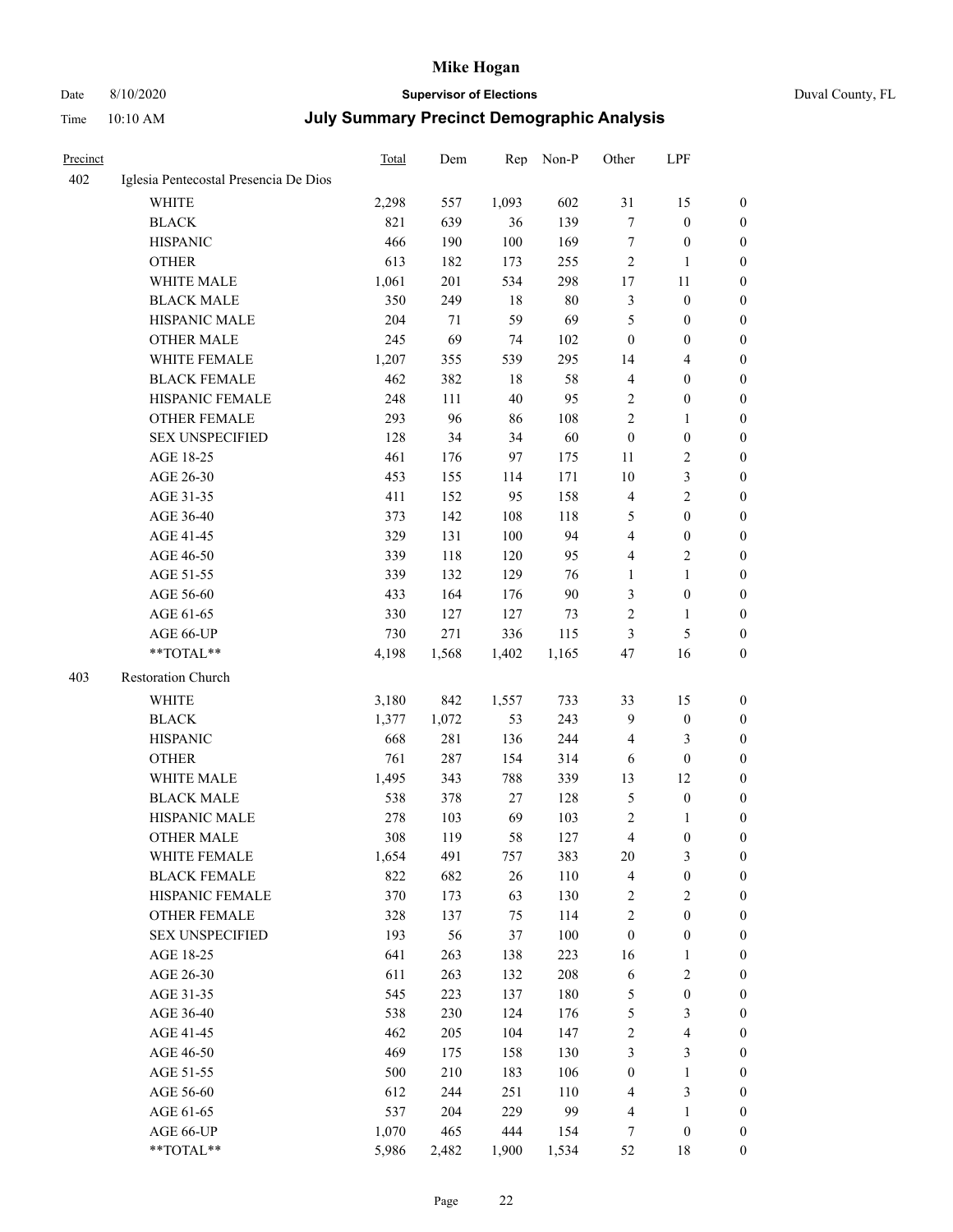# Date 8/10/2020 **Supervisor of Elections** Duval County, FL

| Precinct |                                         | Total   | Dem    | Rep            | Non-P  | Other            | LPF                     |                  |
|----------|-----------------------------------------|---------|--------|----------------|--------|------------------|-------------------------|------------------|
| 404      | Holiday Hill Baptist Church             |         |        |                |        |                  |                         |                  |
|          | <b>WHITE</b>                            | 2,444   | 571    | 1,441          | 394    | 21               | 17                      | $\boldsymbol{0}$ |
|          | <b>BLACK</b>                            | 183     | 152    | 9              | 20     | $\sqrt{2}$       | $\boldsymbol{0}$        | $\boldsymbol{0}$ |
|          | <b>HISPANIC</b>                         | 104     | 40     | 34             | 29     | $\mathbf{1}$     | $\boldsymbol{0}$        | $\boldsymbol{0}$ |
|          | <b>OTHER</b>                            | 182     | 53     | 48             | 79     | $\mathbf{1}$     | $\mathbf{1}$            | $\boldsymbol{0}$ |
|          | WHITE MALE                              | 1,129   | 230    | 670            | 206    | 12               | 11                      | $\boldsymbol{0}$ |
|          | <b>BLACK MALE</b>                       | 96      | 76     | $\overline{4}$ | 14     | $\sqrt{2}$       | $\boldsymbol{0}$        | $\boldsymbol{0}$ |
|          | HISPANIC MALE                           | 54      | 19     | 16             | 18     | $\mathbf{1}$     | $\boldsymbol{0}$        | $\boldsymbol{0}$ |
|          | OTHER MALE                              | 72      | 16     | 20             | 34     | $\mathbf{1}$     | $\mathbf{1}$            | $\boldsymbol{0}$ |
|          | WHITE FEMALE                            | 1,282   | 335    | 753            | 179    | $\mathbf{9}$     | 6                       | 0                |
|          | <b>BLACK FEMALE</b>                     | 84      | 74     | 5              | 5      | $\boldsymbol{0}$ | $\boldsymbol{0}$        | 0                |
|          | HISPANIC FEMALE                         | 49      | 21     | $18\,$         | $10\,$ | $\boldsymbol{0}$ | $\boldsymbol{0}$        | $\boldsymbol{0}$ |
|          | OTHER FEMALE                            | 71      | $28\,$ | 17             | 26     | $\boldsymbol{0}$ | $\boldsymbol{0}$        | $\boldsymbol{0}$ |
|          | <b>SEX UNSPECIFIED</b>                  | 76      | 17     | 29             | 30     | $\boldsymbol{0}$ | $\boldsymbol{0}$        | $\boldsymbol{0}$ |
|          | AGE 18-25                               | 256     | 64     | 104            | 84     | 2                | $\sqrt{2}$              | $\boldsymbol{0}$ |
|          | AGE 26-30                               | 230     | 51     | 108            | 64     | 4                | $\mathfrak{Z}$          | $\boldsymbol{0}$ |
|          | AGE 31-35                               | 258     | 74     | 106            | $70\,$ | 3                | 5                       | $\boldsymbol{0}$ |
|          | AGE 36-40                               | 245     | 76     | 109            | 54     | 4                | $\sqrt{2}$              | $\boldsymbol{0}$ |
|          | AGE 41-45                               | 200     | 60     | 91             | 41     | 6                | $\sqrt{2}$              | $\boldsymbol{0}$ |
|          | AGE 46-50                               | 211     | 57     | 109            | $44\,$ | 1                | $\boldsymbol{0}$        | $\boldsymbol{0}$ |
|          | AGE 51-55                               | 222     | 48     | 136            | 35     | 3                | $\boldsymbol{0}$        | 0                |
|          | AGE 56-60                               | 259     | 67     | 141            | 46     | 2                | 3                       | $\boldsymbol{0}$ |
|          | AGE 61-65                               | 286     | 83     | 174            | $28\,$ | $\boldsymbol{0}$ | $\mathbf{1}$            | $\boldsymbol{0}$ |
|          | AGE 66-UP                               | 746     | 236    | 454            | 56     | $\boldsymbol{0}$ | $\boldsymbol{0}$        | $\boldsymbol{0}$ |
|          | **TOTAL**                               | 2,913   | 816    | 1,532          | 522    | $25\,$           | $18\,$                  | $\boldsymbol{0}$ |
| 405      | Harvest Time Christian Fellowship, Inc. |         |        |                |        |                  |                         |                  |
|          | <b>WHITE</b>                            | 999     | 295    | 462            | 222    | 14               | 6                       | $\boldsymbol{0}$ |
|          | <b>BLACK</b>                            | 591     | 449    | 24             | 115    | $\mathbf{1}$     | $\sqrt{2}$              | $\boldsymbol{0}$ |
|          | <b>HISPANIC</b>                         | 183     | 79     | 35             | 67     | 2                | $\boldsymbol{0}$        | $\boldsymbol{0}$ |
|          | <b>OTHER</b>                            | 182     | 58     | 42             | 82     | $\boldsymbol{0}$ | $\boldsymbol{0}$        | $\boldsymbol{0}$ |
|          | WHITE MALE                              | 461     | 119    | 232            | 101    | 6                | $\mathfrak{Z}$          | $\boldsymbol{0}$ |
|          | <b>BLACK MALE</b>                       | 255     | 181    | 17             | 56     | $\boldsymbol{0}$ | $\mathbf{1}$            | $\boldsymbol{0}$ |
|          | HISPANIC MALE                           | $77 \,$ | 35     | 14             | $27\,$ | 1                | $\boldsymbol{0}$        | 0                |
|          | OTHER MALE                              | 61      | 18     | 13             | $30\,$ | $\boldsymbol{0}$ | $\boldsymbol{0}$        | $\boldsymbol{0}$ |
|          | WHITE FEMALE                            | 521     | 171    | 222            | 117    | 8                | 3                       | $\boldsymbol{0}$ |
|          | <b>BLACK FEMALE</b>                     | 321     | 260    | $\tau$         | 52     | $\mathbf{1}$     | $\mathbf{1}$            | $\overline{0}$   |
|          | HISPANIC FEMALE                         | 102     | 43     | 18             | $40\,$ | $\mathbf{1}$     | $\boldsymbol{0}$        | $\overline{0}$   |
|          | <b>OTHER FEMALE</b>                     | 86      | 32     | 21             | 33     | $\boldsymbol{0}$ | $\boldsymbol{0}$        | 0                |
|          | <b>SEX UNSPECIFIED</b>                  | 71      | 22     | 19             | $30\,$ | $\boldsymbol{0}$ | $\boldsymbol{0}$        | $\overline{0}$   |
|          | AGE 18-25                               | 244     | 106    | 40             | 97     | $\mathbf{1}$     | $\boldsymbol{0}$        | 0                |
|          | AGE 26-30                               | 207     | 94     | 46             | 67     | $\boldsymbol{0}$ | $\boldsymbol{0}$        | 0                |
|          | AGE 31-35                               | 235     | 112    | 49             | 67     | 4                | $\mathfrak{Z}$          | 0                |
|          | AGE 36-40                               | 183     | 82     | 52             | 43     | 2                | $\overline{\mathbf{4}}$ | 0                |
|          | AGE 41-45                               | 145     | 63     | 29             | 50     | 3                | $\boldsymbol{0}$        | 0                |
|          | AGE 46-50                               | 157     | 67     | 44             | 45     | $\mathbf{1}$     | $\boldsymbol{0}$        | $\boldsymbol{0}$ |
|          | AGE 51-55                               | 154     | $80\,$ | 43             | $30\,$ | $\mathbf{1}$     | $\boldsymbol{0}$        | $\boldsymbol{0}$ |
|          | AGE 56-60                               | 204     | $88\,$ | 86             | 27     | 2                | 1                       | $\overline{0}$   |
|          | AGE 61-65                               | 139     | 57     | 64             | 17     | $\mathbf{1}$     | $\boldsymbol{0}$        | 0                |
|          | AGE 66-UP                               | 286     | 131    | 110            | 43     | $\sqrt{2}$       | $\boldsymbol{0}$        | 0                |
|          | **TOTAL**                               | 1,955   | 881    | 563            | 486    | 17               | 8                       | $\boldsymbol{0}$ |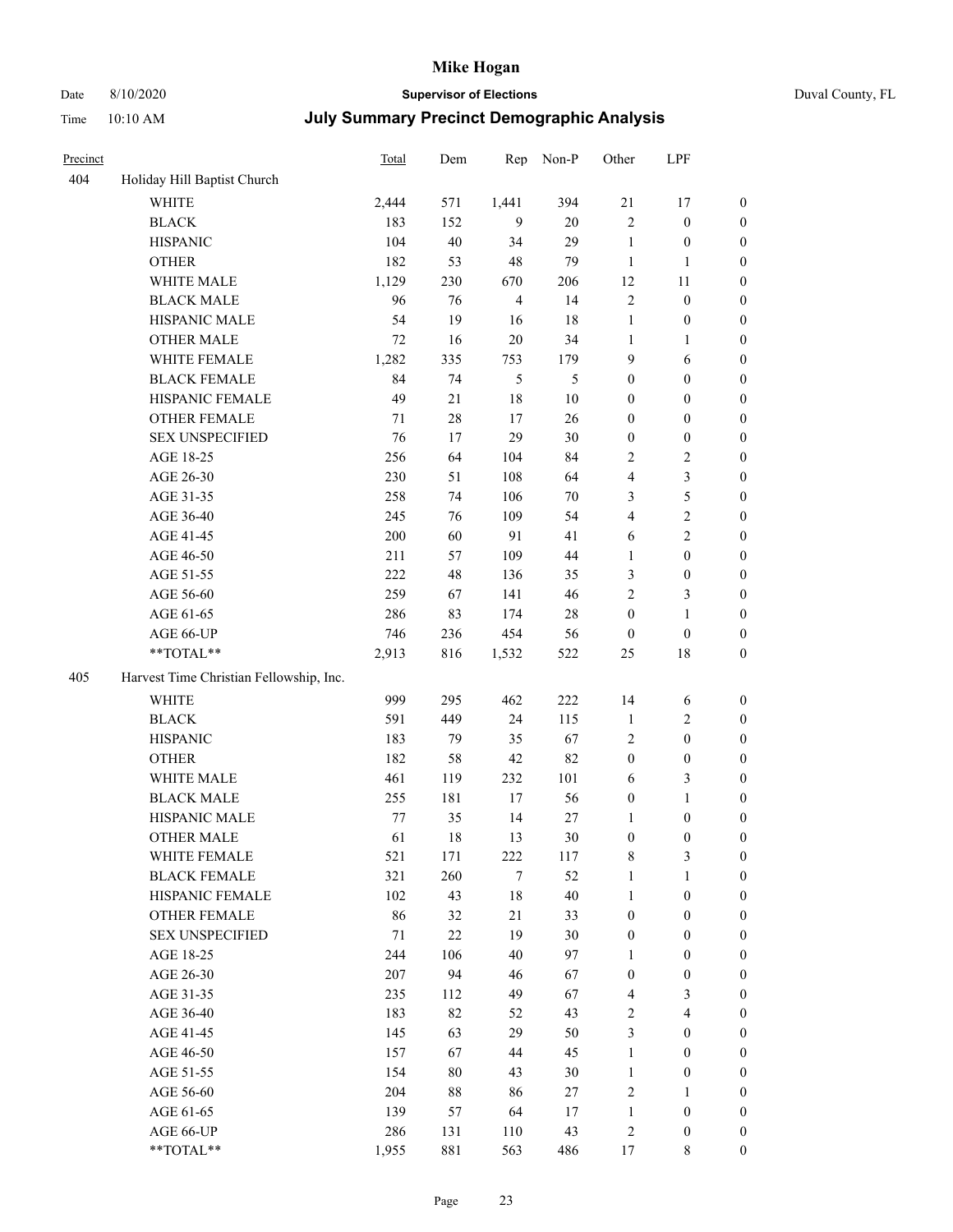# Date 8/10/2020 **Supervisor of Elections** Duval County, FL

| Precinct |                            | Total | Dem    | Rep    | Non-P  | Other            | LPF                     |                  |
|----------|----------------------------|-------|--------|--------|--------|------------------|-------------------------|------------------|
| 407      | Southpoint Baptist Church  |       |        |        |        |                  |                         |                  |
|          | <b>WHITE</b>               | 3,981 | 985    | 2,082  | 832    | 53               | 29                      | $\boldsymbol{0}$ |
|          | <b>BLACK</b>               | 968   | 751    | 39     | 163    | 15               | $\boldsymbol{0}$        | $\boldsymbol{0}$ |
|          | <b>HISPANIC</b>            | 398   | 155    | 86     | 150    | 6                | 1                       | $\boldsymbol{0}$ |
|          | <b>OTHER</b>               | 871   | 310    | 192    | 355    | 11               | $\mathfrak{Z}$          | $\boldsymbol{0}$ |
|          | WHITE MALE                 | 1,867 | 391    | 1,010  | 422    | 25               | 19                      | $\boldsymbol{0}$ |
|          | <b>BLACK MALE</b>          | 383   | 286    | 15     | 77     | $\mathfrak{S}$   | $\boldsymbol{0}$        | $\boldsymbol{0}$ |
|          | HISPANIC MALE              | 167   | 63     | 39     | 63     | $\overline{c}$   | $\boldsymbol{0}$        | $\boldsymbol{0}$ |
|          | <b>OTHER MALE</b>          | 365   | 124    | 74     | 160    | 5                | $\sqrt{2}$              | $\boldsymbol{0}$ |
|          | WHITE FEMALE               | 2,069 | 580    | 1,057  | 396    | $27\,$           | 9                       | 0                |
|          | <b>BLACK FEMALE</b>        | 572   | 455    | 23     | 84     | 10               | $\boldsymbol{0}$        | $\boldsymbol{0}$ |
|          | HISPANIC FEMALE            | 225   | 89     | 46     | 85     | 4                | $\mathbf{1}$            | $\boldsymbol{0}$ |
|          | OTHER FEMALE               | 392   | 157    | 97     | 132    | 6                | $\boldsymbol{0}$        | $\boldsymbol{0}$ |
|          | <b>SEX UNSPECIFIED</b>     | 178   | 56     | 38     | 81     | $\mathbf{1}$     | $\sqrt{2}$              | $\boldsymbol{0}$ |
|          | AGE 18-25                  | 700   | 275    | 218    | 190    | 14               | $\mathfrak{Z}$          | $\boldsymbol{0}$ |
|          | AGE 26-30                  | 849   | 320    | 268    | 239    | 17               | $\mathfrak{S}$          | $\boldsymbol{0}$ |
|          | AGE 31-35                  | 783   | 299    | 227    | 237    | 16               | $\overline{\mathbf{4}}$ | $\boldsymbol{0}$ |
|          | AGE 36-40                  | 586   | 213    | 183    | 174    | 11               | $\mathfrak{S}$          | $\boldsymbol{0}$ |
|          | AGE 41-45                  | 486   | 171    | 149    | 153    | 8                | 5                       | $\boldsymbol{0}$ |
|          | AGE 46-50                  | 473   | 161    | 182    | 124    | 3                | $\mathfrak{Z}$          | 0                |
|          | AGE 51-55                  | 465   | 155    | 215    | 92     | $\mathbf{1}$     | $\sqrt{2}$              | 0                |
|          | AGE 56-60                  | 447   | 137    | 216    | $87\,$ | 3                | $\overline{\mathbf{4}}$ | $\boldsymbol{0}$ |
|          | AGE 61-65                  | 399   | 135    | 194    | 62     | 6                | $\mathbf{2}$            | $\boldsymbol{0}$ |
|          | AGE 66-UP                  | 1,029 | 335    | 547    | 141    | 6                | $\boldsymbol{0}$        | $\boldsymbol{0}$ |
|          | **TOTAL**                  | 6,218 | 2,201  | 2,399  | 1,500  | 85               | 33                      | $\boldsymbol{0}$ |
| 408      | Dean Road Church of Christ |       |        |        |        |                  |                         |                  |
|          | <b>WHITE</b>               | 2,961 | 669    | 1,664  | 590    | 27               | 11                      | $\boldsymbol{0}$ |
|          | <b>BLACK</b>               | 552   | 428    | 23     | 96     | $\overline{4}$   | $\mathbf{1}$            | $\boldsymbol{0}$ |
|          | <b>HISPANIC</b>            | 273   | 105    | 62     | 103    | $\mathbf{1}$     | $\sqrt{2}$              | $\overline{0}$   |
|          | <b>OTHER</b>               | 344   | 96     | 106    | 141    | $\mathbf{1}$     | $\boldsymbol{0}$        | $\boldsymbol{0}$ |
|          | WHITE MALE                 | 1,375 | 258    | 791    | 308    | $10\,$           | $8\,$                   | 0                |
|          | <b>BLACK MALE</b>          | 200   | 141    | 11     | 45     | $\overline{2}$   | $\mathbf{1}$            | 0                |
|          | HISPANIC MALE              | 124   | 43     | 31     | 49     | $\boldsymbol{0}$ | $\mathbf{1}$            | 0                |
|          | <b>OTHER MALE</b>          | 132   | 29     | 41     | 62     | $\boldsymbol{0}$ | $\boldsymbol{0}$        | $\boldsymbol{0}$ |
|          | WHITE FEMALE               | 1,549 | 402    | 858    | 269    | $17\,$           | $\mathfrak{Z}$          | $\boldsymbol{0}$ |
|          | <b>BLACK FEMALE</b>        | 341   | 280    | $11\,$ | 48     | $\boldsymbol{2}$ | $\boldsymbol{0}$        | $\boldsymbol{0}$ |
|          | HISPANIC FEMALE            | 141   | 60     | 29     | 50     | $\mathbf{1}$     | $\mathbf{1}$            | $\boldsymbol{0}$ |
|          | <b>OTHER FEMALE</b>        | 151   | 49     | 54     | 47     | $\mathbf{1}$     | $\boldsymbol{0}$        | $\overline{0}$   |
|          | <b>SEX UNSPECIFIED</b>     | 117   | 36     | 29     | 52     | $\boldsymbol{0}$ | $\boldsymbol{0}$        | $\overline{0}$   |
|          | AGE 18-25                  | 393   | 128    | 109    | 145    | $\overline{9}$   | $\sqrt{2}$              | 0                |
|          | AGE 26-30                  | 360   | 106    | 130    | 118    | 4                | $\sqrt{2}$              | 0                |
|          | AGE 31-35                  | 399   | 135    | 131    | 127    | $\mathfrak{S}$   | $\,1\,$                 | 0                |
|          | AGE 36-40                  | 347   | 104    | 129    | 108    | 4                | $\sqrt{2}$              | 0                |
|          | AGE 41-45                  | 270   | 75     | 119    | $71\,$ | $\overline{c}$   | $\mathfrak{Z}$          | $\boldsymbol{0}$ |
|          | AGE 46-50                  | 293   | 91     | 133    | 64     | 3                | $\sqrt{2}$              | $\boldsymbol{0}$ |
|          | AGE 51-55                  | 341   | $90\,$ | 179    | $70\,$ | $\mathbf{1}$     | $\mathbf{1}$            | $\boldsymbol{0}$ |
|          | AGE 56-60                  | 400   | 107    | 216    | 77     | $\boldsymbol{0}$ | $\boldsymbol{0}$        | $\boldsymbol{0}$ |
|          | AGE 61-65                  | 397   | 115    | 215    | 65     | $\overline{c}$   | $\boldsymbol{0}$        | $\boldsymbol{0}$ |
|          | AGE 66-UP                  | 930   | 347    | 494    | 85     | 3                | $\mathbf{1}$            | $\boldsymbol{0}$ |
|          | **TOTAL**                  | 4,130 | 1,298  | 1,855  | 930    | 33               | 14                      | $\overline{0}$   |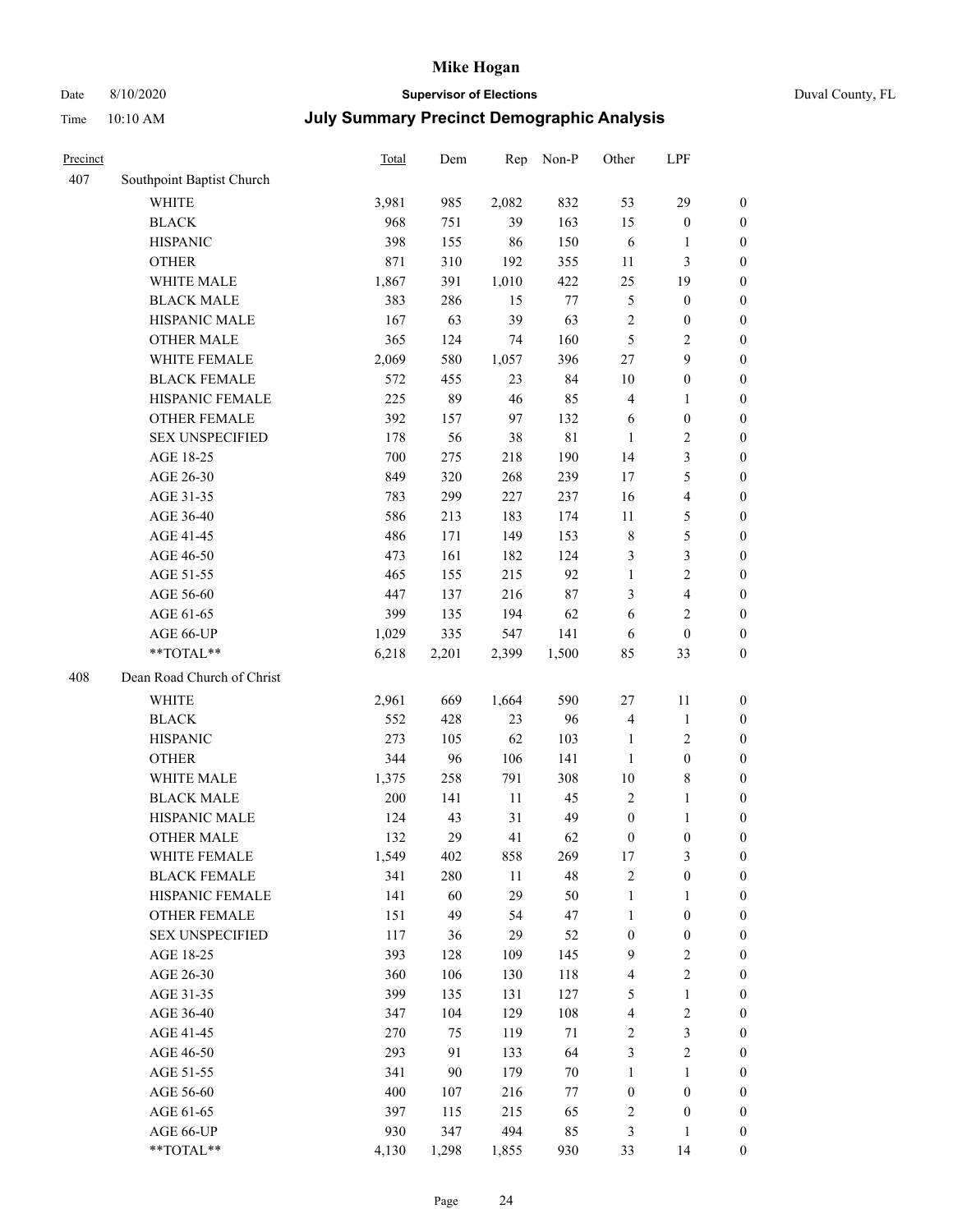# Date 8/10/2020 **Supervisor of Elections**

| Duval County, FL |  |
|------------------|--|
|------------------|--|

| Precinct |                                        | Total | Dem   | Rep    | Non-P  | Other            | LPF                     |                  |
|----------|----------------------------------------|-------|-------|--------|--------|------------------|-------------------------|------------------|
| 409      | Ramallah American Club of Jacksonville |       |       |        |        |                  |                         |                  |
|          | <b>WHITE</b>                           | 1,787 | 496   | 901    | 369    | 9                | 12                      | $\boldsymbol{0}$ |
|          | <b>BLACK</b>                           | 658   | 512   | 23     | 119    | 4                | $\boldsymbol{0}$        | $\boldsymbol{0}$ |
|          | <b>HISPANIC</b>                        | 260   | 113   | 49     | 94     | 3                | $\mathbf{1}$            | $\boldsymbol{0}$ |
|          | <b>OTHER</b>                           | 363   | 97    | 84     | 179    | $\mathbf{1}$     | $\mathfrak{2}$          | $\boldsymbol{0}$ |
|          | WHITE MALE                             | 793   | 194   | 409    | 179    | 4                | $\tau$                  | $\boldsymbol{0}$ |
|          | <b>BLACK MALE</b>                      | 273   | 198   | 13     | 60     | 2                | $\boldsymbol{0}$        | $\boldsymbol{0}$ |
|          | HISPANIC MALE                          | 90    | 36    | 24     | $30\,$ | $\boldsymbol{0}$ | $\boldsymbol{0}$        | 0                |
|          | <b>OTHER MALE</b>                      | 138   | 37    | 37     | 62     | $\boldsymbol{0}$ | $\sqrt{2}$              | 0                |
|          | WHITE FEMALE                           | 976   | 299   | 483    | 185    | 5                | $\overline{\mathbf{4}}$ | 0                |
|          | <b>BLACK FEMALE</b>                    | 370   | 304   | 9      | 55     | $\overline{c}$   | $\boldsymbol{0}$        | $\boldsymbol{0}$ |
|          | HISPANIC FEMALE                        | 168   | 76    | 24     | 64     | 3                | $\mathbf{1}$            | $\boldsymbol{0}$ |
|          | OTHER FEMALE                           | 157   | 50    | 37     | 69     | $\mathbf{1}$     | $\boldsymbol{0}$        | $\boldsymbol{0}$ |
|          | <b>SEX UNSPECIFIED</b>                 | 103   | 24    | 21     | 57     | $\boldsymbol{0}$ | $\mathbf{1}$            | $\boldsymbol{0}$ |
|          | AGE 18-25                              | 293   | 120   | 56     | 111    | 4                | $\sqrt{2}$              | $\boldsymbol{0}$ |
|          | AGE 26-30                              | 311   | 123   | 72     | 112    | $\mathbf{1}$     | $\mathfrak{Z}$          | $\boldsymbol{0}$ |
|          | AGE 31-35                              | 256   | 88    | 72     | 91     | $\mathbf{1}$     | $\overline{4}$          | $\boldsymbol{0}$ |
|          | AGE 36-40                              | 253   | 101   | 77     | $71\,$ | $\overline{c}$   | $\sqrt{2}$              | $\boldsymbol{0}$ |
|          | AGE 41-45                              | 207   | 83    | 63     | 57     | $\overline{c}$   | $\sqrt{2}$              | 0                |
|          | AGE 46-50                              | 225   | 95    | 72     | 54     | $\overline{2}$   | $\overline{2}$          | 0                |
|          | AGE 51-55                              | 255   | 93    | 106    | 56     | $\boldsymbol{0}$ | $\boldsymbol{0}$        | $\boldsymbol{0}$ |
|          | AGE 56-60                              | 277   | 118   | 99     | 59     | $\mathbf{1}$     | $\boldsymbol{0}$        | $\boldsymbol{0}$ |
|          | AGE 61-65                              | 272   | 100   | 125    | 47     | $\boldsymbol{0}$ | $\boldsymbol{0}$        | $\boldsymbol{0}$ |
|          | AGE 66-UP                              | 719   | 297   | 315    | 103    | 4                | $\boldsymbol{0}$        | 0                |
|          | **TOTAL**                              | 3,068 | 1,218 | 1,057  | 761    | 17               | 15                      | $\boldsymbol{0}$ |
| 410      | St. Barnabas Anglican Church           |       |       |        |        |                  |                         |                  |
|          | WHITE                                  | 2,501 | 574   | 1,286  | 596    | 32               | 13                      | $\boldsymbol{0}$ |
|          | <b>BLACK</b>                           | 851   | 631   | 45     | 167    | $\boldsymbol{7}$ | $\mathbf{1}$            | $\boldsymbol{0}$ |
|          | <b>HISPANIC</b>                        | 413   | 185   | 82     | 143    | 3                | $\boldsymbol{0}$        | $\boldsymbol{0}$ |
|          | <b>OTHER</b>                           | 742   | 214   | 199    | 322    | $\overline{4}$   | $\mathfrak{Z}$          | 0                |
|          | WHITE MALE                             | 1,196 | 238   | 651    | 283    | 17               | $\boldsymbol{7}$        | 0                |
|          | <b>BLACK MALE</b>                      | 350   | 245   | 23     | $77\,$ | 4                | $\mathbf{1}$            | 0                |
|          | HISPANIC MALE                          | 183   | 72    | $40\,$ | $70\,$ | 1                | $\boldsymbol{0}$        | $\boldsymbol{0}$ |
|          | <b>OTHER MALE</b>                      | 309   | 83    | 92     | 132    | 2                | $\boldsymbol{0}$        | $\boldsymbol{0}$ |
|          | WHITE FEMALE                           | 1,253 | 325   | 611    | 296    | 15               | 6                       | $\boldsymbol{0}$ |
|          | <b>BLACK FEMALE</b>                    | 489   | 376   | 20     | 90     | 3                | $\boldsymbol{0}$        | $\overline{0}$   |
|          | HISPANIC FEMALE                        | 217   | 108   | 37     | 70     | $\overline{c}$   | $\boldsymbol{0}$        | $\theta$         |
|          | <b>OTHER FEMALE</b>                    | 328   | 100   | 92     | 131    | 2                | $\mathfrak{Z}$          | $\overline{0}$   |
|          | <b>SEX UNSPECIFIED</b>                 | 182   | 57    | 46     | 79     | $\boldsymbol{0}$ | $\boldsymbol{0}$        | 0                |
|          | AGE 18-25                              | 569   | 201   | 143    | 212    | 11               | $\sqrt{2}$              | 0                |
|          | AGE 26-30                              | 466   | 168   | 124    | 165    | 7                | $\boldsymbol{2}$        | 0                |
|          | AGE 31-35                              | 402   | 149   | 121    | 127    | 3                | $\sqrt{2}$              | 0                |
|          | AGE 36-40                              | 375   | 136   | 100    | 131    | 6                | $\sqrt{2}$              | $\overline{0}$   |
|          | AGE 41-45                              | 301   | 104   | $88\,$ | 104    | 4                | $\mathbf{1}$            | $\boldsymbol{0}$ |
|          | AGE 46-50                              | 375   | 126   | 137    | 103    | 4                | $\mathfrak{S}$          | $\overline{0}$   |
|          | AGE 51-55                              | 380   | 131   | 159    | 89     | $\boldsymbol{0}$ | $\mathbf{1}$            | $\overline{0}$   |
|          | AGE 56-60                              | 439   | 149   | 181    | 105    | 4                | $\boldsymbol{0}$        | $\theta$         |
|          | AGE 61-65                              | 392   | 128   | 182    | 77     | 4                | $\mathbf{1}$            | $\overline{0}$   |
|          | AGE 66-UP                              | 808   | 312   | 377    | 115    | 3                | $\mathbf{1}$            | $\overline{0}$   |
|          | **TOTAL**                              | 4,507 | 1,604 | 1,612  | 1,228  | 46               | $17\,$                  | $\boldsymbol{0}$ |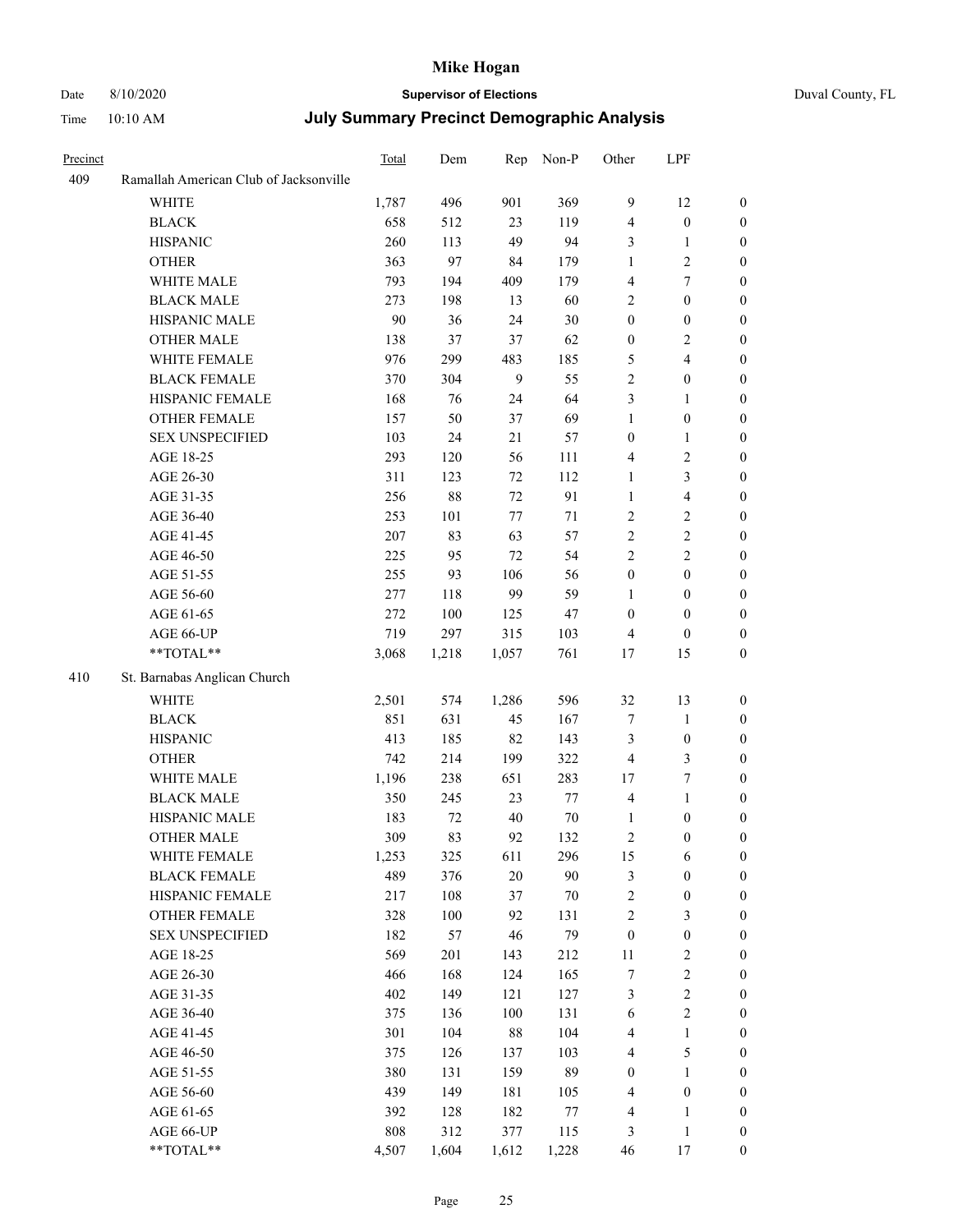# Date 8/10/2020 **Supervisor of Elections** Duval County, FL

| Precinct |                                                            | Total  | Dem         | Rep    | Non-P | Other            | LPF              |                  |
|----------|------------------------------------------------------------|--------|-------------|--------|-------|------------------|------------------|------------------|
| 411      | Windy Hill Community Center                                |        |             |        |       |                  |                  |                  |
|          | <b>WHITE</b>                                               | 3,098  | 777         | 1,430  | 822   | 51               | 18               | 0                |
|          | <b>BLACK</b>                                               | 731    | 528         | 35     | 160   | $\,$ 8 $\,$      | $\boldsymbol{0}$ | 0                |
|          | <b>HISPANIC</b>                                            | 661    | 279         | 123    | 255   | 3                | $\mathbf{1}$     | $\boldsymbol{0}$ |
|          | <b>OTHER</b>                                               | 599    | 200         | 138    | 252   | 6                | $\mathfrak{Z}$   | $\boldsymbol{0}$ |
|          | WHITE MALE                                                 | 1,473  | 301         | 736    | 402   | 23               | 11               | $\boldsymbol{0}$ |
|          | <b>BLACK MALE</b>                                          | 301    | 192         | 23     | 82    | 4                | $\boldsymbol{0}$ | $\boldsymbol{0}$ |
|          | HISPANIC MALE                                              | 301    | 120         | 65     | 112   | 3                | $\mathbf{1}$     | $\boldsymbol{0}$ |
|          | <b>OTHER MALE</b>                                          | 246    | 78          | $70\,$ | 93    | $\overline{c}$   | 3                | $\boldsymbol{0}$ |
|          | WHITE FEMALE                                               | 1,579  | 468         | 674    | 403   | $27\,$           | $\boldsymbol{7}$ | $\boldsymbol{0}$ |
|          | <b>BLACK FEMALE</b>                                        | 422    | 332         | 11     | 75    | 4                | $\boldsymbol{0}$ | $\boldsymbol{0}$ |
|          | HISPANIC FEMALE                                            | 339    | 152         | 54     | 133   | $\boldsymbol{0}$ | $\boldsymbol{0}$ | $\boldsymbol{0}$ |
|          | OTHER FEMALE                                               | 269    | 104         | 50     | 111   | 4                | $\boldsymbol{0}$ | $\boldsymbol{0}$ |
|          | <b>SEX UNSPECIFIED</b>                                     | 159    | 37          | 43     | 78    | $\mathbf{1}$     | $\boldsymbol{0}$ | $\boldsymbol{0}$ |
|          | AGE 18-25                                                  | 664    | 241         | 152    | 247   | 21               | $\mathfrak{Z}$   | $\boldsymbol{0}$ |
|          | AGE 26-30                                                  | 664    | 242         | 169    | 239   | 11               | 3                | $\boldsymbol{0}$ |
|          | AGE 31-35                                                  | 577    | 197         | 162    | 206   | 6                | 6                | $\boldsymbol{0}$ |
|          | AGE 36-40                                                  | 426    | 149         | 118    | 145   | $10\,$           | $\overline{4}$   | $\boldsymbol{0}$ |
|          | AGE 41-45                                                  | 384    | 137         | 113    | 126   | 5                | 3                | $\boldsymbol{0}$ |
|          | AGE 46-50                                                  | 380    | 133         | 138    | 104   | 4                | $\mathbf{1}$     | $\boldsymbol{0}$ |
|          | AGE 51-55                                                  | 402    | 128         | 150    | 118   | 5                | $\mathbf{1}$     | $\boldsymbol{0}$ |
|          | AGE 56-60                                                  | 444    | 158         | 170    | 113   | 3                | $\boldsymbol{0}$ | 0                |
|          | AGE 61-65                                                  | 389    | 129         | 178    | 79    | $\overline{c}$   | 1                | $\boldsymbol{0}$ |
|          | AGE 66-UP                                                  | 758    | 269         | 376    | 112   | $\mathbf{1}$     | $\boldsymbol{0}$ | $\boldsymbol{0}$ |
|          | $**TOTAL**$                                                | 5,089  | 1,784       | 1,726  | 1,489 | 68               | $22\,$           | $\boldsymbol{0}$ |
| 412      | CrossRoad Church, UMC                                      |        |             |        |       |                  |                  |                  |
|          | <b>WHITE</b>                                               | 2,198  | 625         | 920    | 589   | 46               | 18               | $\boldsymbol{0}$ |
|          | <b>BLACK</b>                                               | 541    | 399         | 20     | 110   | 11               | $\mathbf{1}$     | $\boldsymbol{0}$ |
|          | <b>HISPANIC</b>                                            | 290    | 104         | 74     | 101   | 10               | $\mathbf{1}$     | $\boldsymbol{0}$ |
|          | <b>OTHER</b>                                               | 375    | 146         | 76     | 150   | 3                | $\boldsymbol{0}$ | $\boldsymbol{0}$ |
|          | WHITE MALE                                                 | 1,039  | 255         | 444    | 302   | 27               | 11               | $\boldsymbol{0}$ |
|          | <b>BLACK MALE</b>                                          | 216    | 139         | 11     | 57    | $\,$ $\,$        | $\mathbf{1}$     | $\boldsymbol{0}$ |
|          | HISPANIC MALE                                              | 140    | 47          | 40     | 49    | 3                | $\mathbf{1}$     | 0                |
|          | <b>OTHER MALE</b>                                          | 145    | 44          | 38     | 61    | $\overline{c}$   | $\boldsymbol{0}$ | $\boldsymbol{0}$ |
|          | WHITE FEMALE                                               | 1,134  | 358         | 470    | 280   | 19               | 7                | 0                |
|          | <b>BLACK FEMALE</b>                                        | 318    | 254         | 9      | 52    | 3                | $\boldsymbol{0}$ | $\boldsymbol{0}$ |
|          | HISPANIC FEMALE                                            | 143    | 54          | 33     | 49    | 7                | $\boldsymbol{0}$ | $\overline{0}$   |
|          | <b>OTHER FEMALE</b>                                        | 189    | 88          | 34     | 66    | 1                | $\boldsymbol{0}$ | $\overline{0}$   |
|          | <b>SEX UNSPECIFIED</b>                                     | $80\,$ | 35          | 11     | 34    | $\boldsymbol{0}$ | $\boldsymbol{0}$ | 0                |
|          | AGE 18-25                                                  | 557    | 225         | 147    | 168   | 13               | $\overline{4}$   | 0                |
|          | AGE 26-30                                                  | 656    | 240         | 204    | 190   | 15               | $\boldsymbol{7}$ | 0                |
|          | AGE 31-35                                                  | 433    | 147         | 130    | 145   | 9                | $\sqrt{2}$       | 0                |
|          | AGE 36-40                                                  | 307    | 109         | 84     | 105   | 6                | $\mathfrak{Z}$   | 0                |
|          | AGE 41-45                                                  | 245    | 107         | 68     | 67    | 2                | $\mathbf{1}$     | 0                |
|          | AGE 46-50                                                  | 251    | 108         | 65     | 68    | 8                | $\sqrt{2}$       | 0                |
|          | AGE 51-55                                                  | 241    | 86          | 96     | 53    | 5                | $\mathbf{1}$     | 0                |
|          | AGE 56-60                                                  | 220    | $8\sqrt{1}$ | 82     | 53    | 4                | $\boldsymbol{0}$ | $\overline{0}$   |
|          | AGE 61-65                                                  | 179    | 64          | 69     | 41    | 5                | $\boldsymbol{0}$ | $\overline{0}$   |
|          | AGE 66-UP                                                  | 315    | 107         | 145    | 60    | 3                | $\boldsymbol{0}$ | 0                |
|          | $\mathrm{*}\mathrm{*} \mathrm{TOTAL} \mathrm{*}\mathrm{*}$ | 3,404  | 1,274       | 1,090  | 950   | 70               | 20               | $\boldsymbol{0}$ |
|          |                                                            |        |             |        |       |                  |                  |                  |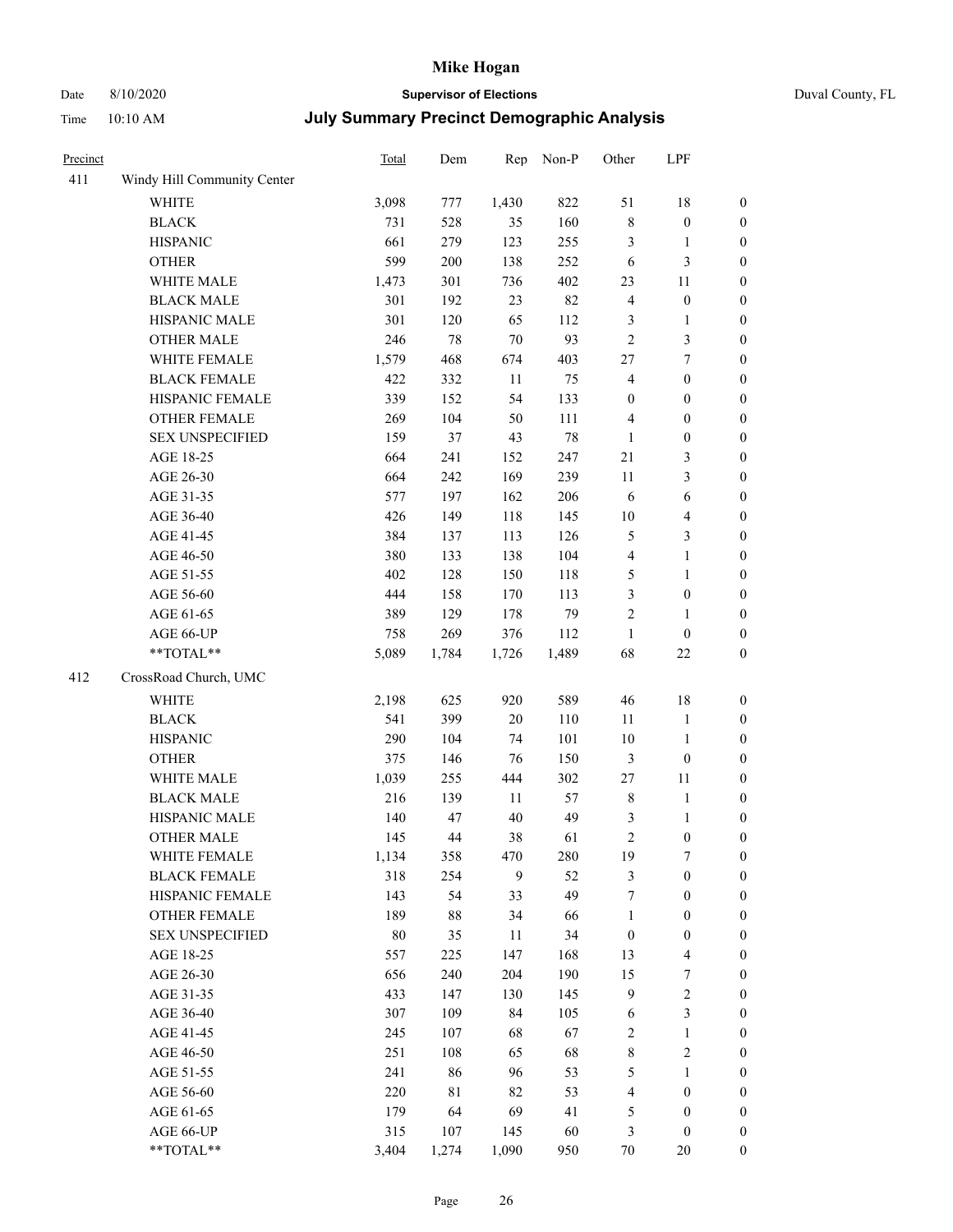# Date 8/10/2020 **Supervisor of Elections** Duval County, FL

| Precinct |                                    | <b>Total</b> | Dem    | Rep            | Non-P                   | Other            | LPF                     |                  |
|----------|------------------------------------|--------------|--------|----------------|-------------------------|------------------|-------------------------|------------------|
| 501      | <b>Balis Community Center</b>      |              |        |                |                         |                  |                         |                  |
|          | <b>WHITE</b>                       | 2,660        | 852    | 1,224          | 533                     | 29               | $22\,$                  | 0                |
|          | <b>BLACK</b>                       | 212          | 149    | 12             | 45                      | $\mathfrak{S}$   | $\mathbf{1}$            | 0                |
|          | <b>HISPANIC</b>                    | 124          | 47     | 41             | 34                      | $\sqrt{2}$       | $\boldsymbol{0}$        | $\boldsymbol{0}$ |
|          | <b>OTHER</b>                       | 258          | 85     | 69             | 99                      | 3                | $\mathbf{2}$            | $\boldsymbol{0}$ |
|          | WHITE MALE                         | 1,267        | 365    | 599            | 277                     | 10               | 16                      | $\boldsymbol{0}$ |
|          | <b>BLACK MALE</b>                  | 95           | 65     | 6              | 21                      | 3                | $\boldsymbol{0}$        | $\boldsymbol{0}$ |
|          | HISPANIC MALE                      | 54           | 21     | 16             | 17                      | $\boldsymbol{0}$ | $\boldsymbol{0}$        | $\boldsymbol{0}$ |
|          | <b>OTHER MALE</b>                  | 96           | 25     | 27             | $42\,$                  | $\mathbf{1}$     | $\mathbf{1}$            | $\boldsymbol{0}$ |
|          | WHITE FEMALE                       | 1,354        | 475    | 611            | 243                     | 19               | 6                       | $\boldsymbol{0}$ |
|          | <b>BLACK FEMALE</b>                | 115          | 83     | 6              | 23                      | $\sqrt{2}$       | $\mathbf{1}$            | 0                |
|          | HISPANIC FEMALE                    | 67           | 25     | 24             | 16                      | $\overline{2}$   | $\boldsymbol{0}$        | 0                |
|          | <b>OTHER FEMALE</b>                | 119          | 45     | 37             | 36                      | $\boldsymbol{0}$ | $\mathbf{1}$            | 0                |
|          | <b>SEX UNSPECIFIED</b>             | 87           | 29     | 20             | 36                      | $\overline{c}$   | $\boldsymbol{0}$        | $\boldsymbol{0}$ |
|          | AGE 18-25                          | 277          | 95     | 89             | 85                      | 7                | 1                       | $\boldsymbol{0}$ |
|          | AGE 26-30                          | 340          | 125    | 112            | 94                      | 5                | $\overline{\mathbf{4}}$ | $\boldsymbol{0}$ |
|          | AGE 31-35                          | 394          | 147    | 129            | 104                     | 7                | $\boldsymbol{7}$        | $\boldsymbol{0}$ |
|          | AGE 36-40                          | 264          | 87     | $88\,$         | 82                      | 3                | $\overline{\mathbf{4}}$ | $\boldsymbol{0}$ |
|          | AGE 41-45                          | 221          | 69     | 81             | 64                      | $\overline{4}$   | $\mathfrak{Z}$          | $\boldsymbol{0}$ |
|          | AGE 46-50                          | 248          | 73     | 110            | 60                      | 2                | $\mathfrak{Z}$          | $\boldsymbol{0}$ |
|          | AGE 51-55                          | 231          | 63     | 118            | 47                      | 3                | $\boldsymbol{0}$        | $\boldsymbol{0}$ |
|          | AGE 56-60                          | 294          | 112    | 137            | 41                      | $\overline{c}$   | $\overline{2}$          | 0                |
|          | AGE 61-65                          | 287          | 104    | 135            | 45                      | 3                | $\boldsymbol{0}$        | 0                |
|          | AGE 66-UP                          | 698          | 258    | 347            | 89                      | 3                | $\mathbf{1}$            | $\boldsymbol{0}$ |
|          | **TOTAL**                          | 3,254        | 1,133  | 1,346          | 711                     | 39               | 25                      | $\boldsymbol{0}$ |
| 502      | St. Nicholas Park Christian Church |              |        |                |                         |                  |                         |                  |
|          | <b>WHITE</b>                       | 940          | 287    | 489            | 148                     | $10\,$           | 6                       | $\boldsymbol{0}$ |
|          | <b>BLACK</b>                       | 43           | 30     | $\overline{4}$ | $8\,$                   | $\mathbf{1}$     | $\boldsymbol{0}$        | $\boldsymbol{0}$ |
|          | <b>HISPANIC</b>                    | 33           | 13     | 8              | 9                       | 2                | $\mathbf{1}$            | $\boldsymbol{0}$ |
|          | <b>OTHER</b>                       | 59           | 17     | 19             | 22                      | $\mathbf{1}$     | $\boldsymbol{0}$        | $\boldsymbol{0}$ |
|          | WHITE MALE                         | 427          | 122    | 216            | $80\,$                  | 3                | 6                       | $\boldsymbol{0}$ |
|          | <b>BLACK MALE</b>                  | 18           | 12     | $\mathbf{1}$   | $\overline{\mathbf{4}}$ | $\mathbf{1}$     | $\boldsymbol{0}$        | $\boldsymbol{0}$ |
|          | HISPANIC MALE                      | 16           | 7      | 5              | $\mathfrak{Z}$          | $\mathbf{1}$     | $\boldsymbol{0}$        | 0                |
|          | OTHER MALE                         | 23           | $\tau$ | 5              | $10\,$                  | $\mathbf{1}$     | $\boldsymbol{0}$        | $\boldsymbol{0}$ |
|          | WHITE FEMALE                       | 502          | 163    | 266            | 66                      | 7                | $\boldsymbol{0}$        | 0                |
|          | <b>BLACK FEMALE</b>                | 25           | $18\,$ | 3              | $\overline{\mathbf{4}}$ | $\boldsymbol{0}$ | $\boldsymbol{0}$        | $\overline{0}$   |
|          | HISPANIC FEMALE                    | 16           | 5      | 3              | 6                       | 1                | 1                       | $\overline{0}$   |
|          | OTHER FEMALE                       | 23           | 6      | 10             | $\boldsymbol{7}$        | $\boldsymbol{0}$ | $\boldsymbol{0}$        | $\overline{0}$   |
|          | <b>SEX UNSPECIFIED</b>             | 25           | $\tau$ | 11             | $\boldsymbol{7}$        | $\boldsymbol{0}$ | $\boldsymbol{0}$        | 0                |
|          | AGE 18-25                          | 73           | 24     | 32             | 15                      | 2                | $\boldsymbol{0}$        | 0                |
|          | AGE 26-30                          | 100          | 33     | 48             | 17                      | $\mathbf{1}$     | $\mathbf{1}$            | 0                |
|          | AGE 31-35                          | 121          | 43     | 53             | $22\,$                  | $\overline{c}$   | $\mathbf{1}$            | 0                |
|          | AGE 36-40                          | 128          | 41     | 48             | 34                      | 3                | $\sqrt{2}$              | 0                |
|          | AGE 41-45                          | 45           | 12     | 14             | 18                      | $\boldsymbol{0}$ | $\mathbf{1}$            | 0                |
|          | AGE 46-50                          | 80           | 21     | 43             | 16                      | $\boldsymbol{0}$ | $\boldsymbol{0}$        | 0                |
|          | AGE 51-55                          | 85           | 29     | 47             | 9                       | $\boldsymbol{0}$ | $\boldsymbol{0}$        | 0                |
|          | AGE 56-60                          | 93           | 26     | 50             | 12                      | 4                | 1                       | $\overline{0}$   |
|          | AGE 61-65                          | 101          | 22     | 65             | 13                      | $\mathbf{1}$     | $\boldsymbol{0}$        | 0                |
|          | AGE 66-UP                          | 249          | 96     | 120            | 31                      | $\mathbf{1}$     | $\mathbf{1}$            | 0                |
|          | **TOTAL**                          | 1,075        | 347    | 520            | 187                     | 14               | 7                       | $\boldsymbol{0}$ |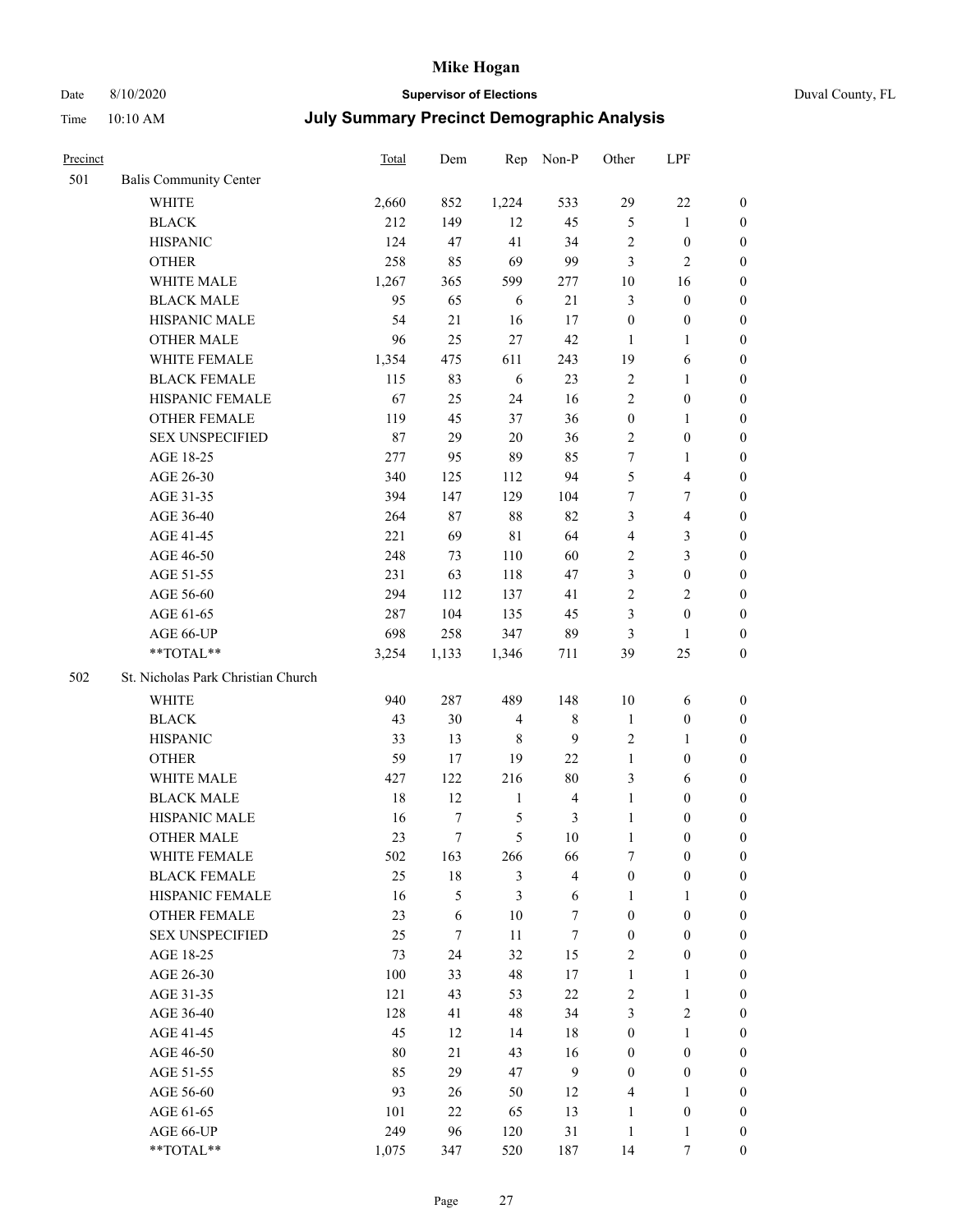# Date 8/10/2020 **Supervisor of Elections** Duval County, FL

| Precinct |                                   | <b>Total</b> | Dem      | Rep            | Non-P          | Other                            | LPF                                  |                  |
|----------|-----------------------------------|--------------|----------|----------------|----------------|----------------------------------|--------------------------------------|------------------|
| 503      | Jacksonville Community Church     |              |          |                |                |                                  |                                      |                  |
|          | <b>WHITE</b>                      | 1,247        | 372      | 524            | 330            | 14                               | $\boldsymbol{7}$                     | 0                |
|          | <b>BLACK</b>                      | 994          | 766      | 35             | 186            | 6                                | $\mathbf{1}$                         | 0                |
|          | <b>HISPANIC</b>                   | 316          | 135      | 56             | 121            | 4                                | $\boldsymbol{0}$                     | $\boldsymbol{0}$ |
|          | <b>OTHER</b>                      | 273          | 107      | 49             | 115            | 2                                | $\boldsymbol{0}$                     | $\boldsymbol{0}$ |
|          | WHITE MALE                        | 534          | 133      | 220            | 169            | 6                                | 6                                    | $\boldsymbol{0}$ |
|          | <b>BLACK MALE</b>                 | 389          | 266      | 22             | 97             | 4                                | $\boldsymbol{0}$                     | $\boldsymbol{0}$ |
|          | HISPANIC MALE                     | 133          | 55       | 27             | 50             | 1                                | $\boldsymbol{0}$                     | $\boldsymbol{0}$ |
|          | <b>OTHER MALE</b>                 | 113          | 46       | 30             | 37             | $\boldsymbol{0}$                 | $\boldsymbol{0}$                     | $\boldsymbol{0}$ |
|          | WHITE FEMALE                      | 687          | 227      | 299            | 152            | 8                                | $\mathbf{1}$                         | $\boldsymbol{0}$ |
|          | <b>BLACK FEMALE</b>               | 584          | 483      | 12             | 86             | 2                                | $\mathbf{1}$                         | 0                |
|          | HISPANIC FEMALE                   | 177          | 79       | 29             | 66             | 3                                | $\boldsymbol{0}$                     | 0                |
|          | OTHER FEMALE                      | 105          | 51       | 14             | 38             | 2                                | $\boldsymbol{0}$                     | $\boldsymbol{0}$ |
|          | <b>SEX UNSPECIFIED</b>            | 108          | 40       | 11             | 57             | $\boldsymbol{0}$                 | $\boldsymbol{0}$                     | $\boldsymbol{0}$ |
|          | AGE 18-25                         | 337          | 180      | 44             | 106            | 7                                | $\boldsymbol{0}$                     | $\boldsymbol{0}$ |
|          | AGE 26-30                         | 326          | 155      | 47             | 116            | 5                                | $\mathfrak{Z}$                       | $\boldsymbol{0}$ |
|          | AGE 31-35                         | 309          | 148      | 47             | 108            | 4                                | $\sqrt{2}$                           | $\boldsymbol{0}$ |
|          | AGE 36-40                         | 251          | 116      | 43             | 90             | 2                                | $\boldsymbol{0}$                     | $\boldsymbol{0}$ |
|          | AGE 41-45                         | 191          | 94       | $40\,$         | 54             | 2                                | $\mathbf{1}$                         | $\boldsymbol{0}$ |
|          | AGE 46-50                         | 192          | 101      | 34             | 55             | $\mathbf{1}$                     | 1                                    | $\boldsymbol{0}$ |
|          | AGE 51-55                         | 212          | 107      | 50             | 54             | $\mathbf{1}$                     | $\boldsymbol{0}$                     | 0                |
|          | AGE 56-60                         | 213          | 114      | 51             | 46             | $\overline{c}$                   | $\boldsymbol{0}$                     | 0                |
|          | AGE 61-65                         | 192          | 103      | 60             | 29             | $\boldsymbol{0}$                 | $\boldsymbol{0}$                     | 0                |
|          | AGE 66-UP                         | 607          | 262      | 248            | 94             | $\overline{2}$                   | 1                                    | $\boldsymbol{0}$ |
|          | **TOTAL**                         | 2,830        | 1,380    | 664            | 752            | 26                               | $8\,$                                | $\boldsymbol{0}$ |
| 504      | Southside United Methodist Church |              |          |                |                |                                  |                                      |                  |
|          |                                   |              |          |                |                |                                  |                                      |                  |
|          | <b>WHITE</b>                      | 1,609        | 488      | 865            | 232            | 16                               | $8\,$                                | $\boldsymbol{0}$ |
|          | <b>BLACK</b>                      | 59           | 44       | $\overline{4}$ | $10\,$         | $\mathbf{1}$                     | $\boldsymbol{0}$                     | $\boldsymbol{0}$ |
|          | <b>HISPANIC</b>                   | 58           | 17       | 23             | 17             | $\boldsymbol{0}$                 | $\mathbf{1}$                         | $\boldsymbol{0}$ |
|          | <b>OTHER</b>                      | 101          | 35       | 34             | 31             | 1                                | $\boldsymbol{0}$                     | $\boldsymbol{0}$ |
|          | WHITE MALE                        | 767          | 210      | 419            | 125            | 6                                | $\tau$                               | $\overline{0}$   |
|          | <b>BLACK MALE</b>                 | $21\,$       | 14       | $\sqrt{2}$     | $\mathfrak{S}$ | $\boldsymbol{0}$                 | $\boldsymbol{0}$                     | $\boldsymbol{0}$ |
|          | HISPANIC MALE                     | 29           | $10\,$   | $\overline{9}$ | $\mathbf{9}$   | $\boldsymbol{0}$                 | 1                                    | 0                |
|          | OTHER MALE                        | 47           | 13       | 19             | 15             | $\boldsymbol{0}$                 | $\boldsymbol{0}$                     | $\boldsymbol{0}$ |
|          | WHITE FEMALE                      | 827          | 275      | 437            | 104            | 10                               | 1                                    | 0                |
|          | <b>BLACK FEMALE</b>               | 35           | $28\,$   | $\mathbf{2}$   | $\overline{4}$ | $\mathbf{1}$                     | $\boldsymbol{0}$                     | $\overline{0}$   |
|          | HISPANIC FEMALE                   | 27           | 6        | 14             | 7              | $\boldsymbol{0}$                 | $\boldsymbol{0}$                     | $\overline{0}$   |
|          | OTHER FEMALE                      | 34           | 17       | 10             | 6              | 1                                | $\boldsymbol{0}$                     | $\overline{0}$   |
|          | <b>SEX UNSPECIFIED</b>            | 40           | 11       | 14             | 15             | $\boldsymbol{0}$                 | $\boldsymbol{0}$                     | 0                |
|          | AGE 18-25<br>AGE 26-30            | 171          | 59       | 71             | 35             | 6                                | $\boldsymbol{0}$                     | 0                |
|          |                                   | 143<br>183   | 50<br>55 | 62             | $27\,$<br>46   | $\overline{c}$<br>$\overline{c}$ | $\overline{2}$<br>$\overline{4}$     | 0                |
|          | AGE 31-35                         |              |          | 76             |                |                                  |                                      | 0                |
|          | AGE 36-40<br>AGE 41-45            | 173<br>167   | 59<br>54 | 87<br>77       | 26<br>33       | $\mathbf{1}$<br>3                | $\boldsymbol{0}$<br>$\boldsymbol{0}$ | 0<br>0           |
|          |                                   | 151          | 37       | 85             | 29             |                                  |                                      |                  |
|          | AGE 46-50                         |              |          |                |                | $\boldsymbol{0}$                 | $\boldsymbol{0}$                     | 0                |
|          | AGE 51-55                         | 155          | 47       | 86             | 19             | $\mathbf{1}$                     | $\overline{2}$                       | 0                |
|          | AGE 56-60                         | 150          | 50       | 81             | 18             | 1                                | $\boldsymbol{0}$                     | $\overline{0}$   |
|          | AGE 61-65                         | 166          | 51       | 94             | 21             | $\boldsymbol{0}$                 | $\boldsymbol{0}$                     | $\overline{0}$   |
|          | AGE 66-UP                         | 368          | 122      | 207            | 36             | 2                                | $\mathbf{1}$                         | 0                |
|          | **TOTAL**                         | 1,827        | 584      | 926            | 290            | 18                               | $\mathbf{9}$                         | $\boldsymbol{0}$ |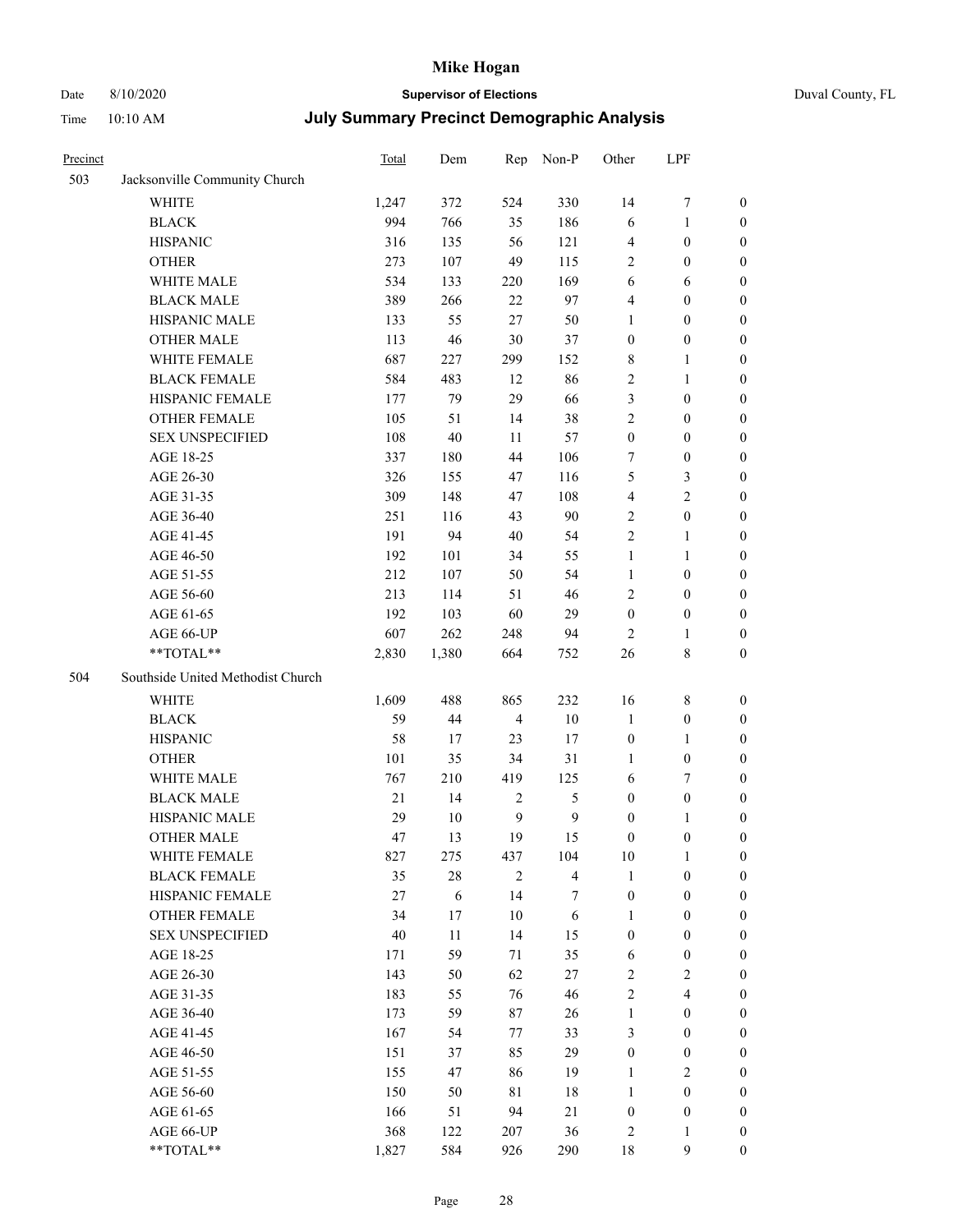## Date 8/10/2020 **Supervisor of Elections** Duval County, FL

| Precinct |                                           | <b>Total</b> | Dem   | Rep              | Non-P          | Other            | LPF                     |                  |
|----------|-------------------------------------------|--------------|-------|------------------|----------------|------------------|-------------------------|------------------|
| 505      | Saint Mark's Lutheran Church - ELCA       |              |       |                  |                |                  |                         |                  |
|          | <b>WHITE</b>                              | 2,195        | 561   | 1,318            | 294            | 14               | $8\,$                   | $\boldsymbol{0}$ |
|          | <b>BLACK</b>                              | 20           | 10    | 1                | 9              | $\boldsymbol{0}$ | $\boldsymbol{0}$        | $\boldsymbol{0}$ |
|          | <b>HISPANIC</b>                           | 69           | 18    | 30               | 21             | $\boldsymbol{0}$ | $\boldsymbol{0}$        | $\boldsymbol{0}$ |
|          | <b>OTHER</b>                              | 124          | 47    | 35               | 40             | $\overline{c}$   | $\boldsymbol{0}$        | $\boldsymbol{0}$ |
|          | WHITE MALE                                | 1,010        | 214   | 633              | 150            | 6                | 7                       | 0                |
|          | <b>BLACK MALE</b>                         | 13           | 7     | $\mathbf{1}$     | 5              | $\boldsymbol{0}$ | $\boldsymbol{0}$        | $\boldsymbol{0}$ |
|          | HISPANIC MALE                             | 36           | 12    | 15               | $\mathbf{9}$   | $\boldsymbol{0}$ | $\boldsymbol{0}$        | $\boldsymbol{0}$ |
|          | <b>OTHER MALE</b>                         | 56           | 18    | 17               | 20             | 1                | $\boldsymbol{0}$        | 0                |
|          | WHITE FEMALE                              | 1,160        | 341   | 671              | 139            | 8                | $\mathbf{1}$            | 0                |
|          | <b>BLACK FEMALE</b>                       | $\tau$       | 3     | $\boldsymbol{0}$ | $\overline{4}$ | $\boldsymbol{0}$ | $\boldsymbol{0}$        | 0                |
|          | HISPANIC FEMALE                           | 31           | 6     | 14               | 11             | $\boldsymbol{0}$ | $\boldsymbol{0}$        | 0                |
|          | OTHER FEMALE                              | 54           | 26    | 14               | 14             | $\boldsymbol{0}$ | $\boldsymbol{0}$        | 0                |
|          | <b>SEX UNSPECIFIED</b>                    | 41           | 9     | 19               | 12             | 1                | $\boldsymbol{0}$        | $\boldsymbol{0}$ |
|          | AGE 18-25                                 | 233          | 52    | 134              | 41             | 6                | $\boldsymbol{0}$        | $\boldsymbol{0}$ |
|          | AGE 26-30                                 | 139          | 29    | 75               | 32             | $\mathbf{1}$     | $\sqrt{2}$              | 0                |
|          | AGE 31-35                                 | 222          | 66    | 116              | 38             | $\boldsymbol{0}$ | $\sqrt{2}$              | $\boldsymbol{0}$ |
|          | AGE 36-40                                 | 242          | 70    | 116              | 54             | $\mathfrak{2}$   | $\boldsymbol{0}$        | $\boldsymbol{0}$ |
|          | AGE 41-45                                 | 191          | 34    | 95               | 56             | $\mathfrak{2}$   | $\overline{4}$          | 0                |
|          | AGE 46-50                                 | 213          | 61    | 119              | 33             | $\boldsymbol{0}$ | $\boldsymbol{0}$        | 0                |
|          | AGE 51-55                                 | 207          | 49    | 128              | $28\,$         | 2                | $\boldsymbol{0}$        | 0                |
|          | AGE 56-60                                 | 217          | 38    | 149              | 29             | $\mathbf{1}$     | $\boldsymbol{0}$        | 0                |
|          | AGE 61-65                                 | 183          | 45    | 121              | 15             | $\overline{2}$   | $\boldsymbol{0}$        | 0                |
|          | AGE 66-UP                                 | 561          | 192   | 331              | 38             | $\boldsymbol{0}$ | $\boldsymbol{0}$        | $\boldsymbol{0}$ |
|          | **TOTAL**                                 | 2,408        | 636   | 1,384            | 364            | 16               | $8\,$                   | $\boldsymbol{0}$ |
| 506      | St. John the Divine Greek Orthodox Church |              |       |                  |                |                  |                         |                  |
|          | WHITE                                     | 2,135        | 664   | 945              | 499            | $22\,$           | 5                       | $\boldsymbol{0}$ |
|          | <b>BLACK</b>                              | 1,284        | 1,042 | 47               | 185            | 7                | $\mathfrak{Z}$          | $\boldsymbol{0}$ |
|          | <b>HISPANIC</b>                           | 274          | 118   | 54               | 98             | 3                | $\mathbf{1}$            | 0                |
|          | <b>OTHER</b>                              | 387          | 132   | 83               | 168            | $\mathbf{2}$     | $\overline{2}$          | $\boldsymbol{0}$ |
|          | WHITE MALE                                | 978          | 263   | 469              | 234            | 8                | $\overline{\mathbf{4}}$ | 0                |
|          | <b>BLACK MALE</b>                         | 496          | 370   | 21               | 99             | 3                | 3                       | 0                |
|          | HISPANIC MALE                             | 133          | 57    | 32               | 43             | $\mathbf{1}$     | $\boldsymbol{0}$        | 0                |
|          | <b>OTHER MALE</b>                         | 131          | 41    | 30               | 57             | $\overline{c}$   | 1                       | 0                |
|          | WHITE FEMALE                              | 1,127        | 392   | 465              | 256            | 13               | $\mathbf{1}$            | 0                |
|          | <b>BLACK FEMALE</b>                       | 768          | 657   | 25               | 82             | 4                | $\boldsymbol{0}$        | $\overline{0}$   |
|          | HISPANIC FEMALE                           | 133          | 58    | $20\,$           | 52             | $\overline{c}$   | $\mathbf{1}$            | $\overline{0}$   |
|          | <b>OTHER FEMALE</b>                       | 173          | 66    | 45               | 61             | $\boldsymbol{0}$ | $\mathbf{1}$            | 0                |
|          | <b>SEX UNSPECIFIED</b>                    | 141          | 52    | $22\,$           | 66             | $\mathbf{1}$     | $\boldsymbol{0}$        | $\overline{0}$   |
|          | AGE 18-25                                 | 446          | 196   | $72\,$           | 163            | 13               | $\sqrt{2}$              | 0                |
|          | AGE 26-30                                 | 492          | 223   | 77               | 180            | 6                | $\sqrt{6}$              | 0                |
|          | AGE 31-35                                 | 407          | 206   | 92               | 105            | 3                | $\mathbf{1}$            | 0                |
|          | AGE 36-40                                 | 364          | 175   | 84               | 102            | $\sqrt{2}$       | $\mathbf{1}$            | 0                |
|          | AGE 41-45                                 | 322          | 160   | 90               | $70\,$         | $\mathbf{1}$     | $\mathbf{1}$            | 0                |
|          | AGE 46-50                                 | 334          | 140   | 112              | $80\,$         | $\sqrt{2}$       | $\boldsymbol{0}$        | 0                |
|          | AGE 51-55                                 | 351          | 148   | 124              | 79             | $\boldsymbol{0}$ | $\boldsymbol{0}$        | $\boldsymbol{0}$ |
|          | AGE 56-60                                 | 363          | 180   | 121              | 60             | $\overline{c}$   | $\boldsymbol{0}$        | $\overline{0}$   |
|          | AGE 61-65                                 | 345          | 200   | 111              | 33             | $\mathbf{1}$     | $\boldsymbol{0}$        | 0                |
|          | AGE 66-UP                                 | 655          | 328   | 246              | $77 \,$        | $\overline{4}$   | $\boldsymbol{0}$        | 0                |
|          | **TOTAL**                                 | 4,080        | 1,956 | 1,129            | 950            | 34               | 11                      | $\boldsymbol{0}$ |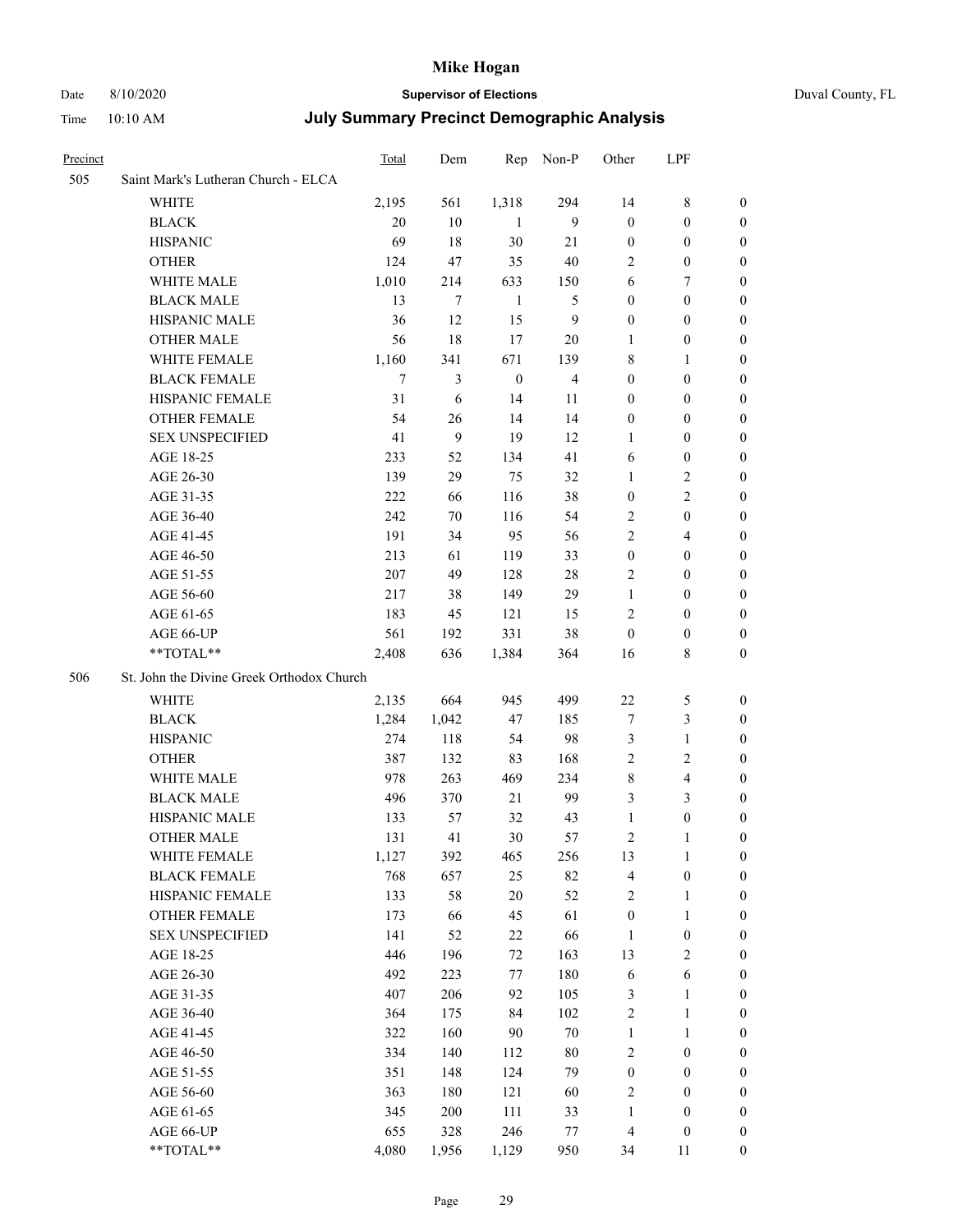# Date 8/10/2020 **Supervisor of Elections**

|  | Duval County, FL |  |
|--|------------------|--|
|--|------------------|--|

| Precinct |                                 | Total | Dem    | Rep            | Non-P  | Other            | LPF                     |                  |
|----------|---------------------------------|-------|--------|----------------|--------|------------------|-------------------------|------------------|
| 507      | Hendricks Avenue Baptist Church |       |        |                |        |                  |                         |                  |
|          | <b>WHITE</b>                    | 941   | 275    | 469            | 182    | $\overline{4}$   | 11                      | 0                |
|          | <b>BLACK</b>                    | 726   | 611    | 25             | 86     | 3                | $\mathbf{1}$            | 0                |
|          | <b>HISPANIC</b>                 | 73    | 35     | $\tau$         | 31     | $\boldsymbol{0}$ | $\boldsymbol{0}$        | $\boldsymbol{0}$ |
|          | <b>OTHER</b>                    | 132   | 41     | 30             | 57     | 3                | 1                       | $\boldsymbol{0}$ |
|          | WHITE MALE                      | 415   | 89     | 231            | 89     | 2                | $\overline{\mathbf{4}}$ | $\boldsymbol{0}$ |
|          | <b>BLACK MALE</b>               | 314   | 250    | 16             | 46     | $\mathbf{1}$     | $\mathbf{1}$            | $\boldsymbol{0}$ |
|          | HISPANIC MALE                   | 36    | 13     | $\overline{4}$ | 19     | $\boldsymbol{0}$ | $\boldsymbol{0}$        | $\boldsymbol{0}$ |
|          | <b>OTHER MALE</b>               | 48    | 15     | 16             | 17     | $\boldsymbol{0}$ | $\boldsymbol{0}$        | $\boldsymbol{0}$ |
|          | WHITE FEMALE                    | 514   | 180    | 236            | 89     | 2                | $\boldsymbol{7}$        | $\boldsymbol{0}$ |
|          | <b>BLACK FEMALE</b>             | 398   | 351    | $\overline{9}$ | 37     | $\mathbf{1}$     | $\boldsymbol{0}$        | $\boldsymbol{0}$ |
|          | HISPANIC FEMALE                 | 34    | 19     | 3              | 12     | $\boldsymbol{0}$ | $\boldsymbol{0}$        | $\boldsymbol{0}$ |
|          | <b>OTHER FEMALE</b>             | 63    | 23     | 9              | 27     | 3                | $\mathbf{1}$            | $\boldsymbol{0}$ |
|          | <b>SEX UNSPECIFIED</b>          | 50    | 22     | $\tau$         | 20     | $\mathbf{1}$     | $\boldsymbol{0}$        | $\boldsymbol{0}$ |
|          | AGE 18-25                       | 171   | $88\,$ | 38             | 43     | $\mathbf{1}$     | 1                       | $\boldsymbol{0}$ |
|          | AGE 26-30                       | 185   | 96     | 42             | 45     | $\mathbf{1}$     | $\mathbf{1}$            | $\boldsymbol{0}$ |
|          | AGE 31-35                       | 194   | 86     | 47             | 59     | $\overline{c}$   | $\boldsymbol{0}$        | $\boldsymbol{0}$ |
|          | AGE 36-40                       | 168   | 83     | 39             | 37     | $\mathbf{1}$     | $8\,$                   | $\boldsymbol{0}$ |
|          | AGE 41-45                       | 129   | 61     | 25             | 42     | $\boldsymbol{0}$ | $\mathbf{1}$            | $\boldsymbol{0}$ |
|          | AGE 46-50                       | 141   | 64     | 54             | $20\,$ | 3                | $\boldsymbol{0}$        | $\boldsymbol{0}$ |
|          | AGE 51-55                       | 142   | 63     | 48             | $30\,$ | $\mathbf{1}$     | $\boldsymbol{0}$        | $\boldsymbol{0}$ |
|          | AGE 56-60                       | 202   | 109    | 63             | 29     | $\boldsymbol{0}$ | $\mathbf{1}$            | 0                |
|          | AGE 61-65                       | 164   | $87\,$ | 53             | 23     | $\boldsymbol{0}$ | $\mathbf{1}$            | 0                |
|          | AGE 66-UP                       | 376   | 225    | 122            | $28\,$ | 1                | $\boldsymbol{0}$        | $\boldsymbol{0}$ |
|          | **TOTAL**                       | 1,872 | 962    | 531            | 356    | 10               | 13                      | $\boldsymbol{0}$ |
| 508      | San Jose Church of Christ       |       |        |                |        |                  |                         |                  |
|          | <b>WHITE</b>                    | 4,094 | 1,252  | 2,076          | 704    | 37               | 25                      | $\boldsymbol{0}$ |
|          | <b>BLACK</b>                    | 232   | 158    | $10\,$         | 63     | $\mathbf{1}$     | $\boldsymbol{0}$        | $\boldsymbol{0}$ |
|          | <b>HISPANIC</b>                 | 270   | 100    | 77             | $88\,$ | 4                | $\mathbf{1}$            | $\boldsymbol{0}$ |
|          | <b>OTHER</b>                    | 316   | 94     | 102            | 117    | 3                | $\boldsymbol{0}$        | $\boldsymbol{0}$ |
|          | WHITE MALE                      | 1,894 | 521    | 992            | 342    | 21               | $18\,$                  | $\boldsymbol{0}$ |
|          | <b>BLACK MALE</b>               | 109   | 70     | $\sqrt{6}$     | 32     | $\mathbf{1}$     | $\boldsymbol{0}$        | $\boldsymbol{0}$ |
|          | HISPANIC MALE                   | 126   | 46     | 41             | 37     | $\mathbf{1}$     | 1                       | 0                |
|          | OTHER MALE                      | 124   | 30     | 47             | 46     | $\mathbf{1}$     | $\boldsymbol{0}$        | $\boldsymbol{0}$ |
|          | WHITE FEMALE                    | 2,169 | 723    | 1,070          | 354    | 16               | 6                       | 0                |
|          | <b>BLACK FEMALE</b>             | 122   | 88     | $\overline{4}$ | $30\,$ | $\boldsymbol{0}$ | $\boldsymbol{0}$        | $\boldsymbol{0}$ |
|          | HISPANIC FEMALE                 | 139   | 54     | 34             | 48     | 3                | $\boldsymbol{0}$        | $\boldsymbol{0}$ |
|          | <b>OTHER FEMALE</b>             | 143   | 55     | 43             | 43     | 2                | $\boldsymbol{0}$        | $\overline{0}$   |
|          | <b>SEX UNSPECIFIED</b>          | 86    | 17     | 28             | $40\,$ | $\boldsymbol{0}$ | $\mathbf{1}$            | 0                |
|          | AGE 18-25                       | 416   | 126    | 146            | 133    | 8                | $\mathfrak{Z}$          | 0                |
|          | AGE 26-30                       | 400   | 123    | 158            | 108    | 4                | $\boldsymbol{7}$        | 0                |
|          | AGE 31-35                       | 486   | 160    | 186            | 132    | 5                | $\mathfrak{Z}$          | 0                |
|          | AGE 36-40                       | 342   | 115    | 129            | 91     | $\mathfrak{Z}$   | $\overline{\mathbf{4}}$ | 0                |
|          | AGE 41-45                       | 329   | 114    | 130            | 74     | 9                | $\sqrt{2}$              | 0                |
|          | AGE 46-50                       | 378   | 123    | 162            | 89     | 2                | $\sqrt{2}$              | 0                |
|          | AGE 51-55                       | 390   | 87     | 218            | 83     | $\mathbf{1}$     | $\mathbf{1}$            | 0                |
|          | AGE 56-60                       | 450   | 136    | 235            | 71     | 6                | $\sqrt{2}$              | 0                |
|          | AGE 61-65                       | 460   | 152    | 241            | 63     | 3                | $\mathbf{1}$            | $\boldsymbol{0}$ |
|          | AGE 66-UP                       | 1,261 | 468    | 660            | 128    | 4                | $\mathbf{1}$            | 0                |
|          | **TOTAL**                       | 4,912 | 1,604  | 2,265          | 972    | 45               | 26                      | $\boldsymbol{0}$ |
|          |                                 |       |        |                |        |                  |                         |                  |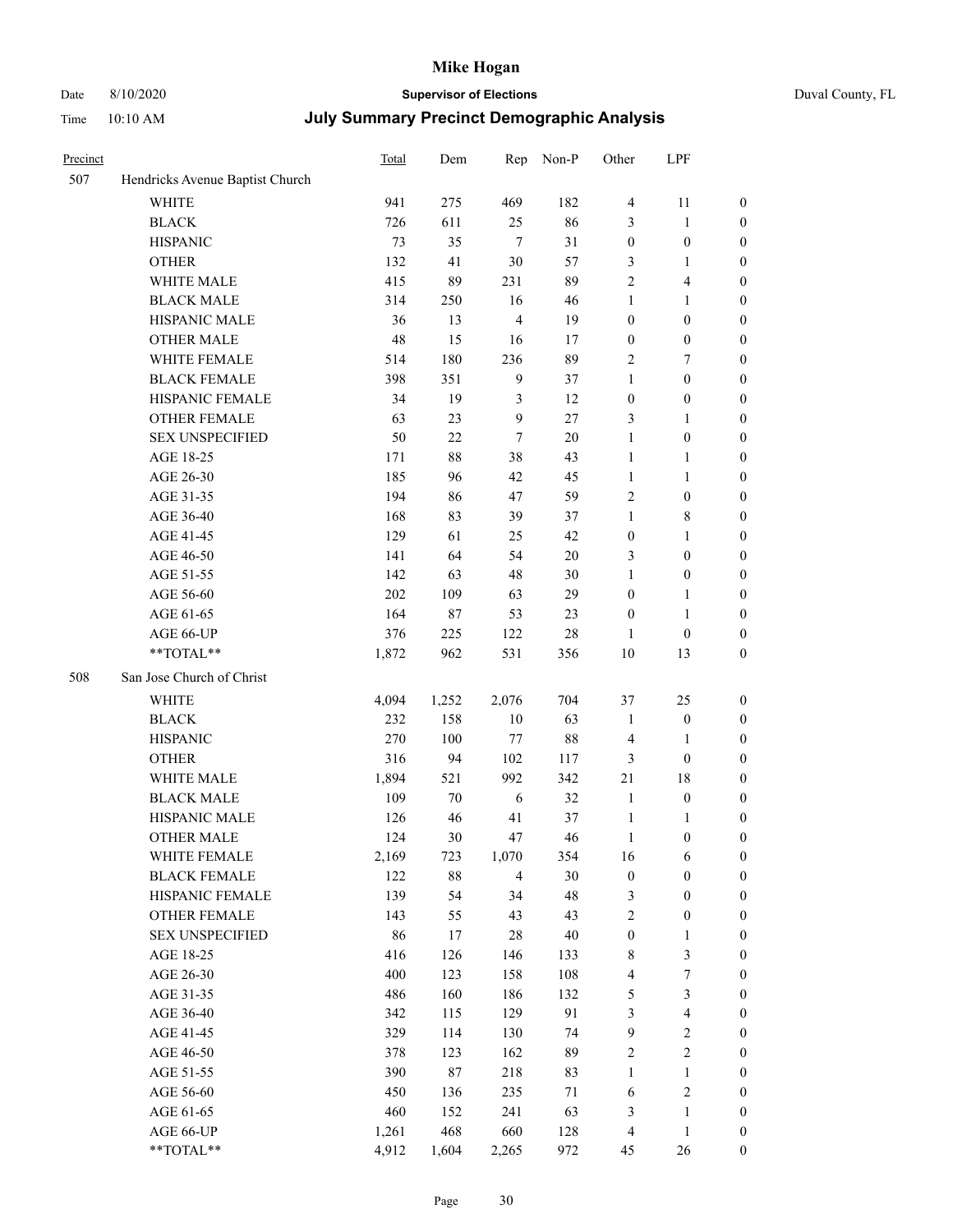# Date 8/10/2020 **Supervisor of Elections** Duval County, FL

| Precinct |                           | Total       | Dem         |        | Rep Non-P | Other            | LPF              |                  |
|----------|---------------------------|-------------|-------------|--------|-----------|------------------|------------------|------------------|
| 509      | Christ the Messiah Church |             |             |        |           |                  |                  |                  |
|          | <b>WHITE</b>              | 3,412       | 952         | 1,913  | 513       | $20\,$           | 14               | $\boldsymbol{0}$ |
|          | <b>BLACK</b>              | 365         | 265         | 19     | $80\,$    | $\mathbf{1}$     | $\boldsymbol{0}$ | $\boldsymbol{0}$ |
|          | <b>HISPANIC</b>           | 213         | 76          | 68     | 67        | $\sqrt{2}$       | $\boldsymbol{0}$ | $\boldsymbol{0}$ |
|          | <b>OTHER</b>              | 290         | 95          | 95     | 99        | $\mathbf{1}$     | $\boldsymbol{0}$ | $\boldsymbol{0}$ |
|          | WHITE MALE                | 1,569       | 368         | 912    | 274       | 7                | $\,$ 8 $\,$      | $\boldsymbol{0}$ |
|          | <b>BLACK MALE</b>         | 151         | 101         | 9      | 41        | $\boldsymbol{0}$ | $\boldsymbol{0}$ | $\boldsymbol{0}$ |
|          | HISPANIC MALE             | 92          | 34          | 32     | 26        | $\boldsymbol{0}$ | $\boldsymbol{0}$ | $\boldsymbol{0}$ |
|          | <b>OTHER MALE</b>         | 116         | 31          | 50     | 35        | $\boldsymbol{0}$ | $\boldsymbol{0}$ | $\boldsymbol{0}$ |
|          | WHITE FEMALE              | 1,811       | 577         | 987    | 230       | 13               | $\overline{4}$   | $\boldsymbol{0}$ |
|          | <b>BLACK FEMALE</b>       | 209         | 162         | $10\,$ | 36        | $\mathbf{1}$     | $\boldsymbol{0}$ | 0                |
|          | HISPANIC FEMALE           | 118         | 42          | 35     | 39        | 2                | $\boldsymbol{0}$ | $\boldsymbol{0}$ |
|          | OTHER FEMALE              | 133         | 57          | 39     | 36        | $\mathbf{1}$     | $\boldsymbol{0}$ | $\boldsymbol{0}$ |
|          | <b>SEX UNSPECIFIED</b>    | $8\sqrt{1}$ | 16          | 21     | 42        | $\boldsymbol{0}$ | $\sqrt{2}$       | $\boldsymbol{0}$ |
|          | AGE 18-25                 | 406         | 138         | 149    | 112       | 5                | $\sqrt{2}$       | $\boldsymbol{0}$ |
|          | AGE 26-30                 | 344         | 96          | 146    | 97        | 4                | $\mathbf{1}$     | $\boldsymbol{0}$ |
|          | AGE 31-35                 | 329         | 117         | 124    | 85        | $\mathbf{1}$     | $\sqrt{2}$       | $\boldsymbol{0}$ |
|          | AGE 36-40                 | 311         | 101         | 115    | 89        | 3                | 3                | $\boldsymbol{0}$ |
|          | AGE 41-45                 | 263         | 97          | 99     | 62        | 4                | $\mathbf{1}$     | $\boldsymbol{0}$ |
|          | AGE 46-50                 | 311         | 107         | 137    | 65        | $\overline{c}$   | $\boldsymbol{0}$ | $\boldsymbol{0}$ |
|          | AGE 51-55                 | 351         | 100         | 188    | 60        | $\boldsymbol{0}$ | 3                | 0                |
|          | AGE 56-60                 | 338         | 100         | 192    | 45        | $\boldsymbol{0}$ | $\mathbf{1}$     | $\boldsymbol{0}$ |
|          | AGE 61-65                 | 389         | 135         | 210    | $44\,$    | $\boldsymbol{0}$ | $\boldsymbol{0}$ | $\boldsymbol{0}$ |
|          | AGE 66-UP                 | 1,238       | 397         | 735    | $100\,$   | 5                | $\mathbf{1}$     | $\boldsymbol{0}$ |
|          | $**TOTAL**$               | 4,280       | 1,388       | 2,095  | 759       | 24               | 14               | $\boldsymbol{0}$ |
| 510      | Wayman Chapel AME Church  |             |             |        |           |                  |                  |                  |
|          | <b>WHITE</b>              | 2,680       | 710         | 1,441  | 493       | 22               | 14               | $\boldsymbol{0}$ |
|          | <b>BLACK</b>              | 392         | 304         | 15     | $71\,$    | $\mathbf{1}$     | $\mathbf{1}$     | $\boldsymbol{0}$ |
|          | <b>HISPANIC</b>           | 206         | 84          | 47     | $72\,$    | $\overline{c}$   | $\mathbf{1}$     | $\boldsymbol{0}$ |
|          | <b>OTHER</b>              | 228         | 56          | 75     | 95        | $\sqrt{2}$       | $\boldsymbol{0}$ | $\boldsymbol{0}$ |
|          | WHITE MALE                | 1,247       | 283         | 695    | 249       | 13               | $\boldsymbol{7}$ | $\boldsymbol{0}$ |
|          | <b>BLACK MALE</b>         | 157         | 116         | 6      | 34        | $\mathbf{1}$     | $\boldsymbol{0}$ | $\boldsymbol{0}$ |
|          | HISPANIC MALE             | 103         | 41          | 26     | 33        | 2                | 1                | 0                |
|          | <b>OTHER MALE</b>         | 90          | 19          | 35     | 35        | $\mathbf{1}$     | $\boldsymbol{0}$ | $\boldsymbol{0}$ |
|          | WHITE FEMALE              | 1,411       | 424         | 737    | 234       | 9                | 7                | $\boldsymbol{0}$ |
|          | <b>BLACK FEMALE</b>       | 232         | 185         | 9      | 37        | $\boldsymbol{0}$ | 1                | $\boldsymbol{0}$ |
|          | HISPANIC FEMALE           | 100         | 41          | 21     | 38        | $\boldsymbol{0}$ | $\boldsymbol{0}$ | $\overline{0}$   |
|          | OTHER FEMALE              | 98          | 26          | 33     | 38        | $\mathbf{1}$     | $\boldsymbol{0}$ | 0                |
|          | <b>SEX UNSPECIFIED</b>    | 68          | 19          | 16     | 33        | $\boldsymbol{0}$ | $\boldsymbol{0}$ | 0                |
|          | AGE 18-25                 | 339         | 114         | 117    | $100\,$   | 7                | $\mathbf{1}$     | 0                |
|          | AGE 26-30                 | 303         | 102         | 103    | 93        | $\overline{c}$   | $\mathfrak z$    | 0                |
|          | AGE 31-35                 | 310         | 123         | 102    | $78\,$    | 5                | $\sqrt{2}$       | 0                |
|          | AGE 36-40                 | 252         | 71          | 86     | 91        | $\mathfrak{Z}$   | $\mathbf{1}$     | 0                |
|          | AGE 41-45                 | 213         | 66          | 69     | 74        | $\overline{c}$   | $\sqrt{2}$       | 0                |
|          | AGE 46-50                 | 245         | $8\sqrt{1}$ | 98     | 64        | $\boldsymbol{0}$ | $\sqrt{2}$       | 0                |
|          | AGE 51-55                 | 243         | $80\,$      | 109    | 50        | 1                | $\mathfrak{Z}$   | $\boldsymbol{0}$ |
|          | AGE 56-60                 | 307         | 93          | 165    | 45        | 3                | $\mathbf{1}$     | $\boldsymbol{0}$ |
|          | AGE 61-65                 | 372         | 120         | 207    | 43        | 2                | $\boldsymbol{0}$ | 0                |
|          | AGE 66-UP                 | 922         | 304         | 522    | 93        | $\overline{c}$   | $\mathbf{1}$     | 0                |
|          | **TOTAL**                 | 3,506       | 1,154       | 1,578  | 731       | 27               | 16               | $\boldsymbol{0}$ |
|          |                           |             |             |        |           |                  |                  |                  |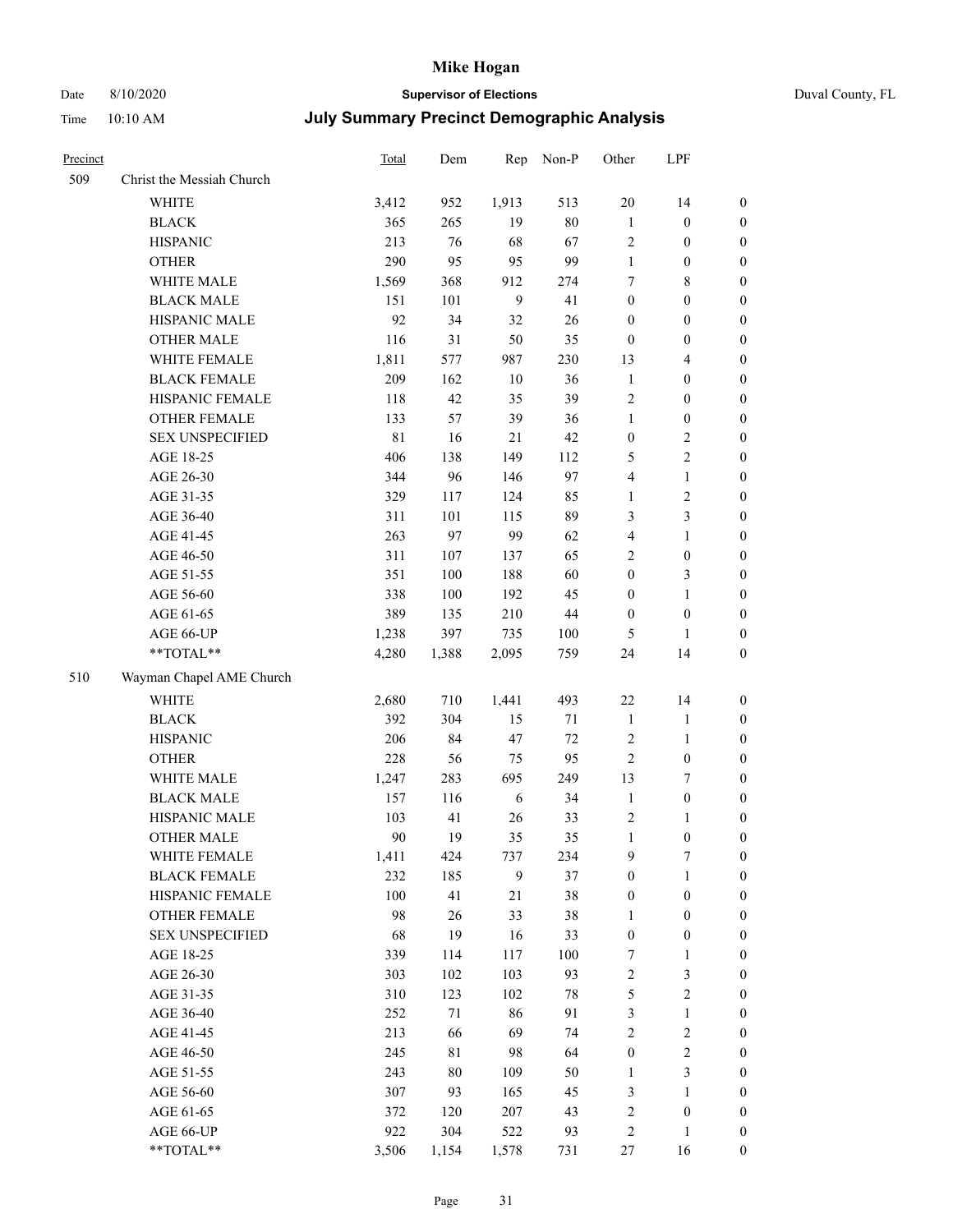## Date 8/10/2020 **Supervisor of Elections** Duval County, FL Time 10:10 AM **July Summary Precinct Demographic Analysis**

| Precinct |                              | Total | Dem     | Rep    | Non-P  | Other            | LPF                     |                  |
|----------|------------------------------|-------|---------|--------|--------|------------------|-------------------------|------------------|
| 511      | Cuba Hunter Community Center |       |         |        |        |                  |                         |                  |
|          | <b>WHITE</b>                 | 1,844 | 569     | 851    | 400    | 19               | 5                       | $\boldsymbol{0}$ |
|          | <b>BLACK</b>                 | 772   | 627     | 31     | 112    | $\overline{2}$   | $\boldsymbol{0}$        | $\boldsymbol{0}$ |
|          | <b>HISPANIC</b>              | 253   | 115     | 46     | 89     | $\mathbf{1}$     | $\overline{\mathbf{c}}$ | $\boldsymbol{0}$ |
|          | <b>OTHER</b>                 | 332   | 94      | 92     | 138    | $\tau$           | 1                       | $\boldsymbol{0}$ |
|          | WHITE MALE                   | 832   | 216     | 414    | 191    | $\,$ 8 $\,$      | 3                       | $\boldsymbol{0}$ |
|          | <b>BLACK MALE</b>            | 318   | 247     | 17     | 54     | $\boldsymbol{0}$ | $\boldsymbol{0}$        | $\boldsymbol{0}$ |
|          | HISPANIC MALE                | 102   | 39      | 23     | 37     | $\mathbf{1}$     | 2                       | $\boldsymbol{0}$ |
|          | <b>OTHER MALE</b>            | 129   | 38      | 44     | 45     | $\overline{2}$   | $\boldsymbol{0}$        | $\boldsymbol{0}$ |
|          | WHITE FEMALE                 | 984   | 344     | 427    | 200    | $11\,$           | 2                       | $\boldsymbol{0}$ |
|          | <b>BLACK FEMALE</b>          | 445   | 375     | 13     | 55     | $\sqrt{2}$       | $\boldsymbol{0}$        | $\boldsymbol{0}$ |
|          | HISPANIC FEMALE              | 137   | 70      | $21\,$ | 46     | $\boldsymbol{0}$ | $\boldsymbol{0}$        | $\boldsymbol{0}$ |
|          | <b>OTHER FEMALE</b>          | 140   | 41      | $40\,$ | 57     | $\sqrt{2}$       | $\boldsymbol{0}$        | $\boldsymbol{0}$ |
|          | <b>SEX UNSPECIFIED</b>       | 113   | 35      | 21     | 53     | $\mathfrak{Z}$   | 1                       | $\boldsymbol{0}$ |
|          | AGE 18-25                    | 280   | 126     | 50     | 98     | 5                | 1                       | $\boldsymbol{0}$ |
|          | AGE 26-30                    | 293   | 108     | 69     | 106    | 9                | 1                       | $\boldsymbol{0}$ |
|          | AGE 31-35                    | 288   | 121     | 78     | $87\,$ | $\mathbf{1}$     | $\mathbf{1}$            | $\boldsymbol{0}$ |
|          | AGE 36-40                    | 235   | 97      | 68     | 66     | $\mathbf{1}$     | 3                       | $\boldsymbol{0}$ |
|          | AGE 41-45                    | 223   | $88\,$  | 60     | 71     | $\overline{4}$   | $\boldsymbol{0}$        | $\boldsymbol{0}$ |
|          | AGE 46-50                    | 245   | 105     | 70     | 67     | $\mathbf{1}$     | 2                       | $\boldsymbol{0}$ |
|          | AGE 51-55                    | 248   | 106     | 83     | 58     | 1                | $\boldsymbol{0}$        | $\boldsymbol{0}$ |
|          | AGE 56-60                    | 348   | 153     | 132    | 60     | 3                | $\boldsymbol{0}$        | $\boldsymbol{0}$ |
|          | AGE 61-65                    | 307   | 135     | 120    | 50     | $\overline{2}$   | $\boldsymbol{0}$        | $\boldsymbol{0}$ |
|          | AGE 66-UP                    | 734   | 366     | 290    | 76     | $\overline{2}$   | $\boldsymbol{0}$        | $\boldsymbol{0}$ |
|          | **TOTAL**                    | 3,201 | 1,405   | 1,020  | 739    | 29               | 8                       | $\boldsymbol{0}$ |
| 512      | Community Hospice of NE FL   |       |         |        |        |                  |                         |                  |
|          | <b>WHITE</b>                 | 2,952 | 795     | 1,421  | 689    | 34               | 13                      | $\boldsymbol{0}$ |
|          | <b>BLACK</b>                 | 1,116 | 853     | 29     | 225    | $\overline{9}$   | $\boldsymbol{0}$        | $\boldsymbol{0}$ |
|          | <b>HISPANIC</b>              | 484   | $207\,$ | 98     | 177    | $\sqrt{2}$       | $\boldsymbol{0}$        | $\mathbf{0}$     |
|          | <b>OTHER</b>                 | 553   | 184     | 134    | 228    | 6                | 1                       | $\boldsymbol{0}$ |
|          | WHITE MALE                   | 1,309 | 300     | 638    | 340    | 19               | 12                      | $\boldsymbol{0}$ |
|          | <b>BLACK MALE</b>            | 414   | 294     | 13     | 103    | $\overline{4}$   | $\boldsymbol{0}$        | $\boldsymbol{0}$ |
|          | HISPANIC MALE                | 194   | 75      | 43     | 75     | $\mathbf{1}$     | $\boldsymbol{0}$        | $\boldsymbol{0}$ |
|          | <b>OTHER MALE</b>            | 208   | 67      | 55     | 83     | 3                | $\boldsymbol{0}$        | $\boldsymbol{0}$ |
|          | WHITE FEMALE                 | 1,609 | 482     | 773    | 338    | 15               | $\mathbf{1}$            | $\boldsymbol{0}$ |
|          | <b>BLACK FEMALE</b>          | 684   | 547     | 16     | 116    | $\mathfrak{S}$   | $\boldsymbol{0}$        | $\boldsymbol{0}$ |
|          | HISPANIC FEMALE              | 279   | 127     | 51     | 100    | $\mathbf{1}$     | $\boldsymbol{0}$        | $\boldsymbol{0}$ |
|          | <b>OTHER FEMALE</b>          | 254   | 96      | 66     | 89     | $\sqrt{2}$       | 1                       | $\boldsymbol{0}$ |
|          | <b>SEX UNSPECIFIED</b>       | 154   | 51      | $27\,$ | 75     | $\mathbf{1}$     | $\boldsymbol{0}$        | $\boldsymbol{0}$ |
|          | AGE 18-25                    | 559   | 235     | 115    | 197    | $\,$ 8 $\,$      | 4                       | $\boldsymbol{0}$ |
|          | AGE 26-30                    | 585   | 235     | 132    | 207    | 7                | 4                       | $\boldsymbol{0}$ |
|          | AGE 31-35                    | 500   | 237     | 111    | 148    | $\overline{4}$   | $\boldsymbol{0}$        | $\boldsymbol{0}$ |
|          | AGE 36-40                    | 479   | 192     | 120    | 162    | $\overline{4}$   | 1                       | $\boldsymbol{0}$ |
|          | AGE 41-45                    | 365   | 151     | 94     | 115    | $\overline{4}$   | 1                       | $\boldsymbol{0}$ |
|          | AGE 46-50                    | 374   | 149     | 129    | 92     | $\overline{4}$   | $\boldsymbol{0}$        | $\boldsymbol{0}$ |
|          | AGE 51-55                    | 371   | 137     | 143    | 86     | $\overline{4}$   | 1                       | $\boldsymbol{0}$ |
|          | AGE 56-60                    | 451   | 164     | 193    | 86     | 7                | 1                       | $\boldsymbol{0}$ |
|          | AGE 61-65                    | 434   | 188     | 163    | 79     | $\overline{4}$   | $\boldsymbol{0}$        | $\boldsymbol{0}$ |
|          | AGE 66-UP                    | 986   | 351     | 482    | 146    | 5                | $\mathbf{2}$            | $\mathbf{0}$     |
|          | **TOTAL**                    | 5,105 | 2,039   | 1,682  | 1,319  | 51               | 14                      | $\mathbf{0}$     |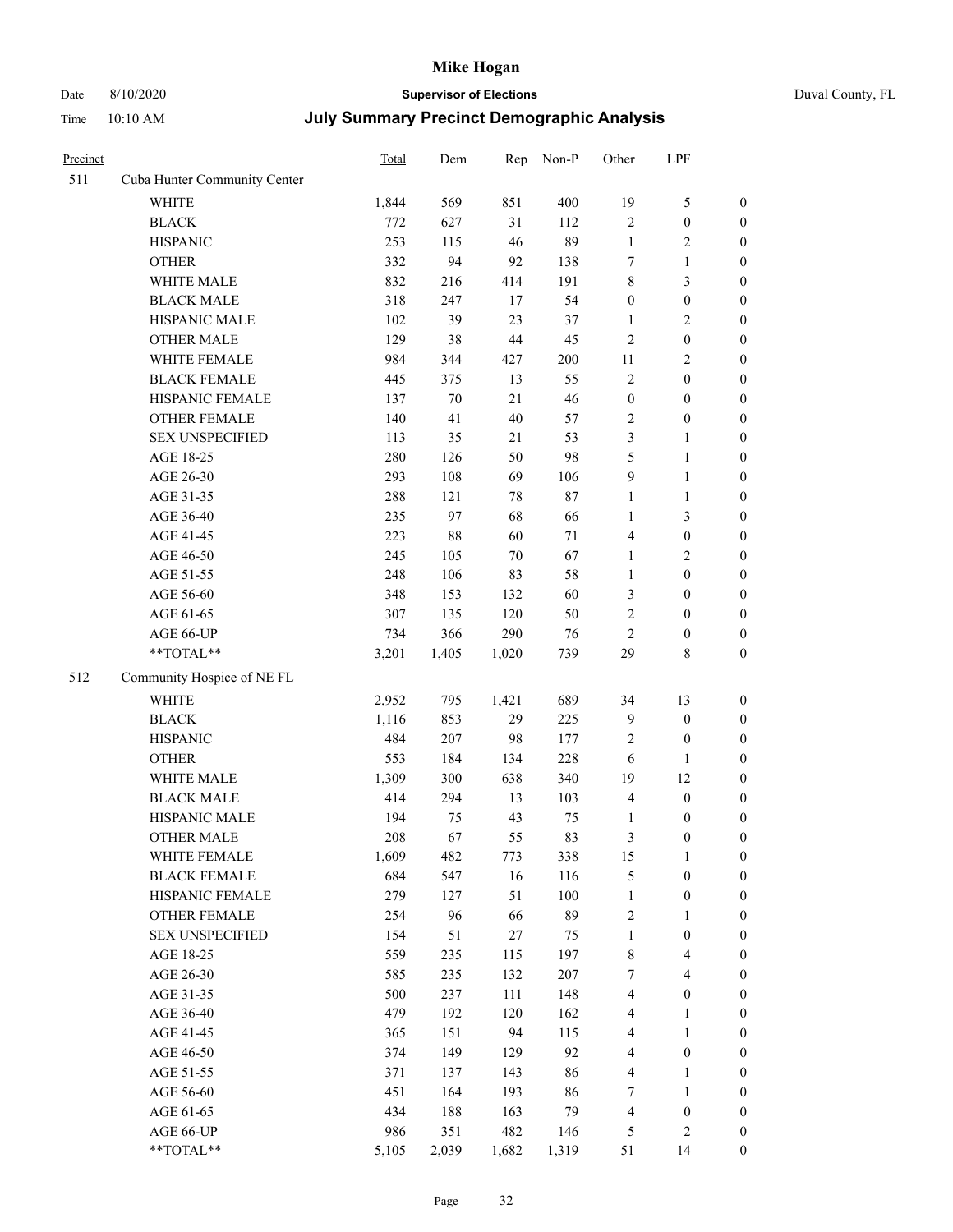## Date 8/10/2020 **Supervisor of Elections** Duval County, FL Time 10:10 AM **July Summary Precinct Demographic Analysis**

| Precinct |                          | Total | Dem | Rep            | Non-P  | Other                   | LPF                     |                  |
|----------|--------------------------|-------|-----|----------------|--------|-------------------------|-------------------------|------------------|
| 513      | Englewood Baptist Church |       |     |                |        |                         |                         |                  |
|          | WHITE                    | 1,473 | 406 | 734            | 322    | 7                       | $\overline{\mathbf{4}}$ | $\boldsymbol{0}$ |
|          | <b>BLACK</b>             | 535   | 407 | $27\,$         | 97     | 3                       | $\mathbf{1}$            | $\boldsymbol{0}$ |
|          | <b>HISPANIC</b>          | 226   | 96  | 57             | 71     | 2                       | $\boldsymbol{0}$        | $\boldsymbol{0}$ |
|          | <b>OTHER</b>             | 327   | 78  | 89             | 158    | 2                       | $\boldsymbol{0}$        | $\boldsymbol{0}$ |
|          | WHITE MALE               | 683   | 168 | 355            | 155    | 3                       | $\mathbf{2}$            | $\boldsymbol{0}$ |
|          | <b>BLACK MALE</b>        | 254   | 182 | 18             | 51     | $\sqrt{2}$              | $\mathbf{1}$            | $\boldsymbol{0}$ |
|          | HISPANIC MALE            | 108   | 39  | 33             | 34     | $\mathbf{2}$            | $\boldsymbol{0}$        | 0                |
|          | <b>OTHER MALE</b>        | 137   | 31  | 47             | 59     | $\boldsymbol{0}$        | $\boldsymbol{0}$        | 0                |
|          | WHITE FEMALE             | 763   | 231 | 368            | 158    | 4                       | $\sqrt{2}$              | $\boldsymbol{0}$ |
|          | <b>BLACK FEMALE</b>      | 275   | 219 | 9              | 46     | 1                       | $\boldsymbol{0}$        | $\boldsymbol{0}$ |
|          | HISPANIC FEMALE          | 108   | 52  | $22\,$         | 34     | $\boldsymbol{0}$        | $\boldsymbol{0}$        | $\boldsymbol{0}$ |
|          | OTHER FEMALE             | 125   | 33  | 29             | 62     | $\mathbf{1}$            | $\boldsymbol{0}$        | $\boldsymbol{0}$ |
|          | <b>SEX UNSPECIFIED</b>   | 108   | 32  | 26             | 49     | $\mathbf{1}$            | $\boldsymbol{0}$        | $\boldsymbol{0}$ |
|          | AGE 18-25                | 232   | 109 | 46             | 75     | 2                       | $\boldsymbol{0}$        | $\boldsymbol{0}$ |
|          | AGE 26-30                | 215   | 74  | 46             | 91     | 3                       | $\mathbf{1}$            | $\boldsymbol{0}$ |
|          | AGE 31-35                | 231   | 88  | 70             | 68     | $\sqrt{2}$              | $\mathfrak{Z}$          | $\boldsymbol{0}$ |
|          | AGE 36-40                | 183   | 61  | 57             | 61     | $\overline{\mathbf{4}}$ | $\boldsymbol{0}$        | 0                |
|          | AGE 41-45                | 192   | 68  | 62             | 62     | $\boldsymbol{0}$        | $\boldsymbol{0}$        | $\boldsymbol{0}$ |
|          | AGE 46-50                | 220   | 80  | 68             | 69     | 2                       | $\mathbf{1}$            | $\boldsymbol{0}$ |
|          | AGE 51-55                | 198   | 75  | 76             | 47     | $\boldsymbol{0}$        | $\boldsymbol{0}$        | $\boldsymbol{0}$ |
|          | AGE 56-60                | 249   | 93  | 96             | 59     | 1                       | $\boldsymbol{0}$        | $\boldsymbol{0}$ |
|          | AGE 61-65                | 260   | 102 | 113            | 45     | $\boldsymbol{0}$        | $\boldsymbol{0}$        | $\boldsymbol{0}$ |
|          | AGE 66-UP                | 581   | 237 | 273            | 71     | $\boldsymbol{0}$        | $\boldsymbol{0}$        | $\boldsymbol{0}$ |
|          | **TOTAL**                | 2,561 | 987 | 907            | 648    | 14                      | $\mathfrak{S}$          | $\boldsymbol{0}$ |
| 601      | Italian American Club    |       |     |                |        |                         |                         |                  |
|          | WHITE                    | 3,044 | 569 | 1,963          | 477    | $21\,$                  | 14                      | $\boldsymbol{0}$ |
|          | <b>BLACK</b>             | 136   | 94  | 16             | 26     | $\boldsymbol{0}$        | $\boldsymbol{0}$        | $\boldsymbol{0}$ |
|          | <b>HISPANIC</b>          | 113   | 30  | 52             | $28\,$ | 3                       | $\boldsymbol{0}$        | $\boldsymbol{0}$ |
|          | <b>OTHER</b>             | 209   | 47  | 103            | 54     | 3                       | $\mathbf{2}$            | 0                |
|          | WHITE MALE               | 1,473 | 230 | 963            | 256    | 13                      | 11                      | 0                |
|          | <b>BLACK MALE</b>        | 63    | 38  | $11\,$         | 14     | $\boldsymbol{0}$        | $\boldsymbol{0}$        | 0                |
|          | HISPANIC MALE            | 56    | 14  | 26             | 14     | 2                       | $\boldsymbol{0}$        | $\boldsymbol{0}$ |
|          | <b>OTHER MALE</b>        | 83    | 19  | 43             | 19     | $\boldsymbol{0}$        | $\overline{c}$          | $\boldsymbol{0}$ |
|          | WHITE FEMALE             | 1,541 | 335 | 981            | 214    | 8                       | $\mathfrak{Z}$          | $\boldsymbol{0}$ |
|          | <b>BLACK FEMALE</b>      | 72    | 56  | $\overline{4}$ | 12     | $\boldsymbol{0}$        | $\boldsymbol{0}$        | $\overline{0}$   |
|          | HISPANIC FEMALE          | 53    | 13  | 26             | 13     | $\mathbf{1}$            | $\boldsymbol{0}$        | $\overline{0}$   |
|          | <b>OTHER FEMALE</b>      | 102   | 26  | 50             | 23     | 3                       | $\boldsymbol{0}$        | 0                |
|          | <b>SEX UNSPECIFIED</b>   | 59    | 9   | $30\,$         | $20\,$ | $\boldsymbol{0}$        | $\boldsymbol{0}$        | 0                |
|          | AGE 18-25                | 342   | 69  | 186            | 77     | 8                       | $\sqrt{2}$              | 0                |
|          | AGE 26-30                | 193   | 30  | 103            | 59     | $\boldsymbol{0}$        | $\mathbf{1}$            | 0                |
|          | AGE 31-35                | 218   | 57  | 110            | 50     | $\boldsymbol{0}$        | $\mathbf{1}$            | 0                |
|          | AGE 36-40                | 252   | 54  | 130            | 63     | 3                       | $\sqrt{2}$              | $\boldsymbol{0}$ |
|          | AGE 41-45                | 206   | 40  | 116            | 47     | $\mathbf{1}$            | $\sqrt{2}$              | $\boldsymbol{0}$ |
|          | AGE 46-50                | 246   | 49  | 138            | 53     | 3                       | $\mathfrak{Z}$          | $\boldsymbol{0}$ |
|          | AGE 51-55                | 309   | 51  | 204            | 48     | 4                       | $\sqrt{2}$              | $\overline{0}$   |
|          | AGE 56-60                | 378   | 63  | 258            | 55     | $\overline{c}$          | $\boldsymbol{0}$        | $\overline{0}$   |
|          | AGE 61-65                | 348   | 70  | 243            | 34     | $\boldsymbol{0}$        | $\mathbf{1}$            | $\boldsymbol{0}$ |
|          | AGE 66-UP                | 1,009 | 257 | 646            | 99     | 6                       | $\mathbf{1}$            | $\boldsymbol{0}$ |
|          | **TOTAL**                | 3,502 | 740 | 2,134          | 585    | 27                      | 16                      | $\boldsymbol{0}$ |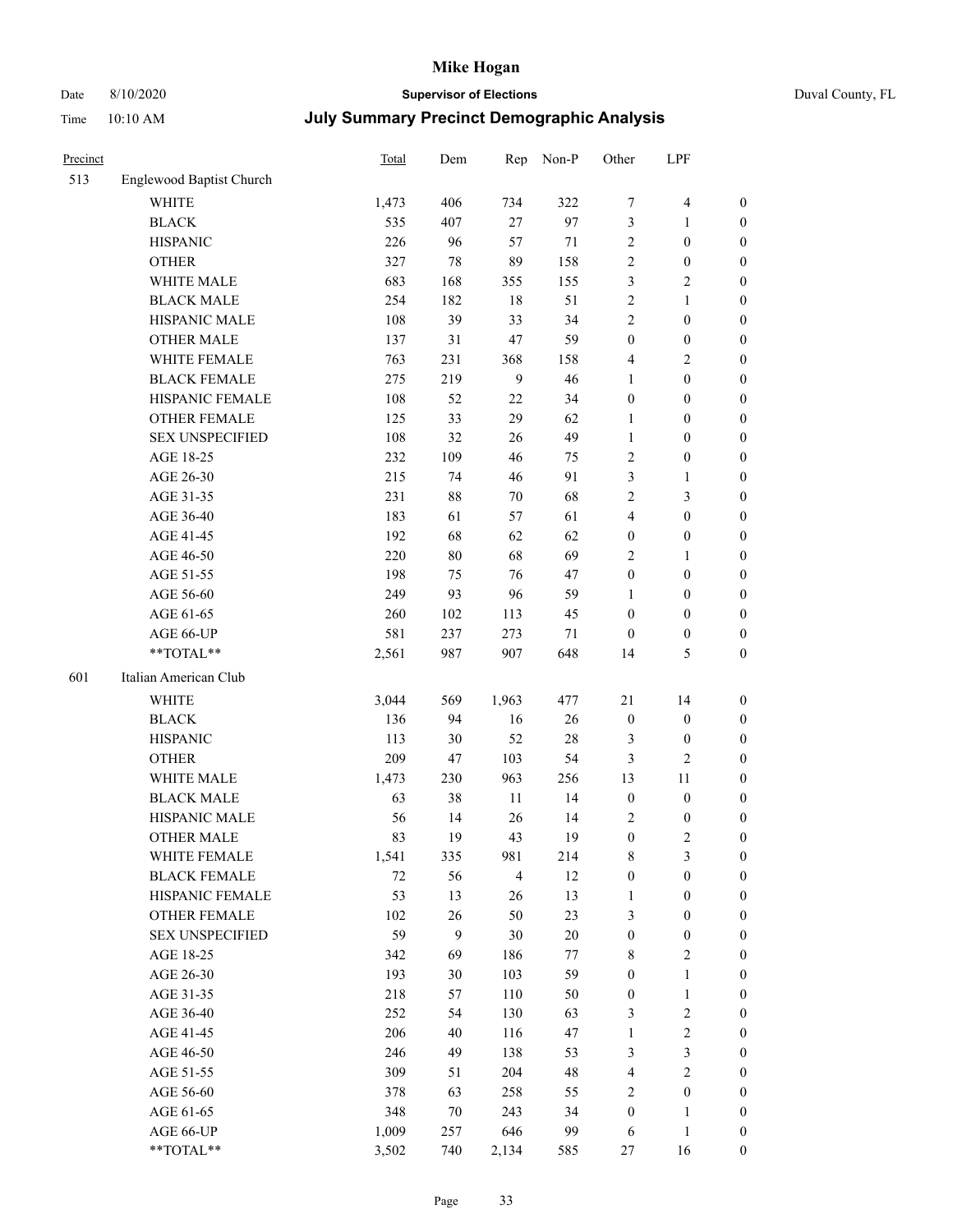# Date 8/10/2020 **Supervisor of Elections**

|  | Duval County, FL |
|--|------------------|
|--|------------------|

| Precinct |                           | Total | Dem     | Rep            | Non-P  | Other                   | LPF                     |                  |
|----------|---------------------------|-------|---------|----------------|--------|-------------------------|-------------------------|------------------|
| 602      | All Souls Anglican Church |       |         |                |        |                         |                         |                  |
|          | WHITE                     | 3,315 | 770     | 1,840          | 662    | 29                      | 14                      | 0                |
|          | <b>BLACK</b>              | 390   | 308     | 27             | 49     | 6                       | $\boldsymbol{0}$        | 0                |
|          | <b>HISPANIC</b>           | 285   | 94      | 84             | 100    | 7                       | $\boldsymbol{0}$        | $\boldsymbol{0}$ |
|          | <b>OTHER</b>              | 467   | 122     | 145            | 193    | 7                       | $\boldsymbol{0}$        | $\boldsymbol{0}$ |
|          | WHITE MALE                | 1,571 | 309     | 906            | 337    | 9                       | $10\,$                  | $\boldsymbol{0}$ |
|          | <b>BLACK MALE</b>         | 182   | 129     | 19             | 30     | 4                       | $\boldsymbol{0}$        | $\boldsymbol{0}$ |
|          | HISPANIC MALE             | 116   | 37      | 34             | 41     | 4                       | $\boldsymbol{0}$        | $\boldsymbol{0}$ |
|          | <b>OTHER MALE</b>         | 205   | 46      | 64             | 92     | 3                       | $\boldsymbol{0}$        | $\boldsymbol{0}$ |
|          | WHITE FEMALE              | 1,717 | 456     | 917            | 322    | 19                      | $\mathfrak{Z}$          | $\boldsymbol{0}$ |
|          | <b>BLACK FEMALE</b>       | 205   | 177     | $\tau$         | 19     | $\sqrt{2}$              | $\boldsymbol{0}$        | $\boldsymbol{0}$ |
|          | HISPANIC FEMALE           | 168   | 57      | 50             | 58     | 3                       | $\boldsymbol{0}$        | $\boldsymbol{0}$ |
|          | <b>OTHER FEMALE</b>       | 201   | 67      | 64             | 67     | 3                       | $\boldsymbol{0}$        | $\boldsymbol{0}$ |
|          | <b>SEX UNSPECIFIED</b>    | 92    | 16      | 35             | 38     | 2                       | $\mathbf{1}$            | $\boldsymbol{0}$ |
|          | AGE 18-25                 | 452   | 120     | 163            | 156    | 9                       | $\overline{\mathbf{4}}$ | $\boldsymbol{0}$ |
|          | AGE 26-30                 | 316   | 93      | 126            | 92     | 3                       | $\sqrt{2}$              | $\boldsymbol{0}$ |
|          | AGE 31-35                 | 430   | 129     | 170            | 123    | 5                       | $\mathfrak{Z}$          | $\boldsymbol{0}$ |
|          | AGE 36-40                 | 416   | 122     | 174            | 112    | 6                       | $\sqrt{2}$              | $\boldsymbol{0}$ |
|          | AGE 41-45                 | 333   | 103     | 129            | 94     | 7                       | $\boldsymbol{0}$        | $\boldsymbol{0}$ |
|          | AGE 46-50                 | 361   | 102     | 181            | 74     | 3                       | $\mathbf{1}$            | $\boldsymbol{0}$ |
|          | AGE 51-55                 | 403   | 93      | 204            | 101    | $\overline{\mathbf{4}}$ | $\mathbf{1}$            | 0                |
|          | AGE 56-60                 | 455   | 141     | 242            | 71     | $\mathbf{1}$            | $\boldsymbol{0}$        | 0                |
|          | AGE 61-65                 | 480   | 145     | 265            | 65     | 4                       | $\mathbf{1}$            | 0                |
|          | AGE 66-UP                 | 811   | 246     | 442            | 116    | 7                       | $\boldsymbol{0}$        | $\boldsymbol{0}$ |
|          | **TOTAL**                 | 4,457 | 1,294   | 2,096          | 1,004  | 49                      | 14                      | $\boldsymbol{0}$ |
| 603      | Mandarin Branch Library   |       |         |                |        |                         |                         |                  |
|          | WHITE                     | 3,404 | 927     | 1,965          | 488    | 17                      | $\boldsymbol{7}$        | $\boldsymbol{0}$ |
|          | <b>BLACK</b>              | 112   | $77 \,$ | 7              | $28\,$ | $\boldsymbol{0}$        | $\boldsymbol{0}$        | $\boldsymbol{0}$ |
|          | <b>HISPANIC</b>           | 146   | 51      | 51             | 44     | $\boldsymbol{0}$        | $\boldsymbol{0}$        | $\boldsymbol{0}$ |
|          | <b>OTHER</b>              | 270   | 73      | 100            | 97     | $\boldsymbol{0}$        | $\boldsymbol{0}$        | $\boldsymbol{0}$ |
|          | WHITE MALE                | 1,543 | 354     | 936            | 244    | $\overline{\mathbf{4}}$ | $\mathfrak{S}$          | $\boldsymbol{0}$ |
|          | <b>BLACK MALE</b>         | 53    | 32      | $\overline{4}$ | $17\,$ | $\boldsymbol{0}$        | $\boldsymbol{0}$        | $\boldsymbol{0}$ |
|          | HISPANIC MALE             | 60    | $20\,$  | $21\,$         | 19     | $\boldsymbol{0}$        | $\boldsymbol{0}$        | 0                |
|          | <b>OTHER MALE</b>         | 108   | 19      | 52             | 37     | $\boldsymbol{0}$        | $\boldsymbol{0}$        | $\boldsymbol{0}$ |
|          | WHITE FEMALE              | 1,840 | 568     | 1,019          | 238    | 13                      | 2                       | 0                |
|          | <b>BLACK FEMALE</b>       | 58    | $44\,$  | 3              | 11     | $\boldsymbol{0}$        | $\boldsymbol{0}$        | $\boldsymbol{0}$ |
|          | HISPANIC FEMALE           | 83    | 29      | 30             | 24     | $\boldsymbol{0}$        | $\boldsymbol{0}$        | $\overline{0}$   |
|          | OTHER FEMALE              | 122   | 44      | 36             | 42     | $\boldsymbol{0}$        | $\boldsymbol{0}$        | $\overline{0}$   |
|          | <b>SEX UNSPECIFIED</b>    | 65    | 18      | 22             | 25     | $\boldsymbol{0}$        | $\boldsymbol{0}$        | 0                |
|          | AGE 18-25                 | 368   | 109     | 167            | $88\,$ | 4                       | $\boldsymbol{0}$        | $\overline{0}$   |
|          | AGE 26-30                 | 250   | 53      | 130            | 65     | 2                       | $\boldsymbol{0}$        | 0                |
|          | AGE 31-35                 | 257   | 75      | 114            | 64     | $\boldsymbol{0}$        | $\overline{\mathbf{4}}$ | 0                |
|          | AGE 36-40                 | 257   | 82      | 103            | 68     | 2                       | $\sqrt{2}$              | 0                |
|          | AGE 41-45                 | 273   | 74      | 130            | 68     | $\boldsymbol{0}$        | $\mathbf{1}$            | 0                |
|          | AGE 46-50                 | 298   | 70      | 173            | 54     | $\mathbf{1}$            | $\boldsymbol{0}$        | 0                |
|          | AGE 51-55                 | 280   | 65      | 163            | 52     | $\boldsymbol{0}$        | $\boldsymbol{0}$        | 0                |
|          | AGE 56-60                 | 340   | 93      | 199            | 47     | 1                       | $\boldsymbol{0}$        | $\boldsymbol{0}$ |
|          | AGE 61-65                 | 349   | 121     | 188            | 37     | 3                       | $\boldsymbol{0}$        | $\overline{0}$   |
|          | AGE 66-UP                 | 1,260 | 386     | 756            | 114    | 4                       | $\boldsymbol{0}$        | 0                |
|          | **TOTAL**                 | 3,932 | 1,128   | 2,123          | 657    | 17                      | 7                       | $\boldsymbol{0}$ |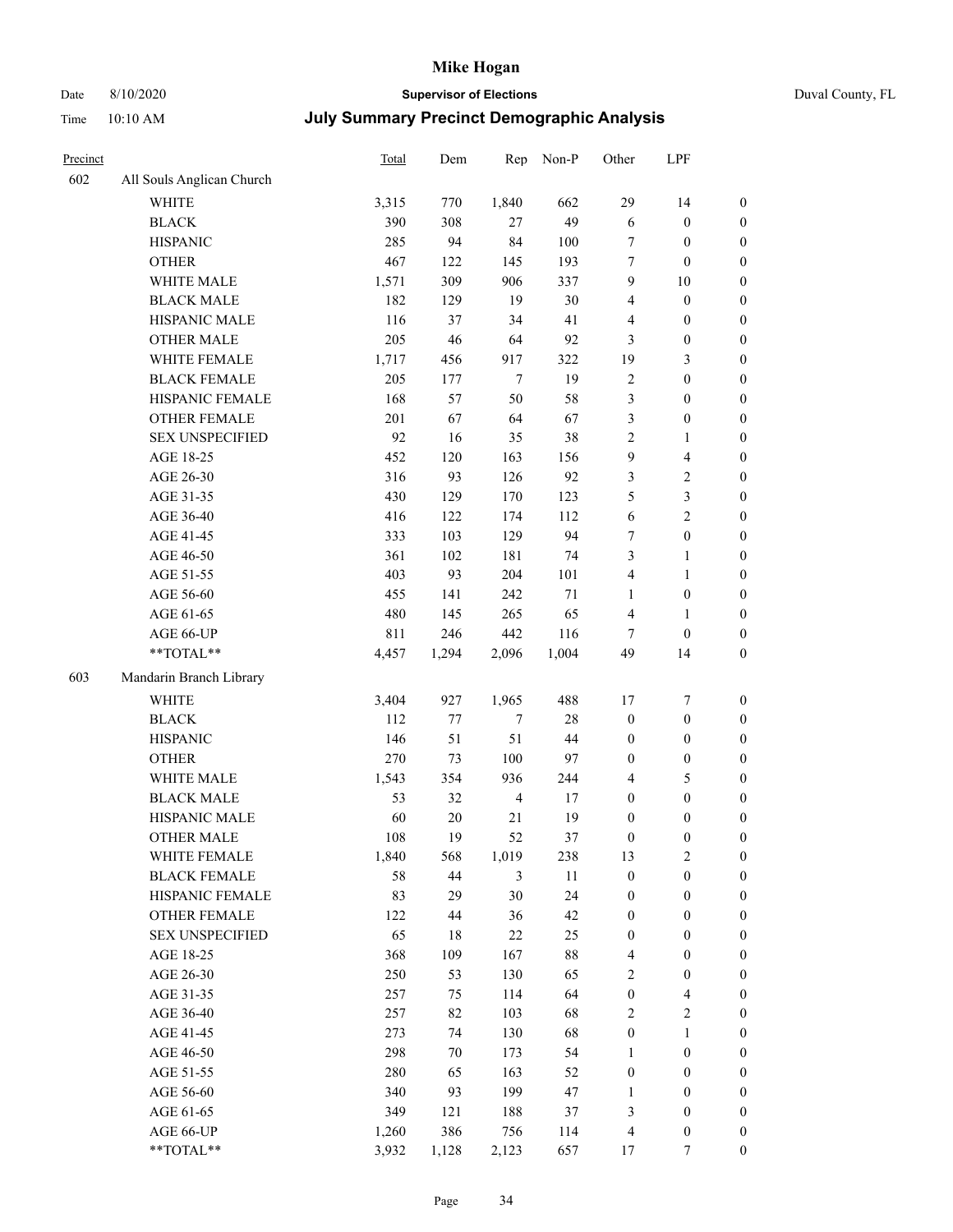# Date 8/10/2020 **Supervisor of Elections** Duval County, FL

| Precinct |                                  | Total | Dem              | Rep            | Non-P          | Other            | LPF              |                  |
|----------|----------------------------------|-------|------------------|----------------|----------------|------------------|------------------|------------------|
| 604      | Mandarin Presbyterian Church     |       |                  |                |                |                  |                  |                  |
|          | <b>WHITE</b>                     | 1,710 | 365              | 1,058          | 275            | 7                | $\mathfrak s$    | $\boldsymbol{0}$ |
|          | <b>BLACK</b>                     | 29    | 16               | $\overline{4}$ | 9              | $\boldsymbol{0}$ | $\boldsymbol{0}$ | $\boldsymbol{0}$ |
|          | <b>HISPANIC</b>                  | 79    | 28               | 28             | 22             | $\boldsymbol{0}$ | 1                | $\boldsymbol{0}$ |
|          | <b>OTHER</b>                     | 106   | 32               | 46             | $27\,$         | 1                | $\boldsymbol{0}$ | $\boldsymbol{0}$ |
|          | WHITE MALE                       | 825   | 137              | 526            | 152            | 5                | 5                | $\boldsymbol{0}$ |
|          | <b>BLACK MALE</b>                | 16    | $\,$ 8 $\,$      | $\mathbf{2}$   | 6              | $\boldsymbol{0}$ | $\boldsymbol{0}$ | $\boldsymbol{0}$ |
|          | HISPANIC MALE                    | 32    | 13               | $11\,$         | $\tau$         | $\boldsymbol{0}$ | $\mathbf{1}$     | $\boldsymbol{0}$ |
|          | <b>OTHER MALE</b>                | 46    | 12               | 21             | 12             | 1                | $\boldsymbol{0}$ | $\boldsymbol{0}$ |
|          | WHITE FEMALE                     | 868   | 223              | 525            | 118            | 2                | $\boldsymbol{0}$ | $\boldsymbol{0}$ |
|          | <b>BLACK FEMALE</b>              | 12    | $\boldsymbol{7}$ | $\sqrt{2}$     | $\mathfrak{Z}$ | $\boldsymbol{0}$ | $\boldsymbol{0}$ | 0                |
|          | HISPANIC FEMALE                  | 47    | 15               | 17             | 15             | 0                | $\boldsymbol{0}$ | $\boldsymbol{0}$ |
|          | OTHER FEMALE                     | 48    | 17               | 21             | 10             | 0                | $\boldsymbol{0}$ | $\boldsymbol{0}$ |
|          | <b>SEX UNSPECIFIED</b>           | 30    | 9                | 11             | 10             | 0                | $\boldsymbol{0}$ | $\boldsymbol{0}$ |
|          | AGE 18-25                        | 159   | 39               | 71             | 47             | 1                | $\mathbf{1}$     | $\boldsymbol{0}$ |
|          | AGE 26-30                        | 122   | 30               | 51             | 40             | $\mathbf{1}$     | $\boldsymbol{0}$ | $\boldsymbol{0}$ |
|          | AGE 31-35                        | 137   | 28               | 85             | 24             | $\boldsymbol{0}$ | $\boldsymbol{0}$ | $\boldsymbol{0}$ |
|          | AGE 36-40                        | 125   | 25               | 66             | 32             | 1                | $\mathbf{1}$     | $\boldsymbol{0}$ |
|          | AGE 41-45                        | 134   | 25               | 79             | $30\,$         | $\boldsymbol{0}$ | $\boldsymbol{0}$ | $\boldsymbol{0}$ |
|          | AGE 46-50                        | 137   | 29               | 79             | $27\,$         | $\boldsymbol{0}$ | $\sqrt{2}$       | $\boldsymbol{0}$ |
|          | AGE 51-55                        | 152   | 29               | 90             | 31             | $\overline{c}$   | $\boldsymbol{0}$ | 0                |
|          | AGE 56-60                        | 177   | 39               | 109            | 29             | $\boldsymbol{0}$ | $\boldsymbol{0}$ | $\boldsymbol{0}$ |
|          | AGE 61-65                        | 192   | 52               | 124            | 16             | $\boldsymbol{0}$ | $\boldsymbol{0}$ | $\boldsymbol{0}$ |
|          | AGE 66-UP                        | 589   | 145              | 382            | 57             | 3                | $\sqrt{2}$       | $\boldsymbol{0}$ |
|          | $\mathrm{``TOTAL}^{\mathrm{**}}$ | 1,924 | 441              | 1,136          | 333            | 8                | 6                | $\boldsymbol{0}$ |
| 605      | Episcopal Church of Our Savior   |       |                  |                |                |                  |                  |                  |
|          | <b>WHITE</b>                     | 3,445 | 680              | 2,204          | 520            | $20\,$           | $21\,$           | $\boldsymbol{0}$ |
|          | <b>BLACK</b>                     | 151   | 104              | 14             | 31             | $\overline{c}$   | $\boldsymbol{0}$ | $\boldsymbol{0}$ |
|          | <b>HISPANIC</b>                  | 140   | 29               | 70             | 39             | $\overline{c}$   | $\boldsymbol{0}$ | $\boldsymbol{0}$ |
|          | <b>OTHER</b>                     | 260   | 67               | 104            | 85             | $\overline{c}$   | $\mathfrak{2}$   | $\boldsymbol{0}$ |
|          | WHITE MALE                       | 1,637 | 270              | 1,084          | 261            | 11               | 11               | $\boldsymbol{0}$ |
|          | <b>BLACK MALE</b>                | 78    | 50               | 9              | 18             | $\mathbf{1}$     | $\boldsymbol{0}$ | $\boldsymbol{0}$ |
|          | HISPANIC MALE                    | 55    | 13               | 31             | 11             | $\boldsymbol{0}$ | $\boldsymbol{0}$ | 0                |
|          | <b>OTHER MALE</b>                | 91    | 27               | 32             | 32             | 0                | $\boldsymbol{0}$ | $\boldsymbol{0}$ |
|          | WHITE FEMALE                     | 1,775 | 405              | 1,099          | 252            | 9                | $10\,$           | $\boldsymbol{0}$ |
|          | <b>BLACK FEMALE</b>              | 71    | 53               | $\mathfrak s$  | 12             | 1                | $\boldsymbol{0}$ | $\boldsymbol{0}$ |
|          | HISPANIC FEMALE                  | 81    | 14               | 39             | 26             | $\overline{c}$   | $\boldsymbol{0}$ | $\overline{0}$   |
|          | <b>OTHER FEMALE</b>              | 129   | 32               | 65             | 30             | $\boldsymbol{0}$ | $\sqrt{2}$       | 0                |
|          | <b>SEX UNSPECIFIED</b>           | 79    | 16               | 28             | 33             | 2                | $\boldsymbol{0}$ | $\overline{0}$   |
|          | AGE 18-25                        | 384   | 93               | 187            | 95             | 6                | $\mathfrak z$    | 0                |
|          | AGE 26-30                        | 236   | 53               | 119            | 57             | 3                | $\overline{4}$   | 0                |
|          | AGE 31-35                        | 270   | 52               | 148            | 64             | 3                | $\mathfrak{Z}$   | 0                |
|          | AGE 36-40                        | 253   | 45               | 154            | 47             | 3                | $\overline{4}$   | 0                |
|          | AGE 41-45                        | 222   | 40               | 124            | 53             | $\overline{c}$   | $\mathfrak{Z}$   | 0                |
|          | AGE 46-50                        | 318   | 55               | 190            | 67             | $\mathbf{2}$     | $\overline{4}$   | $\boldsymbol{0}$ |
|          | AGE 51-55                        | 326   | 61               | 206            | 56             | 2                | 1                | $\boldsymbol{0}$ |
|          | AGE 56-60                        | 410   | 78               | 252            | 80             | $\boldsymbol{0}$ | $\boldsymbol{0}$ | $\overline{0}$   |
|          | AGE 61-65                        | 439   | 121              | 281            | 37             | $\boldsymbol{0}$ | $\boldsymbol{0}$ | 0                |
|          | AGE 66-UP                        | 1,137 | 282              | 730            | 119            | 5                | $\mathbf{1}$     | 0                |
|          | **TOTAL**                        | 3,996 | 880              | 2,392          | 675            | 26               | 23               | $\boldsymbol{0}$ |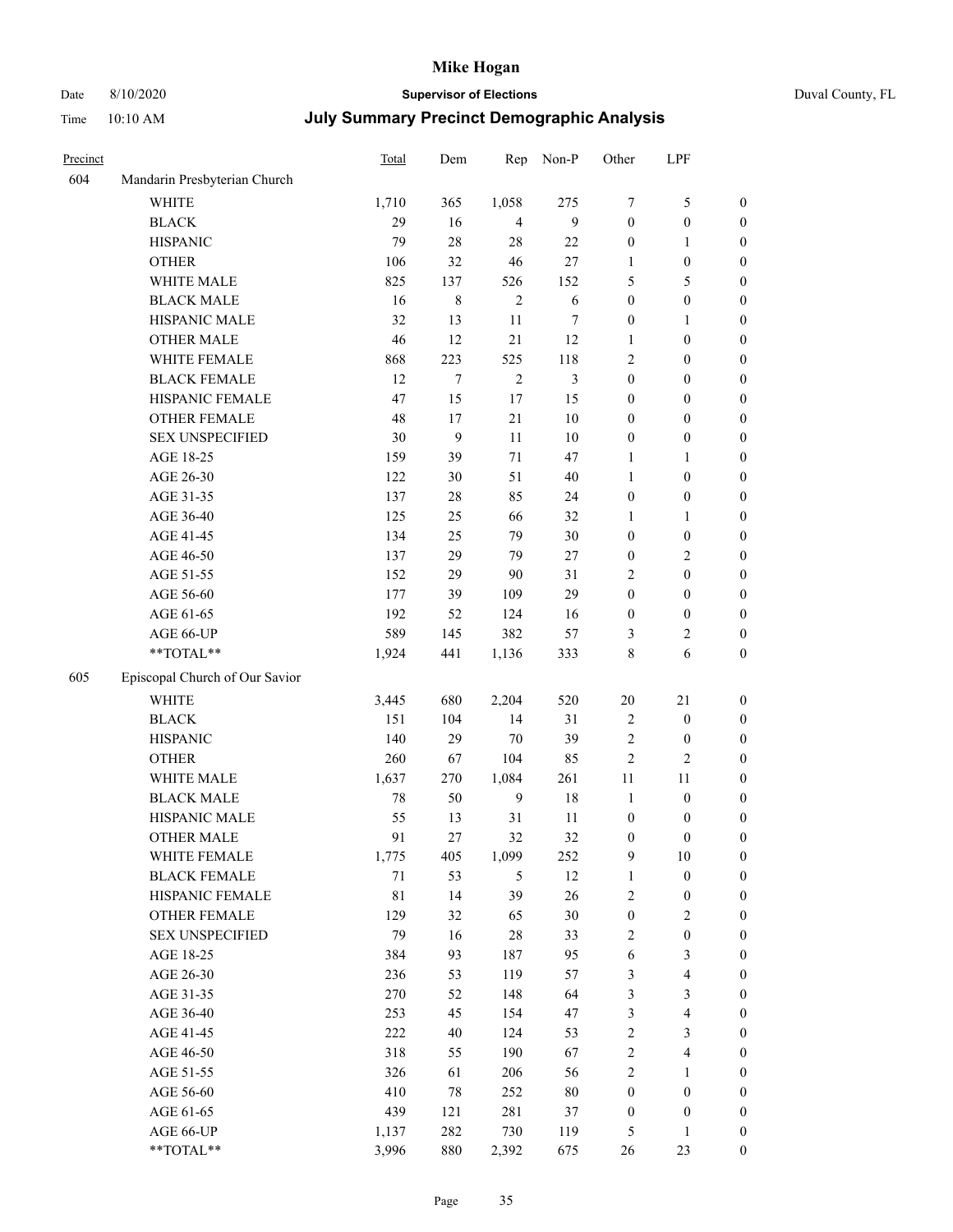# Date 8/10/2020 **Supervisor of Elections** Duval County, FL

| Precinct |                                 | <b>Total</b> | Dem    | Rep            | Non-P  | Other            | LPF                     |                  |
|----------|---------------------------------|--------------|--------|----------------|--------|------------------|-------------------------|------------------|
| 606      | South Mandarin Regional Library |              |        |                |        |                  |                         |                  |
|          | <b>WHITE</b>                    | 4,888        | 1,015  | 3,024          | 792    | 33               | 24                      | 0                |
|          | <b>BLACK</b>                    | 277          | 207    | 17             | 50     | $\overline{2}$   | $\mathbf{1}$            | 0                |
|          | <b>HISPANIC</b>                 | 190          | 66     | 68             | 54     | $\mathbf{1}$     | $\mathbf{1}$            | $\boldsymbol{0}$ |
|          | <b>OTHER</b>                    | 337          | 87     | 126            | 119    | 4                | $\mathbf{1}$            | $\boldsymbol{0}$ |
|          | WHITE MALE                      | 2,342        | 404    | 1,487          | 423    | 12               | 16                      | $\boldsymbol{0}$ |
|          | <b>BLACK MALE</b>               | 138          | 96     | 13             | $28\,$ | $\mathbf{1}$     | $\boldsymbol{0}$        | $\boldsymbol{0}$ |
|          | HISPANIC MALE                   | 90           | 26     | 38             | 24     | $\mathbf{1}$     | $\mathbf{1}$            | $\boldsymbol{0}$ |
|          | <b>OTHER MALE</b>               | 133          | 29     | 55             | 47     | $\mathbf{2}$     | $\boldsymbol{0}$        | $\boldsymbol{0}$ |
|          | WHITE FEMALE                    | 2,511        | 605    | 1,516          | 361    | 21               | $8\,$                   | $\boldsymbol{0}$ |
|          | <b>BLACK FEMALE</b>             | 137          | 110    | $\overline{4}$ | 21     | $\mathbf{1}$     | $\mathbf{1}$            | 0                |
|          | HISPANIC FEMALE                 | 93           | 38     | 29             | 26     | $\boldsymbol{0}$ | $\boldsymbol{0}$        | 0                |
|          | <b>OTHER FEMALE</b>             | 155          | 54     | 55             | 44     | 1                | $\mathbf{1}$            | $\boldsymbol{0}$ |
|          | <b>SEX UNSPECIFIED</b>          | 93           | 13     | 38             | 41     | $\mathbf{1}$     | $\boldsymbol{0}$        | $\boldsymbol{0}$ |
|          | AGE 18-25                       | 513          | 112    | 259            | 135    | 6                | 1                       | $\boldsymbol{0}$ |
|          | AGE 26-30                       | 375          | 94     | 183            | $88\,$ | 4                | 6                       | $\boldsymbol{0}$ |
|          | AGE 31-35                       | 423          | 94     | 214            | 114    | $\mathbf{1}$     | $\boldsymbol{0}$        | $\boldsymbol{0}$ |
|          | AGE 36-40                       | 406          | 108    | 180            | 111    | 3                | $\overline{\mathbf{4}}$ | $\boldsymbol{0}$ |
|          | AGE 41-45                       | 384          | 90     | 184            | 100    | 7                | 3                       | $\boldsymbol{0}$ |
|          | AGE 46-50                       | 432          | 103    | 231            | 90     | $\overline{4}$   | $\overline{\mathbf{4}}$ | $\boldsymbol{0}$ |
|          | AGE 51-55                       | 474          | 91     | 314            | 65     | $\overline{c}$   | $\sqrt{2}$              | $\boldsymbol{0}$ |
|          | AGE 56-60                       | 584          | 135    | 367            | 76     | 5                | $\mathbf{1}$            | 0                |
|          | AGE 61-65                       | 553          | 130    | 342            | 76     | 2                | $\mathfrak{Z}$          | $\boldsymbol{0}$ |
|          | AGE 66-UP                       | 1,548        | 418    | 961            | 160    | 6                | $\mathfrak{Z}$          | $\boldsymbol{0}$ |
|          | **TOTAL**                       | 5,692        | 1,375  | 3,235          | 1,015  | $40\,$           | $27\,$                  | $\boldsymbol{0}$ |
| 607      |                                 |              |        |                |        |                  |                         |                  |
|          | Mandarin Branch Library         |              |        |                |        |                  |                         |                  |
|          | WHITE                           | 1,601        | 376    | 860            | 322    | 26               | $17\,$                  | $\boldsymbol{0}$ |
|          | <b>BLACK</b>                    | 254          | 191    | 10             | 49     | 4                | $\boldsymbol{0}$        | $\boldsymbol{0}$ |
|          | <b>HISPANIC</b>                 | 163          | 55     | 53             | 54     | $\mathbf{1}$     | $\boldsymbol{0}$        | $\boldsymbol{0}$ |
|          | <b>OTHER</b>                    | 148          | 48     | 48             | $48\,$ | 2                | $\sqrt{2}$              | $\boldsymbol{0}$ |
|          | WHITE MALE                      | 701          | 132    | 399            | 152    | 9                | 9                       | $\boldsymbol{0}$ |
|          | <b>BLACK MALE</b>               | 91           | 68     | $\mathfrak{Z}$ | 18     | $\overline{2}$   | $\boldsymbol{0}$        | $\boldsymbol{0}$ |
|          | HISPANIC MALE                   | 67           | 19     | 28             | 19     | $\mathbf{1}$     | $\boldsymbol{0}$        | $\boldsymbol{0}$ |
|          | <b>OTHER MALE</b>               | 56           | 17     | 18             | 19     | $\boldsymbol{0}$ | $\mathfrak{2}$          | $\boldsymbol{0}$ |
|          | WHITE FEMALE                    | 885          | 240    | 453            | 167    | 17               | 8                       | 0                |
|          | <b>BLACK FEMALE</b>             | 156          | 119    | 6              | 29     | 2                | $\boldsymbol{0}$        | $\overline{0}$   |
|          | HISPANIC FEMALE                 | 91           | 34     | 24             | 33     | $\boldsymbol{0}$ | $\boldsymbol{0}$        | $\overline{0}$   |
|          | <b>OTHER FEMALE</b>             | 65           | 21     | 25             | 18     | $\mathbf{1}$     | $\boldsymbol{0}$        | $\overline{0}$   |
|          | <b>SEX UNSPECIFIED</b>          | 54           | $20\,$ | 15             | 18     | $\mathbf{1}$     | $\boldsymbol{0}$        | 0                |
|          | AGE 18-25                       | 188          | 62     | 58             | 63     | 5                | $\boldsymbol{0}$        | 0                |
|          | AGE 26-30                       | 200          | 60     | 71             | 58     | 7                | $\overline{\mathbf{4}}$ | 0                |
|          | AGE 31-35                       | 199          | 66     | 65             | 57     | 4                | $\boldsymbol{7}$        | 0                |
|          | AGE 36-40                       | 184          | 46     | 70             | 62     | 4                | $\sqrt{2}$              | 0                |
|          | AGE 41-45                       | 123          | 39     | 51             | 29     | 3                | $\mathbf{1}$            | 0                |
|          | AGE 46-50                       | 145          | 48     | 59             | 31     | 3                | $\overline{4}$          | 0                |
|          | AGE 51-55                       | 149          | 43     | 78             | $28\,$ | $\boldsymbol{0}$ | $\boldsymbol{0}$        | 0                |
|          | AGE 56-60                       | 174          | 43     | 91             | 36     | 3                | 1                       | 0                |
|          | AGE 61-65                       | 189          | 70     | 87             | 31     | $\mathbf{1}$     | $\boldsymbol{0}$        | 0                |
|          | AGE 66-UP                       | 615          | 193    | 341            | $78\,$ | 3                | $\boldsymbol{0}$        | 0                |
|          | $**TOTAL**$                     | 2,166        | 670    | 971            | 473    | 33               | 19                      | $\boldsymbol{0}$ |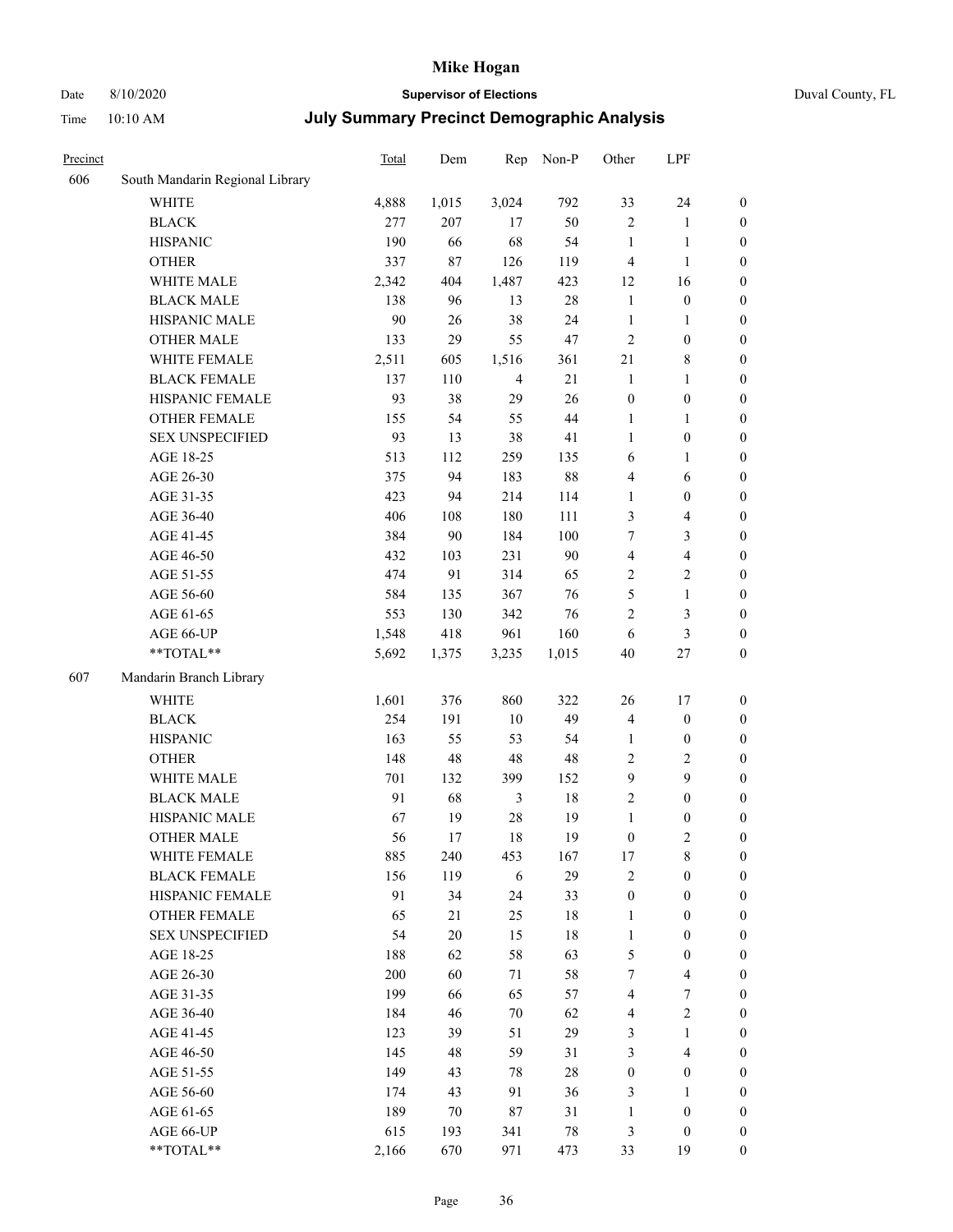### Date 8/10/2020 **Supervisor of Elections** Duval County, FL

| Precinct |                                       | Total | Dem         | Rep        | Non-P       | Other                   | LPF                     |                  |
|----------|---------------------------------------|-------|-------------|------------|-------------|-------------------------|-------------------------|------------------|
| 608      | Freedom Christian Fellowship          |       |             |            |             |                         |                         |                  |
|          | <b>WHITE</b>                          | 4,826 | 1,098       | 2,600      | 1,040       | 61                      | $27\,$                  | $\boldsymbol{0}$ |
|          | <b>BLACK</b>                          | 637   | 451         | 35         | 143         | $\tau$                  | $\mathbf{1}$            | $\boldsymbol{0}$ |
|          | <b>HISPANIC</b>                       | 510   | 174         | 131        | 199         | 4                       | $\sqrt{2}$              | $\boldsymbol{0}$ |
|          | <b>OTHER</b>                          | 517   | 162         | 153        | 191         | 9                       | $\overline{c}$          | $\boldsymbol{0}$ |
|          | WHITE MALE                            | 2,181 | 397         | 1,220      | 516         | 31                      | 17                      | $\boldsymbol{0}$ |
|          | <b>BLACK MALE</b>                     | 258   | 175         | $18\,$     | 63          | $\overline{c}$          | $\boldsymbol{0}$        | $\boldsymbol{0}$ |
|          | HISPANIC MALE                         | 241   | 73          | 67         | 98          | $\mathbf{1}$            | $\sqrt{2}$              | $\boldsymbol{0}$ |
|          | <b>OTHER MALE</b>                     | 193   | 67          | 48         | 73          | 3                       | $\overline{2}$          | $\boldsymbol{0}$ |
|          | WHITE FEMALE                          | 2,597 | 687         | 1,362      | 508         | 30                      | $10\,$                  | 0                |
|          | <b>BLACK FEMALE</b>                   | 372   | 270         | 17         | 79          | $\mathfrak{S}$          | $\mathbf{1}$            | 0                |
|          | HISPANIC FEMALE                       | 257   | 97          | 63         | 94          | 3                       | $\boldsymbol{0}$        | 0                |
|          | OTHER FEMALE                          | 256   | $8\sqrt{1}$ | 88         | $8\sqrt{1}$ | 6                       | $\boldsymbol{0}$        | $\boldsymbol{0}$ |
|          | <b>SEX UNSPECIFIED</b>                | 135   | 38          | 36         | 61          | $\boldsymbol{0}$        | $\boldsymbol{0}$        | $\boldsymbol{0}$ |
|          | AGE 18-25                             | 660   | 195         | 231        | 217         | 16                      | $\mathbf{1}$            | $\boldsymbol{0}$ |
|          | AGE 26-30                             | 634   | 179         | 237        | 191         | 22                      | $\mathfrak{S}$          | $\boldsymbol{0}$ |
|          | AGE 31-35                             | 588   | 179         | 227        | 164         | 6                       | 12                      | $\boldsymbol{0}$ |
|          | AGE 36-40                             | 579   | 162         | 232        | 174         | $\overline{9}$          | $\sqrt{2}$              | $\boldsymbol{0}$ |
|          | AGE 41-45                             | 519   | 132         | 215        | 165         | 3                       | $\overline{\mathbf{4}}$ | $\boldsymbol{0}$ |
|          | AGE 46-50                             | 519   | 137         | 236        | 138         | 7                       | $\mathbf{1}$            | $\boldsymbol{0}$ |
|          | AGE 51-55                             | 530   | 137         | 258        | 128         | $\overline{\mathbf{4}}$ | $\mathfrak{Z}$          | 0                |
|          | AGE 56-60                             | 580   | 150         | 314        | 111         | 5                       | $\boldsymbol{0}$        | 0                |
|          | AGE 61-65                             | 485   | 142         | 249        | $88\,$      | 3                       | 3                       | $\boldsymbol{0}$ |
|          | AGE 66-UP                             | 1,395 | 472         | 720        | 196         | 6                       | 1                       | $\boldsymbol{0}$ |
|          | **TOTAL**                             | 6,490 | 1,885       | 2,919      | 1,573       | 81                      | $32\,$                  | $\boldsymbol{0}$ |
| 609      | <b>Burnett Park Recreation Center</b> |       |             |            |             |                         |                         |                  |
|          | WHITE                                 | 1,533 | 417         | 757        | 321         | 24                      | 14                      | $\boldsymbol{0}$ |
|          | <b>BLACK</b>                          | 230   | 171         | $\,$ $\,$  | 51          | $\boldsymbol{0}$        | $\boldsymbol{0}$        | $\boldsymbol{0}$ |
|          | <b>HISPANIC</b>                       | 195   | $78\,$      | 47         | 68          | 2                       | $\boldsymbol{0}$        | $\boldsymbol{0}$ |
|          | <b>OTHER</b>                          | 172   | 51          | 48         | $71\,$      | $\mathbf{1}$            | $\mathbf{1}$            | $\boldsymbol{0}$ |
|          | WHITE MALE                            | 687   | 170         | 353        | 148         | 7                       | $\mathbf{9}$            | $\boldsymbol{0}$ |
|          | <b>BLACK MALE</b>                     | 96    | 67          | 6          | 23          | $\boldsymbol{0}$        | $\boldsymbol{0}$        | $\boldsymbol{0}$ |
|          | HISPANIC MALE                         | 91    | 32          | 26         | 31          | $\overline{c}$          | $\boldsymbol{0}$        | 0                |
|          | <b>OTHER MALE</b>                     | 57    | 15          | 16         | 25          | $\boldsymbol{0}$        | 1                       | $\boldsymbol{0}$ |
|          | WHITE FEMALE                          | 826   | 239         | 398        | 167         | 17                      | 5                       | $\overline{0}$   |
|          | <b>BLACK FEMALE</b>                   | 132   | 102         | $\sqrt{2}$ | $28\,$      | $\boldsymbol{0}$        | $\boldsymbol{0}$        | $\overline{0}$   |
|          | HISPANIC FEMALE                       | 100   | 46          | 21         | 33          | $\boldsymbol{0}$        | $\boldsymbol{0}$        | $\overline{0}$   |
|          | <b>OTHER FEMALE</b>                   | 90    | 31          | 25         | 34          | $\boldsymbol{0}$        | $\boldsymbol{0}$        | 0                |
|          | <b>SEX UNSPECIFIED</b>                | 51    | 15          | 13         | $22\,$      | $\mathbf{1}$            | $\boldsymbol{0}$        | 0                |
|          | AGE 18-25                             | 240   | 76          | 76         | $80\,$      | 7                       | $\mathbf{1}$            | 0                |
|          | AGE 26-30                             | 215   | 76          | 63         | $72\,$      | 3                       | $\mathbf{1}$            | 0                |
|          | AGE 31-35                             | 177   | 59          | 49         | 61          | 3                       | $\mathfrak s$           | 0                |
|          | AGE 36-40                             | 171   | 48          | 70         | 47          | 2                       | $\overline{\mathbf{4}}$ | 0                |
|          | AGE 41-45                             | 161   | 59          | 46         | 53          | $\boldsymbol{0}$        | $\mathfrak{Z}$          | 0                |
|          | AGE 46-50                             | 162   | 57          | 70         | 31          | 4                       | $\boldsymbol{0}$        | 0                |
|          | AGE 51-55                             | 170   | 45          | 77         | 44          | 3                       | $\mathbf{1}$            | $\boldsymbol{0}$ |
|          | AGE 56-60                             | 168   | 49          | 90         | 27          | 2                       | $\boldsymbol{0}$        | $\boldsymbol{0}$ |
|          | AGE 61-65                             | 169   | 63          | 80         | 26          | $\boldsymbol{0}$        | $\boldsymbol{0}$        | 0                |
|          | AGE 66-UP                             | 497   | 185         | 239        | $70\,$      | 3                       | $\boldsymbol{0}$        | 0                |
|          | **TOTAL**                             | 2,130 | 717         | 860        | 511         | 27                      | 15                      | $\overline{0}$   |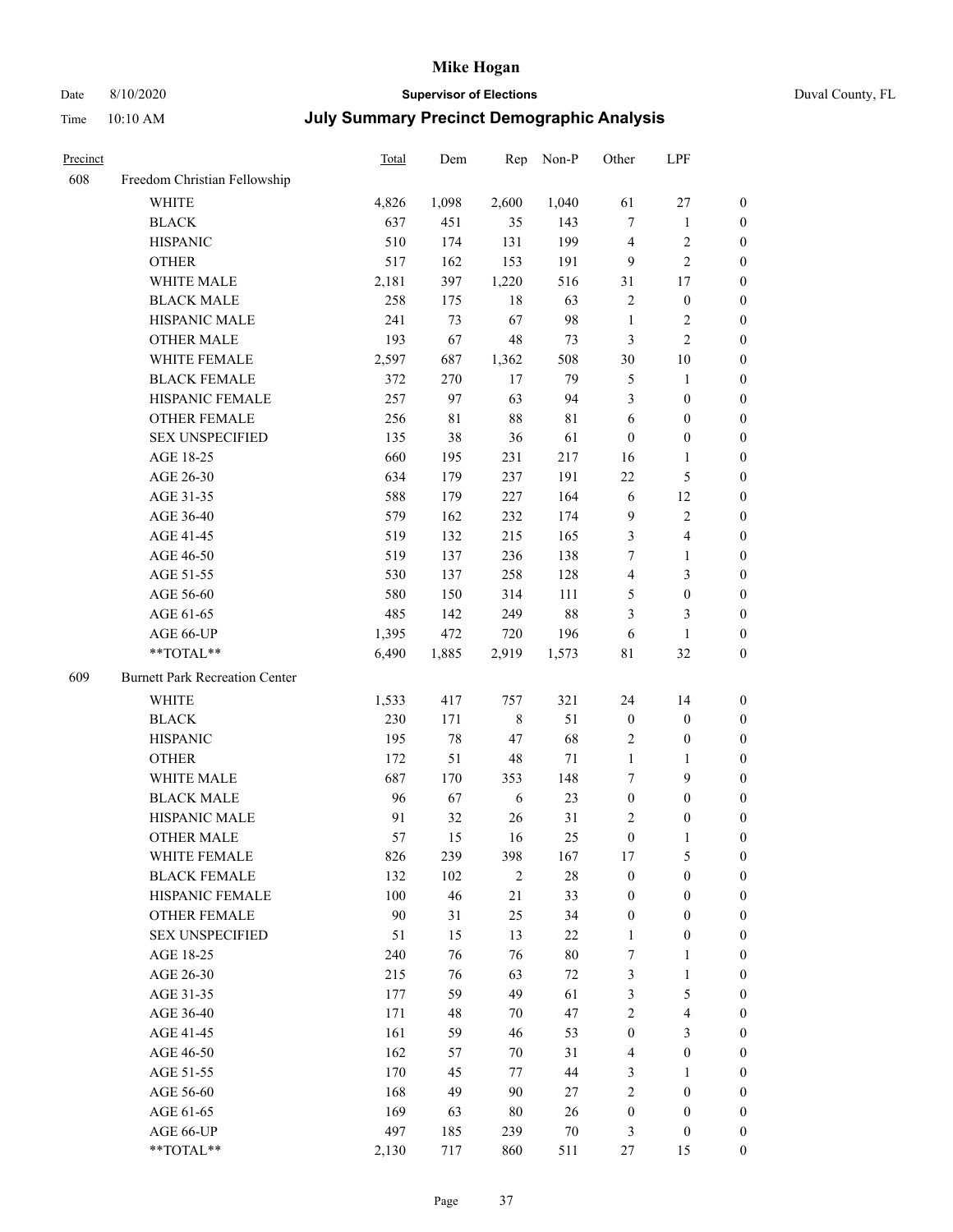### Date 8/10/2020 **Supervisor of Elections** Duval County, FL

| Precinct |                        | <b>Total</b> | Dem    | Rep            | Non-P  | Other            | LPF                     |                  |
|----------|------------------------|--------------|--------|----------------|--------|------------------|-------------------------|------------------|
| 610      | St Justin Martyr       |              |        |                |        |                  |                         |                  |
|          | <b>WHITE</b>           | 4,749        | 957    | 2,812          | 918    | 41               | 21                      | 0                |
|          | <b>BLACK</b>           | 285          | 220    | 15             | 47     | 3                | $\boldsymbol{0}$        | 0                |
|          | <b>HISPANIC</b>        | 251          | 87     | 88             | 71     | 2                | 3                       | $\boldsymbol{0}$ |
|          | <b>OTHER</b>           | 362          | 96     | 134            | 129    | $\overline{c}$   | $\mathbf{1}$            | $\boldsymbol{0}$ |
|          | WHITE MALE             | 2,299        | 367    | 1,426          | 467    | 22               | 17                      | $\boldsymbol{0}$ |
|          | <b>BLACK MALE</b>      | 142          | 103    | $\,8\,$        | 30     | $\mathbf{1}$     | $\boldsymbol{0}$        | $\boldsymbol{0}$ |
|          | HISPANIC MALE          | 117          | 30     | 51             | 33     | $\mathbf{1}$     | $\sqrt{2}$              | $\boldsymbol{0}$ |
|          | <b>OTHER MALE</b>      | 143          | $40\,$ | 54             | 47     | $\mathbf{1}$     | $\mathbf{1}$            | $\boldsymbol{0}$ |
|          | WHITE FEMALE           | 2,404        | 581    | 1,357          | 444    | 18               | $\overline{\mathbf{4}}$ | $\boldsymbol{0}$ |
|          | <b>BLACK FEMALE</b>    | 139          | 114    | $\tau$         | 16     | 2                | $\boldsymbol{0}$        | 0                |
|          | HISPANIC FEMALE        | 133          | 57     | 36             | 38     | $\mathbf{1}$     | $\mathbf{1}$            | 0                |
|          | <b>OTHER FEMALE</b>    | 163          | 48     | 66             | 48     | $\mathbf{1}$     | $\boldsymbol{0}$        | $\boldsymbol{0}$ |
|          | <b>SEX UNSPECIFIED</b> | 107          | $20\,$ | $44\,$         | 42     | $\mathbf{1}$     | $\boldsymbol{0}$        | $\boldsymbol{0}$ |
|          | AGE 18-25              | 591          | 131    | 279            | 171    | 7                | $\mathfrak{Z}$          | $\boldsymbol{0}$ |
|          | AGE 26-30              | 415          | 105    | 183            | 120    | 6                | $\mathbf{1}$            | $\boldsymbol{0}$ |
|          | AGE 31-35              | 471          | 97     | 226            | 131    | 9                | $\,8\,$                 | $\boldsymbol{0}$ |
|          | AGE 36-40              | 441          | 108    | 195            | 127    | 7                | $\overline{\mathbf{4}}$ | $\boldsymbol{0}$ |
|          | AGE 41-45              | 426          | 105    | 209            | 106    | 3                | $\mathfrak{Z}$          | $\boldsymbol{0}$ |
|          | AGE 46-50              | 467          | 103    | 267            | 96     | $\mathbf{1}$     | $\boldsymbol{0}$        | $\boldsymbol{0}$ |
|          | AGE 51-55              | 550          | 112    | 328            | 105    | 5                | $\boldsymbol{0}$        | $\boldsymbol{0}$ |
|          | AGE 56-60              | 595          | 118    | 372            | 102    | $\mathbf{1}$     | $\sqrt{2}$              | 0                |
|          | AGE 61-65              | 552          | 144    | 314            | $90\,$ | $\mathbf{1}$     | $\mathfrak{Z}$          | 0                |
|          | AGE 66-UP              | 1,138        | 337    | 675            | 117    | 8                | $\mathbf{1}$            | $\boldsymbol{0}$ |
|          | **TOTAL**              | 5,647        | 1,360  | 3,049          | 1,165  | 48               | 25                      | $\boldsymbol{0}$ |
| 611      | Mandarin Senior Center |              |        |                |        |                  |                         |                  |
|          | <b>WHITE</b>           | 1,933        | 493    | 1,014          | 396    | 16               | 14                      | $\boldsymbol{0}$ |
|          | <b>BLACK</b>           | 193          | 139    | 12             | 39     | $\boldsymbol{2}$ | $\mathbf{1}$            | $\boldsymbol{0}$ |
|          | <b>HISPANIC</b>        | 168          | 67     | 41             | 58     | 2                | $\boldsymbol{0}$        | $\boldsymbol{0}$ |
|          | <b>OTHER</b>           | 191          | 66     | $48\,$         | 75     | $\sqrt{2}$       | $\boldsymbol{0}$        | $\boldsymbol{0}$ |
|          | WHITE MALE             | 874          | 179    | 490            | 187    | 8                | $10\,$                  | $\boldsymbol{0}$ |
|          | <b>BLACK MALE</b>      | 78           | 52     | $\,$ 8 $\,$    | $18\,$ | $\boldsymbol{0}$ | $\boldsymbol{0}$        | $\boldsymbol{0}$ |
|          | HISPANIC MALE          | 70           | 28     | 18             | 24     | $\boldsymbol{0}$ | $\boldsymbol{0}$        | 0                |
|          | <b>OTHER MALE</b>      | 83           | 23     | 24             | 35     | 1                | $\boldsymbol{0}$        | $\boldsymbol{0}$ |
|          | WHITE FEMALE           | 1,043        | 311    | 517            | 203    | 8                | 4                       | 0                |
|          | <b>BLACK FEMALE</b>    | 110          | 84     | $\overline{4}$ | 19     | $\sqrt{2}$       | $\mathbf{1}$            | $\boldsymbol{0}$ |
|          | HISPANIC FEMALE        | 96           | 38     | $22\,$         | 34     | $\sqrt{2}$       | $\boldsymbol{0}$        | $\overline{0}$   |
|          | OTHER FEMALE           | 80           | 34     | $18\,$         | 27     | $\mathbf{1}$     | $\boldsymbol{0}$        | $\overline{0}$   |
|          | <b>SEX UNSPECIFIED</b> | 51           | 16     | 14             | 21     | $\boldsymbol{0}$ | $\boldsymbol{0}$        | 0                |
|          | AGE 18-25              | 213          | 61     | 71             | 75     | 5                | $\mathbf{1}$            | 0                |
|          | AGE 26-30              | 225          | 78     | 76             | 61     | 7                | $\mathfrak{Z}$          | 0                |
|          | AGE 31-35              | 247          | 82     | 89             | $71\,$ | $\sqrt{2}$       | $\mathfrak{Z}$          | 0                |
|          | AGE 36-40              | 201          | 56     | 78             | 63     | $\sqrt{2}$       | $\sqrt{2}$              | 0                |
|          | AGE 41-45              | 181          | 49     | 69             | 60     | $\mathbf{1}$     | $\sqrt{2}$              | 0                |
|          | AGE 46-50              | 199          | 45     | 95             | 56     | $\mathbf{1}$     | $\sqrt{2}$              | 0                |
|          | AGE 51-55              | 167          | 56     | 84             | 25     | $\sqrt{2}$       | $\boldsymbol{0}$        | 0                |
|          | AGE 56-60              | 236          | 66     | 126            | 43     | $\boldsymbol{0}$ | $\mathbf{1}$            | 0                |
|          | AGE 61-65              | 241          | 89     | 115            | 36     | 1                | $\boldsymbol{0}$        | 0                |
|          | AGE 66-UP              | 574          | 183    | 311            | 78     | $\mathbf{1}$     | $\mathbf{1}$            | 0                |
|          | **TOTAL**              | 2,485        | 765    | 1,115          | 568    | $22\,$           | 15                      | $\boldsymbol{0}$ |
|          |                        |              |        |                |        |                  |                         |                  |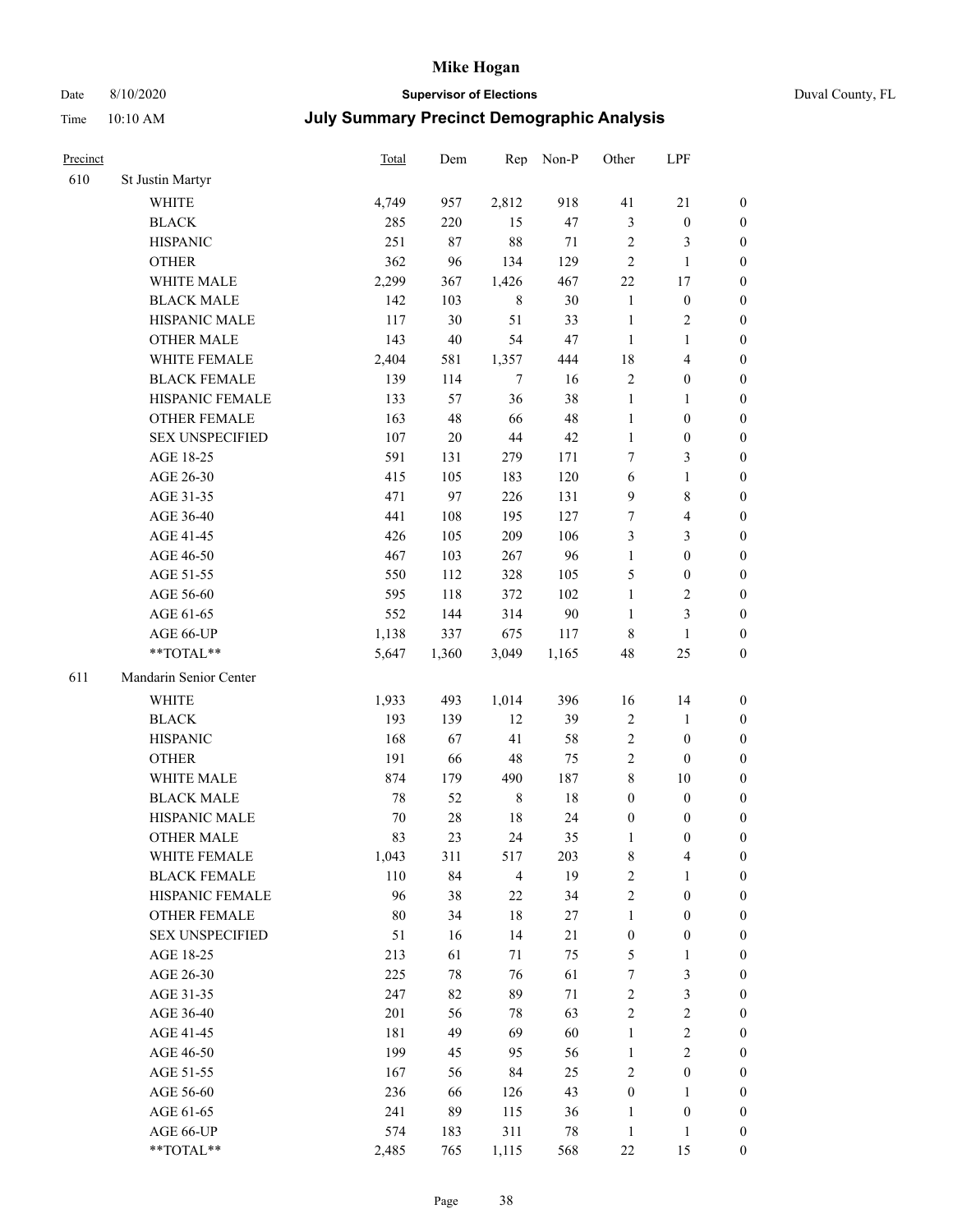## Date 8/10/2020 **Supervisor of Elections** Duval County, FL

| Precinct |                           | Total | Dem   | Rep     | Non-P  | Other            | LPF                     |                  |
|----------|---------------------------|-------|-------|---------|--------|------------------|-------------------------|------------------|
| 612      | Mandarin Church of Christ |       |       |         |        |                  |                         |                  |
|          | <b>WHITE</b>              | 3,260 | 691   | 1,875   | 651    | $30\,$           | 13                      | $\boldsymbol{0}$ |
|          | <b>BLACK</b>              | 473   | 375   | 23      | 72     | 3                | $\boldsymbol{0}$        | $\boldsymbol{0}$ |
|          | <b>HISPANIC</b>           | 285   | 86    | 96      | 98     | 4                | $\mathbf{1}$            | $\boldsymbol{0}$ |
|          | <b>OTHER</b>              | 726   | 204   | 214     | 301    | 6                | $\mathbf{1}$            | $\boldsymbol{0}$ |
|          | WHITE MALE                | 1,554 | 286   | 914     | 334    | 12               | $8\,$                   | $\boldsymbol{0}$ |
|          | <b>BLACK MALE</b>         | 221   | 160   | 15      | 43     | 3                | $\boldsymbol{0}$        | $\boldsymbol{0}$ |
|          | HISPANIC MALE             | 135   | 33    | 48      | 51     | $\sqrt{2}$       | $\mathbf{1}$            | $\boldsymbol{0}$ |
|          | <b>OTHER MALE</b>         | 295   | 69    | 100     | 124    | $\mathbf{2}$     | $\boldsymbol{0}$        | $\boldsymbol{0}$ |
|          | WHITE FEMALE              | 1,675 | 402   | 941     | 309    | 18               | 5                       | 0                |
|          | <b>BLACK FEMALE</b>       | 249   | 213   | $\,8\,$ | $28\,$ | $\boldsymbol{0}$ | $\boldsymbol{0}$        | 0                |
|          | HISPANIC FEMALE           | 145   | 52    | 46      | 45     | $\overline{c}$   | $\boldsymbol{0}$        | $\boldsymbol{0}$ |
|          | OTHER FEMALE              | 357   | 124   | 97      | 132    | $\overline{4}$   | $\boldsymbol{0}$        | $\boldsymbol{0}$ |
|          | <b>SEX UNSPECIFIED</b>    | 113   | 17    | 39      | 56     | $\boldsymbol{0}$ | $\mathbf{1}$            | $\boldsymbol{0}$ |
|          | AGE 18-25                 | 573   | 188   | 195     | 172    | 17               | $\mathbf{1}$            | $\boldsymbol{0}$ |
|          | AGE 26-30                 | 328   | 101   | 126     | 98     | $\mathbf{1}$     | $\sqrt{2}$              | $\boldsymbol{0}$ |
|          | AGE 31-35                 | 405   | 113   | 161     | 126    | $\mathbf{1}$     | $\overline{\mathbf{4}}$ | $\boldsymbol{0}$ |
|          | AGE 36-40                 | 383   | 96    | 154     | 122    | 6                | $\mathfrak{S}$          | $\boldsymbol{0}$ |
|          | AGE 41-45                 | 378   | 120   | 146     | 109    | 3                | $\boldsymbol{0}$        | $\boldsymbol{0}$ |
|          | AGE 46-50                 | 485   | 137   | 222     | 123    | 3                | $\boldsymbol{0}$        | $\boldsymbol{0}$ |
|          | AGE 51-55                 | 496   | 131   | 252     | 109    | 3                | $\mathbf{1}$            | 0                |
|          | AGE 56-60                 | 466   | 117   | 252     | 95     | $\mathbf{1}$     | $\mathbf{1}$            | $\boldsymbol{0}$ |
|          | AGE 61-65                 | 405   | 106   | 220     | 74     | 4                | $\mathbf{1}$            | $\boldsymbol{0}$ |
|          | AGE 66-UP                 | 825   | 247   | 480     | 94     | 4                | $\boldsymbol{0}$        | $\boldsymbol{0}$ |
|          | **TOTAL**                 | 4,744 | 1,356 | 2,208   | 1,122  | 43               | 15                      | $\boldsymbol{0}$ |
| 613      | Mandarin Moose Lodge #42  |       |       |         |        |                  |                         |                  |
|          | <b>WHITE</b>              | 2,471 | 522   | 1,353   | 559    | 23               | 14                      | $\boldsymbol{0}$ |
|          | <b>BLACK</b>              | 343   | 261   | 15      | 63     | 4                | $\boldsymbol{0}$        | $\boldsymbol{0}$ |
|          | <b>HISPANIC</b>           | 236   | 85    | 58      | $88\,$ | 5                | $\boldsymbol{0}$        | $\boldsymbol{0}$ |
|          | <b>OTHER</b>              | 306   | 93    | 91      | 117    | 5                | $\boldsymbol{0}$        | $\boldsymbol{0}$ |
|          | WHITE MALE                | 1,177 | 209   | 650     | 294    | 16               | $8\,$                   | $\boldsymbol{0}$ |
|          | <b>BLACK MALE</b>         | 159   | 111   | $\,8\,$ | 37     | $\mathfrak{Z}$   | $\boldsymbol{0}$        | $\boldsymbol{0}$ |
|          | HISPANIC MALE             | 106   | 37    | 29      | 36     | 4                | $\boldsymbol{0}$        | 0                |
|          | OTHER MALE                | 126   | 34    | 34      | 56     | 2                | $\boldsymbol{0}$        | $\boldsymbol{0}$ |
|          | WHITE FEMALE              | 1,275 | 311   | 692     | 259    | 7                | 6                       | 0                |
|          | <b>BLACK FEMALE</b>       | 180   | 147   | 7       | 25     | $\mathbf{1}$     | $\boldsymbol{0}$        | $\overline{0}$   |
|          | HISPANIC FEMALE           | 125   | 48    | 27      | 49     | $\mathbf{1}$     | $\boldsymbol{0}$        | $\overline{0}$   |
|          | <b>OTHER FEMALE</b>       | 138   | 49    | 46      | 42     | $\mathbf{1}$     | $\boldsymbol{0}$        | 0                |
|          | <b>SEX UNSPECIFIED</b>    | 70    | 15    | 24      | 29     | $\overline{c}$   | $\boldsymbol{0}$        | 0                |
|          | AGE 18-25                 | 372   | 100   | 135     | 128    | 7                | $\sqrt{2}$              | 0                |
|          | AGE 26-30                 | 320   | 74    | 118     | 119    | 6                | $\mathfrak{Z}$          | 0                |
|          | AGE 31-35                 | 326   | 89    | 118     | 113    | 3                | $\mathfrak{Z}$          | 0                |
|          | AGE 36-40                 | 299   | 87    | 118     | $88\,$ | 4                | $\sqrt{2}$              | 0                |
|          | AGE 41-45                 | 275   | 75    | 119     | 76     | 4                | $\mathbf{1}$            | 0                |
|          | AGE 46-50                 | 290   | 78    | 131     | 79     | 2                | $\boldsymbol{0}$        | 0                |
|          | AGE 51-55                 | 261   | 67    | 130     | 58     | 5                | $\mathbf{1}$            | $\boldsymbol{0}$ |
|          | AGE 56-60                 | 288   | 90    | 151     | 45     | 2                | $\boldsymbol{0}$        | 0                |
|          | AGE 61-65                 | 288   | 94    | 151     | 41     | $\overline{c}$   | $\boldsymbol{0}$        | 0                |
|          | AGE 66-UP                 | 636   | 207   | 346     | 79     | 2                | $\sqrt{2}$              | 0                |
|          | **TOTAL**                 | 3,356 | 961   | 1,517   | 827    | 37               | 14                      | $\boldsymbol{0}$ |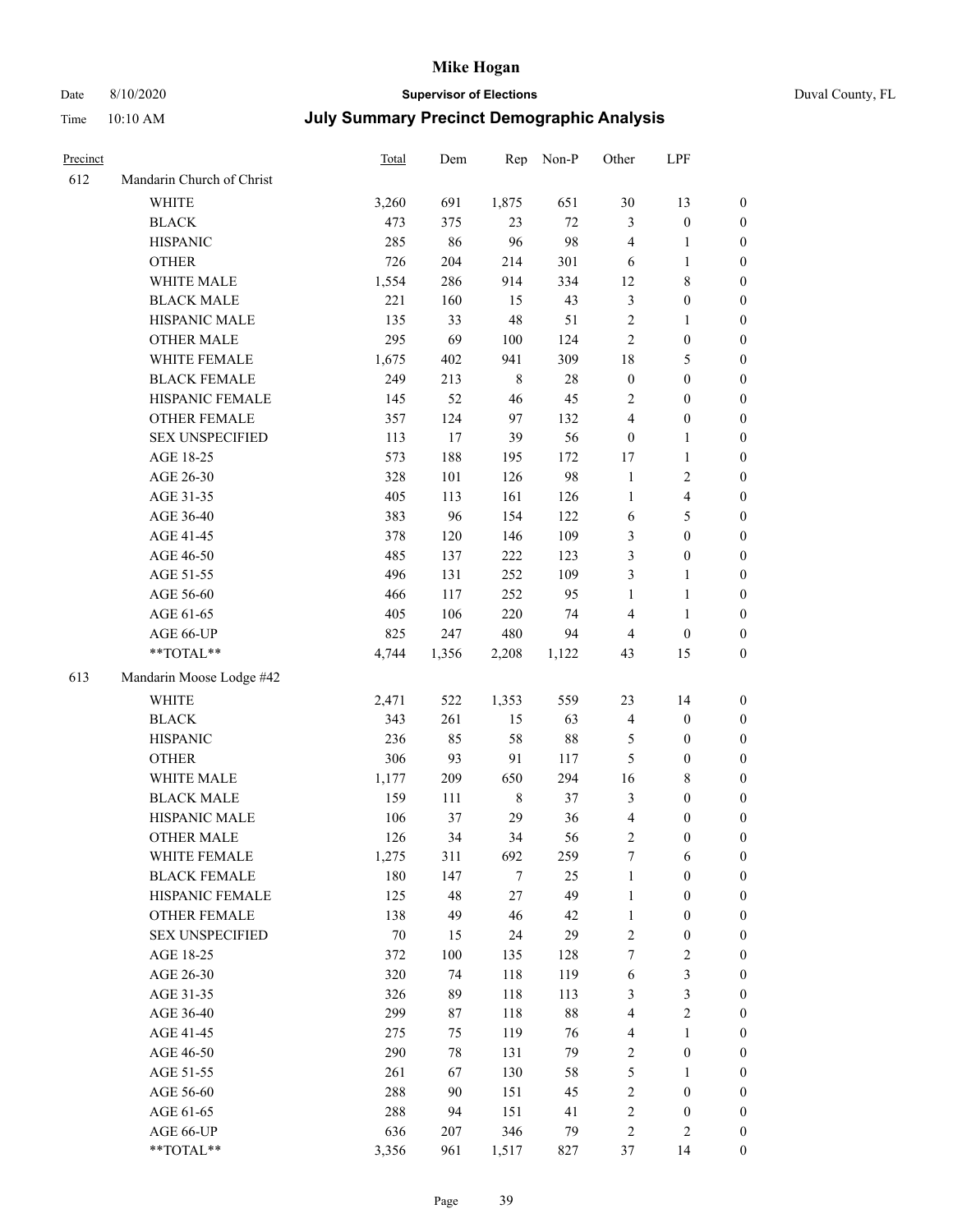# Date 8/10/2020 **Supervisor of Elections** Duval County, FL

| Precinct |                                 | Total | Dem         | Rep            | Non-P                   | Other            | LPF                     |                  |
|----------|---------------------------------|-------|-------------|----------------|-------------------------|------------------|-------------------------|------------------|
| 614      | Mandarin Senior Center          |       |             |                |                         |                  |                         |                  |
|          | <b>WHITE</b>                    | 1,216 | 237         | 709            | 250                     | 15               | $\mathfrak{S}$          | 0                |
|          | <b>BLACK</b>                    | 184   | 149         | 6              | $28\,$                  | $\mathbf{1}$     | $\boldsymbol{0}$        | $\boldsymbol{0}$ |
|          | <b>HISPANIC</b>                 | 129   | 45          | 37             | 45                      | $\sqrt{2}$       | $\boldsymbol{0}$        | $\boldsymbol{0}$ |
|          | <b>OTHER</b>                    | 259   | 69          | 86             | $100\,$                 | $\overline{2}$   | $\sqrt{2}$              | $\boldsymbol{0}$ |
|          | WHITE MALE                      | 596   | 93          | 357            | 137                     | 7                | $\sqrt{2}$              | $\boldsymbol{0}$ |
|          | <b>BLACK MALE</b>               | 84    | 68          | $\overline{2}$ | 13                      | $\mathbf{1}$     | $\boldsymbol{0}$        | $\boldsymbol{0}$ |
|          | HISPANIC MALE                   | 58    | 16          | 22             | 18                      | 2                | $\boldsymbol{0}$        | $\boldsymbol{0}$ |
|          | <b>OTHER MALE</b>               | 129   | 34          | 49             | 45                      | $\mathbf{1}$     | $\boldsymbol{0}$        | $\boldsymbol{0}$ |
|          | WHITE FEMALE                    | 612   | 143         | 347            | 111                     | 8                | $\mathfrak{Z}$          | $\boldsymbol{0}$ |
|          | <b>BLACK FEMALE</b>             | 97    | 79          | $\overline{4}$ | 14                      | $\boldsymbol{0}$ | $\boldsymbol{0}$        | $\boldsymbol{0}$ |
|          | HISPANIC FEMALE                 | 68    | 29          | 14             | 25                      | $\boldsymbol{0}$ | $\boldsymbol{0}$        | 0                |
|          | OTHER FEMALE                    | 105   | 30          | 30             | 42                      | $\mathbf{1}$     | $\sqrt{2}$              | $\boldsymbol{0}$ |
|          | <b>SEX UNSPECIFIED</b>          | 39    | $\,$ 8 $\,$ | 13             | 18                      | $\boldsymbol{0}$ | $\boldsymbol{0}$        | $\boldsymbol{0}$ |
|          | AGE 18-25                       | 137   | 36          | 58             | 42                      | 1                | $\boldsymbol{0}$        | $\boldsymbol{0}$ |
|          | AGE 26-30                       | 167   | 43          | 75             | 45                      | 3                | $\mathbf{1}$            | $\boldsymbol{0}$ |
|          | AGE 31-35                       | 217   | 67          | 82             | 61                      | 6                | $\mathbf{1}$            | $\boldsymbol{0}$ |
|          | AGE 36-40                       | 196   | 46          | 87             | 56                      | 3                | $\overline{\mathbf{4}}$ | $\boldsymbol{0}$ |
|          | AGE 41-45                       | 168   | 39          | 67             | 59                      | 2                | $\mathbf{1}$            | $\boldsymbol{0}$ |
|          | AGE 46-50                       | 143   | 48          | 66             | 29                      | $\boldsymbol{0}$ | $\boldsymbol{0}$        | $\boldsymbol{0}$ |
|          | AGE 51-55                       | 174   | 41          | 99             | 34                      | $\boldsymbol{0}$ | $\boldsymbol{0}$        | $\boldsymbol{0}$ |
|          | AGE 56-60                       | 173   | 55          | 80             | 38                      | $\boldsymbol{0}$ | $\boldsymbol{0}$        | 0                |
|          | AGE 61-65                       | 123   | 23          | 79             | $20\,$                  | 1                | $\boldsymbol{0}$        | 0                |
|          | AGE 66-UP                       | 289   | 102         | 145            | 38                      | $\overline{4}$   | $\boldsymbol{0}$        | $\boldsymbol{0}$ |
|          | **TOTAL**                       | 1,788 | 500         | 838            | 423                     | $20\,$           | $\boldsymbol{7}$        | $\boldsymbol{0}$ |
| 701      | Charlie T. Joseph Senior Center |       |             |                |                         |                  |                         |                  |
|          | <b>WHITE</b>                    | 459   | 124         | 230            | 97                      | 5                | $\mathfrak{Z}$          | $\boldsymbol{0}$ |
|          | <b>BLACK</b>                    | 675   | 572         | 22             | 77                      | 3                | $\mathbf{1}$            | $\boldsymbol{0}$ |
|          | <b>HISPANIC</b>                 | 31    | 18          | 6              | $\tau$                  | $\boldsymbol{0}$ | $\boldsymbol{0}$        | $\boldsymbol{0}$ |
|          | <b>OTHER</b>                    | 70    | 37          | 9              | 24                      | $\boldsymbol{0}$ | $\boldsymbol{0}$        | $\boldsymbol{0}$ |
|          | WHITE MALE                      | 208   | 44          | 118            | 44                      | 2                | $\boldsymbol{0}$        | $\boldsymbol{0}$ |
|          | <b>BLACK MALE</b>               | 257   | 213         | 12             | 30                      | $\mathbf{1}$     | $\mathbf{1}$            | $\boldsymbol{0}$ |
|          | HISPANIC MALE                   | 19    | 12          | $\mathfrak{Z}$ | $\overline{\mathbf{4}}$ | $\boldsymbol{0}$ | $\boldsymbol{0}$        | 0                |
|          | OTHER MALE                      | 21    | 10          | 3              | $8\,$                   | $\boldsymbol{0}$ | $\boldsymbol{0}$        | $\boldsymbol{0}$ |
|          | WHITE FEMALE                    | 242   | 79          | 108            | 49                      | 3                | 3                       | 0                |
|          | <b>BLACK FEMALE</b>             | 408   | 352         | 9              | 46                      | $\mathbf{1}$     | $\boldsymbol{0}$        | $\overline{0}$   |
|          | HISPANIC FEMALE                 | 10    | 4           | 3              | $\mathfrak{Z}$          | $\boldsymbol{0}$ | $\boldsymbol{0}$        | $\overline{0}$   |
|          | OTHER FEMALE                    | 34    | 23          | $\overline{4}$ | $\tau$                  | $\boldsymbol{0}$ | $\boldsymbol{0}$        | $\overline{0}$   |
|          | <b>SEX UNSPECIFIED</b>          | 36    | 14          | 7              | 14                      | $\mathbf{1}$     | $\boldsymbol{0}$        | 0                |
|          | AGE 18-25                       | 143   | 77          | 17             | 47                      | 2                | $\boldsymbol{0}$        | $\theta$         |
|          | AGE 26-30                       | 95    | 63          | $\,$ 8 $\,$    | $22\,$                  | $\mathbf{1}$     | $\mathbf{1}$            | 0                |
|          | AGE 31-35                       | 117   | 76          | $\overline{9}$ | 32                      | $\boldsymbol{0}$ | $\boldsymbol{0}$        | 0                |
|          | AGE 36-40                       | 88    | 56          | 16             | 15                      | $\boldsymbol{0}$ | $\mathbf{1}$            | 0                |
|          | AGE 41-45                       | 100   | 62          | 21             | 15                      | 1                | $\mathbf{1}$            | 0                |
|          | AGE 46-50                       | 95    | 54          | 22             | 18                      | $\boldsymbol{0}$ | $\mathbf{1}$            | 0                |
|          | AGE 51-55                       | 116   | 74          | 32             | $10\,$                  | $\boldsymbol{0}$ | $\boldsymbol{0}$        | 0                |
|          | AGE 56-60                       | 127   | $80\,$      | 34             | 12                      | 1                | $\boldsymbol{0}$        | $\overline{0}$   |
|          | AGE 61-65                       | 118   | $80\,$      | 26             | $10\,$                  | 2                | $\boldsymbol{0}$        | $\overline{0}$   |
|          | AGE 66-UP                       | 236   | 129         | 82             | 24                      | $\mathbf{1}$     | $\boldsymbol{0}$        | 0                |
|          | **TOTAL**                       | 1,235 | 751         | 267            | 205                     | 8                | $\overline{4}$          | $\boldsymbol{0}$ |
|          |                                 |       |             |                |                         |                  |                         |                  |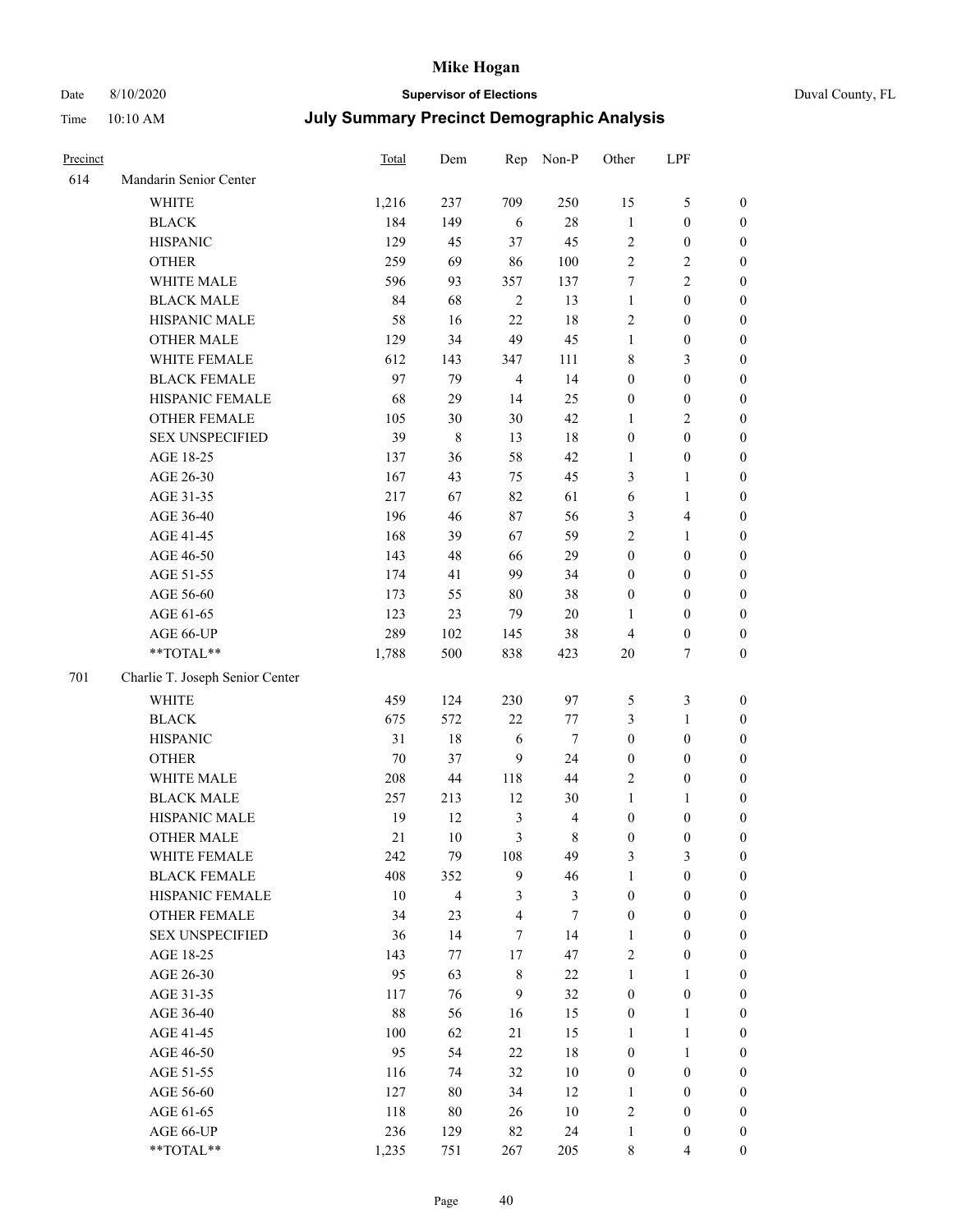## Date 8/10/2020 **Supervisor of Elections** Duval County, FL

| Precinct |                                 | <b>Total</b> | Dem            | Rep              | Non-P          | Other            | LPF                     |                  |
|----------|---------------------------------|--------------|----------------|------------------|----------------|------------------|-------------------------|------------------|
| 702      | Unity Missionary Baptist Church |              |                |                  |                |                  |                         |                  |
|          | <b>WHITE</b>                    | 248          | 88             | 89               | 66             | 5                | $\boldsymbol{0}$        | 0                |
|          | <b>BLACK</b>                    | 877          | 773            | $20\,$           | 80             | 3                | $\mathbf{1}$            | $\boldsymbol{0}$ |
|          | <b>HISPANIC</b>                 | 24           | 10             | $\overline{4}$   | 10             | $\boldsymbol{0}$ | $\boldsymbol{0}$        | $\boldsymbol{0}$ |
|          | <b>OTHER</b>                    | 84           | 39             | $\overline{7}$   | 37             | 1                | $\boldsymbol{0}$        | $\boldsymbol{0}$ |
|          | WHITE MALE                      | 111          | 40             | 41               | 29             | $\mathbf{1}$     | $\boldsymbol{0}$        | $\boldsymbol{0}$ |
|          | <b>BLACK MALE</b>               | 344          | 296            | 10               | 37             | 1                | $\boldsymbol{0}$        | $\boldsymbol{0}$ |
|          | HISPANIC MALE                   | 13           | $\overline{c}$ | $\overline{4}$   | $\tau$         | $\boldsymbol{0}$ | $\boldsymbol{0}$        | $\boldsymbol{0}$ |
|          | <b>OTHER MALE</b>               | 32           | 13             | $\mathfrak{Z}$   | 16             | $\boldsymbol{0}$ | $\boldsymbol{0}$        | $\boldsymbol{0}$ |
|          | WHITE FEMALE                    | 133          | 48             | 46               | 35             | 4                | $\boldsymbol{0}$        | $\boldsymbol{0}$ |
|          | <b>BLACK FEMALE</b>             | 511          | 459            | 10               | 39             | 2                | $\mathbf{1}$            | $\boldsymbol{0}$ |
|          | HISPANIC FEMALE                 | 11           | $\,8\,$        | $\boldsymbol{0}$ | $\mathfrak{Z}$ | $\boldsymbol{0}$ | $\boldsymbol{0}$        | $\boldsymbol{0}$ |
|          | <b>OTHER FEMALE</b>             | 34           | 19             | $\sqrt{2}$       | 12             | 1                | $\boldsymbol{0}$        | $\boldsymbol{0}$ |
|          | <b>SEX UNSPECIFIED</b>          | 44           | 25             | $\overline{4}$   | 15             | $\boldsymbol{0}$ | $\boldsymbol{0}$        | $\boldsymbol{0}$ |
|          | AGE 18-25                       | 120          | 75             | 7                | 35             | 2                | 1                       | $\boldsymbol{0}$ |
|          | AGE 26-30                       | 83           | 55             | 8                | $20\,$         | $\boldsymbol{0}$ | $\boldsymbol{0}$        | $\boldsymbol{0}$ |
|          | AGE 31-35                       | 108          | 74             | 4                | 29             | $\mathbf{1}$     | $\boldsymbol{0}$        | $\boldsymbol{0}$ |
|          | AGE 36-40                       | 86           | 63             | 4                | 18             | $\mathbf{1}$     | $\boldsymbol{0}$        | $\boldsymbol{0}$ |
|          | AGE 41-45                       | 66           | 51             | $\overline{4}$   | 11             | $\boldsymbol{0}$ | $\boldsymbol{0}$        | $\boldsymbol{0}$ |
|          | AGE 46-50                       | 85           | 59             | $10\,$           | 15             | $\mathbf{1}$     | $\boldsymbol{0}$        | $\boldsymbol{0}$ |
|          | AGE 51-55                       | 91           | 66             | 11               | 13             | $\mathbf{1}$     | $\boldsymbol{0}$        | $\boldsymbol{0}$ |
|          | AGE 56-60                       | 158          | 107            | 28               | 21             | $\mathbf{2}$     | $\boldsymbol{0}$        | 0                |
|          | AGE 61-65                       | 129          | 102            | 13               | 13             | 1                | $\boldsymbol{0}$        | $\boldsymbol{0}$ |
|          | AGE 66-UP                       | 307          | 258            | 31               | 18             | $\boldsymbol{0}$ | $\boldsymbol{0}$        | $\boldsymbol{0}$ |
|          | **TOTAL**                       | 1,233        | 910            | 120              | 193            | 9                | $\mathbf{1}$            | $\boldsymbol{0}$ |
| 703      | Oceanway Community Center       |              |                |                  |                |                  |                         |                  |
|          | WHITE                           | 4,886        | 963            | 2,669            | 1,134          | 86               | 34                      | $\boldsymbol{0}$ |
|          | <b>BLACK</b>                    | 2,632        | 2,060          | 84               | 475            | 13               | $\boldsymbol{0}$        | $\boldsymbol{0}$ |
|          | <b>HISPANIC</b>                 | 509          | 191            | 111              | 197            | 7                | $\mathfrak{Z}$          | $\boldsymbol{0}$ |
|          | <b>OTHER</b>                    | 609          | 180            | 160              | 261            | 5                | $\mathfrak{Z}$          | $\boldsymbol{0}$ |
|          | WHITE MALE                      | 2,360        | 398            | 1,335            | 569            | 39               | 19                      | $\boldsymbol{0}$ |
|          | <b>BLACK MALE</b>               | 1,100        | 803            | 51               | 240            | $\sqrt{6}$       | $\boldsymbol{0}$        | $\overline{0}$   |
|          | HISPANIC MALE                   | 227          | 73             | 58               | 91             | $\overline{c}$   | 3                       | $\boldsymbol{0}$ |
|          | OTHER MALE                      | 201          | 56             | 56               | $88\,$         | $\boldsymbol{0}$ | $\mathbf{1}$            | $\boldsymbol{0}$ |
|          | WHITE FEMALE                    | 2,473        | 556            | 1,305            | 550            | 47               | 15                      | 0                |
|          | <b>BLACK FEMALE</b>             | 1,500        | 1,239          | 31               | 223            | 7                | $\boldsymbol{0}$        | $\boldsymbol{0}$ |
|          | HISPANIC FEMALE                 | 277          | 118            | 52               | 102            | 5                | $\boldsymbol{0}$        | $\boldsymbol{0}$ |
|          | <b>OTHER FEMALE</b>             | 300          | 101            | 84               | 109            | 5                | $\mathbf{1}$            | $\overline{0}$   |
|          | <b>SEX UNSPECIFIED</b>          | 198          | 50             | 52               | 95             | $\boldsymbol{0}$ | $\mathbf{1}$            | 0                |
|          | AGE 18-25                       | 1,026        | 376            | 253              | 369            | $20\,$           | $8\,$                   | 0                |
|          | AGE 26-30                       | 867          | 305            | 257              | 284            | 14               | $\boldsymbol{7}$        | 0                |
|          | AGE 31-35                       | 863          | 294            | 269              | 276            | 14               | $10\,$                  | 0                |
|          | AGE 36-40                       | 867          | 347            | 259              | 247            | $10\,$           | $\overline{\mathbf{4}}$ | 0                |
|          | AGE 41-45                       | 784          | 339            | 232              | 201            | 8                | $\overline{\mathbf{4}}$ | 0                |
|          | AGE 46-50                       | 880          | 363            | 311              | 193            | 10               | 3                       | 0                |
|          | AGE 51-55                       | 830          | 361            | 307              | 151            | 10               | $\mathbf{1}$            | 0                |
|          | AGE 56-60                       | 727          | 267            | 325              | 125            | 9                | $\mathbf{1}$            | 0                |
|          | AGE 61-65                       | 570          | 225            | 246              | 95             | 3                | $\mathbf{1}$            | 0                |
|          | AGE 66-UP                       | 1,221        | 516            | 565              | 126            | 13               | $\mathbf{1}$            | 0                |
|          | **TOTAL**                       | 8,636        | 3,394          | 3,024            | 2,067          | 111              | 40                      | $\boldsymbol{0}$ |
|          |                                 |              |                |                  |                |                  |                         |                  |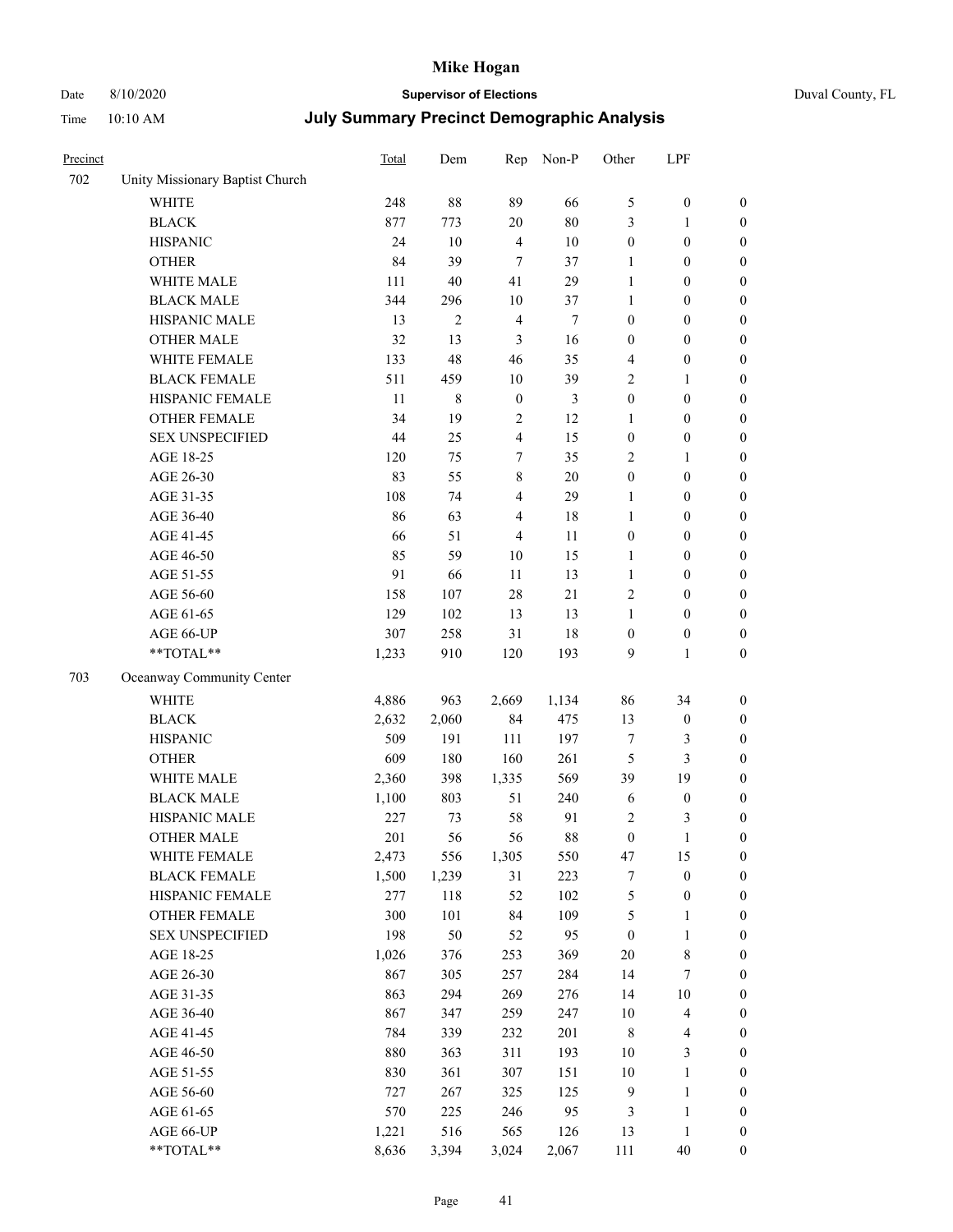## Date 8/10/2020 **Supervisor of Elections** Duval County, FL

| Precinct |                                     | Total | Dem    |            | Rep Non-P | Other                   | LPF              |                  |
|----------|-------------------------------------|-------|--------|------------|-----------|-------------------------|------------------|------------------|
| 704      | Westside Church of Christ           |       |        |            |           |                         |                  |                  |
|          | WHITE                               | 1,258 | 631    | 324        | 273       | 17                      | 13               | $\boldsymbol{0}$ |
|          | <b>BLACK</b>                        | 1,511 | 1,221  | 67         | 213       | $10\,$                  | $\boldsymbol{0}$ | $\boldsymbol{0}$ |
|          | <b>HISPANIC</b>                     | 109   | 54     | 21         | 33        | $\mathbf{1}$            | $\boldsymbol{0}$ | $\boldsymbol{0}$ |
|          | <b>OTHER</b>                        | 267   | 135    | 21         | 107       | $\mathbf{1}$            | 3                | $\boldsymbol{0}$ |
|          | WHITE MALE                          | 637   | 284    | 180        | 154       | 9                       | 10               | $\boldsymbol{0}$ |
|          | <b>BLACK MALE</b>                   | 635   | 500    | 35         | 95        | 5                       | $\boldsymbol{0}$ | $\boldsymbol{0}$ |
|          | HISPANIC MALE                       | 54    | 25     | $10\,$     | 19        | $\boldsymbol{0}$        | $\boldsymbol{0}$ | $\boldsymbol{0}$ |
|          | <b>OTHER MALE</b>                   | 92    | $40\,$ | $\tau$     | 43        | $\boldsymbol{0}$        | $\sqrt{2}$       | $\boldsymbol{0}$ |
|          | WHITE FEMALE                        | 608   | 343    | 140        | 115       | 7                       | $\mathfrak{Z}$   | $\boldsymbol{0}$ |
|          | <b>BLACK FEMALE</b>                 | 842   | 698    | 32         | 107       | 5                       | $\boldsymbol{0}$ | 0                |
|          | HISPANIC FEMALE                     | 52    | $27\,$ | $11\,$     | 13        | $\mathbf{1}$            | $\boldsymbol{0}$ | 0                |
|          | OTHER FEMALE                        | 123   | $78\,$ | 12         | 31        | $\mathbf{1}$            | 1                | $\boldsymbol{0}$ |
|          | <b>SEX UNSPECIFIED</b>              | 102   | 46     | $\sqrt{6}$ | 49        | $\mathbf{1}$            | $\boldsymbol{0}$ | $\boldsymbol{0}$ |
|          | AGE 18-25                           | 352   | 186    | 26         | 134       | 6                       | $\boldsymbol{0}$ | $\boldsymbol{0}$ |
|          | AGE 26-30                           | 317   | 194    | 39         | $80\,$    | 3                       | $\mathbf{1}$     | $\boldsymbol{0}$ |
|          | AGE 31-35                           | 415   | 258    | 57         | 92        | 5                       | $\mathfrak{Z}$   | $\boldsymbol{0}$ |
|          | AGE 36-40                           | 351   | 241    | 32         | 73        | $\overline{c}$          | 3                | $\overline{0}$   |
|          | AGE 41-45                           | 272   | 166    | 42         | 61        | $\mathbf{1}$            | $\sqrt{2}$       | $\boldsymbol{0}$ |
|          | AGE 46-50                           | 262   | 159    | 47         | 51        | 4                       | $\mathbf{1}$     | $\boldsymbol{0}$ |
|          | AGE 51-55                           | 229   | 157    | 43         | 27        | $\mathbf{1}$            | $\mathbf{1}$     | 0                |
|          | AGE 56-60                           | 242   | 162    | 32         | 44        | 2                       | $\sqrt{2}$       | 0                |
|          | AGE 61-65                           | 235   | 158    | $44\,$     | $28\,$    | 3                       | $\sqrt{2}$       | 0                |
|          | AGE 66-UP                           | 468   | 358    | 71         | 36        | $\mathbf{2}$            | $\mathbf{1}$     | $\boldsymbol{0}$ |
|          | $**TOTAL**$                         | 3,145 | 2,041  | 433        | 626       | 29                      | 16               | $\boldsymbol{0}$ |
| 705      | Garden City United Methodist Church |       |        |            |           |                         |                  |                  |
|          | WHITE                               | 1,929 | 355    | 1,144      | 405       | 17                      | $\,$ 8 $\,$      | $\boldsymbol{0}$ |
|          | <b>BLACK</b>                        | 2,531 | 2,161  | 68         | 289       | 13                      | $\boldsymbol{0}$ | $\boldsymbol{0}$ |
|          | <b>HISPANIC</b>                     | 190   | 90     | 30         | 69        | $\mathbf{1}$            | $\boldsymbol{0}$ | $\boldsymbol{0}$ |
|          | <b>OTHER</b>                        | 279   | 120    | 47         | 105       | 5                       | $\sqrt{2}$       | $\overline{0}$   |
|          | WHITE MALE                          | 915   | 141    | 562        | 199       | $\sqrt{6}$              | $\boldsymbol{7}$ | $\boldsymbol{0}$ |
|          | <b>BLACK MALE</b>                   | 1,046 | 852    | 36         | 152       | 6                       | $\boldsymbol{0}$ | $\boldsymbol{0}$ |
|          | HISPANIC MALE                       | 79    | 37     | 14         | $28\,$    | 0                       | $\boldsymbol{0}$ | 0                |
|          | <b>OTHER MALE</b>                   | 99    | 49     | 18         | $27\,$    | 4                       | 1                | $\boldsymbol{0}$ |
|          | WHITE FEMALE                        | 994   | 210    | 571        | 201       | 11                      | $\mathbf{1}$     | $\boldsymbol{0}$ |
|          | <b>BLACK FEMALE</b>                 | 1,453 | 1,288  | 31         | 127       | 7                       | $\boldsymbol{0}$ | $\boldsymbol{0}$ |
|          | HISPANIC FEMALE                     | 106   | 51     | 14         | $40\,$    | $\mathbf{1}$            | $\boldsymbol{0}$ | $\overline{0}$   |
|          | <b>OTHER FEMALE</b>                 | 104   | 46     | 20         | 36        | $\mathbf{1}$            | $\mathbf{1}$     | $\overline{0}$   |
|          | <b>SEX UNSPECIFIED</b>              | 133   | 52     | 23         | 58        | $\boldsymbol{0}$        | $\boldsymbol{0}$ | 0                |
|          | AGE 18-25                           | 587   | 259    | 125        | 192       | $10\,$                  | $\mathbf{1}$     | $\overline{0}$   |
|          | AGE 26-30                           | 457   | 222    | 106        | 124       | 5                       | $\boldsymbol{0}$ | 0                |
|          | AGE 31-35                           | 431   | 248    | 82         | 93        | 5                       | $\mathfrak{Z}$   | 0                |
|          | AGE 36-40                           | 469   | 288    | 83         | 93        | $\overline{\mathbf{4}}$ | $\mathbf{1}$     | 0                |
|          | AGE 41-45                           | 444   | 271    | 91         | 76        | 5                       | $\mathbf{1}$     | 0                |
|          | AGE 46-50                           | 463   | 255    | 130        | 76        | $\mathbf{1}$            | $\mathbf{1}$     | 0                |
|          | AGE 51-55                           | 433   | 246    | 135        | 50        | $\mathbf{1}$            | $\mathbf{1}$     | $\boldsymbol{0}$ |
|          | AGE 56-60                           | 433   | 244    | 141        | 46        | $\mathbf{1}$            | $\mathbf{1}$     | $\boldsymbol{0}$ |
|          | AGE 61-65                           | 411   | 229    | 135        | 46        | $\boldsymbol{0}$        | $\mathbf{1}$     | $\boldsymbol{0}$ |
|          | AGE 66-UP                           | 798   | 461    | 261        | $72\,$    | 4                       | $\boldsymbol{0}$ | 0                |
|          | **TOTAL**                           | 4,929 | 2,726  | 1,289      | 868       | 36                      | 10               | $\boldsymbol{0}$ |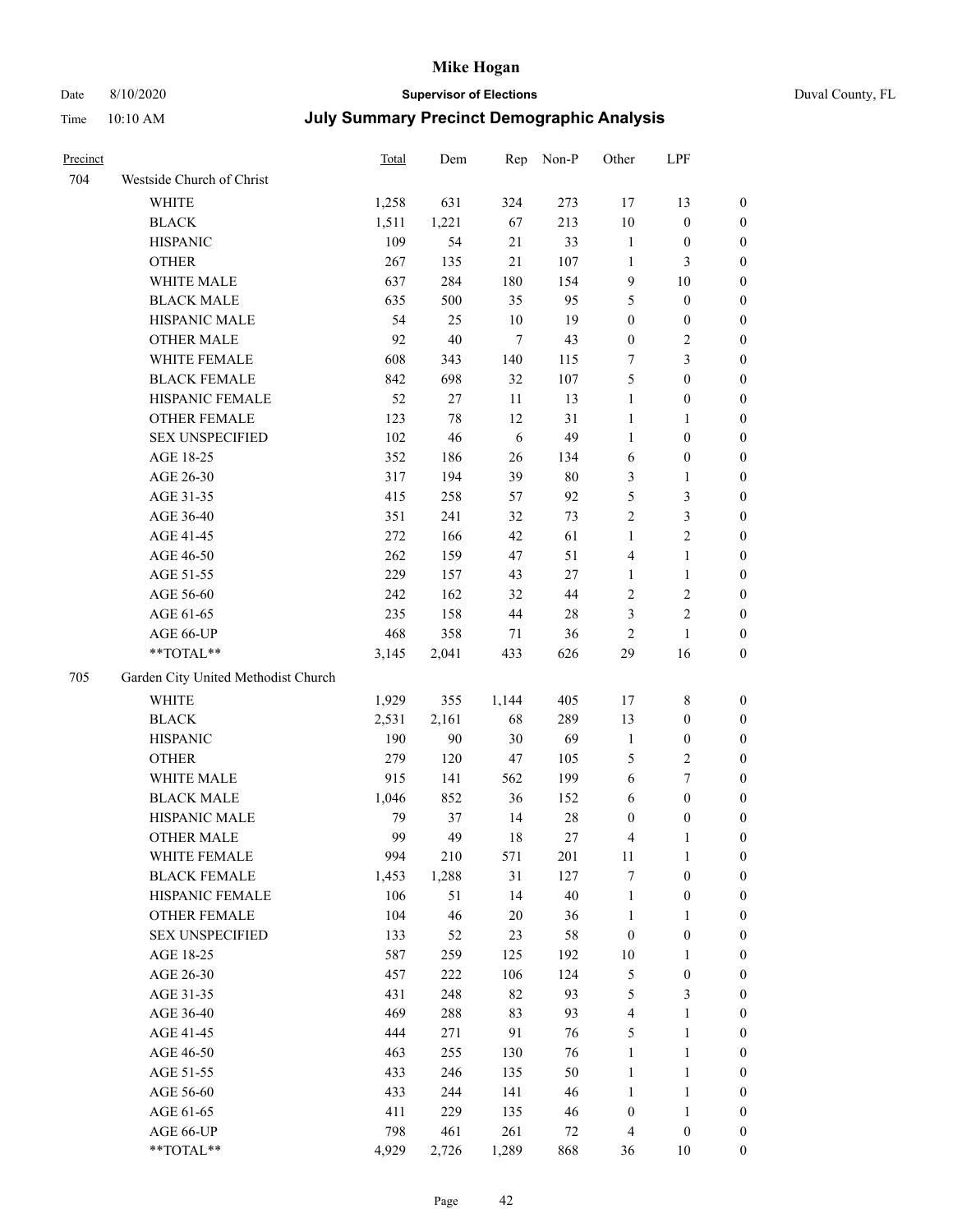# Date 8/10/2020 **Supervisor of Elections** Duval County, FL

| Precinct |                             | Total  | Dem            | Rep                     | Non-P          | Other            | LPF                     |                  |
|----------|-----------------------------|--------|----------------|-------------------------|----------------|------------------|-------------------------|------------------|
| 706      | Long Branch Senior Center   |        |                |                         |                |                  |                         |                  |
|          | <b>WHITE</b>                | 37     | 16             | $\,$ 8 $\,$             | 13             | $\boldsymbol{0}$ | $\boldsymbol{0}$        | $\boldsymbol{0}$ |
|          | <b>BLACK</b>                | 1,069  | 940            | 22                      | 100            | 4                | 3                       | $\boldsymbol{0}$ |
|          | <b>HISPANIC</b>             | 12     | $\,$ 8 $\,$    | $\mathbf{1}$            | 3              | $\boldsymbol{0}$ | $\boldsymbol{0}$        | $\boldsymbol{0}$ |
|          | <b>OTHER</b>                | 79     | 36             | $\mathbf{1}$            | 41             | $\boldsymbol{0}$ | 1                       | $\boldsymbol{0}$ |
|          | WHITE MALE                  | 13     | 3              | $\overline{4}$          | 6              | $\boldsymbol{0}$ | $\boldsymbol{0}$        | $\boldsymbol{0}$ |
|          | <b>BLACK MALE</b>           | 417    | 359            | 12                      | 44             | $\boldsymbol{0}$ | $\sqrt{2}$              | $\boldsymbol{0}$ |
|          | HISPANIC MALE               | 5      | $\overline{c}$ | $\mathbf{1}$            | $\mathbf{2}$   | $\boldsymbol{0}$ | $\boldsymbol{0}$        | $\boldsymbol{0}$ |
|          | OTHER MALE                  | 21     | 7              | $\boldsymbol{0}$        | 13             | $\boldsymbol{0}$ | 1                       | $\boldsymbol{0}$ |
|          | WHITE FEMALE                | 24     | 13             | 4                       | $\tau$         | $\boldsymbol{0}$ | $\boldsymbol{0}$        | 0                |
|          | <b>BLACK FEMALE</b>         | 628    | 559            | 10                      | 54             | 4                | $\mathbf{1}$            | 0                |
|          | HISPANIC FEMALE             | 6      | 5              | $\boldsymbol{0}$        | $\mathbf{1}$   | $\boldsymbol{0}$ | $\boldsymbol{0}$        | $\boldsymbol{0}$ |
|          | <b>OTHER FEMALE</b>         | 31     | 21             | $\boldsymbol{0}$        | $10\,$         | $\boldsymbol{0}$ | $\boldsymbol{0}$        | $\boldsymbol{0}$ |
|          | <b>SEX UNSPECIFIED</b>      | 52     | 31             | $\mathbf{1}$            | $20\,$         | $\boldsymbol{0}$ | $\boldsymbol{0}$        | $\boldsymbol{0}$ |
|          | AGE 18-25                   | 148    | 102            | 3                       | 43             | $\boldsymbol{0}$ | $\boldsymbol{0}$        | $\boldsymbol{0}$ |
|          | AGE 26-30                   | 123    | 98             | $\sqrt{2}$              | 22             | $\mathbf{1}$     | $\boldsymbol{0}$        | $\boldsymbol{0}$ |
|          | AGE 31-35                   | 102    | 83             | $\sqrt{2}$              | 14             | $\mathbf{1}$     | $\sqrt{2}$              | $\boldsymbol{0}$ |
|          | AGE 36-40                   | 100    | 77             | 6                       | 15             | $\mathbf{1}$     | $\mathbf{1}$            | $\boldsymbol{0}$ |
|          | AGE 41-45                   | 90     | 72             | $\overline{4}$          | 14             | $\boldsymbol{0}$ | $\boldsymbol{0}$        | $\boldsymbol{0}$ |
|          | AGE 46-50                   | 89     | 76             | $\boldsymbol{0}$        | 12             | 1                | $\boldsymbol{0}$        | $\boldsymbol{0}$ |
|          | AGE 51-55                   | 87     | 70             | 6                       | 11             | $\boldsymbol{0}$ | $\boldsymbol{0}$        | 0                |
|          | AGE 56-60                   | 108    | 95             | 3                       | $10\,$         | $\boldsymbol{0}$ | $\boldsymbol{0}$        | $\boldsymbol{0}$ |
|          | AGE 61-65                   | 102    | 91             | $\boldsymbol{0}$        | 11             | $\boldsymbol{0}$ | $\boldsymbol{0}$        | $\boldsymbol{0}$ |
|          | AGE 66-UP                   | 248    | 236            | 6                       | $\mathfrak{S}$ | $\boldsymbol{0}$ | $\mathbf{1}$            | $\boldsymbol{0}$ |
|          | **TOTAL**                   | 1,197  | 1,000          | 32                      | 157            | 4                | $\overline{\mathbf{4}}$ | $\boldsymbol{0}$ |
| 707      | Joseph Lee Community Center |        |                |                         |                |                  |                         |                  |
|          | <b>WHITE</b>                | 253    | 99             | 86                      | 65             | $\overline{c}$   | $\mathbf{1}$            | $\boldsymbol{0}$ |
|          | <b>BLACK</b>                | 2,528  | 2,198          | 65                      | 261            | 4                | $\boldsymbol{0}$        | $\boldsymbol{0}$ |
|          | <b>HISPANIC</b>             | 42     | 24             | 6                       | 12             | $\boldsymbol{0}$ | $\boldsymbol{0}$        | $\boldsymbol{0}$ |
|          | <b>OTHER</b>                | 180    | 96             | 12                      | $70\,$         | $\mathbf{1}$     | $\mathbf{1}$            | $\boldsymbol{0}$ |
|          | WHITE MALE                  | 93     | 28             | 40                      | 24             | $\boldsymbol{0}$ | $\mathbf{1}$            | $\boldsymbol{0}$ |
|          | <b>BLACK MALE</b>           | 932    | 781            | 32                      | 118            | 1                | $\boldsymbol{0}$        | $\boldsymbol{0}$ |
|          | HISPANIC MALE               | 15     | $\mathbf{9}$   | $\overline{2}$          | $\overline{4}$ | $\boldsymbol{0}$ | $\boldsymbol{0}$        | 0                |
|          | OTHER MALE                  | 55     | 30             | $\overline{4}$          | 21             | $\boldsymbol{0}$ | $\boldsymbol{0}$        | $\boldsymbol{0}$ |
|          | WHITE FEMALE                | 154    | $70\,$         | 46                      | 36             | 2                | $\boldsymbol{0}$        | $\boldsymbol{0}$ |
|          | <b>BLACK FEMALE</b>         | 1,551  | 1,380          | 32                      | 136            | 3                | $\boldsymbol{0}$        | $\overline{0}$   |
|          | HISPANIC FEMALE             | $27\,$ | 15             | $\overline{\mathbf{4}}$ | $\,$ 8 $\,$    | $\boldsymbol{0}$ | $\boldsymbol{0}$        | $\overline{0}$   |
|          | <b>OTHER FEMALE</b>         | 83     | 51             | 7                       | 24             | $\boldsymbol{0}$ | $\mathbf{1}$            | $\overline{0}$   |
|          | <b>SEX UNSPECIFIED</b>      | 93     | 53             | $\sqrt{2}$              | 37             | $\mathbf{1}$     | $\boldsymbol{0}$        | $\overline{0}$   |
|          | AGE 18-25                   | 337    | 224            | 12                      | 100            | $\mathbf{1}$     | $\boldsymbol{0}$        | 0                |
|          | AGE 26-30                   | 288    | 206            | 18                      | 64             | $\boldsymbol{0}$ | $\boldsymbol{0}$        | 0                |
|          | AGE 31-35                   | 286    | 215            | 12                      | 58             | $\boldsymbol{0}$ | $\mathbf{1}$            | 0                |
|          | AGE 36-40                   | 234    | 185            | 15                      | 34             | $\boldsymbol{0}$ | $\boldsymbol{0}$        | 0                |
|          | AGE 41-45                   | 211    | 162            | 12                      | 35             | 2                | $\boldsymbol{0}$        | 0                |
|          | AGE 46-50                   | 227    | 177            | 19                      | $30\,$         | $\mathbf{1}$     | $\boldsymbol{0}$        | $\boldsymbol{0}$ |
|          | AGE 51-55                   | 213    | 174            | 19                      | 19             | $\boldsymbol{0}$ | $\mathbf{1}$            | $\boldsymbol{0}$ |
|          | AGE 56-60                   | 266    | 226            | 17                      | 22             | 1                | $\boldsymbol{0}$        | $\overline{0}$   |
|          | AGE 61-65                   | 323    | 284            | 20                      | 17             | $\sqrt{2}$       | $\boldsymbol{0}$        | $\boldsymbol{0}$ |
|          | AGE 66-UP                   | 614    | 561            | 24                      | 29             | $\boldsymbol{0}$ | $\boldsymbol{0}$        | $\boldsymbol{0}$ |
|          | **TOTAL**                   | 3,003  | 2,417          | 169                     | 408            | 7                | $\overline{2}$          | $\boldsymbol{0}$ |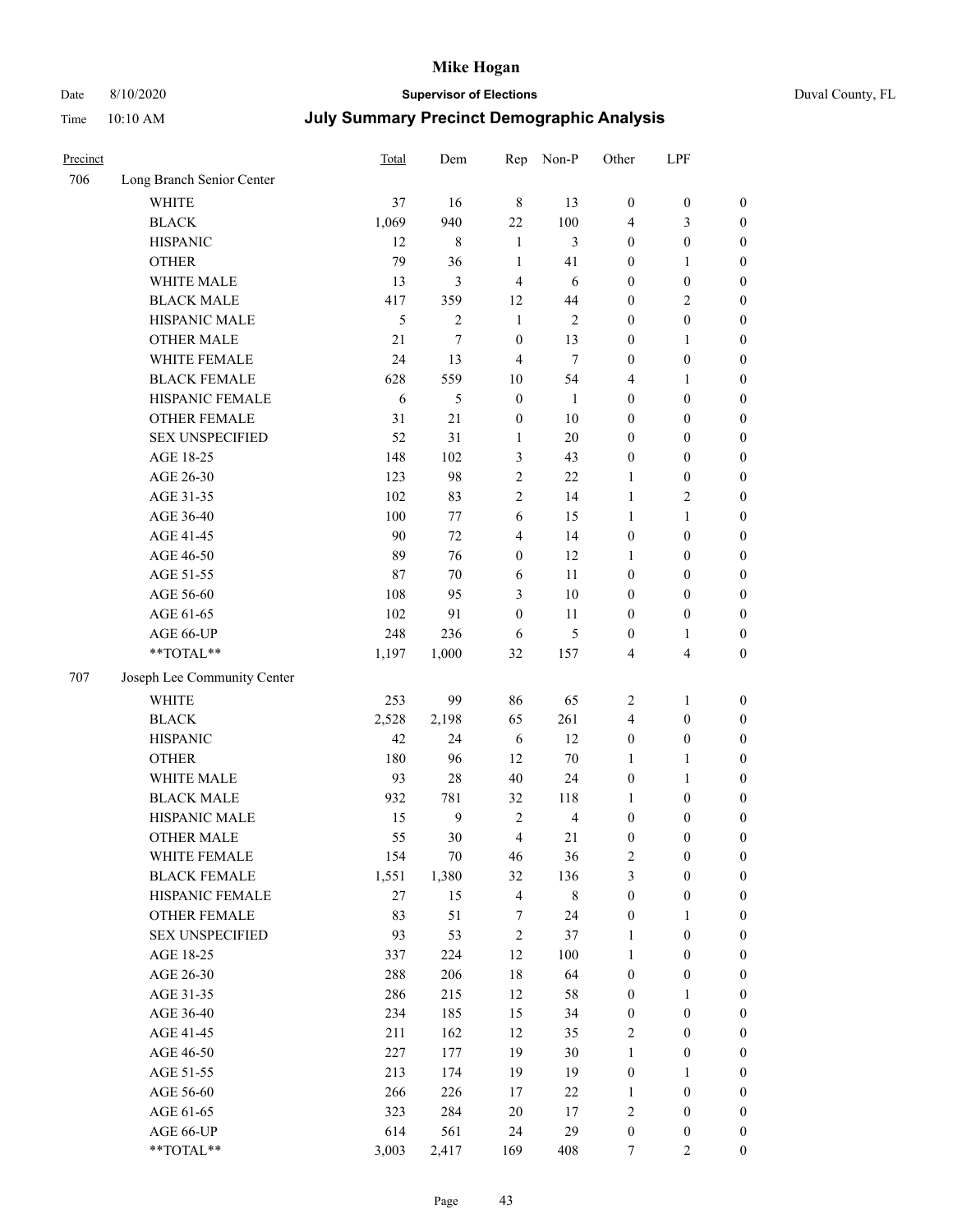#### Date 8/10/2020 **Supervisor of Elections** Duval County, FL Time 10:10 AM **July Summary Precinct Demographic Analysis**

| Precinct |                               | Total | Dem            | Rep              | Non-P          | Other            | LPF              |                  |
|----------|-------------------------------|-------|----------------|------------------|----------------|------------------|------------------|------------------|
| 708      | Brown Eastside Branch Library |       |                |                  |                |                  |                  |                  |
|          | <b>WHITE</b>                  | 181   | 65             | 70               | 46             | $\boldsymbol{0}$ | $\boldsymbol{0}$ | $\boldsymbol{0}$ |
|          | <b>BLACK</b>                  | 1,023 | 861            | 32               | 127            | $\sqrt{2}$       | 1                | $\boldsymbol{0}$ |
|          | <b>HISPANIC</b>               | 14    | 10             | 1                | 3              | $\boldsymbol{0}$ | $\boldsymbol{0}$ | $\boldsymbol{0}$ |
|          | <b>OTHER</b>                  | 85    | 41             | 5                | 39             | $\boldsymbol{0}$ | $\boldsymbol{0}$ | $\boldsymbol{0}$ |
|          | WHITE MALE                    | 78    | 20             | 41               | 17             | $\boldsymbol{0}$ | $\boldsymbol{0}$ | $\boldsymbol{0}$ |
|          | <b>BLACK MALE</b>             | 414   | 329            | $18\,$           | 65             | $\overline{2}$   | $\boldsymbol{0}$ | $\boldsymbol{0}$ |
|          | HISPANIC MALE                 | 5     | $\overline{4}$ | $\boldsymbol{0}$ | $\mathbf{1}$   | $\boldsymbol{0}$ | $\boldsymbol{0}$ | $\boldsymbol{0}$ |
|          | <b>OTHER MALE</b>             | 34    | 18             | $\mathfrak{Z}$   | 13             | $\boldsymbol{0}$ | $\boldsymbol{0}$ | $\boldsymbol{0}$ |
|          | WHITE FEMALE                  | 99    | 43             | 28               | 28             | $\boldsymbol{0}$ | $\boldsymbol{0}$ | $\boldsymbol{0}$ |
|          | <b>BLACK FEMALE</b>           | 588   | 518            | 13               | 57             | $\boldsymbol{0}$ | $\boldsymbol{0}$ | $\boldsymbol{0}$ |
|          | HISPANIC FEMALE               | 9     | 6              | $\mathbf{1}$     | $\overline{2}$ | $\boldsymbol{0}$ | $\boldsymbol{0}$ | $\boldsymbol{0}$ |
|          | <b>OTHER FEMALE</b>           | 33    | 17             | 2                | 14             | $\boldsymbol{0}$ | $\boldsymbol{0}$ | $\boldsymbol{0}$ |
|          | <b>SEX UNSPECIFIED</b>        | 43    | 22             | $\overline{c}$   | 18             | $\boldsymbol{0}$ | 1                | $\boldsymbol{0}$ |
|          | AGE 18-25                     | 163   | 97             | $\overline{7}$   | 58             | $\boldsymbol{0}$ | 1                | $\boldsymbol{0}$ |
|          | AGE 26-30                     | 123   | 86             | $\,8\,$          | 29             | $\boldsymbol{0}$ | $\boldsymbol{0}$ | $\boldsymbol{0}$ |
|          | AGE 31-35                     | 122   | $88\,$         | 11               | 23             | $\boldsymbol{0}$ | $\boldsymbol{0}$ | $\boldsymbol{0}$ |
|          | AGE 36-40                     | 117   | 84             | 10               | 23             | $\boldsymbol{0}$ | $\boldsymbol{0}$ | $\boldsymbol{0}$ |
|          | AGE 41-45                     | 93    | 67             | 10               | 15             | 1                | $\boldsymbol{0}$ | $\boldsymbol{0}$ |
|          | AGE 46-50                     | 111   | 89             | $7\phantom{.0}$  | 15             | $\boldsymbol{0}$ | $\boldsymbol{0}$ | $\boldsymbol{0}$ |
|          | AGE 51-55                     | 106   | 82             | 12               | 12             | $\boldsymbol{0}$ | $\boldsymbol{0}$ | $\boldsymbol{0}$ |
|          | AGE 56-60                     | 142   | 108            | 15               | 19             | $\boldsymbol{0}$ | $\boldsymbol{0}$ | $\boldsymbol{0}$ |
|          | AGE 61-65                     | 122   | 101            | 9                | 11             | 1                | $\boldsymbol{0}$ | $\boldsymbol{0}$ |
|          | AGE 66-UP                     | 204   | 175            | 19               | 10             | $\boldsymbol{0}$ | $\boldsymbol{0}$ | $\boldsymbol{0}$ |
|          | **TOTAL**                     | 1,303 | 977            | 108              | 215            | $\overline{2}$   | 1                | $\boldsymbol{0}$ |
| 709      | First Timothy Baptist Church  |       |                |                  |                |                  |                  |                  |
|          | <b>WHITE</b>                  | 241   | 76             | $88\,$           | 71             | 6                | $\boldsymbol{0}$ | $\boldsymbol{0}$ |
|          | <b>BLACK</b>                  | 4,198 | 3,628          | 118              | 428            | 23               | 1                | $\boldsymbol{0}$ |
|          | <b>HISPANIC</b>               | 125   | 57             | 18               | 48             | $\sqrt{2}$       | $\boldsymbol{0}$ | $\boldsymbol{0}$ |
|          | <b>OTHER</b>                  | 281   | 158            | 21               | 99             | $\sqrt{2}$       | 1                | $\boldsymbol{0}$ |
|          | WHITE MALE                    | 101   | 22             | 50               | 28             | $\mathbf{1}$     | $\boldsymbol{0}$ | $\boldsymbol{0}$ |
|          | <b>BLACK MALE</b>             | 1,691 | 1,382          | 57               | 240            | 11               | 1                | $\boldsymbol{0}$ |
|          | HISPANIC MALE                 | 56    | 27             | 11               | 17             | $\mathbf{1}$     | $\boldsymbol{0}$ | $\boldsymbol{0}$ |
|          | <b>OTHER MALE</b>             | 83    | 53             | 5                | 24             | $\mathbf{1}$     | $\boldsymbol{0}$ | $\boldsymbol{0}$ |
|          | WHITE FEMALE                  | 137   | 54             | 37               | 41             | $\mathfrak s$    | $\boldsymbol{0}$ | $\boldsymbol{0}$ |
|          | <b>BLACK FEMALE</b>           | 2,444 | 2,192          | 61               | 179            | $12\,$           | $\boldsymbol{0}$ | $\boldsymbol{0}$ |
|          | HISPANIC FEMALE               | 65    | 29             | $\tau$           | $28\,$         | $\mathbf{1}$     | $\boldsymbol{0}$ | $\boldsymbol{0}$ |
|          | OTHER FEMALE                  | 126   | 75             | 11               | 38             | $\mathbf{1}$     | 1                | $\boldsymbol{0}$ |
|          | <b>SEX UNSPECIFIED</b>        | 142   | 85             | $\sqrt{6}$       | 51             | $\boldsymbol{0}$ | $\boldsymbol{0}$ | $\boldsymbol{0}$ |
|          | AGE 18-25                     | 599   | 398            | 29               | 164            | $\tau$           | 1                | $\boldsymbol{0}$ |
|          | AGE 26-30                     | 522   | 404            | 17               | 97             | $\mathfrak{Z}$   | 1                | $\boldsymbol{0}$ |
|          | AGE 31-35                     | 443   | 350            | 14               | 73             | 6                | $\boldsymbol{0}$ | $\boldsymbol{0}$ |
|          | AGE 36-40                     | 392   | 304            | 18               | 66             | $\overline{4}$   | $\boldsymbol{0}$ | $\boldsymbol{0}$ |
|          | AGE 41-45                     | 378   | 306            | 19               | 53             | $\boldsymbol{0}$ | $\boldsymbol{0}$ | $\boldsymbol{0}$ |
|          | AGE 46-50                     | 411   | 326            | 32               | 50             | 3                | $\boldsymbol{0}$ | $\boldsymbol{0}$ |
|          | AGE 51-55                     | 442   | 381            | 18               | 39             | $\overline{4}$   | $\boldsymbol{0}$ | $\boldsymbol{0}$ |
|          | AGE 56-60                     | 417   | 348            | 31               | 37             | $\mathbf{1}$     | $\boldsymbol{0}$ | $\boldsymbol{0}$ |
|          | AGE 61-65                     | 446   | 378            | $27\,$           | 37             | $\overline{4}$   | $\boldsymbol{0}$ | $\boldsymbol{0}$ |
|          | AGE 66-UP                     | 791   | 720            | $40\,$           | 30             | 1                | $\boldsymbol{0}$ | $\boldsymbol{0}$ |
|          | **TOTAL**                     | 4,845 | 3,919          | 245              | 646            | 33               | 2                | $\mathbf{0}$     |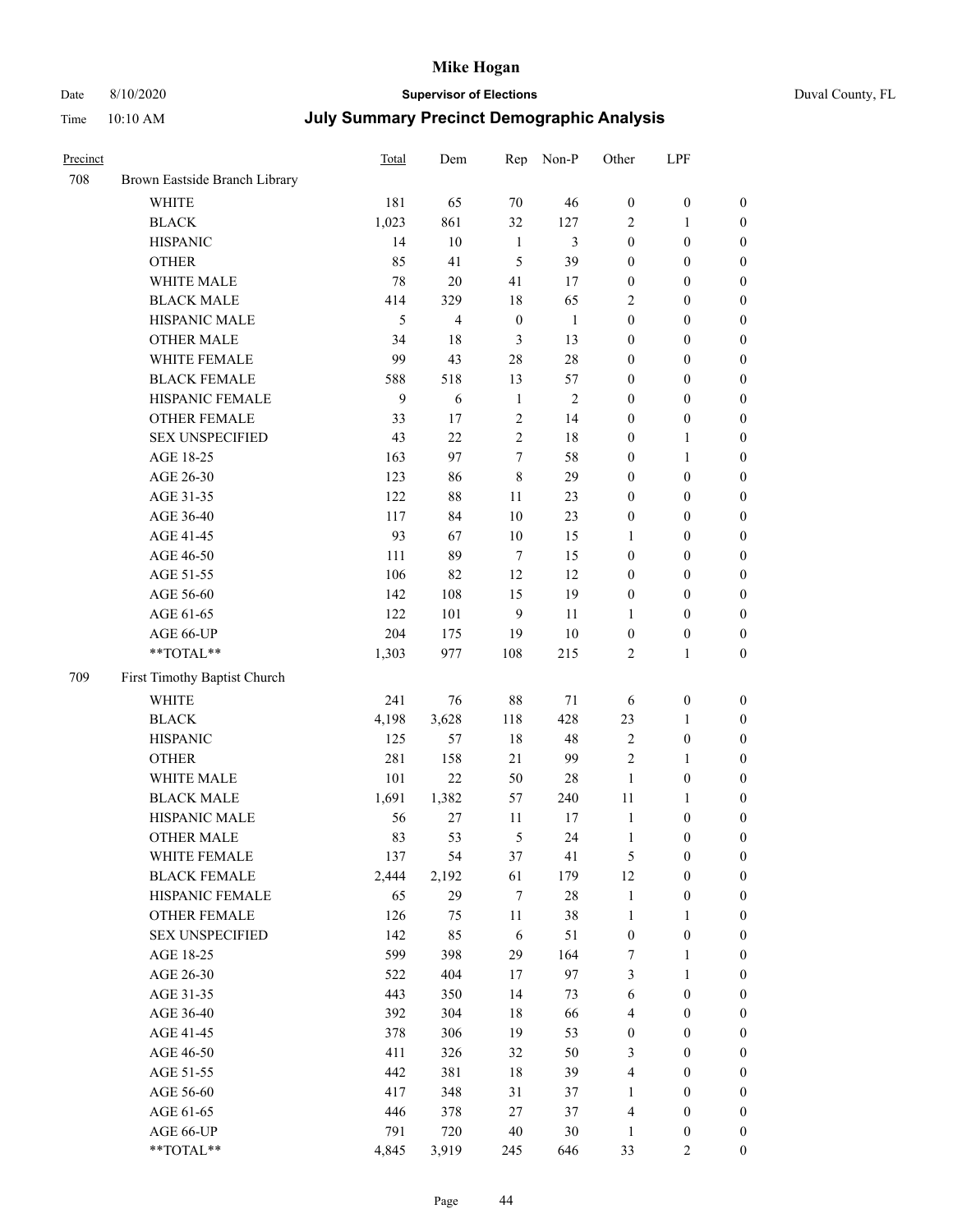# Date 8/10/2020 **Supervisor of Elections** Duval County, FL

| Precinct |                                                   | Total | Dem          | Rep              | Non-P            | Other            | LPF                     |                  |
|----------|---------------------------------------------------|-------|--------------|------------------|------------------|------------------|-------------------------|------------------|
| 710      | Highlands Regional Library                        |       |              |                  |                  |                  |                         |                  |
|          | <b>WHITE</b>                                      | 392   | 90           | 193              | 97               | 8                | $\overline{\mathbf{4}}$ | 0                |
|          | <b>BLACK</b>                                      | 3,329 | 2,895        | $8\sqrt{1}$      | 339              | 13               | $\mathbf{1}$            | $\boldsymbol{0}$ |
|          | <b>HISPANIC</b>                                   | 99    | 50           | $\overline{7}$   | 42               | $\boldsymbol{0}$ | $\boldsymbol{0}$        | $\boldsymbol{0}$ |
|          | <b>OTHER</b>                                      | 247   | 130          | 18               | 99               | $\boldsymbol{0}$ | $\boldsymbol{0}$        | $\boldsymbol{0}$ |
|          | WHITE MALE                                        | 195   | 39           | 96               | 53               | 5                | $\mathbf{2}$            | $\boldsymbol{0}$ |
|          | <b>BLACK MALE</b>                                 | 1,344 | 1,109        | 50               | 179              | 6                | $\boldsymbol{0}$        | $\boldsymbol{0}$ |
|          | HISPANIC MALE                                     | 41    | 21           | $\overline{4}$   | 16               | $\boldsymbol{0}$ | $\boldsymbol{0}$        | $\boldsymbol{0}$ |
|          | <b>OTHER MALE</b>                                 | 78    | 40           | 6                | 32               | $\boldsymbol{0}$ | $\boldsymbol{0}$        | $\boldsymbol{0}$ |
|          | WHITE FEMALE                                      | 191   | 50           | 96               | 40               | 3                | $\sqrt{2}$              | $\boldsymbol{0}$ |
|          | <b>BLACK FEMALE</b>                               | 1,932 | 1,750        | 28               | 146              | 7                | $\mathbf{1}$            | 0                |
|          | HISPANIC FEMALE                                   | 49    | 25           | 3                | 21               | $\boldsymbol{0}$ | $\boldsymbol{0}$        | $\boldsymbol{0}$ |
|          | OTHER FEMALE                                      | 113   | 71           | 10               | 32               | $\boldsymbol{0}$ | $\boldsymbol{0}$        | $\boldsymbol{0}$ |
|          | <b>SEX UNSPECIFIED</b>                            | 124   | 60           | 6                | 58               | $\boldsymbol{0}$ | $\boldsymbol{0}$        | $\boldsymbol{0}$ |
|          | AGE 18-25                                         | 610   | 423          | 29               | 152              | 4                | $\sqrt{2}$              | $\boldsymbol{0}$ |
|          | AGE 26-30                                         | 400   | 280          | 28               | 89               | 2                | $\mathbf{1}$            | $\boldsymbol{0}$ |
|          | AGE 31-35                                         | 334   | 246          | 25               | 60               | 3                | $\boldsymbol{0}$        | $\boldsymbol{0}$ |
|          | AGE 36-40                                         | 345   | 277          | 20               | 45               | $\mathfrak{2}$   | $\mathbf{1}$            | $\boldsymbol{0}$ |
|          | AGE 41-45                                         | 321   | 246          | 18               | 56               | $\mathbf{1}$     | $\boldsymbol{0}$        | $\boldsymbol{0}$ |
|          | AGE 46-50                                         | 390   | 308          | 27               | 53               | 2                | $\boldsymbol{0}$        | $\boldsymbol{0}$ |
|          | AGE 51-55                                         | 346   | 289          | 20               | 32               | 5                | $\boldsymbol{0}$        | 0                |
|          | AGE 56-60                                         | 362   | 291          | 35               | 34               | 2                | $\boldsymbol{0}$        | $\boldsymbol{0}$ |
|          | AGE 61-65                                         | 318   | 279          | 21               | 17               | $\boldsymbol{0}$ | $\mathbf{1}$            | $\boldsymbol{0}$ |
|          | AGE 66-UP                                         | 639   | 526          | 76               | 37               | $\boldsymbol{0}$ | $\boldsymbol{0}$        | $\boldsymbol{0}$ |
|          | **TOTAL**                                         | 4,067 | 3,165        | 299              | 577              | $21\,$           | $\mathfrak{S}$          | $\boldsymbol{0}$ |
| 711      | Robert F. Kennedy Community Center, Gymn and Park |       |              |                  |                  |                  |                         |                  |
|          | <b>WHITE</b>                                      | 142   | 46           | 41               | 51               | 3                | $\mathbf{1}$            | $\boldsymbol{0}$ |
|          | <b>BLACK</b>                                      | 1,029 | 874          | 33               | 116              | 6                | $\boldsymbol{0}$        | $\boldsymbol{0}$ |
|          | <b>HISPANIC</b>                                   | 13    | $\,8\,$      | $\sqrt{2}$       | $\mathbf{2}$     | $\boldsymbol{0}$ | $\mathbf{1}$            | $\boldsymbol{0}$ |
|          | <b>OTHER</b>                                      | 85    | 42           | 9                | 34               | $\boldsymbol{0}$ | $\boldsymbol{0}$        | $\boldsymbol{0}$ |
|          | WHITE MALE                                        | 58    | 15           | 21               | $20\,$           | 1                | $\mathbf{1}$            | $\boldsymbol{0}$ |
|          | <b>BLACK MALE</b>                                 | 419   | 335          | 18               | 62               | 4                | $\boldsymbol{0}$        | $\boldsymbol{0}$ |
|          | HISPANIC MALE                                     | 6     | $\mathbf{2}$ | $\mathbf{1}$     | $\sqrt{2}$       | $\boldsymbol{0}$ | 1                       | 0                |
|          | <b>OTHER MALE</b>                                 | 29    | $\,$ 8 $\,$  | 5                | 16               | $\boldsymbol{0}$ | $\boldsymbol{0}$        | $\boldsymbol{0}$ |
|          | WHITE FEMALE                                      | 74    | 27           | 17               | 28               | 2                | $\boldsymbol{0}$        | $\boldsymbol{0}$ |
|          | <b>BLACK FEMALE</b>                               | 593   | 524          | 15               | 52               | $\sqrt{2}$       | $\boldsymbol{0}$        | $\overline{0}$   |
|          | HISPANIC FEMALE                                   | 7     | $\sqrt{6}$   | $\mathbf{1}$     | $\boldsymbol{0}$ | $\boldsymbol{0}$ | $\boldsymbol{0}$        | $\overline{0}$   |
|          | <b>OTHER FEMALE</b>                               | 36    | 24           | $\overline{4}$   | 8                | $\boldsymbol{0}$ | $\boldsymbol{0}$        | $\overline{0}$   |
|          | <b>SEX UNSPECIFIED</b>                            | 46    | 29           | 3                | 14               | $\boldsymbol{0}$ | $\boldsymbol{0}$        | $\overline{0}$   |
|          | AGE 18-25                                         | 185   | 134          | $\boldsymbol{9}$ | 39               | 3                | $\boldsymbol{0}$        | $\theta$         |
|          | AGE 26-30                                         | 126   | 83           | 6                | 35               | $\mathbf{1}$     | $\mathbf{1}$            | 0                |
|          | AGE 31-35                                         | 137   | 104          | 9                | 23               | $\boldsymbol{0}$ | $\mathbf{1}$            | 0                |
|          | AGE 36-40                                         | 114   | 86           | $\,$ 8 $\,$      | 20               | $\boldsymbol{0}$ | $\boldsymbol{0}$        | 0                |
|          | AGE 41-45                                         | 95    | 67           | 6                | 22               | $\boldsymbol{0}$ | $\boldsymbol{0}$        | 0                |
|          | AGE 46-50                                         | 82    | 56           | 9                | 17               | $\boldsymbol{0}$ | $\boldsymbol{0}$        | $\boldsymbol{0}$ |
|          | AGE 51-55                                         | 117   | 93           | 10               | 14               | $\boldsymbol{0}$ | $\boldsymbol{0}$        | $\boldsymbol{0}$ |
|          | AGE 56-60                                         | 100   | 81           | $\tau$           | 11               | $\mathbf{1}$     | $\boldsymbol{0}$        | $\boldsymbol{0}$ |
|          | AGE 61-65                                         | 119   | 97           | 12               | $\boldsymbol{7}$ | 3                | $\boldsymbol{0}$        | $\boldsymbol{0}$ |
|          | AGE 66-UP                                         | 194   | 169          | $\boldsymbol{9}$ | 15               | $\mathbf{1}$     | $\boldsymbol{0}$        | $\boldsymbol{0}$ |
|          | **TOTAL**                                         | 1,269 | 970          | 85               | 203              | 9                | $\overline{2}$          | $\boldsymbol{0}$ |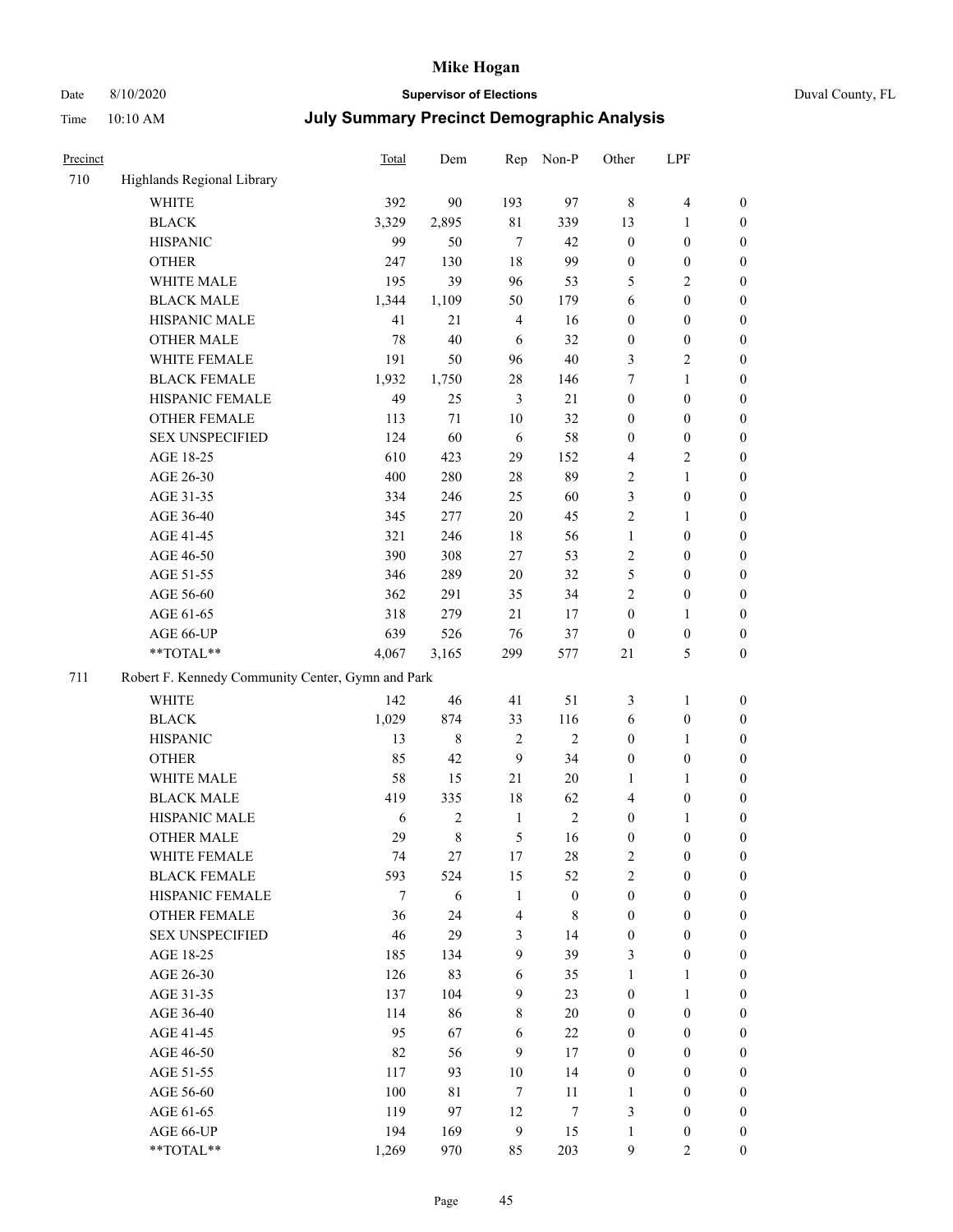#### Date 8/10/2020 **Supervisor of Elections** Duval County, FL Time 10:10 AM **July Summary Precinct Demographic Analysis**

| Precinct |                                      | Total | Dem    | Rep            | Non-P  | Other            | LPF                     |                  |
|----------|--------------------------------------|-------|--------|----------------|--------|------------------|-------------------------|------------------|
| 712      | Mary Singleton Senior Citizen Center |       |        |                |        |                  |                         |                  |
|          | WHITE                                | 526   | 231    | 161            | 123    | $\,$ 8 $\,$      | 3                       | $\boldsymbol{0}$ |
|          | <b>BLACK</b>                         | 1,046 | 890    | 33             | 117    | $\overline{4}$   | $\overline{c}$          | $\boldsymbol{0}$ |
|          | <b>HISPANIC</b>                      | 73    | 38     | 12             | 23     | $\boldsymbol{0}$ | $\boldsymbol{0}$        | $\boldsymbol{0}$ |
|          | <b>OTHER</b>                         | 111   | 57     | 11             | $40\,$ | $\mathbf{1}$     | $\overline{\mathbf{c}}$ | $\boldsymbol{0}$ |
|          | WHITE MALE                           | 277   | 113    | 90             | 68     | 3                | 3                       | $\boldsymbol{0}$ |
|          | <b>BLACK MALE</b>                    | 441   | 362    | 17             | 56     | $\overline{4}$   | 2                       | $\boldsymbol{0}$ |
|          | HISPANIC MALE                        | 32    | 15     | $\mathfrak{H}$ | 12     | $\boldsymbol{0}$ | $\boldsymbol{0}$        | $\boldsymbol{0}$ |
|          | <b>OTHER MALE</b>                    | 53    | 25     | 6              | 21     | $\boldsymbol{0}$ | 1                       | $\boldsymbol{0}$ |
|          | WHITE FEMALE                         | 242   | 114    | 71             | 52     | 5                | $\boldsymbol{0}$        | $\boldsymbol{0}$ |
|          | <b>BLACK FEMALE</b>                  | 580   | 511    | 15             | 54     | $\boldsymbol{0}$ | $\boldsymbol{0}$        | $\boldsymbol{0}$ |
|          | HISPANIC FEMALE                      | 38    | $21\,$ | $\tau$         | $10\,$ | $\boldsymbol{0}$ | $\boldsymbol{0}$        | $\boldsymbol{0}$ |
|          | <b>OTHER FEMALE</b>                  | 45    | 27     | 5              | 12     | $\boldsymbol{0}$ | 1                       | $\boldsymbol{0}$ |
|          | <b>SEX UNSPECIFIED</b>               | 48    | 28     | 1              | 18     | $\mathbf{1}$     | $\boldsymbol{0}$        | $\boldsymbol{0}$ |
|          | AGE 18-25                            | 147   | 103    | 13             | 31     | $\boldsymbol{0}$ | $\boldsymbol{0}$        | $\boldsymbol{0}$ |
|          | AGE 26-30                            | 170   | 113    | 16             | 36     | 3                | 2                       | $\boldsymbol{0}$ |
|          | AGE 31-35                            | 192   | 119    | $30\,$         | 39     | $\overline{4}$   | $\boldsymbol{0}$        | $\boldsymbol{0}$ |
|          | AGE 36-40                            | 179   | 114    | 20             | 40     | 3                | 2                       | $\boldsymbol{0}$ |
|          | AGE 41-45                            | 128   | $88\,$ | 14             | 25     | $\mathbf{1}$     | $\boldsymbol{0}$        | $\boldsymbol{0}$ |
|          | AGE 46-50                            | 126   | 78     | 22             | 25     | $\boldsymbol{0}$ | 1                       | $\boldsymbol{0}$ |
|          | AGE 51-55                            | 140   | 93     | 19             | $27\,$ | $\boldsymbol{0}$ | 1                       | $\boldsymbol{0}$ |
|          | AGE 56-60                            | 187   | 126    | 35             | 24     | $\sqrt{2}$       | $\boldsymbol{0}$        | $\boldsymbol{0}$ |
|          | AGE 61-65                            | 193   | 138    | $27\,$         | 28     | $\boldsymbol{0}$ | $\boldsymbol{0}$        | $\boldsymbol{0}$ |
|          | AGE 66-UP                            | 294   | 244    | 21             | 28     | $\mathbf{0}$     | 1                       | $\boldsymbol{0}$ |
|          | **TOTAL**                            | 1,756 | 1,216  | 217            | 303    | 13               | 7                       | $\boldsymbol{0}$ |
| 713      | First Baptist Church of Jacksonville |       |        |                |        |                  |                         |                  |
|          | WHITE                                | 1,974 | 612    | 847            | 464    | 42               | 9                       | $\boldsymbol{0}$ |
|          | <b>BLACK</b>                         | 1,452 | 1,112  | 92             | 229    | 19               | $\boldsymbol{0}$        | $\boldsymbol{0}$ |
|          | <b>HISPANIC</b>                      | 173   | 76     | 35             | 56     | $\overline{2}$   | 4                       | $\boldsymbol{0}$ |
|          | <b>OTHER</b>                         | 424   | 188    | 73             | 155    | $\,8\,$          | $\boldsymbol{0}$        | $\boldsymbol{0}$ |
|          | WHITE MALE                           | 1,125 | 304    | 507            | 281    | 27               | 6                       | $\boldsymbol{0}$ |
|          | <b>BLACK MALE</b>                    | 706   | 506    | 55             | 136    | 9                | $\boldsymbol{0}$        | $\boldsymbol{0}$ |
|          | HISPANIC MALE                        | 97    | 38     | 23             | 31     | $\overline{2}$   | 3                       | $\boldsymbol{0}$ |
|          | <b>OTHER MALE</b>                    | 201   | 89     | 39             | $70\,$ | 3                | $\boldsymbol{0}$        | $\boldsymbol{0}$ |
|          | WHITE FEMALE                         | 823   | 296    | 331            | 178    | 15               | $\mathfrak{Z}$          | $\boldsymbol{0}$ |
|          | <b>BLACK FEMALE</b>                  | 712   | 582    | 32             | 89     | 9                | $\boldsymbol{0}$        | $\boldsymbol{0}$ |
|          | HISPANIC FEMALE                      | 75    | 38     | 12             | 24     | $\boldsymbol{0}$ | 1                       | $\boldsymbol{0}$ |
|          | <b>OTHER FEMALE</b>                  | 154   | 83     | 24             | 44     | $\mathfrak z$    | $\boldsymbol{0}$        | $\boldsymbol{0}$ |
|          | <b>SEX UNSPECIFIED</b>               | 130   | 52     | 24             | 51     | $\mathfrak{Z}$   | $\boldsymbol{0}$        | $\boldsymbol{0}$ |
|          | AGE 18-25                            | 255   | 121    | 52             | 74     | $\sqrt{6}$       | 2                       | $\boldsymbol{0}$ |
|          | AGE 26-30                            | 423   | 193    | 92             | 128    | 6                | 4                       | $\boldsymbol{0}$ |
|          | AGE 31-35                            | 401   | 191    | 83             | 114    | 10               | 3                       | $\boldsymbol{0}$ |
|          | AGE 36-40                            | 404   | 178    | 102            | 113    | $11\,$           | $\boldsymbol{0}$        | $\boldsymbol{0}$ |
|          | AGE 41-45                            | 371   | 146    | 118            | 102    | $\mathfrak{Z}$   | $\mathbf{2}$            | $\boldsymbol{0}$ |
|          | AGE 46-50                            | 416   | 161    | 153            | 95     | 6                | $\mathbf{1}$            | $\boldsymbol{0}$ |
|          | AGE 51-55                            | 366   | 166    | 116            | 76     | $\,$ 8 $\,$      | $\boldsymbol{0}$        | $\boldsymbol{0}$ |
|          | AGE 56-60                            | 331   | 154    | 98             | 71     | $\tau$           | 1                       | $\boldsymbol{0}$ |
|          | AGE 61-65                            | 295   | 182    | 62             | 47     | $\overline{4}$   | $\boldsymbol{0}$        | $\boldsymbol{0}$ |
|          | AGE 66-UP                            | 761   | 496    | 171            | 84     | $10\,$           | $\boldsymbol{0}$        | $\boldsymbol{0}$ |
|          | **TOTAL**                            | 4,023 | 1,988  | 1,047          | 904    | $71\,$           | 13                      | $\boldsymbol{0}$ |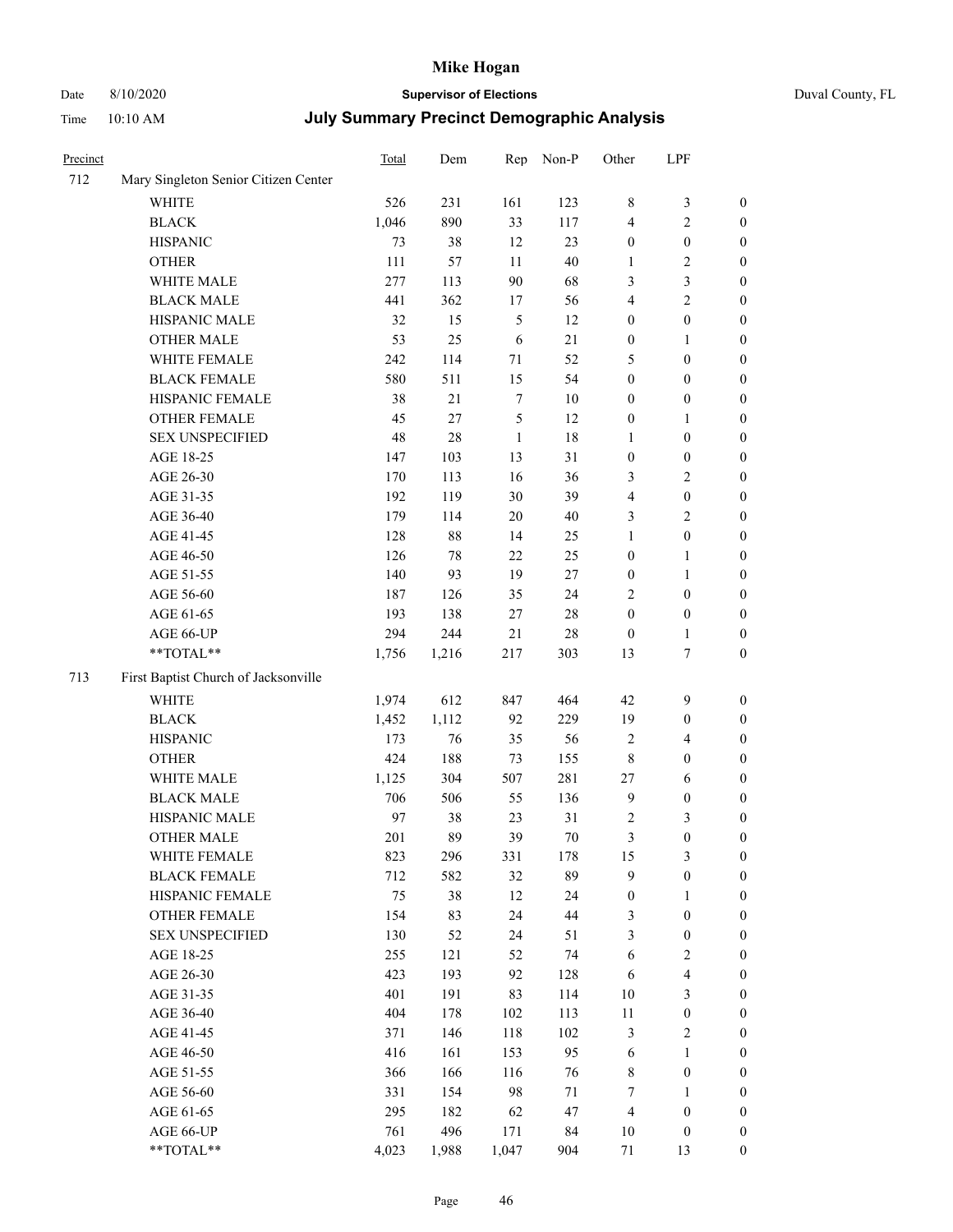# Date 8/10/2020 **Supervisor of Elections** Duval County, FL

| Precinct |                                  | <b>Total</b> | Dem            | Rep                     | Non-P          | Other            | LPF                     |                  |
|----------|----------------------------------|--------------|----------------|-------------------------|----------------|------------------|-------------------------|------------------|
| 714      | Grace Baptist Church             |              |                |                         |                |                  |                         |                  |
|          | <b>WHITE</b>                     | 255          | 96             | 74                      | 74             | $\overline{9}$   | $\sqrt{2}$              | $\boldsymbol{0}$ |
|          | <b>BLACK</b>                     | 1,554        | 1,324          | 44                      | 181            | 3                | $\mathfrak{2}$          | $\boldsymbol{0}$ |
|          | <b>HISPANIC</b>                  | 39           | 20             | $\overline{4}$          | 13             | $\mathfrak{2}$   | $\boldsymbol{0}$        | $\boldsymbol{0}$ |
|          | <b>OTHER</b>                     | 126          | 65             | $\overline{7}$          | 53             | 1                | $\boldsymbol{0}$        | $\boldsymbol{0}$ |
|          | WHITE MALE                       | 130          | 43             | 46                      | 36             | 4                | $\mathbf{1}$            | $\boldsymbol{0}$ |
|          | <b>BLACK MALE</b>                | 627          | 507            | 21                      | 94             | 3                | $\sqrt{2}$              | $\boldsymbol{0}$ |
|          | HISPANIC MALE                    | 17           | 5              | $\sqrt{2}$              | $\overline{9}$ | $\mathbf{1}$     | $\boldsymbol{0}$        | $\boldsymbol{0}$ |
|          | <b>OTHER MALE</b>                | 47           | $20\,$         | $\overline{4}$          | 23             | $\boldsymbol{0}$ | $\boldsymbol{0}$        | $\boldsymbol{0}$ |
|          | WHITE FEMALE                     | 118          | 50             | 25                      | 37             | 5                | $\mathbf{1}$            | $\boldsymbol{0}$ |
|          | <b>BLACK FEMALE</b>              | 896          | 797            | 23                      | 76             | $\boldsymbol{0}$ | $\boldsymbol{0}$        | 0                |
|          | HISPANIC FEMALE                  | 22           | 15             | $\sqrt{2}$              | $\overline{4}$ | $\mathbf{1}$     | $\boldsymbol{0}$        | 0                |
|          | <b>OTHER FEMALE</b>              | 53           | 34             | $\mathfrak{Z}$          | 16             | $\boldsymbol{0}$ | $\boldsymbol{0}$        | $\boldsymbol{0}$ |
|          | <b>SEX UNSPECIFIED</b>           | 64           | 34             | $\mathfrak{Z}$          | 26             | $\mathbf{1}$     | $\boldsymbol{0}$        | $\boldsymbol{0}$ |
|          | AGE 18-25                        | 253          | 159            | 13                      | 77             | 4                | $\boldsymbol{0}$        | $\boldsymbol{0}$ |
|          | AGE 26-30                        | 193          | 140            | 10                      | 39             | 3                | $\mathbf{1}$            | $\boldsymbol{0}$ |
|          | AGE 31-35                        | 178          | 127            | 14                      | 36             | $\boldsymbol{0}$ | $\mathbf{1}$            | $\boldsymbol{0}$ |
|          | AGE 36-40                        | 197          | 145            | 9                       | 42             | $\boldsymbol{0}$ | $\mathbf{1}$            | $\boldsymbol{0}$ |
|          | AGE 41-45                        | 145          | 107            | $10\,$                  | 26             | 2                | $\boldsymbol{0}$        | $\boldsymbol{0}$ |
|          | AGE 46-50                        | 131          | 100            | $\tau$                  | 23             | $\mathbf{1}$     | $\boldsymbol{0}$        | $\boldsymbol{0}$ |
|          | AGE 51-55                        | 173          | 134            | 14                      | 25             | $\boldsymbol{0}$ | $\boldsymbol{0}$        | $\boldsymbol{0}$ |
|          | AGE 56-60                        | 202          | 163            | 15                      | 19             | 4                | $\mathbf{1}$            | 0                |
|          | AGE 61-65                        | 184          | 154            | 14                      | 15             | $\mathbf{1}$     | $\boldsymbol{0}$        | 0                |
|          | AGE 66-UP                        | 318          | 276            | 23                      | 19             | $\boldsymbol{0}$ | $\boldsymbol{0}$        | $\boldsymbol{0}$ |
|          | **TOTAL**                        | 1,974        | 1,505          | 129                     | 321            | 15               | $\overline{\mathbf{4}}$ | $\boldsymbol{0}$ |
| 801      | North Jacksonville Church of God |              |                |                         |                |                  |                         |                  |
|          | <b>WHITE</b>                     | 342          | 108            | 176                     | 51             | 3                | $\overline{4}$          | $\boldsymbol{0}$ |
|          | <b>BLACK</b>                     | 1,759        | 1,524          | 50                      | 178            | 5                | $\sqrt{2}$              | $\boldsymbol{0}$ |
|          | <b>HISPANIC</b>                  | 26           | 10             | 6                       | 10             | $\boldsymbol{0}$ | $\boldsymbol{0}$        | $\boldsymbol{0}$ |
|          | <b>OTHER</b>                     | 135          | 68             | $\tau$                  | 60             | $\boldsymbol{0}$ | $\boldsymbol{0}$        | $\boldsymbol{0}$ |
|          | WHITE MALE                       | 165          | 47             | 88                      | $27\,$         | $\mathbf{1}$     | $\overline{2}$          | $\boldsymbol{0}$ |
|          | <b>BLACK MALE</b>                | 709          | 578            | 23                      | 105            | 2                | $\mathbf{1}$            | $\boldsymbol{0}$ |
|          | HISPANIC MALE                    | 11           | $\overline{4}$ | 5                       | $\sqrt{2}$     | $\boldsymbol{0}$ | $\boldsymbol{0}$        | $\boldsymbol{0}$ |
|          | OTHER MALE                       | 37           | 19             | $\overline{2}$          | 16             | $\boldsymbol{0}$ | $\boldsymbol{0}$        | $\boldsymbol{0}$ |
|          | WHITE FEMALE                     | 172          | 60             | 86                      | 22             | 2                | 2                       | 0                |
|          | <b>BLACK FEMALE</b>              | 1,017        | 920            | 26                      | 67             | 3                | $\mathbf{1}$            | $\boldsymbol{0}$ |
|          | HISPANIC FEMALE                  | 13           | 5              | $\mathbf{1}$            | $\tau$         | $\boldsymbol{0}$ | $\boldsymbol{0}$        | $\overline{0}$   |
|          | OTHER FEMALE                     | 56           | 33             | $\overline{4}$          | 19             | $\boldsymbol{0}$ | $\boldsymbol{0}$        | $\overline{0}$   |
|          | <b>SEX UNSPECIFIED</b>           | 82           | 44             | $\overline{\mathbf{4}}$ | 34             | $\boldsymbol{0}$ | $\boldsymbol{0}$        | 0                |
|          | AGE 18-25                        | 265          | 182            | $\,$ 8 $\,$             | 72             | 2                | $\mathbf{1}$            | $\theta$         |
|          | AGE 26-30                        | 188          | 138            | $\tau$                  | 42             | $\boldsymbol{0}$ | $\mathbf{1}$            | 0                |
|          | AGE 31-35                        | 219          | 161            | 18                      | $40\,$         | $\boldsymbol{0}$ | $\boldsymbol{0}$        | 0                |
|          | AGE 36-40                        | 190          | 142            | 17                      | $28\,$         | 2                | $\mathbf{1}$            | 0                |
|          | AGE 41-45                        | 147          | 112            | 15                      | 18             | $\mathbf{1}$     | $\mathbf{1}$            | 0                |
|          | AGE 46-50                        | 165          | 123            | 20                      | 22             | $\boldsymbol{0}$ | $\boldsymbol{0}$        | 0                |
|          | AGE 51-55                        | 176          | 135            | 21                      | 17             | $\mathbf{1}$     | $\overline{2}$          | 0                |
|          | AGE 56-60                        | 204          | 152            | 26                      | 26             | $\boldsymbol{0}$ | $\boldsymbol{0}$        | $\overline{0}$   |
|          | AGE 61-65                        | 241          | 203            | 22                      | 15             | 1                | $\boldsymbol{0}$        | $\overline{0}$   |
|          | AGE 66-UP                        | 466          | 361            | 85                      | 19             | $\mathbf{1}$     | $\boldsymbol{0}$        | 0                |
|          | **TOTAL**                        | 2,262        | 1,710          | 239                     | 299            | 8                | 6                       | $\boldsymbol{0}$ |
|          |                                  |              |                |                         |                |                  |                         |                  |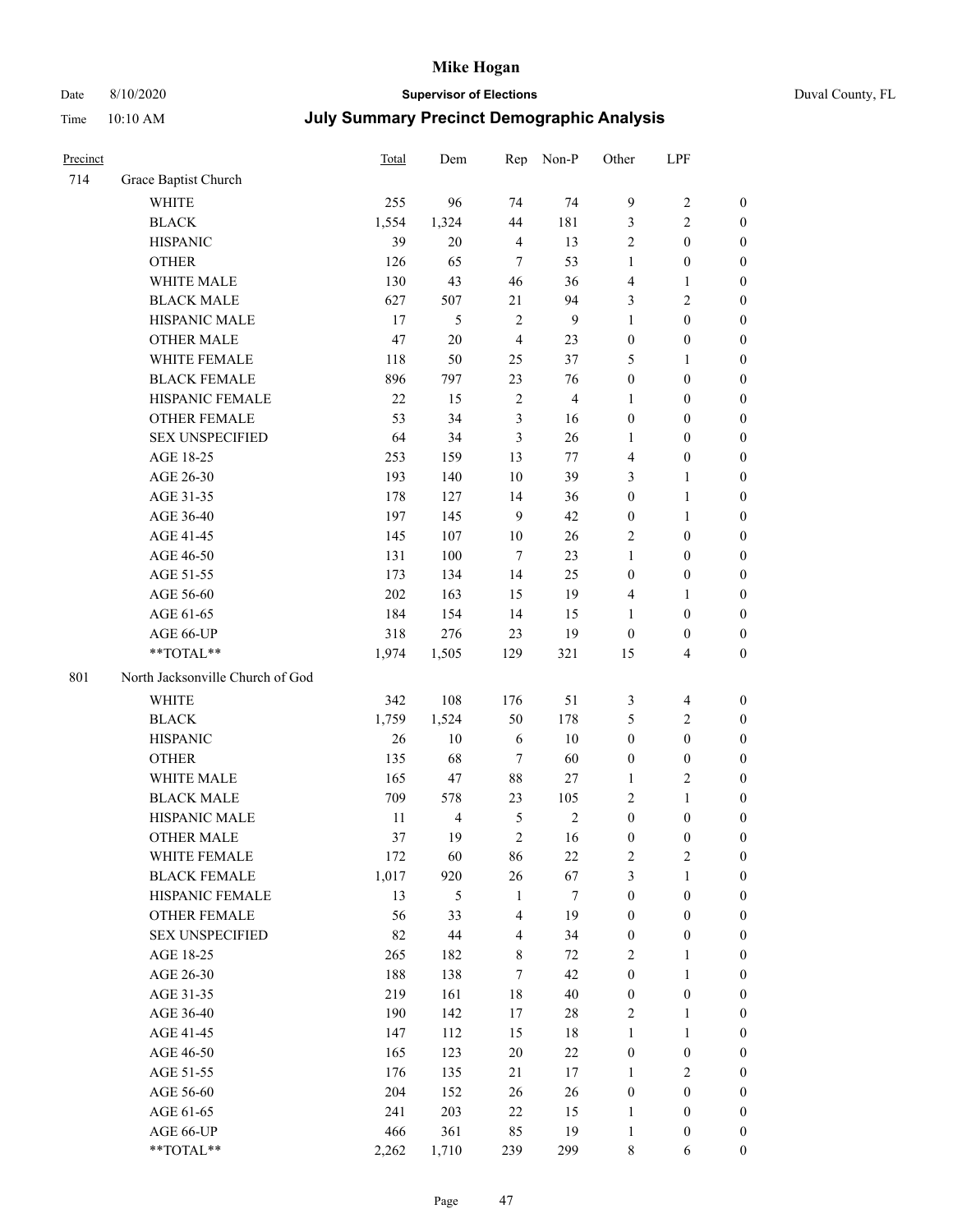### Date 8/10/2020 **Supervisor of Elections** Duval County, FL

| Precinct |                                     | Total       | Dem            | Rep            | Non-P          | Other               | LPF                                         |                                      |
|----------|-------------------------------------|-------------|----------------|----------------|----------------|---------------------|---------------------------------------------|--------------------------------------|
| 802      | St Paul Missionary Baptist Church   |             |                |                |                |                     |                                             |                                      |
|          | <b>WHITE</b>                        | 83          | 41             | 22             | 19             | 1                   | $\boldsymbol{0}$                            | 0                                    |
|          | $\operatorname{BLACK}$              | 2,409       | 2,143          | 42             | 217            | 6                   | $\mathbf{1}$                                | $\boldsymbol{0}$                     |
|          | <b>HISPANIC</b>                     | 17          | $\,$ 8 $\,$    | $\overline{2}$ | $\tau$         | $\boldsymbol{0}$    | $\boldsymbol{0}$                            | $\boldsymbol{0}$                     |
|          | <b>OTHER</b>                        | 108         | 57             | 6              | 44             | 1                   | $\boldsymbol{0}$                            | $\boldsymbol{0}$                     |
|          | WHITE MALE                          | 36          | 14             | 12             | 9              | 1                   | $\boldsymbol{0}$                            | $\boldsymbol{0}$                     |
|          | <b>BLACK MALE</b>                   | 956         | 813            | 24             | 113            | 6                   | $\boldsymbol{0}$                            | $\boldsymbol{0}$                     |
|          | HISPANIC MALE                       | 6           | $\overline{c}$ | $\mathbf{1}$   | 3              | $\boldsymbol{0}$    | $\boldsymbol{0}$                            | $\boldsymbol{0}$                     |
|          | <b>OTHER MALE</b>                   | 38          | 21             | $\mathfrak{Z}$ | 14             | $\boldsymbol{0}$    | $\boldsymbol{0}$                            | $\boldsymbol{0}$                     |
|          | WHITE FEMALE                        | 47          | 27             | 10             | $10\,$         | $\boldsymbol{0}$    | $\boldsymbol{0}$                            | $\boldsymbol{0}$                     |
|          | <b>BLACK FEMALE</b>                 | 1,417       | 1,301          | 18             | 97             | $\boldsymbol{0}$    | $\mathbf{1}$                                | $\boldsymbol{0}$                     |
|          | HISPANIC FEMALE                     | 11          | 6              | $\mathbf{1}$   | $\overline{4}$ | $\boldsymbol{0}$    | $\boldsymbol{0}$                            | $\boldsymbol{0}$                     |
|          | <b>OTHER FEMALE</b>                 | 46          | 26             | $\sqrt{2}$     | 17             | 1                   | $\boldsymbol{0}$                            | $\boldsymbol{0}$                     |
|          | <b>SEX UNSPECIFIED</b>              | 60          | 39             | $\mathbf{1}$   | 20             | $\boldsymbol{0}$    | $\boldsymbol{0}$                            | $\boldsymbol{0}$                     |
|          | AGE 18-25                           | 284         | 200            | 5              | 79             | $\boldsymbol{0}$    | $\boldsymbol{0}$                            | $\boldsymbol{0}$                     |
|          | AGE 26-30                           | 183         | 138            | 4              | 40             | $\mathbf{1}$        | $\boldsymbol{0}$                            | $\boldsymbol{0}$                     |
|          | AGE 31-35                           | 198         | 156            | 12             | 30             | $\boldsymbol{0}$    | $\boldsymbol{0}$                            | $\boldsymbol{0}$                     |
|          | AGE 36-40                           | 193         | 165            | $\mathfrak{Z}$ | 25             | $\boldsymbol{0}$    | $\boldsymbol{0}$                            | $\boldsymbol{0}$                     |
|          | AGE 41-45                           | 188         | 156            | 8              | 21             | 3                   | $\boldsymbol{0}$                            | $\boldsymbol{0}$                     |
|          | AGE 46-50                           | 208         | 177            | 6              | 23             | $\overline{c}$      | $\boldsymbol{0}$                            | $\boldsymbol{0}$                     |
|          | AGE 51-55                           | 207         | 184            | 7              | 16             | $\boldsymbol{0}$    | $\boldsymbol{0}$                            | $\boldsymbol{0}$                     |
|          | AGE 56-60                           | 219         | 190            | 8              | 20             | 1                   | $\boldsymbol{0}$                            | 0                                    |
|          | AGE 61-65                           | 206         | 187            | 6              | 13             | $\boldsymbol{0}$    | $\boldsymbol{0}$                            | $\boldsymbol{0}$                     |
|          | AGE 66-UP                           | 730         | 696            | 13             | 19             | 1                   | $\mathbf{1}$                                | $\boldsymbol{0}$                     |
|          | **TOTAL**                           | 2,617       | 2,249          | $72\,$         | 287            | 8                   | $\mathbf{1}$                                | $\boldsymbol{0}$                     |
| 803      | New Life Community Church           |             |                |                |                |                     |                                             |                                      |
|          | <b>WHITE</b>                        | 827         | 218            | 423            | 174            |                     |                                             |                                      |
|          | <b>BLACK</b>                        | 3,496       | 3,040          | 90             | 348            | 6<br>14             | 6                                           | $\boldsymbol{0}$                     |
|          | <b>HISPANIC</b>                     | 111         | 48             | 25             | 37             | $\mathbf{1}$        | $\overline{\mathbf{4}}$<br>$\boldsymbol{0}$ | $\boldsymbol{0}$<br>$\boldsymbol{0}$ |
|          | <b>OTHER</b>                        | 266         | 134            | 24             | 103            |                     | $\sqrt{2}$                                  |                                      |
|          |                                     |             |                |                |                | 3                   |                                             | $\boldsymbol{0}$                     |
|          | WHITE MALE                          | 379         | 79             | 201            | 93             | $\mathfrak{2}$      | $\overline{\mathbf{4}}$                     | $\boldsymbol{0}$                     |
|          | <b>BLACK MALE</b>                   | 1,320       | 1,083          | 53             | 171            | $10\,$              | 3                                           | $\boldsymbol{0}$                     |
|          | HISPANIC MALE<br><b>OTHER MALE</b>  | 53<br>83    | 22<br>43       | 13<br>14       | 18<br>25       | $\boldsymbol{0}$    | $\boldsymbol{0}$                            | $\boldsymbol{0}$                     |
|          |                                     |             |                |                |                | $\boldsymbol{0}$    | $\mathbf{1}$                                | $\boldsymbol{0}$                     |
|          | WHITE FEMALE<br><b>BLACK FEMALE</b> | 436         | 137            | 218            | 75             | 4                   | 2                                           | 0                                    |
|          | HISPANIC FEMALE                     | 2,119<br>56 | 1,910          | 36<br>$11\,$   | 168<br>19      | 4                   | $\mathbf{1}$<br>$\boldsymbol{0}$            | $\boldsymbol{0}$<br>$\overline{0}$   |
|          | OTHER FEMALE                        | 107         | 25<br>61       |                | 38             | $\mathbf{1}$        |                                             | $\overline{0}$                       |
|          | <b>SEX UNSPECIFIED</b>              |             | $80\,$         | 6<br>10        |                | $\mathbf{1}$        | $\mathbf{1}$<br>$\boldsymbol{0}$            | 0                                    |
|          |                                     | 147         |                |                | 55             | 2                   |                                             |                                      |
|          | AGE 18-25                           | 561         | 372            | 32             | 154            | $\overline{c}$      | $\mathbf{1}$                                | 0                                    |
|          | AGE 26-30                           | 400<br>414  | 283<br>285     | 30<br>41       | 79             | 3                   | $\mathfrak{S}$<br>$\boldsymbol{0}$          | 0                                    |
|          | AGE 31-35                           |             |                |                | 84             | 4                   |                                             | 0                                    |
|          | AGE 36-40                           | 406<br>389  | 289            | 39             | 72<br>52       | 3<br>$\overline{c}$ | $\mathfrak{Z}$<br>$\boldsymbol{0}$          | 0                                    |
|          | AGE 41-45                           |             | 293            | 42             |                |                     |                                             | 0                                    |
|          | AGE 46-50                           | 436         | 344            | 41             | 48             | $\mathbf{1}$        | $\sqrt{2}$                                  | 0                                    |
|          | AGE 51-55                           | 406         | 304            | 48             | 48             | 5                   | $\mathbf{1}$                                | 0                                    |
|          | AGE 56-60                           | 450         | 350            | 56             | 42             | 2                   | $\boldsymbol{0}$                            | $\overline{0}$                       |
|          | AGE 61-65                           | 402         | 297            | 70             | 35             | $\boldsymbol{0}$    | $\boldsymbol{0}$                            | $\overline{0}$                       |
|          | AGE 66-UP                           | 836         | 623            | 163            | $\sqrt{48}$    | 2                   | $\boldsymbol{0}$                            | 0                                    |
|          | **TOTAL**                           | 4,700       | 3,440          | 562            | 662            | 24                  | 12                                          | $\boldsymbol{0}$                     |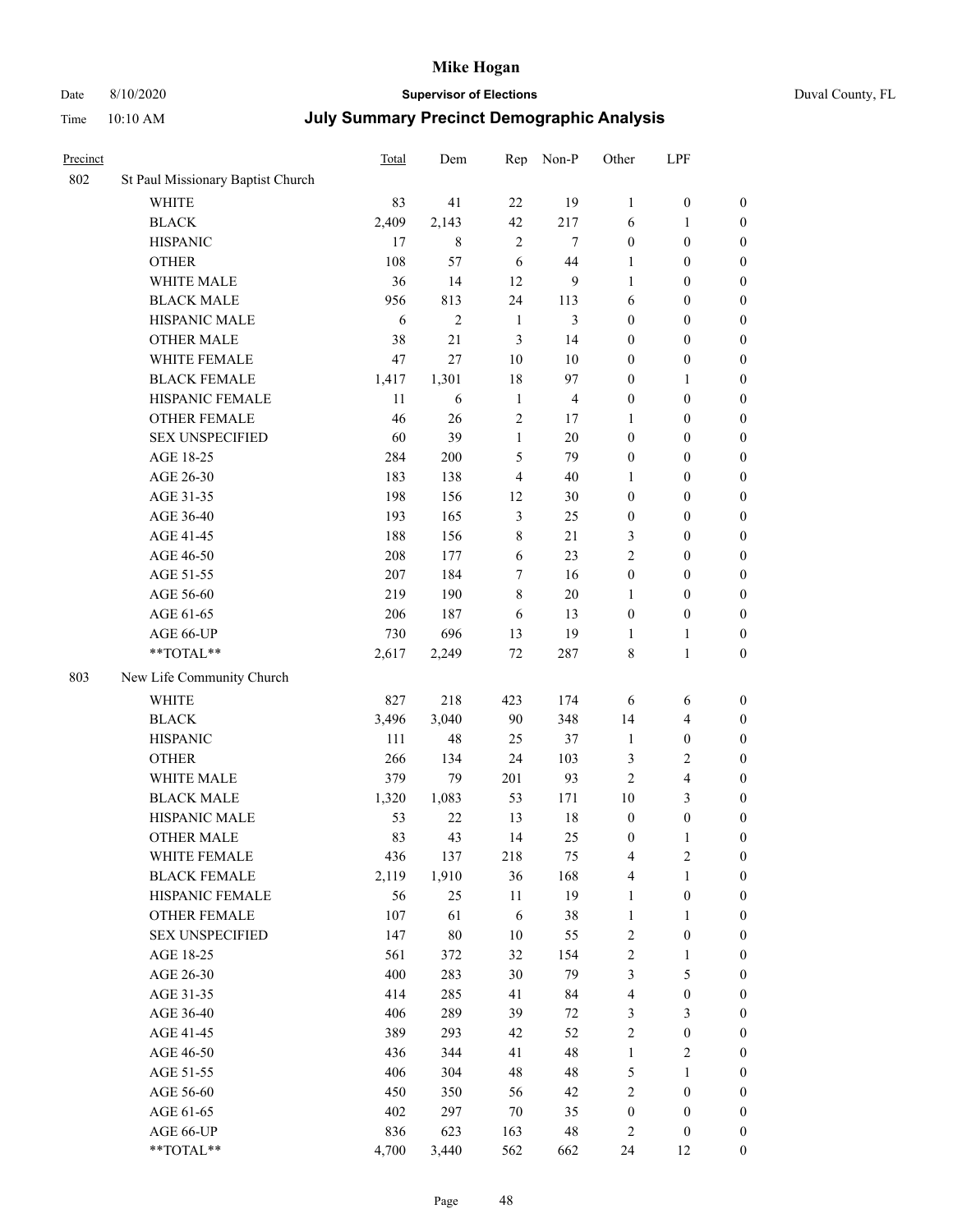## Date 8/10/2020 **Supervisor of Elections** Duval County, FL

| Precinct |                         | Total  | Dem         |                  | Rep Non-P | Other            | LPF              |                  |
|----------|-------------------------|--------|-------------|------------------|-----------|------------------|------------------|------------------|
| 804      | Universal Church        |        |             |                  |           |                  |                  |                  |
|          | <b>WHITE</b>            | 927    | 257         | 459              | 189       | 12               | 10               | $\boldsymbol{0}$ |
|          | <b>BLACK</b>            | 1,410  | 1,190       | 43               | 173       | 4                | $\boldsymbol{0}$ | $\boldsymbol{0}$ |
|          | <b>HISPANIC</b>         | 57     | 18          | 17               | 22        | $\boldsymbol{0}$ | $\boldsymbol{0}$ | $\boldsymbol{0}$ |
|          | <b>OTHER</b>            | 171    | 60          | 32               | 79        | $\boldsymbol{0}$ | $\boldsymbol{0}$ | $\boldsymbol{0}$ |
|          | WHITE MALE              | 417    | 104         | 227              | 75        | 5                | 6                | $\boldsymbol{0}$ |
|          | <b>BLACK MALE</b>       | 535    | 424         | 19               | 89        | 3                | $\boldsymbol{0}$ | $\boldsymbol{0}$ |
|          | HISPANIC MALE           | 30     | $\,$ 8 $\,$ | 10               | 12        | $\boldsymbol{0}$ | $\boldsymbol{0}$ | $\boldsymbol{0}$ |
|          | <b>OTHER MALE</b>       | 65     | $22\,$      | 13               | 30        | $\boldsymbol{0}$ | $\boldsymbol{0}$ | $\boldsymbol{0}$ |
|          | WHITE FEMALE            | 503    | 151         | 229              | 112       | 7                | $\overline{4}$   | $\boldsymbol{0}$ |
|          | <b>BLACK FEMALE</b>     | 851    | 748         | 22               | 80        | $\mathbf{1}$     | $\boldsymbol{0}$ | 0                |
|          | HISPANIC FEMALE         | 27     | 10          | $\boldsymbol{7}$ | 10        | 0                | $\boldsymbol{0}$ | $\boldsymbol{0}$ |
|          | OTHER FEMALE            | 65     | 29          | $17\,$           | 19        | $\boldsymbol{0}$ | $\boldsymbol{0}$ | $\boldsymbol{0}$ |
|          | <b>SEX UNSPECIFIED</b>  | 72     | 29          | $\tau$           | 36        | $\boldsymbol{0}$ | $\boldsymbol{0}$ | $\boldsymbol{0}$ |
|          | AGE 18-25               | 268    | 142         | 36               | 86        | 2                | $\sqrt{2}$       | $\boldsymbol{0}$ |
|          | AGE 26-30               | 262    | 153         | 41               | 65        | 3                | $\boldsymbol{0}$ | $\boldsymbol{0}$ |
|          | AGE 31-35               | 238    | 138         | 38               | 57        | 3                | $\sqrt{2}$       | $\boldsymbol{0}$ |
|          | AGE 36-40               | 194    | 116         | 33               | 42        | 3                | $\boldsymbol{0}$ | $\overline{0}$   |
|          | AGE 41-45               | 168    | 92          | 34               | 38        | $\overline{c}$   | $\sqrt{2}$       | $\boldsymbol{0}$ |
|          | AGE 46-50               | 182    | 110         | 36               | 35        | $\boldsymbol{0}$ | $\mathbf{1}$     | $\boldsymbol{0}$ |
|          | AGE 51-55               | 225    | 135         | 50               | 37        | $\overline{c}$   | $\mathbf{1}$     | 0                |
|          | AGE 56-60               | 287    | 193         | 67               | 25        | $\boldsymbol{0}$ | $\sqrt{2}$       | 0                |
|          | AGE 61-65               | 267    | 166         | 64               | 37        | $\boldsymbol{0}$ | $\boldsymbol{0}$ | 0                |
|          | AGE 66-UP               | 473    | 280         | 152              | 40        | 1                | $\boldsymbol{0}$ | $\boldsymbol{0}$ |
|          | **TOTAL**               | 2,565  | 1,525       | 551              | 463       | 16               | 10               | $\boldsymbol{0}$ |
| 805      | Riverview Senior Center |        |             |                  |           |                  |                  |                  |
|          | WHITE                   | 634    | 168         | 306              | 154       | 4                | $\sqrt{2}$       | $\boldsymbol{0}$ |
|          | <b>BLACK</b>            | 1,874  | 1,590       | 53               | 226       | 5                | $\boldsymbol{0}$ | $\boldsymbol{0}$ |
|          | <b>HISPANIC</b>         | 47     | 17          | $\boldsymbol{9}$ | 18        | $\overline{c}$   | $\mathbf{1}$     | $\boldsymbol{0}$ |
|          | <b>OTHER</b>            | 155    | 76          | 15               | 63        | $\mathbf{1}$     | $\boldsymbol{0}$ | $\overline{0}$   |
|          | WHITE MALE              | 302    | 71          | 156              | 70        | 3                | $\sqrt{2}$       | $\boldsymbol{0}$ |
|          | <b>BLACK MALE</b>       | 731    | 595         | 23               | 109       | 4                | $\boldsymbol{0}$ | $\boldsymbol{0}$ |
|          | HISPANIC MALE           | 24     | $\,$ 8 $\,$ | 5                | 10        | $\mathbf{1}$     | $\boldsymbol{0}$ | 0                |
|          | <b>OTHER MALE</b>       | 56     | 27          | 7                | 21        | $\mathbf{1}$     | $\boldsymbol{0}$ | $\boldsymbol{0}$ |
|          | WHITE FEMALE            | 319    | 92          | 144              | 82        | 1                | $\boldsymbol{0}$ | $\boldsymbol{0}$ |
|          | <b>BLACK FEMALE</b>     | 1,110  | 971         | 30               | 108       | 1                | $\boldsymbol{0}$ | $\overline{0}$   |
|          | HISPANIC FEMALE         | $20\,$ | 9           | 3                | 6         | $\mathbf{1}$     | $\mathbf{1}$     | $\overline{0}$   |
|          | OTHER FEMALE            | 61     | 39          | 4                | 18        | $\boldsymbol{0}$ | $\boldsymbol{0}$ | 0                |
|          | <b>SEX UNSPECIFIED</b>  | 87     | 39          | 11               | $37\,$    | $\boldsymbol{0}$ | $\boldsymbol{0}$ | 0                |
|          | AGE 18-25               | 350    | 217         | 21               | 106       | 4                | $\sqrt{2}$       | 0                |
|          | AGE 26-30               | 259    | 151         | 28               | 79        | 1                | $\boldsymbol{0}$ | 0                |
|          | AGE 31-35               | 223    | 157         | 23               | 42        | 1                | $\boldsymbol{0}$ | 0                |
|          | AGE 36-40               | 238    | 161         | 30               | 43        | 3                | 1                | 0                |
|          | AGE 41-45               | 196    | 140         | 19               | 36        | 1                | $\boldsymbol{0}$ | 0                |
|          | AGE 46-50               | 210    | 151         | 21               | 38        | $\boldsymbol{0}$ | $\boldsymbol{0}$ | 0                |
|          | AGE 51-55               | 229    | 159         | 37               | 33        | $\boldsymbol{0}$ | $\boldsymbol{0}$ | $\boldsymbol{0}$ |
|          | AGE 56-60               | 250    | 165         | 53               | 31        | 1                | $\boldsymbol{0}$ | $\boldsymbol{0}$ |
|          | AGE 61-65               | 241    | 181         | 40               | 20        | $\boldsymbol{0}$ | $\boldsymbol{0}$ | 0                |
|          | AGE 66-UP               | 513    | 368         | 111              | 33        | $\mathbf{1}$     | $\boldsymbol{0}$ | 0                |
|          | **TOTAL**               | 2,710  | 1,851       | 383              | 461       | 12               | 3                | $\boldsymbol{0}$ |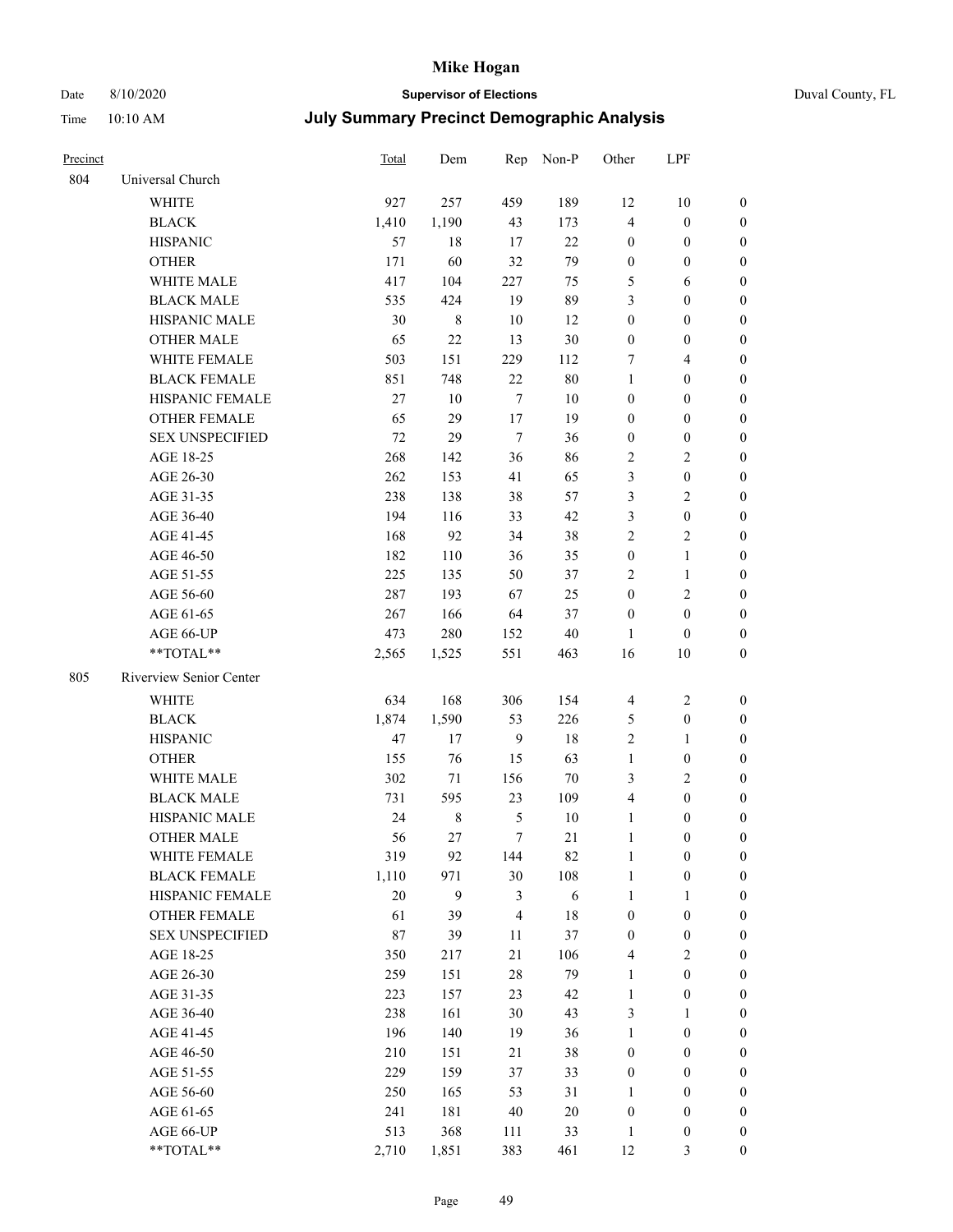Date 8/10/2020 **Supervisor of Elections** 

| Duval County, FL |  |
|------------------|--|
|                  |  |

| Precinct |                                   | Total            | Dem              | Rep              | Non-P            | Other            | LPF              |                  |
|----------|-----------------------------------|------------------|------------------|------------------|------------------|------------------|------------------|------------------|
| 806      | Clanzel T. Brown Community Center |                  |                  |                  |                  |                  |                  |                  |
|          | <b>WHITE</b>                      | 17               | 5                | $\tau$           | 5                | $\boldsymbol{0}$ | $\boldsymbol{0}$ | $\boldsymbol{0}$ |
|          | <b>BLACK</b>                      | 782              | 674              | 21               | 85               | $\overline{2}$   | $\boldsymbol{0}$ | $\boldsymbol{0}$ |
|          | <b>HISPANIC</b>                   | $\overline{4}$   | $\mathfrak{2}$   | $\boldsymbol{0}$ | $\sqrt{2}$       | $\boldsymbol{0}$ | $\boldsymbol{0}$ | $\boldsymbol{0}$ |
|          | <b>OTHER</b>                      | 73               | 42               | $\mathfrak{Z}$   | $28\,$           | $\boldsymbol{0}$ | $\boldsymbol{0}$ | $\boldsymbol{0}$ |
|          | WHITE MALE                        | 5                | 3                | $\mathbf{1}$     | $\mathbf{1}$     | $\boldsymbol{0}$ | $\boldsymbol{0}$ | $\boldsymbol{0}$ |
|          | <b>BLACK MALE</b>                 | 306              | 266              | 7                | 32               | $\mathbf{1}$     | $\boldsymbol{0}$ | $\boldsymbol{0}$ |
|          | HISPANIC MALE                     | $\boldsymbol{0}$ | $\boldsymbol{0}$ | $\boldsymbol{0}$ | $\boldsymbol{0}$ | $\boldsymbol{0}$ | $\boldsymbol{0}$ | $\boldsymbol{0}$ |
|          | <b>OTHER MALE</b>                 | 22               | 12               | $\overline{2}$   | $8\,$            | $\boldsymbol{0}$ | $\boldsymbol{0}$ | $\boldsymbol{0}$ |
|          | WHITE FEMALE                      | 12               | $\mathbf{2}$     | 6                | $\overline{4}$   | $\boldsymbol{0}$ | $\boldsymbol{0}$ | $\boldsymbol{0}$ |
|          | <b>BLACK FEMALE</b>               | 464              | 397              | 14               | 52               | 1                | $\boldsymbol{0}$ | 0                |
|          | HISPANIC FEMALE                   | $\overline{4}$   | $\overline{2}$   | $\boldsymbol{0}$ | $\sqrt{2}$       | $\boldsymbol{0}$ | $\boldsymbol{0}$ | $\boldsymbol{0}$ |
|          | OTHER FEMALE                      | 31               | 22               | $\mathbf{1}$     | $\,$ 8 $\,$      | $\boldsymbol{0}$ | $\boldsymbol{0}$ | $\boldsymbol{0}$ |
|          | <b>SEX UNSPECIFIED</b>            | 32               | 19               | $\boldsymbol{0}$ | 13               | $\boldsymbol{0}$ | $\boldsymbol{0}$ | $\boldsymbol{0}$ |
|          | AGE 18-25                         | 128              | 85               | $\overline{4}$   | 39               | $\boldsymbol{0}$ | $\boldsymbol{0}$ | $\boldsymbol{0}$ |
|          | AGE 26-30                         | 82               | 56               | 7                | 19               | $\boldsymbol{0}$ | $\boldsymbol{0}$ | $\boldsymbol{0}$ |
|          | AGE 31-35                         | 77               | 56               | $\sqrt{2}$       | 18               | $\mathbf{1}$     | $\boldsymbol{0}$ | $\boldsymbol{0}$ |
|          | AGE 36-40                         | 67               | 50               | $\mathbf{1}$     | 15               | $\mathbf{1}$     | $\boldsymbol{0}$ | $\boldsymbol{0}$ |
|          | AGE 41-45                         | 73               | 62               | 3                | $8\,$            | $\boldsymbol{0}$ | $\boldsymbol{0}$ | $\boldsymbol{0}$ |
|          | AGE 46-50                         | 60               | 53               | $\mathbf{1}$     | 6                | $\boldsymbol{0}$ | $\boldsymbol{0}$ | $\boldsymbol{0}$ |
|          | AGE 51-55                         | 64               | 54               | $\overline{4}$   | 6                | $\boldsymbol{0}$ | $\boldsymbol{0}$ | 0                |
|          | AGE 56-60                         | 81               | 71               | 6                | $\overline{4}$   | $\boldsymbol{0}$ | $\boldsymbol{0}$ | $\boldsymbol{0}$ |
|          | AGE 61-65                         | 68               | 65               | $\boldsymbol{0}$ | 3                | $\boldsymbol{0}$ | $\boldsymbol{0}$ | $\boldsymbol{0}$ |
|          | AGE 66-UP                         | 176              | 171              | 3                | $\mathbf{2}$     | $\boldsymbol{0}$ | $\boldsymbol{0}$ | $\boldsymbol{0}$ |
|          | $**TOTAL**$                       | 876              | 723              | 31               | 120              | $\mathbf{2}$     | $\boldsymbol{0}$ | $\boldsymbol{0}$ |
| 807      | Bradham Brooks Regional Library   |                  |                  |                  |                  |                  |                  |                  |
|          | <b>WHITE</b>                      | 25               | 5                | 13               | 5                | 2                | $\boldsymbol{0}$ | $\boldsymbol{0}$ |
|          | <b>BLACK</b>                      | 1,035            | 934              | 24               | 76               | $\boldsymbol{0}$ | $\mathbf{1}$     | $\boldsymbol{0}$ |
|          | <b>HISPANIC</b>                   | 11               | 5                | 3                | 3                | $\boldsymbol{0}$ | $\boldsymbol{0}$ | $\boldsymbol{0}$ |
|          | <b>OTHER</b>                      | 53               | 24               | $\mathfrak s$    | 24               | $\boldsymbol{0}$ | $\boldsymbol{0}$ | $\boldsymbol{0}$ |
|          | WHITE MALE                        | 12               | $\mathbf{2}$     | 7                | $\mathbf{1}$     | 2                | $\boldsymbol{0}$ | $\boldsymbol{0}$ |
|          | <b>BLACK MALE</b>                 | 391              | 339              | 14               | 38               | $\boldsymbol{0}$ | $\boldsymbol{0}$ | $\boldsymbol{0}$ |
|          | HISPANIC MALE                     | 3                | $\mathbf{1}$     | $\sqrt{2}$       | $\boldsymbol{0}$ | 0                | 0                | 0                |
|          | <b>OTHER MALE</b>                 | 15               | 10               | $\boldsymbol{0}$ | 5                | $\boldsymbol{0}$ | $\boldsymbol{0}$ | $\boldsymbol{0}$ |
|          | WHITE FEMALE                      | 13               | 3                | 6                | $\overline{4}$   | $\boldsymbol{0}$ | $\boldsymbol{0}$ | $\boldsymbol{0}$ |
|          | <b>BLACK FEMALE</b>               | 627              | 581              | $\boldsymbol{9}$ | 36               | $\boldsymbol{0}$ | $\mathbf{1}$     | $\boldsymbol{0}$ |
|          | HISPANIC FEMALE                   | $\,$ 8 $\,$      | $\overline{4}$   | $\mathbf{1}$     | $\mathfrak{Z}$   | $\boldsymbol{0}$ | $\boldsymbol{0}$ | $\overline{0}$   |
|          | <b>OTHER FEMALE</b>               | 15               | 10               | 3                | $\sqrt{2}$       | $\boldsymbol{0}$ | $\boldsymbol{0}$ | $\overline{0}$   |
|          | <b>SEX UNSPECIFIED</b>            | 40               | $18\,$           | $\mathfrak{Z}$   | 19               | $\boldsymbol{0}$ | $\boldsymbol{0}$ | $\overline{0}$   |
|          | AGE 18-25                         | 107              | 78               | $\sqrt{2}$       | 27               | $\boldsymbol{0}$ | $\boldsymbol{0}$ | $\overline{0}$   |
|          | AGE 26-30                         | 71               | 54               | $\sqrt{2}$       | 15               | $\boldsymbol{0}$ | $\boldsymbol{0}$ | $\boldsymbol{0}$ |
|          | AGE 31-35                         | 83               | 64               | $\sqrt{2}$       | 16               | $\mathbf{1}$     | $\boldsymbol{0}$ | $\boldsymbol{0}$ |
|          | AGE 36-40                         | 62               | 50               | $\overline{4}$   | $\,$ 8 $\,$      | $\boldsymbol{0}$ | $\boldsymbol{0}$ | $\boldsymbol{0}$ |
|          | AGE 41-45                         | 68               | 57               | $\mathfrak{Z}$   | $8\,$            | $\boldsymbol{0}$ | $\boldsymbol{0}$ | $\boldsymbol{0}$ |
|          | AGE 46-50                         | 76               | 61               | 6                | 9                | $\boldsymbol{0}$ | $\boldsymbol{0}$ | $\boldsymbol{0}$ |
|          | AGE 51-55                         | 79               | 63               | 6                | $\mathbf{9}$     | $\mathbf{1}$     | $\boldsymbol{0}$ | $\boldsymbol{0}$ |
|          | AGE 56-60                         | 89               | 78               | 5                | $\mathfrak{S}$   | $\boldsymbol{0}$ | $\mathbf{1}$     | $\overline{0}$   |
|          | AGE 61-65                         | 92               | $8\sqrt{1}$      | 5                | $\sqrt{6}$       | $\boldsymbol{0}$ | $\boldsymbol{0}$ | $\overline{0}$   |
|          | AGE 66-UP                         | 397              | 382              | 10               | $\mathfrak s$    | $\boldsymbol{0}$ | $\boldsymbol{0}$ | $\boldsymbol{0}$ |
|          | $**TOTAL**$                       | 1,124            | 968              | 45               | 108              | $\mathbf{2}$     | 1                | $\overline{0}$   |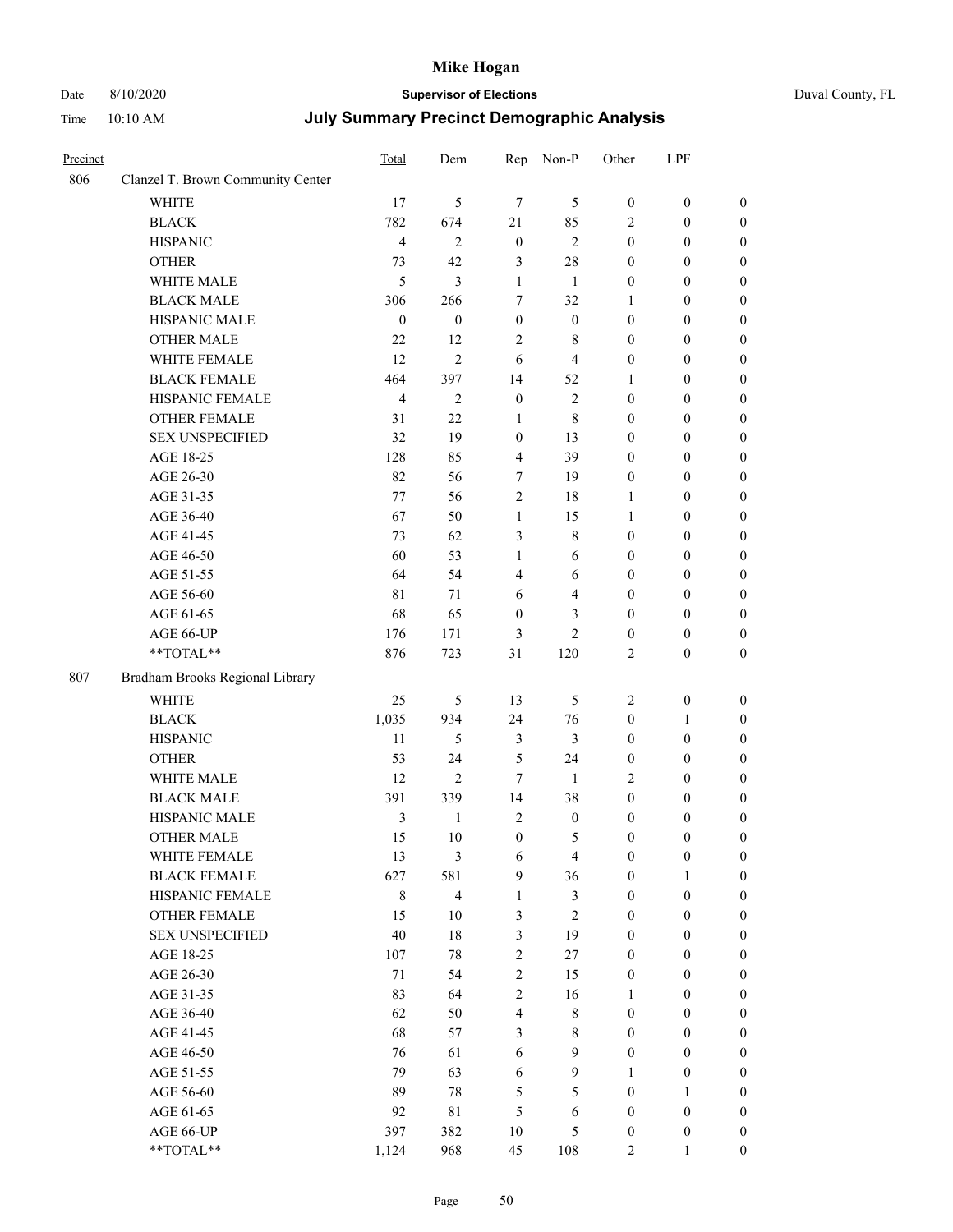### Date 8/10/2020 **Supervisor of Elections** Duval County, FL

| Precinct |                                  | Total | Dem              | Rep              | Non-P          | Other            | LPF              |                  |
|----------|----------------------------------|-------|------------------|------------------|----------------|------------------|------------------|------------------|
| 808      | Fairway Oaks                     |       |                  |                  |                |                  |                  |                  |
|          | <b>WHITE</b>                     | 52    | 18               | 13               | 19             | $\mathbf{2}$     | $\boldsymbol{0}$ | 0                |
|          | <b>BLACK</b>                     | 1,747 | 1,507            | 33               | 202            | 5                | $\boldsymbol{0}$ | 0                |
|          | <b>HISPANIC</b>                  | 20    | 6                | $\mathbf{2}$     | 12             | $\boldsymbol{0}$ | $\boldsymbol{0}$ | $\boldsymbol{0}$ |
|          | <b>OTHER</b>                     | 107   | 53               | 6                | 47             | $\boldsymbol{0}$ | 1                | $\boldsymbol{0}$ |
|          | WHITE MALE                       | 12    | $\overline{4}$   | 4                | 3              | $\mathbf{1}$     | $\boldsymbol{0}$ | $\boldsymbol{0}$ |
|          | <b>BLACK MALE</b>                | 659   | 550              | 17               | 90             | $\overline{c}$   | $\boldsymbol{0}$ | $\boldsymbol{0}$ |
|          | HISPANIC MALE                    | 6     | $\overline{4}$   | $\boldsymbol{0}$ | $\mathfrak{2}$ | $\boldsymbol{0}$ | $\boldsymbol{0}$ | $\boldsymbol{0}$ |
|          | <b>OTHER MALE</b>                | 30    | 17               | 3                | 10             | $\boldsymbol{0}$ | $\boldsymbol{0}$ | $\boldsymbol{0}$ |
|          | WHITE FEMALE                     | 40    | 14               | 9                | 16             | 1                | $\boldsymbol{0}$ | $\boldsymbol{0}$ |
|          | <b>BLACK FEMALE</b>              | 1,065 | 940              | 16               | 106            | 3                | $\boldsymbol{0}$ | $\boldsymbol{0}$ |
|          | HISPANIC FEMALE                  | 14    | $\mathfrak{2}$   | $\sqrt{2}$       | 10             | $\boldsymbol{0}$ | $\boldsymbol{0}$ | $\boldsymbol{0}$ |
|          | OTHER FEMALE                     | 42    | 26               | 3                | 12             | 0                | 1                | $\boldsymbol{0}$ |
|          | <b>SEX UNSPECIFIED</b>           | 58    | 27               | $\boldsymbol{0}$ | 31             | $\boldsymbol{0}$ | $\boldsymbol{0}$ | $\boldsymbol{0}$ |
|          | AGE 18-25                        | 280   | 186              | 7                | 87             | $\boldsymbol{0}$ | $\boldsymbol{0}$ | $\boldsymbol{0}$ |
|          | AGE 26-30                        | 245   | 178              | 6                | 58             | 3                | $\boldsymbol{0}$ | $\boldsymbol{0}$ |
|          | AGE 31-35                        | 233   | 186              | 7                | 38             | 1                | $\mathbf{1}$     | $\boldsymbol{0}$ |
|          | AGE 36-40                        | 160   | 127              | 4                | 28             | $\mathbf{1}$     | $\boldsymbol{0}$ | $\boldsymbol{0}$ |
|          | AGE 41-45                        | 128   | 103              | 9                | 16             | $\boldsymbol{0}$ | $\boldsymbol{0}$ | $\boldsymbol{0}$ |
|          | AGE 46-50                        | 129   | 108              | 5                | 15             | 1                | $\boldsymbol{0}$ | $\boldsymbol{0}$ |
|          | AGE 51-55                        | 147   | 134              | 3                | 10             | $\boldsymbol{0}$ | $\boldsymbol{0}$ | $\boldsymbol{0}$ |
|          | AGE 56-60                        | 168   | 157              | $\overline{4}$   | $\tau$         | $\boldsymbol{0}$ | $\boldsymbol{0}$ | $\boldsymbol{0}$ |
|          | AGE 61-65                        | 176   | 163              | 4                | 9              | $\boldsymbol{0}$ | $\boldsymbol{0}$ | $\boldsymbol{0}$ |
|          | AGE 66-UP                        | 258   | 240              | 5                | 12             | $\mathbf{1}$     | $\boldsymbol{0}$ | $\boldsymbol{0}$ |
|          | $**TOTAL**$                      | 1,926 | 1,584            | 54               | 280            | $\boldsymbol{7}$ | $\mathbf{1}$     | $\boldsymbol{0}$ |
|          |                                  |       |                  |                  |                |                  |                  |                  |
| 809      | Simonds-Johnson Community Center |       |                  |                  |                |                  |                  |                  |
|          | WHITE                            | 82    | 29               | 26               | 25             | $\mathbf{2}$     | $\boldsymbol{0}$ | $\boldsymbol{0}$ |
|          | <b>BLACK</b>                     | 2,260 | 1,936            | 53               | 262            | 9                | $\boldsymbol{0}$ | $\boldsymbol{0}$ |
|          | <b>HISPANIC</b>                  | 29    | 17               | $\mathfrak{2}$   | 9              | $\mathbf{1}$     | $\boldsymbol{0}$ | $\boldsymbol{0}$ |
|          | <b>OTHER</b>                     | 181   | $70\,$           | 14               | 95             | $\mathbf{1}$     | $\mathbf{1}$     | $\boldsymbol{0}$ |
|          | WHITE MALE                       | 37    | 12               | 14               | 10             | $\mathbf{1}$     | $\boldsymbol{0}$ | $\boldsymbol{0}$ |
|          | <b>BLACK MALE</b>                | 871   | 726              | 22               | 120            | 3                | $\boldsymbol{0}$ | $\boldsymbol{0}$ |
|          | HISPANIC MALE                    | 13    | $\boldsymbol{9}$ | $\boldsymbol{0}$ | $\mathfrak{Z}$ | $\mathbf{1}$     | $\boldsymbol{0}$ | $\boldsymbol{0}$ |
|          | <b>OTHER MALE</b>                | 56    | 21               | 8                | 26             | $\mathbf{1}$     | $\boldsymbol{0}$ | $\boldsymbol{0}$ |
|          | WHITE FEMALE                     | 43    | 16               | 12               | 14             | 1                | 0                | 0                |
|          | <b>BLACK FEMALE</b>              | 1,341 | 1,177            | 31               | 127            | 6                | $\boldsymbol{0}$ | $\overline{0}$   |
|          | HISPANIC FEMALE                  | 15    | $\,$ 8 $\,$      | $\mathbf{2}$     | 5              | $\boldsymbol{0}$ | $\boldsymbol{0}$ | $\overline{0}$   |
|          | OTHER FEMALE                     | 69    | 35               | 6                | $27\,$         | $\boldsymbol{0}$ | $\mathbf{1}$     | $\overline{0}$   |
|          | <b>SEX UNSPECIFIED</b>           | 107   | 48               | $\boldsymbol{0}$ | 59             | $\boldsymbol{0}$ | $\boldsymbol{0}$ | $\overline{0}$   |
|          | AGE 18-25                        | 433   | 281              | 17               | 130            | 5                | $\boldsymbol{0}$ | $\overline{0}$   |
|          | AGE 26-30                        | 283   | 208              | 11               | 63             | $\mathbf{1}$     | $\boldsymbol{0}$ | $\overline{0}$   |
|          | AGE 31-35                        | 276   | 198              | 15               | 60             | 3                | $\boldsymbol{0}$ | 0                |
|          | AGE 36-40                        | 210   | 167              | $\,$ 8 $\,$      | 34             | $\boldsymbol{0}$ | $\mathbf{1}$     | 0                |
|          | AGE 41-45                        | 191   | 155              | 8                | 26             | 2                | $\boldsymbol{0}$ | 0                |
|          | AGE 46-50                        | 182   | 149              | $\tau$           | 25             | $\mathbf{1}$     | $\boldsymbol{0}$ | 0                |
|          | AGE 51-55                        | 171   | 142              | 12               | 17             | $\boldsymbol{0}$ | $\boldsymbol{0}$ | $\boldsymbol{0}$ |
|          | AGE 56-60                        | 216   | 198              | 5                | 13             | $\boldsymbol{0}$ | $\boldsymbol{0}$ | $\overline{0}$   |
|          | AGE 61-65                        | 186   | 173              | 4                | $\mathbf{9}$   | $\boldsymbol{0}$ | $\boldsymbol{0}$ | $\overline{0}$   |
|          | AGE 66-UP                        | 402   | 380              | 8                | 13             | $\mathbf{1}$     | $\boldsymbol{0}$ | 0                |
|          | **TOTAL**                        | 2,552 | 2,052            | 95               | 391            | 13               | $\mathbf{1}$     | $\boldsymbol{0}$ |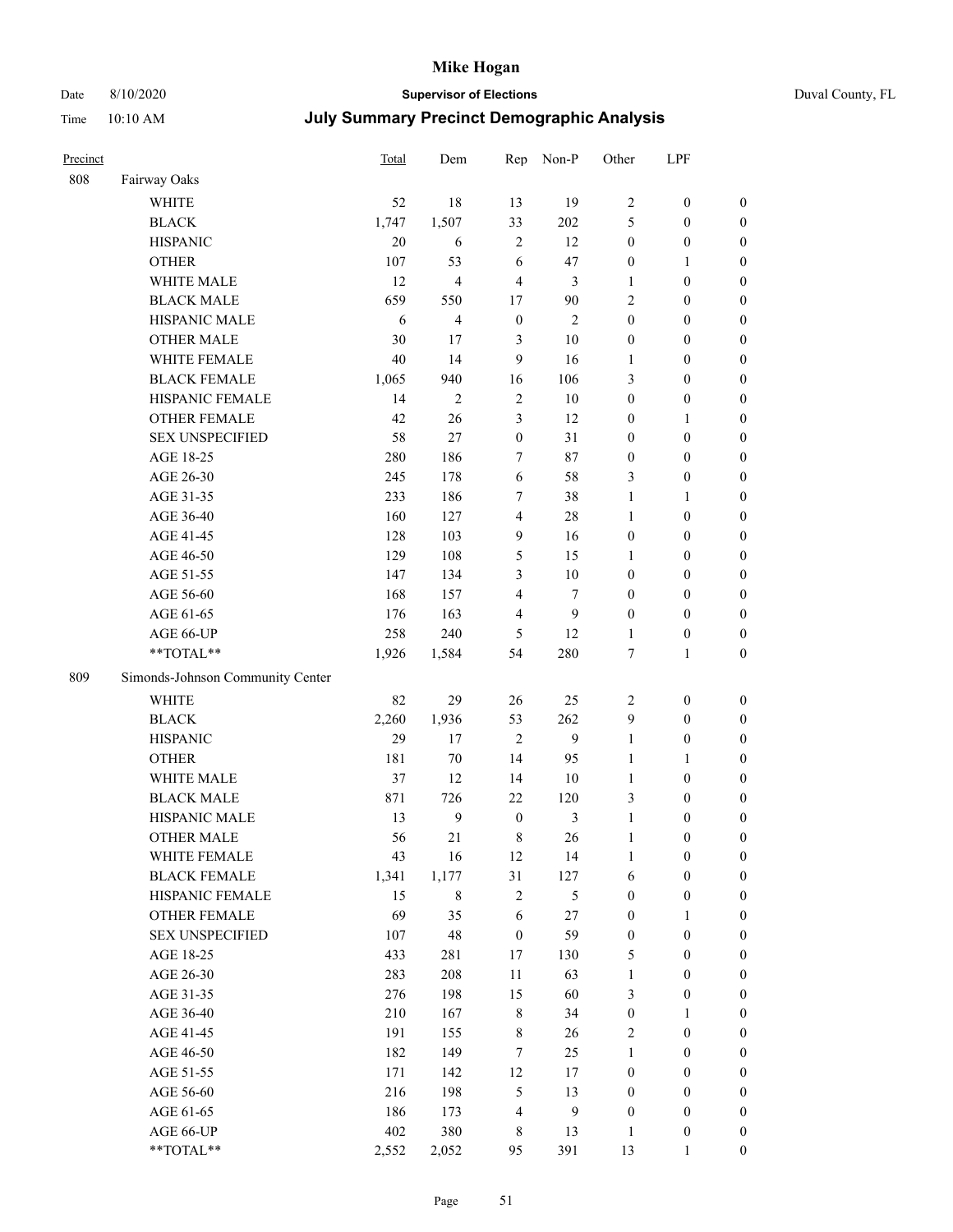# Date 8/10/2020 **Supervisor of Elections** Duval County, FL

| Precinct |                                             | <b>Total</b>   | Dem              | Rep              | Non-P                   | Other            | LPF              |                  |
|----------|---------------------------------------------|----------------|------------------|------------------|-------------------------|------------------|------------------|------------------|
| 810      | Temple Baptist Church                       |                |                  |                  |                         |                  |                  |                  |
|          | <b>WHITE</b>                                | 1,034          | 123              | 765              | 137                     | $\overline{4}$   | $\mathfrak s$    | 0                |
|          | <b>BLACK</b>                                | 132            | 104              | $\mathfrak{S}$   | 23                      | $\boldsymbol{0}$ | $\boldsymbol{0}$ | $\boldsymbol{0}$ |
|          | <b>HISPANIC</b>                             | 18             | $\tau$           | $\,8\,$          | 3                       | $\boldsymbol{0}$ | $\boldsymbol{0}$ | $\boldsymbol{0}$ |
|          | <b>OTHER</b>                                | 64             | 14               | 23               | $27\,$                  | $\boldsymbol{0}$ | $\boldsymbol{0}$ | $\boldsymbol{0}$ |
|          | WHITE MALE                                  | 509            | 56               | 375              | $72\,$                  | 3                | $\mathfrak{Z}$   | $\boldsymbol{0}$ |
|          | <b>BLACK MALE</b>                           | 51             | 37               | $\overline{c}$   | 12                      | 0                | $\boldsymbol{0}$ | $\boldsymbol{0}$ |
|          | HISPANIC MALE                               | 9              | $\mathfrak{Z}$   | 4                | $\sqrt{2}$              | $\boldsymbol{0}$ | $\boldsymbol{0}$ | $\boldsymbol{0}$ |
|          | <b>OTHER MALE</b>                           | 25             | 5                | 9                | 11                      | $\boldsymbol{0}$ | $\boldsymbol{0}$ | $\boldsymbol{0}$ |
|          | WHITE FEMALE                                | 510            | 66               | 383              | 58                      | $\mathbf{1}$     | $\mathbf{2}$     | $\boldsymbol{0}$ |
|          | <b>BLACK FEMALE</b>                         | 78             | 64               | $\mathfrak{Z}$   | 11                      | $\boldsymbol{0}$ | $\boldsymbol{0}$ | $\boldsymbol{0}$ |
|          | HISPANIC FEMALE                             | 9              | $\overline{4}$   | $\overline{4}$   | $\mathbf{1}$            | $\boldsymbol{0}$ | $\boldsymbol{0}$ | $\boldsymbol{0}$ |
|          | <b>OTHER FEMALE</b>                         | 24             | 6                | $10\,$           | $\,$ 8 $\,$             | $\boldsymbol{0}$ | $\boldsymbol{0}$ | $\boldsymbol{0}$ |
|          | <b>SEX UNSPECIFIED</b>                      | 33             | $\tau$           | 11               | 15                      | $\boldsymbol{0}$ | $\boldsymbol{0}$ | $\boldsymbol{0}$ |
|          | AGE 18-25                                   | 118            | 22               | 61               | 34                      | 1                | $\boldsymbol{0}$ | $\boldsymbol{0}$ |
|          | AGE 26-30                                   | 90             | 19               | 48               | $21\,$                  | $\boldsymbol{0}$ | $\sqrt{2}$       | $\boldsymbol{0}$ |
|          | AGE 31-35                                   | 97             | 21               | 43               | 32                      | $\boldsymbol{0}$ | $\mathbf{1}$     | $\boldsymbol{0}$ |
|          | AGE 36-40                                   | 106            | 16               | 65               | 22                      | 1                | $\sqrt{2}$       | $\boldsymbol{0}$ |
|          | AGE 41-45                                   | 96             | $20\,$           | 57               | 19                      | $\boldsymbol{0}$ | $\boldsymbol{0}$ | $\boldsymbol{0}$ |
|          | AGE 46-50                                   | 107            | $28\,$           | 68               | 11                      | $\boldsymbol{0}$ | $\boldsymbol{0}$ | $\boldsymbol{0}$ |
|          | AGE 51-55                                   | 116            | $20\,$           | $8\sqrt{1}$      | 15                      | $\boldsymbol{0}$ | $\boldsymbol{0}$ | $\boldsymbol{0}$ |
|          | AGE 56-60                                   | 129            | 19               | 94               | 15                      | 1                | $\boldsymbol{0}$ | 0                |
|          | AGE 61-65                                   | 138            | 25               | 102              | 11                      | $\boldsymbol{0}$ | $\boldsymbol{0}$ | $\boldsymbol{0}$ |
|          | AGE 66-UP                                   | 251            | 58               | 182              | $10\,$                  | 1                | $\boldsymbol{0}$ | $\boldsymbol{0}$ |
|          | **TOTAL**                                   | 1,248          | 248              | 801              | 190                     | 4                | $\mathfrak s$    | $\boldsymbol{0}$ |
| 811      | Police Athletic League of Jacksonville, Inc |                |                  |                  |                         |                  |                  |                  |
|          | <b>WHITE</b>                                | 46             | 18               | 14               | 14                      | $\boldsymbol{0}$ | $\boldsymbol{0}$ | $\boldsymbol{0}$ |
|          | <b>BLACK</b>                                | 1,304          | 1,140            | 28               | 129                     | 6                | $\mathbf{1}$     | $\boldsymbol{0}$ |
|          | <b>HISPANIC</b>                             | 9              | 3                | $\sqrt{2}$       | $\overline{\mathbf{4}}$ | $\boldsymbol{0}$ | $\boldsymbol{0}$ | $\boldsymbol{0}$ |
|          | <b>OTHER</b>                                | 82             | 43               | 3                | 35                      | 1                | $\boldsymbol{0}$ | $\boldsymbol{0}$ |
|          | WHITE MALE                                  | 15             | 6                | 6                | 3                       | $\boldsymbol{0}$ | $\boldsymbol{0}$ | $\boldsymbol{0}$ |
|          | <b>BLACK MALE</b>                           | 525            | 435              | 18               | 68                      | 4                | $\boldsymbol{0}$ | $\boldsymbol{0}$ |
|          | HISPANIC MALE                               | $\overline{2}$ | $\boldsymbol{0}$ | $\mathbf{1}$     | $\mathbf{1}$            | $\boldsymbol{0}$ | $\boldsymbol{0}$ | $\boldsymbol{0}$ |
|          | <b>OTHER MALE</b>                           | 30             | 17               | $\boldsymbol{0}$ | 13                      | $\boldsymbol{0}$ | $\boldsymbol{0}$ | $\boldsymbol{0}$ |
|          | WHITE FEMALE                                | 28             | 11               | 7                | 10                      | 0                | 0                | 0                |
|          | <b>BLACK FEMALE</b>                         | 762            | 693              | $10\,$           | 56                      | 2                | $\mathbf{1}$     | $\boldsymbol{0}$ |
|          | HISPANIC FEMALE                             | 6              | $\sqrt{2}$       | $\mathbf{1}$     | $\mathfrak{Z}$          | $\boldsymbol{0}$ | $\boldsymbol{0}$ | $\overline{0}$   |
|          | <b>OTHER FEMALE</b>                         | 30             | 16               | $\sqrt{2}$       | 12                      | $\boldsymbol{0}$ | $\boldsymbol{0}$ | $\overline{0}$   |
|          | <b>SEX UNSPECIFIED</b>                      | 43             | 24               | $\overline{c}$   | 16                      | $\mathbf{1}$     | $\boldsymbol{0}$ | $\overline{0}$   |
|          | AGE 18-25                                   | 194            | 135              | $\,$ $\,$        | 49                      | $\overline{c}$   | $\boldsymbol{0}$ | $\overline{0}$   |
|          | AGE 26-30                                   | 143            | 111              | 5                | 25                      | $\mathbf{1}$     | $\mathbf{1}$     | $\overline{0}$   |
|          | AGE 31-35                                   | 144            | 104              | $\mathbf{9}$     | 29                      | $\overline{c}$   | $\boldsymbol{0}$ | $\overline{0}$   |
|          | AGE 36-40                                   | 117            | 87               | $\overline{c}$   | $28\,$                  | $\boldsymbol{0}$ | $\boldsymbol{0}$ | 0                |
|          | AGE 41-45                                   | 114            | 100              | $\mathfrak{Z}$   | 11                      | $\boldsymbol{0}$ | $\boldsymbol{0}$ | 0                |
|          | AGE 46-50                                   | 109            | 95               | $\overline{c}$   | 12                      | $\boldsymbol{0}$ | $\boldsymbol{0}$ | $\boldsymbol{0}$ |
|          | AGE 51-55                                   | 113            | 102              | $\sqrt{6}$       | $\overline{\mathbf{4}}$ | $\mathbf{1}$     | $\boldsymbol{0}$ | $\boldsymbol{0}$ |
|          | AGE 56-60                                   | 130            | 119              | $\sqrt{2}$       | 9                       | $\boldsymbol{0}$ | $\boldsymbol{0}$ | $\boldsymbol{0}$ |
|          | AGE 61-65                                   | 110            | 98               | 6                | 6                       | $\boldsymbol{0}$ | $\boldsymbol{0}$ | $\overline{0}$   |
|          | AGE 66-UP                                   | 267            | 253              | 4                | 9                       | $\mathbf{1}$     | $\boldsymbol{0}$ | $\boldsymbol{0}$ |
|          | **TOTAL**                                   | 1,441          | 1,204            | 47               | 182                     | $\boldsymbol{7}$ | $\mathbf{1}$     | $\boldsymbol{0}$ |
|          |                                             |                |                  |                  |                         |                  |                  |                  |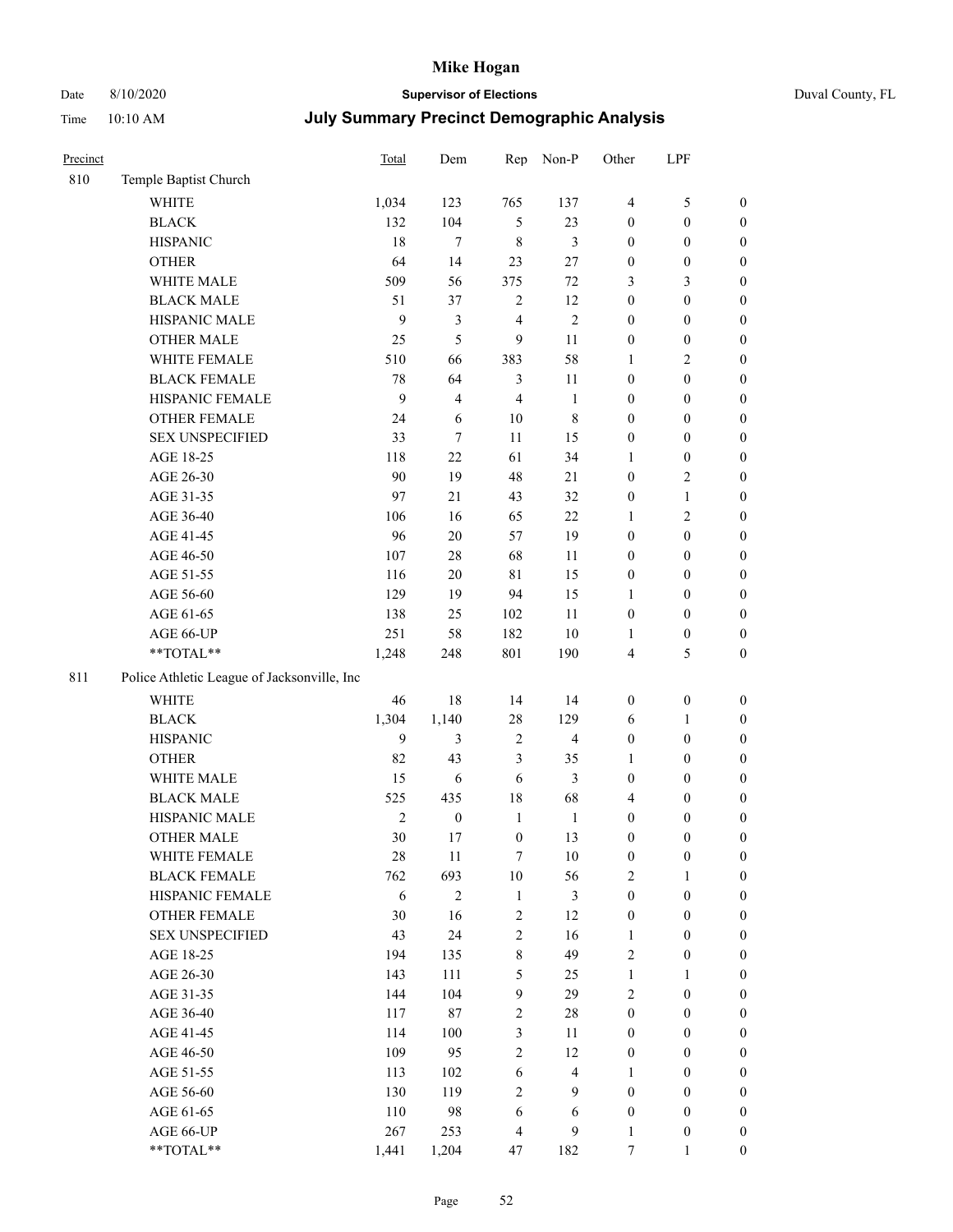## Date 8/10/2020 **Supervisor of Elections** Duval County, FL

| Precinct |                              | <b>Total</b> | Dem    |                | Rep Non-P      | Other            | LPF              |                  |
|----------|------------------------------|--------------|--------|----------------|----------------|------------------|------------------|------------------|
| 812      | <b>Emmett Reed Center</b>    |              |        |                |                |                  |                  |                  |
|          | <b>WHITE</b>                 | 69           | 24     | 20             | 24             | $\boldsymbol{0}$ | $\mathbf{1}$     | 0                |
|          | <b>BLACK</b>                 | 1,185        | 1,039  | 23             | 122            | 1                | $\boldsymbol{0}$ | 0                |
|          | <b>HISPANIC</b>              | 22           | 13     | $\sqrt{2}$     | $\tau$         | $\boldsymbol{0}$ | $\boldsymbol{0}$ | $\boldsymbol{0}$ |
|          | <b>OTHER</b>                 | 66           | 32     | $\mathfrak{Z}$ | $30\,$         | 1                | $\boldsymbol{0}$ | $\boldsymbol{0}$ |
|          | WHITE MALE                   | 24           | 9      | 8              | $\tau$         | $\boldsymbol{0}$ | $\boldsymbol{0}$ | $\boldsymbol{0}$ |
|          | <b>BLACK MALE</b>            | 477          | 398    | 11             | 67             | 1                | $\boldsymbol{0}$ | $\boldsymbol{0}$ |
|          | HISPANIC MALE                | 9            | 7      | $\mathbf{0}$   | $\sqrt{2}$     | $\boldsymbol{0}$ | $\boldsymbol{0}$ | $\boldsymbol{0}$ |
|          | <b>OTHER MALE</b>            | 22           | 11     | $\overline{2}$ | $\,$ 8 $\,$    | $\mathbf{1}$     | $\boldsymbol{0}$ | $\boldsymbol{0}$ |
|          | WHITE FEMALE                 | 44           | 15     | 12             | 16             | $\boldsymbol{0}$ | $\mathbf{1}$     | $\boldsymbol{0}$ |
|          | <b>BLACK FEMALE</b>          | 689          | 628    | $11\,$         | 50             | $\boldsymbol{0}$ | $\boldsymbol{0}$ | 0                |
|          | HISPANIC FEMALE              | 12           | 6      | $\sqrt{2}$     | $\overline{4}$ | 0                | $\boldsymbol{0}$ | 0                |
|          | <b>OTHER FEMALE</b>          | 18           | 13     | $\mathbf{1}$   | $\overline{4}$ | $\boldsymbol{0}$ | $\boldsymbol{0}$ | $\boldsymbol{0}$ |
|          | <b>SEX UNSPECIFIED</b>       | 47           | 21     | $\mathbf{1}$   | 25             | $\boldsymbol{0}$ | $\boldsymbol{0}$ | $\boldsymbol{0}$ |
|          | AGE 18-25                    | 134          | 79     | $\overline{4}$ | 51             | $\boldsymbol{0}$ | $\boldsymbol{0}$ | $\boldsymbol{0}$ |
|          | AGE 26-30                    | 113          | 81     | 3              | $28\,$         | $\boldsymbol{0}$ | $\mathbf{1}$     | $\boldsymbol{0}$ |
|          | AGE 31-35                    | 112          | 93     | $\overline{4}$ | 15             | $\boldsymbol{0}$ | $\boldsymbol{0}$ | $\boldsymbol{0}$ |
|          | AGE 36-40                    | 95           | $80\,$ | $\overline{2}$ | 13             | $\boldsymbol{0}$ | $\boldsymbol{0}$ | $\boldsymbol{0}$ |
|          | AGE 41-45                    | 107          | 77     | $11\,$         | 18             | $\mathbf{1}$     | $\boldsymbol{0}$ | $\boldsymbol{0}$ |
|          | AGE 46-50                    | 99           | 82     | $\mathfrak{Z}$ | 14             | $\boldsymbol{0}$ | $\boldsymbol{0}$ | $\boldsymbol{0}$ |
|          | AGE 51-55                    | 96           | 76     | 6              | 13             | 1                | $\boldsymbol{0}$ | $\boldsymbol{0}$ |
|          | AGE 56-60                    | 127          | 113    | 6              | $\,$ 8 $\,$    | $\boldsymbol{0}$ | $\boldsymbol{0}$ | 0                |
|          | AGE 61-65                    | 140          | 124    | 5              | 11             | $\boldsymbol{0}$ | $\boldsymbol{0}$ | 0                |
|          | AGE 66-UP                    | 319          | 303    | $\overline{4}$ | 12             | $\boldsymbol{0}$ | $\boldsymbol{0}$ | $\boldsymbol{0}$ |
|          | **TOTAL**                    | 1,342        | 1,108  | 48             | 183            | $\sqrt{2}$       | $\mathbf{1}$     | $\boldsymbol{0}$ |
| 813      | Our Redeemer Lutheran Church |              |        |                |                |                  |                  |                  |
|          | <b>WHITE</b>                 | 2,223        | 398    | 1,400          | 399            | 18               | $\,$ 8 $\,$      | $\boldsymbol{0}$ |
|          | <b>BLACK</b>                 | 3,369        | 2,877  | 93             | 378            | 19               | $\sqrt{2}$       | $\boldsymbol{0}$ |
|          | <b>HISPANIC</b>              | 138          | 53     | 41             | 43             | $\mathbf{1}$     | $\boldsymbol{0}$ | $\boldsymbol{0}$ |
|          | <b>OTHER</b>                 | 309          | 135    | 51             | 122            | $\boldsymbol{0}$ | $\mathbf{1}$     | $\boldsymbol{0}$ |
|          | WHITE MALE                   | 1,073        | 166    | 698            | 196            | 8                | $\mathfrak{S}$   | $\overline{0}$   |
|          | <b>BLACK MALE</b>            | 1,441        | 1,164  | 58             | 206            | 11               | $\overline{2}$   | $\boldsymbol{0}$ |
|          | HISPANIC MALE                | 67           | $20\,$ | 23             | 24             | $\boldsymbol{0}$ | $\boldsymbol{0}$ | 0                |
|          | <b>OTHER MALE</b>            | 113          | 38     | 23             | 51             | $\boldsymbol{0}$ | $\mathbf{1}$     | 0                |
|          | WHITE FEMALE                 | 1,124        | 230    | 685            | 196            | 10               | 3                | 0                |
|          | <b>BLACK FEMALE</b>          | 1,889        | 1,688  | 34             | 159            | 8                | $\boldsymbol{0}$ | $\boldsymbol{0}$ |
|          | HISPANIC FEMALE              | 70           | 33     | 17             | 19             | $\mathbf{1}$     | $\boldsymbol{0}$ | $\overline{0}$   |
|          | OTHER FEMALE                 | 124          | 66     | 25             | 33             | $\boldsymbol{0}$ | $\boldsymbol{0}$ | $\overline{0}$   |
|          | <b>SEX UNSPECIFIED</b>       | 138          | 58     | 22             | 58             | $\boldsymbol{0}$ | $\boldsymbol{0}$ | 0                |
|          | AGE 18-25                    | 732          | 425    | 112            | 186            | 7                | $\sqrt{2}$       | 0                |
|          | AGE 26-30                    | 472          | 244    | 100            | 124            | 3                | $\mathbf{1}$     | 0                |
|          | AGE 31-35                    | 452          | 238    | 108            | 102            | $\mathbf{1}$     | $\mathfrak{Z}$   | 0                |
|          | AGE 36-40                    | 565          | 340    | 113            | 109            | 2                | $\mathbf{1}$     | 0                |
|          | AGE 41-45                    | 492          | 329    | 82             | $72\,$         | 8                | $\mathbf{1}$     | 0                |
|          | AGE 46-50                    | 619          | 386    | 147            | 85             | $\mathbf{1}$     | $\boldsymbol{0}$ | 0                |
|          | AGE 51-55                    | 605          | 363    | 178            | 59             | 5                | $\boldsymbol{0}$ | 0                |
|          | AGE 56-60                    | 594          | 309    | 196            | 84             | 5                | $\boldsymbol{0}$ | $\overline{0}$   |
|          | AGE 61-65                    | 543          | 303    | 178            | 56             | 4                | $\sqrt{2}$       | $\overline{0}$   |
|          | AGE 66-UP                    | 961          | 524    | 371            | 63             | 2                | $\mathbf{1}$     | $\boldsymbol{0}$ |
|          | **TOTAL**                    | 6,039        | 3,463  | 1,585          | 942            | 38               | 11               | $\boldsymbol{0}$ |
|          |                              |              |        |                |                |                  |                  |                  |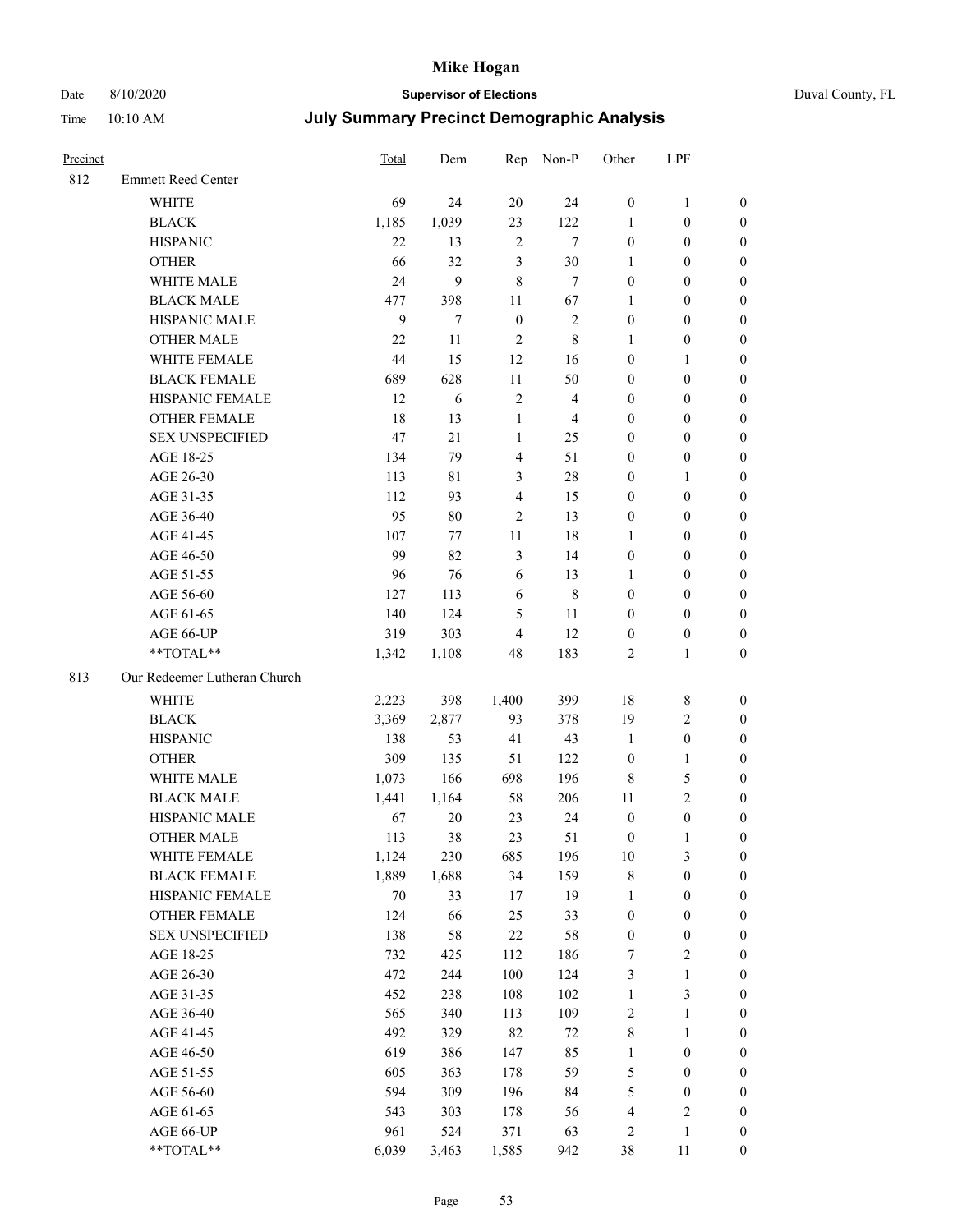## Date 8/10/2020 **Supervisor of Elections**

|  | Duval County, FL |
|--|------------------|
|--|------------------|

| Precinct |                               | Total  | Dem        | Rep              | Non-P        | Other            | LPF              |                  |
|----------|-------------------------------|--------|------------|------------------|--------------|------------------|------------------|------------------|
| 814      | Cisco Garden Community Center |        |            |                  |              |                  |                  |                  |
|          | <b>WHITE</b>                  | 2,728  | 439        | 1,928            | 352          | 6                | 3                | $\boldsymbol{0}$ |
|          | <b>BLACK</b>                  | 395    | 340        | 14               | 39           | $\mathbf{2}$     | $\boldsymbol{0}$ | $\boldsymbol{0}$ |
|          | <b>HISPANIC</b>               | 46     | 15         | 17               | 14           | $\boldsymbol{0}$ | $\boldsymbol{0}$ | $\boldsymbol{0}$ |
|          | <b>OTHER</b>                  | 126    | 32         | 46               | 47           | 1                | $\boldsymbol{0}$ | $\boldsymbol{0}$ |
|          | WHITE MALE                    | 1,297  | 174        | 943              | 174          | 4                | $\mathfrak{2}$   | $\boldsymbol{0}$ |
|          | <b>BLACK MALE</b>             | 185    | 155        | 10               | $20\,$       | $\boldsymbol{0}$ | $\boldsymbol{0}$ | $\boldsymbol{0}$ |
|          | HISPANIC MALE                 | 27     | 9          | 9                | $\mathbf{9}$ | $\boldsymbol{0}$ | $\boldsymbol{0}$ | $\boldsymbol{0}$ |
|          | <b>OTHER MALE</b>             | 44     | 12         | 19               | 13           | $\boldsymbol{0}$ | $\boldsymbol{0}$ | $\boldsymbol{0}$ |
|          | WHITE FEMALE                  | 1,398  | 261        | 964              | 170          | $\sqrt{2}$       | $\mathbf{1}$     | $\boldsymbol{0}$ |
|          | <b>BLACK FEMALE</b>           | 208    | 183        | $\overline{4}$   | 19           | $\overline{c}$   | $\boldsymbol{0}$ | 0                |
|          | HISPANIC FEMALE               | 17     | 5          | $\tau$           | 5            | $\boldsymbol{0}$ | $\boldsymbol{0}$ | $\boldsymbol{0}$ |
|          | OTHER FEMALE                  | 54     | 14         | 18               | 21           | $\mathbf{1}$     | $\boldsymbol{0}$ | $\boldsymbol{0}$ |
|          | <b>SEX UNSPECIFIED</b>        | 65     | 13         | 31               | 21           | $\boldsymbol{0}$ | $\boldsymbol{0}$ | $\boldsymbol{0}$ |
|          | AGE 18-25                     | 350    | 76         | 191              | $78\,$       | 3                | $\sqrt{2}$       | $\boldsymbol{0}$ |
|          | AGE 26-30                     | 208    | 37         | 122              | 47           | $\mathbf{1}$     | $\mathbf{1}$     | $\boldsymbol{0}$ |
|          | AGE 31-35                     | 240    | 52         | 150              | 38           | $\boldsymbol{0}$ | $\boldsymbol{0}$ | $\boldsymbol{0}$ |
|          | AGE 36-40                     | 248    | 66         | 140              | 42           | $\boldsymbol{0}$ | $\boldsymbol{0}$ | $\boldsymbol{0}$ |
|          | AGE 41-45                     | 204    | 44         | 116              | 44           | $\boldsymbol{0}$ | $\boldsymbol{0}$ | $\boldsymbol{0}$ |
|          | AGE 46-50                     | 276    | 80         | 159              | 36           | 1                | $\boldsymbol{0}$ | $\boldsymbol{0}$ |
|          | AGE 51-55                     | 310    | 87         | 180              | 42           | $\mathbf{1}$     | $\boldsymbol{0}$ | 0                |
|          | AGE 56-60                     | 373    | 83         | 241              | 47           | $\mathfrak{2}$   | $\boldsymbol{0}$ | $\boldsymbol{0}$ |
|          | AGE 61-65                     | 321    | 87         | 204              | 30           | $\boldsymbol{0}$ | $\boldsymbol{0}$ | $\boldsymbol{0}$ |
|          | AGE 66-UP                     | 764    | 214        | 501              | 48           | 1                | $\boldsymbol{0}$ | $\boldsymbol{0}$ |
|          | **TOTAL**                     | 3,295  | 826        | 2,005            | 452          | 9                | 3                | $\boldsymbol{0}$ |
| 815      | Graham Branch Library         |        |            |                  |              |                  |                  |                  |
|          | <b>WHITE</b>                  | 75     | $28\,$     | 20               | 23           | $\overline{4}$   | $\boldsymbol{0}$ | $\boldsymbol{0}$ |
|          | <b>BLACK</b>                  | 1,552  | 1,329      | 38               | 179          | 6                | $\boldsymbol{0}$ | $\boldsymbol{0}$ |
|          | <b>HISPANIC</b>               | 21     | 13         | $\boldsymbol{0}$ | $\,$ 8 $\,$  | $\boldsymbol{0}$ | $\boldsymbol{0}$ | $\boldsymbol{0}$ |
|          | <b>OTHER</b>                  | 113    | 59         | $\mathfrak s$    | 49           | $\boldsymbol{0}$ | $\boldsymbol{0}$ | $\boldsymbol{0}$ |
|          | WHITE MALE                    | 23     | 7          | 9                | 6            | $\mathbf{1}$     | $\boldsymbol{0}$ | $\boldsymbol{0}$ |
|          | <b>BLACK MALE</b>             | 660    | 554        | 21               | 83           | $\mathbf{2}$     | $\boldsymbol{0}$ | $\boldsymbol{0}$ |
|          | HISPANIC MALE                 | 10     | 7          | $\boldsymbol{0}$ | 3            | $\boldsymbol{0}$ | $\boldsymbol{0}$ | 0                |
|          | <b>OTHER MALE</b>             | 29     | 14         | $\mathbf{1}$     | 14           | $\boldsymbol{0}$ | $\boldsymbol{0}$ | $\boldsymbol{0}$ |
|          | WHITE FEMALE                  | 51     | 21         | $11\,$           | 16           | 3                | $\boldsymbol{0}$ | $\boldsymbol{0}$ |
|          | <b>BLACK FEMALE</b>           | 867    | 755        | $17$             | 91           | 4                | $\boldsymbol{0}$ | $\overline{0}$   |
|          | HISPANIC FEMALE               | $11\,$ | $\sqrt{6}$ | $\boldsymbol{0}$ | 5            | $\boldsymbol{0}$ | $\boldsymbol{0}$ | $\overline{0}$   |
|          | <b>OTHER FEMALE</b>           | 53     | 35         | $\overline{4}$   | 14           | $\boldsymbol{0}$ | $\boldsymbol{0}$ | $\overline{0}$   |
|          | <b>SEX UNSPECIFIED</b>        | 57     | 30         | $\boldsymbol{0}$ | 27           | $\boldsymbol{0}$ | $\boldsymbol{0}$ | $\overline{0}$   |
|          | AGE 18-25                     | 219    | 142        | 3                | $72\,$       | 2                | $\boldsymbol{0}$ | $\overline{0}$   |
|          | AGE 26-30                     | 154    | 111        | $\boldsymbol{7}$ | 36           | $\boldsymbol{0}$ | $\boldsymbol{0}$ | 0                |
|          | AGE 31-35                     | 168    | 127        | $\,$ 8 $\,$      | 31           | $\sqrt{2}$       | $\boldsymbol{0}$ | 0                |
|          | AGE 36-40                     | 163    | 123        | $\mathfrak{Z}$   | 36           | $\mathbf{1}$     | $\boldsymbol{0}$ | 0                |
|          | AGE 41-45                     | 140    | 114        | $\mathfrak s$    | $18\,$       | 3                | $\boldsymbol{0}$ | $\boldsymbol{0}$ |
|          | AGE 46-50                     | 117    | 95         | $\tau$           | 15           | $\boldsymbol{0}$ | $\boldsymbol{0}$ | $\boldsymbol{0}$ |
|          | AGE 51-55                     | 132    | 112        | 6                | 14           | $\boldsymbol{0}$ | $\boldsymbol{0}$ | $\boldsymbol{0}$ |
|          | AGE 56-60                     | 158    | 135        | $\boldsymbol{9}$ | 14           | $\boldsymbol{0}$ | $\boldsymbol{0}$ | $\boldsymbol{0}$ |
|          | AGE 61-65                     | 171    | 158        | 6                | 5            | $\overline{c}$   | $\boldsymbol{0}$ | $\boldsymbol{0}$ |
|          | AGE 66-UP                     | 338    | 311        | 9                | $18\,$       | $\boldsymbol{0}$ | $\boldsymbol{0}$ | $\boldsymbol{0}$ |
|          | **TOTAL**                     | 1,761  | 1,429      | 63               | 259          | 10               | $\boldsymbol{0}$ | $\boldsymbol{0}$ |
|          |                               |        |            |                  |              |                  |                  |                  |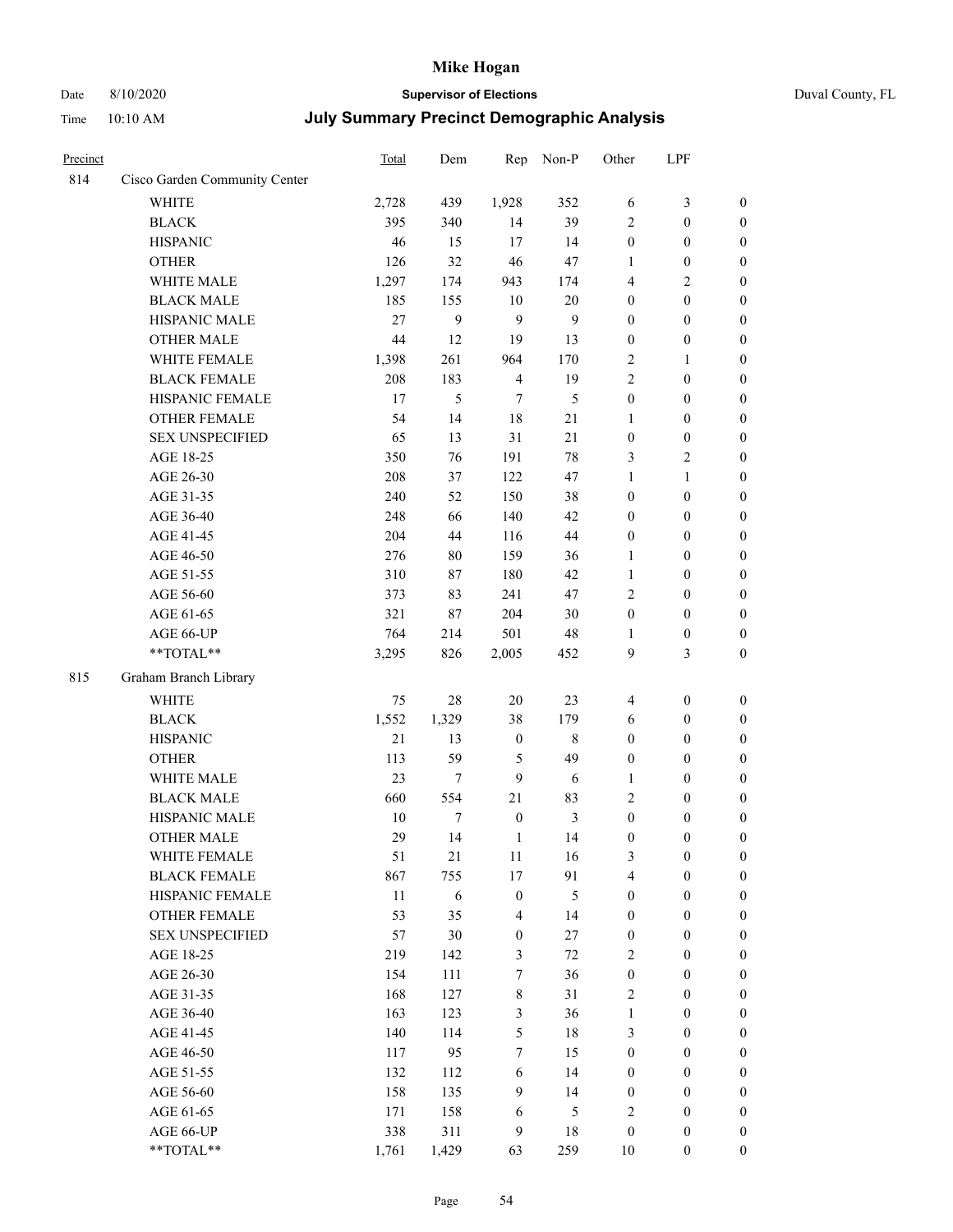# Date 8/10/2020 **Supervisor of Elections** Duval County, FL

| Precinct |                                     | <b>Total</b>   | Dem         | Rep               | Non-P          | Other                            | LPF                                  |                                      |
|----------|-------------------------------------|----------------|-------------|-------------------|----------------|----------------------------------|--------------------------------------|--------------------------------------|
| 816      | Norwood Community Church            |                |             |                   |                |                                  |                                      |                                      |
|          | <b>WHITE</b>                        | 106            | 32          | 36                | 34             | $\overline{4}$                   | $\boldsymbol{0}$                     | 0                                    |
|          | <b>BLACK</b>                        | 632            | 534         | 17                | $80\,$         | $\mathbf{1}$                     | $\boldsymbol{0}$                     | $\boldsymbol{0}$                     |
|          | <b>HISPANIC</b>                     | 17             | 12          | $\boldsymbol{0}$  | $\overline{4}$ | $\boldsymbol{0}$                 | $\mathbf{1}$                         | $\boldsymbol{0}$                     |
|          | <b>OTHER</b>                        | 66             | 27          | 3                 | 36             | $\boldsymbol{0}$                 | $\boldsymbol{0}$                     | $\boldsymbol{0}$                     |
|          | WHITE MALE                          | 50             | 17          | 19                | 13             | 1                                | $\boldsymbol{0}$                     | $\boldsymbol{0}$                     |
|          | <b>BLACK MALE</b>                   | 263            | 205         | 10                | 47             | 1                                | $\boldsymbol{0}$                     | $\boldsymbol{0}$                     |
|          | HISPANIC MALE                       | 9              | 5           | $\boldsymbol{0}$  | 3              | $\boldsymbol{0}$                 | $\mathbf{1}$                         | $\boldsymbol{0}$                     |
|          | OTHER MALE                          | 24             | 9           | $\overline{c}$    | 13             | $\boldsymbol{0}$                 | $\boldsymbol{0}$                     | $\boldsymbol{0}$                     |
|          | WHITE FEMALE                        | 53             | 14          | 15                | $21\,$         | 3                                | $\boldsymbol{0}$                     | $\boldsymbol{0}$                     |
|          | <b>BLACK FEMALE</b>                 | 356            | 318         | $\tau$            | 31             | $\boldsymbol{0}$                 | $\boldsymbol{0}$                     | $\boldsymbol{0}$                     |
|          | HISPANIC FEMALE                     | $\,$ 8 $\,$    | $\tau$      | $\mathbf{0}$      | $\mathbf{1}$   | $\boldsymbol{0}$                 | $\boldsymbol{0}$                     | $\boldsymbol{0}$                     |
|          | <b>OTHER FEMALE</b>                 | 18             | 12          | $\boldsymbol{0}$  | 6              | $\boldsymbol{0}$                 | $\boldsymbol{0}$                     | $\boldsymbol{0}$                     |
|          | <b>SEX UNSPECIFIED</b>              | 40             | 18          | 3                 | 19             | $\boldsymbol{0}$                 | $\boldsymbol{0}$                     | $\boldsymbol{0}$                     |
|          | AGE 18-25                           | 114            | 62          | $\overline{4}$    | 47             | 1                                | $\boldsymbol{0}$                     | $\boldsymbol{0}$                     |
|          | AGE 26-30                           | 79             | 58          | 3                 | 17             | $\mathbf{1}$                     | $\boldsymbol{0}$                     | $\boldsymbol{0}$                     |
|          | AGE 31-35                           | 73             | 52          | $\boldsymbol{2}$  | 19             | $\boldsymbol{0}$                 | $\boldsymbol{0}$                     | $\boldsymbol{0}$                     |
|          | AGE 36-40                           | 78             | 59          | $\sqrt{2}$        | 17             | $\boldsymbol{0}$                 | $\boldsymbol{0}$                     | $\boldsymbol{0}$                     |
|          | AGE 41-45                           | 70             | 52          | 3                 | 13             | $\mathbf{1}$                     | $\mathbf{1}$                         | $\boldsymbol{0}$                     |
|          | AGE 46-50                           | 75             | 55          | 5                 | 14             | $\mathbf{1}$                     | $\boldsymbol{0}$                     | $\boldsymbol{0}$                     |
|          | AGE 51-55                           | 64             | 52          | 5                 | 7              | $\boldsymbol{0}$                 | $\boldsymbol{0}$                     | $\boldsymbol{0}$                     |
|          | AGE 56-60                           | 75             | 52          | 11                | 12             | $\boldsymbol{0}$                 | $\boldsymbol{0}$                     | 0                                    |
|          | AGE 61-65                           | 69             | 60          | 6                 | $\mathfrak{Z}$ | $\boldsymbol{0}$                 | $\boldsymbol{0}$                     | 0                                    |
|          | AGE 66-UP                           | 123            | 102         | 15                | $\mathfrak{S}$ | 1                                | $\boldsymbol{0}$                     | $\boldsymbol{0}$                     |
|          | **TOTAL**                           | 821            | 605         | 56                | 154            | 5                                | $\mathbf{1}$                         | $\boldsymbol{0}$                     |
| 817      | Highlands Baptist Church            |                |             |                   |                |                                  |                                      |                                      |
|          | <b>WHITE</b>                        |                | 345         | 698               | 359            | 16                               | $\,$ 8 $\,$                          |                                      |
|          | <b>BLACK</b>                        | 1,426<br>2,341 | 1,959       | 54                | 314            | 11                               | $\mathfrak{Z}$                       | $\boldsymbol{0}$                     |
|          | <b>HISPANIC</b>                     | 167            | 76          | 29                | 59             |                                  | $\boldsymbol{0}$                     | $\boldsymbol{0}$<br>$\boldsymbol{0}$ |
|          |                                     |                |             |                   |                | 3                                |                                      |                                      |
|          | <b>OTHER</b><br>WHITE MALE          | 260            | 95          | 44                | 117            | 4                                | $\boldsymbol{0}$                     | $\boldsymbol{0}$                     |
|          | <b>BLACK MALE</b>                   | 635<br>896     | 130<br>708  | 333<br>$28\,$     | 161<br>149     | $\sqrt{6}$                       | $\mathfrak{S}$<br>$\mathfrak{Z}$     | $\boldsymbol{0}$<br>$\boldsymbol{0}$ |
|          | HISPANIC MALE                       | 74             | 26          | $20\,$            | $28\,$         | 8                                | $\boldsymbol{0}$                     |                                      |
|          | OTHER MALE                          | 86             | 29          | 19                | 37             | $\boldsymbol{0}$<br>$\mathbf{1}$ | $\boldsymbol{0}$                     | $\boldsymbol{0}$<br>$\boldsymbol{0}$ |
|          |                                     |                |             |                   |                |                                  |                                      |                                      |
|          | WHITE FEMALE<br><b>BLACK FEMALE</b> | 773<br>1,401   | 209         | 357               | 194            | 10                               | 3                                    | 0<br>$\boldsymbol{0}$                |
|          | HISPANIC FEMALE                     | 89             | 1,216<br>48 | 25<br>$\,$ 8 $\,$ | 157<br>$30\,$  | 3<br>3                           | $\boldsymbol{0}$<br>$\boldsymbol{0}$ | $\overline{0}$                       |
|          | OTHER FEMALE                        | 117            | 52          | $17$              | 45             | 3                                | $\boldsymbol{0}$                     | $\overline{0}$                       |
|          | <b>SEX UNSPECIFIED</b>              | 123            | 57          | 18                | $\sqrt{48}$    | $\boldsymbol{0}$                 | $\boldsymbol{0}$                     | 0                                    |
|          | AGE 18-25                           | 609            | 321         | 74                | 203            | $10\,$                           | $\mathbf{1}$                         | $\overline{0}$                       |
|          | AGE 26-30                           | 477            | 262         | 67                | 140            | 6                                | $\sqrt{2}$                           | 0                                    |
|          | AGE 31-35                           | 425            | 248         | 55                | 114            | 4                                | $\overline{\mathbf{4}}$              | 0                                    |
|          | AGE 36-40                           | 357            | 222         | 54                | $8\sqrt{1}$    | $\boldsymbol{0}$                 | $\boldsymbol{0}$                     | 0                                    |
|          | AGE 41-45                           | 306            | 201         | 44                | 59             | 2                                | $\boldsymbol{0}$                     | 0                                    |
|          | AGE 46-50                           | 313            | 189         | 58                | 60             | 5                                | $\mathbf{1}$                         | 0                                    |
|          | AGE 51-55                           | 336            | 205         | 77                | 49             | 3                                | $\sqrt{2}$                           | $\overline{0}$                       |
|          | AGE 56-60                           | 362            | 234         | 91                | 35             | 2                                | $\boldsymbol{0}$                     | $\overline{0}$                       |
|          | AGE 61-65                           | 329            | 202         | 85                | 42             | $\boldsymbol{0}$                 | $\boldsymbol{0}$                     | $\boldsymbol{0}$                     |
|          | AGE 66-UP                           | 680            | 391         | 220               | 66             | 2                                | $\mathbf{1}$                         | 0                                    |
|          | **TOTAL**                           | 4,194          | 2,475       | 825               | 849            | 34                               | 11                                   | $\boldsymbol{0}$                     |
|          |                                     |                |             |                   |                |                                  |                                      |                                      |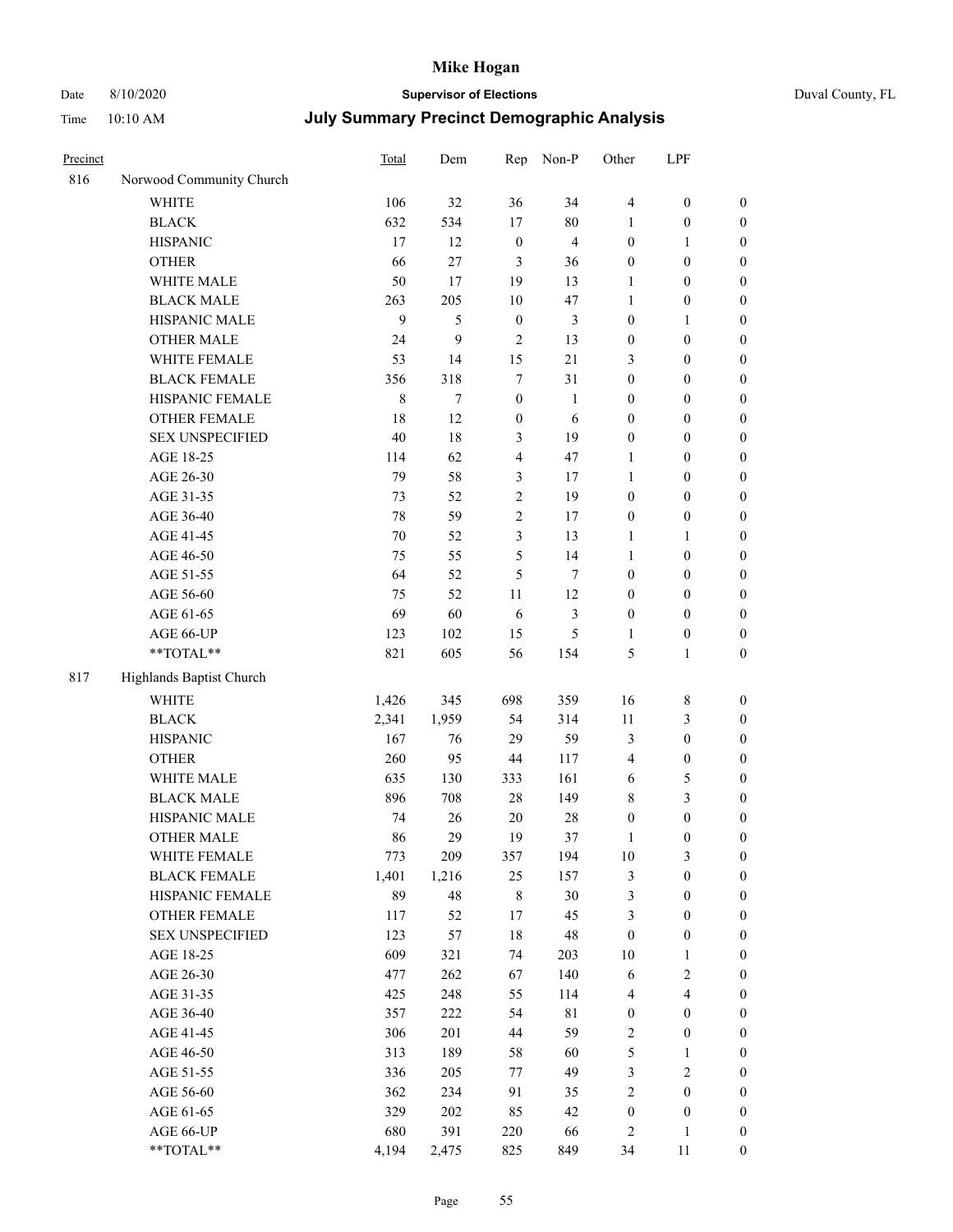### Date 8/10/2020 **Supervisor of Elections** Duval County, FL

| Precinct |                                      | Total   | Dem                     | Rep            | Non-P            | Other            | LPF              |                  |
|----------|--------------------------------------|---------|-------------------------|----------------|------------------|------------------|------------------|------------------|
| 818      | Greater Harvest Christian Fellowship |         |                         |                |                  |                  |                  |                  |
|          | <b>WHITE</b>                         | 310     | 85                      | 155            | 69               | $\mathbf{1}$     | $\boldsymbol{0}$ | 0                |
|          | <b>BLACK</b>                         | 958     | 832                     | 26             | 99               | 1                | $\boldsymbol{0}$ | $\boldsymbol{0}$ |
|          | <b>HISPANIC</b>                      | 19      | $\overline{\mathbf{4}}$ | $\mathfrak{H}$ | $10\,$           | $\boldsymbol{0}$ | $\boldsymbol{0}$ | $\boldsymbol{0}$ |
|          | <b>OTHER</b>                         | 75      | 33                      | $10\,$         | 32               | $\boldsymbol{0}$ | $\boldsymbol{0}$ | $\boldsymbol{0}$ |
|          | WHITE MALE                           | 143     | 25                      | 76             | 41               | $\mathbf{1}$     | $\boldsymbol{0}$ | $\boldsymbol{0}$ |
|          | <b>BLACK MALE</b>                    | 394     | 329                     | 17             | 47               | $\mathbf{1}$     | $\boldsymbol{0}$ | $\boldsymbol{0}$ |
|          | HISPANIC MALE                        | $\,8\,$ | $\mathfrak{2}$          | $\overline{4}$ | $\sqrt{2}$       | $\boldsymbol{0}$ | $\boldsymbol{0}$ | $\boldsymbol{0}$ |
|          | <b>OTHER MALE</b>                    | 27      | 14                      | $\overline{4}$ | $\boldsymbol{9}$ | $\boldsymbol{0}$ | $\boldsymbol{0}$ | $\boldsymbol{0}$ |
|          | WHITE FEMALE                         | 163     | 58                      | $78\,$         | $27\,$           | $\boldsymbol{0}$ | $\boldsymbol{0}$ | $\boldsymbol{0}$ |
|          | <b>BLACK FEMALE</b>                  | 550     | 490                     | $\,$ 8 $\,$    | 52               | $\boldsymbol{0}$ | $\boldsymbol{0}$ | $\boldsymbol{0}$ |
|          | HISPANIC FEMALE                      | 9       | $\overline{2}$          | $\mathbf{1}$   | 6                | $\boldsymbol{0}$ | $\boldsymbol{0}$ | $\boldsymbol{0}$ |
|          | <b>OTHER FEMALE</b>                  | 28      | 15                      | $\mathfrak s$  | $\,$ 8 $\,$      | $\boldsymbol{0}$ | $\boldsymbol{0}$ | $\boldsymbol{0}$ |
|          | <b>SEX UNSPECIFIED</b>               | 40      | 19                      | 3              | 18               | $\boldsymbol{0}$ | $\boldsymbol{0}$ | $\boldsymbol{0}$ |
|          | AGE 18-25                            | 159     | 96                      | 13             | 50               | $\boldsymbol{0}$ | $\boldsymbol{0}$ | $\boldsymbol{0}$ |
|          | AGE 26-30                            | 113     | 74                      | 15             | 24               | $\boldsymbol{0}$ | $\boldsymbol{0}$ | $\boldsymbol{0}$ |
|          | AGE 31-35                            | 106     | 65                      | 11             | 30               | 0                | $\boldsymbol{0}$ | $\boldsymbol{0}$ |
|          | AGE 36-40                            | 151     | 107                     | 17             | 27               | 0                | $\boldsymbol{0}$ | $\boldsymbol{0}$ |
|          | AGE 41-45                            | 139     | 109                     | 15             | 15               | $\boldsymbol{0}$ | $\boldsymbol{0}$ | $\boldsymbol{0}$ |
|          | AGE 46-50                            | 101     | 76                      | $\,8\,$        | 17               | $\boldsymbol{0}$ | $\boldsymbol{0}$ | $\boldsymbol{0}$ |
|          | AGE 51-55                            | 108     | $70\,$                  | $20\,$         | 16               | 2                | $\boldsymbol{0}$ | $\boldsymbol{0}$ |
|          | AGE 56-60                            | 105     | 74                      | 20             | 11               | $\boldsymbol{0}$ | $\boldsymbol{0}$ | 0                |
|          | AGE 61-65                            | 125     | $88\,$                  | 27             | $10\,$           | $\boldsymbol{0}$ | $\boldsymbol{0}$ | $\boldsymbol{0}$ |
|          | AGE 66-UP                            | 255     | 195                     | 50             | $10\,$           | $\boldsymbol{0}$ | $\boldsymbol{0}$ | $\boldsymbol{0}$ |
|          | $**TOTAL**$                          | 1,362   | 954                     | 196            | 210              | 2                | $\boldsymbol{0}$ | $\boldsymbol{0}$ |
| 901      | CWA AFL-CIO Local #3106              |         |                         |                |                  |                  |                  |                  |
|          | <b>WHITE</b>                         | 1,587   | 705                     | 453            | 385              | $27\,$           | 17               | $\boldsymbol{0}$ |
|          | <b>BLACK</b>                         | 1,267   | 1,031                   | 47             | 180              | 8                | $\mathbf{1}$     | $\boldsymbol{0}$ |
|          | <b>HISPANIC</b>                      | 119     | 58                      | 20             | 39               | $\mathbf{1}$     | $\mathbf{1}$     | $\boldsymbol{0}$ |
|          | <b>OTHER</b>                         | 243     | 102                     | 39             | 95               | 6                | $\mathbf{1}$     | $\boldsymbol{0}$ |
|          | WHITE MALE                           | 770     | 312                     | 241            | 194              | 13               | 10               | $\boldsymbol{0}$ |
|          | <b>BLACK MALE</b>                    | 531     | 405                     | 27             | 92               | 6                | $\mathbf{1}$     | $\boldsymbol{0}$ |
|          | HISPANIC MALE                        | 62      | 31                      | $10\,$         | $20\,$           | $\mathbf{1}$     | $\boldsymbol{0}$ | 0                |
|          | <b>OTHER MALE</b>                    | 88      | 38                      | 17             | 31               | $\mathbf{1}$     | $\mathbf{1}$     | $\boldsymbol{0}$ |
|          | WHITE FEMALE                         | 795     | 383                     | 209            | 182              | 14               | 7                | 0                |
|          | <b>BLACK FEMALE</b>                  | 713     | 610                     | $20\,$         | $8\sqrt{1}$      | 2                | $\boldsymbol{0}$ | $\boldsymbol{0}$ |
|          | HISPANIC FEMALE                      | 53      | 26                      | $10\,$         | 16               | $\boldsymbol{0}$ | $\mathbf{1}$     | $\overline{0}$   |
|          | <b>OTHER FEMALE</b>                  | 99      | 42                      | 17             | 35               | 5                | $\boldsymbol{0}$ | $\overline{0}$   |
|          | <b>SEX UNSPECIFIED</b>               | 105     | 49                      | 8              | 48               | $\boldsymbol{0}$ | $\boldsymbol{0}$ | 0                |
|          | AGE 18-25                            | 340     | 178                     | 36             | 118              | 6                | $\sqrt{2}$       | 0                |
|          | AGE 26-30                            | 435     | 237                     | 58             | 125              | $10\,$           | 5                | 0                |
|          | AGE 31-35                            | 417     | 256                     | 47             | 100              | $\,$ $\,$        | 6                | 0                |
|          | AGE 36-40                            | 322     | 207                     | 39             | 71               | 3                | $\sqrt{2}$       | 0                |
|          | AGE 41-45                            | 266     | 148                     | 49             | 63               | 6                | $\boldsymbol{0}$ | 0                |
|          | AGE 46-50                            | 239     | 129                     | 52             | 52               | 4                | $\sqrt{2}$       | 0                |
|          | AGE 51-55                            | 241     | 136                     | 50             | 54               | $\mathbf{1}$     | $\boldsymbol{0}$ | $\overline{0}$   |
|          | AGE 56-60                            | 294     | 176                     | 75             | 41               | $\mathbf{1}$     | $\mathbf{1}$     | $\boldsymbol{0}$ |
|          | AGE 61-65                            | 246     | 158                     | 55             | 31               | $\mathbf{1}$     | $\mathbf{1}$     | $\overline{0}$   |
|          | AGE 66-UP                            | 415     | 271                     | 98             | 43               | 2                | $\mathbf{1}$     | 0                |
|          | **TOTAL**                            | 3,216   | 1,896                   | 559            | 699              | 42               | 20               | $\boldsymbol{0}$ |
|          |                                      |         |                         |                |                  |                  |                  |                  |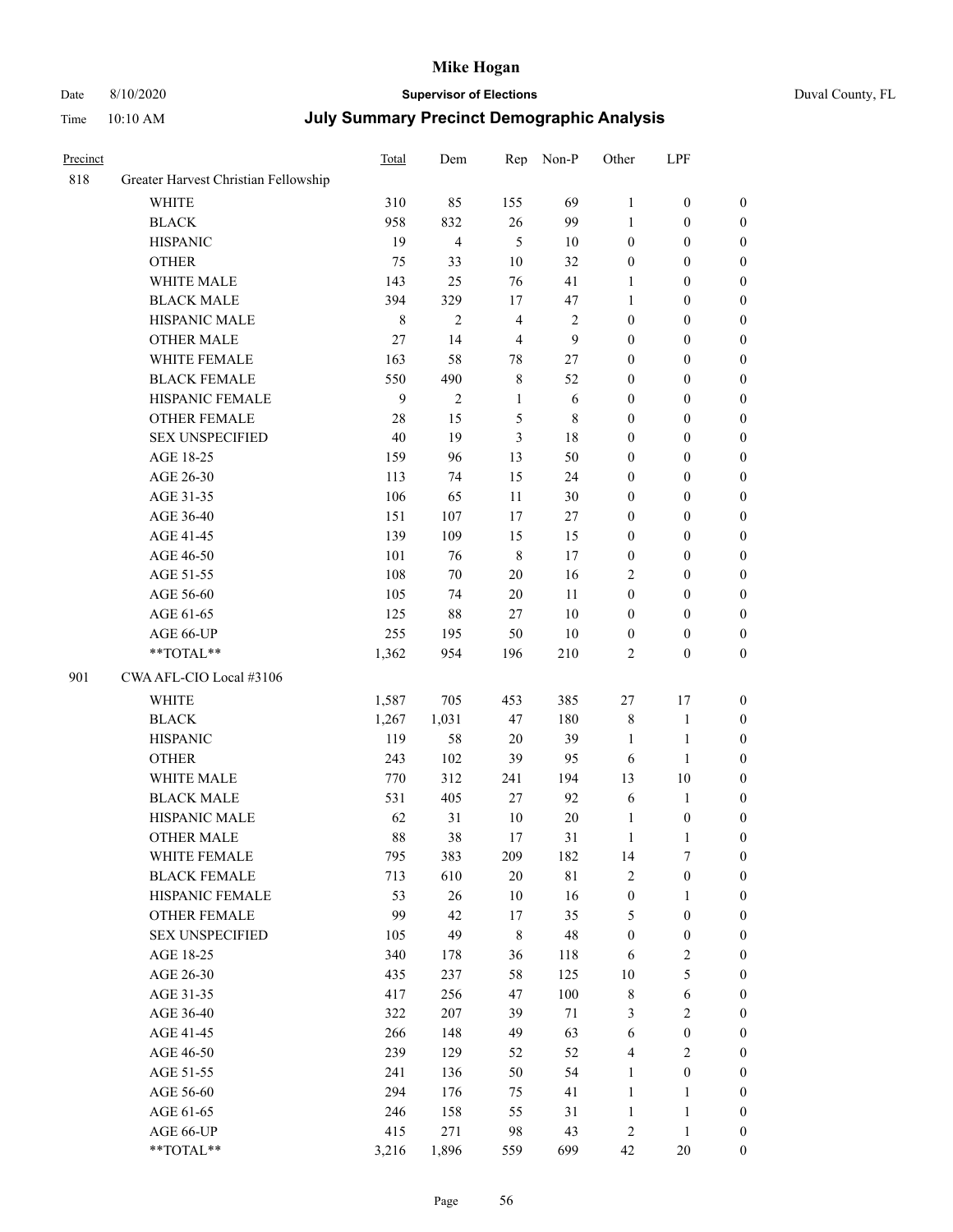# Date 8/10/2020 **Supervisor of Elections** Duval County, FL

| Precinct |                                       | Total  | Dem    | Rep              | Non-P          | Other            | LPF              |                  |
|----------|---------------------------------------|--------|--------|------------------|----------------|------------------|------------------|------------------|
| 902      | Schell-Sweet Resource Wellness Center |        |        |                  |                |                  |                  |                  |
|          | <b>WHITE</b>                          | 72     | 30     | 11               | 31             | $\boldsymbol{0}$ | $\boldsymbol{0}$ | $\boldsymbol{0}$ |
|          | <b>BLACK</b>                          | 2,545  | 2,232  | 69               | 234            | 8                | $\sqrt{2}$       | $\boldsymbol{0}$ |
|          | <b>HISPANIC</b>                       | 23     | 13     | $\mathbf{1}$     | $\overline{9}$ | $\boldsymbol{0}$ | $\boldsymbol{0}$ | $\boldsymbol{0}$ |
|          | <b>OTHER</b>                          | 155    | 74     | $\tau$           | 72             | 2                | $\boldsymbol{0}$ | $\boldsymbol{0}$ |
|          | WHITE MALE                            | 31     | 10     | $\,$ 8 $\,$      | 13             | $\boldsymbol{0}$ | $\boldsymbol{0}$ | $\boldsymbol{0}$ |
|          | <b>BLACK MALE</b>                     | 1,019  | 863    | 34               | 118            | 3                | $\mathbf{1}$     | 0                |
|          | HISPANIC MALE                         | 9      | 6      | $\mathbf{1}$     | $\overline{2}$ | $\boldsymbol{0}$ | $\boldsymbol{0}$ | 0                |
|          | <b>OTHER MALE</b>                     | 58     | 30     | $\mathfrak s$    | $22\,$         | 1                | $\boldsymbol{0}$ | $\boldsymbol{0}$ |
|          | WHITE FEMALE                          | 40     | $20\,$ | 3                | 17             | $\boldsymbol{0}$ | $\boldsymbol{0}$ | $\boldsymbol{0}$ |
|          | <b>BLACK FEMALE</b>                   | 1,481  | 1,335  | 33               | 107            | 5                | $\mathbf{1}$     | $\boldsymbol{0}$ |
|          | HISPANIC FEMALE                       | 12     | $\tau$ | $\boldsymbol{0}$ | 5              | $\boldsymbol{0}$ | $\boldsymbol{0}$ | $\boldsymbol{0}$ |
|          | OTHER FEMALE                          | 55     | 30     | $\mathbf{1}$     | 23             | $\mathbf{1}$     | $\boldsymbol{0}$ | $\boldsymbol{0}$ |
|          | <b>SEX UNSPECIFIED</b>                | 90     | 48     | 3                | 39             | $\boldsymbol{0}$ | $\boldsymbol{0}$ | $\boldsymbol{0}$ |
|          | AGE 18-25                             | 306    | 184    | $17$             | 100            | 4                | $\mathbf{1}$     | $\boldsymbol{0}$ |
|          | AGE 26-30                             | 270    | 214    | $\mathbf{9}$     | 46             | $\boldsymbol{0}$ | $\mathbf{1}$     | $\boldsymbol{0}$ |
|          | AGE 31-35                             | 258    | 205    | 9                | 42             | 2                | $\boldsymbol{0}$ | 0                |
|          | AGE 36-40                             | 237    | 188    | 10               | 38             | $\mathbf{1}$     | $\boldsymbol{0}$ | 0                |
|          | AGE 41-45                             | 171    | 138    | $\overline{4}$   | 29             | $\boldsymbol{0}$ | $\boldsymbol{0}$ | $\boldsymbol{0}$ |
|          | AGE 46-50                             | 176    | 158    | 3                | 15             | $\boldsymbol{0}$ | $\boldsymbol{0}$ | $\boldsymbol{0}$ |
|          | AGE 51-55                             | 228    | 201    | 8                | 19             | $\boldsymbol{0}$ | $\boldsymbol{0}$ | $\boldsymbol{0}$ |
|          | AGE 56-60                             | 237    | 211    | 11               | 14             | $\mathbf{1}$     | $\boldsymbol{0}$ | $\boldsymbol{0}$ |
|          | AGE 61-65                             | 230    | 210    | 3                | 17             | $\boldsymbol{0}$ | $\boldsymbol{0}$ | $\boldsymbol{0}$ |
|          | AGE 66-UP                             | 682    | 640    | 14               | 26             | $\overline{c}$   | $\boldsymbol{0}$ | $\boldsymbol{0}$ |
|          | **TOTAL**                             | 2,795  | 2,349  | 88               | 346            | $10\,$           | $\overline{2}$   | $\boldsymbol{0}$ |
| 903      | Redemption Church                     |        |        |                  |                |                  |                  |                  |
|          | <b>WHITE</b>                          | 1,213  | 364    | 586              | 245            | 14               | $\overline{4}$   | $\boldsymbol{0}$ |
|          | <b>BLACK</b>                          | 1,403  | 1,121  | 51               | 221            | 9                | $\mathbf{1}$     | $\boldsymbol{0}$ |
|          | <b>HISPANIC</b>                       | 169    | 65     | 20               | 79             | 4                | $\mathbf{1}$     | 0                |
|          | <b>OTHER</b>                          | 253    | 99     | 53               | 96             | $\overline{4}$   | $\mathbf{1}$     | 0                |
|          | WHITE MALE                            | 533    | 145    | 265              | 112            | 8                | $\mathfrak{Z}$   | $\boldsymbol{0}$ |
|          | <b>BLACK MALE</b>                     | 524    | 393    | 23               | 104            | 4                | $\boldsymbol{0}$ | $\boldsymbol{0}$ |
|          | HISPANIC MALE                         | 74     | 25     | 12               | 35             | $\mathbf{1}$     | 1                | $\boldsymbol{0}$ |
|          | <b>OTHER MALE</b>                     | 96     | 32     | 24               | 39             | 1                | $\boldsymbol{0}$ | $\boldsymbol{0}$ |
|          | WHITE FEMALE                          | 670    | 215    | 316              | 132            | $\sqrt{6}$       | $\mathbf{1}$     | $\boldsymbol{0}$ |
|          | <b>BLACK FEMALE</b>                   | 849    | 702    | $27\,$           | 114            | 5                | $\mathbf{1}$     | $\overline{0}$   |
|          | HISPANIC FEMALE                       | $88\,$ | 37     | $\,$ 8 $\,$      | 41             | $\overline{c}$   | $\boldsymbol{0}$ | 0                |
|          | <b>OTHER FEMALE</b>                   | 116    | 57     | 22               | 35             | $\sqrt{2}$       | $\boldsymbol{0}$ | 0                |
|          | <b>SEX UNSPECIFIED</b>                | $88\,$ | 43     | 13               | 29             | $\sqrt{2}$       | $\mathbf{1}$     | 0                |
|          | AGE 18-25                             | 381    | 197    | 53               | 123            | 7                | $\mathbf{1}$     | 0                |
|          | AGE 26-30                             | 351    | 199    | 53               | 94             | 3                | $\sqrt{2}$       | 0                |
|          | AGE 31-35                             | 286    | 146    | 37               | 92             | 9                | $\sqrt{2}$       | $\overline{0}$   |
|          | AGE 36-40                             | 236    | 133    | 38               | 64             | $\boldsymbol{0}$ | $\mathbf{1}$     | $\boldsymbol{0}$ |
|          | AGE 41-45                             | 215    | 119    | 43               | 48             | 4                | $\mathbf{1}$     | $\boldsymbol{0}$ |
|          | AGE 46-50                             | 227    | 127    | 54               | 44             | 2                | $\boldsymbol{0}$ | 0                |
|          | AGE 51-55                             | 248    | 133    | 68               | 44             | 3                | $\boldsymbol{0}$ | $\overline{0}$   |
|          | AGE 56-60                             | 263    | 152    | 73               | 37             | $\mathbf{1}$     | $\boldsymbol{0}$ | $\overline{0}$   |
|          | AGE 61-65                             | 256    | 143    | 77               | 36             | $\boldsymbol{0}$ | $\boldsymbol{0}$ | 0                |
|          | AGE 66-UP                             | 574    | 300    | 214              | 58             | $\sqrt{2}$       | $\boldsymbol{0}$ | 0                |
|          | **TOTAL**                             | 3,038  | 1,649  | 710              | 641            | 31               | $\boldsymbol{7}$ | $\boldsymbol{0}$ |
|          |                                       |        |        |                  |                |                  |                  |                  |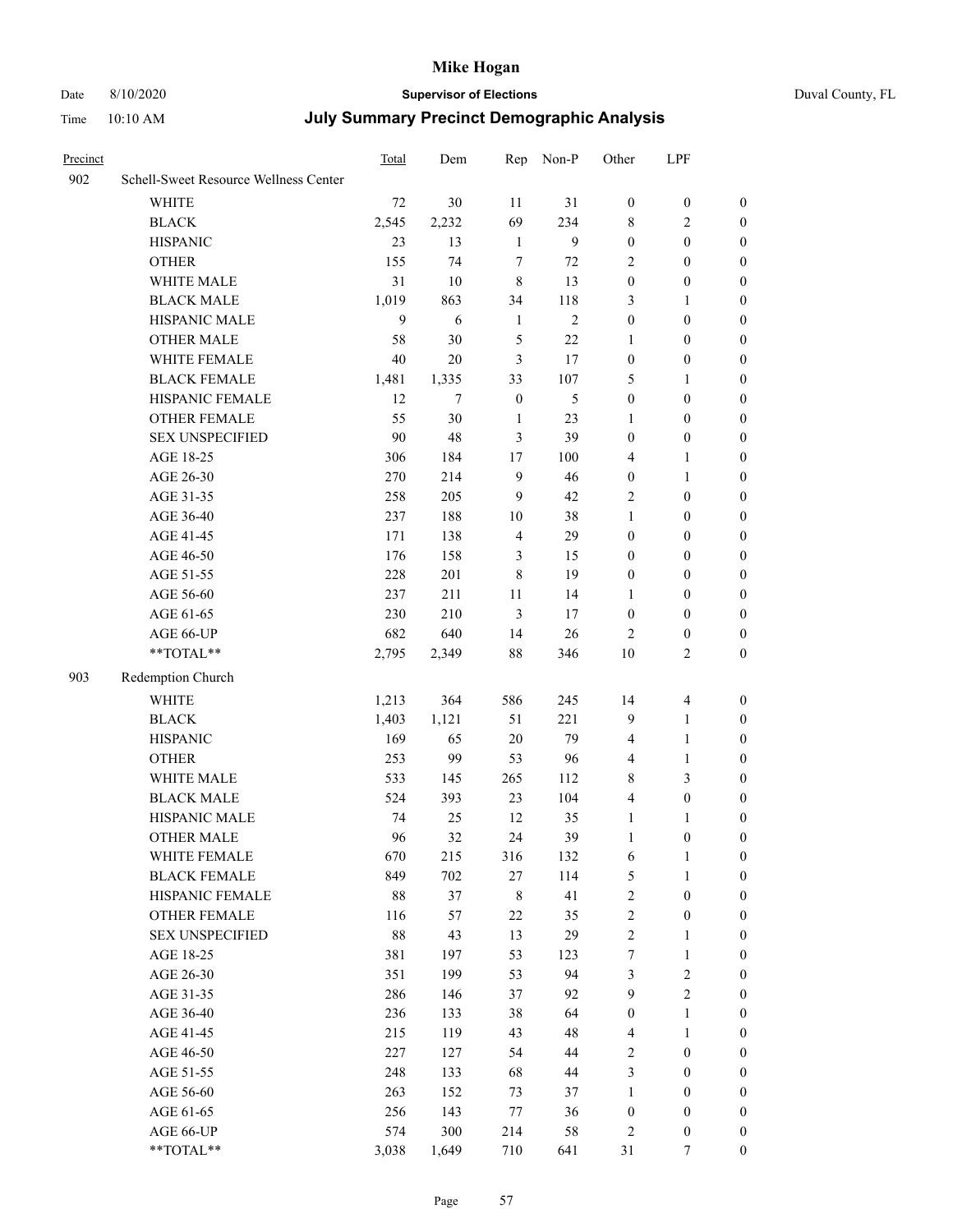# Date 8/10/2020 **Supervisor of Elections** Duval County, FL

| Precinct |                                    | <b>Total</b> | Dem            | Rep              | Non-P                   | Other            | LPF              |                  |
|----------|------------------------------------|--------------|----------------|------------------|-------------------------|------------------|------------------|------------------|
| 904      | Johnnie W. Walker Community Center |              |                |                  |                         |                  |                  |                  |
|          | <b>WHITE</b>                       | 40           | 24             | 6                | 10                      | $\boldsymbol{0}$ | $\boldsymbol{0}$ | 0                |
|          | <b>BLACK</b>                       | 2,384        | 2,109          | 47               | 222                     | 5                | $\mathbf{1}$     | 0                |
|          | <b>HISPANIC</b>                    | 9            | 5              | $\boldsymbol{0}$ | $\overline{4}$          | $\boldsymbol{0}$ | $\boldsymbol{0}$ | $\boldsymbol{0}$ |
|          | <b>OTHER</b>                       | 119          | 62             | 3                | 54                      | $\boldsymbol{0}$ | $\boldsymbol{0}$ | $\boldsymbol{0}$ |
|          | WHITE MALE                         | 21           | 10             | 5                | 6                       | $\boldsymbol{0}$ | $\boldsymbol{0}$ | $\boldsymbol{0}$ |
|          | <b>BLACK MALE</b>                  | 935          | 806            | 18               | 108                     | 3                | $\boldsymbol{0}$ | $\boldsymbol{0}$ |
|          | HISPANIC MALE                      | 3            | $\overline{c}$ | $\mathbf{0}$     | $\mathbf{1}$            | $\boldsymbol{0}$ | $\boldsymbol{0}$ | $\boldsymbol{0}$ |
|          | <b>OTHER MALE</b>                  | 35           | $20\,$         | $\boldsymbol{0}$ | 15                      | $\boldsymbol{0}$ | $\boldsymbol{0}$ | $\boldsymbol{0}$ |
|          | WHITE FEMALE                       | 18           | 13             | $\mathbf{1}$     | $\overline{\mathbf{4}}$ | $\boldsymbol{0}$ | $\boldsymbol{0}$ | $\boldsymbol{0}$ |
|          | <b>BLACK FEMALE</b>                | 1,414        | 1,278          | 27               | 106                     | 2                | $\mathbf{1}$     | $\boldsymbol{0}$ |
|          | HISPANIC FEMALE                    | 5            | 3              | $\boldsymbol{0}$ | $\mathbf{2}$            | $\boldsymbol{0}$ | $\boldsymbol{0}$ | 0                |
|          | <b>OTHER FEMALE</b>                | 46           | 28             | $\mathfrak{Z}$   | 15                      | $\boldsymbol{0}$ | $\boldsymbol{0}$ | 0                |
|          | <b>SEX UNSPECIFIED</b>             | 75           | 40             | $\sqrt{2}$       | 33                      | $\boldsymbol{0}$ | $\boldsymbol{0}$ | $\boldsymbol{0}$ |
|          | AGE 18-25                          | 264          | 186            | 5                | 71                      | 1                | 1                | $\boldsymbol{0}$ |
|          | AGE 26-30                          | 223          | 174            | 5                | 42                      | 2                | $\boldsymbol{0}$ | $\boldsymbol{0}$ |
|          | AGE 31-35                          | 215          | 167            | 3                | 43                      | $\overline{c}$   | $\boldsymbol{0}$ | $\boldsymbol{0}$ |
|          | AGE 36-40                          | 167          | 137            | 6                | 24                      | $\boldsymbol{0}$ | $\boldsymbol{0}$ | $\boldsymbol{0}$ |
|          | AGE 41-45                          | 165          | 138            | $\overline{4}$   | 23                      | $\boldsymbol{0}$ | $\boldsymbol{0}$ | $\boldsymbol{0}$ |
|          | AGE 46-50                          | 197          | 174            | $\sqrt{2}$       | 21                      | $\boldsymbol{0}$ | $\boldsymbol{0}$ | $\boldsymbol{0}$ |
|          | AGE 51-55                          | 210          | 180            | $\,$ 8 $\,$      | 22                      | $\boldsymbol{0}$ | $\boldsymbol{0}$ | $\boldsymbol{0}$ |
|          | AGE 56-60                          | 237          | 218            | $\overline{4}$   | 15                      | 0                | $\boldsymbol{0}$ | 0                |
|          | AGE 61-65                          | 228          | 207            | 9                | 12                      | $\boldsymbol{0}$ | $\boldsymbol{0}$ | 0                |
|          | AGE 66-UP                          | 645          | 618            | 10               | 17                      | $\boldsymbol{0}$ | $\boldsymbol{0}$ | $\boldsymbol{0}$ |
|          | **TOTAL**                          | 2,552        | 2,200          | 56               | 290                     | 5                | $\mathbf{1}$     | $\boldsymbol{0}$ |
| 905      | Webb Wesconnett Regional Library   |              |                |                  |                         |                  |                  |                  |
|          | WHITE                              | 785          | 195            | 380              | 197                     | 8                | 5                | $\boldsymbol{0}$ |
|          | <b>BLACK</b>                       | 1,263        | 1,011          | 42               | 201                     | 9                | $\boldsymbol{0}$ | $\boldsymbol{0}$ |
|          | <b>HISPANIC</b>                    | 180          | 65             | 37               | 75                      | 1                | $\mathbf{2}$     | $\boldsymbol{0}$ |
|          | <b>OTHER</b>                       | 224          | 73             | 45               | 101                     | 4                | $\mathbf{1}$     | $\boldsymbol{0}$ |
|          | WHITE MALE                         | 329          | 72             | 164              | 87                      | $\overline{4}$   | $\mathbf{2}$     | $\boldsymbol{0}$ |
|          | <b>BLACK MALE</b>                  | 477          | 341            | 21               | 106                     | 9                | $\boldsymbol{0}$ | $\boldsymbol{0}$ |
|          | HISPANIC MALE                      | 78           | 21             | 16               | $40\,$                  | $\boldsymbol{0}$ | 1                | $\boldsymbol{0}$ |
|          | <b>OTHER MALE</b>                  | 83           | 25             | 23               | 35                      | $\boldsymbol{0}$ | $\boldsymbol{0}$ | $\boldsymbol{0}$ |
|          | WHITE FEMALE                       | 440          | 119            | 209              | 105                     | 4                | 3                | 0                |
|          | <b>BLACK FEMALE</b>                | 771          | 659            | 21               | 91                      | $\boldsymbol{0}$ | $\boldsymbol{0}$ | $\boldsymbol{0}$ |
|          | HISPANIC FEMALE                    | 101          | 43             | 21               | 35                      | 1                | $\mathbf{1}$     | $\overline{0}$   |
|          | OTHER FEMALE                       | 109          | 42             | 18               | $44\,$                  | 4                | $\mathbf{1}$     | $\overline{0}$   |
|          | <b>SEX UNSPECIFIED</b>             | 64           | $22\,$         | 11               | 31                      | $\boldsymbol{0}$ | $\boldsymbol{0}$ | 0                |
|          | AGE 18-25                          | 305          | 175            | 31               | 96                      | $\mathbf{1}$     | $\sqrt{2}$       | 0                |
|          | AGE 26-30                          | 263          | 139            | 33               | 83                      | 5                | $\mathfrak{Z}$   | 0                |
|          | AGE 31-35                          | 266          | 146            | 38               | $78\,$                  | 4                | $\boldsymbol{0}$ | 0                |
|          | AGE 36-40                          | 235          | 125            | 36               | $70\,$                  | 3                | $\mathbf{1}$     | 0                |
|          | AGE 41-45                          | 192          | 114            | 28               | 47                      | $\overline{c}$   | $\mathbf{1}$     | 0                |
|          | AGE 46-50                          | 202          | 114            | 46               | 39                      | 2                | $\mathbf{1}$     | 0                |
|          | AGE 51-55                          | 225          | 119            | 53               | 52                      | $\mathbf{1}$     | $\boldsymbol{0}$ | 0                |
|          | AGE 56-60                          | 198          | 106            | 62               | $30\,$                  | $\boldsymbol{0}$ | $\boldsymbol{0}$ | $\overline{0}$   |
|          | AGE 61-65                          | 168          | 91             | 43               | 31                      | 3                | $\boldsymbol{0}$ | $\overline{0}$   |
|          | AGE 66-UP                          | 397          | 214            | 134              | $\sqrt{48}$             | $\mathbf{1}$     | $\boldsymbol{0}$ | 0                |
|          | **TOTAL**                          | 2,452        | 1,344          | 504              | 574                     | $22\,$           | 8                | $\boldsymbol{0}$ |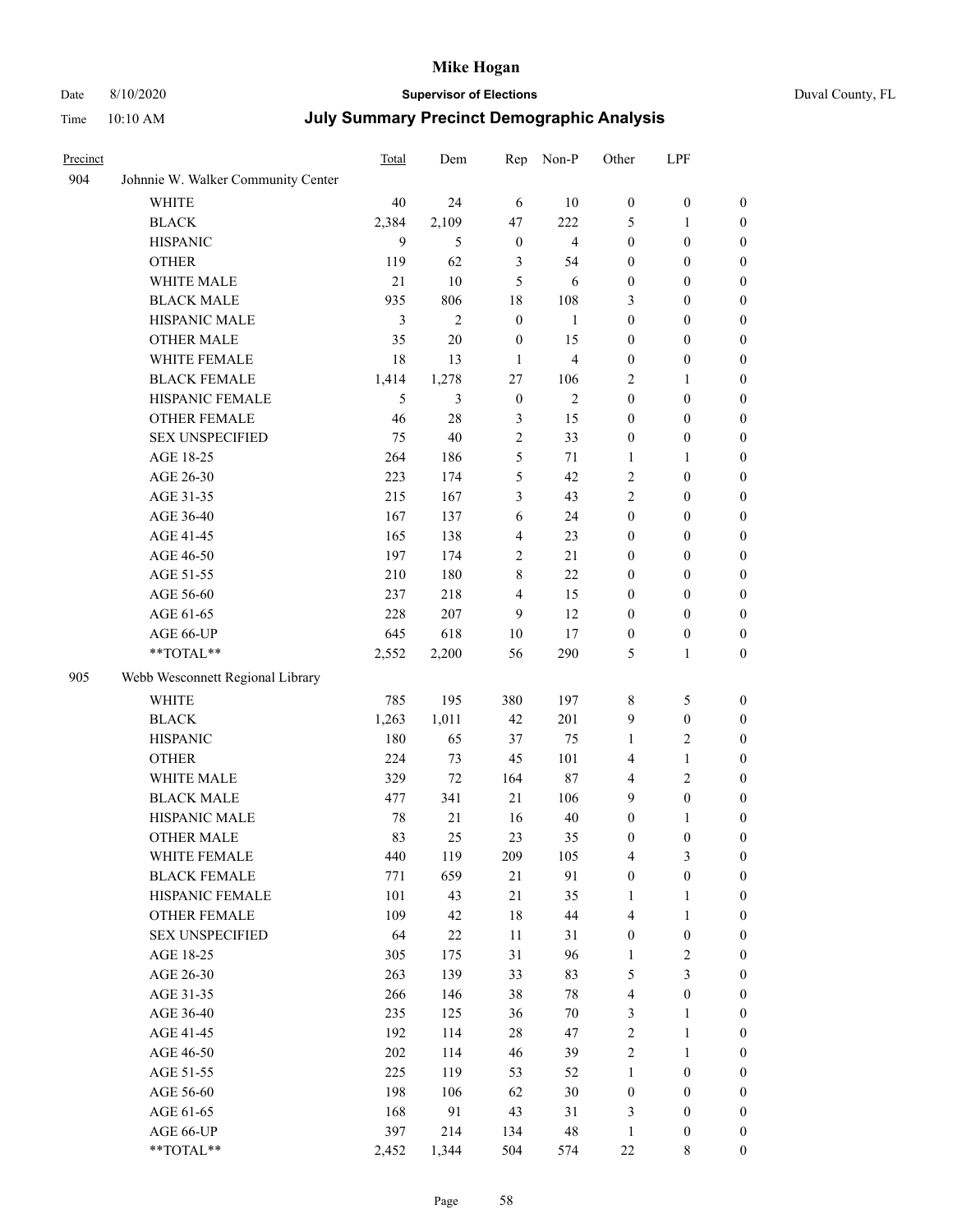## Date 8/10/2020 **Supervisor of Elections** Duval County, FL

| Precinct |                                | <b>Total</b> | Dem    | Rep            | Non-P            | Other            | LPF              |                  |
|----------|--------------------------------|--------------|--------|----------------|------------------|------------------|------------------|------------------|
| 906      | St Andrews Presbyterian Church |              |        |                |                  |                  |                  |                  |
|          | <b>WHITE</b>                   | 1,036        | 258    | 525            | 228              | 16               | $\mathbf{9}$     | 0                |
|          | <b>BLACK</b>                   | 345          | 279    | 9              | 52               | 5                | $\boldsymbol{0}$ | 0                |
|          | <b>HISPANIC</b>                | 85           | 24     | 18             | 43               | $\boldsymbol{0}$ | $\boldsymbol{0}$ | $\boldsymbol{0}$ |
|          | <b>OTHER</b>                   | 113          | 35     | 39             | 36               | 2                | 1                | $\boldsymbol{0}$ |
|          | WHITE MALE                     | 497          | 105    | 265            | 114              | 9                | $\overline{4}$   | $\boldsymbol{0}$ |
|          | <b>BLACK MALE</b>              | 141          | 110    | $\overline{4}$ | 26               | $\mathbf{1}$     | $\boldsymbol{0}$ | $\boldsymbol{0}$ |
|          | HISPANIC MALE                  | 42           | 11     | 13             | 18               | $\boldsymbol{0}$ | $\boldsymbol{0}$ | $\boldsymbol{0}$ |
|          | <b>OTHER MALE</b>              | 48           | 13     | 17             | 17               | $\mathbf{1}$     | $\boldsymbol{0}$ | $\boldsymbol{0}$ |
|          | WHITE FEMALE                   | 524          | 147    | 256            | 111              | 6                | $\overline{4}$   | $\boldsymbol{0}$ |
|          | <b>BLACK FEMALE</b>            | 201          | 168    | 5              | 24               | 4                | $\boldsymbol{0}$ | $\boldsymbol{0}$ |
|          | HISPANIC FEMALE                | 43           | 13     | 5              | 25               | $\boldsymbol{0}$ | $\boldsymbol{0}$ | 0                |
|          | <b>OTHER FEMALE</b>            | 50           | 17     | 19             | 12               | 1                | $\mathbf{1}$     | $\boldsymbol{0}$ |
|          | <b>SEX UNSPECIFIED</b>         | 33           | 12     | $\tau$         | 12               | $\mathbf{1}$     | $\mathbf{1}$     | $\boldsymbol{0}$ |
|          | AGE 18-25                      | 154          | 59     | 33             | 60               | 2                | $\boldsymbol{0}$ | $\boldsymbol{0}$ |
|          | AGE 26-30                      | 125          | 47     | 32             | 42               | 2                | $\sqrt{2}$       | $\boldsymbol{0}$ |
|          | AGE 31-35                      | 133          | 59     | 22             | 44               | 5                | 3                | $\boldsymbol{0}$ |
|          | AGE 36-40                      | 135          | 51     | 44             | 36               | 3                | $\mathbf{1}$     | $\boldsymbol{0}$ |
|          | AGE 41-45                      | 140          | 53     | 47             | 38               | 2                | $\boldsymbol{0}$ | $\boldsymbol{0}$ |
|          | AGE 46-50                      | 125          | 61     | 36             | 25               | 3                | $\boldsymbol{0}$ | $\boldsymbol{0}$ |
|          | AGE 51-55                      | 117          | 37     | 51             | $28\,$           | $\boldsymbol{0}$ | 1                | $\boldsymbol{0}$ |
|          | AGE 56-60                      | 155          | 48     | 77             | 25               | 5                | $\boldsymbol{0}$ | 0                |
|          | AGE 61-65                      | 150          | 53     | $70\,$         | 25               | $\mathbf{1}$     | $\mathbf{1}$     | 0                |
|          | AGE 66-UP                      | 345          | 128    | 179            | 36               | $\boldsymbol{0}$ | $\mathfrak{2}$   | $\boldsymbol{0}$ |
|          | **TOTAL**                      | 1,579        | 596    | 591            | 359              | 23               | 10               | $\boldsymbol{0}$ |
| 907      | Wesconnett Church of Christ    |              |        |                |                  |                  |                  |                  |
|          | <b>WHITE</b>                   | 968          | 231    | 533            | 185              | 14               | 5                | $\boldsymbol{0}$ |
|          | <b>BLACK</b>                   | 776          | 617    | 27             | 122              | 9                | $\mathbf{1}$     | $\boldsymbol{0}$ |
|          | <b>HISPANIC</b>                | 79           | 41     | 10             | $27\,$           | $\mathbf{1}$     | $\boldsymbol{0}$ | $\boldsymbol{0}$ |
|          | <b>OTHER</b>                   | 143          | 46     | 35             | 61               | $\boldsymbol{0}$ | $\mathbf{1}$     | $\boldsymbol{0}$ |
|          | WHITE MALE                     | 463          | 85     | 272            | 97               | $\sqrt{6}$       | 3                | $\boldsymbol{0}$ |
|          | <b>BLACK MALE</b>              | 299          | 226    | 13             | 53               | 6                | $\mathbf{1}$     | $\boldsymbol{0}$ |
|          | HISPANIC MALE                  | 30           | 16     | $\overline{4}$ | $\boldsymbol{9}$ | 1                | $\boldsymbol{0}$ | 0                |
|          | <b>OTHER MALE</b>              | 59           | 16     | 12             | 31               | $\boldsymbol{0}$ | $\boldsymbol{0}$ | $\boldsymbol{0}$ |
|          | WHITE FEMALE                   | 493          | 143    | 258            | 82               | 8                | $\overline{c}$   | 0                |
|          | <b>BLACK FEMALE</b>            | 465          | 382    | 13             | 67               | 3                | $\boldsymbol{0}$ | $\overline{0}$   |
|          | HISPANIC FEMALE                | 47           | 24     | 6              | 17               | $\boldsymbol{0}$ | $\boldsymbol{0}$ | $\overline{0}$   |
|          | OTHER FEMALE                   | 68           | 21     | 22             | 24               | $\boldsymbol{0}$ | $\mathbf{1}$     | 0                |
|          | <b>SEX UNSPECIFIED</b>         | 42           | $22\,$ | $\mathfrak{S}$ | 15               | $\boldsymbol{0}$ | $\boldsymbol{0}$ | 0                |
|          | AGE 18-25                      | 201          | 85     | 42             | 69               | 3                | $\sqrt{2}$       | 0                |
|          | AGE 26-30                      | 195          | 115    | 37             | 41               | 2                | $\boldsymbol{0}$ | 0                |
|          | AGE 31-35                      | $200\,$      | 112    | 28             | 57               | $\overline{c}$   | $\mathbf{1}$     | 0                |
|          | AGE 36-40                      | 205          | 101    | 44             | 50               | 7                | $\mathfrak{Z}$   | 0                |
|          | AGE 41-45                      | 155          | 98     | 24             | 31               | 2                | $\boldsymbol{0}$ | 0                |
|          | AGE 46-50                      | 149          | 74     | 41             | 33               | $\mathbf{1}$     | $\boldsymbol{0}$ | 0                |
|          | AGE 51-55                      | 148          | 59     | 59             | 27               | 2                | 1                | 0                |
|          | AGE 56-60                      | 160          | 70     | 63             | 26               | $\mathbf{1}$     | $\boldsymbol{0}$ | 0                |
|          | AGE 61-65                      | 167          | 70     | 78             | 18               | $\mathbf{1}$     | $\boldsymbol{0}$ | 0                |
|          | AGE 66-UP                      | 385          | 151    | 188            | 43               | 3                | $\boldsymbol{0}$ | 0                |
|          | **TOTAL**                      | 1,966        | 935    | 605            | 395              | 24               | 7                | $\boldsymbol{0}$ |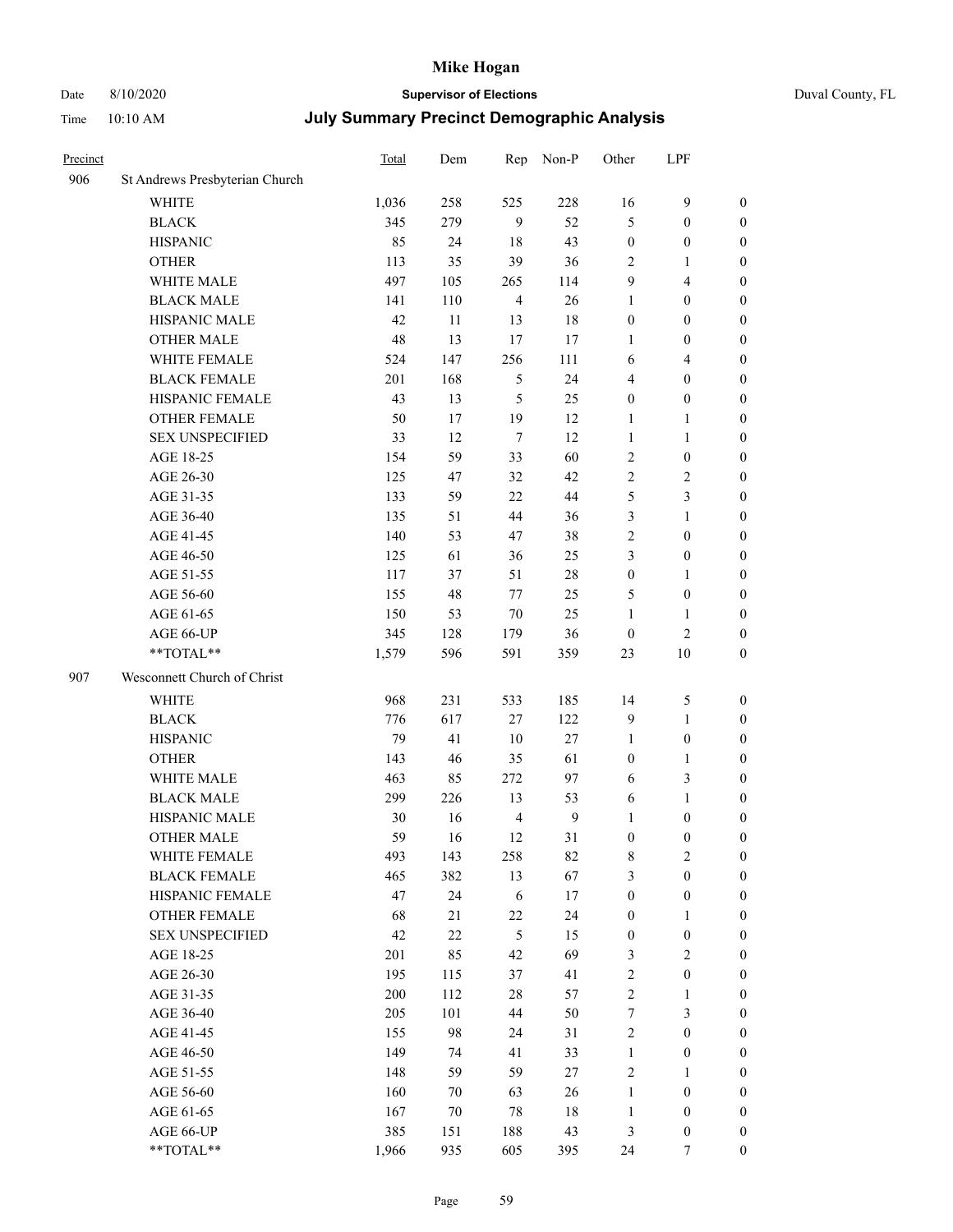## Date 8/10/2020 **Supervisor of Elections**

| Duval County, FL |
|------------------|
|------------------|

| Precinct |                                                           | <b>Total</b> | Dem         | Rep              | Non-P          | Other            | LPF              |                  |
|----------|-----------------------------------------------------------|--------------|-------------|------------------|----------------|------------------|------------------|------------------|
| 908      | West Jacksonville Baptist Church                          |              |             |                  |                |                  |                  |                  |
|          | <b>WHITE</b>                                              | 2,082        | 659         | 891              | 481            | 34               | 17               | 0                |
|          | <b>BLACK</b>                                              | 1,517        | 1,160       | 66               | 280            | $10\,$           | $\mathbf{1}$     | 0                |
|          | <b>HISPANIC</b>                                           | 166          | 70          | 31               | 60             | 4                | $\mathbf{1}$     | $\boldsymbol{0}$ |
|          | <b>OTHER</b>                                              | 334          | 116         | 57               | 157            | 4                | $\boldsymbol{0}$ | $\boldsymbol{0}$ |
|          | WHITE MALE                                                | 942          | 255         | 440              | 221            | 15               | 11               | $\boldsymbol{0}$ |
|          | <b>BLACK MALE</b>                                         | 516          | 358         | 27               | 127            | 4                | $\boldsymbol{0}$ | $\boldsymbol{0}$ |
|          | HISPANIC MALE                                             | 53           | 15          | 15               | $20\,$         | 2                | $\mathbf{1}$     | $\boldsymbol{0}$ |
|          | <b>OTHER MALE</b>                                         | 110          | 36          | 25               | 48             | $\mathbf{1}$     | $\boldsymbol{0}$ | $\boldsymbol{0}$ |
|          | WHITE FEMALE                                              | 1,115        | 394         | 442              | 254            | 19               | 6                | $\boldsymbol{0}$ |
|          | <b>BLACK FEMALE</b>                                       | 976          | 783         | 39               | 147            | 6                | $\mathbf{1}$     | $\boldsymbol{0}$ |
|          | HISPANIC FEMALE                                           | 104          | 50          | 15               | 37             | 2                | $\boldsymbol{0}$ | 0                |
|          | <b>OTHER FEMALE</b>                                       | 161          | 64          | 24               | $70\,$         | 3                | $\boldsymbol{0}$ | $\boldsymbol{0}$ |
|          | <b>SEX UNSPECIFIED</b>                                    | 122          | 50          | $18\,$           | 54             | $\boldsymbol{0}$ | $\boldsymbol{0}$ | $\boldsymbol{0}$ |
|          | AGE 18-25                                                 | 545          | 260         | 66               | $202\,$        | 16               | 1                | $\boldsymbol{0}$ |
|          | AGE 26-30                                                 | 497          | 235         | 98               | 150            | 10               | $\overline{4}$   | $\boldsymbol{0}$ |
|          | AGE 31-35                                                 | 462          | 256         | 64               | 130            | $\,$ $\,$        | $\overline{4}$   | $\boldsymbol{0}$ |
|          | AGE 36-40                                                 | 373          | 189         | 68               | 104            | $\,$ 8 $\,$      | $\overline{4}$   | $\boldsymbol{0}$ |
|          | AGE 41-45                                                 | 329          | 173         | 74               | 75             | 3                | $\overline{4}$   | $\boldsymbol{0}$ |
|          | AGE 46-50                                                 | 325          | 168         | 76               | 79             | $\mathbf{1}$     | $\mathbf{1}$     | $\boldsymbol{0}$ |
|          | AGE 51-55                                                 | 309          | 146         | 106              | 55             | 2                | $\boldsymbol{0}$ | 0                |
|          | AGE 56-60                                                 | 356          | 191         | 112              | 51             | $\mathbf{1}$     | 1                | 0                |
|          | AGE 61-65                                                 | 282          | 123         | 112              | 46             | $\mathbf{1}$     | $\boldsymbol{0}$ | 0                |
|          | AGE 66-UP                                                 | 617          | 264         | 268              | 83             | $\sqrt{2}$       | $\boldsymbol{0}$ | $\boldsymbol{0}$ |
|          | $\mathrm{*}\mathrm{*}\mathrm{TOTAL} \mathrm{*}\mathrm{*}$ | 4,099        | 2,005       | 1,045            | 978            | 52               | 19               | $\boldsymbol{0}$ |
| 909      | City Rescue Mission                                       |              |             |                  |                |                  |                  |                  |
|          | <b>WHITE</b>                                              | 171          | 58          | 46               | 62             | 4                | $\mathbf{1}$     | $\boldsymbol{0}$ |
|          | <b>BLACK</b>                                              | 1,319        | 1,132       | 33               | 150            | 3                | $\mathbf{1}$     | $\boldsymbol{0}$ |
|          | <b>HISPANIC</b>                                           | 36           | $20\,$      | 5                | 11             | $\boldsymbol{0}$ | $\boldsymbol{0}$ | $\boldsymbol{0}$ |
|          | <b>OTHER</b>                                              | 118          | 67          | $\tau$           | 44             | $\boldsymbol{0}$ | $\boldsymbol{0}$ | $\boldsymbol{0}$ |
|          | WHITE MALE                                                | 67           | 18          | $20\,$           | $27\,$         | $\mathbf{1}$     | $\mathbf{1}$     | $\boldsymbol{0}$ |
|          | <b>BLACK MALE</b>                                         | 508          | 424         | 14               | 67             | 2                | $\mathbf{1}$     | $\boldsymbol{0}$ |
|          | HISPANIC MALE                                             | 16           | $\,$ 8 $\,$ | $\mathfrak{Z}$   | $\mathfrak{S}$ | $\boldsymbol{0}$ | $\boldsymbol{0}$ | 0                |
|          | <b>OTHER MALE</b>                                         | 37           | 19          | $\mathfrak{2}$   | 16             | $\boldsymbol{0}$ | $\boldsymbol{0}$ | $\boldsymbol{0}$ |
|          | WHITE FEMALE                                              | 103          | 40          | 25               | 35             | 3                | 0                | 0                |
|          | <b>BLACK FEMALE</b>                                       | 789          | 691         | 17               | $80\,$         | $\mathbf{1}$     | $\boldsymbol{0}$ | $\overline{0}$   |
|          | HISPANIC FEMALE                                           | 19           | 12          | $\mathbf{1}$     | $\sqrt{6}$     | $\boldsymbol{0}$ | $\boldsymbol{0}$ | $\overline{0}$   |
|          | <b>OTHER FEMALE</b>                                       | 57           | 39          | 3                | 15             | $\boldsymbol{0}$ | $\boldsymbol{0}$ | $\overline{0}$   |
|          | <b>SEX UNSPECIFIED</b>                                    | 48           | 26          | $\sqrt{6}$       | 16             | $\boldsymbol{0}$ | $\boldsymbol{0}$ | $\overline{0}$   |
|          | AGE 18-25                                                 | 211          | 141         | $\,$ 8 $\,$      | 61             | $\mathbf{1}$     | $\boldsymbol{0}$ | $\overline{0}$   |
|          | AGE 26-30                                                 | 188          | 131         | 9                | 47             | $\mathbf{1}$     | $\boldsymbol{0}$ | $\overline{0}$   |
|          | AGE 31-35                                                 | 189          | 141         | $\tau$           | 39             | $\overline{c}$   | $\boldsymbol{0}$ | 0                |
|          | AGE 36-40                                                 | 142          | 97          | 13               | 32             | $\boldsymbol{0}$ | $\boldsymbol{0}$ | 0                |
|          | AGE 41-45                                                 | 121          | 97          | $\sqrt{6}$       | 17             | $\mathbf{1}$     | $\boldsymbol{0}$ | 0                |
|          | AGE 46-50                                                 | 133          | 96          | $\,$ 8 $\,$      | $27\,$         | $\mathbf{1}$     | 1                | 0                |
|          | AGE 51-55                                                 | 135          | 109         | $11\,$           | 15             | $\boldsymbol{0}$ | $\boldsymbol{0}$ | $\overline{0}$   |
|          | AGE 56-60                                                 | 144          | 122         | $\boldsymbol{7}$ | 14             | 1                | $\boldsymbol{0}$ | $\boldsymbol{0}$ |
|          | AGE 61-65                                                 | 133          | 113         | 11               | $\,$ 8 $\,$    | $\boldsymbol{0}$ | $\mathbf{1}$     | $\boldsymbol{0}$ |
|          | AGE 66-UP                                                 | 248          | 230         | $11\,$           | 7              | $\boldsymbol{0}$ | $\boldsymbol{0}$ | $\boldsymbol{0}$ |
|          | **TOTAL**                                                 | 1,644        | 1,277       | 91               | 267            | $\boldsymbol{7}$ | $\mathfrak{2}$   | $\boldsymbol{0}$ |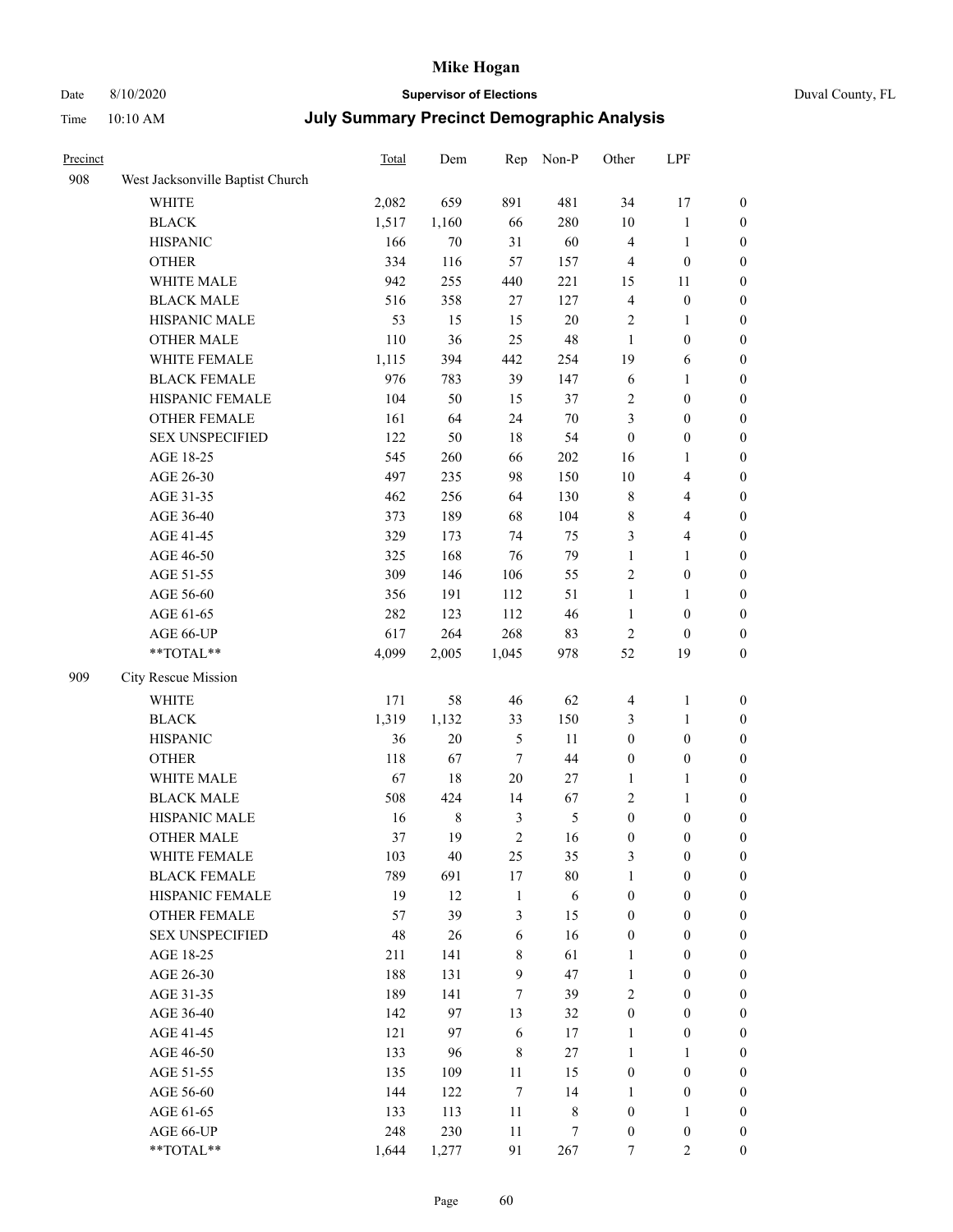# Date 8/10/2020 **Supervisor of Elections** Duval County, FL

| Precinct |                                      | Total | Dem    | Rep              | Non-P  | Other            | LPF              |                  |
|----------|--------------------------------------|-------|--------|------------------|--------|------------------|------------------|------------------|
| 910      | Wallace Smalls Senior Citizen Center |       |        |                  |        |                  |                  |                  |
|          | <b>WHITE</b>                         | 297   | 106    | 115              | 71     | 5                | $\boldsymbol{0}$ | 0                |
|          | <b>BLACK</b>                         | 2,054 | 1,736  | 67               | 244    | 6                | 1                | 0                |
|          | <b>HISPANIC</b>                      | 31    | 19     | $\mathfrak{Z}$   | 9      | $\boldsymbol{0}$ | $\boldsymbol{0}$ | $\boldsymbol{0}$ |
|          | <b>OTHER</b>                         | 169   | 87     | $\,8\,$          | 74     | $\boldsymbol{0}$ | $\boldsymbol{0}$ | $\boldsymbol{0}$ |
|          | WHITE MALE                           | 122   | 38     | 51               | 30     | 3                | $\boldsymbol{0}$ | $\boldsymbol{0}$ |
|          | <b>BLACK MALE</b>                    | 790   | 657    | 25               | 102    | 5                | 1                | $\boldsymbol{0}$ |
|          | HISPANIC MALE                        | 9     | 6      | $\boldsymbol{0}$ | 3      | $\boldsymbol{0}$ | $\boldsymbol{0}$ | $\boldsymbol{0}$ |
|          | <b>OTHER MALE</b>                    | 57    | 30     | 3                | 24     | $\boldsymbol{0}$ | $\boldsymbol{0}$ | $\boldsymbol{0}$ |
|          | WHITE FEMALE                         | 171   | 67     | 64               | 38     | 2                | $\boldsymbol{0}$ | $\boldsymbol{0}$ |
|          | <b>BLACK FEMALE</b>                  | 1,215 | 1,046  | 39               | 129    | $\mathbf{1}$     | $\boldsymbol{0}$ | 0                |
|          | HISPANIC FEMALE                      | 20    | 12     | 3                | 5      | $\boldsymbol{0}$ | $\boldsymbol{0}$ | 0                |
|          | <b>OTHER FEMALE</b>                  | 72    | 47     | 5                | $20\,$ | $\boldsymbol{0}$ | $\boldsymbol{0}$ | $\boldsymbol{0}$ |
|          | <b>SEX UNSPECIFIED</b>               | 95    | 45     | 3                | 47     | $\boldsymbol{0}$ | $\boldsymbol{0}$ | $\boldsymbol{0}$ |
|          | AGE 18-25                            | 325   | 216    | 22               | 83     | 4                | $\boldsymbol{0}$ | $\boldsymbol{0}$ |
|          | AGE 26-30                            | 268   | 193    | 16               | 59     | $\boldsymbol{0}$ | $\boldsymbol{0}$ | $\boldsymbol{0}$ |
|          | AGE 31-35                            | 274   | 187    | 12               | 73     | $\mathbf{1}$     | 1                | $\boldsymbol{0}$ |
|          | AGE 36-40                            | 240   | 177    | 14               | 49     | $\boldsymbol{0}$ | $\boldsymbol{0}$ | $\boldsymbol{0}$ |
|          | AGE 41-45                            | 190   | 152    | 12               | 25     | $\mathbf{1}$     | $\boldsymbol{0}$ | $\boldsymbol{0}$ |
|          | AGE 46-50                            | 211   | 158    | 23               | $28\,$ | 2                | $\boldsymbol{0}$ | $\boldsymbol{0}$ |
|          | AGE 51-55                            | 209   | 169    | 11               | $28\,$ | $\mathbf{1}$     | $\boldsymbol{0}$ | $\boldsymbol{0}$ |
|          | AGE 56-60                            | 241   | 191    | 28               | 21     | $\mathbf{1}$     | $\boldsymbol{0}$ | 0                |
|          | AGE 61-65                            | 219   | 181    | 22               | 16     | $\boldsymbol{0}$ | $\boldsymbol{0}$ | 0                |
|          | AGE 66-UP                            | 374   | 324    | 33               | 16     | 1                | $\boldsymbol{0}$ | $\boldsymbol{0}$ |
|          | **TOTAL**                            | 2,551 | 1,948  | 193              | 398    | $11\,$           | $\mathbf{1}$     | $\boldsymbol{0}$ |
| 911      | Edith Brown Ford Community Center    |       |        |                  |        |                  |                  |                  |
|          | <b>WHITE</b>                         | 770   | 241    | 309              | 206    | 12               | $\sqrt{2}$       | $\boldsymbol{0}$ |
|          | <b>BLACK</b>                         | 2,543 | 2,104  | 93               | 333    | 11               | $\sqrt{2}$       | $\boldsymbol{0}$ |
|          | <b>HISPANIC</b>                      | 78    | $40\,$ | 11               | 27     | $\boldsymbol{0}$ | $\boldsymbol{0}$ | $\boldsymbol{0}$ |
|          | <b>OTHER</b>                         | 245   | 100    | 35               | 109    | $\mathbf{1}$     | $\boldsymbol{0}$ | $\boldsymbol{0}$ |
|          | WHITE MALE                           | 366   | 92     | 170              | 98     | 6                | $\boldsymbol{0}$ | $\boldsymbol{0}$ |
|          | <b>BLACK MALE</b>                    | 979   | 766    | 45               | 163    | 4                | 1                | $\boldsymbol{0}$ |
|          | HISPANIC MALE                        | 34    | 15     | $\tau$           | 12     | $\boldsymbol{0}$ | $\boldsymbol{0}$ | 0                |
|          | <b>OTHER MALE</b>                    | 83    | 33     | 12               | 37     | 1                | $\boldsymbol{0}$ | 0                |
|          | WHITE FEMALE                         | 392   | 146    | 138              | 101    | 5                | $\overline{c}$   | 0                |
|          | <b>BLACK FEMALE</b>                  | 1,496 | 1,287  | 44               | 158    | 6                | $\mathbf{1}$     | $\boldsymbol{0}$ |
|          | HISPANIC FEMALE                      | 43    | 24     | 4                | 15     | $\boldsymbol{0}$ | $\boldsymbol{0}$ | $\overline{0}$   |
|          | OTHER FEMALE                         | 99    | 50     | 16               | 33     | $\boldsymbol{0}$ | $\boldsymbol{0}$ | $\overline{0}$   |
|          | <b>SEX UNSPECIFIED</b>               | 144   | $72\,$ | 12               | 58     | 2                | $\boldsymbol{0}$ | 0                |
|          | AGE 18-25                            | 464   | 249    | 38               | 172    | 5                | $\boldsymbol{0}$ | 0                |
|          | AGE 26-30                            | 373   | 256    | 28               | 85     | 2                | $\sqrt{2}$       | 0                |
|          | AGE 31-35                            | 369   | 248    | 32               | 84     | 5                | $\boldsymbol{0}$ | 0                |
|          | AGE 36-40                            | 312   | 221    | $20\,$           | 71     | $\boldsymbol{0}$ | $\boldsymbol{0}$ | 0                |
|          | AGE 41-45                            | 280   | 185    | 29               | 63     | 2                | 1                | 0                |
|          | AGE 46-50                            | 270   | 182    | 35               | 51     | 2                | $\boldsymbol{0}$ | 0                |
|          | AGE 51-55                            | 280   | 199    | 35               | 42     | 4                | $\boldsymbol{0}$ | 0                |
|          | AGE 56-60                            | 364   | 266    | 60               | 35     | 2                | 1                | 0                |
|          | AGE 61-65                            | 343   | 240    | 65               | 37     | $\mathbf{1}$     | $\boldsymbol{0}$ | 0                |
|          | AGE 66-UP                            | 580   | 438    | 106              | 35     | $\mathbf{1}$     | $\boldsymbol{0}$ | 0                |
|          | **TOTAL**                            | 3,636 | 2,485  | 448              | 675    | 24               | $\overline{4}$   | $\boldsymbol{0}$ |
|          |                                      |       |        |                  |        |                  |                  |                  |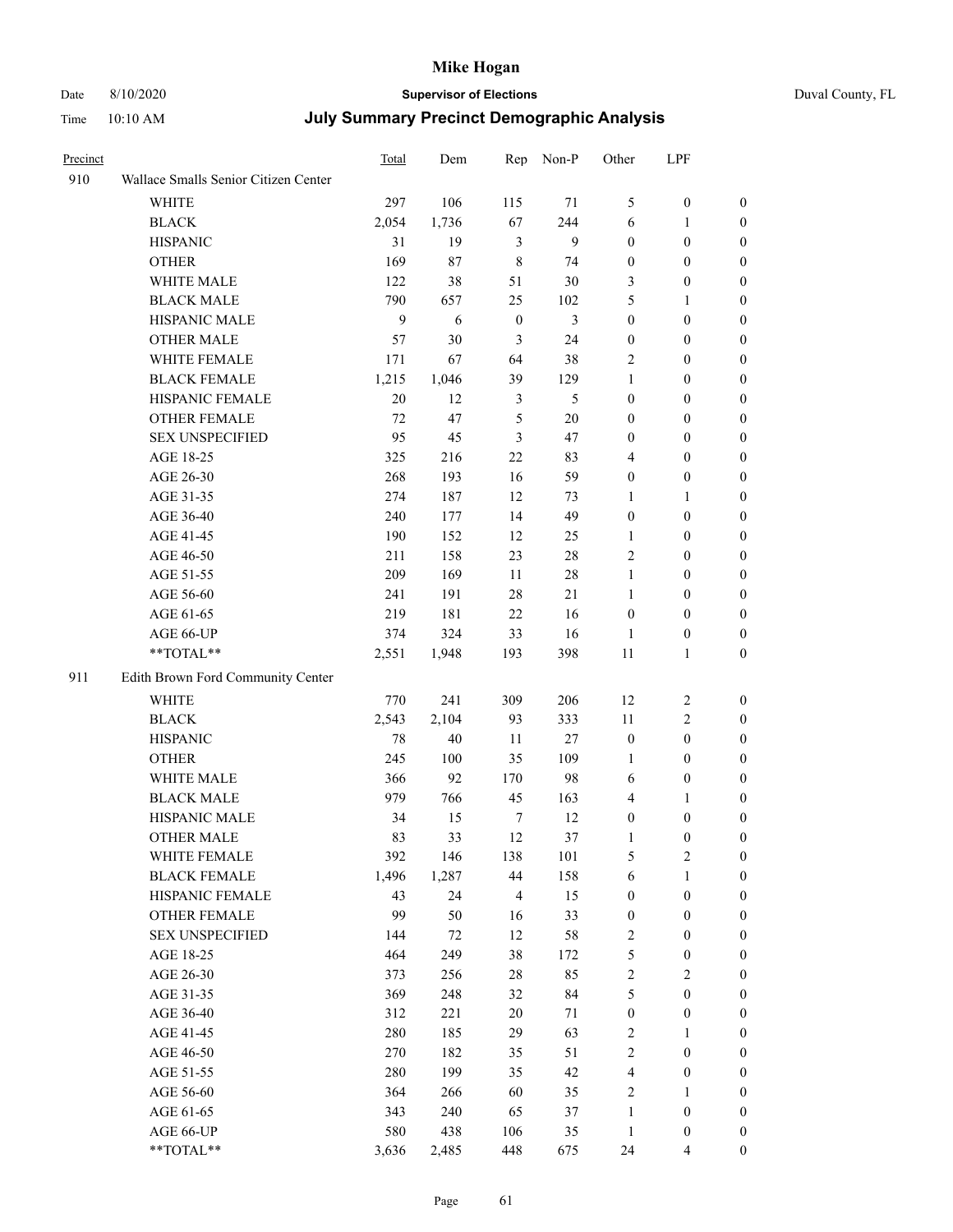# Date 8/10/2020 **Supervisor of Elections** Duval County, FL

| Precinct |                             | Total       | Dem            |                         | Rep Non-P      | Other            | LPF              |                  |
|----------|-----------------------------|-------------|----------------|-------------------------|----------------|------------------|------------------|------------------|
| 912      | Beaver St Enterprise Center |             |                |                         |                |                  |                  |                  |
|          | <b>WHITE</b>                | 50          | 15             | 14                      | 20             | $\mathbf{1}$     | $\boldsymbol{0}$ | $\boldsymbol{0}$ |
|          | <b>BLACK</b>                | 1,587       | 1,316          | 32                      | 232            | 5                | $\sqrt{2}$       | $\boldsymbol{0}$ |
|          | <b>HISPANIC</b>             | 19          | $\tau$         | $\sqrt{2}$              | $10\,$         | $\boldsymbol{0}$ | $\boldsymbol{0}$ | $\boldsymbol{0}$ |
|          | <b>OTHER</b>                | 173         | 82             | 3                       | 86             | $\mathbf{1}$     | $\mathbf{1}$     | $\boldsymbol{0}$ |
|          | WHITE MALE                  | 16          | 5              | 5                       | 5              | $\mathbf{1}$     | $\boldsymbol{0}$ | $\boldsymbol{0}$ |
|          | <b>BLACK MALE</b>           | 691         | 545            | 13                      | 128            | 3                | $\sqrt{2}$       | $\boldsymbol{0}$ |
|          | HISPANIC MALE               | $\,$ 8 $\,$ | 3              | $\boldsymbol{0}$        | $\mathfrak{S}$ | $\boldsymbol{0}$ | $\boldsymbol{0}$ | $\boldsymbol{0}$ |
|          | <b>OTHER MALE</b>           | 58          | 35             | $\boldsymbol{0}$        | 22             | $\boldsymbol{0}$ | 1                | $\boldsymbol{0}$ |
|          | WHITE FEMALE                | 31          | $10\,$         | $\tau$                  | 14             | $\boldsymbol{0}$ | $\boldsymbol{0}$ | $\boldsymbol{0}$ |
|          | <b>BLACK FEMALE</b>         | 858         | 746            | 19                      | 91             | $\overline{2}$   | $\boldsymbol{0}$ | 0                |
|          | HISPANIC FEMALE             | 11          | $\overline{4}$ | $\sqrt{2}$              | 5              | $\boldsymbol{0}$ | $\boldsymbol{0}$ | $\boldsymbol{0}$ |
|          | <b>OTHER FEMALE</b>         | 52          | $28\,$         | $\mathfrak{Z}$          | 21             | $\boldsymbol{0}$ | $\boldsymbol{0}$ | $\boldsymbol{0}$ |
|          | <b>SEX UNSPECIFIED</b>      | 104         | 44             | $\sqrt{2}$              | 57             | 1                | $\boldsymbol{0}$ | $\boldsymbol{0}$ |
|          | AGE 18-25                   | 406         | 273            | 3                       | 126            | 3                | $\mathbf{1}$     | $\boldsymbol{0}$ |
|          | AGE 26-30                   | 261         | 191            | 3                       | 66             | $\boldsymbol{0}$ | $\mathbf{1}$     | $\boldsymbol{0}$ |
|          | AGE 31-35                   | 202         | 153            | $\sqrt{6}$              | 42             | $\boldsymbol{0}$ | $\mathbf{1}$     | $\boldsymbol{0}$ |
|          | AGE 36-40                   | 161         | 114            | $\overline{4}$          | 41             | 2                | $\boldsymbol{0}$ | $\boldsymbol{0}$ |
|          | AGE 41-45                   | 104         | 87             | $\overline{\mathbf{4}}$ | 13             | $\boldsymbol{0}$ | $\boldsymbol{0}$ | $\boldsymbol{0}$ |
|          | AGE 46-50                   | 109         | 87             | $\overline{4}$          | 17             | $\mathbf{1}$     | $\boldsymbol{0}$ | $\boldsymbol{0}$ |
|          | AGE 51-55                   | 106         | 81             | 10                      | 15             | $\boldsymbol{0}$ | $\boldsymbol{0}$ | $\boldsymbol{0}$ |
|          | AGE 56-60                   | 141         | 121            | $\sqrt{5}$              | 15             | $\boldsymbol{0}$ | $\boldsymbol{0}$ | $\boldsymbol{0}$ |
|          | AGE 61-65                   | 129         | 117            | $\overline{\mathbf{4}}$ | $\tau$         | 1                | $\boldsymbol{0}$ | $\boldsymbol{0}$ |
|          | AGE 66-UP                   | 210         | 196            | $\,8\,$                 | 6              | $\boldsymbol{0}$ | $\boldsymbol{0}$ | $\boldsymbol{0}$ |
|          | **TOTAL**                   | 1,829       | 1,420          | 51                      | 348            | 7                | $\mathfrak{Z}$   | $\boldsymbol{0}$ |
| 913      | Wesconnett Assembly of God  |             |                |                         |                |                  |                  |                  |
|          | <b>WHITE</b>                | 815         | 216            | 385                     | 192            | 17               | $\mathfrak s$    | $\boldsymbol{0}$ |
|          | <b>BLACK</b>                | 1,166       | 913            | 52                      | 193            | 5                | $\mathfrak{Z}$   | $\boldsymbol{0}$ |
|          | <b>HISPANIC</b>             | 220         | 95             | 25                      | 98             | $\overline{c}$   | $\boldsymbol{0}$ | $\boldsymbol{0}$ |
|          | <b>OTHER</b>                | 174         | 56             | 42                      | 76             | $\boldsymbol{0}$ | $\boldsymbol{0}$ | $\boldsymbol{0}$ |
|          | WHITE MALE                  | 359         | $78\,$         | 187                     | $78\,$         | $11\,$           | $\mathfrak s$    | $\boldsymbol{0}$ |
|          | <b>BLACK MALE</b>           | 352         | 253            | 25                      | 71             | $\mathfrak{2}$   | $\mathbf{1}$     | $\boldsymbol{0}$ |
|          | HISPANIC MALE               | 83          | 34             | 13                      | 35             | $\mathbf{1}$     | $\boldsymbol{0}$ | 0                |
|          | <b>OTHER MALE</b>           | 55          | 12             | 14                      | 29             | $\boldsymbol{0}$ | $\boldsymbol{0}$ | $\boldsymbol{0}$ |
|          | WHITE FEMALE                | 447         | 136            | 195                     | 110            | 6                | $\boldsymbol{0}$ | $\boldsymbol{0}$ |
|          | <b>BLACK FEMALE</b>         | 793         | 645            | 25                      | 118            | 3                | $\sqrt{2}$       | $\overline{0}$   |
|          | HISPANIC FEMALE             | 134         | 58             | 12                      | 63             | $\mathbf{1}$     | $\boldsymbol{0}$ | $\overline{0}$   |
|          | <b>OTHER FEMALE</b>         | 95          | 38             | 26                      | 31             | $\boldsymbol{0}$ | $\boldsymbol{0}$ | $\overline{0}$   |
|          | <b>SEX UNSPECIFIED</b>      | 57          | 26             | 7                       | 24             | $\boldsymbol{0}$ | $\boldsymbol{0}$ | 0                |
|          | AGE 18-25                   | 285         | 138            | 36                      | 106            | 4                | $\mathbf{1}$     | $\theta$         |
|          | AGE 26-30                   | 324         | 174            | 47                      | 94             | 5                | $\overline{4}$   | 0                |
|          | AGE 31-35                   | 247         | 129            | 31                      | 83             | 3                | $\mathbf{1}$     | 0                |
|          | AGE 36-40                   | 211         | 122            | 39                      | 48             | $\overline{c}$   | $\boldsymbol{0}$ | 0                |
|          | AGE 41-45                   | 184         | 104            | 36                      | $40\,$         | 3                | 1                | 0                |
|          | AGE 46-50                   | 196         | 112            | 37                      | 45             | $\mathbf{1}$     | $\mathbf{1}$     | 0                |
|          | AGE 51-55                   | 191         | 107            | 46                      | 37             | $\mathbf{1}$     | $\boldsymbol{0}$ | $\boldsymbol{0}$ |
|          | AGE 56-60                   | 188         | 109            | 43                      | 33             | 3                | $\boldsymbol{0}$ | $\boldsymbol{0}$ |
|          | AGE 61-65                   | 175         | 99             | 47                      | 29             | $\boldsymbol{0}$ | $\boldsymbol{0}$ | $\overline{0}$   |
|          | AGE 66-UP                   | 374         | 186            | 142                     | 44             | 2                | $\boldsymbol{0}$ | 0                |
|          | **TOTAL**                   | 2,375       | 1,280          | 504                     | 559            | 24               | 8                | $\boldsymbol{0}$ |
|          |                             |             |                |                         |                |                  |                  |                  |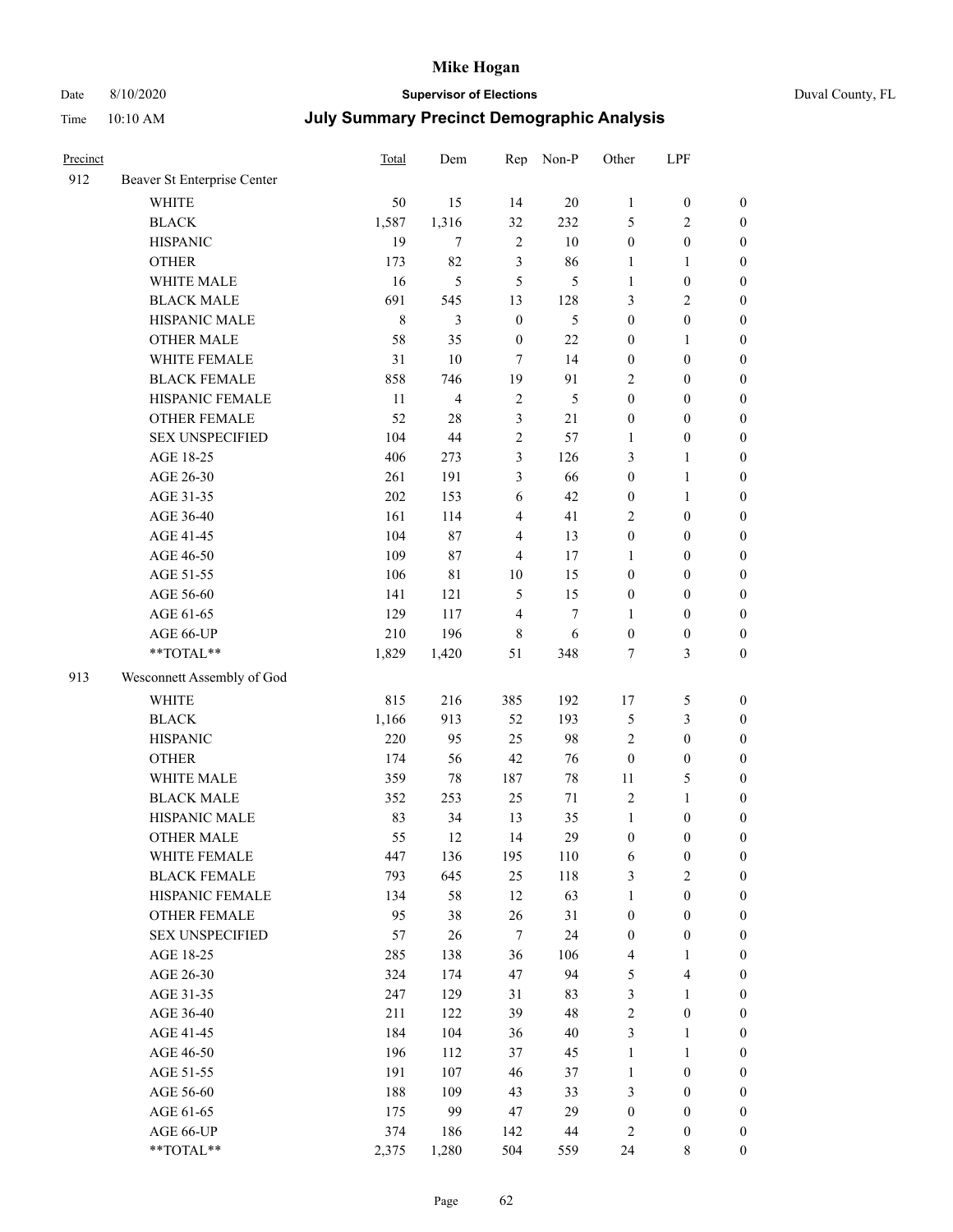#### Date 8/10/2020 **Supervisor of Elections** Duval County, FL Time 10:10 AM **July Summary Precinct Demographic Analysis**

| .        | 10.10 THM           |       |                     |              |           |                   |                |
|----------|---------------------|-------|---------------------|--------------|-----------|-------------------|----------------|
| Precinct |                     | Total | Dem                 |              | Rep Non-P | Other             | <b>LPF</b>     |
| 914      | Elks Lodge $\#2605$ |       |                     |              |           |                   |                |
|          | 11711TD             | 1.072 | $\Lambda$ $\Lambda$ | $\Omega F A$ | 10C       | $\sim$ $\epsilon$ | 1 <sub>2</sub> |

|      | WHITE                                                     | 1,872 | 424    | 954        | 456          | 25               | 13               | $\boldsymbol{0}$ |
|------|-----------------------------------------------------------|-------|--------|------------|--------------|------------------|------------------|------------------|
|      | <b>BLACK</b>                                              | 2,010 | 1,529  | $70\,$     | 393          | $17\,$           | $\mathbf{1}$     | $\boldsymbol{0}$ |
|      | <b>HISPANIC</b>                                           | 498   | 198    | $80\,$     | 213          | $\boldsymbol{7}$ | $\boldsymbol{0}$ | $\boldsymbol{0}$ |
|      | <b>OTHER</b>                                              | 607   | 206    | 153        | 237          | 10               | $\mathbf{1}$     | 0                |
|      | WHITE MALE                                                | 881   | 160    | 475        | 222          | 16               | $8\,$            | 0                |
|      | <b>BLACK MALE</b>                                         | 782   | 541    | 34         | 199          | 8                | $\boldsymbol{0}$ | $\boldsymbol{0}$ |
|      | HISPANIC MALE                                             | 233   | 89     | 45         | 94           | 5                | $\boldsymbol{0}$ | $\boldsymbol{0}$ |
|      | <b>OTHER MALE</b>                                         | 203   | 60     | 55         | 84           | 4                | $\boldsymbol{0}$ | $\boldsymbol{0}$ |
|      | WHITE FEMALE                                              | 966   | 256    | 468        | 228          | 9                | $\mathfrak{S}$   | $\boldsymbol{0}$ |
|      | <b>BLACK FEMALE</b>                                       | 1,201 | 966    | 36         | 189          | 9                | $\mathbf{1}$     | $\boldsymbol{0}$ |
|      | HISPANIC FEMALE                                           | 244   | 102    | 33         | 109          | $\boldsymbol{0}$ | $\boldsymbol{0}$ | $\boldsymbol{0}$ |
|      | <b>OTHER FEMALE</b>                                       | 321   | 123    | 84         | 109          | 5                | $\boldsymbol{0}$ | $\boldsymbol{0}$ |
|      | <b>SEX UNSPECIFIED</b>                                    | 156   | 60     | $27\,$     | 65           | 3                | $\mathbf{1}$     | 0                |
|      | AGE 18-25                                                 | 627   | 273    | 118        | 220          | 15               | $\mathbf{1}$     | 0                |
|      | AGE 26-30                                                 | 594   | 276    | 111        | 196          | 9                | $\sqrt{2}$       | 0                |
|      | AGE 31-35                                                 | 569   | 296    | 99         | 166          | 7                | $\mathbf{1}$     | $\boldsymbol{0}$ |
|      | AGE 36-40                                                 | 541   | 278    | 104        | 148          | 8                | $\mathfrak{Z}$   | $\boldsymbol{0}$ |
|      | AGE 41-45                                                 | 445   | 234    | 83         | 123          | 4                | $\mathbf{1}$     | $\boldsymbol{0}$ |
|      | AGE 46-50                                                 | 418   | 206    | 105        | 103          | 3                | $\mathbf{1}$     | $\boldsymbol{0}$ |
|      | AGE 51-55                                                 | 370   | 185    | 92         | 87           | 5                | $\mathbf{1}$     | $\boldsymbol{0}$ |
|      | AGE 56-60                                                 | 401   | 181    | 133        | 81           | $\mathfrak{Z}$   | $\mathfrak{Z}$   | $\boldsymbol{0}$ |
|      | AGE 61-65                                                 | 349   | 155    | 124        | 67           | $\sqrt{2}$       | $\mathbf{1}$     | $\boldsymbol{0}$ |
|      | AGE 66-UP                                                 | 673   | 273    | 288        | 108          | $\mathfrak{Z}$   | $\mathbf{1}$     | 0                |
|      | **TOTAL**                                                 | 4,987 | 2,357  | 1,257      | 1,299        | 59               | 15               | 0                |
| 1001 | Charles Clark Community Center                            |       |        |            |              |                  |                  |                  |
|      | <b>WHITE</b>                                              | 238   | 69     | 102        | 61           | 5                | $\mathbf{1}$     | 0                |
|      | <b>BLACK</b>                                              | 2,774 | 2,425  | $72\,$     | 262          | 14               | $\mathbf{1}$     | 0                |
|      | <b>HISPANIC</b>                                           | 40    | 16     | $10\,$     | 13           | $\mathbf{1}$     | $\boldsymbol{0}$ | 0                |
|      | <b>OTHER</b>                                              | 180   | 103    | $10\,$     | 65           | $\mathbf{1}$     | $\mathbf{1}$     | $\boldsymbol{0}$ |
|      | WHITE MALE                                                | 108   | 30     | 45         | 29           | 3                | $\mathbf{1}$     | $\boldsymbol{0}$ |
|      | <b>BLACK MALE</b>                                         | 1,113 | 935    | 38         | 134          | 6                | $\boldsymbol{0}$ | $\boldsymbol{0}$ |
|      | HISPANIC MALE                                             | 19    | 5      | $\sqrt{5}$ | $\mathbf{9}$ | $\boldsymbol{0}$ | $\boldsymbol{0}$ | $\boldsymbol{0}$ |
|      | <b>OTHER MALE</b>                                         | 67    | 36     | $\tau$     | 23           | $\boldsymbol{0}$ | $\mathbf{1}$     | $\boldsymbol{0}$ |
|      | WHITE FEMALE                                              | 123   | 36     | 54         | 31           | $\overline{c}$   | $\boldsymbol{0}$ | 0                |
|      | <b>BLACK FEMALE</b>                                       | 1,606 | 1,445  | 33         | 119          | $\,$ $\,$        | 1                | 0                |
|      | HISPANIC FEMALE                                           | 19    | 11     | 3          | 4            | 1                | $\bf{0}$         | 0                |
|      | OTHER FEMALE                                              | 66    | 45     | 3          | 17           | $\mathbf{1}$     | $\boldsymbol{0}$ | $\boldsymbol{0}$ |
|      | <b>SEX UNSPECIFIED</b>                                    | 111   | $70\,$ | 6          | 35           | $\boldsymbol{0}$ | $\boldsymbol{0}$ | $\overline{0}$   |
|      | AGE 18-25                                                 | 355   | 217    | 17         | 115          | 5                | $\mathbf{1}$     | $\boldsymbol{0}$ |
|      | AGE 26-30                                                 | 286   | 201    | 18         | 63           | 3                | $\mathbf{1}$     | $\overline{0}$   |
|      | AGE 31-35                                                 | 254   | 185    | 21         | 42           | 5                | $\mathbf{1}$     | 0                |
|      | AGE 36-40                                                 | 219   | 168    | 17         | 34           | $\boldsymbol{0}$ | $\boldsymbol{0}$ | $\theta$         |
|      | AGE 41-45                                                 | 228   | 183    | $20\,$     | 23           | 2                | $\boldsymbol{0}$ | 0                |
|      | AGE 46-50                                                 | 269   | 213    | 16         | 38           | $\sqrt{2}$       | $\boldsymbol{0}$ | 0                |
|      | AGE 51-55                                                 | 222   | 178    | 15         | 27           | $\sqrt{2}$       | $\boldsymbol{0}$ | 0                |
|      | AGE 56-60                                                 | 297   | 253    | $18\,$     | 26           | $\boldsymbol{0}$ | $\boldsymbol{0}$ | 0                |
|      | AGE 61-65                                                 | 272   | 235    | 18         | 17           | 2                | $\boldsymbol{0}$ | 0                |
|      | AGE 66-UP                                                 | 828   | 778    | 34         | 16           | $\boldsymbol{0}$ | $\boldsymbol{0}$ | 0                |
|      | $\mathrm{*}\mathrm{*}\mathrm{TOTAL} \mathrm{*}\mathrm{*}$ | 3,232 | 2,613  | 194        | 401          | 21               | 3                | $\boldsymbol{0}$ |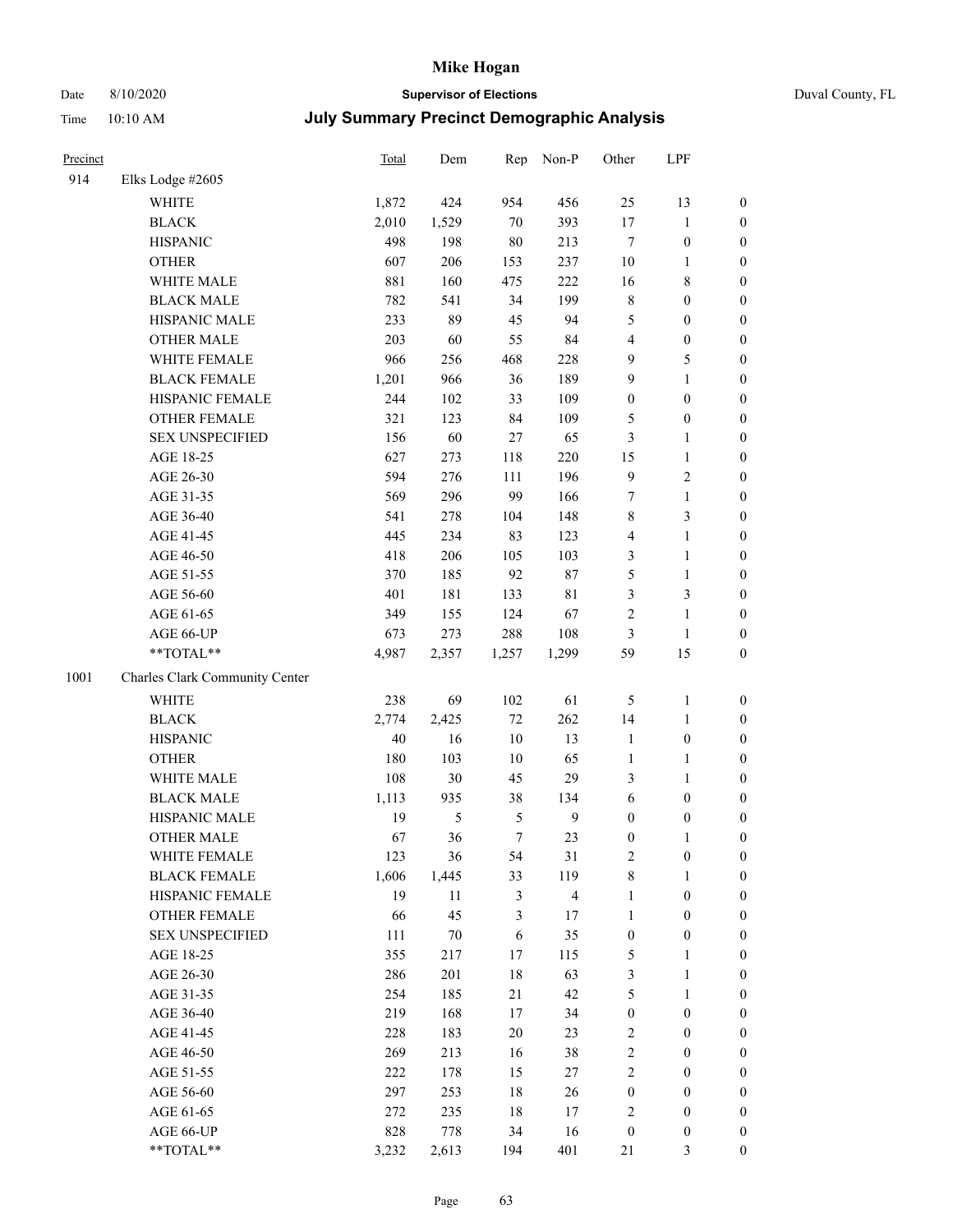# Date 8/10/2020 **Supervisor of Elections** Duval County, FL

| Precinct |                                                             | Total          | Dem              | Rep                     | Non-P          | Other            | LPF              |                  |
|----------|-------------------------------------------------------------|----------------|------------------|-------------------------|----------------|------------------|------------------|------------------|
| 1002     | Woodlawn Presbyterian Church                                |                |                  |                         |                |                  |                  |                  |
|          | <b>WHITE</b>                                                | 69             | 29               | 25                      | 11             | 4                | $\boldsymbol{0}$ | $\boldsymbol{0}$ |
|          | <b>BLACK</b>                                                | 3,136          | 2,760            | 71                      | 297            | 6                | $\sqrt{2}$       | $\boldsymbol{0}$ |
|          | <b>HISPANIC</b>                                             | 12             | 6                | $\mathbf{1}$            | 5              | $\boldsymbol{0}$ | $\boldsymbol{0}$ | $\boldsymbol{0}$ |
|          | <b>OTHER</b>                                                | 179            | 93               | 5                       | 80             | 1                | $\boldsymbol{0}$ | $\boldsymbol{0}$ |
|          | WHITE MALE                                                  | 27             | 10               | 10                      | $\mathfrak s$  | 2                | $\boldsymbol{0}$ | $\boldsymbol{0}$ |
|          | <b>BLACK MALE</b>                                           | 1,241          | 1,059            | 37                      | 139            | 5                | 1                | $\boldsymbol{0}$ |
|          | HISPANIC MALE                                               | $\overline{2}$ | $\mathbf{1}$     | $\boldsymbol{0}$        | $\mathbf{1}$   | $\boldsymbol{0}$ | $\boldsymbol{0}$ | $\boldsymbol{0}$ |
|          | <b>OTHER MALE</b>                                           | 66             | 37               | $\mathbf{1}$            | 28             | $\boldsymbol{0}$ | $\boldsymbol{0}$ | 0                |
|          | WHITE FEMALE                                                | 39             | 18               | 13                      | 6              | $\mathbf{2}$     | $\boldsymbol{0}$ | 0                |
|          | <b>BLACK FEMALE</b>                                         | 1,849          | 1,665            | 34                      | 148            | $\mathbf{1}$     | 1                | $\boldsymbol{0}$ |
|          | HISPANIC FEMALE                                             | $10\,$         | 5                | $\mathbf{1}$            | $\overline{4}$ | $\boldsymbol{0}$ | $\boldsymbol{0}$ | $\boldsymbol{0}$ |
|          | OTHER FEMALE                                                | 62             | 35               | $\mathbf{1}$            | 25             | 1                | $\boldsymbol{0}$ | $\boldsymbol{0}$ |
|          | <b>SEX UNSPECIFIED</b>                                      | 100            | 58               | 5                       | 37             | $\boldsymbol{0}$ | $\boldsymbol{0}$ | $\boldsymbol{0}$ |
|          | AGE 18-25                                                   | 379            | 264              | 11                      | 102            | 1                | 1                | $\boldsymbol{0}$ |
|          | AGE 26-30                                                   | 286            | 212              | $10\,$                  | 64             | $\boldsymbol{0}$ | $\boldsymbol{0}$ | $\boldsymbol{0}$ |
|          | AGE 31-35                                                   | 272            | 223              | $\sqrt{2}$              | 46             | 1                | $\boldsymbol{0}$ | $\boldsymbol{0}$ |
|          | AGE 36-40                                                   | 254            | 206              | 7                       | 38             | 2                | 1                | $\boldsymbol{0}$ |
|          | AGE 41-45                                                   | 237            | 197              | 9                       | 31             | $\boldsymbol{0}$ | $\boldsymbol{0}$ | 0                |
|          | AGE 46-50                                                   | 249            | 217              | 7                       | 24             | 1                | $\boldsymbol{0}$ | 0                |
|          | AGE 51-55                                                   | 236            | 200              | 7                       | $27\,$         | 2                | $\boldsymbol{0}$ | $\boldsymbol{0}$ |
|          | AGE 56-60                                                   | 318            | 279              | 16                      | 21             | $\overline{c}$   | $\boldsymbol{0}$ | $\boldsymbol{0}$ |
|          | AGE 61-65                                                   | 301            | 266              | 12                      | $22\,$         | 1                | $\boldsymbol{0}$ | $\boldsymbol{0}$ |
|          | AGE 66-UP                                                   | 863            | 824              | 21                      | 17             | $\mathbf{1}$     | $\boldsymbol{0}$ | $\boldsymbol{0}$ |
|          | $\mathrm{*}\mathrm{*} \mathrm{TOTAL} \mathrm{*} \mathrm{*}$ | 3,396          | 2,888            | 102                     | 393            | $11\,$           | $\overline{2}$   | $\boldsymbol{0}$ |
| 1003     | Zion Hope Missionary Baptist Church                         |                |                  |                         |                |                  |                  |                  |
|          | <b>WHITE</b>                                                | 27             | 10               | 10                      | 6              | $\mathbf{1}$     | $\boldsymbol{0}$ | $\boldsymbol{0}$ |
|          | <b>BLACK</b>                                                | 1,933          | 1,699            | 46                      | 181            | 7                | $\boldsymbol{0}$ | $\boldsymbol{0}$ |
|          | <b>HISPANIC</b>                                             | 14             | $\boldsymbol{9}$ | $\boldsymbol{0}$        | 5              | $\boldsymbol{0}$ | $\boldsymbol{0}$ | $\boldsymbol{0}$ |
|          | <b>OTHER</b>                                                | 101            | 51               | 4                       | 46             | $\boldsymbol{0}$ | $\boldsymbol{0}$ | $\boldsymbol{0}$ |
|          | WHITE MALE                                                  | 12             | 3                | 6                       | 3              | $\boldsymbol{0}$ | $\boldsymbol{0}$ | 0                |
|          | <b>BLACK MALE</b>                                           | 714            | 604              | 21                      | 83             | 6                | $\boldsymbol{0}$ | 0                |
|          | HISPANIC MALE                                               | 5              | $\mathfrak{Z}$   | $\boldsymbol{0}$        | $\sqrt{2}$     | $\boldsymbol{0}$ | $\boldsymbol{0}$ | 0                |
|          | <b>OTHER MALE</b>                                           | 43             | 24               | $\mathbf{1}$            | 18             | 0                | $\boldsymbol{0}$ | $\boldsymbol{0}$ |
|          | WHITE FEMALE                                                | 15             | $\boldsymbol{7}$ | 4                       | 3              | 1                | $\boldsymbol{0}$ | $\boldsymbol{0}$ |
|          | <b>BLACK FEMALE</b>                                         | 1,189          | 1,074            | 24                      | 90             | $\mathbf{1}$     | $\boldsymbol{0}$ | $\overline{0}$   |
|          | HISPANIC FEMALE                                             | $\tau$         | 6                | $\boldsymbol{0}$        | 1              | $\boldsymbol{0}$ | $\boldsymbol{0}$ | $\overline{0}$   |
|          | <b>OTHER FEMALE</b>                                         | 36             | 18               | $\sqrt{2}$              | 16             | $\boldsymbol{0}$ | $\boldsymbol{0}$ | $\overline{0}$   |
|          | <b>SEX UNSPECIFIED</b>                                      | 54             | 30               | $\overline{c}$          | 22             | $\boldsymbol{0}$ | $\boldsymbol{0}$ | $\overline{0}$   |
|          | AGE 18-25                                                   | 244            | 172              | $\tau$                  | 64             | 1                | $\boldsymbol{0}$ | $\overline{0}$   |
|          | AGE 26-30                                                   | 213            | 173              | 5                       | 33             | 2                | $\boldsymbol{0}$ | 0                |
|          | AGE 31-35                                                   | 192            | 158              | 5                       | 29             | $\boldsymbol{0}$ | $\boldsymbol{0}$ | 0                |
|          | AGE 36-40                                                   | 161            | 122              | $\overline{\mathbf{4}}$ | 35             | $\boldsymbol{0}$ | $\boldsymbol{0}$ | $\boldsymbol{0}$ |
|          | AGE 41-45                                                   | 140            | 110              | 5                       | 24             | $\mathbf{1}$     | $\boldsymbol{0}$ | $\boldsymbol{0}$ |
|          | AGE 46-50                                                   | 147            | 130              | 8                       | $\,$ 8 $\,$    | $\mathbf{1}$     | $\boldsymbol{0}$ | $\boldsymbol{0}$ |
|          | AGE 51-55                                                   | 143            | 127              | 5                       | 11             | $\boldsymbol{0}$ | $\boldsymbol{0}$ | $\boldsymbol{0}$ |
|          | AGE 56-60                                                   | 190            | 175              | 5                       | $\,$ $\,$      | 2                | $\boldsymbol{0}$ | $\boldsymbol{0}$ |
|          | AGE 61-65                                                   | 177            | 159              | 6                       | 11             | 1                | $\boldsymbol{0}$ | $\overline{0}$   |
|          | AGE 66-UP                                                   | 468            | 443              | $10\,$                  | 15             | $\boldsymbol{0}$ | $\boldsymbol{0}$ | $\overline{0}$   |
|          | **TOTAL**                                                   | 2,075          | 1,769            | 60                      | 238            | 8                | $\boldsymbol{0}$ | $\boldsymbol{0}$ |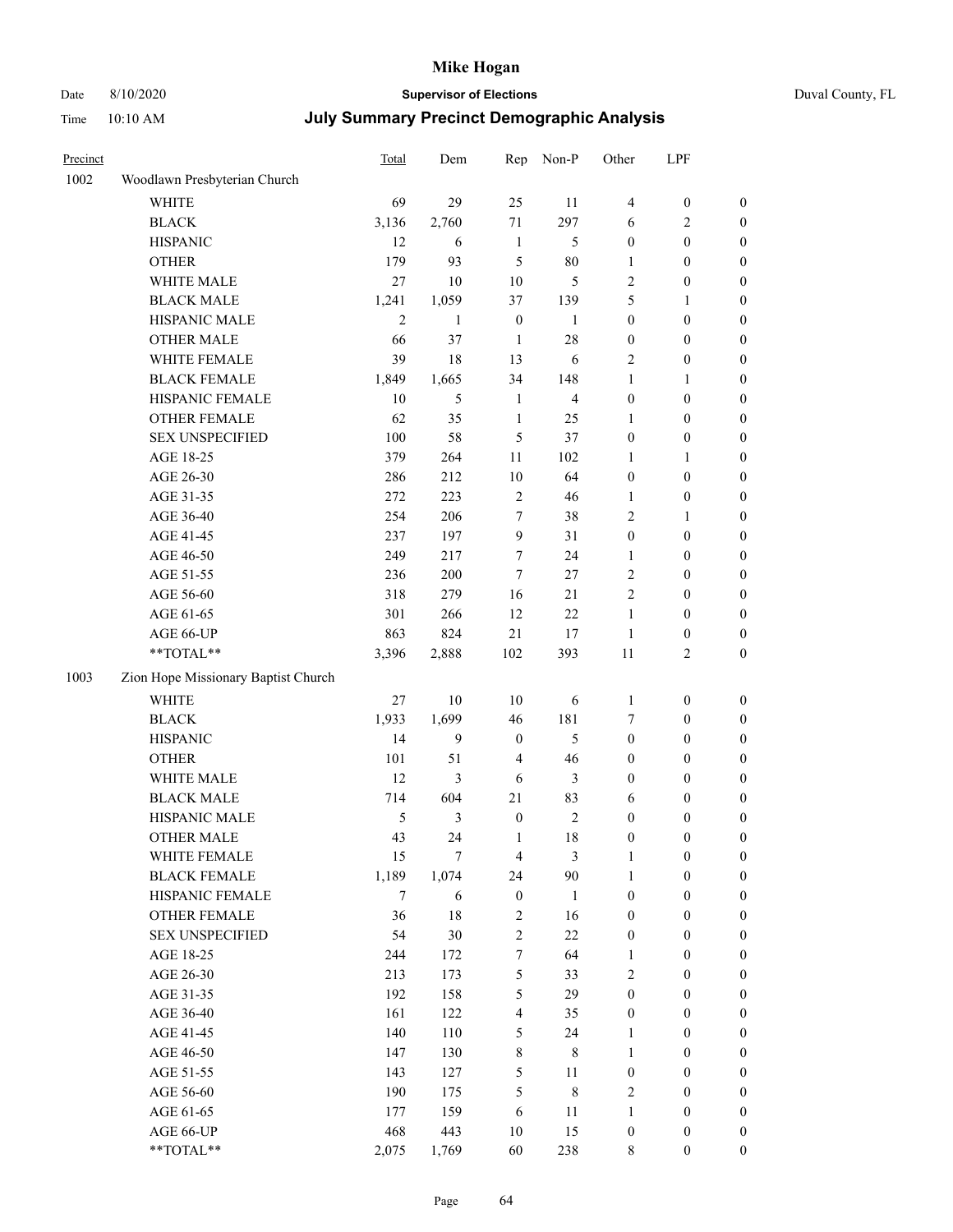## Date 8/10/2020 **Supervisor of Elections** Duval County, FL

| Precinct |                          | Total  | Dem            | Rep                     | Non-P          | Other            | LPF              |                  |
|----------|--------------------------|--------|----------------|-------------------------|----------------|------------------|------------------|------------------|
| 1004     | St Paul AME Church       |        |                |                         |                |                  |                  |                  |
|          | <b>WHITE</b>             | 26     | 14             | 5                       | 6              | $\mathbf{1}$     | $\boldsymbol{0}$ | 0                |
|          | <b>BLACK</b>             | 2,419  | 2,195          | 31                      | 186            | 7                | $\boldsymbol{0}$ | $\boldsymbol{0}$ |
|          | <b>HISPANIC</b>          | 8      | $\overline{4}$ | $\mathbf{1}$            | 3              | $\boldsymbol{0}$ | $\boldsymbol{0}$ | $\boldsymbol{0}$ |
|          | <b>OTHER</b>             | 113    | 66             | $\boldsymbol{7}$        | 40             | $\boldsymbol{0}$ | $\boldsymbol{0}$ | $\boldsymbol{0}$ |
|          | WHITE MALE               | $10\,$ | $\mathfrak{Z}$ | 3                       | 4              | $\boldsymbol{0}$ | $\boldsymbol{0}$ | $\boldsymbol{0}$ |
|          | <b>BLACK MALE</b>        | 933    | 809            | 17                      | 103            | 4                | $\boldsymbol{0}$ | $\boldsymbol{0}$ |
|          | HISPANIC MALE            | 3      | $\mathbf{1}$   | $\boldsymbol{0}$        | $\mathfrak{2}$ | $\boldsymbol{0}$ | $\boldsymbol{0}$ | $\boldsymbol{0}$ |
|          | <b>OTHER MALE</b>        | 27     | 16             | $\overline{2}$          | $\overline{9}$ | $\boldsymbol{0}$ | $\boldsymbol{0}$ | $\boldsymbol{0}$ |
|          | WHITE FEMALE             | 15     | 11             | $\overline{2}$          | $\mathbf{1}$   | $\mathbf{1}$     | $\boldsymbol{0}$ | $\boldsymbol{0}$ |
|          | <b>BLACK FEMALE</b>      | 1,457  | 1,362          | 14                      | 78             | 3                | $\boldsymbol{0}$ | $\boldsymbol{0}$ |
|          | HISPANIC FEMALE          | 5      | 3              | $\mathbf{1}$            | 1              | $\boldsymbol{0}$ | $\boldsymbol{0}$ | $\boldsymbol{0}$ |
|          | <b>OTHER FEMALE</b>      | 56     | 44             | $\overline{4}$          | $\,$ 8 $\,$    | $\boldsymbol{0}$ | $\boldsymbol{0}$ | $\boldsymbol{0}$ |
|          | <b>SEX UNSPECIFIED</b>   | 60     | 30             | $\mathbf{1}$            | 29             | $\boldsymbol{0}$ | $\boldsymbol{0}$ | $\boldsymbol{0}$ |
|          | AGE 18-25                | 230    | 178            | $\overline{4}$          | 47             | $\mathbf{1}$     | $\boldsymbol{0}$ | $\boldsymbol{0}$ |
|          | AGE 26-30                | 210    | 163            | 7                       | 40             | $\boldsymbol{0}$ | $\boldsymbol{0}$ | $\boldsymbol{0}$ |
|          | AGE 31-35                | 205    | 163            | 5                       | 34             | 3                | $\boldsymbol{0}$ | $\boldsymbol{0}$ |
|          | AGE 36-40                | 163    | 139            | $\sqrt{6}$              | 18             | $\boldsymbol{0}$ | $\boldsymbol{0}$ | $\boldsymbol{0}$ |
|          | AGE 41-45                | 141    | 119            | $\overline{c}$          | 18             | $\mathfrak{2}$   | $\boldsymbol{0}$ | $\boldsymbol{0}$ |
|          | AGE 46-50                | 162    | 142            | $\overline{c}$          | 17             | $\mathbf{1}$     | $\boldsymbol{0}$ | $\boldsymbol{0}$ |
|          | AGE 51-55                | 215    | 196            | $\overline{4}$          | 14             | $\mathbf{1}$     | $\boldsymbol{0}$ | $\boldsymbol{0}$ |
|          | AGE 56-60                | 236    | 217            | 6                       | 13             | $\boldsymbol{0}$ | $\boldsymbol{0}$ | 0                |
|          | AGE 61-65                | 197    | 178            | $\overline{4}$          | 15             | $\boldsymbol{0}$ | $\boldsymbol{0}$ | $\boldsymbol{0}$ |
|          | AGE 66-UP                | 807    | 784            | $\overline{4}$          | 19             | $\boldsymbol{0}$ | $\boldsymbol{0}$ | $\boldsymbol{0}$ |
|          | **TOTAL**                | 2,566  | 2,279          | 44                      | 235            | 8                | $\boldsymbol{0}$ | $\boldsymbol{0}$ |
| 1005     | Legends Community Center |        |                |                         |                |                  |                  |                  |
|          | <b>WHITE</b>             | 131    | 39             | 50                      | 33             | $\,$ 8 $\,$      | $\mathbf{1}$     | $\boldsymbol{0}$ |
|          | <b>BLACK</b>             | 3,543  | 3,158          | 67                      | 308            | 9                | $\mathbf{1}$     | $\boldsymbol{0}$ |
|          | <b>HISPANIC</b>          | 29     | 18             | 5                       | 6              | $\boldsymbol{0}$ | $\boldsymbol{0}$ | $\boldsymbol{0}$ |
|          | <b>OTHER</b>             | 171    | 98             | 6                       | 67             | $\boldsymbol{0}$ | $\boldsymbol{0}$ | $\boldsymbol{0}$ |
|          | WHITE MALE               | 61     | 20             | 22                      | 16             | 3                | $\boldsymbol{0}$ | $\boldsymbol{0}$ |
|          | <b>BLACK MALE</b>        | 1,389  | 1,190          | 35                      | 160            | 3                | $\mathbf{1}$     | $\boldsymbol{0}$ |
|          | HISPANIC MALE            | 12     | $\mathfrak{S}$ | $\mathfrak{Z}$          | $\overline{4}$ | $\boldsymbol{0}$ | $\boldsymbol{0}$ | $\boldsymbol{0}$ |
|          | <b>OTHER MALE</b>        | 59     | 33             | $\mathbf{1}$            | 25             | $\boldsymbol{0}$ | $\boldsymbol{0}$ | $\boldsymbol{0}$ |
|          | WHITE FEMALE             | 69     | 19             | 27                      | 17             | 5                | 1                | 0                |
|          | <b>BLACK FEMALE</b>      | 2,104  | 1,923          | 32                      | 143            | 6                | $\boldsymbol{0}$ | $\boldsymbol{0}$ |
|          | HISPANIC FEMALE          | 15     | 12             | $\mathbf{1}$            | $\sqrt{2}$     | $\boldsymbol{0}$ | $\boldsymbol{0}$ | $\overline{0}$   |
|          | <b>OTHER FEMALE</b>      | 61     | 42             | 3                       | 16             | $\boldsymbol{0}$ | $\boldsymbol{0}$ | $\overline{0}$   |
|          | <b>SEX UNSPECIFIED</b>   | 104    | 69             | $\overline{\mathbf{4}}$ | 31             | $\boldsymbol{0}$ | $\boldsymbol{0}$ | 0                |
|          | AGE 18-25                | 424    | 299            | 14                      | 106            | 4                | $\mathbf{1}$     | $\overline{0}$   |
|          | AGE 26-30                | 282    | 216            | $10\,$                  | 54             | 2                | $\boldsymbol{0}$ | 0                |
|          | AGE 31-35                | 313    | 258            | $\,$ 8 $\,$             | 46             | $\mathbf{1}$     | $\boldsymbol{0}$ | 0                |
|          | AGE 36-40                | 278    | 221            | 12                      | 41             | 4                | $\boldsymbol{0}$ | 0                |
|          | AGE 41-45                | 276    | 226            | $10\,$                  | 39             | $\mathbf{1}$     | $\boldsymbol{0}$ | 0                |
|          | AGE 46-50                | 276    | 226            | 14                      | 35             | $\mathbf{1}$     | $\boldsymbol{0}$ | 0                |
|          | AGE 51-55                | 306    | 265            | 11                      | 29             | $\mathbf{1}$     | $\boldsymbol{0}$ | $\boldsymbol{0}$ |
|          | AGE 56-60                | 341    | 299            | 16                      | 25             | $\mathbf{1}$     | $\boldsymbol{0}$ | $\boldsymbol{0}$ |
|          | AGE 61-65                | 325    | 297            | 12                      | 16             | $\boldsymbol{0}$ | $\boldsymbol{0}$ | $\overline{0}$   |
|          | AGE 66-UP                | 1,052  | 1,005          | $21\,$                  | 23             | 2                | $\mathbf{1}$     | 0                |
|          | **TOTAL**                | 3,874  | 3,313          | 128                     | 414            | 17               | $\sqrt{2}$       | $\boldsymbol{0}$ |
|          |                          |        |                |                         |                |                  |                  |                  |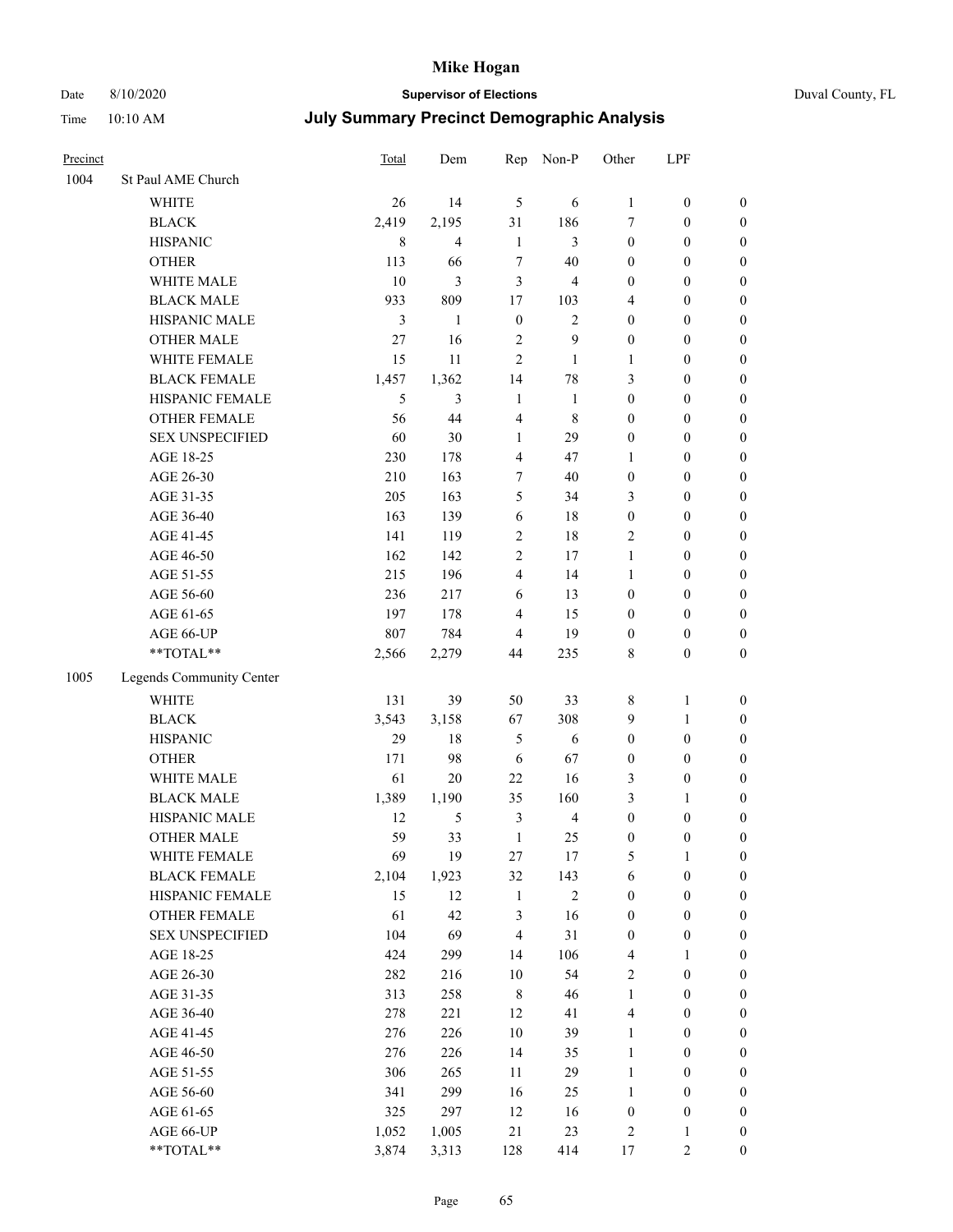#### Date 8/10/2020 **Supervisor of Elections** Time 10:10 AM **July Summary Precinct Demographic Analysis**

|  | Duval County, FL |  |
|--|------------------|--|
|--|------------------|--|

| 1 11 1 1 <b>1</b> | $10.10 \mu M$              | <u>vary Sammary i Toomot Bonivyraphio Andrysis</u> |     |     |         |          |                |          |  |  |
|-------------------|----------------------------|----------------------------------------------------|-----|-----|---------|----------|----------------|----------|--|--|
| Precinct          |                            | Total                                              | Dem | Rep | $Non-P$ | Other    | <b>LPF</b>     |          |  |  |
| 1006              | Church of God - N Lane Ave |                                                    |     |     |         |          |                |          |  |  |
|                   | WHITE                      | 1,062                                              | 243 | 568 | 235     | 12       | 4              | $\theta$ |  |  |
|                   | <b>BLACK</b>               | 795                                                | 650 | 33  | 109     | 3        | $\overline{0}$ | 0        |  |  |
|                   | <b>HISPANIC</b>            | 66                                                 | 25  | 14  | 26      | $\theta$ |                | 0        |  |  |
|                   | <b>OTHER</b>               | 137                                                | 50  | 28  | 58      |          | $\overline{0}$ | 0        |  |  |
|                   | <b>WHITE MALE</b>          | 476                                                | 101 | 263 | 106     | 3        | 3              | 0        |  |  |
|                   | <b>BLACK MALE</b>          | 311                                                | 240 | 21  | 48      | 2        | $\overline{0}$ | 0        |  |  |
|                   | <b>HISPANIC MALE</b>       | 34                                                 | 15  | 5   | 14      | 0        | $\theta$       | 0        |  |  |
|                   |                            |                                                    |     |     |         |          |                |          |  |  |

|      | <b>OTHER</b>                   | 137   | 50     | 28               | 58          | $\mathbf{1}$     | $\boldsymbol{0}$ | $\boldsymbol{0}$ |
|------|--------------------------------|-------|--------|------------------|-------------|------------------|------------------|------------------|
|      | WHITE MALE                     | 476   | 101    | 263              | 106         | 3                | 3                | $\boldsymbol{0}$ |
|      | <b>BLACK MALE</b>              | 311   | 240    | $21\,$           | 48          | $\sqrt{2}$       | $\boldsymbol{0}$ | $\boldsymbol{0}$ |
|      | HISPANIC MALE                  | 34    | 15     | 5                | 14          | $\boldsymbol{0}$ | $\boldsymbol{0}$ | $\boldsymbol{0}$ |
|      | <b>OTHER MALE</b>              | 57    | 16     | 14               | 27          | $\boldsymbol{0}$ | $\boldsymbol{0}$ | $\boldsymbol{0}$ |
|      | WHITE FEMALE                   | 570   | 141    | 296              | 123         | 9                | 1                | $\boldsymbol{0}$ |
|      | <b>BLACK FEMALE</b>            | 466   | 396    | 12               | 57          | 1                | $\boldsymbol{0}$ | $\boldsymbol{0}$ |
|      | HISPANIC FEMALE                | 31    | $10\,$ | $\,8\,$          | 12          | $\boldsymbol{0}$ | 1                | $\boldsymbol{0}$ |
|      | <b>OTHER FEMALE</b>            | 50    | 22     | 11               | 16          | 1                | $\boldsymbol{0}$ | $\boldsymbol{0}$ |
|      | <b>SEX UNSPECIFIED</b>         | 65    | 27     | 13               | 25          | $\boldsymbol{0}$ | $\boldsymbol{0}$ | $\boldsymbol{0}$ |
|      | AGE 18-25                      | 218   | 107    | 33               | $72\,$      | $\overline{4}$   | 2                | $\boldsymbol{0}$ |
|      | AGE 26-30                      | 211   | 92     | 52               | 65          | $\sqrt{2}$       | $\boldsymbol{0}$ | $\boldsymbol{0}$ |
|      | AGE 31-35                      | 194   | 98     | 46               | 47          | $\overline{2}$   | 1                | $\boldsymbol{0}$ |
|      | AGE 36-40                      | 182   | 94     | 36               | 50          | $\mathbf{1}$     | $\mathbf{1}$     | $\boldsymbol{0}$ |
|      | AGE 41-45                      | 143   | 76     | 44               | 22          | $\mathbf{1}$     | $\boldsymbol{0}$ | $\boldsymbol{0}$ |
|      | AGE 46-50                      | 200   | 92     | 69               | 37          | $\sqrt{2}$       | $\boldsymbol{0}$ | $\boldsymbol{0}$ |
|      | AGE 51-55                      | 173   | $78\,$ | 64               | 31          | $\boldsymbol{0}$ | $\boldsymbol{0}$ | $\boldsymbol{0}$ |
|      | AGE 56-60                      | 210   | $88\,$ | 80               | 39          | $\sqrt{2}$       | 1                | $\boldsymbol{0}$ |
|      | AGE 61-65                      | 166   | 76     | 57               | 31          | $\sqrt{2}$       | $\boldsymbol{0}$ | $\boldsymbol{0}$ |
|      | AGE 66-UP                      | 363   | 167    | 162              | 34          | $\boldsymbol{0}$ | $\boldsymbol{0}$ | $\boldsymbol{0}$ |
|      | $**TOTAL**$                    | 2,060 | 968    | 643              | 428         | 16               | 5                | $\boldsymbol{0}$ |
| 1007 | Evangel Temple Assembly of God |       |        |                  |             |                  |                  |                  |
|      | <b>WHITE</b>                   | 925   | 249    | 465              | 197         | 13               | $\mathbf{1}$     | $\boldsymbol{0}$ |
|      | <b>BLACK</b>                   | 560   | 442    | 25               | 91          | $\sqrt{2}$       | $\boldsymbol{0}$ | $\boldsymbol{0}$ |
|      | <b>HISPANIC</b>                | 101   | 46     | 18               | 36          | $\mathbf{1}$     | $\boldsymbol{0}$ | $\boldsymbol{0}$ |
|      | <b>OTHER</b>                   | 138   | 50     | 36               | 52          | $\boldsymbol{0}$ | $\boldsymbol{0}$ | $\boldsymbol{0}$ |
|      | WHITE MALE                     | 415   | 111    | 217              | $8\sqrt{1}$ | 6                | $\boldsymbol{0}$ | $\boldsymbol{0}$ |
|      | <b>BLACK MALE</b>              | 213   | 150    | 15               | 47          | 1                | $\boldsymbol{0}$ | $\boldsymbol{0}$ |
|      | HISPANIC MALE                  | 40    | 14     | 9                | 16          | $\mathbf{1}$     | $\boldsymbol{0}$ | $\boldsymbol{0}$ |
|      | <b>OTHER MALE</b>              | 40    | 13     | 12               | 15          | $\boldsymbol{0}$ | $\boldsymbol{0}$ | $\boldsymbol{0}$ |
|      | WHITE FEMALE                   | 502   | 136    | 244              | 114         | 7                | $\mathbf{1}$     | $\boldsymbol{0}$ |
|      | <b>BLACK FEMALE</b>            | 339   | 286    | $\boldsymbol{9}$ | 43          | $\mathbf{1}$     | $\boldsymbol{0}$ | $\boldsymbol{0}$ |
|      | HISPANIC FEMALE                | 61    | 32     | 9                | $20\,$      | $\boldsymbol{0}$ | $\boldsymbol{0}$ | $\boldsymbol{0}$ |
|      | <b>OTHER FEMALE</b>            | 68    | 26     | 19               | 23          | $\boldsymbol{0}$ | $\boldsymbol{0}$ | $\boldsymbol{0}$ |
|      | <b>SEX UNSPECIFIED</b>         | 46    | 19     | 10               | 17          | $\boldsymbol{0}$ | $\boldsymbol{0}$ | $\boldsymbol{0}$ |
|      | AGE 18-25                      | 189   | 89     | 35               | 64          | $\mathbf{I}$     | $\boldsymbol{0}$ | $\boldsymbol{0}$ |
|      | AGE 26-30                      | 169   | 80     | 34               | 53          | $\sqrt{2}$       | $\boldsymbol{0}$ | $\boldsymbol{0}$ |
|      | AGE 31-35                      | 160   | 83     | 35               | 39          | $\sqrt{3}$       | $\boldsymbol{0}$ | $\boldsymbol{0}$ |
|      | AGE 36-40                      | 145   | 81     | 34               | $27\,$      | $\sqrt{2}$       | $\mathbf{1}$     | $\boldsymbol{0}$ |
|      | AGE 41-45                      | 126   | 54     | 37               | 35          | $\boldsymbol{0}$ | $\boldsymbol{0}$ | $\boldsymbol{0}$ |
|      | AGE 46-50                      | 127   | 46     | 40               | 39          | $\sqrt{2}$       | $\boldsymbol{0}$ | $\boldsymbol{0}$ |
|      | AGE 51-55                      | 142   | 56     | 52               | 30          | $\overline{4}$   | $\boldsymbol{0}$ | $\boldsymbol{0}$ |
|      | AGE 56-60                      | 164   | $80\,$ | 52               | 32          | $\boldsymbol{0}$ | $\boldsymbol{0}$ | $\boldsymbol{0}$ |
|      | AGE 61-65                      | 164   | 69     | 73               | 21          | $\mathbf{1}$     | $\boldsymbol{0}$ | $\boldsymbol{0}$ |
|      | AGE 66-UP                      | 338   | 149    | 152              | 36          | $\mathbf{1}$     | $\boldsymbol{0}$ | $\boldsymbol{0}$ |
|      | **TOTAL**                      | 1,724 | 787    | 544              | 376         | 16               | $\mathbf{1}$     | $\boldsymbol{0}$ |
|      |                                |       |        |                  |             |                  |                  |                  |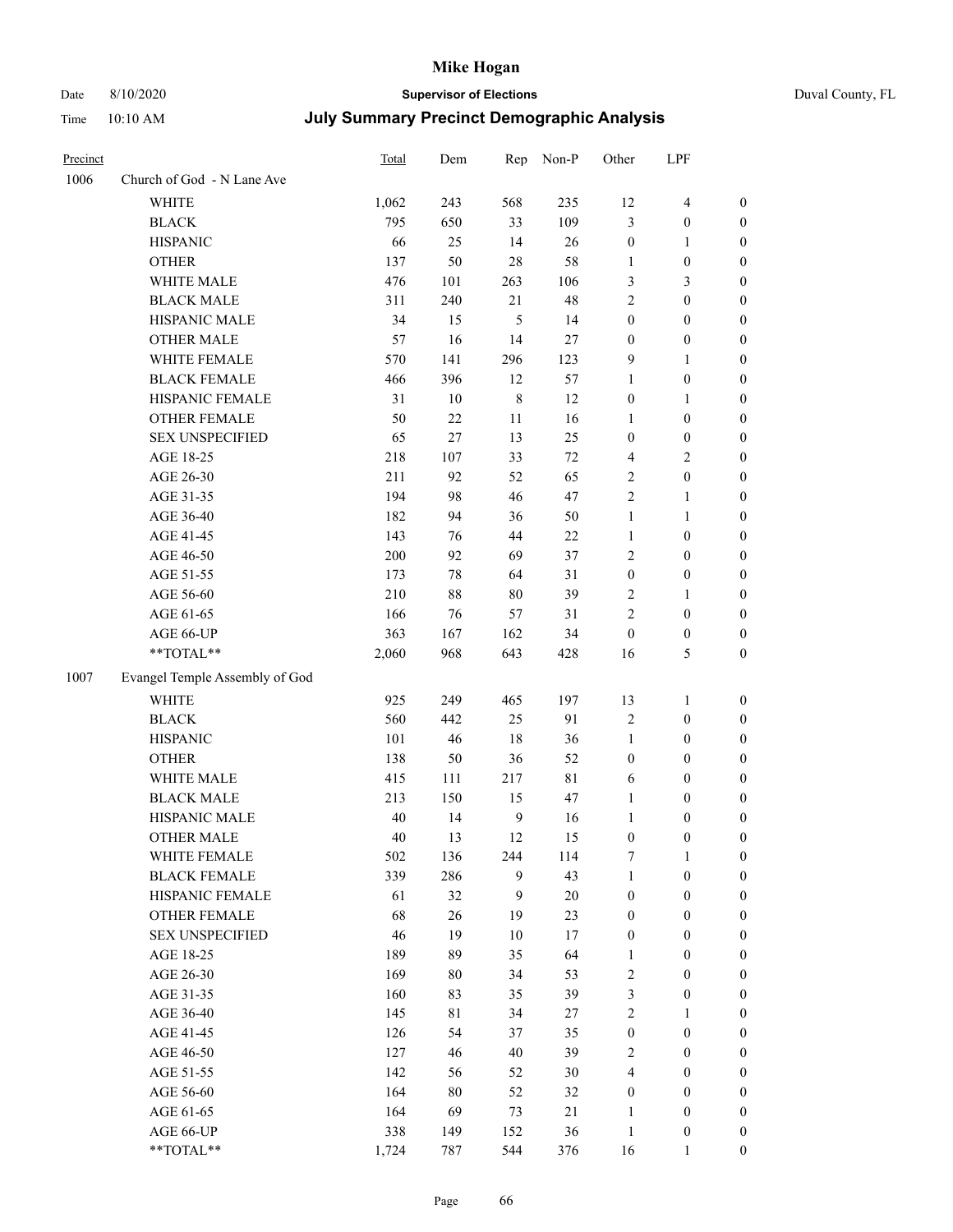# Date 8/10/2020 **Supervisor of Elections** Duval County, FL

| Precinct |                                 | Total | Dem    | Rep    | Non-P  | Other            | LPF                     |                  |
|----------|---------------------------------|-------|--------|--------|--------|------------------|-------------------------|------------------|
| 1008     | Mary Lena Gibbs Center          |       |        |        |        |                  |                         |                  |
|          | <b>WHITE</b>                    | 1,230 | 300    | 644    | 259    | 17               | $10\,$                  | 0                |
|          | <b>BLACK</b>                    | 2,108 | 1,727  | 76     | 295    | $10\,$           | $\boldsymbol{0}$        | 0                |
|          | <b>HISPANIC</b>                 | 207   | 76     | 33     | 96     | $\sqrt{2}$       | $\boldsymbol{0}$        | $\boldsymbol{0}$ |
|          | <b>OTHER</b>                    | 381   | 123    | 106    | 148    | 3                | 1                       | $\boldsymbol{0}$ |
|          | WHITE MALE                      | 566   | 108    | 314    | 129    | 9                | 6                       | $\boldsymbol{0}$ |
|          | <b>BLACK MALE</b>               | 846   | 663    | 39     | 139    | 5                | $\boldsymbol{0}$        | $\boldsymbol{0}$ |
|          | HISPANIC MALE                   | 96    | 30     | 21     | 44     | $\mathbf{1}$     | $\boldsymbol{0}$        | $\boldsymbol{0}$ |
|          | <b>OTHER MALE</b>               | 148   | 40     | 49     | 58     | $\mathbf{1}$     | $\boldsymbol{0}$        | $\boldsymbol{0}$ |
|          | WHITE FEMALE                    | 645   | 187    | 323    | 123    | 8                | $\overline{4}$          | $\boldsymbol{0}$ |
|          | <b>BLACK FEMALE</b>             | 1,226 | 1,038  | 36     | 147    | 5                | $\boldsymbol{0}$        | 0                |
|          | HISPANIC FEMALE                 | 106   | 45     | 12     | 48     | $\mathbf{1}$     | $\boldsymbol{0}$        | 0                |
|          | <b>OTHER FEMALE</b>             | 170   | 65     | 48     | 54     | 2                | $\mathbf{1}$            | 0                |
|          | <b>SEX UNSPECIFIED</b>          | 123   | 50     | 17     | 56     | $\boldsymbol{0}$ | $\boldsymbol{0}$        | $\boldsymbol{0}$ |
|          | AGE 18-25                       | 505   | 242    | $72\,$ | 181    | 8                | $\sqrt{2}$              | $\boldsymbol{0}$ |
|          | AGE 26-30                       | 379   | 209    | 53     | 116    | $\mathbf{1}$     | $\boldsymbol{0}$        | $\boldsymbol{0}$ |
|          | AGE 31-35                       | 385   | 212    | 68     | 94     | 7                | $\overline{\mathbf{4}}$ | $\boldsymbol{0}$ |
|          | AGE 36-40                       | 369   | 227    | 46     | 91     | 5                | $\boldsymbol{0}$        | $\boldsymbol{0}$ |
|          | AGE 41-45                       | 332   | 192    | 67     | $70\,$ | 2                | $\mathbf{1}$            | $\boldsymbol{0}$ |
|          | AGE 46-50                       | 317   | 189    | 56     | 69     | $\mathbf{1}$     | $\sqrt{2}$              | $\boldsymbol{0}$ |
|          | AGE 51-55                       | 298   | 179    | 68     | 48     | 2                | $\mathbf{1}$            | 0                |
|          | AGE 56-60                       | 327   | 198    | 88     | 40     | $\mathbf{1}$     | $\boldsymbol{0}$        | 0                |
|          | AGE 61-65                       | 307   | 168    | 102    | 34     | 3                | $\boldsymbol{0}$        | 0                |
|          | AGE 66-UP                       | 706   | 410    | 239    | 54     | $\mathbf{2}$     | $\mathbf{1}$            | $\boldsymbol{0}$ |
|          | **TOTAL**                       | 3,926 | 2,226  | 859    | 798    | 32               | 11                      | $\boldsymbol{0}$ |
| 1009     | Oak Hill Church of the Nazarene |       |        |        |        |                  |                         |                  |
|          | <b>WHITE</b>                    | 935   | 210    | 533    | 181    | 5                | 6                       | $\boldsymbol{0}$ |
|          | <b>BLACK</b>                    | 1,458 | 1,143  | 58     | 241    | 14               | $\sqrt{2}$              | $\boldsymbol{0}$ |
|          | <b>HISPANIC</b>                 | 193   | $88\,$ | 42     | 62     | $\mathbf{1}$     | $\boldsymbol{0}$        | $\boldsymbol{0}$ |
|          | <b>OTHER</b>                    | 278   | 93     | 73     | 109    | 2                | $\mathbf{1}$            | $\boldsymbol{0}$ |
|          | WHITE MALE                      | 421   | 79     | 264    | 73     | 2                | 3                       | $\boldsymbol{0}$ |
|          | <b>BLACK MALE</b>               | 596   | 446    | 26     | 119    | 4                | $\mathbf{1}$            | $\boldsymbol{0}$ |
|          | HISPANIC MALE                   | 102   | 45     | 24     | 32     | $\mathbf{1}$     | $\boldsymbol{0}$        | 0                |
|          | <b>OTHER MALE</b>               | 109   | 40     | 28     | 39     | $\mathbf{1}$     | $\mathbf{1}$            | 0                |
|          | WHITE FEMALE                    | 509   | 129    | 267    | 107    | 3                | 3                       | 0                |
|          | <b>BLACK FEMALE</b>             | 837   | 678    | 32     | 117    | 9                | $\mathbf{1}$            | $\boldsymbol{0}$ |
|          | HISPANIC FEMALE                 | 86    | 41     | 17     | $28\,$ | $\boldsymbol{0}$ | $\boldsymbol{0}$        | $\overline{0}$   |
|          | OTHER FEMALE                    | 130   | 46     | 41     | 43     | $\boldsymbol{0}$ | $\boldsymbol{0}$        | $\overline{0}$   |
|          | <b>SEX UNSPECIFIED</b>          | 74    | 30     | $\tau$ | 35     | 2                | $\boldsymbol{0}$        | 0                |
|          | AGE 18-25                       | 372   | 178    | 49     | 140    | 5                | $\boldsymbol{0}$        | 0                |
|          | AGE 26-30                       | 263   | 141    | 39     | 77     | 4                | $\sqrt{2}$              | 0                |
|          | AGE 31-35                       | 249   | 130    | 46     | 69     | $\mathbf{1}$     | $\mathfrak{Z}$          | 0                |
|          | AGE 36-40                       | 236   | 144    | 37     | 54     | $\mathbf{1}$     | $\boldsymbol{0}$        | 0                |
|          | AGE 41-45                       | 258   | 162    | 50     | 42     | 3                | 1                       | 0                |
|          | AGE 46-50                       | 273   | 150    | 74     | 47     | 2                | $\boldsymbol{0}$        | 0                |
|          | AGE 51-55                       | 232   | 140    | 54     | 37     | $\mathbf{1}$     | $\boldsymbol{0}$        | 0                |
|          | AGE 56-60                       | 270   | 134    | 88     | 46     | 2                | $\boldsymbol{0}$        | 0                |
|          | AGE 61-65                       | 244   | 115    | 92     | 35     | 2                | $\boldsymbol{0}$        | 0                |
|          | AGE 66-UP                       | 465   | 239    | 177    | 45     | $\mathbf{1}$     | 3                       | 0                |
|          | **TOTAL**                       | 2,864 | 1,534  | 706    | 593    | $22\,$           | $\mathbf{9}$            | $\boldsymbol{0}$ |
|          |                                 |       |        |        |        |                  |                         |                  |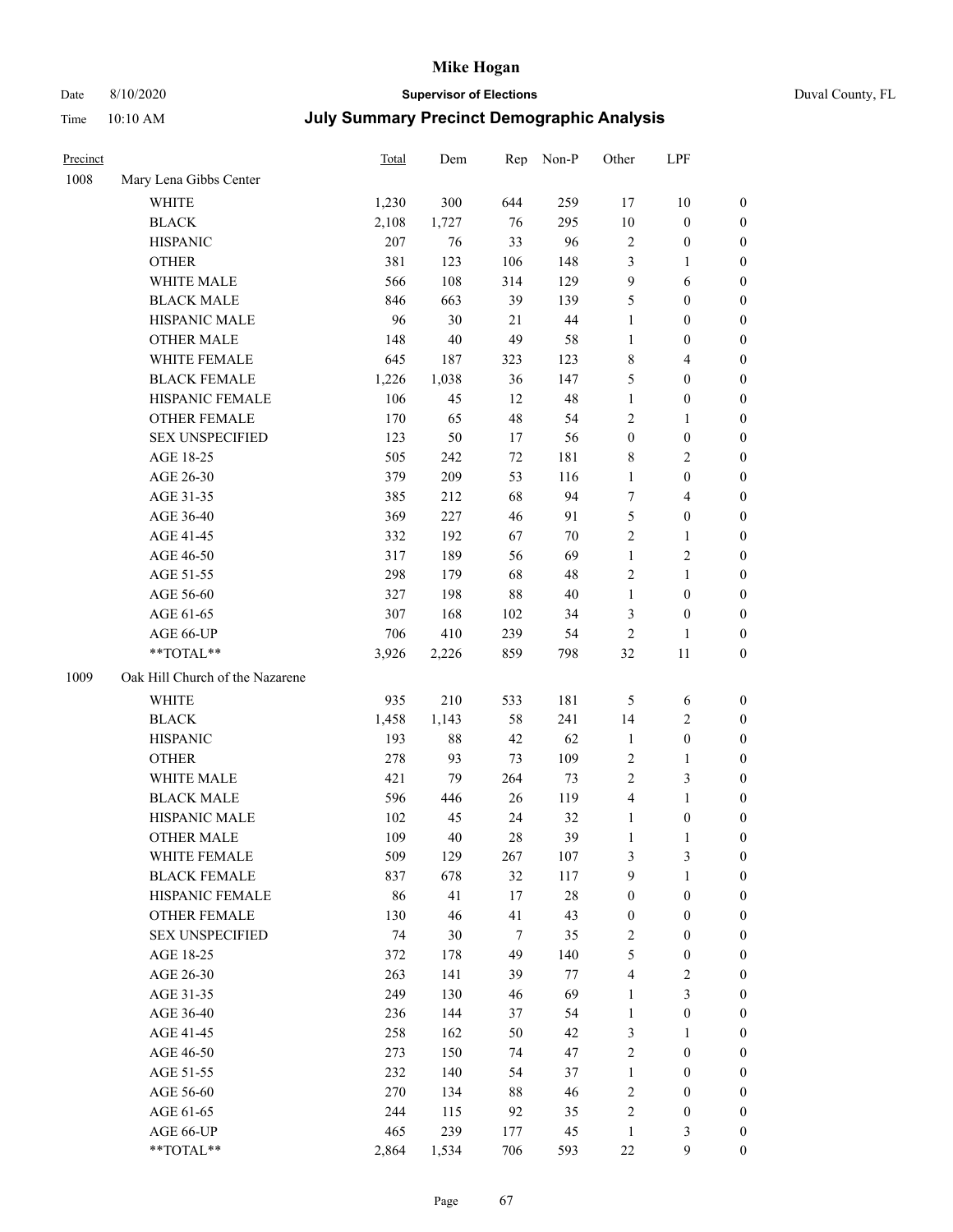# Date 8/10/2020 **Supervisor of Elections** Duval County, FL

| Precinct |                             | Total  | Dem            | Rep              | Non-P  | Other                   | LPF              |                  |
|----------|-----------------------------|--------|----------------|------------------|--------|-------------------------|------------------|------------------|
| 1010     | Sweetwater Church of Christ |        |                |                  |        |                         |                  |                  |
|          | WHITE                       | 1,354  | 312            | 706              | 308    | 23                      | $\mathfrak{S}$   | $\boldsymbol{0}$ |
|          | <b>BLACK</b>                | 731    | 586            | 24               | 109    | $10\,$                  | $\mathfrak{2}$   | $\boldsymbol{0}$ |
|          | <b>HISPANIC</b>             | 143    | 66             | 33               | 39     | 4                       | $\mathbf{1}$     | $\boldsymbol{0}$ |
|          | <b>OTHER</b>                | 211    | 77             | 45               | 86     | 3                       | $\boldsymbol{0}$ | 0                |
|          | WHITE MALE                  | 610    | 115            | 336              | 147    | 9                       | $\mathfrak{Z}$   | 0                |
|          | <b>BLACK MALE</b>           | 297    | 218            | 15               | 57     | 6                       | $\mathbf{1}$     | $\boldsymbol{0}$ |
|          | HISPANIC MALE               | $71\,$ | 26             | 18               | 25     | $\mathbf{1}$            | $\mathbf{1}$     | $\boldsymbol{0}$ |
|          | <b>OTHER MALE</b>           | $80\,$ | 32             | 15               | 30     | $\mathfrak{Z}$          | $\boldsymbol{0}$ | $\boldsymbol{0}$ |
|          | WHITE FEMALE                | 731    | 193            | 365              | 158    | 13                      | $\sqrt{2}$       | $\boldsymbol{0}$ |
|          | <b>BLACK FEMALE</b>         | 425    | 361            | $8\,$            | 51     | 4                       | $\mathbf{1}$     | $\boldsymbol{0}$ |
|          | HISPANIC FEMALE             | 67     | 36             | 15               | 13     | 3                       | $\boldsymbol{0}$ | $\boldsymbol{0}$ |
|          | OTHER FEMALE                | 95     | 35             | 25               | 35     | $\boldsymbol{0}$        | $\boldsymbol{0}$ | $\boldsymbol{0}$ |
|          | <b>SEX UNSPECIFIED</b>      | 63     | 25             | 11               | $26\,$ | $\mathbf{1}$            | $\boldsymbol{0}$ | $\boldsymbol{0}$ |
|          | AGE 18-25                   | 304    | 130            | 40               | 124    | $10\,$                  | $\boldsymbol{0}$ | 0                |
|          | AGE 26-30                   | 231    | 99             | 58               | 67     | $\sqrt{2}$              | 5                | 0                |
|          | AGE 31-35                   | 202    | 84             | 49               | 65     | 4                       | $\boldsymbol{0}$ | $\boldsymbol{0}$ |
|          | AGE 36-40                   | 187    | 86             | 46               | 52     | $\mathbf{1}$            | $\mathfrak{2}$   | $\boldsymbol{0}$ |
|          | AGE 41-45                   | 196    | 89             | 51               | 52     | 4                       | $\boldsymbol{0}$ | $\boldsymbol{0}$ |
|          | AGE 46-50                   | 199    | 101            | 61               | 32     | 5                       | $\boldsymbol{0}$ | $\boldsymbol{0}$ |
|          | AGE 51-55                   | 210    | 97             | 79               | 29     | 5                       | $\boldsymbol{0}$ | $\boldsymbol{0}$ |
|          | AGE 56-60                   | 222    | 82             | 101              | 39     | $\boldsymbol{0}$        | $\boldsymbol{0}$ | $\boldsymbol{0}$ |
|          | AGE 61-65                   | 217    | 89             | 91               | 33     | $\overline{\mathbf{4}}$ | $\boldsymbol{0}$ | $\boldsymbol{0}$ |
|          | AGE 66-UP                   | 471    | 184            | 232              | 49     | 5                       | $\mathbf{1}$     | 0                |
|          | **TOTAL**                   | 2,439  | 1,041          | $808\,$          | 542    | 40                      | $\,$ 8 $\,$      | $\boldsymbol{0}$ |
| 1011     | Teamsters 512               |        |                |                  |        |                         |                  |                  |
|          | WHITE                       | 1,052  | 219            | 618              | 204    | 6                       | 5                | 0                |
|          | <b>BLACK</b>                | 326    | 249            | 15               | 60     | $\mathbf{1}$            | $\mathbf{1}$     | 0                |
|          | <b>HISPANIC</b>             | 59     | 25             | 15               | 18     | $\mathbf{1}$            | $\boldsymbol{0}$ | 0                |
|          | <b>OTHER</b>                | 56     | 12             | 23               | 21     | $\boldsymbol{0}$        | $\boldsymbol{0}$ | $\boldsymbol{0}$ |
|          | WHITE MALE                  | 478    | 90             | 294              | $87\,$ | 4                       | $\mathfrak{Z}$   | $\boldsymbol{0}$ |
|          | <b>BLACK MALE</b>           | 129    | 90             | 6                | 31     | $\mathbf{1}$            | $\mathbf{1}$     | $\boldsymbol{0}$ |
|          | HISPANIC MALE               | 26     | 11             | $\,$ 8 $\,$      | 7      | $\boldsymbol{0}$        | $\boldsymbol{0}$ | $\boldsymbol{0}$ |
|          | <b>OTHER MALE</b>           | 18     | $\overline{4}$ | 8                | 6      | $\boldsymbol{0}$        | $\boldsymbol{0}$ | $\boldsymbol{0}$ |
|          | WHITE FEMALE                | 556    | 123            | 319              | 111    | $\,1$                   | $\mathfrak{2}$   | 0                |
|          | <b>BLACK FEMALE</b>         | 190    | 156            | $\boldsymbol{7}$ | $27\,$ | $\boldsymbol{0}$        | $\boldsymbol{0}$ | 0                |
|          | HISPANIC FEMALE             | 33     | 14             | $\boldsymbol{7}$ | $11\,$ | $\mathbf{1}$            | $\boldsymbol{0}$ | 0                |
|          | OTHER FEMALE                | 27     | $\sqrt{6}$     | 11               | $10\,$ | $\boldsymbol{0}$        | $\boldsymbol{0}$ | 0                |
|          | <b>SEX UNSPECIFIED</b>      | 36     | 11             | 11               | 13     | $\mathbf{1}$            | $\boldsymbol{0}$ | 0                |
|          | AGE 18-25                   | 129    | 39             | 44               | 44     | $\sqrt{2}$              | $\boldsymbol{0}$ | 0                |
|          | AGE 26-30                   | 128    | 45             | 34               | 45     | 3                       | $\mathbf{1}$     | $\overline{0}$   |
|          | AGE 31-35                   | 118    | 38             | 48               | $30\,$ | $\mathbf{1}$            | $\mathbf{1}$     | $\overline{0}$   |
|          | AGE 36-40                   | 128    | 47             | 54               | $27\,$ | $\boldsymbol{0}$        | $\boldsymbol{0}$ | 0                |
|          | AGE 41-45                   | 123    | 45             | 51               | 26     | $\boldsymbol{0}$        | $\mathbf{1}$     | 0                |
|          | AGE 46-50                   | 136    | 41             | 61               | 32     | $\boldsymbol{0}$        | $\mathfrak{2}$   | 0                |
|          | AGE 51-55                   | 118    | 50             | 49               | 18     | $\boldsymbol{0}$        | $\mathbf{1}$     | 0                |
|          | AGE 56-60                   | 160    | 59             | 70               | $30\,$ | $\mathbf{1}$            | $\boldsymbol{0}$ | 0                |
|          | AGE 61-65                   | 140    | 36             | 75               | $28\,$ | $\mathbf{1}$            | $\boldsymbol{0}$ | 0                |
|          | AGE 66-UP                   | 313    | 105            | 185              | 23     | $\boldsymbol{0}$        | $\boldsymbol{0}$ | 0                |
|          | **TOTAL**                   | 1,493  | 505            | 671              | 303    | $\,8\,$                 | 6                | $\boldsymbol{0}$ |
|          |                             |        |                |                  |        |                         |                  |                  |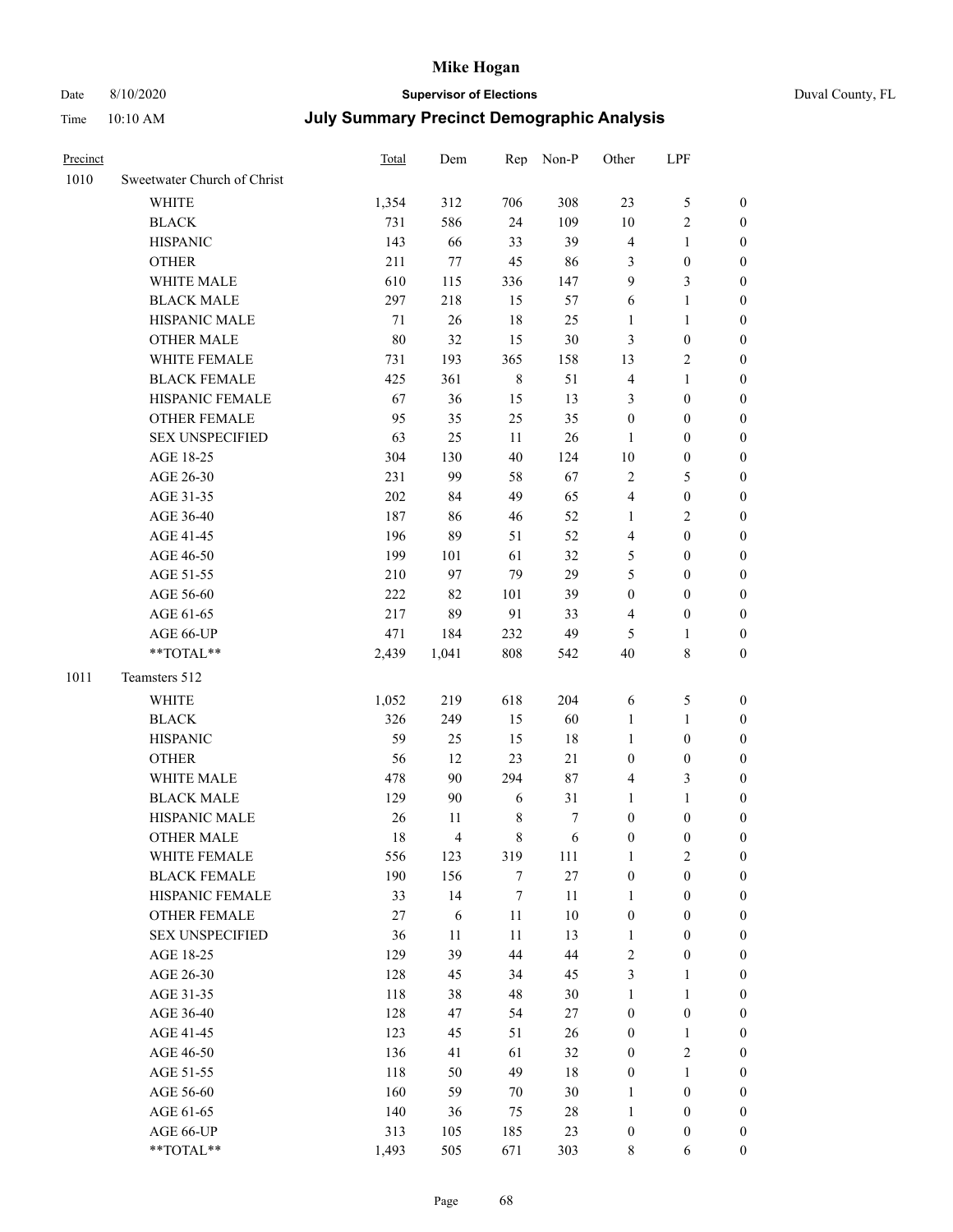# Date 8/10/2020 **Supervisor of Elections** Duval County, FL

| Precinct |                                                             | Total  | Dem            |         | Rep Non-P | Other            | LPF              |                  |
|----------|-------------------------------------------------------------|--------|----------------|---------|-----------|------------------|------------------|------------------|
| 1012     | Gregory West Apartments                                     |        |                |         |           |                  |                  |                  |
|          | <b>WHITE</b>                                                | 718    | 186            | 329     | 195       | 7                | $\mathbf{1}$     | 0                |
|          | <b>BLACK</b>                                                | 1,791  | 1,438          | 67      | 279       | $\boldsymbol{7}$ | $\boldsymbol{0}$ | 0                |
|          | <b>HISPANIC</b>                                             | 325    | 170            | 39      | 113       | 3                | $\boldsymbol{0}$ | $\boldsymbol{0}$ |
|          | <b>OTHER</b>                                                | 322    | 104            | 64      | 152       | $\overline{c}$   | $\boldsymbol{0}$ | $\boldsymbol{0}$ |
|          | WHITE MALE                                                  | 310    | 50             | 166     | 92        | $\mathbf{1}$     | $\mathbf{1}$     | $\boldsymbol{0}$ |
|          | <b>BLACK MALE</b>                                           | 636    | 466            | 40      | 127       | 3                | $\boldsymbol{0}$ | $\boldsymbol{0}$ |
|          | HISPANIC MALE                                               | 142    | 58             | 19      | 63        | $\overline{c}$   | $\boldsymbol{0}$ | $\boldsymbol{0}$ |
|          | <b>OTHER MALE</b>                                           | 117    | 35             | 26      | 54        | $\overline{c}$   | $\boldsymbol{0}$ | $\boldsymbol{0}$ |
|          | WHITE FEMALE                                                | 392    | 133            | 160     | 93        | 6                | $\boldsymbol{0}$ | $\boldsymbol{0}$ |
|          | <b>BLACK FEMALE</b>                                         | 1,132  | 954            | 27      | 147       | 4                | $\boldsymbol{0}$ | $\boldsymbol{0}$ |
|          | HISPANIC FEMALE                                             | 173    | 105            | 19      | 48        | 1                | $\boldsymbol{0}$ | 0                |
|          | OTHER FEMALE                                                | 164    | 60             | 34      | $70\,$    | $\boldsymbol{0}$ | $\boldsymbol{0}$ | 0                |
|          | <b>SEX UNSPECIFIED</b>                                      | $90\,$ | 37             | $\,8\,$ | 45        | $\boldsymbol{0}$ | $\boldsymbol{0}$ | $\boldsymbol{0}$ |
|          | AGE 18-25                                                   | 450    | 256            | 34      | 156       | 4                | $\boldsymbol{0}$ | $\boldsymbol{0}$ |
|          | AGE 26-30                                                   | 358    | 207            | 35      | 111       | 5                | $\boldsymbol{0}$ | $\boldsymbol{0}$ |
|          | AGE 31-35                                                   | 357    | 223            | 38      | 95        | $\mathbf{1}$     | $\boldsymbol{0}$ | $\boldsymbol{0}$ |
|          | AGE 36-40                                                   | 342    | 224            | 33      | 84        | $\mathbf{1}$     | $\boldsymbol{0}$ | $\boldsymbol{0}$ |
|          | AGE 41-45                                                   | 285    | 185            | 33      | 64        | 2                | $\mathbf{1}$     | $\boldsymbol{0}$ |
|          | AGE 46-50                                                   | 264    | 176            | 45      | 43        | $\boldsymbol{0}$ | $\boldsymbol{0}$ | $\boldsymbol{0}$ |
|          | AGE 51-55                                                   | 245    | 150            | 48      | 47        | $\boldsymbol{0}$ | $\boldsymbol{0}$ | 0                |
|          | AGE 56-60                                                   | 247    | 137            | 61      | 46        | 3                | $\boldsymbol{0}$ | 0                |
|          | AGE 61-65                                                   | 220    | 129            | 49      | 41        | $\mathbf{1}$     | $\boldsymbol{0}$ | $\boldsymbol{0}$ |
|          | AGE 66-UP                                                   | 388    | 211            | 123     | 52        | 2                | $\boldsymbol{0}$ | $\boldsymbol{0}$ |
|          | $\mathrm{*}\mathrm{*} \mathrm{TOTAL} \mathrm{*} \mathrm{*}$ | 3,156  | 1,898          | 499     | 739       | 19               | $\mathbf{1}$     | $\boldsymbol{0}$ |
| 1013     | Cedar Creek Baptist Church                                  |        |                |         |           |                  |                  |                  |
|          | <b>WHITE</b>                                                | 817    | 192            | 477     | 132       | 9                | $\boldsymbol{7}$ | $\boldsymbol{0}$ |
|          | <b>BLACK</b>                                                | 488    | 388            | 13      | 84        | 3                | $\boldsymbol{0}$ | $\boldsymbol{0}$ |
|          | <b>HISPANIC</b>                                             | 82     | 34             | 15      | 31        | $\overline{c}$   | $\boldsymbol{0}$ | $\boldsymbol{0}$ |
|          | <b>OTHER</b>                                                | 73     | $21\,$         | 20      | 32        | $\boldsymbol{0}$ | $\boldsymbol{0}$ | $\boldsymbol{0}$ |
|          | WHITE MALE                                                  | 375    | 80             | 221     | 65        | 3                | 6                | $\boldsymbol{0}$ |
|          | <b>BLACK MALE</b>                                           | 170    | 124            | 7       | 36        | 3                | $\boldsymbol{0}$ | $\boldsymbol{0}$ |
|          | HISPANIC MALE                                               | 29     | $\,$ 8 $\,$    | 6       | 14        | 1                | $\boldsymbol{0}$ | $\boldsymbol{0}$ |
|          | <b>OTHER MALE</b>                                           | $30\,$ | $\overline{7}$ | 8       | 15        | 0                | $\boldsymbol{0}$ | $\boldsymbol{0}$ |
|          | WHITE FEMALE                                                | 436    | 110            | 252     | 67        | 6                | $\mathbf{1}$     | 0                |
|          | <b>BLACK FEMALE</b>                                         | 305    | 254            | 6       | 45        | $\boldsymbol{0}$ | $\boldsymbol{0}$ | 0                |
|          | HISPANIC FEMALE                                             | 51     | 25             | 9       | 16        | 1                | $\boldsymbol{0}$ | $\overline{0}$   |
|          | <b>OTHER FEMALE</b>                                         | 25     | 6              | 8       | 11        | $\boldsymbol{0}$ | $\boldsymbol{0}$ | $\overline{0}$   |
|          | <b>SEX UNSPECIFIED</b>                                      | 39     | $21\,$         | 8       | 10        | $\boldsymbol{0}$ | $\boldsymbol{0}$ | 0                |
|          | AGE 18-25                                                   | 162    | 65             | 45      | 48        | 4                | $\boldsymbol{0}$ | 0                |
|          | AGE 26-30                                                   | 173    | 83             | 39      | 45        | 5                | $\mathbf{1}$     | 0                |
|          | AGE 31-35                                                   | 137    | 60             | 35      | 38        | $\mathbf{1}$     | $\mathfrak{Z}$   | 0                |
|          | AGE 36-40                                                   | 124    | 54             | 41      | 29        | $\boldsymbol{0}$ | $\boldsymbol{0}$ | 0                |
|          | AGE 41-45                                                   | 108    | 57             | 19      | 31        | $\boldsymbol{0}$ | $\mathbf{1}$     | 0                |
|          | AGE 46-50                                                   | 108    | 55             | 34      | 16        | $\mathbf{1}$     | $\sqrt{2}$       | 0                |
|          | AGE 51-55                                                   | 120    | 53             | 44      | $22\,$    | $\mathbf{1}$     | $\boldsymbol{0}$ | $\overline{0}$   |
|          | AGE 56-60                                                   | 130    | 51             | 58      | 20        | $\mathbf{1}$     | $\boldsymbol{0}$ | $\overline{0}$   |
|          | AGE 61-65                                                   | 110    | 56             | 42      | 12        | $\boldsymbol{0}$ | $\boldsymbol{0}$ | $\overline{0}$   |
|          | AGE 66-UP                                                   | 288    | 101            | 168     | 18        | $\mathbf{1}$     | $\boldsymbol{0}$ | 0                |
|          | **TOTAL**                                                   | 1,460  | 635            | 525     | 279       | 14               | 7                | $\boldsymbol{0}$ |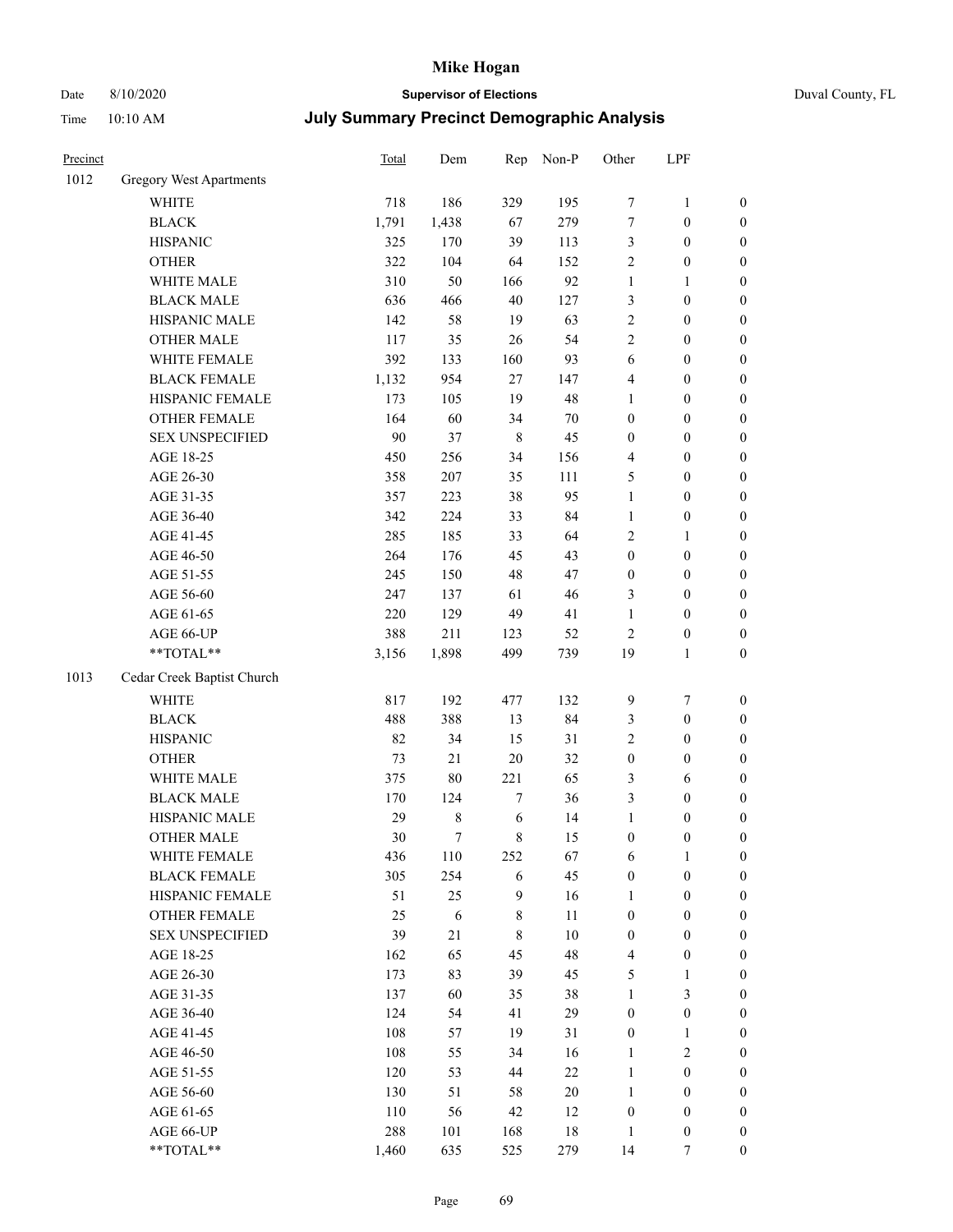# Date 8/10/2020 **Supervisor of Elections** Duval County, FL

| Precinct |                             | Total | Dem   | Rep    | Non-P  | Other            | LPF              |                  |
|----------|-----------------------------|-------|-------|--------|--------|------------------|------------------|------------------|
| 1014     | McGirts Creek Regional Park |       |       |        |        |                  |                  |                  |
|          | <b>WHITE</b>                | 1,306 | 330   | 648    | 304    | 17               | $\boldsymbol{7}$ | 0                |
|          | <b>BLACK</b>                | 1,789 | 1,464 | 51     | 256    | 15               | $\mathfrak{Z}$   | $\boldsymbol{0}$ |
|          | <b>HISPANIC</b>             | 250   | 99    | 44     | 103    | 4                | $\boldsymbol{0}$ | $\boldsymbol{0}$ |
|          | <b>OTHER</b>                | 344   | 114   | 96     | 127    | 5                | $\sqrt{2}$       | $\boldsymbol{0}$ |
|          | WHITE MALE                  | 626   | 142   | 322    | 146    | 9                | $\boldsymbol{7}$ | $\boldsymbol{0}$ |
|          | <b>BLACK MALE</b>           | 740   | 556   | 32     | 141    | 9                | $\sqrt{2}$       | $\boldsymbol{0}$ |
|          | HISPANIC MALE               | 110   | 37    | 25     | 46     | 2                | $\boldsymbol{0}$ | $\boldsymbol{0}$ |
|          | <b>OTHER MALE</b>           | 128   | 39    | 42     | 47     | $\boldsymbol{0}$ | $\boldsymbol{0}$ | $\boldsymbol{0}$ |
|          | WHITE FEMALE                | 669   | 186   | 319    | 156    | 8                | $\boldsymbol{0}$ | $\boldsymbol{0}$ |
|          | <b>BLACK FEMALE</b>         | 1,018 | 882   | 18     | 111    | 6                | 1                | $\boldsymbol{0}$ |
|          | HISPANIC FEMALE             | 134   | 58    | 18     | 56     | $\mathbf{2}$     | $\boldsymbol{0}$ | $\boldsymbol{0}$ |
|          | OTHER FEMALE                | 160   | 61    | 45     | 48     | 4                | $\sqrt{2}$       | $\boldsymbol{0}$ |
|          | <b>SEX UNSPECIFIED</b>      | 104   | 46    | 18     | 39     | $\mathbf{1}$     | $\boldsymbol{0}$ | $\boldsymbol{0}$ |
|          | AGE 18-25                   | 425   | 224   | 56     | 135    | 8                | $\sqrt{2}$       | $\boldsymbol{0}$ |
|          | AGE 26-30                   | 378   | 174   | 68     | 127    | 5                | $\overline{4}$   | $\boldsymbol{0}$ |
|          | AGE 31-35                   | 351   | 177   | 58     | 110    | 6                | $\boldsymbol{0}$ | $\boldsymbol{0}$ |
|          | AGE 36-40                   | 292   | 168   | 41     | 79     | 3                | $\mathbf{1}$     | $\boldsymbol{0}$ |
|          | AGE 41-45                   | 280   | 162   | 44     | 65     | 9                | $\boldsymbol{0}$ | $\boldsymbol{0}$ |
|          | AGE 46-50                   | 315   | 188   | 76     | 47     | 3                | $\mathbf{1}$     | $\boldsymbol{0}$ |
|          | AGE 51-55                   | 334   | 199   | 68     | 62     | $\overline{c}$   | $\mathfrak{Z}$   | $\boldsymbol{0}$ |
|          | AGE 56-60                   | 313   | 180   | 82     | 50     | $\mathbf{1}$     | $\boldsymbol{0}$ | $\boldsymbol{0}$ |
|          | AGE 61-65                   | 303   | 176   | $88\,$ | 38     | $\boldsymbol{0}$ | 1                | $\boldsymbol{0}$ |
|          | AGE 66-UP                   | 698   | 359   | 258    | $77\,$ | 4                | $\boldsymbol{0}$ | $\boldsymbol{0}$ |
|          | $**TOTAL**$                 | 3,689 | 2,007 | 839    | 790    | 41               | 12               | $\boldsymbol{0}$ |
| 1015     | River City Community Church |       |       |        |        |                  |                  |                  |
|          | <b>WHITE</b>                | 1,243 | 306   | 653    | 264    | 15               | 5                | $\boldsymbol{0}$ |
|          | <b>BLACK</b>                | 1,248 | 1,010 | 32     | 189    | 17               | $\boldsymbol{0}$ | $\boldsymbol{0}$ |
|          | <b>HISPANIC</b>             | 215   | 100   | 38     | 73     | 2                | $\sqrt{2}$       | $\boldsymbol{0}$ |
|          | <b>OTHER</b>                | 339   | 102   | 105    | 126    | 5                | $\mathbf{1}$     | $\boldsymbol{0}$ |
|          | WHITE MALE                  | 603   | 113   | 331    | 147    | 9                | 3                | $\boldsymbol{0}$ |
|          | <b>BLACK MALE</b>           | 523   | 411   | $17\,$ | 88     | 7                | $\boldsymbol{0}$ | $\boldsymbol{0}$ |
|          | HISPANIC MALE               | 89    | 37    | $20\,$ | 30     | $\mathbf{1}$     | 1                | 0                |
|          | <b>OTHER MALE</b>           | 131   | 33    | 52     | 44     | $\mathbf{1}$     | $\mathbf{1}$     | $\boldsymbol{0}$ |
|          | WHITE FEMALE                | 627   | 190   | 315    | 114    | 6                | $\overline{c}$   | 0                |
|          | <b>BLACK FEMALE</b>         | 700   | 581   | 15     | 95     | 9                | $\boldsymbol{0}$ | $\overline{0}$   |
|          | HISPANIC FEMALE             | 123   | 63    | 18     | 40     | 1                | 1                | $\overline{0}$   |
|          | OTHER FEMALE                | 163   | 55    | 45     | 60     | 3                | $\boldsymbol{0}$ | $\overline{0}$   |
|          | <b>SEX UNSPECIFIED</b>      | 86    | 35    | 15     | 34     | $\overline{c}$   | $\boldsymbol{0}$ | 0                |
|          | AGE 18-25                   | 371   | 164   | 59     | 135    | 10               | 3                | $\theta$         |
|          | AGE 26-30                   | 286   | 137   | 66     | 74     | 8                | $\mathbf{1}$     | 0                |
|          | AGE 31-35                   | 272   | 147   | 46     | 71     | 6                | $\sqrt{2}$       | 0                |
|          | AGE 36-40                   | 274   | 147   | 42     | 83     | 1                | $\mathbf{1}$     | 0                |
|          | AGE 41-45                   | 231   | 120   | 55     | 53     | 3                | $\boldsymbol{0}$ | 0                |
|          | AGE 46-50                   | 251   | 137   | 64     | 49     | 1                | $\boldsymbol{0}$ | 0                |
|          | AGE 51-55                   | 247   | 136   | 63     | 48     | $\boldsymbol{0}$ | $\boldsymbol{0}$ | 0                |
|          | AGE 56-60                   | 288   | 145   | 91     | 47     | 5                | $\boldsymbol{0}$ | $\overline{0}$   |
|          | AGE 61-65                   | 292   | 149   | 106    | 36     | 1                | $\boldsymbol{0}$ | $\overline{0}$   |
|          | AGE 66-UP                   | 533   | 236   | 236    | 56     | 4                | $\mathbf{1}$     | 0                |
|          | **TOTAL**                   | 3,045 | 1,518 | 828    | 652    | 39               | 8                | $\boldsymbol{0}$ |
|          |                             |       |       |        |        |                  |                  |                  |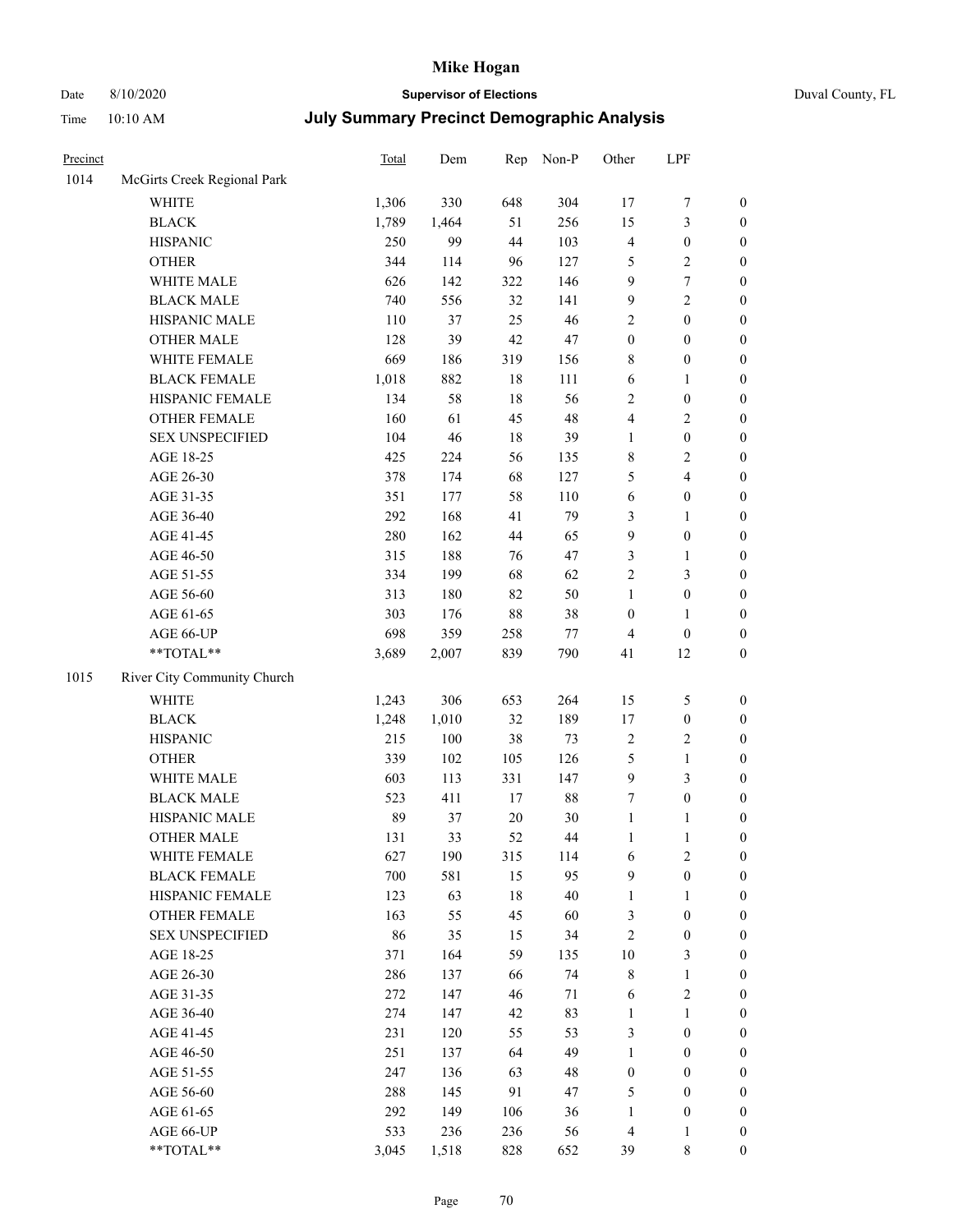## Date 8/10/2020 **Supervisor of Elections** Duval County, FL

| Precinct |                         | Total | Dem              |                       | Rep Non-P    | Other             | LPF                                  |                                      |
|----------|-------------------------|-------|------------------|-----------------------|--------------|-------------------|--------------------------------------|--------------------------------------|
| 1016     | Argyle Church of Christ |       |                  |                       |              |                   |                                      |                                      |
|          | <b>WHITE</b>            | 862   | 189              | 444                   | 217          | 5                 | $\tau$                               | $\boldsymbol{0}$                     |
|          | <b>BLACK</b>            | 794   | 615              | 37                    | 133          | 9                 | $\boldsymbol{0}$                     | $\boldsymbol{0}$                     |
|          | <b>HISPANIC</b>         | 177   | 55               | 47                    | 73           | 1                 | 1                                    | $\boldsymbol{0}$                     |
|          | <b>OTHER</b>            | 238   | 82               | 72                    | 84           | $\boldsymbol{0}$  | $\boldsymbol{0}$                     | $\boldsymbol{0}$                     |
|          | <b>WHITE MALE</b>       | 401   | 79               | 218                   | 96           | $\mathbf{1}$      | $\tau$                               | $\boldsymbol{0}$                     |
|          | <b>BLACK MALE</b>       | 321   | 220              | 23                    | 74           | 4                 | $\boldsymbol{0}$                     | $\boldsymbol{0}$                     |
|          | HISPANIC MALE           | 88    | 25               | 24                    | 38           | $\boldsymbol{0}$  | $\mathbf{1}$                         | $\boldsymbol{0}$                     |
|          | <b>OTHER MALE</b>       | 84    | 26               | 29                    | 29           | $\boldsymbol{0}$  | $\boldsymbol{0}$                     | $\boldsymbol{0}$                     |
|          | WHITE FEMALE            | 451   | 108              | 223                   | 116          | 4                 | $\boldsymbol{0}$                     | $\boldsymbol{0}$                     |
|          | <b>BLACK FEMALE</b>     | 459   | 385              | 13                    | 56           | 5                 | $\boldsymbol{0}$                     | 0                                    |
|          | HISPANIC FEMALE         | 87    | 29               | 23                    | 34           | $\mathbf{1}$      | $\boldsymbol{0}$                     | $\boldsymbol{0}$                     |
|          | <b>OTHER FEMALE</b>     | 119   | 45               | 37                    | 37           | $\boldsymbol{0}$  | $\boldsymbol{0}$                     | $\boldsymbol{0}$                     |
|          | <b>SEX UNSPECIFIED</b>  | 61    | 24               | $10\,$                | $27\,$       | $\boldsymbol{0}$  | $\boldsymbol{0}$                     | $\boldsymbol{0}$                     |
|          | AGE 18-25               | 270   | 132              | 58                    | 73           | 5                 | $\sqrt{2}$                           | $\boldsymbol{0}$                     |
|          | AGE 26-30               | 268   | 133              | 45                    | 84           | 3                 | 3                                    | $\boldsymbol{0}$                     |
|          | AGE 31-35               | 196   | 83               | $40\,$                | $72\,$       | $\mathbf{1}$      | $\boldsymbol{0}$                     | $\boldsymbol{0}$                     |
|          | AGE 36-40               | 173   | $70\,$           | 42                    | 59           | $\mathbf{1}$      | $\mathbf{1}$                         | $\boldsymbol{0}$                     |
|          | AGE 41-45               | 168   | 82               | 45                    | 39           | 2                 | $\boldsymbol{0}$                     | $\boldsymbol{0}$                     |
|          | AGE 46-50               | 186   | 95               | 48                    | 40           | $\overline{c}$    | $\mathbf{1}$                         | $\boldsymbol{0}$                     |
|          | AGE 51-55               | 191   | 85               | 66                    | 39           | $\boldsymbol{0}$  | $\mathbf{1}$                         | 0                                    |
|          | AGE 56-60               | 189   | 85               | 66                    | 38           | $\boldsymbol{0}$  | $\boldsymbol{0}$                     | 0                                    |
|          | AGE 61-65               | 160   | 66               | 73                    | 21           | $\boldsymbol{0}$  | $\boldsymbol{0}$                     | $\boldsymbol{0}$                     |
|          | AGE 66-UP               | 270   | 110              | 117                   | 42           | 1                 | $\boldsymbol{0}$                     | $\boldsymbol{0}$                     |
|          | **TOTAL**               | 2,071 | 941              | 600                   | 507          | 15                | $\,$ 8 $\,$                          | $\boldsymbol{0}$                     |
| 1101     | FSCJ - Deerwood Center  |       |                  |                       |              |                   |                                      |                                      |
|          | WHITE                   | 759   | 175              | 414                   | 160          | 7                 | $\mathfrak{Z}$                       | $\boldsymbol{0}$                     |
|          | <b>BLACK</b>            | 145   |                  | $\overline{4}$        | 21           |                   | $\boldsymbol{0}$                     |                                      |
|          | <b>HISPANIC</b>         | 68    | 117<br>26        | 21                    | $20\,$       | 3<br>$\mathbf{1}$ | $\boldsymbol{0}$                     | $\boldsymbol{0}$<br>$\boldsymbol{0}$ |
|          | <b>OTHER</b>            | 165   | 39               | 45                    | $78\,$       |                   | $\boldsymbol{0}$                     |                                      |
|          | WHITE MALE              | 344   | 62               |                       | $8\sqrt{1}$  | 3<br>5            |                                      | $\boldsymbol{0}$                     |
|          | <b>BLACK MALE</b>       | 54    | 38               | 196<br>$\mathfrak{Z}$ | 12           | $\mathbf{1}$      | $\boldsymbol{0}$                     | $\boldsymbol{0}$                     |
|          | HISPANIC MALE           | 27    | $\boldsymbol{9}$ | $\,$ 8 $\,$           | $\mathbf{9}$ | $\mathbf{1}$      | $\boldsymbol{0}$                     | $\boldsymbol{0}$                     |
|          | <b>OTHER MALE</b>       | 69    | 12               | 24                    | 33           | $\boldsymbol{0}$  | $\boldsymbol{0}$<br>$\boldsymbol{0}$ | 0<br>$\boldsymbol{0}$                |
|          | WHITE FEMALE            | 402   | 112              | 212                   | 73           | 2                 | 3                                    | $\overline{0}$                       |
|          | <b>BLACK FEMALE</b>     | 90    | $78\,$           | $\mathbf{1}$          | 9            | $\overline{c}$    | $\boldsymbol{0}$                     | $\overline{0}$                       |
|          | HISPANIC FEMALE         | 41    | 17               | 13                    | 11           | $\boldsymbol{0}$  | $\boldsymbol{0}$                     | $\overline{0}$                       |
|          | <b>OTHER FEMALE</b>     | 83    | 24               | 18                    | 38           | 3                 | $\boldsymbol{0}$                     | $\overline{0}$                       |
|          | <b>SEX UNSPECIFIED</b>  | 27    | $\mathfrak s$    | $\mathbf{9}$          | 13           | $\boldsymbol{0}$  | $\boldsymbol{0}$                     | 0                                    |
|          | AGE 18-25               | 101   | $27\,$           | 36                    | 35           | 3                 | $\boldsymbol{0}$                     | 0                                    |
|          | AGE 26-30               | 85    | 31               | 32                    | 17           | 3                 | $\sqrt{2}$                           | 0                                    |
|          | AGE 31-35               | 104   | 46               | 23                    | 33           | $\overline{2}$    | $\boldsymbol{0}$                     | 0                                    |
|          | AGE 36-40               | 84    | 32               | 24                    | $28\,$       | $\boldsymbol{0}$  | $\boldsymbol{0}$                     | 0                                    |
|          | AGE 41-45               | 95    | 35               | 33                    | 27           | $\boldsymbol{0}$  | $\boldsymbol{0}$                     | 0                                    |
|          | AGE 46-50               | 110   | 26               | 49                    | 34           | $\boldsymbol{0}$  | 1                                    | 0                                    |
|          | AGE 51-55               | 128   | 32               | 61                    | 33           | 2                 | $\boldsymbol{0}$                     | $\boldsymbol{0}$                     |
|          | AGE 56-60               | 120   | 41               | 53                    | 25           | $\mathbf{1}$      | $\boldsymbol{0}$                     | $\overline{0}$                       |
|          | AGE 61-65               | 83    | 26               | 45                    | 12           | $\boldsymbol{0}$  | $\boldsymbol{0}$                     | 0                                    |
|          | AGE 66-UP               | 227   | 61               | 128                   | 35           | 3                 | $\boldsymbol{0}$                     | 0                                    |
|          | **TOTAL**               | 1,137 | 357              | 484                   | 279          | 14                | 3                                    | $\overline{0}$                       |
|          |                         |       |                  |                       |              |                   |                                      |                                      |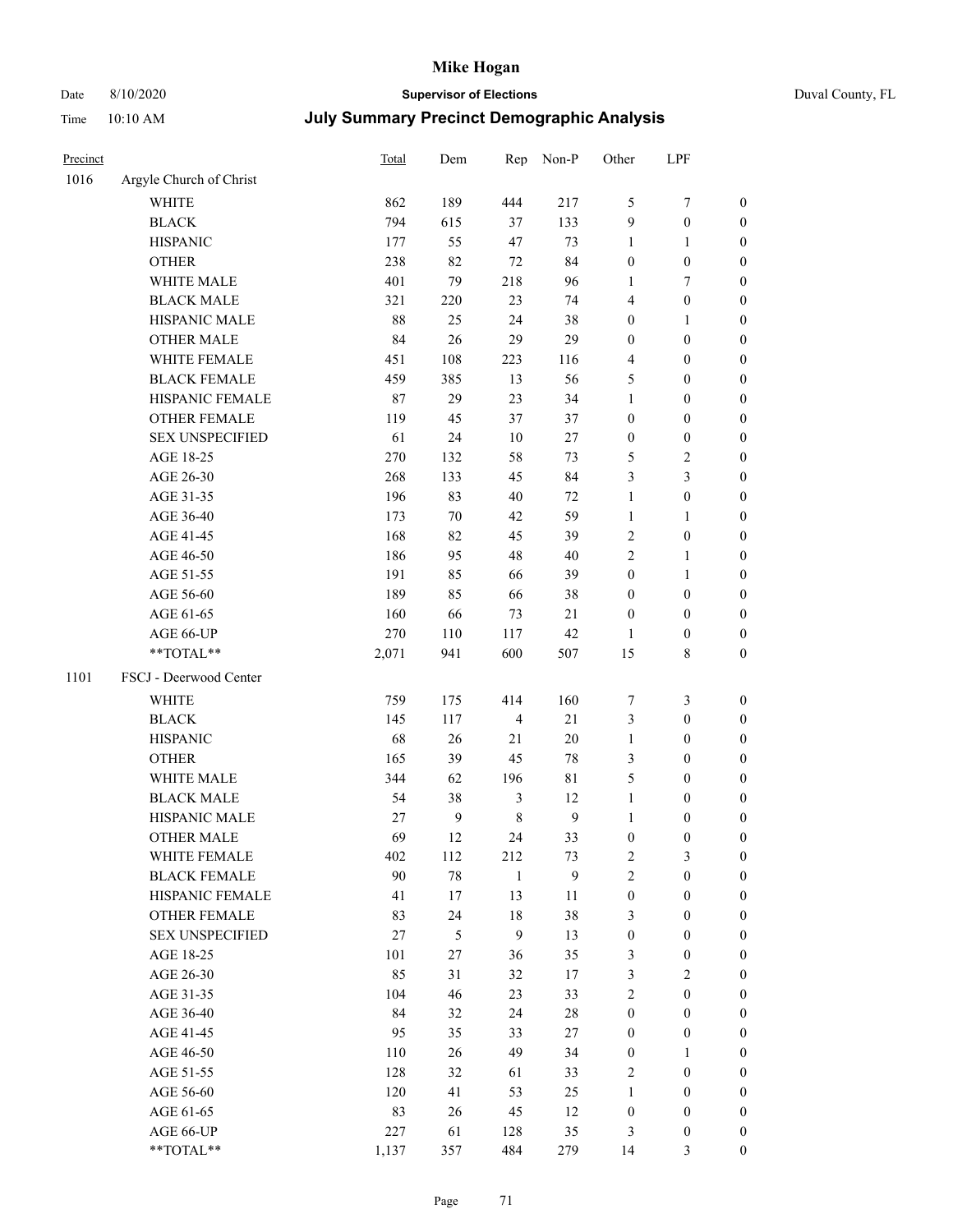Date 8/10/2020 **Supervisor of Elections** 

Time 10:10 AM

| Duval County, FL |  |
|------------------|--|
|------------------|--|

| <b>July Summary Precinct Demographic Analysis</b> |  |  |  |
|---------------------------------------------------|--|--|--|
|---------------------------------------------------|--|--|--|

| Precinct |                                   | Total | Dem            | Rep              | Non-P                   | Other            | LPF              |                  |
|----------|-----------------------------------|-------|----------------|------------------|-------------------------|------------------|------------------|------------------|
| 1102     | Glen Kernan Golf and Country Club |       |                |                  |                         |                  |                  |                  |
|          | <b>WHITE</b>                      | 357   | 60             | 232              | 60                      | $\overline{4}$   | $\mathbf{1}$     | 0                |
|          | <b>BLACK</b>                      | 28    | 19             | $\mathbf{2}$     | $\tau$                  | $\boldsymbol{0}$ | $\boldsymbol{0}$ | 0                |
|          | <b>HISPANIC</b>                   | 20    | $\overline{4}$ | 9                | $\tau$                  | $\boldsymbol{0}$ | $\boldsymbol{0}$ | $\boldsymbol{0}$ |
|          | <b>OTHER</b>                      | 132   | 42             | 25               | 63                      | 2                | $\boldsymbol{0}$ | $\boldsymbol{0}$ |
|          | WHITE MALE                        | 171   | 24             | 118              | $28\,$                  | $\mathbf{1}$     | $\boldsymbol{0}$ | $\boldsymbol{0}$ |
|          | <b>BLACK MALE</b>                 | 16    | 10             | $\sqrt{2}$       | $\overline{\mathbf{4}}$ | $\boldsymbol{0}$ | $\boldsymbol{0}$ | $\boldsymbol{0}$ |
|          | HISPANIC MALE                     | 6     | $\mathbf{1}$   | $\mathbf{1}$     | $\overline{4}$          | $\boldsymbol{0}$ | $\boldsymbol{0}$ | $\boldsymbol{0}$ |
|          | <b>OTHER MALE</b>                 | 61    | $20\,$         | 11               | 29                      | $\mathbf{1}$     | $\boldsymbol{0}$ | $\boldsymbol{0}$ |
|          | WHITE FEMALE                      | 183   | 36             | 113              | $30\,$                  | 3                | 1                | $\boldsymbol{0}$ |
|          | <b>BLACK FEMALE</b>               | 11    | $\,$ 8 $\,$    | $\boldsymbol{0}$ | 3                       | $\boldsymbol{0}$ | $\boldsymbol{0}$ | 0                |
|          | HISPANIC FEMALE                   | 14    | 3              | $\,8\,$          | 3                       | $\boldsymbol{0}$ | $\boldsymbol{0}$ | 0                |
|          | OTHER FEMALE                      | 59    | 19             | $10\,$           | 29                      | 1                | $\boldsymbol{0}$ | $\boldsymbol{0}$ |
|          | <b>SEX UNSPECIFIED</b>            | 16    | $\overline{4}$ | 5                | $\tau$                  | $\boldsymbol{0}$ | $\boldsymbol{0}$ | $\boldsymbol{0}$ |
|          | AGE 18-25                         | 84    | 24             | 28               | $30\,$                  | 2                | $\boldsymbol{0}$ | $\boldsymbol{0}$ |
|          | AGE 26-30                         | 20    | 6              | 11               | 3                       | $\boldsymbol{0}$ | $\boldsymbol{0}$ | $\boldsymbol{0}$ |
|          | AGE 31-35                         | 25    | 7              | 11               | $\overline{\mathbf{4}}$ | $\overline{c}$   | $\mathbf{1}$     | $\boldsymbol{0}$ |
|          | AGE 36-40                         | 33    | 9              | 13               | $10\,$                  | $\mathbf{1}$     | $\boldsymbol{0}$ | $\boldsymbol{0}$ |
|          | AGE 41-45                         | 40    | 9              | 14               | 17                      | $\boldsymbol{0}$ | $\boldsymbol{0}$ | $\boldsymbol{0}$ |
|          | AGE 46-50                         | 78    | 19             | 36               | 23                      | $\boldsymbol{0}$ | $\boldsymbol{0}$ | $\boldsymbol{0}$ |
|          | AGE 51-55                         | 67    | 11             | 38               | 18                      | $\boldsymbol{0}$ | $\boldsymbol{0}$ | $\boldsymbol{0}$ |
|          | AGE 56-60                         | 62    | 13             | 37               | 12                      | $\boldsymbol{0}$ | $\boldsymbol{0}$ | 0                |
|          | AGE 61-65                         | 35    | $\overline{4}$ | 20               | 11                      | $\boldsymbol{0}$ | $\boldsymbol{0}$ | 0                |
|          | AGE 66-UP                         | 93    | 23             | 60               | 9                       | 1                | $\boldsymbol{0}$ | $\boldsymbol{0}$ |
|          | **TOTAL**                         | 537   | 125            | 268              | 137                     | 6                | $\mathbf{1}$     | $\boldsymbol{0}$ |
| 1103     | Hampton Glen                      |       |                |                  |                         |                  |                  |                  |
|          | <b>WHITE</b>                      | 2,016 | 483            | 1,108            | 389                     | 29               | $\boldsymbol{7}$ | $\boldsymbol{0}$ |
|          | <b>BLACK</b>                      | 367   | 263            | 15               | 84                      | 4                | $\mathbf{1}$     | $\boldsymbol{0}$ |
|          | <b>HISPANIC</b>                   | 211   | 90             | 54               | 62                      | 4                | $\mathbf{1}$     | $\boldsymbol{0}$ |
|          | <b>OTHER</b>                      | 631   | 200            | 144              | 284                     | 3                | $\boldsymbol{0}$ | $\boldsymbol{0}$ |
|          | WHITE MALE                        | 925   | 182            | 541              | 184                     | 14               | $\overline{4}$   | $\boldsymbol{0}$ |
|          | <b>BLACK MALE</b>                 | 157   | 96             | $10\,$           | 48                      | 3                | $\boldsymbol{0}$ | $\boldsymbol{0}$ |
|          | HISPANIC MALE                     | 97    | 36             | 26               | 34                      | $\mathbf{1}$     | $\boldsymbol{0}$ | $\boldsymbol{0}$ |
|          | OTHER MALE                        | 269   | 80             | 64               | 124                     | $\mathbf{1}$     | $\boldsymbol{0}$ | $\boldsymbol{0}$ |
|          | WHITE FEMALE                      | 1,079 | 301            | 558              | 202                     | 15               | 3                | 0                |
|          | <b>BLACK FEMALE</b>               | 207   | 165            | 5                | 35                      | $\mathbf{1}$     | $\mathbf{1}$     | $\boldsymbol{0}$ |
|          | HISPANIC FEMALE                   | 108   | 50             | 26               | $28\,$                  | 3                | $\mathbf{1}$     | $\boldsymbol{0}$ |
|          | <b>OTHER FEMALE</b>               | 309   | 109            | 72               | 127                     | $\mathbf{1}$     | $\boldsymbol{0}$ | $\overline{0}$   |
|          | <b>SEX UNSPECIFIED</b>            | 74    | 17             | 19               | 37                      | $\mathbf{1}$     | $\boldsymbol{0}$ | 0                |
|          | AGE 18-25                         | 448   | 161            | 121              | 145                     | 16               | $\mathfrak{S}$   | 0                |
|          | AGE 26-30                         | 330   | 142            | 95               | 86                      | 6                | $\mathbf{1}$     | 0                |
|          | AGE 31-35                         | 243   | 89             | 85               | 66                      | 3                | $\boldsymbol{0}$ | 0                |
|          | AGE 36-40                         | 223   | 64             | 77               | 77                      | 3                | $\sqrt{2}$       | 0                |
|          | AGE 41-45                         | 227   | 91             | 80               | 55                      | $\mathbf{1}$     | $\boldsymbol{0}$ | 0                |
|          | AGE 46-50                         | 315   | 83             | 140              | 90                      | 2                | $\boldsymbol{0}$ | 0                |
|          | AGE 51-55                         | 326   | 95             | 132              | 96                      | 3                | $\boldsymbol{0}$ | $\boldsymbol{0}$ |
|          | AGE 56-60                         | 317   | 83             | 158              | 74                      | $\mathbf{1}$     | 1                | $\boldsymbol{0}$ |
|          | AGE 61-65                         | 241   | 68             | 136              | 35                      | 2                | $\boldsymbol{0}$ | $\boldsymbol{0}$ |
|          | AGE 66-UP                         | 554   | 160            | 297              | 94                      | 3                | $\boldsymbol{0}$ | 0                |
|          | **TOTAL**                         | 3,225 | 1,036          | 1,321            | 819                     | 40               | 9                | $\boldsymbol{0}$ |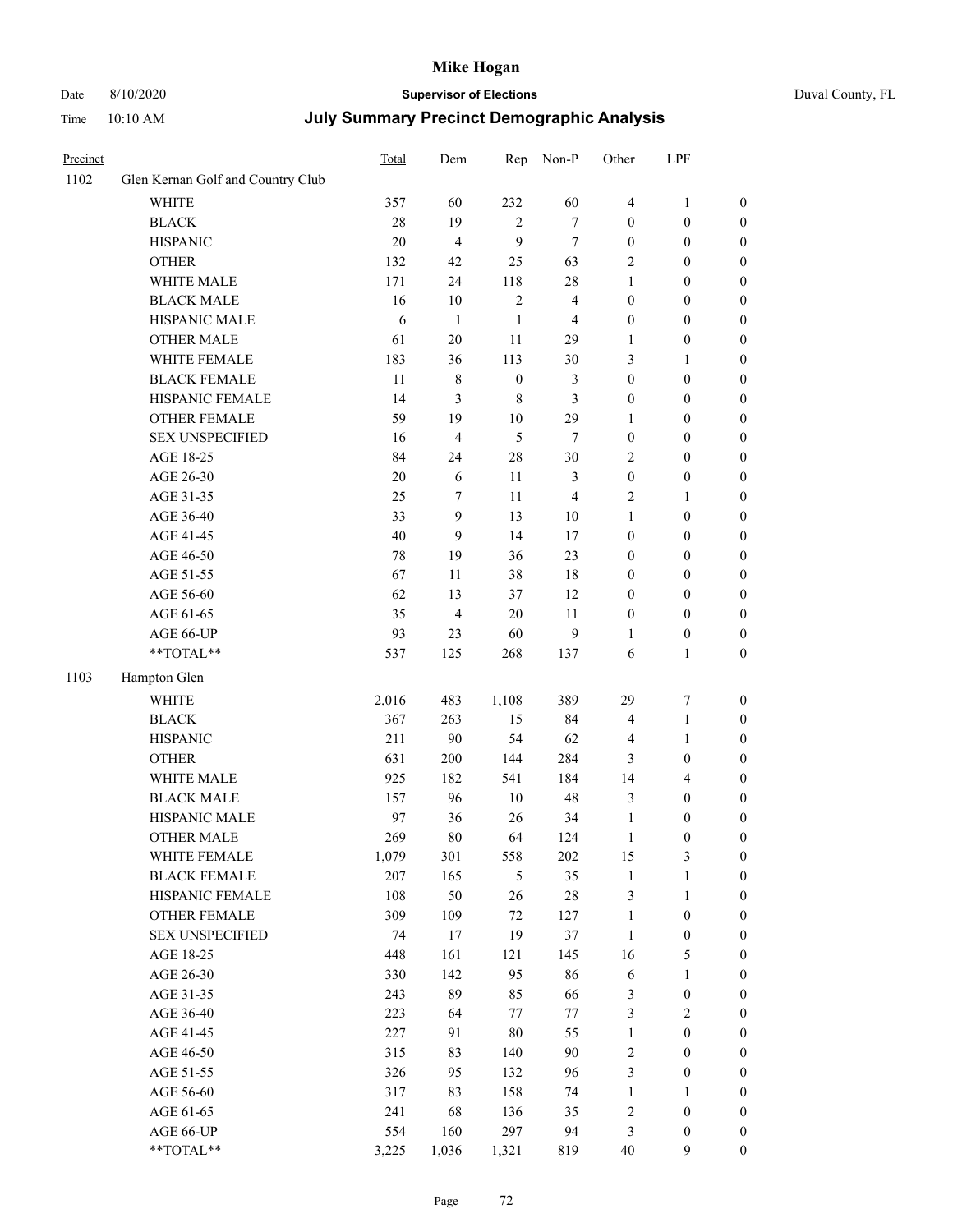### Date 8/10/2020 **Supervisor of Elections** Duval County, FL

| Precinct |                            | Total | Dem   | Rep    | Non-P | Other            | LPF                     |                  |
|----------|----------------------------|-------|-------|--------|-------|------------------|-------------------------|------------------|
| 1104     | Julington Baptist Church   |       |       |        |       |                  |                         |                  |
|          | <b>WHITE</b>               | 2,858 | 659   | 1,495  | 646   | 43               | 15                      | $\boldsymbol{0}$ |
|          | <b>BLACK</b>               | 736   | 558   | 35     | 136   | 6                | $\mathbf{1}$            | $\boldsymbol{0}$ |
|          | <b>HISPANIC</b>            | 333   | 121   | 83     | 126   | 2                | $\mathbf{1}$            | $\boldsymbol{0}$ |
|          | <b>OTHER</b>               | 733   | 252   | 180    | 288   | $\boldsymbol{7}$ | 6                       | $\boldsymbol{0}$ |
|          | WHITE MALE                 | 1,364 | 274   | 743    | 319   | 16               | 12                      | $\boldsymbol{0}$ |
|          | <b>BLACK MALE</b>          | 312   | 215   | 21     | 69    | 6                | $\mathbf{1}$            | $\boldsymbol{0}$ |
|          | HISPANIC MALE              | 149   | 57    | 36     | 56    | $\boldsymbol{0}$ | $\boldsymbol{0}$        | $\boldsymbol{0}$ |
|          | <b>OTHER MALE</b>          | 320   | 106   | 77     | 130   | 3                | $\overline{\mathbf{4}}$ | 0                |
|          | WHITE FEMALE               | 1,461 | 382   | 732    | 318   | $27\,$           | $\sqrt{2}$              | 0                |
|          | <b>BLACK FEMALE</b>        | 411   | 335   | 13     | 63    | $\boldsymbol{0}$ | $\boldsymbol{0}$        | $\boldsymbol{0}$ |
|          | HISPANIC FEMALE            | 176   | 59    | 47     | 67    | $\sqrt{2}$       | $\mathbf{1}$            | $\boldsymbol{0}$ |
|          | OTHER FEMALE               | 352   | 136   | 93     | 118   | 3                | $\sqrt{2}$              | $\boldsymbol{0}$ |
|          | <b>SEX UNSPECIFIED</b>     | 115   | 26    | 31     | 56    | $\mathbf{1}$     | $\mathbf{1}$            | $\boldsymbol{0}$ |
|          | AGE 18-25                  | 524   | 178   | 164    | 166   | $\,$ $\,$        | $\,8\,$                 | $\boldsymbol{0}$ |
|          | AGE 26-30                  | 522   | 163   | 185    | 160   | 12               | $\sqrt{2}$              | $\boldsymbol{0}$ |
|          | AGE 31-35                  | 497   | 167   | 167    | 152   | $\sqrt{6}$       | $\mathfrak s$           | $\boldsymbol{0}$ |
|          | AGE 36-40                  | 472   | 173   | 145    | 145   | 6                | $\mathfrak{Z}$          | $\boldsymbol{0}$ |
|          | AGE 41-45                  | 421   | 139   | 150    | 126   | 5                | $\mathbf{1}$            | 0                |
|          | AGE 46-50                  | 459   | 137   | 178    | 135   | $\sqrt{6}$       | $\mathfrak{Z}$          | 0                |
|          | AGE 51-55                  | 411   | 118   | 195    | 95    | 3                | $\boldsymbol{0}$        | $\boldsymbol{0}$ |
|          | AGE 56-60                  | 395   | 143   | 188    | 61    | 3                | $\boldsymbol{0}$        | $\boldsymbol{0}$ |
|          | AGE 61-65                  | 338   | 120   | 149    | 63    | 6                | $\boldsymbol{0}$        | $\boldsymbol{0}$ |
|          | AGE 66-UP                  | 621   | 252   | 272    | 93    | 3                | $\mathbf{1}$            | $\boldsymbol{0}$ |
|          | **TOTAL**                  | 4,660 | 1,590 | 1,793  | 1,196 | 58               | 23                      | $\boldsymbol{0}$ |
| 1105     | Kernan Blvd Baptist Church |       |       |        |       |                  |                         |                  |
|          | <b>WHITE</b>               | 3,261 | 877   | 1,435  | 873   | 52               | 24                      | $\boldsymbol{0}$ |
|          | <b>BLACK</b>               | 675   | 469   | 31     | 167   | $\boldsymbol{7}$ | $\mathbf{1}$            | $\boldsymbol{0}$ |
|          | <b>HISPANIC</b>            | 411   | 186   | 85     | 135   | 3                | $\sqrt{2}$              | $\boldsymbol{0}$ |
|          | <b>OTHER</b>               | 654   | 201   | 159    | 288   | $\mathfrak s$    | $\mathbf{1}$            | $\boldsymbol{0}$ |
|          | WHITE MALE                 | 1,463 | 302   | 715    | 407   | 23               | 16                      | 0                |
|          | <b>BLACK MALE</b>          | 271   | 165   | $18\,$ | 83    | 5                | $\boldsymbol{0}$        | 0                |
|          | HISPANIC MALE              | 169   | 63    | 41     | 63    | $\mathbf{1}$     | 1                       | $\boldsymbol{0}$ |
|          | OTHER MALE                 | 225   | 61    | 60     | 101   | 2                | $\,1$                   | $\boldsymbol{0}$ |
|          | WHITE FEMALE               | 1,684 | 545   | 678    | 427   | 26               | 8                       | $\boldsymbol{0}$ |
|          | <b>BLACK FEMALE</b>        | 371   | 282   | $10\,$ | 76    | 2                | $\mathbf{1}$            | $\boldsymbol{0}$ |
|          | HISPANIC FEMALE            | 220   | 112   | $40\,$ | 66    | $\overline{c}$   | $\boldsymbol{0}$        | $\overline{0}$   |
|          | <b>OTHER FEMALE</b>        | 257   | 100   | 70     | 86    | $\mathbf{1}$     | $\boldsymbol{0}$        | $\theta$         |
|          | <b>SEX UNSPECIFIED</b>     | 341   | 103   | $78\,$ | 154   | 5                | $\mathbf{1}$            | $\overline{0}$   |
|          | AGE 18-25                  | 1,369 | 575   | 349    | 416   | 23               | 6                       | 0                |
|          | AGE 26-30                  | 864   | 289   | 259    | 295   | 17               | $\overline{\mathbf{4}}$ | 0                |
|          | AGE 31-35                  | 568   | 191   | 182    | 181   | 9                | $\mathfrak s$           | 0                |
|          | AGE 36-40                  | 410   | 129   | 131    | 139   | 6                | $\mathfrak s$           | $\boldsymbol{0}$ |
|          | AGE 41-45                  | 311   | 108   | 90     | 106   | 4                | $\mathfrak{Z}$          | $\boldsymbol{0}$ |
|          | AGE 46-50                  | 308   | 94    | 131    | 77    | 4                | $\sqrt{2}$              | $\boldsymbol{0}$ |
|          | AGE 51-55                  | 285   | 79    | 140    | 65    | $\boldsymbol{0}$ | $\mathbf{1}$            | $\boldsymbol{0}$ |
|          | AGE 56-60                  | 300   | 83    | 143    | 74    | $\boldsymbol{0}$ | $\boldsymbol{0}$        | $\boldsymbol{0}$ |
|          | AGE 61-65                  | 232   | 69    | 110    | 51    | 2                | $\boldsymbol{0}$        | $\overline{0}$   |
|          | AGE 66-UP                  | 354   | 116   | 175    | 59    | $\sqrt{2}$       | $\sqrt{2}$              | $\boldsymbol{0}$ |
|          | **TOTAL**                  | 5,001 | 1,733 | 1,710  | 1,463 | 67               | $28\,$                  | $\boldsymbol{0}$ |
|          |                            |       |       |        |       |                  |                         |                  |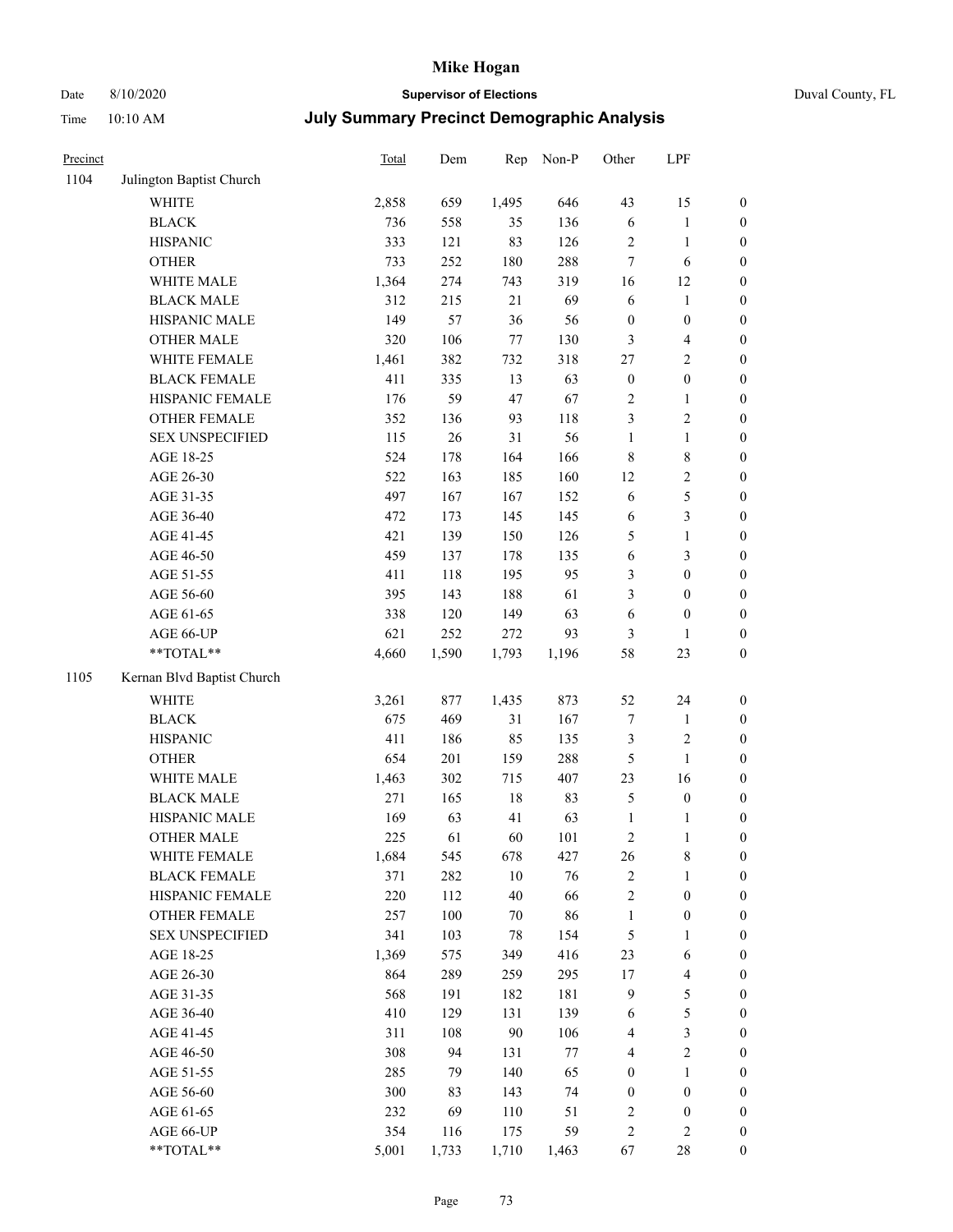## Date 8/10/2020 **Supervisor of Elections** Duval County, FL

| Precinct |                        | Total  | Dem         | Rep            | Non-P  | Other            | LPF                     |                  |
|----------|------------------------|--------|-------------|----------------|--------|------------------|-------------------------|------------------|
| 1106     | Church of Eleven 22    |        |             |                |        |                  |                         |                  |
|          | <b>WHITE</b>           | 4,339  | 1,019       | 2,349          | 905    | 50               | 16                      | $\boldsymbol{0}$ |
|          | <b>BLACK</b>           | 664    | 487         | 23             | 135    | 18               | $\mathbf{1}$            | $\boldsymbol{0}$ |
|          | <b>HISPANIC</b>        | 407    | 155         | 101            | 148    | $\mathbf{1}$     | $\sqrt{2}$              | $\boldsymbol{0}$ |
|          | <b>OTHER</b>           | 780    | 285         | 177            | 306    | $10\,$           | $\sqrt{2}$              | $\boldsymbol{0}$ |
|          | WHITE MALE             | 1,917  | 393         | 1,045          | 446    | 24               | $\boldsymbol{9}$        | $\boldsymbol{0}$ |
|          | <b>BLACK MALE</b>      | 287    | 189         | 15             | 75     | 7                | $\mathbf{1}$            | $\boldsymbol{0}$ |
|          | HISPANIC MALE          | 167    | 60          | 41             | 64     | $\mathbf{1}$     | $\mathbf{1}$            | $\boldsymbol{0}$ |
|          | <b>OTHER MALE</b>      | 330    | 94          | 85             | 146    | 3                | $\sqrt{2}$              | $\boldsymbol{0}$ |
|          | WHITE FEMALE           | 2,386  | 615         | 1,289          | 450    | 25               | $\boldsymbol{7}$        | $\boldsymbol{0}$ |
|          | <b>BLACK FEMALE</b>    | 374    | 296         | 8              | 60     | $10\,$           | $\boldsymbol{0}$        | 0                |
|          | HISPANIC FEMALE        | 233    | 92          | 58             | 82     | $\boldsymbol{0}$ | $\mathbf{1}$            | $\boldsymbol{0}$ |
|          | OTHER FEMALE           | 384    | 163         | 79             | 136    | 6                | $\boldsymbol{0}$        | $\boldsymbol{0}$ |
|          | <b>SEX UNSPECIFIED</b> | 112    | $44\,$      | 30             | 35     | 3                | $\boldsymbol{0}$        | $\boldsymbol{0}$ |
|          | AGE 18-25              | 647    | 241         | 203            | 187    | 13               | $\mathfrak{Z}$          | $\boldsymbol{0}$ |
|          | AGE 26-30              | 543    | 163         | 201            | 153    | 18               | $8\,$                   | $\boldsymbol{0}$ |
|          | AGE 31-35              | 465    | 152         | 136            | 161    | 12               | $\overline{\mathbf{4}}$ | $\boldsymbol{0}$ |
|          | AGE 36-40              | 481    | 173         | 165            | 136    | $\sqrt{6}$       | $\mathbf{1}$            | $\boldsymbol{0}$ |
|          | AGE 41-45              | 438    | 139         | 158            | 138    | $\sqrt{2}$       | $\mathbf{1}$            | $\boldsymbol{0}$ |
|          | AGE 46-50              | 444    | 130         | 183            | 124    | 7                | $\boldsymbol{0}$        | $\boldsymbol{0}$ |
|          | AGE 51-55              | 450    | 149         | 190            | 107    | 3                | $\mathbf{1}$            | 0                |
|          | AGE 56-60              | 451    | 115         | 205            | 127    | 4                | $\boldsymbol{0}$        | $\boldsymbol{0}$ |
|          | AGE 61-65              | 411    | 124         | 200            | $80\,$ | 5                | $\sqrt{2}$              | $\boldsymbol{0}$ |
|          | AGE 66-UP              | 1,858  | 558         | 1,009          | 281    | 9                | $\mathbf{1}$            | $\boldsymbol{0}$ |
|          | **TOTAL**              | 6,190  | 1,946       | 2,650          | 1,494  | 79               | $21\,$                  | $\boldsymbol{0}$ |
| 1107     | Deercreek Country Club |        |             |                |        |                  |                         |                  |
|          | <b>WHITE</b>           | 1,117  | 178         | 772            | 159    | 5                | $\mathfrak{Z}$          | $\boldsymbol{0}$ |
|          | <b>BLACK</b>           | 87     | 55          | $\,$ $\,$      | 23     | $\mathbf{1}$     | $\boldsymbol{0}$        | $\boldsymbol{0}$ |
|          | <b>HISPANIC</b>        | 63     | 15          | 26             | $22\,$ | $\boldsymbol{0}$ | $\boldsymbol{0}$        | $\boldsymbol{0}$ |
|          | <b>OTHER</b>           | 434    | 132         | 115            | 181    | 5                | $\mathbf{1}$            | $\boldsymbol{0}$ |
|          | WHITE MALE             | 541    | 77          | 376            | 83     | $\overline{c}$   | $\mathfrak{Z}$          | $\boldsymbol{0}$ |
|          | <b>BLACK MALE</b>      | 40     | 23          | $\mathfrak{Z}$ | 13     | $\mathbf{1}$     | $\boldsymbol{0}$        | $\boldsymbol{0}$ |
|          | HISPANIC MALE          | 34     | $\,$ 8 $\,$ | 14             | 12     | $\boldsymbol{0}$ | $\boldsymbol{0}$        | 0                |
|          | <b>OTHER MALE</b>      | 188    | 53          | 57             | 76     | $\mathbf{1}$     | 1                       | $\boldsymbol{0}$ |
|          | WHITE FEMALE           | 562    | 100         | 389            | $70\,$ | 3                | $\boldsymbol{0}$        | $\overline{0}$   |
|          | <b>BLACK FEMALE</b>    | 46     | 32          | 5              | 9      | $\boldsymbol{0}$ | $\boldsymbol{0}$        | $\overline{0}$   |
|          | HISPANIC FEMALE        | 29     | $\tau$      | 12             | $10\,$ | $\boldsymbol{0}$ | $\boldsymbol{0}$        | $\overline{0}$   |
|          | OTHER FEMALE           | 213    | $72\,$      | 53             | 84     | 4                | $\boldsymbol{0}$        | 0                |
|          | <b>SEX UNSPECIFIED</b> | 48     | $\,$ $\,$   | 12             | $28\,$ | $\boldsymbol{0}$ | $\boldsymbol{0}$        | 0                |
|          | AGE 18-25              | 195    | 61          | 77             | 51     | 6                | $\boldsymbol{0}$        | 0                |
|          | AGE 26-30              | 101    | $28\,$      | 45             | $27\,$ | $\boldsymbol{0}$ | $\mathbf{1}$            | 0                |
|          | AGE 31-35              | $71\,$ | 21          | 27             | 22     | $\boldsymbol{0}$ | $\mathbf{1}$            | 0                |
|          | AGE 36-40              | 74     | $20\,$      | 26             | $28\,$ | $\boldsymbol{0}$ | $\boldsymbol{0}$        | 0                |
|          | AGE 41-45              | 96     | $22\,$      | 43             | 30     | $\boldsymbol{0}$ | 1                       | 0                |
|          | AGE 46-50              | 118    | $20\,$      | 59             | 38     | 1                | $\boldsymbol{0}$        | 0                |
|          | AGE 51-55              | 149    | 33          | 69             | 45     | 2                | $\boldsymbol{0}$        | 0                |
|          | AGE 56-60              | 192    | 33          | 111            | 46     | $\mathbf{1}$     | 1                       | $\boldsymbol{0}$ |
|          | AGE 61-65              | 201    | 32          | 135            | 33     | $\mathbf{1}$     | $\boldsymbol{0}$        | 0                |
|          | AGE 66-UP              | 504    | 110         | 329            | 65     | $\boldsymbol{0}$ | $\boldsymbol{0}$        | 0                |
|          | **TOTAL**              | 1,701  | 380         | 921            | 385    | 11               | $\overline{4}$          | $\boldsymbol{0}$ |
|          |                        |        |             |                |        |                  |                         |                  |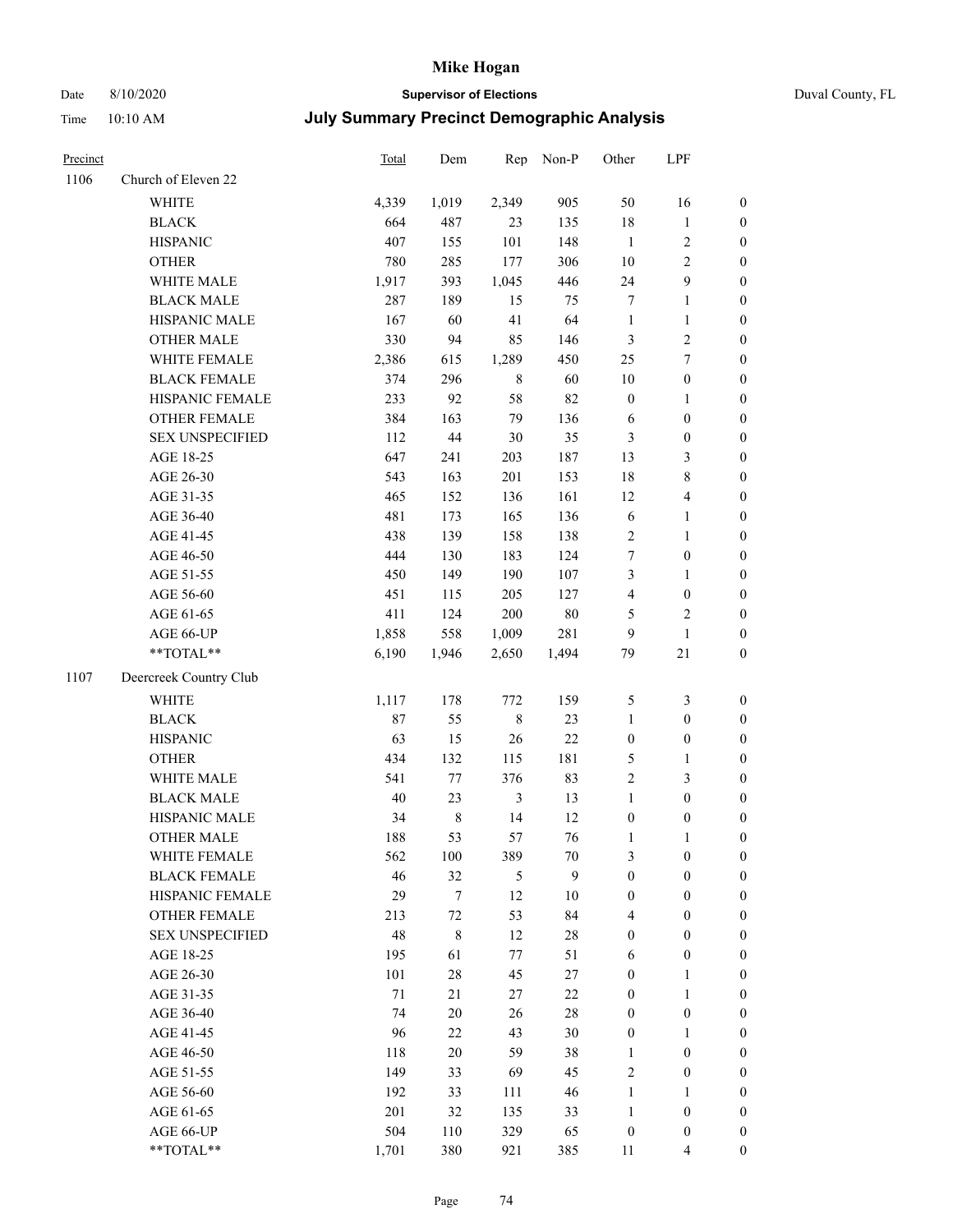# Date 8/10/2020 **Supervisor of Elections** Duval County, FL

| Precinct |                        | Total       | Dem              |            | Rep Non-P        | Other            | LPF              |                  |
|----------|------------------------|-------------|------------------|------------|------------------|------------------|------------------|------------------|
| 1108     | FSCJ - Deerwood Center |             |                  |            |                  |                  |                  |                  |
|          | WHITE                  | 2,239       | 638              | 997        | 551              | 39               | 14               | $\boldsymbol{0}$ |
|          | <b>BLACK</b>           | 764         | 551              | 32         | 171              | 9                | $\mathbf{1}$     | $\boldsymbol{0}$ |
|          | <b>HISPANIC</b>        | 294         | 114              | 73         | 99               | 8                | $\boldsymbol{0}$ | $\boldsymbol{0}$ |
|          | <b>OTHER</b>           | 322         | 119              | 59         | 135              | 6                | $\mathfrak{Z}$   | $\boldsymbol{0}$ |
|          | WHITE MALE             | 1,037       | 250              | 482        | 279              | 15               | 11               | $\boldsymbol{0}$ |
|          | <b>BLACK MALE</b>      | 297         | 186              | 14         | 92               | 5                | $\boldsymbol{0}$ | $\boldsymbol{0}$ |
|          | HISPANIC MALE          | 122         | 46               | 25         | 48               | 3                | $\boldsymbol{0}$ | $\boldsymbol{0}$ |
|          | <b>OTHER MALE</b>      | 123         | 39               | 26         | 55               | $\overline{c}$   | $\mathbf{1}$     | $\boldsymbol{0}$ |
|          | WHITE FEMALE           | 1,179       | 382              | 505        | 265              | 24               | $\mathfrak{Z}$   | $\boldsymbol{0}$ |
|          | <b>BLACK FEMALE</b>    | 458         | 358              | 18         | 77               | 4                | $\mathbf{1}$     | 0                |
|          | HISPANIC FEMALE        | 165         | 64               | 48         | 48               | 5                | $\boldsymbol{0}$ | $\boldsymbol{0}$ |
|          | <b>OTHER FEMALE</b>    | 156         | $70\,$           | $26\,$     | 55               | 4                | $\mathbf{1}$     | $\boldsymbol{0}$ |
|          | <b>SEX UNSPECIFIED</b> | 82          | $27\,$           | 17         | 37               | $\boldsymbol{0}$ | $\mathbf{1}$     | $\boldsymbol{0}$ |
|          | AGE 18-25              | 484         | 195              | 126        | 143              | 17               | $\mathfrak{Z}$   | $\boldsymbol{0}$ |
|          | AGE 26-30              | 563         | 237              | 131        | 181              | 11               | $\mathfrak{Z}$   | $\boldsymbol{0}$ |
|          | AGE 31-35              | 440         | 197              | 99         | 133              | 7                | $\overline{4}$   | $\boldsymbol{0}$ |
|          | AGE 36-40              | 315         | 129              | 72         | 110              | $\sqrt{2}$       | $\sqrt{2}$       | $\boldsymbol{0}$ |
|          | AGE 41-45              | 276         | 114              | 79         | $78\,$           | 3                | $\overline{c}$   | $\boldsymbol{0}$ |
|          | AGE 46-50              | 266         | 98               | 91         | $70\,$           | 6                | $\mathbf{1}$     | $\boldsymbol{0}$ |
|          | AGE 51-55              | 223         | $8\sqrt{1}$      | 85         | 51               | 5                | $\mathbf{1}$     | 0                |
|          | AGE 56-60              | 278         | 95               | 121        | 59               | 3                | $\boldsymbol{0}$ | $\boldsymbol{0}$ |
|          | AGE 61-65              | 225         | 82               | 96         | 42               | 4                | $\mathbf{1}$     | $\boldsymbol{0}$ |
|          | AGE 66-UP              | 549         | 194              | 261        | 89               | 4                | $\mathbf{1}$     | $\boldsymbol{0}$ |
|          | **TOTAL**              | 3,619       | 1,422            | 1,161      | 956              | 62               | 18               | $\boldsymbol{0}$ |
| 1109     | Deerwood Country Club  |             |                  |            |                  |                  |                  |                  |
|          | <b>WHITE</b>           | 1,776       | 299              | 1,235      | 229              | $10\,$           | $\mathfrak{Z}$   | $\boldsymbol{0}$ |
|          | <b>BLACK</b>           | 50          | 35               | 5          | 9                | $\mathbf{1}$     | $\boldsymbol{0}$ | $\boldsymbol{0}$ |
|          | <b>HISPANIC</b>        | $8\sqrt{1}$ | 14               | 47         | 20               | $\boldsymbol{0}$ | $\boldsymbol{0}$ | $\boldsymbol{0}$ |
|          | <b>OTHER</b>           | 186         | 43               | $71\,$     | $72\,$           | $\boldsymbol{0}$ | $\boldsymbol{0}$ | $\boldsymbol{0}$ |
|          | WHITE MALE             | 838         | 113              | 596        | 121              | 5                | $\mathfrak{Z}$   | $\boldsymbol{0}$ |
|          | <b>BLACK MALE</b>      | 24          | 14               | $\sqrt{2}$ | $\boldsymbol{7}$ | $\mathbf{1}$     | $\boldsymbol{0}$ | $\boldsymbol{0}$ |
|          | HISPANIC MALE          | 39          | $\sqrt{6}$       | 21         | 12               | $\boldsymbol{0}$ | $\boldsymbol{0}$ | 0                |
|          | <b>OTHER MALE</b>      | 69          | 20               | 25         | 24               | $\boldsymbol{0}$ | $\boldsymbol{0}$ | $\boldsymbol{0}$ |
|          | WHITE FEMALE           | 926         | 183              | 632        | 106              | 5                | $\boldsymbol{0}$ | $\boldsymbol{0}$ |
|          | <b>BLACK FEMALE</b>    | 25          | $20\,$           | 3          | $\sqrt{2}$       | $\boldsymbol{0}$ | $\boldsymbol{0}$ | $\overline{0}$   |
|          | HISPANIC FEMALE        | 40          | $\tau$           | 26         | 7                | $\boldsymbol{0}$ | $\boldsymbol{0}$ | $\overline{0}$   |
|          | <b>OTHER FEMALE</b>    | 87          | 21               | 35         | 31               | $\boldsymbol{0}$ | $\boldsymbol{0}$ | $\overline{0}$   |
|          | <b>SEX UNSPECIFIED</b> | 45          | $\boldsymbol{7}$ | 18         | $20\,$           | 0                | $\boldsymbol{0}$ | $\overline{0}$   |
|          | AGE 18-25              | 211         | $38\,$           | 121        | 52               | $\boldsymbol{0}$ | $\boldsymbol{0}$ | $\theta$         |
|          | AGE 26-30              | 127         | 23               | 74         | $30\,$           | $\boldsymbol{0}$ | $\boldsymbol{0}$ | 0                |
|          | AGE 31-35              | 132         | 24               | 89         | 17               | 2                | $\boldsymbol{0}$ | 0                |
|          | AGE 36-40              | 134         | 25               | 77         | 31               | $\mathbf{1}$     | $\boldsymbol{0}$ | 0                |
|          | AGE 41-45              | 149         | 26               | 94         | 24               | 3                | $\sqrt{2}$       | 0                |
|          | AGE 46-50              | 180         | 21               | 125        | 32               | 2                | $\boldsymbol{0}$ | $\overline{0}$   |
|          | AGE 51-55              | 168         | 32               | 114        | $22\,$           | $\boldsymbol{0}$ | $\boldsymbol{0}$ | $\boldsymbol{0}$ |
|          | AGE 56-60              | 176         | 30               | 111        | 34               | $\mathbf{1}$     | $\boldsymbol{0}$ | $\boldsymbol{0}$ |
|          | AGE 61-65              | 170         | 32               | 114        | 24               | $\boldsymbol{0}$ | $\boldsymbol{0}$ | 0                |
|          | AGE 66-UP              | 646         | 140              | 439        | 64               | 2                | 1                | 0                |
|          | **TOTAL**              | 2,093       | 391              | 1,358      | 330              | 11               | 3                | $\boldsymbol{0}$ |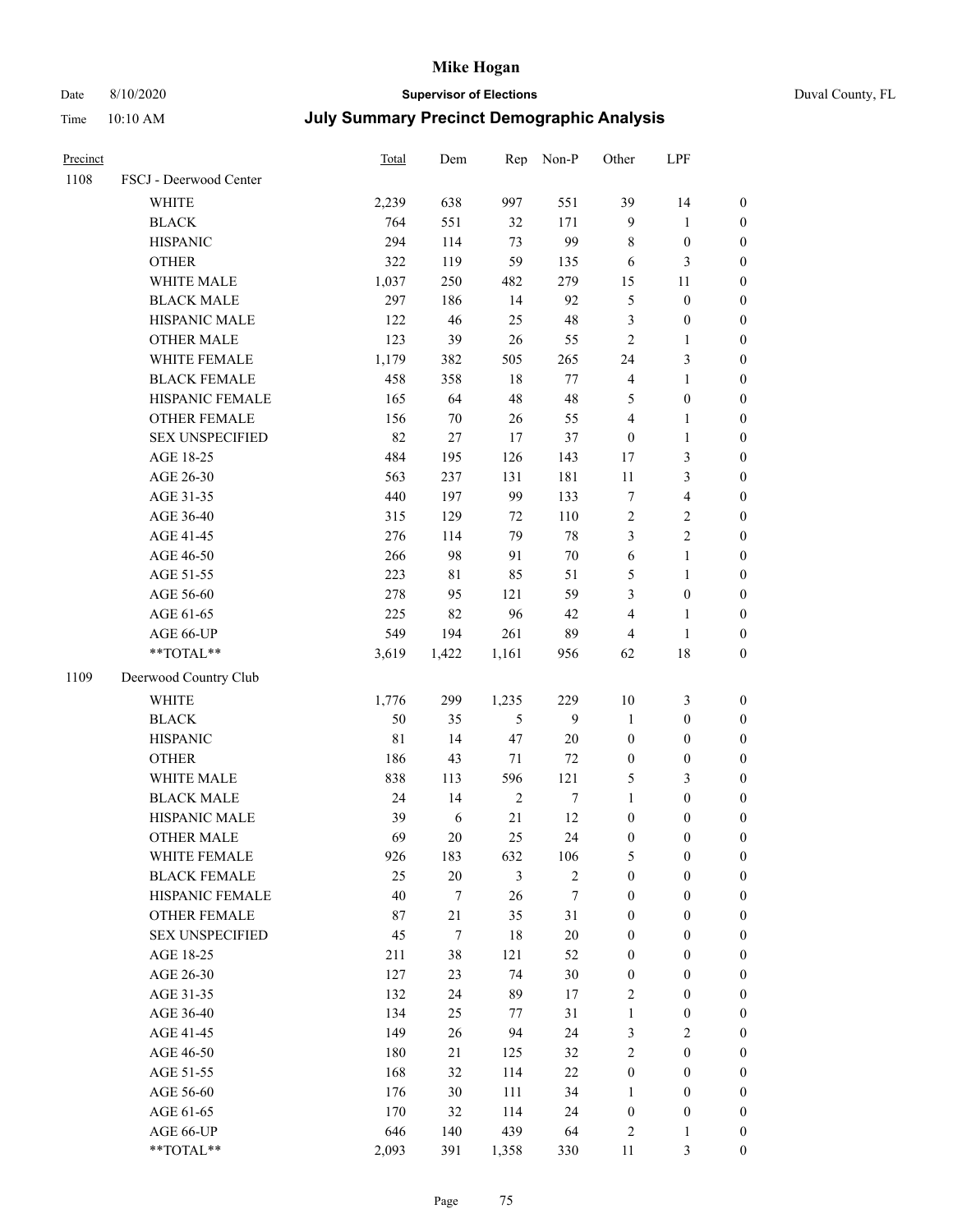## Date 8/10/2020 **Supervisor of Elections** Duval County, FL

| Precinct |                                       | <b>Total</b> | Dem    | Rep     | Non-P  | Other            | LPF              |                  |
|----------|---------------------------------------|--------------|--------|---------|--------|------------------|------------------|------------------|
| 1110     | Mission Way Church                    |              |        |         |        |                  |                  |                  |
|          | WHITE                                 | 4,886        | 1,136  | 2,489   | 1,129  | 111              | $21\,$           | 0                |
|          | <b>BLACK</b>                          | 1,030        | 738    | 50      | 221    | 19               | $\sqrt{2}$       | 0                |
|          | <b>HISPANIC</b>                       | 638          | 242    | 160     | 226    | 7                | 3                | $\boldsymbol{0}$ |
|          | <b>OTHER</b>                          | 648          | 191    | 190     | 256    | 9                | $\sqrt{2}$       | $\boldsymbol{0}$ |
|          | WHITE MALE                            | 2,088        | 410    | 1,100   | 521    | 45               | 12               | $\boldsymbol{0}$ |
|          | <b>BLACK MALE</b>                     | 425          | 269    | 24      | 122    | $10\,$           | $\boldsymbol{0}$ | $\boldsymbol{0}$ |
|          | HISPANIC MALE                         | 282          | 101    | 69      | 105    | 4                | 3                | $\boldsymbol{0}$ |
|          | <b>OTHER MALE</b>                     | 258          | 66     | 78      | 107    | $\tau$           | $\boldsymbol{0}$ | $\boldsymbol{0}$ |
|          | WHITE FEMALE                          | 2,767        | 715    | 1,380   | 598    | 65               | $\boldsymbol{9}$ | $\boldsymbol{0}$ |
|          | <b>BLACK FEMALE</b>                   | 592          | 461    | 25      | 95     | 9                | $\sqrt{2}$       | 0                |
|          | HISPANIC FEMALE                       | 352          | 140    | 91      | 118    | 3                | $\boldsymbol{0}$ | 0                |
|          | OTHER FEMALE                          | 332          | 106    | 103     | 119    | $\overline{c}$   | $\sqrt{2}$       | $\boldsymbol{0}$ |
|          | <b>SEX UNSPECIFIED</b>                | 106          | 39     | 19      | 47     | $\mathbf{1}$     | $\boldsymbol{0}$ | $\boldsymbol{0}$ |
|          | AGE 18-25                             | 722          | 221    | 260     | 216    | 19               | 6                | $\boldsymbol{0}$ |
|          | AGE 26-30                             | 958          | 284    | 390     | 253    | 25               | 6                | $\boldsymbol{0}$ |
|          | AGE 31-35                             | 964          | 299    | 360     | 286    | 14               | $\mathfrak s$    | $\boldsymbol{0}$ |
|          | AGE 36-40                             | 765          | 244    | 242     | 259    | 14               | 6                | $\boldsymbol{0}$ |
|          | AGE 41-45                             | 651          | 249    | 220     | 165    | 15               | $\sqrt{2}$       | $\boldsymbol{0}$ |
|          | AGE 46-50                             | 624          | 198    | 245     | 170    | 8                | $\mathfrak{Z}$   | $\boldsymbol{0}$ |
|          | AGE 51-55                             | 510          | 165    | 221     | 117    | 7                | $\boldsymbol{0}$ | $\boldsymbol{0}$ |
|          | AGE 56-60                             | 469          | 140    | 218     | 102    | 9                | $\boldsymbol{0}$ | 0                |
|          | AGE 61-65                             | 462          | 148    | 216     | 92     | 6                | $\boldsymbol{0}$ | 0                |
|          | AGE 66-UP                             | 1,076        | 359    | 517     | 171    | 29               | $\boldsymbol{0}$ | $\boldsymbol{0}$ |
|          | $**TOTAL**$                           | 7,202        | 2,307  | 2,889   | 1,832  | 146              | $28\,$           | $\boldsymbol{0}$ |
| 1111     | Shepherd of the Woods Lutheran Church |              |        |         |        |                  |                  |                  |
|          | <b>WHITE</b>                          | 1,018        | 304    | 392     | 303    | 13               | 6                | $\boldsymbol{0}$ |
|          | <b>BLACK</b>                          | 518          | 391    | 13      | 108    | 5                | $\mathbf{1}$     | $\boldsymbol{0}$ |
|          | <b>HISPANIC</b>                       | 223          | 91     | 39      | $90\,$ | $\mathbf{1}$     | $\mathfrak{2}$   | $\boldsymbol{0}$ |
|          | <b>OTHER</b>                          | 172          | $78\,$ | 24      | 69     | $\mathbf{1}$     | $\boldsymbol{0}$ | $\boldsymbol{0}$ |
|          | WHITE MALE                            | 456          | 123    | 186     | 139    | 5                | 3                | $\boldsymbol{0}$ |
|          | <b>BLACK MALE</b>                     | 209          | 140    | $\,8\,$ | 58     | $\overline{c}$   | $\mathbf{1}$     | $\boldsymbol{0}$ |
|          | HISPANIC MALE                         | 92           | 33     | $18\,$  | $40\,$ | $\boldsymbol{0}$ | 1                | 0                |
|          | <b>OTHER MALE</b>                     | 62           | 29     | 11      | $22\,$ | $\boldsymbol{0}$ | $\boldsymbol{0}$ | $\boldsymbol{0}$ |
|          | WHITE FEMALE                          | 542          | 174    | 201     | 156    | 8                | 3                | 0                |
|          | <b>BLACK FEMALE</b>                   | 299          | 242    | 5       | 49     | 3                | $\boldsymbol{0}$ | $\overline{0}$   |
|          | HISPANIC FEMALE                       | 127          | 57     | 19      | 49     | 1                | $\mathbf{1}$     | $\overline{0}$   |
|          | OTHER FEMALE                          | $8\sqrt{1}$  | 40     | 11      | 29     | 1                | $\boldsymbol{0}$ | $\overline{0}$   |
|          | <b>SEX UNSPECIFIED</b>                | 63           | 26     | 9       | 28     | $\boldsymbol{0}$ | $\boldsymbol{0}$ | 0                |
|          | AGE 18-25                             | 284          | 120    | 60      | 98     | 4                | $\sqrt{2}$       | 0                |
|          | AGE 26-30                             | 382          | 175    | 72      | 127    | 6                | $\sqrt{2}$       | 0                |
|          | AGE 31-35                             | 238          | 99     | 50      | 84     | 3                | $\overline{c}$   | 0                |
|          | AGE 36-40                             | 184          | 89     | 30      | 64     | $\boldsymbol{0}$ | $\mathbf{1}$     | 0                |
|          | AGE 41-45                             | 131          | 60     | 30      | 41     | 0                | $\boldsymbol{0}$ | 0                |
|          | AGE 46-50                             | 127          | 62     | 26      | 36     | $\overline{c}$   | 1                | 0                |
|          | AGE 51-55                             | 97           | 50     | 23      | 24     | $\boldsymbol{0}$ | $\boldsymbol{0}$ | 0                |
|          | AGE 56-60                             | 147          | 75     | 42      | 28     | 2                | $\boldsymbol{0}$ | $\overline{0}$   |
|          | AGE 61-65                             | 89           | 43     | 25      | 20     | 1                | $\boldsymbol{0}$ | 0                |
|          | AGE 66-UP                             | 252          | 91     | 110     | 48     | 2                | $\mathbf{1}$     | 0                |
|          | **TOTAL**                             | 1,931        | 864    | 468     | 570    | $20\,$           | $\boldsymbol{9}$ | $\boldsymbol{0}$ |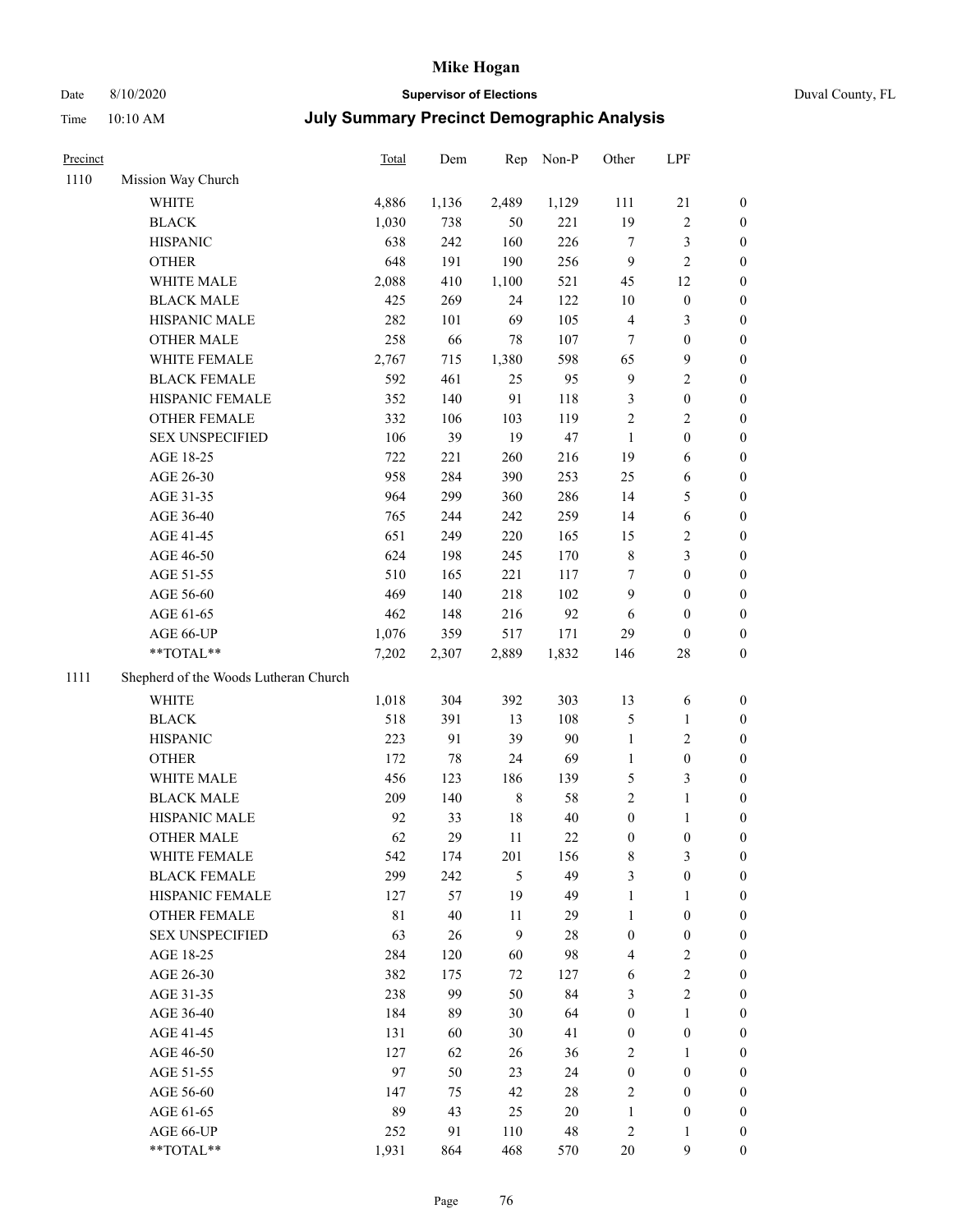# Date 8/10/2020 **Supervisor of Elections** Duval County, FL

| Precinct |                            | <b>Total</b> | Dem     | Rep         | Non-P       | Other                   | LPF              |                  |
|----------|----------------------------|--------------|---------|-------------|-------------|-------------------------|------------------|------------------|
| 1112     | Southeast Regional Library |              |         |             |             |                         |                  |                  |
|          | <b>WHITE</b>               | 2,441        | 573     | 1,303       | 512         | 40                      | 13               | 0                |
|          | <b>BLACK</b>               | 440          | 331     | 19          | $78\,$      | 11                      | $\mathbf{1}$     | 0                |
|          | <b>HISPANIC</b>            | 230          | 85      | 60          | $80\,$      | 5                       | $\boldsymbol{0}$ | $\boldsymbol{0}$ |
|          | <b>OTHER</b>               | 549          | 187     | 132         | 223         | 5                       | $\sqrt{2}$       | $\boldsymbol{0}$ |
|          | WHITE MALE                 | 1,131        | 216     | 623         | 266         | 16                      | 10               | $\boldsymbol{0}$ |
|          | <b>BLACK MALE</b>          | 169          | 111     | 11          | $44\,$      | 3                       | $\boldsymbol{0}$ | $\boldsymbol{0}$ |
|          | HISPANIC MALE              | 95           | 34      | 24          | 35          | $\overline{c}$          | $\boldsymbol{0}$ | $\boldsymbol{0}$ |
|          | <b>OTHER MALE</b>          | 231          | 72      | 61          | 94          | $\overline{c}$          | $\sqrt{2}$       | $\boldsymbol{0}$ |
|          | WHITE FEMALE               | 1,291        | 354     | 671         | 240         | 24                      | $\sqrt{2}$       | $\boldsymbol{0}$ |
|          | <b>BLACK FEMALE</b>        | 265          | 215     | $\,$ 8 $\,$ | 33          | 8                       | $\mathbf{1}$     | $\boldsymbol{0}$ |
|          | HISPANIC FEMALE            | 131          | 49      | 35          | 44          | 3                       | $\boldsymbol{0}$ | $\boldsymbol{0}$ |
|          | <b>OTHER FEMALE</b>        | 263          | 96      | 63          | 101         | 3                       | $\boldsymbol{0}$ | $\boldsymbol{0}$ |
|          | <b>SEX UNSPECIFIED</b>     | 84           | 29      | 18          | 36          | $\boldsymbol{0}$        | $\mathbf{1}$     | $\boldsymbol{0}$ |
|          | AGE 18-25                  | 491          | 181     | 173         | 122         | 14                      | $\mathbf{1}$     | $\boldsymbol{0}$ |
|          | AGE 26-30                  | 430          | 158     | 129         | 128         | 12                      | $\mathfrak{Z}$   | $\boldsymbol{0}$ |
|          | AGE 31-35                  | 346          | 112     | 112         | 109         | 9                       | $\overline{4}$   | $\boldsymbol{0}$ |
|          | AGE 36-40                  | 314          | 115     | 104         | 88          | 5                       | $\sqrt{2}$       | $\boldsymbol{0}$ |
|          | AGE 41-45                  | 297          | 98      | 115         | $8\sqrt{1}$ | $\overline{c}$          | $\mathbf{1}$     | $\boldsymbol{0}$ |
|          | AGE 46-50                  | 341          | $100\,$ | 142         | 91          | 7                       | $\mathbf{1}$     | $\boldsymbol{0}$ |
|          | AGE 51-55                  | 300          | 83      | 145         | 67          | 5                       | $\boldsymbol{0}$ | $\boldsymbol{0}$ |
|          | AGE 56-60                  | 325          | 92      | 167         | 62          | 3                       | $\mathbf{1}$     | $\boldsymbol{0}$ |
|          | AGE 61-65                  | 272          | 76      | 138         | 55          | $\overline{c}$          | $\mathbf{1}$     | $\boldsymbol{0}$ |
|          | AGE 66-UP                  | 543          | 161     | 288         | $90\,$      | $\mathbf{2}$            | $\sqrt{2}$       | $\boldsymbol{0}$ |
|          | $**TOTAL**$                | 3,660        | 1,176   | 1,514       | 893         | 61                      | 16               | $\boldsymbol{0}$ |
| 1113     | Deermeadows Church         |              |         |             |             |                         |                  |                  |
|          | <b>WHITE</b>               | 1,947        | 633     | 736         | 529         | 35                      | 14               | $\boldsymbol{0}$ |
|          | <b>BLACK</b>               | 1,038        | 784     | 37          | 203         | 14                      | $\boldsymbol{0}$ | $\boldsymbol{0}$ |
|          | <b>HISPANIC</b>            | 323          | 150     | 53          | 115         | 4                       | $\mathbf{1}$     | $\boldsymbol{0}$ |
|          | <b>OTHER</b>               | 301          | 123     | 53          | 118         | 5                       | $\sqrt{2}$       | $\boldsymbol{0}$ |
|          | WHITE MALE                 | 885          | 268     | 349         | 252         | 8                       | $\,$ 8 $\,$      | $\boldsymbol{0}$ |
|          | <b>BLACK MALE</b>          | 419          | 285     | 17          | 111         | 6                       | $\boldsymbol{0}$ | $\boldsymbol{0}$ |
|          | HISPANIC MALE              | 157          | 73      | 31          | 50          | $\overline{\mathbf{c}}$ | 1                | $\boldsymbol{0}$ |
|          | <b>OTHER MALE</b>          | 124          | 38      | 27          | 56          | $\overline{c}$          | $\mathbf{1}$     | $\boldsymbol{0}$ |
|          | WHITE FEMALE               | 1,041        | 359     | 382         | 267         | 27                      | 6                | 0                |
|          | <b>BLACK FEMALE</b>        | 609          | 491     | $20\,$      | 90          | 8                       | $\boldsymbol{0}$ | $\overline{0}$   |
|          | HISPANIC FEMALE            | 160          | 74      | 21          | 63          | $\overline{c}$          | $\boldsymbol{0}$ | $\overline{0}$   |
|          | OTHER FEMALE               | 132          | 71      | $20\,$      | 39          | 1                       | $\mathbf{1}$     | $\overline{0}$   |
|          | <b>SEX UNSPECIFIED</b>     | 82           | 31      | 12          | 37          | $\overline{c}$          | $\boldsymbol{0}$ | 0                |
|          | AGE 18-25                  | 515          | 218     | 94          | 183         | 17                      | 3                | 0                |
|          | AGE 26-30                  | 685          | 343     | 118         | 208         | 13                      | 3                | 0                |
|          | AGE 31-35                  | 454          | 218     | 82          | 138         | $11\,$                  | 5                | 0                |
|          | AGE 36-40                  | 310          | 150     | 60          | 93          | 3                       | $\overline{4}$   | 0                |
|          | AGE 41-45                  | 254          | 128     | 52          | $70\,$      | 4                       | $\boldsymbol{0}$ | 0                |
|          | AGE 46-50                  | 244          | 118     | 62          | 60          | 4                       | $\boldsymbol{0}$ | 0                |
|          | AGE 51-55                  | 252          | 135     | 54          | 61          | 1                       | $\mathbf{1}$     | 0                |
|          | AGE 56-60                  | 223          | 92      | 82          | 49          | $\boldsymbol{0}$        | $\boldsymbol{0}$ | 0                |
|          | AGE 61-65                  | 190          | 83      | 74          | 30          | $\overline{\mathbf{c}}$ | 1                | 0                |
|          | AGE 66-UP                  | 482          | 205     | 201         | 73          | 3                       | $\boldsymbol{0}$ | 0                |
|          | **TOTAL**                  | 3,609        | 1,690   | 879         | 965         | 58                      | 17               | $\boldsymbol{0}$ |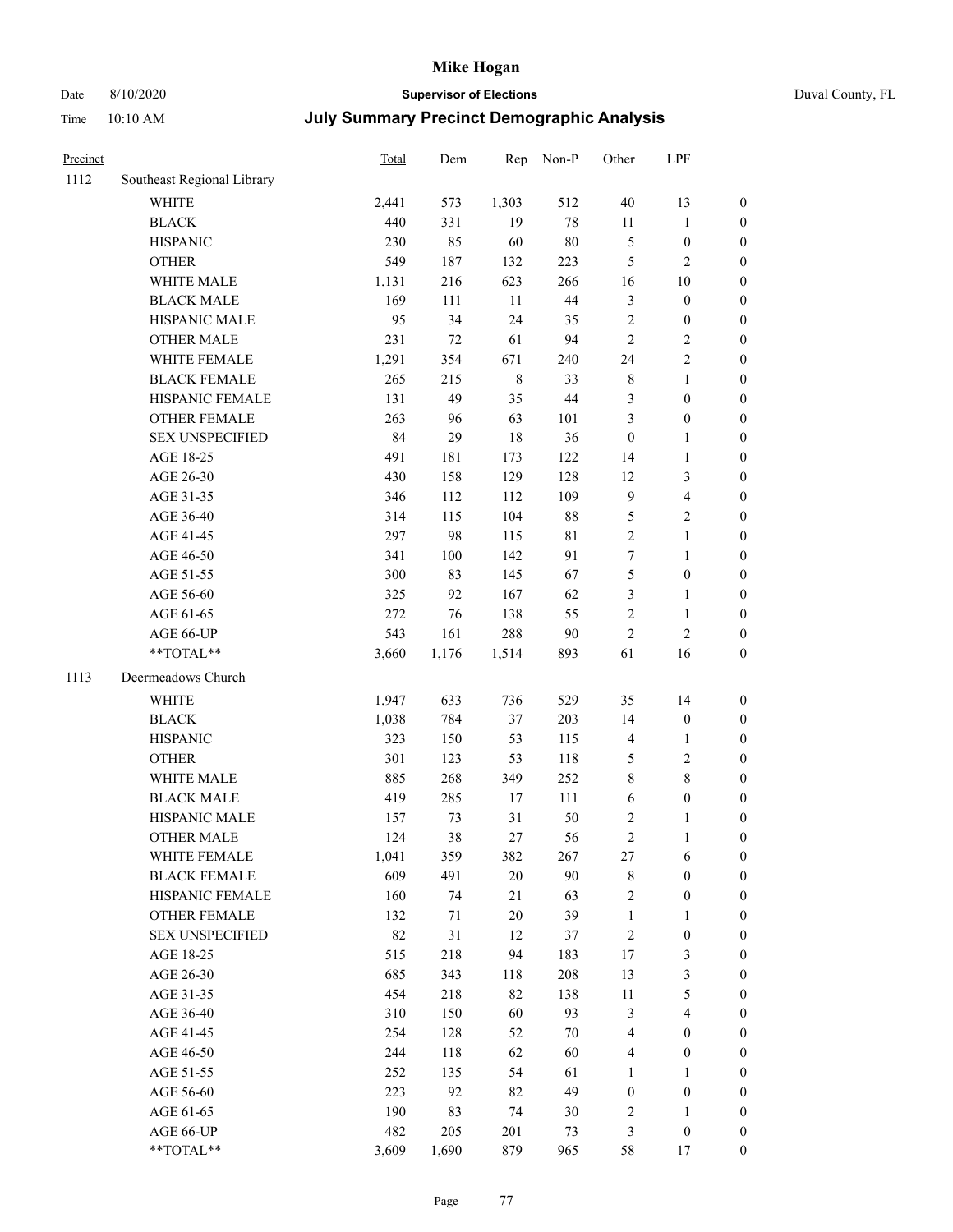### Date 8/10/2020 **Supervisor of Elections** Duval County, FL

| Precinct |                           | Total | Dem    | Rep    | Non-P  | Other            | LPF              |                  |
|----------|---------------------------|-------|--------|--------|--------|------------------|------------------|------------------|
| 1114     | The Salem Center          |       |        |        |        |                  |                  |                  |
|          | WHITE                     | 2,357 | 653    | 1,081  | 556    | 54               | 13               | 0                |
|          | <b>BLACK</b>              | 780   | 600    | 16     | 151    | 12               | $\mathbf{1}$     | 0                |
|          | <b>HISPANIC</b>           | 342   | 131    | 68     | 138    | $\mathfrak{S}$   | $\boldsymbol{0}$ | $\boldsymbol{0}$ |
|          | <b>OTHER</b>              | 382   | 153    | 64     | 153    | $10\,$           | $\sqrt{2}$       | $\boldsymbol{0}$ |
|          | WHITE MALE                | 1,041 | 243    | 504    | 255    | $28\,$           | 11               | $\boldsymbol{0}$ |
|          | <b>BLACK MALE</b>         | 291   | 209    | 5      | $72\,$ | 5                | $\boldsymbol{0}$ | $\boldsymbol{0}$ |
|          | HISPANIC MALE             | 153   | 50     | 41     | 59     | 3                | $\boldsymbol{0}$ | $\boldsymbol{0}$ |
|          | <b>OTHER MALE</b>         | 157   | 55     | $27\,$ | $70\,$ | 3                | $\sqrt{2}$       | $\boldsymbol{0}$ |
|          | WHITE FEMALE              | 1,291 | 401    | 571    | 293    | 24               | $\sqrt{2}$       | $\boldsymbol{0}$ |
|          | <b>BLACK FEMALE</b>       | 483   | 386    | 11     | $78\,$ | 7                | $\mathbf{1}$     | $\boldsymbol{0}$ |
|          | HISPANIC FEMALE           | 183   | 78     | 26     | $77\,$ | $\sqrt{2}$       | $\boldsymbol{0}$ | 0                |
|          | OTHER FEMALE              | 178   | 86     | 30     | 55     | $\tau$           | $\boldsymbol{0}$ | 0                |
|          | <b>SEX UNSPECIFIED</b>    | 84    | 29     | 14     | 39     | $\sqrt{2}$       | $\boldsymbol{0}$ | $\boldsymbol{0}$ |
|          | AGE 18-25                 | 567   | 225    | 167    | 154    | 19               | $\sqrt{2}$       | $\boldsymbol{0}$ |
|          | AGE 26-30                 | 768   | 332    | 199    | 216    | 19               | $\sqrt{2}$       | $\boldsymbol{0}$ |
|          | AGE 31-35                 | 486   | 188    | 115    | 172    | $\sqrt{6}$       | $\mathfrak s$    | $\boldsymbol{0}$ |
|          | AGE 36-40                 | 324   | 144    | 80     | 90     | 7                | $\mathfrak{Z}$   | $\boldsymbol{0}$ |
|          | AGE 41-45                 | 250   | 108    | 58     | 75     | $\boldsymbol{9}$ | $\boldsymbol{0}$ | $\boldsymbol{0}$ |
|          | AGE 46-50                 | 250   | 94     | 69     | 79     | $\sqrt{6}$       | $\sqrt{2}$       | $\boldsymbol{0}$ |
|          | AGE 51-55                 | 230   | 96     | 84     | 48     | $\sqrt{2}$       | $\boldsymbol{0}$ | $\boldsymbol{0}$ |
|          | AGE 56-60                 | 214   | 72     | 91     | 46     | 5                | $\boldsymbol{0}$ | 0                |
|          | AGE 61-65                 | 181   | 68     | 73     | 35     | 5                | $\boldsymbol{0}$ | 0                |
|          | AGE 66-UP                 | 590   | 210    | 293    | 82     | 3                | $\overline{2}$   | $\boldsymbol{0}$ |
|          | **TOTAL**                 | 3,861 | 1,537  | 1,229  | 998    | $8\sqrt{1}$      | 16               | $\boldsymbol{0}$ |
| 1115     | Bartram Springs Clubhouse |       |        |        |        |                  |                  |                  |
|          | <b>WHITE</b>              | 2,696 | 551    | 1,454  | 640    | 35               | 16               | $\boldsymbol{0}$ |
|          | <b>BLACK</b>              | 658   | 474    | 48     | 130    | 6                | $\boldsymbol{0}$ | $\boldsymbol{0}$ |
|          | <b>HISPANIC</b>           | 322   | 120    | 83     | 118    | $\boldsymbol{0}$ | $\mathbf{1}$     | $\boldsymbol{0}$ |
|          | <b>OTHER</b>              | 538   | 184    | 145    | 201    | $\,$ 8 $\,$      | $\boldsymbol{0}$ | $\boldsymbol{0}$ |
|          | WHITE MALE                | 1,255 | 196    | 723    | 312    | 14               | $10\,$           | $\boldsymbol{0}$ |
|          | <b>BLACK MALE</b>         | 283   | 179    | 31     | 68     | 5                | $\boldsymbol{0}$ | $\boldsymbol{0}$ |
|          | HISPANIC MALE             | 157   | 51     | 39     | 66     | $\boldsymbol{0}$ | 1                | 0                |
|          | <b>OTHER MALE</b>         | 222   | 74     | 68     | 78     | 2                | $\boldsymbol{0}$ | $\boldsymbol{0}$ |
|          | WHITE FEMALE              | 1,417 | 350    | 720    | 320    | 21               | 6                | 0                |
|          | <b>BLACK FEMALE</b>       | 371   | 291    | 17     | 62     | $\mathbf{1}$     | $\boldsymbol{0}$ | $\boldsymbol{0}$ |
|          | HISPANIC FEMALE           | 161   | 67     | 43     | 51     | $\boldsymbol{0}$ | $\boldsymbol{0}$ | $\overline{0}$   |
|          | OTHER FEMALE              | 257   | 92     | 68     | 91     | 6                | $\boldsymbol{0}$ | $\overline{0}$   |
|          | <b>SEX UNSPECIFIED</b>    | 91    | 29     | $21\,$ | 41     | $\boldsymbol{0}$ | $\boldsymbol{0}$ | 0                |
|          | AGE 18-25                 | 476   | 172    | 149    | 146    | 7                | $\sqrt{2}$       | 0                |
|          | AGE 26-30                 | 362   | 118    | 133    | 98     | $11\,$           | $\sqrt{2}$       | 0                |
|          | AGE 31-35                 | 455   | 141    | 146    | 160    | 5                | $\mathfrak{Z}$   | 0                |
|          | AGE 36-40                 | 492   | 124    | 201    | 161    | 4                | $\sqrt{2}$       | 0                |
|          | AGE 41-45                 | 482   | 142    | 192    | 134    | 8                | $\sqrt{6}$       | 0                |
|          | AGE 46-50                 | 478   | 147    | 196    | 132    | 2                | $\mathbf{1}$     | 0                |
|          | AGE 51-55                 | 401   | 126    | 194    | $77\,$ | 3                | $\mathbf{1}$     | 0                |
|          | AGE 56-60                 | 341   | 113    | 170    | 55     | 3                | $\boldsymbol{0}$ | $\overline{0}$   |
|          | AGE 61-65                 | 237   | $90\,$ | 111    | 35     | $\mathbf{1}$     | $\boldsymbol{0}$ | $\overline{0}$   |
|          | AGE 66-UP                 | 489   | 156    | 237    | 91     | 5                | $\boldsymbol{0}$ | 0                |
|          | **TOTAL**                 | 4,214 | 1,329  | 1,730  | 1,089  | 49               | 17               | $\boldsymbol{0}$ |
|          |                           |       |        |        |        |                  |                  |                  |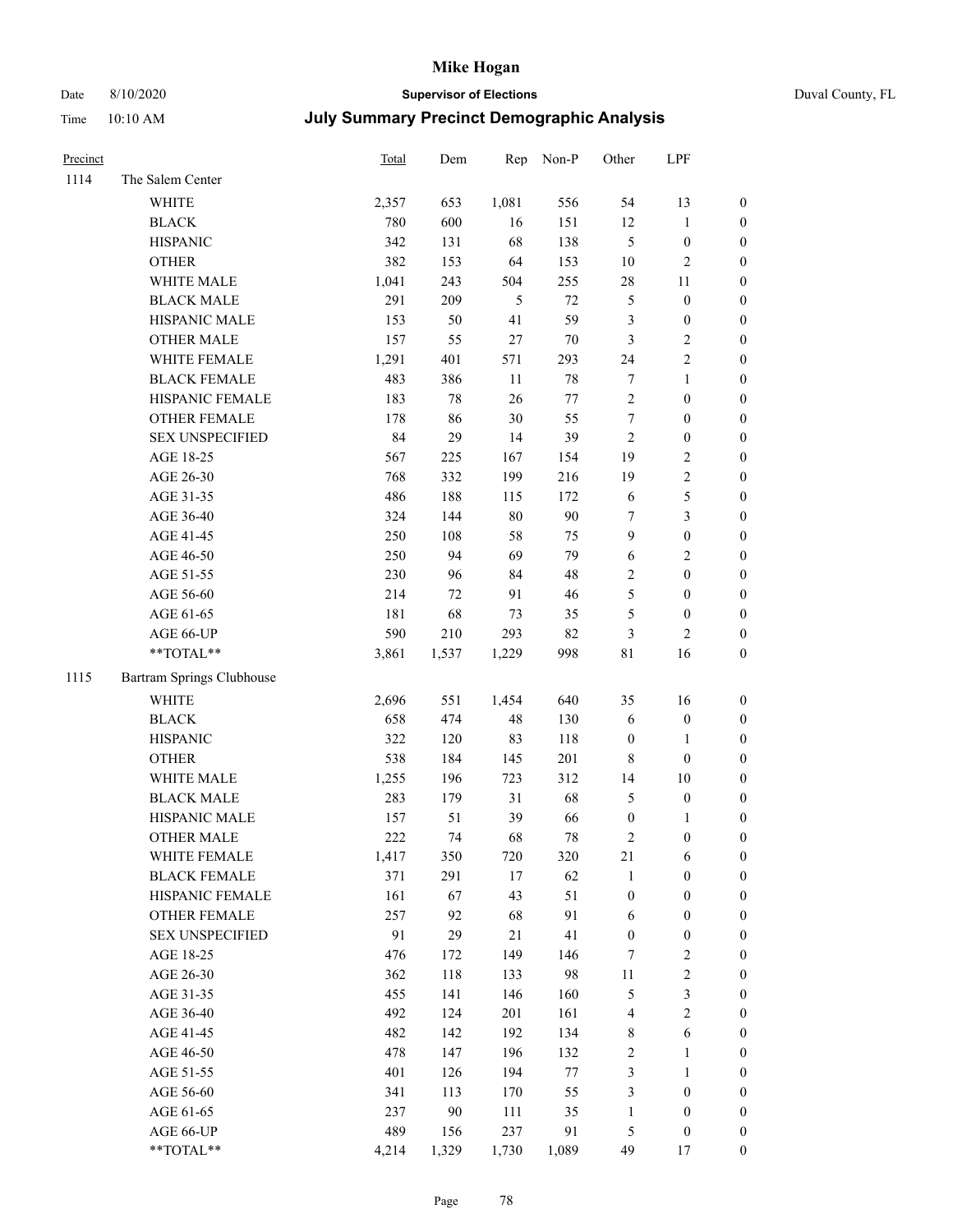# Date 8/10/2020 **Supervisor of Elections** Duval County, FL

| Precinct |                                 | Total | Dem            | Rep                     | Non-P            | Other            | LPF              |                  |
|----------|---------------------------------|-------|----------------|-------------------------|------------------|------------------|------------------|------------------|
| 1116     | First Baptist Church of Nocatee |       |                |                         |                  |                  |                  |                  |
|          | <b>WHITE</b>                    | 1,586 | 366            | 906                     | 281              | 28               | $\mathfrak s$    | 0                |
|          | <b>BLACK</b>                    | 82    | 54             | 9                       | 17               | $\overline{c}$   | $\boldsymbol{0}$ | 0                |
|          | <b>HISPANIC</b>                 | 87    | 31             | 34                      | 22               | $\boldsymbol{0}$ | $\boldsymbol{0}$ | $\boldsymbol{0}$ |
|          | <b>OTHER</b>                    | 101   | 31             | 31                      | 38               | $\boldsymbol{0}$ | 1                | $\boldsymbol{0}$ |
|          | WHITE MALE                      | 754   | 141            | 456                     | 141              | 14               | $\sqrt{2}$       | $\boldsymbol{0}$ |
|          | <b>BLACK MALE</b>               | 43    | $27\,$         | 5                       | $\boldsymbol{9}$ | $\overline{c}$   | $\boldsymbol{0}$ | $\boldsymbol{0}$ |
|          | HISPANIC MALE                   | 41    | 14             | 16                      | 11               | $\boldsymbol{0}$ | $\boldsymbol{0}$ | $\boldsymbol{0}$ |
|          | <b>OTHER MALE</b>               | 38    | 14             | $\,$ 8 $\,$             | 15               | $\boldsymbol{0}$ | $\mathbf{1}$     | $\boldsymbol{0}$ |
|          | WHITE FEMALE                    | 824   | 224            | 445                     | 138              | 14               | $\mathfrak{Z}$   | $\boldsymbol{0}$ |
|          | <b>BLACK FEMALE</b>             | 39    | 27             | $\overline{\mathbf{4}}$ | $\,$ 8 $\,$      | $\boldsymbol{0}$ | $\boldsymbol{0}$ | 0                |
|          | HISPANIC FEMALE                 | 45    | 17             | 18                      | 10               | $\boldsymbol{0}$ | $\boldsymbol{0}$ | 0                |
|          | OTHER FEMALE                    | 52    | 16             | $20\,$                  | 16               | 0                | $\boldsymbol{0}$ | $\boldsymbol{0}$ |
|          | <b>SEX UNSPECIFIED</b>          | 20    | $\overline{2}$ | $\,$ 8 $\,$             | 10               | $\boldsymbol{0}$ | $\boldsymbol{0}$ | $\boldsymbol{0}$ |
|          | AGE 18-25                       | 122   | 43             | 43                      | 31               | 4                | $\mathbf{1}$     | $\boldsymbol{0}$ |
|          | AGE 26-30                       | 81    | 17             | 38                      | 25               | $\boldsymbol{0}$ | $\mathbf{1}$     | $\boldsymbol{0}$ |
|          | AGE 31-35                       | 129   | 37             | 57                      | 33               | 0                | $\sqrt{2}$       | $\boldsymbol{0}$ |
|          | AGE 36-40                       | 125   | 32             | 59                      | 33               | 1                | $\boldsymbol{0}$ | $\boldsymbol{0}$ |
|          | AGE 41-45                       | 112   | 29             | 50                      | 32               | $\mathbf{1}$     | $\boldsymbol{0}$ | $\boldsymbol{0}$ |
|          | AGE 46-50                       | 114   | 35             | 45                      | $27\,$           | 7                | $\boldsymbol{0}$ | $\boldsymbol{0}$ |
|          | AGE 51-55                       | 168   | 32             | 89                      | 44               | 2                | 1                | 0                |
|          | AGE 56-60                       | 201   | 48             | 120                     | 29               | 3                | $\mathbf{1}$     | 0                |
|          | AGE 61-65                       | 203   | 52             | 120                     | 31               | $\boldsymbol{0}$ | $\boldsymbol{0}$ | 0                |
|          | AGE 66-UP                       | 600   | 157            | 359                     | $72\,$           | 12               | $\boldsymbol{0}$ | $\boldsymbol{0}$ |
|          | $**TOTAL**$                     | 1,856 | 482            | 980                     | 358              | 30               | 6                | $\boldsymbol{0}$ |
| 1201     | Church of God Marietta          |       |                |                         |                  |                  |                  |                  |
|          | <b>WHITE</b>                    | 2,267 | 391            | 1,483                   | 372              | 12               | $\boldsymbol{9}$ | $\boldsymbol{0}$ |
|          | <b>BLACK</b>                    | 359   | 281            | 24                      | 49               | 3                | $\sqrt{2}$       | $\boldsymbol{0}$ |
|          | <b>HISPANIC</b>                 | 112   | 55             | 33                      | 24               | $\boldsymbol{0}$ | $\boldsymbol{0}$ | $\boldsymbol{0}$ |
|          | <b>OTHER</b>                    | 185   | 45             | 79                      | 58               | 3                | $\boldsymbol{0}$ | $\boldsymbol{0}$ |
|          | WHITE MALE                      | 1,021 | 155            | 680                     | 176              | 6                | $\overline{4}$   | $\boldsymbol{0}$ |
|          | <b>BLACK MALE</b>               | 152   | 108            | $17\,$                  | 25               | $\mathbf{1}$     | $\mathbf{1}$     | $\boldsymbol{0}$ |
|          | HISPANIC MALE                   | 49    | 25             | 15                      | $\boldsymbol{9}$ | $\boldsymbol{0}$ | $\boldsymbol{0}$ | 0                |
|          | <b>OTHER MALE</b>               | 69    | 18             | 33                      | 18               | 0                | $\boldsymbol{0}$ | $\boldsymbol{0}$ |
|          | WHITE FEMALE                    | 1,224 | 232            | 791                     | 190              | 6                | 5                | 0                |
|          | <b>BLACK FEMALE</b>             | 198   | 166            | 7                       | 22               | 2                | $\mathbf{1}$     | $\overline{0}$   |
|          | HISPANIC FEMALE                 | 61    | 29             | 18                      | 14               | $\boldsymbol{0}$ | $\boldsymbol{0}$ | $\overline{0}$   |
|          | OTHER FEMALE                    | 76    | 24             | 32                      | 18               | 2                | $\boldsymbol{0}$ | 0                |
|          | <b>SEX UNSPECIFIED</b>          | 73    | 15             | 26                      | 31               | $\mathbf{1}$     | $\boldsymbol{0}$ | 0                |
|          | AGE 18-25                       | 256   | 57             | 117                     | 73               | 7                | $\sqrt{2}$       | 0                |
|          | AGE 26-30                       | 230   | 38             | 113                     | 73               | 4                | $\sqrt{2}$       | 0                |
|          | AGE 31-35                       | 219   | 58             | 101                     | 56               | $\mathbf{2}$     | $\sqrt{2}$       | 0                |
|          | AGE 36-40                       | 214   | 54             | 106                     | 52               | $\mathbf{1}$     | $\mathbf{1}$     | 0                |
|          | AGE 41-45                       | 202   | 63             | 93                      | 46               | $\boldsymbol{0}$ | $\boldsymbol{0}$ | 0                |
|          | AGE 46-50                       | 213   | 56             | 119                     | 35               | 2                | 1                | 0                |
|          | AGE 51-55                       | 234   | 65             | 132                     | 37               | $\boldsymbol{0}$ | $\boldsymbol{0}$ | 0                |
|          | AGE 56-60                       | 303   | 78             | 184                     | 40               | 1                | $\boldsymbol{0}$ | 0                |
|          | AGE 61-65                       | 289   | 89             | 167                     | 32               | 1                | $\boldsymbol{0}$ | 0                |
|          | AGE 66-UP                       | 763   | 214            | 487                     | 59               | $\boldsymbol{0}$ | $\mathfrak{Z}$   | 0                |
|          | **TOTAL**                       | 2,923 | 772            | 1,619                   | 503              | 18               | 11               | $\boldsymbol{0}$ |
|          |                                 |       |                |                         |                  |                  |                  |                  |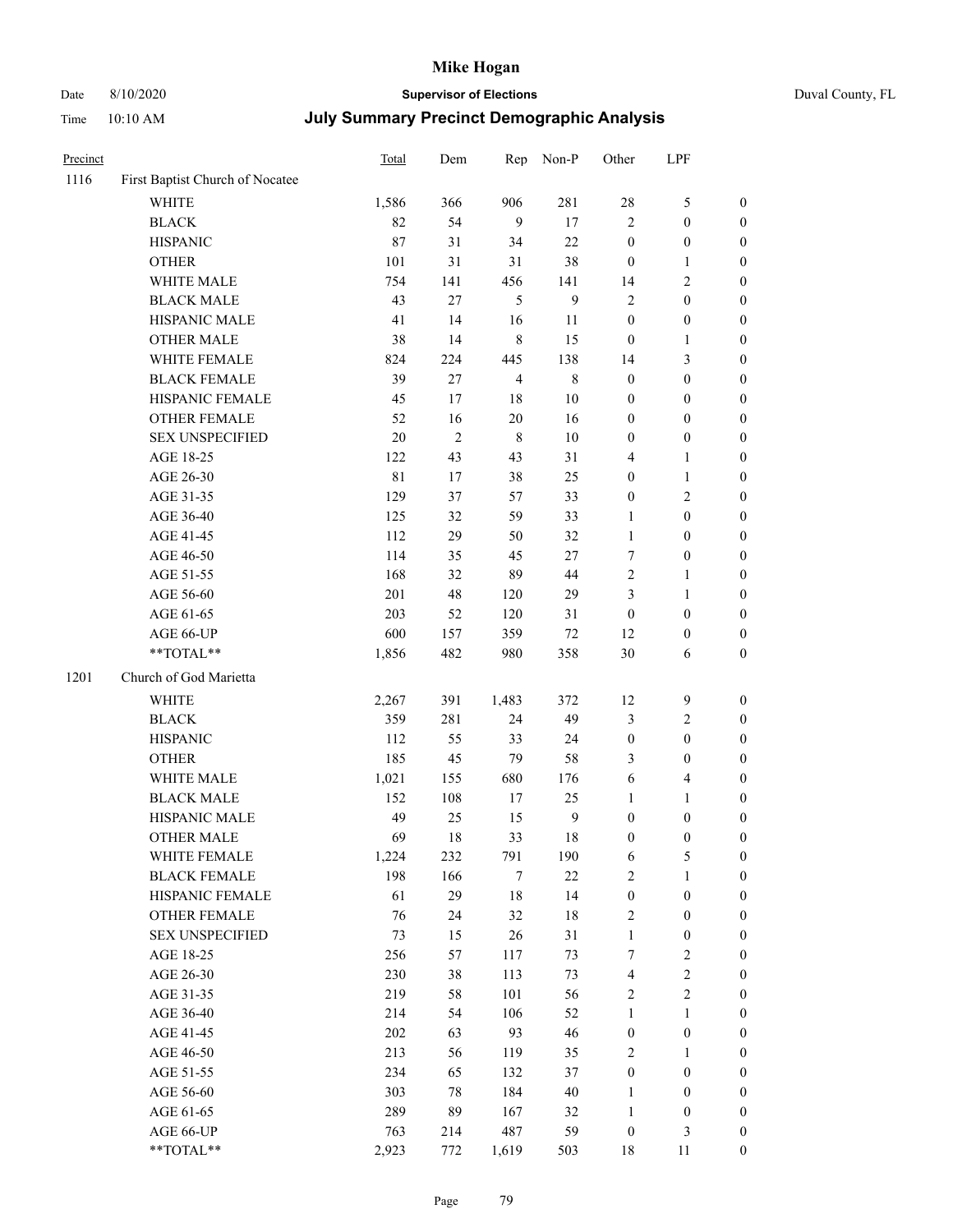## Date 8/10/2020 **Supervisor of Elections**

|  | Duval County, FL |  |
|--|------------------|--|
|--|------------------|--|

| Precinct |                                  | Total   | Dem            | Rep              | Non-P         | Other                   | LPF              |                  |
|----------|----------------------------------|---------|----------------|------------------|---------------|-------------------------|------------------|------------------|
| 1202     | Hillcrest at Crystal Springs     |         |                |                  |               |                         |                  |                  |
|          | <b>WHITE</b>                     | 1,610   | 260            | 1,132            | 199           | 11                      | $\,$ 8 $\,$      | 0                |
|          | <b>BLACK</b>                     | 557     | 448            | 26               | 79            | $\overline{\mathbf{4}}$ | $\boldsymbol{0}$ | $\boldsymbol{0}$ |
|          | <b>HISPANIC</b>                  | 87      | 24             | 37               | 24            | 2                       | $\boldsymbol{0}$ | $\boldsymbol{0}$ |
|          | <b>OTHER</b>                     | 172     | 52             | 66               | 54            | $\boldsymbol{0}$        | $\boldsymbol{0}$ | $\boldsymbol{0}$ |
|          | WHITE MALE                       | 774     | 116            | 547              | 99            | 8                       | $\overline{4}$   | $\boldsymbol{0}$ |
|          | <b>BLACK MALE</b>                | 251     | 190            | 16               | 45            | $\boldsymbol{0}$        | $\boldsymbol{0}$ | $\boldsymbol{0}$ |
|          | HISPANIC MALE                    | 40      | $10\,$         | 18               | 11            | 1                       | $\boldsymbol{0}$ | $\boldsymbol{0}$ |
|          | <b>OTHER MALE</b>                | 59      | 19             | 25               | 15            | $\boldsymbol{0}$        | $\boldsymbol{0}$ | $\boldsymbol{0}$ |
|          | WHITE FEMALE                     | $807\,$ | 140            | 571              | 89            | 3                       | $\overline{4}$   | $\boldsymbol{0}$ |
|          | <b>BLACK FEMALE</b>              | 297     | 251            | 9                | 33            | 4                       | $\boldsymbol{0}$ | $\boldsymbol{0}$ |
|          | HISPANIC FEMALE                  | 44      | 12             | 18               | 13            | 1                       | $\boldsymbol{0}$ | 0                |
|          | OTHER FEMALE                     | 78      | 29             | 30               | 19            | 0                       | $\boldsymbol{0}$ | $\boldsymbol{0}$ |
|          | <b>SEX UNSPECIFIED</b>           | 76      | 17             | $27\,$           | 32            | $\boldsymbol{0}$        | $\boldsymbol{0}$ | $\boldsymbol{0}$ |
|          | AGE 18-25                        | 267     | $77 \,$        | 115              | 69            | 4                       | $\sqrt{2}$       | $\boldsymbol{0}$ |
|          | AGE 26-30                        | 196     | 61             | 81               | 50            | 3                       | $\mathbf{1}$     | $\boldsymbol{0}$ |
|          | AGE 31-35                        | 183     | 61             | 80               | 41            | $\boldsymbol{0}$        | $\mathbf{1}$     | $\boldsymbol{0}$ |
|          | AGE 36-40                        | 164     | 54             | 87               | 21            | $\mathbf{1}$            | $\mathbf{1}$     | $\boldsymbol{0}$ |
|          | AGE 41-45                        | 172     | 49             | 92               | $28\,$        | 2                       | $\mathbf{1}$     | $\boldsymbol{0}$ |
|          | AGE 46-50                        | 175     | 53             | 93               | 26            | 3                       | $\boldsymbol{0}$ | $\boldsymbol{0}$ |
|          | AGE 51-55                        | 238     | $8\sqrt{1}$    | 122              | 31            | 2                       | $\sqrt{2}$       | $\boldsymbol{0}$ |
|          | AGE 56-60                        | 287     | 97             | 162              | 28            | $\boldsymbol{0}$        | $\boldsymbol{0}$ | 0                |
|          | AGE 61-65                        | 248     | 77             | 148              | 22            | $\mathbf{1}$            | $\boldsymbol{0}$ | 0                |
|          | AGE 66-UP                        | 495     | 173            | 281              | 40            | $\mathbf{1}$            | $\boldsymbol{0}$ | $\boldsymbol{0}$ |
|          | $\mathrm{``TOTAL}^{\mathrm{**}}$ | 2,426   | 784            | 1,261            | 356           | 17                      | $\,$ 8 $\,$      | $\boldsymbol{0}$ |
| 1203     | Leroy D. Clemons Senior Center   |         |                |                  |               |                         |                  |                  |
|          |                                  |         |                |                  |               |                         |                  |                  |
|          | <b>WHITE</b>                     | 1,135   | 172            | 742              | 205           | 9                       | $\boldsymbol{7}$ | $\boldsymbol{0}$ |
|          | <b>BLACK</b>                     | 122     | 95             | $\sqrt{6}$       | $21\,$        | $\boldsymbol{0}$        | $\boldsymbol{0}$ | $\boldsymbol{0}$ |
|          | <b>HISPANIC</b>                  | 33      | 6              | 14               | 13            | $\boldsymbol{0}$        | $\boldsymbol{0}$ | $\boldsymbol{0}$ |
|          | <b>OTHER</b>                     | 56      | 9              | 24               | 22            | 1                       | $\boldsymbol{0}$ | $\boldsymbol{0}$ |
|          | WHITE MALE                       | 526     | 64             | 362              | 94            | 3                       | 3                | $\boldsymbol{0}$ |
|          | <b>BLACK MALE</b>                | 56      | 42             | 3                | 11            | $\boldsymbol{0}$        | $\boldsymbol{0}$ | $\boldsymbol{0}$ |
|          | HISPANIC MALE                    | 18      | $\overline{4}$ | $\boldsymbol{9}$ | $\mathfrak s$ | $\boldsymbol{0}$        | $\boldsymbol{0}$ | $\boldsymbol{0}$ |
|          | <b>OTHER MALE</b>                | 23      | 3              | 11               | $\,$ 8 $\,$   | 1                       | $\boldsymbol{0}$ | $\boldsymbol{0}$ |
|          | WHITE FEMALE                     | 594     | 105            | 371              | 108           | 6                       | 4                | 0                |
|          | <b>BLACK FEMALE</b>              | 63      | 52             | 3                | $\,$ 8 $\,$   | 0                       | $\boldsymbol{0}$ | $\overline{0}$   |
|          | HISPANIC FEMALE                  | 14      | $\overline{c}$ | 5                | 7             | $\boldsymbol{0}$        | $\boldsymbol{0}$ | $\overline{0}$   |
|          | OTHER FEMALE                     | 22      | 6              | 9                | $\tau$        | 0                       | $\boldsymbol{0}$ | $\overline{0}$   |
|          | <b>SEX UNSPECIFIED</b>           | 30      | $\overline{4}$ | 13               | 13            | $\boldsymbol{0}$        | $\boldsymbol{0}$ | 0                |
|          | AGE 18-25                        | 130     | 24             | 65               | 37            | 3                       | $\mathbf{1}$     | 0                |
|          | AGE 26-30                        | 113     | 17             | 61               | 33            | $\boldsymbol{0}$        | $\mathfrak{2}$   | 0                |
|          | AGE 31-35                        | 120     | 17             | 69               | 32            | 2                       | $\boldsymbol{0}$ | 0                |
|          | AGE 36-40                        | 107     | 19             | 57               | 28            | 2                       | $\mathbf{1}$     | 0                |
|          | AGE 41-45                        | 82      | 15             | 43               | 24            | $\boldsymbol{0}$        | $\boldsymbol{0}$ | 0                |
|          | AGE 46-50                        | 110     | 12             | 69               | $27\,$        | 1                       | 1                | 0                |
|          | AGE 51-55                        | 118     | 29             | 65               | 23            | $\boldsymbol{0}$        | $\mathbf{1}$     | 0                |
|          | AGE 56-60                        | 161     | 36             | 104              | 21            | $\boldsymbol{0}$        | $\boldsymbol{0}$ | $\overline{0}$   |
|          | AGE 61-65                        | 137     | 29             | 84               | 21            | 2                       | $\mathbf{1}$     | $\overline{0}$   |
|          | AGE 66-UP                        | 268     | 84             | 169              | 15            | $\boldsymbol{0}$        | $\boldsymbol{0}$ | 0                |
|          | **TOTAL**                        | 1,346   | 282            | 786              | 261           | 10                      | 7                | $\boldsymbol{0}$ |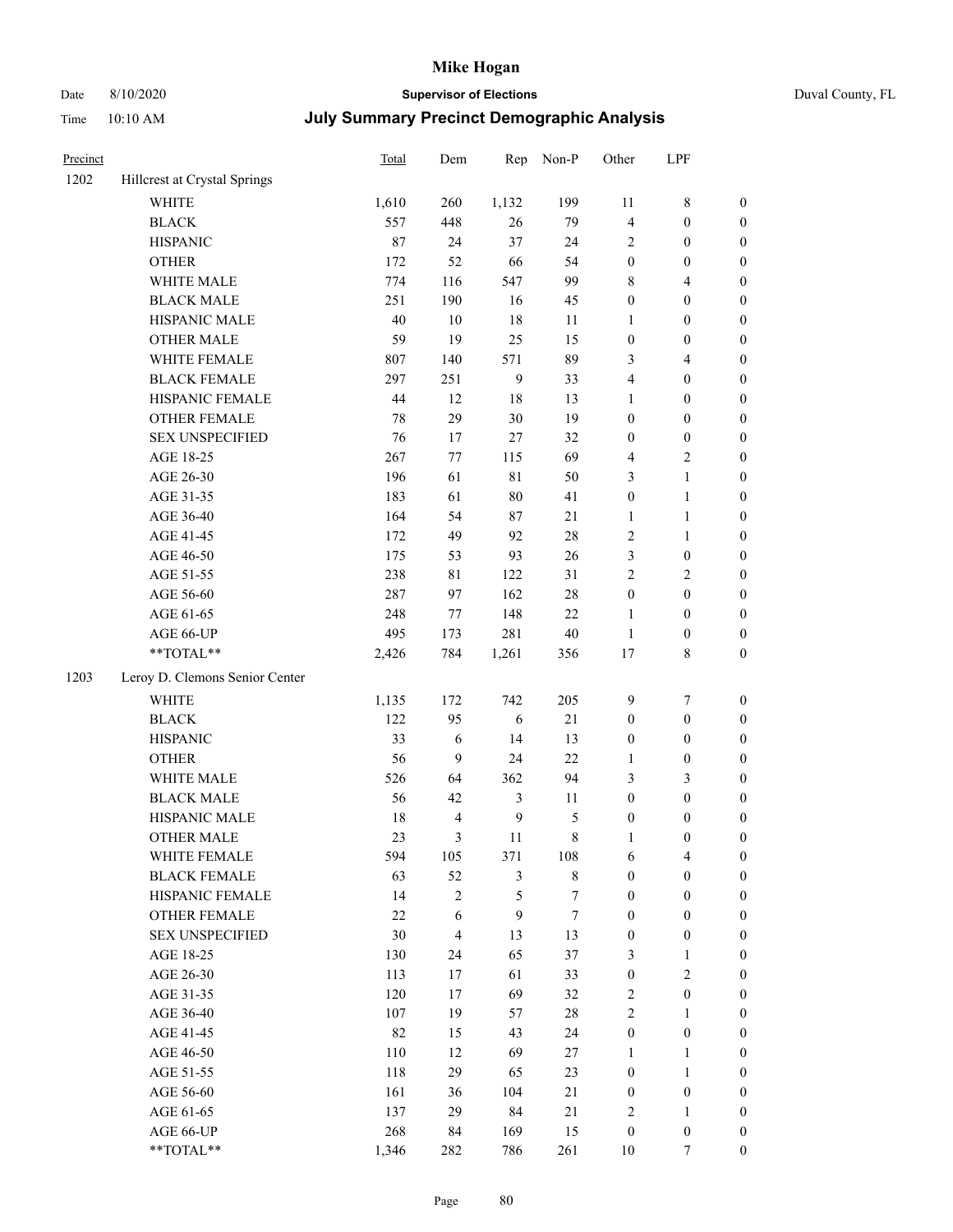# Date 8/10/2020 **Supervisor of Elections** Duval County, FL

| Precinct |                                                           | Total | Dem    | Rep         | Non-P       | Other            | LPF              |                  |
|----------|-----------------------------------------------------------|-------|--------|-------------|-------------|------------------|------------------|------------------|
| 1204     | Maxville Community Center                                 |       |        |             |             |                  |                  |                  |
|          | <b>WHITE</b>                                              | 1,556 | 263    | 1,014       | 258         | 13               | $\,$ 8 $\,$      | 0                |
|          | <b>BLACK</b>                                              | 304   | 249    | 12          | 41          | $\overline{2}$   | $\boldsymbol{0}$ | $\boldsymbol{0}$ |
|          | <b>HISPANIC</b>                                           | 59    | $20\,$ | 24          | 15          | $\boldsymbol{0}$ | $\boldsymbol{0}$ | $\boldsymbol{0}$ |
|          | <b>OTHER</b>                                              | 102   | 27     | 42          | 32          | $\boldsymbol{0}$ | 1                | $\boldsymbol{0}$ |
|          | WHITE MALE                                                | 724   | 95     | 498         | 122         | 4                | $\mathfrak s$    | $\boldsymbol{0}$ |
|          | <b>BLACK MALE</b>                                         | 132   | 105    | 5           | $20\,$      | 2                | $\boldsymbol{0}$ | $\boldsymbol{0}$ |
|          | HISPANIC MALE                                             | 29    | 6      | 16          | 7           | $\boldsymbol{0}$ | $\boldsymbol{0}$ | $\boldsymbol{0}$ |
|          | <b>OTHER MALE</b>                                         | 39    | $\tau$ | $20\,$      | 11          | $\boldsymbol{0}$ | $\mathbf{1}$     | $\boldsymbol{0}$ |
|          | WHITE FEMALE                                              | 811   | 165    | 499         | 135         | 9                | $\mathfrak{Z}$   | $\boldsymbol{0}$ |
|          | <b>BLACK FEMALE</b>                                       | 166   | 141    | 5           | $20\,$      | $\boldsymbol{0}$ | $\boldsymbol{0}$ | $\boldsymbol{0}$ |
|          | HISPANIC FEMALE                                           | 28    | 12     | $\,$ 8 $\,$ | $\,$ 8 $\,$ | $\boldsymbol{0}$ | $\boldsymbol{0}$ | $\boldsymbol{0}$ |
|          | <b>OTHER FEMALE</b>                                       | 41    | 18     | 14          | 9           | $\boldsymbol{0}$ | $\boldsymbol{0}$ | $\boldsymbol{0}$ |
|          | <b>SEX UNSPECIFIED</b>                                    | 51    | 10     | $27\,$      | 14          | $\boldsymbol{0}$ | $\boldsymbol{0}$ | $\boldsymbol{0}$ |
|          | AGE 18-25                                                 | 229   | 49     | 121         | 57          | 2                | $\boldsymbol{0}$ | $\boldsymbol{0}$ |
|          | AGE 26-30                                                 | 163   | 37     | 78          | 43          | $\mathbf{1}$     | $\overline{4}$   | $\boldsymbol{0}$ |
|          | AGE 31-35                                                 | 168   | 42     | 75          | 47          | 3                | $\mathbf{1}$     | $\boldsymbol{0}$ |
|          | AGE 36-40                                                 | 173   | 66     | 74          | $28\,$      | $\overline{c}$   | 3                | $\boldsymbol{0}$ |
|          | AGE 41-45                                                 | 160   | 53     | 65          | 38          | 3                | $\mathbf{1}$     | $\boldsymbol{0}$ |
|          | AGE 46-50                                                 | 169   | 45     | 93          | 30          | $\mathbf{1}$     | $\boldsymbol{0}$ | $\boldsymbol{0}$ |
|          | AGE 51-55                                                 | 198   | 53     | 119         | 25          | $\mathbf{1}$     | $\boldsymbol{0}$ | $\boldsymbol{0}$ |
|          | AGE 56-60                                                 | 222   | 64     | 134         | 24          | $\boldsymbol{0}$ | $\boldsymbol{0}$ | 0                |
|          | AGE 61-65                                                 | 180   | 48     | 105         | $26\,$      | 1                | $\boldsymbol{0}$ | $\boldsymbol{0}$ |
|          | AGE 66-UP                                                 | 358   | 102    | 228         | $28\,$      | $\boldsymbol{0}$ | $\boldsymbol{0}$ | $\boldsymbol{0}$ |
|          | $\mathrm{*}\mathrm{*}\mathrm{TOTAL} \mathrm{*}\mathrm{*}$ | 2,021 | 559    | 1,092       | 346         | 15               | 9                | $\boldsymbol{0}$ |
| 1205     | Midnight Cry Ministries                                   |       |        |             |             |                  |                  |                  |
|          | <b>WHITE</b>                                              | 2,230 | 447    | 1,261       | 482         | 24               | 16               | $\boldsymbol{0}$ |
|          | <b>BLACK</b>                                              | 1,531 | 1,227  | 56          | 238         | 10               | $\boldsymbol{0}$ | $\boldsymbol{0}$ |
|          | <b>HISPANIC</b>                                           | 279   | 116    | 52          | 110         | $\boldsymbol{0}$ | $\mathbf{1}$     | $\boldsymbol{0}$ |
|          | <b>OTHER</b>                                              | 378   | 97     | 112         | 162         | 5                | $\sqrt{2}$       | $\boldsymbol{0}$ |
|          | WHITE MALE                                                | 1,038 | 180    | 594         | 239         | 14               | $11\,$           | $\boldsymbol{0}$ |
|          | <b>BLACK MALE</b>                                         | 628   | 475    | $28\,$      | 121         | 4                | $\boldsymbol{0}$ | $\boldsymbol{0}$ |
|          | HISPANIC MALE                                             | 121   | 56     | 23          | 42          | $\boldsymbol{0}$ | $\boldsymbol{0}$ | 0                |
|          | <b>OTHER MALE</b>                                         | 141   | 26     | 55          | 55          | 4                | $\mathbf{1}$     | $\boldsymbol{0}$ |
|          | WHITE FEMALE                                              | 1,157 | 259    | 649         | 234         | 10               | 5                | 0                |
|          | <b>BLACK FEMALE</b>                                       | 877   | 735    | 26          | 110         | 6                | $\boldsymbol{0}$ | $\overline{0}$   |
|          | HISPANIC FEMALE                                           | 151   | 57     | 27          | 66          | $\boldsymbol{0}$ | $\mathbf{1}$     | $\overline{0}$   |
|          | <b>OTHER FEMALE</b>                                       | 170   | 55     | 49          | 64          | $\mathbf{1}$     | $\mathbf{1}$     | $\overline{0}$   |
|          | <b>SEX UNSPECIFIED</b>                                    | 134   | 44     | 30          | 60          | $\boldsymbol{0}$ | $\boldsymbol{0}$ | 0                |
|          | AGE 18-25                                                 | 560   | 225    | 124         | 201         | 8                | $\sqrt{2}$       | 0                |
|          | AGE 26-30                                                 | 423   | 162    | 109         | 141         | 9                | $\sqrt{2}$       | 0                |
|          | AGE 31-35                                                 | 395   | 164    | 110         | 117         | $\mathbf{1}$     | $\sqrt{3}$       | 0                |
|          | AGE 36-40                                                 | 383   | 171    | 100         | 107         | 3                | $\sqrt{2}$       | 0                |
|          | AGE 41-45                                                 | 347   | 170    | 94          | $80\,$      | 3                | $\boldsymbol{0}$ | 0                |
|          | AGE 46-50                                                 | 398   | 181    | 123         | 86          | 5                | $\mathfrak z$    | 0                |
|          | AGE 51-55                                                 | 419   | 179    | 152         | 83          | 3                | $\sqrt{2}$       | 0                |
|          | AGE 56-60                                                 | 441   | 192    | 176         | 67          | 3                | $\mathfrak{Z}$   | $\boldsymbol{0}$ |
|          | AGE 61-65                                                 | 333   | 136    | 155         | 41          | $\boldsymbol{0}$ | $\mathbf{1}$     | $\boldsymbol{0}$ |
|          | AGE 66-UP                                                 | 718   | 307    | 338         | 68          | 4                | $\mathbf{1}$     | 0                |
|          | **TOTAL**                                                 | 4,418 | 1,887  | 1,481       | 992         | 39               | 19               | $\boldsymbol{0}$ |
|          |                                                           |       |        |             |             |                  |                  |                  |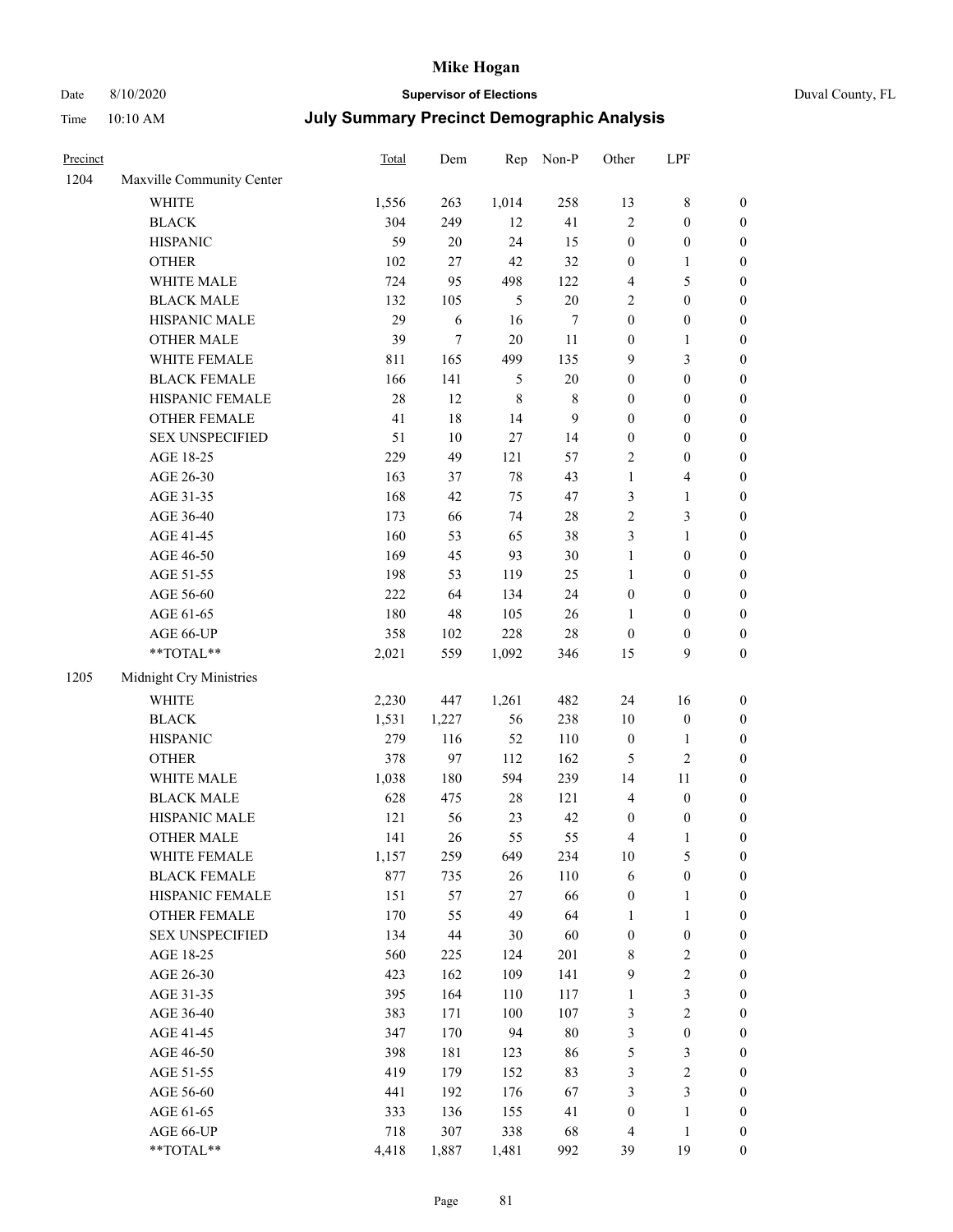# Date 8/10/2020 **Supervisor of Elections** Duval County, FL

| Precinct |                             | <b>Total</b> | Dem              | Rep                     | Non-P            | Other            | LPF                     |                  |
|----------|-----------------------------|--------------|------------------|-------------------------|------------------|------------------|-------------------------|------------------|
| 1206     | Promise Land Baptist Church |              |                  |                         |                  |                  |                         |                  |
|          | <b>WHITE</b>                | 2,009        | 286              | 1,440                   | 263              | 13               | $\boldsymbol{7}$        | 0                |
|          | <b>BLACK</b>                | 1,284        | 1,006            | 54                      | 211              | 11               | $\sqrt{2}$              | 0                |
|          | <b>HISPANIC</b>             | 94           | 43               | 24                      | 26               | $\mathbf{1}$     | $\boldsymbol{0}$        | $\boldsymbol{0}$ |
|          | <b>OTHER</b>                | 300          | $88\,$           | 103                     | 100              | 8                | 1                       | $\boldsymbol{0}$ |
|          | WHITE MALE                  | 955          | 105              | 720                     | 121              | 5                | $\overline{\mathbf{4}}$ | $\boldsymbol{0}$ |
|          | <b>BLACK MALE</b>           | 580          | 421              | 33                      | 119              | 6                | $\mathbf{1}$            | $\boldsymbol{0}$ |
|          | HISPANIC MALE               | 38           | 17               | 11                      | $10\,$           | $\boldsymbol{0}$ | $\boldsymbol{0}$        | $\boldsymbol{0}$ |
|          | <b>OTHER MALE</b>           | 100          | 29               | 36                      | 31               | 3                | $\mathbf{1}$            | $\boldsymbol{0}$ |
|          | WHITE FEMALE                | 1,029        | 177              | 703                     | 138              | $\,$ $\,$        | $\mathfrak{Z}$          | $\boldsymbol{0}$ |
|          | <b>BLACK FEMALE</b>         | 674          | 565              | 19                      | 84               | 5                | $\mathbf{1}$            | $\boldsymbol{0}$ |
|          | HISPANIC FEMALE             | 54           | 24               | 13                      | 16               | $\mathbf{1}$     | $\boldsymbol{0}$        | $\boldsymbol{0}$ |
|          | <b>OTHER FEMALE</b>         | 149          | 46               | 54                      | 45               | 4                | $\boldsymbol{0}$        | $\boldsymbol{0}$ |
|          | <b>SEX UNSPECIFIED</b>      | 108          | 39               | 32                      | 36               | $\mathbf{1}$     | $\boldsymbol{0}$        | $\boldsymbol{0}$ |
|          | AGE 18-25                   | 428          | 144              | 150                     | 130              | 4                | $\boldsymbol{0}$        | $\boldsymbol{0}$ |
|          | AGE 26-30                   | 302          | 101              | 104                     | 89               | 5                | $\mathfrak{Z}$          | $\boldsymbol{0}$ |
|          | AGE 31-35                   | 291          | 99               | 116                     | 69               | 5                | $\sqrt{2}$              | $\boldsymbol{0}$ |
|          | AGE 36-40                   | 300          | 116              | 125                     | 55               | 3                | $\mathbf{1}$            | $\boldsymbol{0}$ |
|          | AGE 41-45                   | 304          | 146              | 111                     | 43               | $\mathbf{1}$     | 3                       | $\boldsymbol{0}$ |
|          | AGE 46-50                   | 331          | 136              | 138                     | 56               | $\mathbf{1}$     | $\boldsymbol{0}$        | $\boldsymbol{0}$ |
|          | AGE 51-55                   | 363          | 164              | 157                     | 42               | $\boldsymbol{0}$ | $\boldsymbol{0}$        | $\boldsymbol{0}$ |
|          | AGE 56-60                   | 423          | 159              | 212                     | 48               | 4                | $\boldsymbol{0}$        | 0                |
|          | AGE 61-65                   | 319          | 136              | 143                     | 37               | 2                | $\mathbf{1}$            | 0                |
|          | AGE 66-UP                   | 624          | 221              | 364                     | 31               | 8                | $\boldsymbol{0}$        | $\boldsymbol{0}$ |
|          | **TOTAL**                   | 3,687        | 1,423            | 1,621                   | 600              | 33               | $10\,$                  | $\boldsymbol{0}$ |
| 1207     | Baldwin Town Hall           |              |                  |                         |                  |                  |                         |                  |
|          | <b>WHITE</b>                | 647          | 137              | 380                     | 122              | 6                | $\sqrt{2}$              | $\boldsymbol{0}$ |
|          | <b>BLACK</b>                | 246          | 221              | $\boldsymbol{9}$        | 16               | $\boldsymbol{0}$ | $\boldsymbol{0}$        | $\boldsymbol{0}$ |
|          | <b>HISPANIC</b>             | 13           | $\mathbf{2}$     | $\,$ 8 $\,$             | 3                | $\boldsymbol{0}$ | $\boldsymbol{0}$        | $\boldsymbol{0}$ |
|          | <b>OTHER</b>                | 33           | $\,$ $\,$        | 11                      | 14               | $\boldsymbol{0}$ | $\boldsymbol{0}$        | $\boldsymbol{0}$ |
|          | WHITE MALE                  | 291          | 58               | 173                     | 54               | 5                | $\mathbf{1}$            | $\boldsymbol{0}$ |
|          | <b>BLACK MALE</b>           | 92           | 79               | 6                       | 7                | $\boldsymbol{0}$ | $\boldsymbol{0}$        | $\boldsymbol{0}$ |
|          | HISPANIC MALE               | 6            | $\boldsymbol{0}$ | $\overline{4}$          | $\boldsymbol{2}$ | $\boldsymbol{0}$ | $\boldsymbol{0}$        | $\boldsymbol{0}$ |
|          | OTHER MALE                  | 16           | 6                | 3                       | $\tau$           | $\boldsymbol{0}$ | $\boldsymbol{0}$        | $\boldsymbol{0}$ |
|          | WHITE FEMALE                | 347          | 78               | 203                     | 64               | 1                | 1                       | 0                |
|          | <b>BLACK FEMALE</b>         | 145          | 136              | 3                       | 6                | $\boldsymbol{0}$ | $\boldsymbol{0}$        | $\overline{0}$   |
|          | HISPANIC FEMALE             | 7            | $\overline{c}$   | $\overline{\mathbf{4}}$ | $\mathbf{1}$     | $\boldsymbol{0}$ | $\boldsymbol{0}$        | $\overline{0}$   |
|          | <b>OTHER FEMALE</b>         | 11           | 1                | 7                       | 3                | $\boldsymbol{0}$ | $\boldsymbol{0}$        | $\overline{0}$   |
|          | <b>SEX UNSPECIFIED</b>      | 24           | 8                | 5                       | 11               | $\boldsymbol{0}$ | $\boldsymbol{0}$        | $\overline{0}$   |
|          | AGE 18-25                   | 95           | 29               | 37                      | $28\,$           | $\boldsymbol{0}$ | 1                       | $\theta$         |
|          | AGE 26-30                   | $80\,$       | 24               | 35                      | 19               | 2                | $\boldsymbol{0}$        | 0                |
|          | AGE 31-35                   | 79           | 26               | 37                      | 15               | $\boldsymbol{0}$ | $\mathbf{1}$            | 0                |
|          | AGE 36-40                   | 72           | 15               | 43                      | 14               | $\boldsymbol{0}$ | $\boldsymbol{0}$        | 0                |
|          | AGE 41-45                   | 52           | 21               | 19                      | 12               | $\boldsymbol{0}$ | $\boldsymbol{0}$        | 0                |
|          | AGE 46-50                   | 70           | 25               | 32                      | 11               | 2                | $\boldsymbol{0}$        | 0                |
|          | AGE 51-55                   | 75           | 31               | 33                      | 11               | $\boldsymbol{0}$ | $\boldsymbol{0}$        | $\overline{0}$   |
|          | AGE 56-60                   | 84           | 30               | 37                      | 16               | 1                | $\boldsymbol{0}$        | $\overline{0}$   |
|          | AGE 61-65                   | 92           | 36               | 43                      | 13               | $\boldsymbol{0}$ | $\boldsymbol{0}$        | $\overline{0}$   |
|          | AGE 66-UP                   | 240          | 131              | 92                      | 16               | $\mathbf{1}$     | $\boldsymbol{0}$        | 0                |
|          | **TOTAL**                   | 939          | 368              | 408                     | 155              | 6                | $\overline{2}$          | $\boldsymbol{0}$ |
|          |                             |              |                  |                         |                  |                  |                         |                  |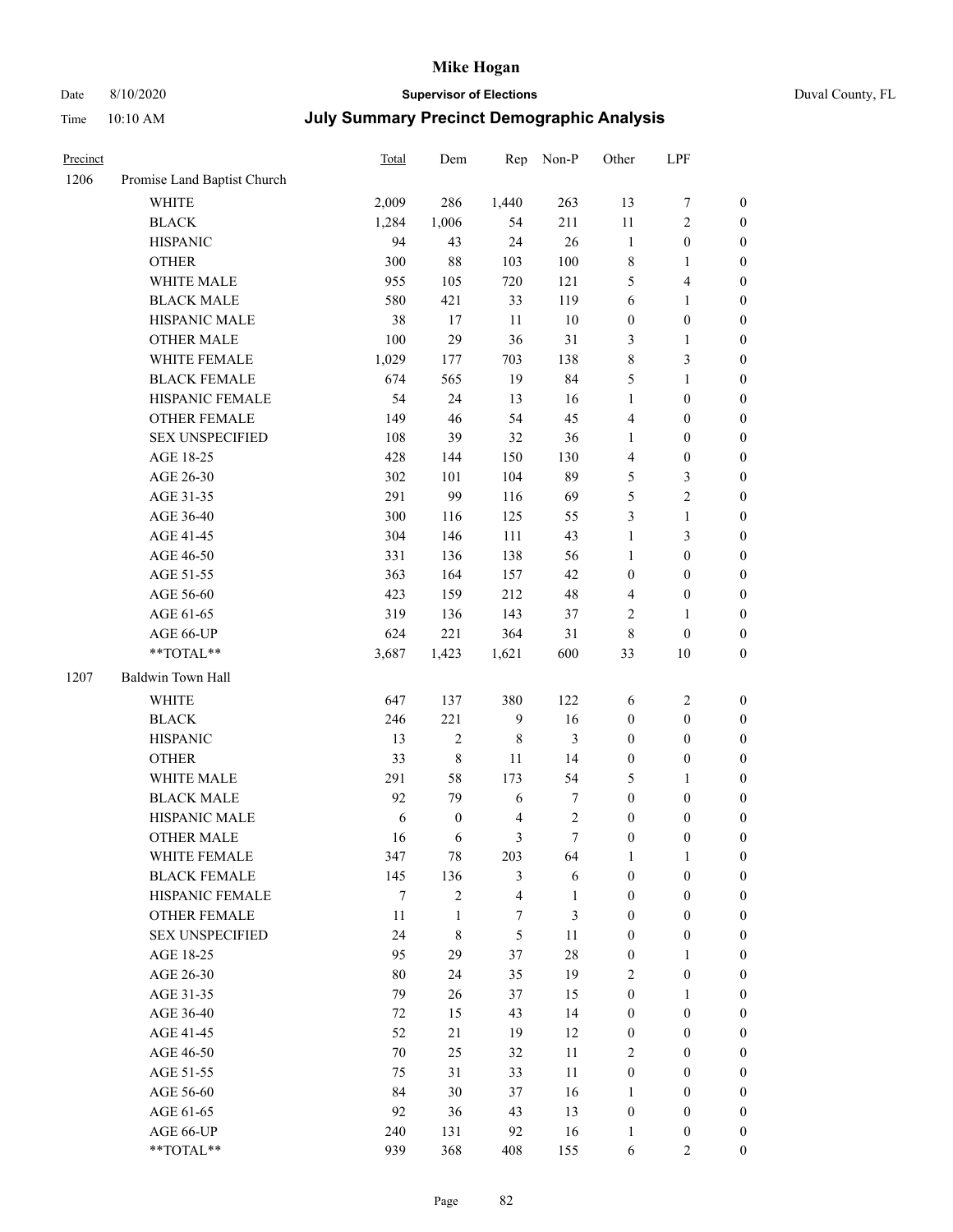## Date 8/10/2020 **Supervisor of Elections** Duval County, FL

### Time 10:10 AM **July Summary Precinct Demographic Analysis**

| Precinct |                           | Total | Dem   | Rep         | Non-P       | Other            | LPF                     |                  |
|----------|---------------------------|-------|-------|-------------|-------------|------------------|-------------------------|------------------|
| 1208     | <b>Harvest Ministries</b> |       |       |             |             |                  |                         |                  |
|          | <b>WHITE</b>              | 1,922 | 414   | 1,124       | 364         | 14               | 6                       | $\boldsymbol{0}$ |
|          | <b>BLACK</b>              | 1,403 | 1,117 | 49          | 222         | 14               | $\mathbf{1}$            | $\boldsymbol{0}$ |
|          | <b>HISPANIC</b>           | 231   | 95    | $48\,$      | 84          | 4                | $\boldsymbol{0}$        | $\boldsymbol{0}$ |
|          | <b>OTHER</b>              | 414   | 114   | 134         | 164         | $\mathbf{1}$     | $\mathbf{1}$            | $\boldsymbol{0}$ |
|          | WHITE MALE                | 893   | 167   | 546         | 171         | 5                | $\overline{\mathbf{4}}$ | $\boldsymbol{0}$ |
|          | <b>BLACK MALE</b>         | 494   | 367   | $20\,$      | 97          | 9                | $\mathbf{1}$            | $\boldsymbol{0}$ |
|          | HISPANIC MALE             | 104   | 38    | 24          | $40\,$      | 2                | $\boldsymbol{0}$        | 0                |
|          | <b>OTHER MALE</b>         | 164   | 43    | 53          | 67          | $\mathbf{1}$     | $\boldsymbol{0}$        | 0                |
|          | WHITE FEMALE              | 1,014 | 247   | 569         | 187         | 9                | $\sqrt{2}$              | 0                |
|          | <b>BLACK FEMALE</b>       | 892   | 740   | $27\,$      | 120         | 5                | $\boldsymbol{0}$        | $\boldsymbol{0}$ |
|          | HISPANIC FEMALE           | 122   | 53    | 23          | 44          | $\overline{c}$   | $\boldsymbol{0}$        | $\boldsymbol{0}$ |
|          | OTHER FEMALE              | 195   | 60    | 68          | 66          | $\boldsymbol{0}$ | $\mathbf{1}$            | $\boldsymbol{0}$ |
|          | <b>SEX UNSPECIFIED</b>    | 92    | 25    | 25          | 42          | $\boldsymbol{0}$ | $\boldsymbol{0}$        | $\boldsymbol{0}$ |
|          | AGE 18-25                 | 458   | 192   | 108         | 149         | 9                | $\boldsymbol{0}$        | $\boldsymbol{0}$ |
|          | AGE 26-30                 | 356   | 163   | $88\,$      | 104         | $\mathbf{1}$     | $\boldsymbol{0}$        | $\boldsymbol{0}$ |
|          | AGE 31-35                 | 412   | 184   | 105         | 118         | 3                | $\sqrt{2}$              | $\boldsymbol{0}$ |
|          | AGE 36-40                 | 360   | 162   | 98          | 94          | 4                | $\sqrt{2}$              | $\boldsymbol{0}$ |
|          | AGE 41-45                 | 309   | 162   | $8\sqrt{1}$ | 64          | 1                | $\mathbf{1}$            | 0                |
|          | AGE 46-50                 | 338   | 155   | 115         | 58          | $\overline{9}$   | $\mathbf{1}$            | 0                |
|          | AGE 51-55                 | 317   | 136   | 120         | 59          | 1                | $\mathbf{1}$            | $\boldsymbol{0}$ |
|          | AGE 56-60                 | 385   | 167   | 162         | 53          | $\overline{c}$   | $\mathbf{1}$            | $\boldsymbol{0}$ |
|          | AGE 61-65                 | 342   | 142   | 144         | 54          | $\overline{c}$   | $\boldsymbol{0}$        | $\boldsymbol{0}$ |
|          | AGE 66-UP                 | 693   | 277   | 334         | $8\sqrt{1}$ | $\mathbf{1}$     | $\boldsymbol{0}$        | $\boldsymbol{0}$ |
|          | $**TOTAL**$               | 3,970 | 1,740 | 1,355       | 834         | 33               | $\,$ 8 $\,$             | $\boldsymbol{0}$ |
| 1209     | Whitehouse Baptist Church |       |       |             |             |                  |                         |                  |
|          | <b>WHITE</b>              | 2,713 | 439   | 1,816       | 421         | $22\,$           | 15                      | $\boldsymbol{0}$ |
|          | <b>BLACK</b>              | 497   | 390   | 26          | $78\,$      | $\mathfrak{Z}$   | $\boldsymbol{0}$        | $\boldsymbol{0}$ |
|          | <b>HISPANIC</b>           | 98    | 31    | 37          | 29          | $\boldsymbol{0}$ | $\mathbf{1}$            | $\boldsymbol{0}$ |
|          | <b>OTHER</b>              | 179   | 36    | 76          | 62          | $\overline{4}$   | $\mathbf{1}$            | $\boldsymbol{0}$ |
|          | WHITE MALE                | 1,274 | 184   | 872         | 201         | 12               | $\mathfrak{S}$          | 0                |
|          | <b>BLACK MALE</b>         | 210   | 157   | $20\,$      | 33          | $\boldsymbol{0}$ | $\boldsymbol{0}$        | 0                |
|          | HISPANIC MALE             | 59    | 16    | 25          | 18          | $\boldsymbol{0}$ | $\boldsymbol{0}$        | $\boldsymbol{0}$ |
|          | <b>OTHER MALE</b>         | 56    | 11    | 25          | 19          | 1                | $\boldsymbol{0}$        | $\boldsymbol{0}$ |
|          | WHITE FEMALE              | 1,408 | 253   | 924         | 212         | $10\,$           | 9                       | $\boldsymbol{0}$ |
|          | <b>BLACK FEMALE</b>       | 276   | 228   | 6           | 39          | 3                | $\boldsymbol{0}$        | $\overline{0}$   |
|          | HISPANIC FEMALE           | 37    | 14    | 12          | $10\,$      | $\boldsymbol{0}$ | $\mathbf{1}$            | $\overline{0}$   |
|          | <b>OTHER FEMALE</b>       | 71    | 15    | 36          | 19          | $\mathbf{1}$     | $\boldsymbol{0}$        | 0                |
|          | <b>SEX UNSPECIFIED</b>    | 96    | 18    | 35          | 39          | $\sqrt{2}$       | $\sqrt{2}$              | 0                |
|          | AGE 18-25                 | 347   | 76    | 169         | 87          | $11\,$           | $\overline{\mathbf{4}}$ | 0                |
|          | AGE 26-30                 | 273   | 67    | 138         | 62          | $\sqrt{2}$       | $\overline{\mathbf{4}}$ | 0                |
|          | AGE 31-35                 | 308   | 67    | 162         | 71          | $\sqrt{6}$       | $\sqrt{2}$              | 0                |
|          | AGE 36-40                 | 286   | 66    | 144         | 73          | $\sqrt{2}$       | $\mathbf{1}$            | $\boldsymbol{0}$ |
|          | AGE 41-45                 | 297   | 78    | 164         | 52          | $\mathbf{1}$     | $\sqrt{2}$              | $\boldsymbol{0}$ |
|          | AGE 46-50                 | 312   | 78    | 178         | 51          | 3                | $\sqrt{2}$              | $\boldsymbol{0}$ |
|          | AGE 51-55                 | 338   | 97    | 191         | 49          | $\mathbf{1}$     | $\boldsymbol{0}$        | $\boldsymbol{0}$ |
|          | AGE 56-60                 | 375   | 110   | 210         | 54          | $\mathbf{1}$     | $\boldsymbol{0}$        | $\overline{0}$   |
|          | AGE 61-65                 | 297   | 77    | 182         | 35          | $\sqrt{2}$       | $\mathbf{1}$            | $\overline{0}$   |
|          | AGE 66-UP                 | 653   | 179   | 417         | 56          | $\boldsymbol{0}$ | $\mathbf{1}$            | $\boldsymbol{0}$ |
|          | $**TOTAL**$               | 3,487 | 896   | 1,955       | 590         | 29               | 17                      | $\boldsymbol{0}$ |

Page 83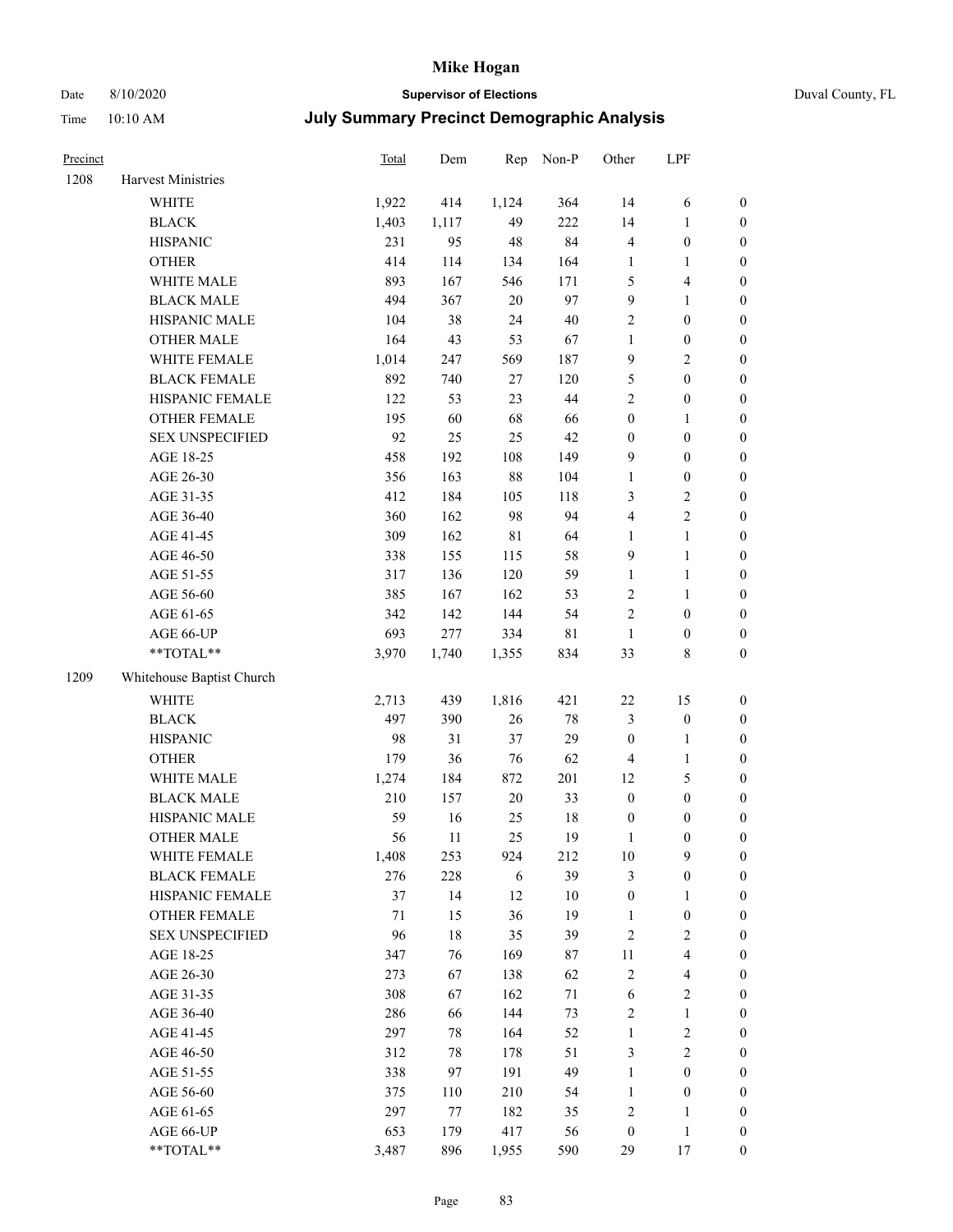### Date 8/10/2020 **Supervisor of Elections** Duval County, FL Time 10:10 AM **July Summary Precinct Demographic Analysis**

| Precinct |                             | Total | Dem    | Rep    | Non-P       | Other            | LPF              |                  |
|----------|-----------------------------|-------|--------|--------|-------------|------------------|------------------|------------------|
| 1210     | Shindler Dr Baptist Church  |       |        |        |             |                  |                  |                  |
|          | <b>WHITE</b>                | 1,756 | 349    | 1,008  | 371         | 18               | $10\,$           | $\boldsymbol{0}$ |
|          | <b>BLACK</b>                | 709   | 544    | 41     | 117         | $\boldsymbol{7}$ | $\boldsymbol{0}$ | $\boldsymbol{0}$ |
|          | <b>HISPANIC</b>             | 250   | 96     | 52     | 99          | $\boldsymbol{2}$ | $\mathbf{1}$     | $\boldsymbol{0}$ |
|          | <b>OTHER</b>                | 243   | 84     | $70\,$ | 87          | $\sqrt{2}$       | $\boldsymbol{0}$ | $\boldsymbol{0}$ |
|          | WHITE MALE                  | 839   | 146    | 502    | 174         | 9                | $\,$ 8 $\,$      | $\boldsymbol{0}$ |
|          | <b>BLACK MALE</b>           | 309   | 220    | 25     | 57          | $\tau$           | $\boldsymbol{0}$ | $\boldsymbol{0}$ |
|          | HISPANIC MALE               | 122   | $46\,$ | 28     | 46          | $\mathbf{1}$     | $\mathbf{1}$     | $\boldsymbol{0}$ |
|          | OTHER MALE                  | 82    | 23     | 28     | 30          | $\mathbf{1}$     | $\boldsymbol{0}$ | $\boldsymbol{0}$ |
|          | WHITE FEMALE                | 895   | 199    | 493    | 192         | 9                | $\sqrt{2}$       | $\boldsymbol{0}$ |
|          | <b>BLACK FEMALE</b>         | 389   | 317    | 15     | 57          | $\boldsymbol{0}$ | $\boldsymbol{0}$ | $\boldsymbol{0}$ |
|          | HISPANIC FEMALE             | 122   | 46     | 23     | 52          | $\mathbf{1}$     | $\boldsymbol{0}$ | $\boldsymbol{0}$ |
|          | OTHER FEMALE                | 126   | 45     | 38     | 42          | $\mathbf{1}$     | $\boldsymbol{0}$ | $\boldsymbol{0}$ |
|          | <b>SEX UNSPECIFIED</b>      | 74    | 31     | 19     | 24          | $\boldsymbol{0}$ | $\boldsymbol{0}$ | $\boldsymbol{0}$ |
|          | AGE 18-25                   | 355   | 117    | 106    | 122         | 9                | $\mathbf{1}$     | $\boldsymbol{0}$ |
|          | AGE 26-30                   | 276   | 101    | 88     | 82          | 4                | $\mathbf{1}$     | $\boldsymbol{0}$ |
|          | AGE 31-35                   | 255   | 93     | 88     | $72\,$      | 1                | $\mathbf{1}$     | $\boldsymbol{0}$ |
|          | AGE 36-40                   | 232   | 74     | 79     | $72\,$      | 4                | 3                | $\boldsymbol{0}$ |
|          | AGE 41-45                   | 241   | 87     | $90\,$ | 62          | $\mathbf{1}$     | $\mathbf{1}$     | $\boldsymbol{0}$ |
|          | AGE 46-50                   | 263   | 91     | 110    | 59          | 3                | $\boldsymbol{0}$ | $\boldsymbol{0}$ |
|          | AGE 51-55                   | 297   | 112    | 128    | 55          | $\mathbf{1}$     | $\mathbf{1}$     | $\boldsymbol{0}$ |
|          | AGE 56-60                   | 276   | 105    | 125    | 43          | 2                | $\mathbf{1}$     | $\boldsymbol{0}$ |
|          | AGE 61-65                   | 263   | 109    | 112    | 40          | $\boldsymbol{0}$ | 2                | $\boldsymbol{0}$ |
|          | AGE 66-UP                   | 499   | 183    | 245    | 67          | 4                | $\boldsymbol{0}$ | $\boldsymbol{0}$ |
|          | $**TOTAL**$                 | 2,958 | 1,073  | 1,171  | 674         | 29               | 11               | $\boldsymbol{0}$ |
| 1211     | Christian Family Fellowship |       |        |        |             |                  |                  |                  |
|          | <b>WHITE</b>                | 2,308 | 393    | 1,383  | 487         | 36               | $\boldsymbol{9}$ | $\boldsymbol{0}$ |
|          | <b>BLACK</b>                | 1,827 | 1,395  | 79     | 340         | 12               | $\mathbf{1}$     | $\boldsymbol{0}$ |
|          | <b>HISPANIC</b>             | 466   | 166    | 123    | 168         | 9                | $\boldsymbol{0}$ | $\boldsymbol{0}$ |
|          | <b>OTHER</b>                | 539   | 163    | 158    | 211         | 6                | $\mathbf{1}$     | $\boldsymbol{0}$ |
|          | WHITE MALE                  | 1,123 | 151    | 685    | 266         | 16               | 5                | $\boldsymbol{0}$ |
|          | <b>BLACK MALE</b>           | 793   | 560    | 48     | 178         | 7                | $\boldsymbol{0}$ | $\boldsymbol{0}$ |
|          | HISPANIC MALE               | 218   | 67     | 67     | $8\sqrt{1}$ | $\mathfrak{Z}$   | $\boldsymbol{0}$ | $\boldsymbol{0}$ |
|          | <b>OTHER MALE</b>           | 201   | 54     | 65     | 79          | $\overline{c}$   | $\mathbf{1}$     | $\boldsymbol{0}$ |
|          | WHITE FEMALE                | 1,168 | 241    | 685    | 218         | 20               | 4                | $\boldsymbol{0}$ |
|          | <b>BLACK FEMALE</b>         | 1,009 | 817    | 31     | 155         | 5                | 1                | $\theta$         |
|          | HISPANIC FEMALE             | 241   | 98     | 53     | 84          | 6                | $\boldsymbol{0}$ | $\theta$         |
|          | OTHER FEMALE                | 283   | 92     | 78     | 109         | 4                | $\boldsymbol{0}$ | 0                |
|          | <b>SEX UNSPECIFIED</b>      | 103   | 37     | 31     | 35          | $\boldsymbol{0}$ | $\boldsymbol{0}$ | 0                |
|          | AGE 18-25                   | 619   | 227    | 168    | 210         | 13               | 1                | 0                |
|          | AGE 26-30                   | 505   | 202    | 133    | 161         | 9                | $\boldsymbol{0}$ | 0                |
|          | AGE 31-35                   | 469   | 191    | 118    | 154         | 4                | 2                | 0                |
|          | AGE 36-40                   | 487   | 211    | 131    | 133         | 8                | 4                | 0                |
|          | AGE 41-45                   | 460   | 179    | 136    | 135         | 8                | 2                | 0                |
|          | AGE 46-50                   | 532   | 252    | 182    | 93          | 5                | $\boldsymbol{0}$ | 0                |
|          | AGE 51-55                   | 501   | 225    | 184    | 87          | 3                | $\sqrt{2}$       | $\boldsymbol{0}$ |
|          | AGE 56-60                   | 500   | 218    | 193    | 86          | 3                | $\boldsymbol{0}$ | $\boldsymbol{0}$ |
|          | AGE 61-65                   | 376   | 159    | 165    | 50          | $\overline{c}$   | $\boldsymbol{0}$ | $\theta$         |

AGE 66-UP 690 253 333 96 8 0 0 \*\*TOTAL\*\* 5,140 2,117 1,743 1,206 63 11 0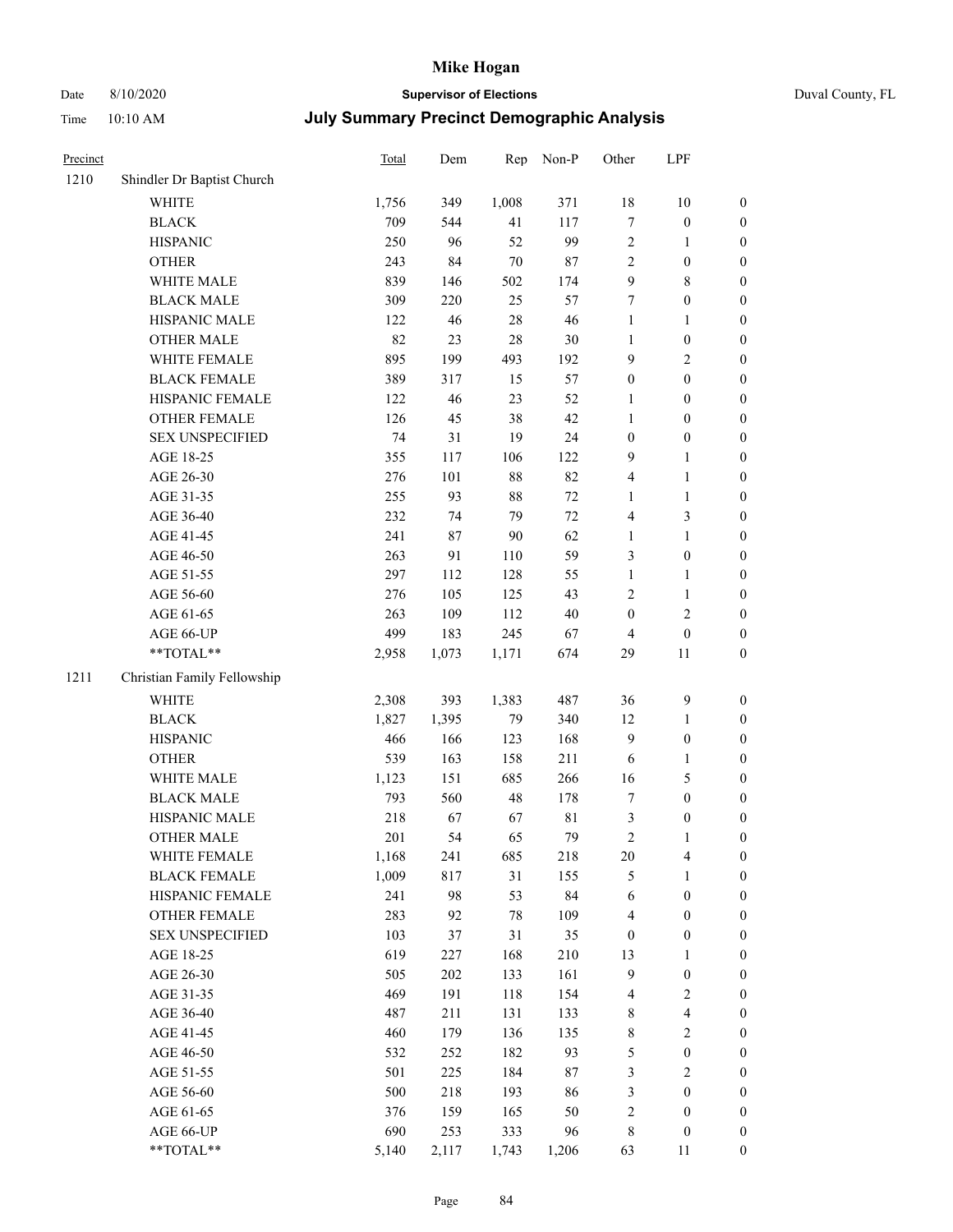## Date 8/10/2020 **Supervisor of Elections** Duval County, FL

| Precinct |                         | Total | Dem   | Rep    | Non-P  | Other            | LPF                     |                  |
|----------|-------------------------|-------|-------|--------|--------|------------------|-------------------------|------------------|
| 1212     | West Regional Library   |       |       |        |        |                  |                         |                  |
|          | <b>WHITE</b>            | 2,851 | 472   | 1,803  | 534    | 33               | 9                       | $\boldsymbol{0}$ |
|          | <b>BLACK</b>            | 2,717 | 2,199 | 95     | 397    | 26               | $\boldsymbol{0}$        | $\boldsymbol{0}$ |
|          | <b>HISPANIC</b>         | 383   | 156   | 85     | 138    | 3                | 1                       | $\boldsymbol{0}$ |
|          | <b>OTHER</b>            | 513   | 184   | 130    | 195    | $\overline{4}$   | $\boldsymbol{0}$        | $\boldsymbol{0}$ |
|          | WHITE MALE              | 1,328 | 187   | 872    | 248    | 16               | $\mathfrak{S}$          | $\boldsymbol{0}$ |
|          | <b>BLACK MALE</b>       | 1,191 | 917   | 51     | 208    | 15               | $\boldsymbol{0}$        | $\boldsymbol{0}$ |
|          | HISPANIC MALE           | 177   | 66    | 50     | 58     | $\sqrt{2}$       | $\mathbf{1}$            | $\boldsymbol{0}$ |
|          | <b>OTHER MALE</b>       | 187   | 63    | 55     | 66     | 3                | $\boldsymbol{0}$        | $\boldsymbol{0}$ |
|          | WHITE FEMALE            | 1,487 | 281   | 910    | 275    | $17$             | $\overline{\mathbf{4}}$ | 0                |
|          | <b>BLACK FEMALE</b>     | 1,473 | 1,242 | 42     | 178    | 11               | $\boldsymbol{0}$        | $\boldsymbol{0}$ |
|          | HISPANIC FEMALE         | 196   | 87    | 32     | 76     | $\mathbf{1}$     | $\boldsymbol{0}$        | $\boldsymbol{0}$ |
|          | OTHER FEMALE            | 248   | 99    | 68     | $80\,$ | $\mathbf{1}$     | $\boldsymbol{0}$        | $\boldsymbol{0}$ |
|          | <b>SEX UNSPECIFIED</b>  | 177   | 69    | 33     | 75     | $\boldsymbol{0}$ | $\boldsymbol{0}$        | $\boldsymbol{0}$ |
|          | AGE 18-25               | 793   | 374   | 169    | 237    | 12               | $\mathbf{1}$            | $\boldsymbol{0}$ |
|          | AGE 26-30               | 513   | 236   | 122    | 146    | $\mathbf{9}$     | $\boldsymbol{0}$        | $\boldsymbol{0}$ |
|          | AGE 31-35               | 645   | 288   | 189    | 161    | 6                | $\mathbf{1}$            | $\boldsymbol{0}$ |
|          | AGE 36-40               | 651   | 307   | 197    | 136    | $10\,$           | $\mathbf{1}$            | $\boldsymbol{0}$ |
|          | AGE 41-45               | 664   | 319   | 204    | 133    | 5                | $\mathfrak{Z}$          | $\boldsymbol{0}$ |
|          | AGE 46-50               | 686   | 351   | 217    | 105    | 11               | $\mathbf{2}$            | 0                |
|          | AGE 51-55               | 639   | 332   | 202    | 101    | $\overline{4}$   | $\boldsymbol{0}$        | $\boldsymbol{0}$ |
|          | AGE 56-60               | 569   | 266   | 227    | 73     | $\overline{c}$   | $\mathbf{1}$            | $\boldsymbol{0}$ |
|          | AGE 61-65               | 439   | 201   | 180    | 56     | $\mathbf{1}$     | 1                       | $\boldsymbol{0}$ |
|          | AGE 66-UP               | 864   | 337   | 406    | 115    | 6                | $\boldsymbol{0}$        | $\boldsymbol{0}$ |
|          | $**TOTAL**$             | 6,464 | 3,011 | 2,113  | 1,264  | 66               | $10\,$                  | $\boldsymbol{0}$ |
| 1213     | New Hope Baptist Temple |       |       |        |        |                  |                         |                  |
|          | <b>WHITE</b>            | 2,537 | 506   | 1,435  | 559    | 26               | 11                      | $\boldsymbol{0}$ |
|          | <b>BLACK</b>            | 1,812 | 1,429 | 65     | 305    | 12               | $\mathbf{1}$            | $\boldsymbol{0}$ |
|          | <b>HISPANIC</b>         | 394   | 154   | 55     | 179    | 6                | $\boldsymbol{0}$        | $\boldsymbol{0}$ |
|          | <b>OTHER</b>            | 365   | 122   | $90\,$ | 147    | 6                | $\boldsymbol{0}$        | $\boldsymbol{0}$ |
|          | WHITE MALE              | 1,182 | 186   | 718    | 257    | 14               | 7                       | $\boldsymbol{0}$ |
|          | <b>BLACK MALE</b>       | 677   | 501   | 33     | 136    | 6                | $\mathbf{1}$            | 0                |
|          | HISPANIC MALE           | 194   | 67    | $30\,$ | 95     | 2                | $\boldsymbol{0}$        | 0                |
|          | <b>OTHER MALE</b>       | 132   | 46    | 36     | 48     | $\sqrt{2}$       | $\boldsymbol{0}$        | $\boldsymbol{0}$ |
|          | WHITE FEMALE            | 1,309 | 306   | 692    | 296    | 11               | $\overline{\mathbf{4}}$ | $\boldsymbol{0}$ |
|          | <b>BLACK FEMALE</b>     | 1,106 | 905   | 32     | 163    | 6                | $\boldsymbol{0}$        | $\boldsymbol{0}$ |
|          | HISPANIC FEMALE         | 191   | 83    | 25     | 79     | 4                | $\boldsymbol{0}$        | $\boldsymbol{0}$ |
|          | <b>OTHER FEMALE</b>     | 170   | 58    | 46     | 63     | $\mathfrak{Z}$   | $\boldsymbol{0}$        | $\overline{0}$   |
|          | <b>SEX UNSPECIFIED</b>  | 147   | 59    | 33     | 53     | $\sqrt{2}$       | $\boldsymbol{0}$        | $\overline{0}$   |
|          | AGE 18-25               | 608   | 250   | 131    | 219    | 7                | $\mathbf{1}$            | 0                |
|          | AGE 26-30               | 546   | 226   | 127    | 181    | $\mathbf{9}$     | $\mathfrak{Z}$          | 0                |
|          | AGE 31-35               | 493   | 221   | 109    | 156    | 6                | $\mathbf{1}$            | 0                |
|          | AGE 36-40               | 437   | 208   | 103    | 121    | 5                | $\boldsymbol{0}$        | 0                |
|          | AGE 41-45               | 423   | 191   | 100    | 125    | 4                | $\mathfrak{Z}$          | $\boldsymbol{0}$ |
|          | AGE 46-50               | 411   | 194   | 135    | $78\,$ | $\sqrt{2}$       | $\sqrt{2}$              | $\boldsymbol{0}$ |
|          | AGE 51-55               | 505   | 233   | 166    | 98     | 7                | $\mathbf{1}$            | $\boldsymbol{0}$ |
|          | AGE 56-60               | 449   | 191   | 180    | 76     | 2                | $\boldsymbol{0}$        | $\boldsymbol{0}$ |
|          | AGE 61-65               | 433   | 187   | 191    | 52     | 2                | $\mathbf{1}$            | $\boldsymbol{0}$ |
|          | AGE 66-UP               | 803   | 310   | 403    | 84     | 6                | $\boldsymbol{0}$        | $\boldsymbol{0}$ |
|          | **TOTAL**               | 5,108 | 2,211 | 1,645  | 1,190  | 50               | 12                      | $\overline{0}$   |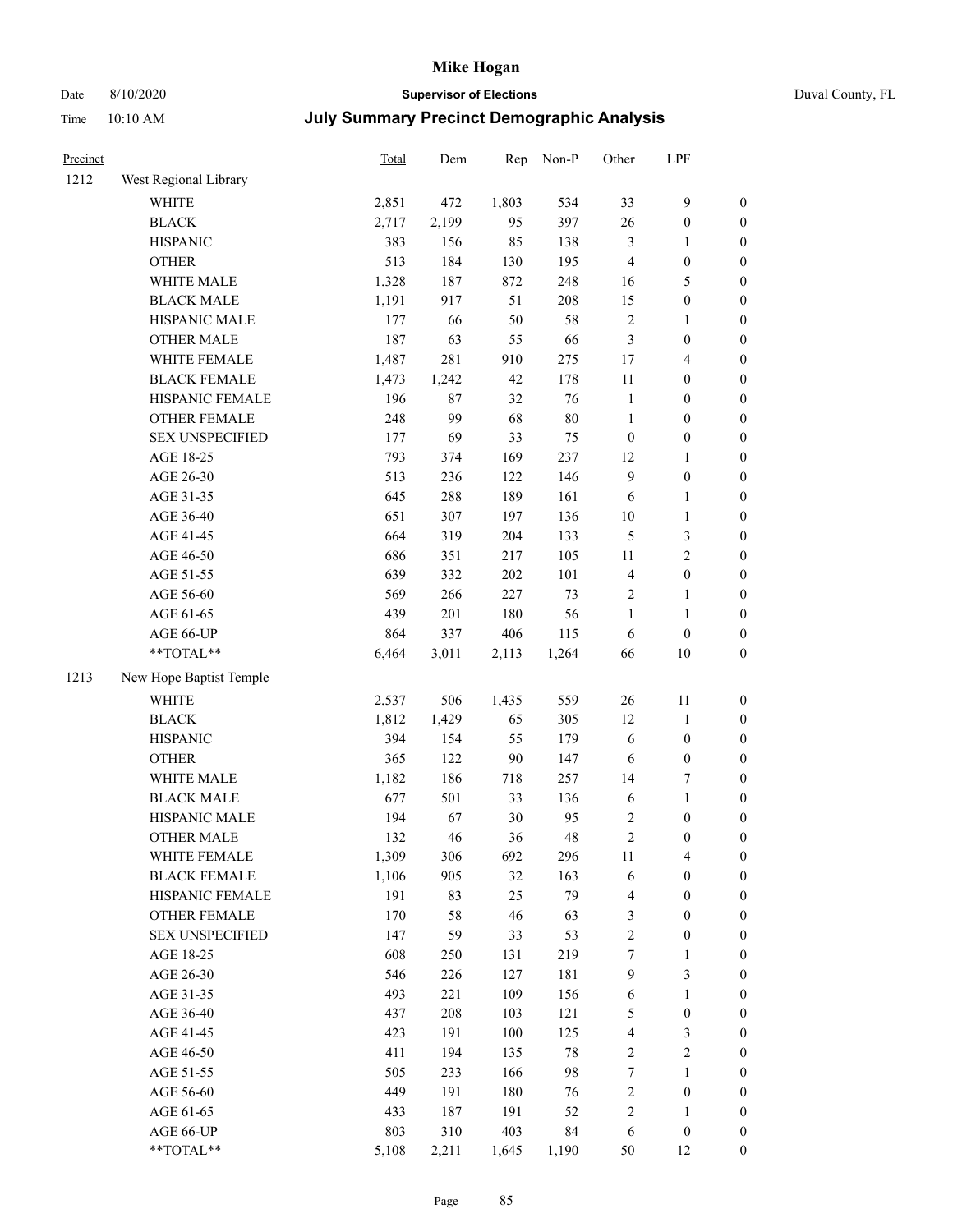Time 10:10 AM

## Date 8/10/2020 **Supervisor of Elections**

|  | Duval County, FL |
|--|------------------|
|--|------------------|

|  | <b>July Summary Precinct Demographic Analysis</b> |
|--|---------------------------------------------------|
|--|---------------------------------------------------|

| Precinct |                              | Total | Dem    | Rep            | Non-P                   | Other            | LPF                     |                  |
|----------|------------------------------|-------|--------|----------------|-------------------------|------------------|-------------------------|------------------|
| 1301     | Bennie Furlong Senior Center |       |        |                |                         |                  |                         |                  |
|          | <b>WHITE</b>                 | 3,044 | 779    | 1,632          | 578                     | 39               | 16                      | 0                |
|          | <b>BLACK</b>                 | 33    | 24     | $\overline{4}$ | 5                       | $\boldsymbol{0}$ | $\boldsymbol{0}$        | 0                |
|          | <b>HISPANIC</b>              | 59    | 20     | 21             | 18                      | $\boldsymbol{0}$ | $\boldsymbol{0}$        | $\boldsymbol{0}$ |
|          | <b>OTHER</b>                 | 144   | 47     | 41             | 50                      | $\overline{4}$   | $\mathbf{2}$            | $\boldsymbol{0}$ |
|          | WHITE MALE                   | 1,482 | 321    | 830            | 306                     | 15               | 10                      | $\boldsymbol{0}$ |
|          | <b>BLACK MALE</b>            | 17    | 12     | $\overline{2}$ | $\mathfrak{Z}$          | $\boldsymbol{0}$ | $\boldsymbol{0}$        | $\boldsymbol{0}$ |
|          | HISPANIC MALE                | 26    | 6      | 11             | 9                       | $\boldsymbol{0}$ | $\boldsymbol{0}$        | $\boldsymbol{0}$ |
|          | <b>OTHER MALE</b>            | 55    | 16     | 21             | 17                      | $\boldsymbol{0}$ | $\mathbf{1}$            | $\boldsymbol{0}$ |
|          | WHITE FEMALE                 | 1,531 | 450    | 785            | 267                     | 23               | 6                       | $\boldsymbol{0}$ |
|          | <b>BLACK FEMALE</b>          | 14    | 11     | $\sqrt{2}$     | $\mathbf{1}$            | $\boldsymbol{0}$ | $\boldsymbol{0}$        | 0                |
|          | HISPANIC FEMALE              | 32    | 14     | 10             | $\,$ $\,$               | $\boldsymbol{0}$ | $\boldsymbol{0}$        | 0                |
|          | <b>OTHER FEMALE</b>          | 64    | 24     | 16             | 21                      | $\overline{2}$   | $\mathbf{1}$            | $\boldsymbol{0}$ |
|          | <b>SEX UNSPECIFIED</b>       | 59    | 16     | 21             | 19                      | 3                | $\boldsymbol{0}$        | $\boldsymbol{0}$ |
|          | AGE 18-25                    | 262   | 68     | 117            | 68                      | 8                | $\mathbf{1}$            | $\boldsymbol{0}$ |
|          | AGE 26-30                    | 241   | 48     | 117            | 64                      | 5                | $\boldsymbol{7}$        | $\boldsymbol{0}$ |
|          | AGE 31-35                    | 262   | 56     | 113            | 84                      | 6                | $\mathfrak{Z}$          | $\boldsymbol{0}$ |
|          | AGE 36-40                    | 232   | 69     | 103            | 57                      | 2                | $\mathbf{1}$            | $\boldsymbol{0}$ |
|          | AGE 41-45                    | 221   | 60     | 98             | 58                      | 3                | $\overline{2}$          | $\boldsymbol{0}$ |
|          | AGE 46-50                    | 276   | 66     | 145            | 62                      | 3                | $\boldsymbol{0}$        | $\boldsymbol{0}$ |
|          | AGE 51-55                    | 278   | 54     | 165            | 55                      | $\sqrt{2}$       | $\sqrt{2}$              | $\boldsymbol{0}$ |
|          | AGE 56-60                    | 349   | 94     | 197            | 51                      | 5                | $\overline{2}$          | 0                |
|          | AGE 61-65                    | 364   | 86     | 230            | 45                      | 3                | $\boldsymbol{0}$        | 0                |
|          | AGE 66-UP                    | 795   | 269    | 413            | 107                     | 6                | $\boldsymbol{0}$        | $\boldsymbol{0}$ |
|          | **TOTAL**                    | 3,280 | 870    | 1,698          | 651                     | 43               | 18                      | $\boldsymbol{0}$ |
| 1302     | Bethlehem Lutheran Church    |       |        |                |                         |                  |                         |                  |
|          | <b>WHITE</b>                 | 2,914 | 679    | 1,637          | 552                     | 23               | 23                      | $\boldsymbol{0}$ |
|          | <b>BLACK</b>                 | 24    | 14     | $\overline{4}$ | $\overline{\mathbf{4}}$ | 2                | $\boldsymbol{0}$        | $\boldsymbol{0}$ |
|          | <b>HISPANIC</b>              | 57    | 17     | 24             | 13                      | $\overline{c}$   | $\mathbf{1}$            | $\boldsymbol{0}$ |
|          | <b>OTHER</b>                 | 162   | 45     | 65             | 48                      | 4                | $\boldsymbol{0}$        | $\boldsymbol{0}$ |
|          | WHITE MALE                   | 1,446 | 267    | 845            | 306                     | 10               | $18\,$                  | $\boldsymbol{0}$ |
|          | <b>BLACK MALE</b>            | 15    | 8      | $\sqrt{2}$     | 3                       | $\overline{2}$   | $\boldsymbol{0}$        | $\boldsymbol{0}$ |
|          | HISPANIC MALE                | 19    | 7      | 6              | 5                       | $\boldsymbol{0}$ | 1                       | 0                |
|          | <b>OTHER MALE</b>            | 68    | 21     | 24             | 20                      | 3                | $\boldsymbol{0}$        | $\boldsymbol{0}$ |
|          | WHITE FEMALE                 | 1,436 | 408    | 774            | 236                     | 13               | 5                       | 0                |
|          | <b>BLACK FEMALE</b>          | 8     | 6      | $\mathbf{1}$   | $\mathbf{1}$            | $\boldsymbol{0}$ | $\boldsymbol{0}$        | $\boldsymbol{0}$ |
|          | HISPANIC FEMALE              | 38    | $10\,$ | 18             | $\,$ $\,$               | $\overline{c}$   | $\boldsymbol{0}$        | $\overline{0}$   |
|          | <b>OTHER FEMALE</b>          | 57    | 16     | $28\,$         | 13                      | $\boldsymbol{0}$ | $\boldsymbol{0}$        | $\overline{0}$   |
|          | <b>SEX UNSPECIFIED</b>       | 70    | 12     | 32             | 25                      | $\mathbf{1}$     | $\boldsymbol{0}$        | 0                |
|          | AGE 18-25                    | 272   | 60     | 138            | 64                      | 6                | $\overline{\mathbf{4}}$ | 0                |
|          | AGE 26-30                    | 305   | 66     | 163            | $70\,$                  | 5                | $\mathbf{1}$            | 0                |
|          | AGE 31-35                    | 328   | 77     | 154            | $88\,$                  | 4                | $\mathfrak s$           | 0                |
|          | AGE 36-40                    | 309   | 68     | 154            | 83                      | $\overline{c}$   | $\sqrt{2}$              | 0                |
|          | AGE 41-45                    | 272   | 56     | 138            | 76                      | $\mathbf{1}$     | $\mathbf{1}$            | 0                |
|          | AGE 46-50                    | 235   | 57     | 123            | 50                      | $\overline{c}$   | $\mathfrak{Z}$          | 0                |
|          | AGE 51-55                    | 242   | 46     | 152            | 38                      | 4                | $\overline{2}$          | $\overline{0}$   |
|          | AGE 56-60                    | 312   | 65     | 201            | 42                      | 3                | 1                       | $\boldsymbol{0}$ |
|          | AGE 61-65                    | 291   | 76     | 168            | 44                      | $\boldsymbol{0}$ | $\mathfrak{Z}$          | $\boldsymbol{0}$ |
|          | AGE 66-UP                    | 590   | 183    | 339            | 62                      | $\overline{4}$   | $\mathfrak{2}$          | $\boldsymbol{0}$ |
|          | **TOTAL**                    | 3,157 | 755    | 1,730          | 617                     | 31               | 24                      | $\boldsymbol{0}$ |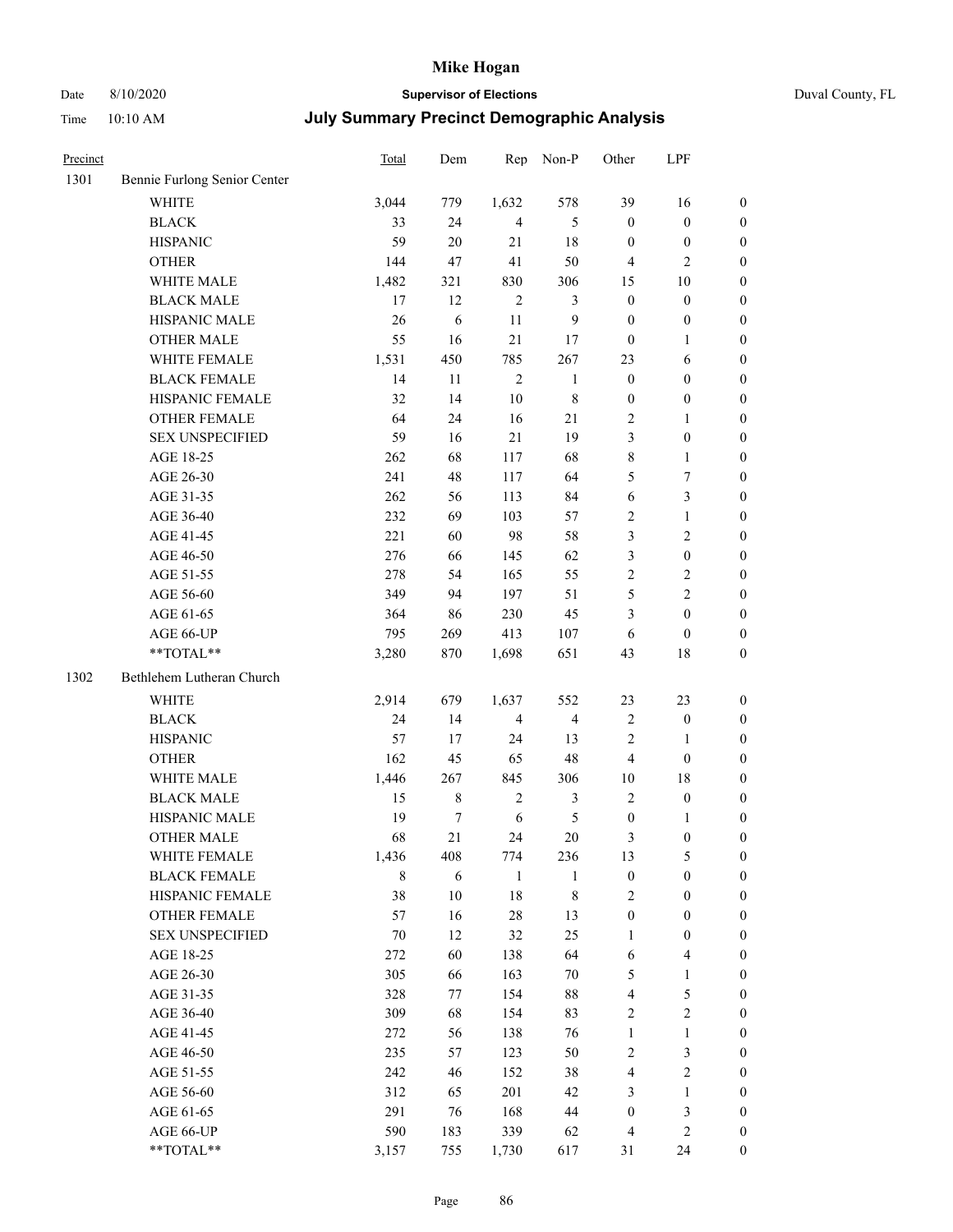### Date 8/10/2020 **Supervisor of Elections** Duval County, FL

| Precinct |                              | Total   | Dem            | Rep            | Non-P  | Other            | LPF              |                  |
|----------|------------------------------|---------|----------------|----------------|--------|------------------|------------------|------------------|
| 1303     | American Legion Post 129     |         |                |                |        |                  |                  |                  |
|          | <b>WHITE</b>                 | 2,497   | 589            | 1,329          | 546    | 23               | 10               | 0                |
|          | <b>BLACK</b>                 | 111     | 79             | $\tau$         | 22     | 3                | $\boldsymbol{0}$ | 0                |
|          | <b>HISPANIC</b>              | 83      | 25             | 33             | 25     | $\boldsymbol{0}$ | $\boldsymbol{0}$ | $\boldsymbol{0}$ |
|          | <b>OTHER</b>                 | 135     | $27\,$         | 56             | 50     | 2                | $\boldsymbol{0}$ | $\boldsymbol{0}$ |
|          | WHITE MALE                   | 1,215   | 243            | 668            | 284    | 13               | 7                | $\boldsymbol{0}$ |
|          | <b>BLACK MALE</b>            | 50      | 29             | $\overline{4}$ | 15     | $\overline{c}$   | $\boldsymbol{0}$ | $\boldsymbol{0}$ |
|          | HISPANIC MALE                | 35      | $\overline{4}$ | 17             | 14     | $\boldsymbol{0}$ | $\boldsymbol{0}$ | $\boldsymbol{0}$ |
|          | <b>OTHER MALE</b>            | 39      | 6              | 19             | 13     | $\mathbf{1}$     | $\boldsymbol{0}$ | $\boldsymbol{0}$ |
|          | WHITE FEMALE                 | 1,269   | 345            | 654            | 257    | $10\,$           | $\mathfrak{Z}$   | $\boldsymbol{0}$ |
|          | <b>BLACK FEMALE</b>          | 59      | 48             | $\mathfrak{Z}$ | $\tau$ | $\mathbf{1}$     | $\boldsymbol{0}$ | $\boldsymbol{0}$ |
|          | HISPANIC FEMALE              | 47      | 21             | 15             | 11     | $\boldsymbol{0}$ | $\boldsymbol{0}$ | $\boldsymbol{0}$ |
|          | OTHER FEMALE                 | 64      | 16             | 29             | 18     | $\mathbf{1}$     | $\boldsymbol{0}$ | $\boldsymbol{0}$ |
|          | <b>SEX UNSPECIFIED</b>       | 48      | $\,$ 8 $\,$    | 16             | 24     | $\boldsymbol{0}$ | $\boldsymbol{0}$ | $\boldsymbol{0}$ |
|          | AGE 18-25                    | 266     | 75             | 101            | 80     | 5                | $\mathfrak s$    | $\boldsymbol{0}$ |
|          | AGE 26-30                    | 328     | 63             | 165            | 95     | 5                | $\boldsymbol{0}$ | $\boldsymbol{0}$ |
|          | AGE 31-35                    | 274     | 74             | 117            | 82     | $\boldsymbol{0}$ | $\mathbf{1}$     | $\boldsymbol{0}$ |
|          | AGE 36-40                    | 243     | 51             | 120            | 68     | 2                | $\sqrt{2}$       | $\boldsymbol{0}$ |
|          | AGE 41-45                    | 195     | 43             | 89             | 62     | $\mathbf{1}$     | $\boldsymbol{0}$ | $\boldsymbol{0}$ |
|          | AGE 46-50                    | $200\,$ | 39             | 108            | 48     | 4                | $\mathbf{1}$     | $\boldsymbol{0}$ |
|          | AGE 51-55                    | 207     | 53             | 114            | 37     | 3                | $\boldsymbol{0}$ | $\boldsymbol{0}$ |
|          | AGE 56-60                    | 242     | 57             | 134            | 48     | 3                | $\boldsymbol{0}$ | 0                |
|          | AGE 61-65                    | 272     | 86             | 143            | 39     | 4                | $\boldsymbol{0}$ | $\boldsymbol{0}$ |
|          | AGE 66-UP                    | 599     | 179            | 334            | 84     | $\mathbf{1}$     | 1                | $\boldsymbol{0}$ |
|          | $**TOTAL**$                  | 2,826   | 720            | 1,425          | 643    | 28               | 10               | $\boldsymbol{0}$ |
| 1304     | Jacksonville Beach City Hall |         |                |                |        |                  |                  |                  |
|          | WHITE                        | 2,695   | 708            | 1,266          | 660    | 40               | 21               | $\boldsymbol{0}$ |
|          | <b>BLACK</b>                 | 241     | 189            | 12             | 39     | $\boldsymbol{0}$ | $\mathbf{1}$     | $\boldsymbol{0}$ |
|          | <b>HISPANIC</b>              | 114     | 41             | 37             | 31     | 4                | $\mathbf{1}$     | $\boldsymbol{0}$ |
|          | <b>OTHER</b>                 | 204     | 67             | 49             | 85     | 2                | $\mathbf{1}$     | $\boldsymbol{0}$ |
|          | WHITE MALE                   | 1,317   | 289            | 626            | 367    | 20               | 15               | $\boldsymbol{0}$ |
|          | <b>BLACK MALE</b>            | 95      | 66             | $\sqrt{5}$     | 23     | $\boldsymbol{0}$ | $\mathbf{1}$     | $\boldsymbol{0}$ |
|          | HISPANIC MALE                | 58      | 17             | 25             | 14     | 1                | $\mathbf{1}$     | 0                |
|          | <b>OTHER MALE</b>            | 81      | 25             | 23             | 31     | $\mathbf{1}$     | 1                | $\boldsymbol{0}$ |
|          | WHITE FEMALE                 | 1,354   | 414            | 626            | 289    | 20               | 5                | 0                |
|          | <b>BLACK FEMALE</b>          | 142     | 119            | 7              | 16     | $\boldsymbol{0}$ | $\boldsymbol{0}$ | $\overline{0}$   |
|          | HISPANIC FEMALE              | 54      | 23             | $11\,$         | 17     | 3                | $\boldsymbol{0}$ | $\overline{0}$   |
|          | <b>OTHER FEMALE</b>          | 92      | 36             | 22             | 33     | 1                | $\boldsymbol{0}$ | $\overline{0}$   |
|          | <b>SEX UNSPECIFIED</b>       | 61      | 16             | 19             | 25     | $\boldsymbol{0}$ | $\mathbf{1}$     | 0                |
|          | AGE 18-25                    | 304     | 95             | 111            | 92     | 5                | $\mathbf{1}$     | 0                |
|          | AGE 26-30                    | 474     | 147            | 182            | 133    | 6                | 6                | 0                |
|          | AGE 31-35                    | 381     | 106            | 133            | 130    | 7                | 5                | 0                |
|          | AGE 36-40                    | 318     | 90             | 104            | 116    | 5                | $\mathfrak{Z}$   | 0                |
|          | AGE 41-45                    | 221     | 61             | 84             | 67     | $\tau$           | $\sqrt{2}$       | 0                |
|          | AGE 46-50                    | 223     | 64             | 108            | 50     | $\boldsymbol{0}$ | $\mathbf{1}$     | 0                |
|          | AGE 51-55                    | 227     | 60             | 111            | 51     | 3                | $\sqrt{2}$       | 0                |
|          | AGE 56-60                    | 256     | 72             | 126            | 52     | 4                | $\sqrt{2}$       | $\overline{0}$   |
|          | AGE 61-65                    | 193     | 73             | 91             | 28     | 1                | $\boldsymbol{0}$ | $\overline{0}$   |
|          | AGE 66-UP                    | 657     | 237            | 314            | 96     | 8                | $\mathfrak{2}$   | 0                |
|          | **TOTAL**                    | 3,254   | 1,005          | 1,364          | 815    | 46               | 24               | $\boldsymbol{0}$ |
|          |                              |         |                |                |        |                  |                  |                  |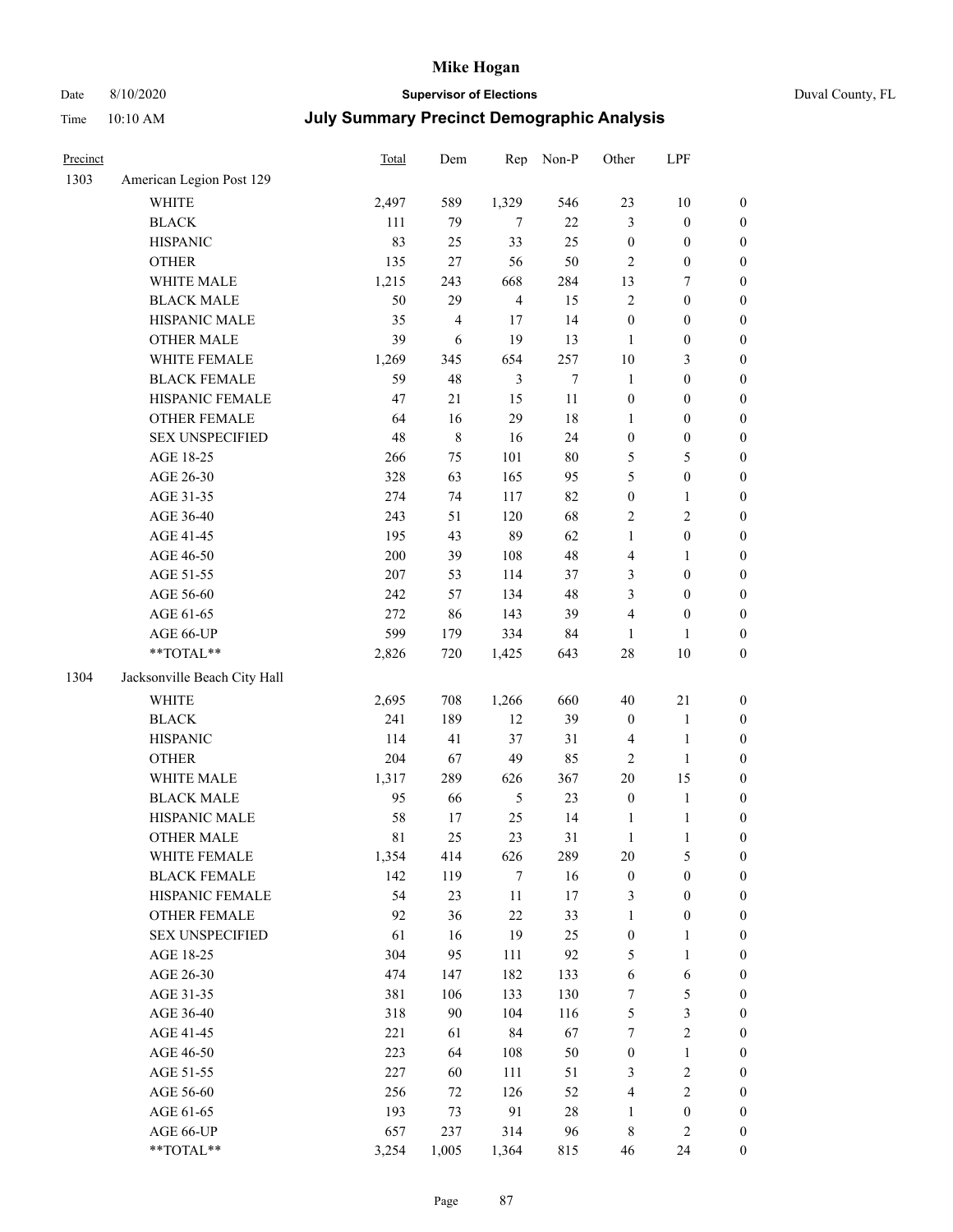### Date 8/10/2020 **Supervisor of Elections** Duval County, FL

| Precinct |                                                           | Total  | Dem              | Rep              | Non-P          | Other            | LPF              |                  |
|----------|-----------------------------------------------------------|--------|------------------|------------------|----------------|------------------|------------------|------------------|
| 1305     | Beaches Regional Library                                  |        |                  |                  |                |                  |                  |                  |
|          | <b>WHITE</b>                                              | 2,676  | 725              | 1,373            | 533            | 29               | 16               | $\boldsymbol{0}$ |
|          | <b>BLACK</b>                                              | 25     | 16               | $\overline{2}$   | 5              | $\mathbf{2}$     | $\boldsymbol{0}$ | $\boldsymbol{0}$ |
|          | <b>HISPANIC</b>                                           | 57     | 22               | 17               | 17             | $\mathbf{1}$     | $\boldsymbol{0}$ | $\boldsymbol{0}$ |
|          | <b>OTHER</b>                                              | 112    | 35               | 44               | 33             | $\boldsymbol{0}$ | $\boldsymbol{0}$ | $\boldsymbol{0}$ |
|          | WHITE MALE                                                | 1,257  | 272              | 693              | 266            | 13               | 13               | $\boldsymbol{0}$ |
|          | <b>BLACK MALE</b>                                         | 15     | $\tau$           | $\mathbf{2}$     | $\overline{4}$ | 2                | $\boldsymbol{0}$ | $\boldsymbol{0}$ |
|          | HISPANIC MALE                                             | $20\,$ | 5                | $\tau$           | $\tau$         | $\mathbf{1}$     | $\boldsymbol{0}$ | $\boldsymbol{0}$ |
|          | <b>OTHER MALE</b>                                         | 40     | 12               | 17               | $11\,$         | $\boldsymbol{0}$ | $\boldsymbol{0}$ | $\boldsymbol{0}$ |
|          | WHITE FEMALE                                              | 1,388  | 445              | 668              | 256            | 16               | $\mathfrak{Z}$   | 0                |
|          | <b>BLACK FEMALE</b>                                       | 10     | $\boldsymbol{9}$ | $\boldsymbol{0}$ | $\mathbf{1}$   | $\boldsymbol{0}$ | $\boldsymbol{0}$ | 0                |
|          | HISPANIC FEMALE                                           | 35     | 16               | 9                | 10             | $\boldsymbol{0}$ | $\boldsymbol{0}$ | $\boldsymbol{0}$ |
|          | OTHER FEMALE                                              | 45     | 18               | 16               | $11\,$         | $\boldsymbol{0}$ | $\boldsymbol{0}$ | $\boldsymbol{0}$ |
|          | <b>SEX UNSPECIFIED</b>                                    | 60     | 14               | 24               | 22             | $\boldsymbol{0}$ | $\boldsymbol{0}$ | $\boldsymbol{0}$ |
|          | AGE 18-25                                                 | 277    | 69               | 114              | 82             | 11               | $\mathbf{1}$     | $\boldsymbol{0}$ |
|          | AGE 26-30                                                 | 254    | $88\,$           | 99               | 63             | 3                | $\mathbf{1}$     | $\boldsymbol{0}$ |
|          | AGE 31-35                                                 | 265    | 65               | 113              | 82             | 3                | $\sqrt{2}$       | $\boldsymbol{0}$ |
|          | AGE 36-40                                                 | 227    | 56               | 103              | 64             | $\mathbf{1}$     | 3                | $\boldsymbol{0}$ |
|          | AGE 41-45                                                 | 191    | 55               | 86               | 44             | 2                | $\overline{4}$   | $\boldsymbol{0}$ |
|          | AGE 46-50                                                 | 238    | 53               | 122              | 56             | 4                | $\mathfrak{Z}$   | $\boldsymbol{0}$ |
|          | AGE 51-55                                                 | 233    | 57               | 130              | 43             | $\mathbf{2}$     | $\mathbf{1}$     | 0                |
|          | AGE 56-60                                                 | 275    | 71               | 163              | 39             | $\overline{c}$   | $\boldsymbol{0}$ | $\boldsymbol{0}$ |
|          | AGE 61-65                                                 | 294    | 69               | 169              | 53             | $\mathbf{2}$     | $\mathbf{1}$     | $\boldsymbol{0}$ |
|          | AGE 66-UP                                                 | 615    | 215              | 337              | 61             | 2                | $\boldsymbol{0}$ | $\boldsymbol{0}$ |
|          | $\mathrm{*}\mathrm{*}\mathrm{TOTAL} \mathrm{*}\mathrm{*}$ | 2,870  | 798              | 1,436            | 588            | 32               | 16               | $\boldsymbol{0}$ |
| 1306     | Atlantic Beach City Hall                                  |        |                  |                  |                |                  |                  |                  |
|          | <b>WHITE</b>                                              | 2,290  | 718              | 1,044            | 495            | 24               | $\boldsymbol{9}$ | $\boldsymbol{0}$ |
|          | <b>BLACK</b>                                              | 89     | 68               | $\overline{4}$   | 16             | $\boldsymbol{0}$ | $\mathbf{1}$     | $\boldsymbol{0}$ |
|          | <b>HISPANIC</b>                                           | 50     | 22               | 15               | 13             | $\boldsymbol{0}$ | $\boldsymbol{0}$ | $\boldsymbol{0}$ |
|          | <b>OTHER</b>                                              | 151    | 46               | 48               | 52             | $\mathbf{1}$     | $\overline{4}$   | $\boldsymbol{0}$ |
|          | WHITE MALE                                                | 1,075  | 274              | 526              | 255            | 13               | $\boldsymbol{7}$ | $\boldsymbol{0}$ |
|          | <b>BLACK MALE</b>                                         | 45     | 31               | $\overline{c}$   | $11\,$         | $\boldsymbol{0}$ | $\mathbf{1}$     | $\boldsymbol{0}$ |
|          | HISPANIC MALE                                             | 26     | 10               | $10\,$           | 6              | $\boldsymbol{0}$ | $\boldsymbol{0}$ | 0                |
|          | <b>OTHER MALE</b>                                         | 47     | 10               | 16               | 20             | 0                | $\mathbf{1}$     | $\boldsymbol{0}$ |
|          | WHITE FEMALE                                              | 1,190  | 437              | 508              | 232            | 11               | $\sqrt{2}$       | 0                |
|          | <b>BLACK FEMALE</b>                                       | 44     | 37               | $\sqrt{2}$       | 5              | $\boldsymbol{0}$ | $\boldsymbol{0}$ | $\overline{0}$   |
|          | HISPANIC FEMALE                                           | 23     | 12               | 5                | 6              | $\boldsymbol{0}$ | $\boldsymbol{0}$ | 0                |
|          | <b>OTHER FEMALE</b>                                       | 73     | 29               | 24               | 17             | 1                | $\sqrt{2}$       | 0                |
|          | <b>SEX UNSPECIFIED</b>                                    | 57     | 14               | 18               | 24             | $\boldsymbol{0}$ | $\mathbf{1}$     | 0                |
|          | AGE 18-25                                                 | 219    | 80               | 74               | 60             | 4                | $\mathbf{1}$     | 0                |
|          | AGE 26-30                                                 | 222    | 68               | 86               | 61             | 6                | $\mathbf{1}$     | 0                |
|          | AGE 31-35                                                 | 238    | 78               | 79               | $71\,$         | 8                | $\sqrt{2}$       | 0                |
|          | AGE 36-40                                                 | 202    | 66               | 67               | 66             | 0                | $\mathfrak{Z}$   | 0                |
|          | AGE 41-45                                                 | 193    | 61               | 74               | 54             | 3                | $\mathbf{1}$     | 0                |
|          | AGE 46-50                                                 | 203    | 55               | 97               | 47             | $\overline{c}$   | $\sqrt{2}$       | 0                |
|          | AGE 51-55                                                 | 200    | 54               | 103              | 42             | $\boldsymbol{0}$ | $\mathbf{1}$     | $\boldsymbol{0}$ |
|          | AGE 56-60                                                 | 243    | 63               | 137              | 43             | $\boldsymbol{0}$ | $\boldsymbol{0}$ | $\overline{0}$   |
|          | AGE 61-65                                                 | 244    | 98               | 103              | 41             | $\mathbf{1}$     | 1                | 0                |
|          | AGE 66-UP                                                 | 615    | 231              | 291              | 90             | $\mathbf{1}$     | $\sqrt{2}$       | 0                |
|          | **TOTAL**                                                 | 2,580  | 854              | 1,111            | 576            | 25               | 14               | $\boldsymbol{0}$ |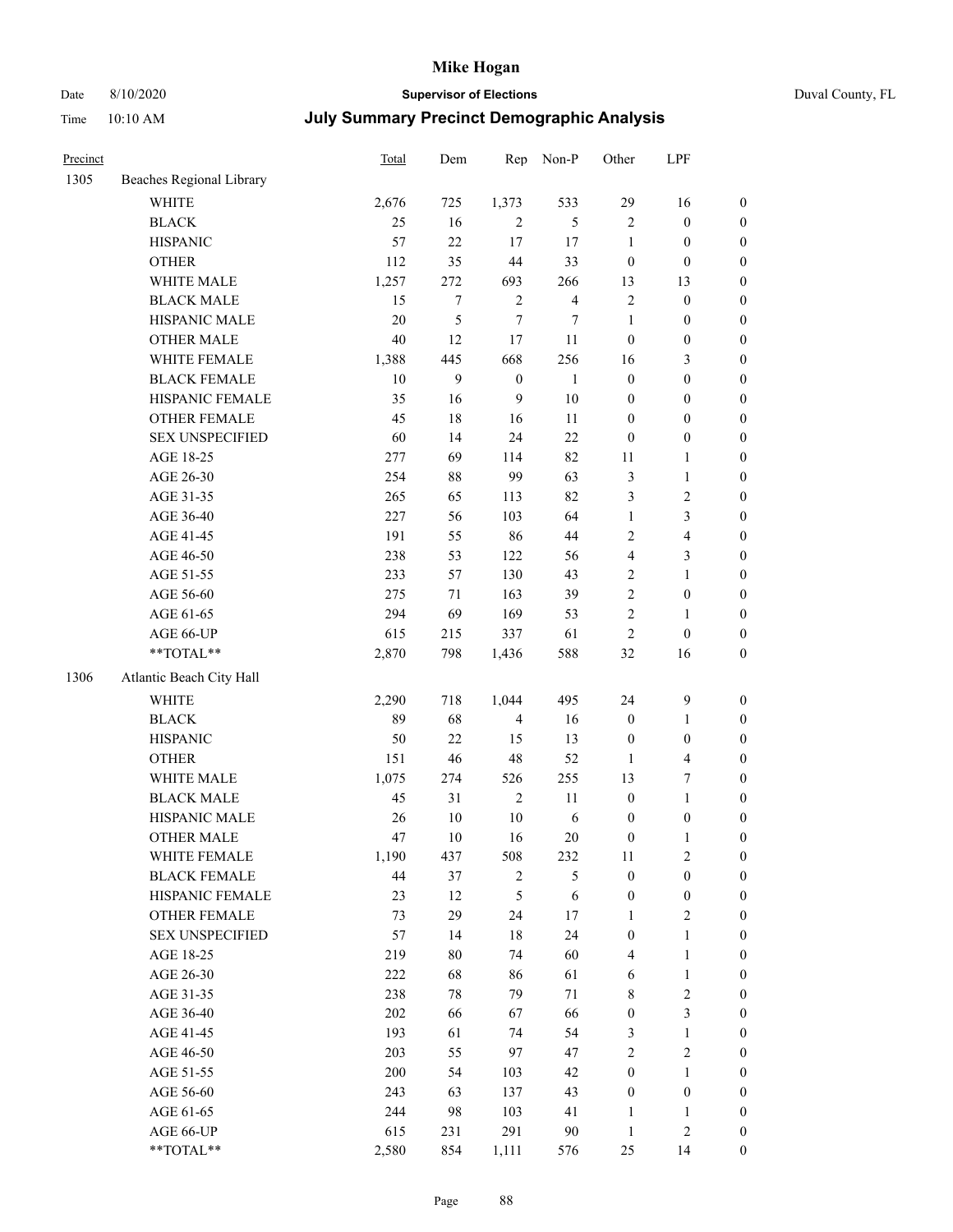## Date 8/10/2020 **Supervisor of Elections** Duval County, FL

| Precinct |                               | Total        | Dem              | Rep            | Non-P            | Other            | LPF              |                       |
|----------|-------------------------------|--------------|------------------|----------------|------------------|------------------|------------------|-----------------------|
| 1307     | Adele Grage Cultural Center   |              |                  |                |                  |                  |                  |                       |
|          | <b>WHITE</b>                  | 2,791        | 783              | 1,484          | 489              | 24               | 11               | $\boldsymbol{0}$      |
|          | <b>BLACK</b>                  | 17           | 12               | $\overline{c}$ | 3                | $\boldsymbol{0}$ | $\boldsymbol{0}$ | $\boldsymbol{0}$      |
|          | <b>HISPANIC</b>               | 47           | 17               | 22             | $\,$ 8 $\,$      | $\boldsymbol{0}$ | $\boldsymbol{0}$ | $\boldsymbol{0}$      |
|          | <b>OTHER</b>                  | 132          | 40               | 48             | 42               | 2                | $\boldsymbol{0}$ | $\boldsymbol{0}$      |
|          | WHITE MALE                    | 1,270        | 288              | 708            | 253              | 13               | 8                | $\boldsymbol{0}$      |
|          | <b>BLACK MALE</b>             | 11           | 7                | 1              | $\mathfrak{Z}$   | $\boldsymbol{0}$ | $\boldsymbol{0}$ | $\boldsymbol{0}$      |
|          | HISPANIC MALE                 | 22           | 6                | 10             | 6                | $\boldsymbol{0}$ | $\boldsymbol{0}$ | $\boldsymbol{0}$      |
|          | <b>OTHER MALE</b>             | 53           | 14               | 22             | 17               | $\boldsymbol{0}$ | $\boldsymbol{0}$ | $\boldsymbol{0}$      |
|          | WHITE FEMALE                  | 1,498        | 488              | 765            | 231              | 11               | $\mathfrak{Z}$   | $\boldsymbol{0}$      |
|          | <b>BLACK FEMALE</b>           | 6            | 5                | $\mathbf{1}$   | $\boldsymbol{0}$ | $\boldsymbol{0}$ | $\boldsymbol{0}$ | 0                     |
|          | HISPANIC FEMALE               | 23           | 11               | 10             | $\sqrt{2}$       | $\boldsymbol{0}$ | $\boldsymbol{0}$ | $\boldsymbol{0}$      |
|          | OTHER FEMALE                  | 52           | 18               | $20\,$         | 13               | $\mathbf{1}$     | $\boldsymbol{0}$ | $\boldsymbol{0}$      |
|          | <b>SEX UNSPECIFIED</b>        | 52           | 15               | 19             | 17               | $\mathbf{1}$     | $\boldsymbol{0}$ | $\boldsymbol{0}$      |
|          | AGE 18-25                     | 210          | 67               | 94             | 44               | 4                | $\mathbf{1}$     | $\boldsymbol{0}$      |
|          | AGE 26-30                     | 130          | 36               | 54             | 36               | 4                | $\boldsymbol{0}$ | $\boldsymbol{0}$      |
|          | AGE 31-35                     | 104          | 30               | 33             | 38               | 2                | $\mathbf{1}$     | $\boldsymbol{0}$      |
|          | AGE 36-40                     | 146          | 36               | 59             | 50               | $\boldsymbol{0}$ | $\mathbf{1}$     | $\boldsymbol{0}$      |
|          | AGE 41-45                     | 113          | 31               | 54             | 28               | $\boldsymbol{0}$ | $\boldsymbol{0}$ | $\boldsymbol{0}$      |
|          | AGE 46-50                     | 146          | 36               | 60             | 45               | 1                | $\overline{4}$   | $\boldsymbol{0}$      |
|          | AGE 51-55                     | 232          | 57               | 137            | 33               | 3                | $\sqrt{2}$       | 0                     |
|          | AGE 56-60                     | 273          | 66               | 160            | 43               | 2                | $\sqrt{2}$       | $\boldsymbol{0}$      |
|          | AGE 61-65                     | 320          | 110              | 165            | 42               | 3                | $\boldsymbol{0}$ | $\boldsymbol{0}$      |
|          | AGE 66-UP                     | 1,312        | 383              | 739            | 183              | 7                | $\boldsymbol{0}$ | $\boldsymbol{0}$      |
|          | $**TOTAL**$                   | 2,987        | 852              | 1,556          | 542              | 26               | 11               | $\boldsymbol{0}$      |
| 1308     | Community Presbyterian Church |              |                  |                |                  |                  |                  |                       |
|          | <b>WHITE</b>                  | 2,507        | 694              | 1,251          | 531              | 16               | 15               | $\boldsymbol{0}$      |
|          | <b>BLACK</b>                  | 373          | 298              | 17             | 56               | $\mathbf{1}$     | $\mathbf{1}$     | $\boldsymbol{0}$      |
|          | <b>HISPANIC</b>               | 74           | 31               | 19             | 24               | $\boldsymbol{0}$ | $\boldsymbol{0}$ | $\boldsymbol{0}$      |
|          | <b>OTHER</b>                  | 153          | 54               | 49             | 47               | $\mathbf{2}$     | $\mathbf{1}$     | $\boldsymbol{0}$      |
|          | WHITE MALE                    |              | 276              | 621            | 275              | 4                | 10               | $\boldsymbol{0}$      |
|          | <b>BLACK MALE</b>             | 1,186<br>154 | 111              | 11             | 31               | $\mathbf{1}$     | $\boldsymbol{0}$ | $\boldsymbol{0}$      |
|          | HISPANIC MALE                 | 25           | $\boldsymbol{9}$ | 6              | 10               | $\boldsymbol{0}$ | $\boldsymbol{0}$ |                       |
|          | <b>OTHER MALE</b>             | 49           | 13               | 21             | 13               | 2                | $\boldsymbol{0}$ | 0<br>$\boldsymbol{0}$ |
|          | WHITE FEMALE                  | 1,300        | 410              | 625            | 249              | 11               | 5                | $\overline{0}$        |
|          | <b>BLACK FEMALE</b>           | 212          | 181              | 6              | 24               | $\boldsymbol{0}$ | $\mathbf{1}$     | $\overline{0}$        |
|          | HISPANIC FEMALE               | 48           | $21\,$           | 13             | 14               | $\boldsymbol{0}$ | $\boldsymbol{0}$ | $\overline{0}$        |
|          | <b>OTHER FEMALE</b>           | 63           | $27\,$           | 19             | 17               | $\boldsymbol{0}$ | $\boldsymbol{0}$ | 0                     |
|          | <b>SEX UNSPECIFIED</b>        | 69           | 29               | 14             | 24               | 1                | $\mathbf{1}$     | 0                     |
|          | AGE 18-25                     | 315          | 109              | 105            | 95               | 5                | $\mathbf{1}$     | 0                     |
|          | AGE 26-30                     | 194          | 65               | $70\,$         | 56               | $\mathbf{1}$     | $\sqrt{2}$       | 0                     |
|          | AGE 31-35                     | 239          | $88\,$           | 73             | 73               | 3                | $\sqrt{2}$       | 0                     |
|          | AGE 36-40                     | 249          | 67               | 100            | $77 \,$          | 1                | $\overline{4}$   | 0                     |
|          | AGE 41-45                     | 223          | 68               | $80\,$         | $71\,$           | $\boldsymbol{0}$ | $\overline{4}$   | 0                     |
|          | AGE 46-50                     | 266          | 91               | 119            | 55               | $\boldsymbol{0}$ | $\mathbf{1}$     | 0                     |
|          | AGE 51-55                     | 262          | 82               | 129            | 48               | 2                | $\mathbf{1}$     | $\boldsymbol{0}$      |
|          | AGE 56-60                     | 356          | 110              | 181            | 60               | 3                | $\sqrt{2}$       | $\overline{0}$        |
|          | AGE 61-65                     | 293          | 104              | 151            | 38               | $\boldsymbol{0}$ | $\boldsymbol{0}$ | 0                     |
|          | AGE 66-UP                     | 710          | 293              | 328            | 85               | 4                | $\boldsymbol{0}$ | 0                     |
|          | **TOTAL**                     | 3,107        | 1,077            | 1,336          | 658              | 19               | 17               | $\boldsymbol{0}$      |
|          |                               |              |                  |                |                  |                  |                  |                       |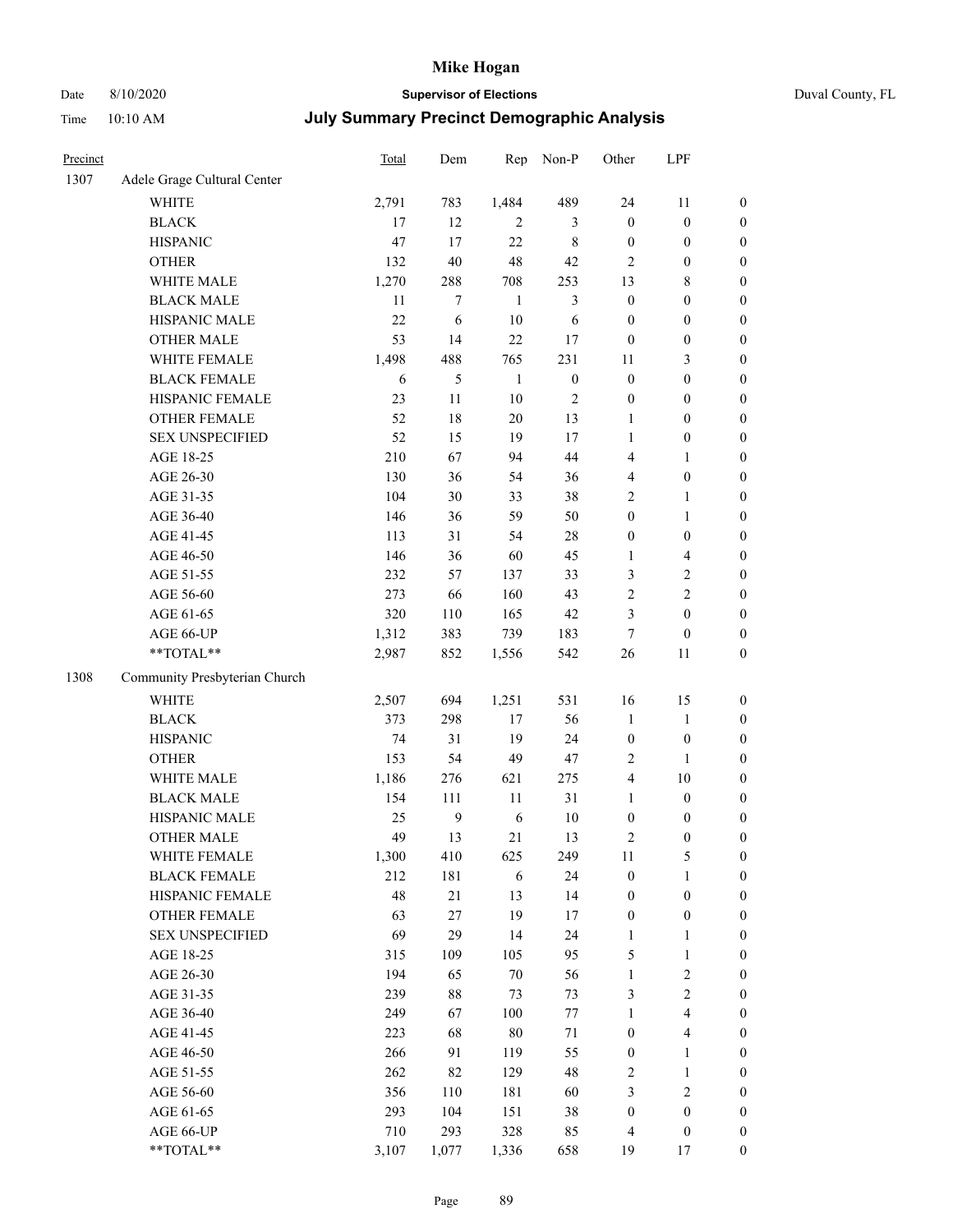# Date 8/10/2020 **Supervisor of Elections** Duval County, FL

| Precinct |                                       | Total | Dem              |                | Rep Non-P      | Other            | LPF              |                  |
|----------|---------------------------------------|-------|------------------|----------------|----------------|------------------|------------------|------------------|
| 1309     | Christ United Methodist Church        |       |                  |                |                |                  |                  |                  |
|          | <b>WHITE</b>                          | 2,771 | 693              | 1,454          | 585            | 24               | 15               | $\boldsymbol{0}$ |
|          | <b>BLACK</b>                          | 34    | 17               | 6              | $10\,$         | $\mathbf{1}$     | $\boldsymbol{0}$ | $\boldsymbol{0}$ |
|          | <b>HISPANIC</b>                       | 58    | 19               | 20             | 17             | $\mathbf{1}$     | 1                | $\boldsymbol{0}$ |
|          | <b>OTHER</b>                          | 148   | 42               | 36             | 64             | 3                | $\mathfrak{Z}$   | $\boldsymbol{0}$ |
|          | WHITE MALE                            | 1,325 | 247              | 737            | 317            | 15               | $\boldsymbol{9}$ | $\boldsymbol{0}$ |
|          | <b>BLACK MALE</b>                     | 19    | 10               | $\sqrt{2}$     | $\sqrt{6}$     | $\mathbf{1}$     | $\boldsymbol{0}$ | $\boldsymbol{0}$ |
|          | HISPANIC MALE                         | 29    | $\tau$           | $11\,$         | 10             | $\mathbf{1}$     | $\boldsymbol{0}$ | $\boldsymbol{0}$ |
|          | <b>OTHER MALE</b>                     | 54    | 13               | 16             | 22             | $\mathbf{1}$     | $\mathbf{2}$     | 0                |
|          | WHITE FEMALE                          | 1,405 | 439              | 696            | 255            | 9                | 6                | 0                |
|          | <b>BLACK FEMALE</b>                   | 15    | 7                | $\overline{4}$ | $\overline{4}$ | 0                | $\boldsymbol{0}$ | 0                |
|          | HISPANIC FEMALE                       | 29    | 12               | 9              | 7              | $\boldsymbol{0}$ | $\mathbf{1}$     | 0                |
|          | OTHER FEMALE                          | 68    | 24               | 18             | 24             | $\mathbf{1}$     | $\mathbf{1}$     | $\boldsymbol{0}$ |
|          | <b>SEX UNSPECIFIED</b>                | 66    | 12               | 23             | 30             | $\mathbf{1}$     | $\boldsymbol{0}$ | $\boldsymbol{0}$ |
|          | AGE 18-25                             | 275   | 64               | 108            | 95             | 4                | $\overline{4}$   | $\boldsymbol{0}$ |
|          | AGE 26-30                             | 248   | 53               | 106            | 83             | 6                | $\boldsymbol{0}$ | $\boldsymbol{0}$ |
|          | AGE 31-35                             | 281   | 79               | 117            | 80             | 4                | $\mathbf{1}$     | $\boldsymbol{0}$ |
|          | AGE 36-40                             | 323   | 73               | 150            | 93             | $\overline{c}$   | 5                | $\overline{0}$   |
|          | AGE 41-45                             | 257   | 60               | 109            | 84             | $\overline{c}$   | $\sqrt{2}$       | 0                |
|          | AGE 46-50                             | 260   | 57               | 132            | 67             | $\mathbf{1}$     | $\mathfrak{Z}$   | 0                |
|          |                                       | 226   | 55               | 128            | 40             | $\mathbf{2}$     |                  |                  |
|          | AGE 51-55                             |       |                  |                |                |                  | $\mathbf{1}$     | 0                |
|          | AGE 56-60                             | 258   | 56               | 153            | 45             | 3                | $\mathbf{1}$     | 0                |
|          | AGE 61-65                             | 283   | 70               | 172            | 40             | $\mathbf{1}$     | $\boldsymbol{0}$ | 0                |
|          | AGE 66-UP<br>$**TOTAL**$              | 599   | 204              | 340            | 49             | 4                | $\overline{2}$   | $\boldsymbol{0}$ |
|          |                                       | 3,011 | 771              | 1,516          | 676            | 29               | 19               | $\boldsymbol{0}$ |
| 1310     | First Christian Church of the Beaches |       |                  |                |                |                  |                  |                  |
|          | WHITE                                 | 2,926 | 746              | 1,446          | 679            | 41               | 14               | $\boldsymbol{0}$ |
|          | <b>BLACK</b>                          | 38    | 21               | 7              | 10             | $\boldsymbol{0}$ | $\boldsymbol{0}$ | $\boldsymbol{0}$ |
|          | <b>HISPANIC</b>                       | 79    | 25               | 32             | 21             | $\mathbf{1}$     | $\boldsymbol{0}$ | $\overline{0}$   |
|          | <b>OTHER</b>                          | 158   | 40               | 51             | 63             | $\overline{c}$   | $\mathbf{2}$     | $\overline{0}$   |
|          | WHITE MALE                            | 1,430 | 318              | 705            | 376            | 20               | 11               | 0                |
|          | <b>BLACK MALE</b>                     | 21    | 9                | $\overline{4}$ | 8              | $\boldsymbol{0}$ | $\boldsymbol{0}$ | 0                |
|          | HISPANIC MALE                         | 36    | $\boldsymbol{9}$ | 19             | $\,$ 8 $\,$    | $\boldsymbol{0}$ | $\boldsymbol{0}$ | 0                |
|          | <b>OTHER MALE</b>                     | 55    | 12               | 19             | 22             | 2                | $\boldsymbol{0}$ | $\boldsymbol{0}$ |
|          | WHITE FEMALE                          | 1,469 | 422              | 728            | 295            | 21               | 3                | $\boldsymbol{0}$ |
|          | <b>BLACK FEMALE</b>                   | 16    | 11               | 3              | $\mathbf{2}$   | $\boldsymbol{0}$ | $\boldsymbol{0}$ | $\overline{0}$   |
|          | HISPANIC FEMALE                       | 43    | 16               | 13             | 13             | 1                | $\boldsymbol{0}$ | 0                |
|          | <b>OTHER FEMALE</b>                   | 71    | $22\,$           | 27             | $21\,$         | $\boldsymbol{0}$ | $\mathbf{1}$     | 0                |
|          | <b>SEX UNSPECIFIED</b>                | 60    | 13               | 18             | 28             | $\boldsymbol{0}$ | $\mathbf{1}$     | 0                |
|          | AGE 18-25                             | 285   | 73               | 101            | 97             | $11\,$           | 3                | 0                |
|          | AGE 26-30                             | 356   | 89               | 132            | 126            | 6                | $\mathfrak{Z}$   | 0                |
|          | AGE 31-35                             | 356   | 92               | 148            | 106            | 6                | $\overline{4}$   | 0                |
|          | AGE 36-40                             | 270   | 73               | 105            | 84             | 5                | $\mathfrak{Z}$   | 0                |
|          | AGE 41-45                             | 223   | 63               | 100            | 54             | 4                | $\sqrt{2}$       | 0                |
|          | AGE 46-50                             | 237   | 61               | 116            | 59             | $\mathbf{1}$     | $\boldsymbol{0}$ | $\overline{0}$   |
|          | AGE 51-55                             | 279   | 63               | 162            | 52             | 2                | $\boldsymbol{0}$ | $\boldsymbol{0}$ |
|          | AGE 56-60                             | 298   | $70\,$           | 168            | 56             | 3                | 1                | $\overline{0}$   |
|          | AGE 61-65                             | 264   | 67               | 138            | 57             | $\overline{c}$   | $\boldsymbol{0}$ | 0                |
|          | AGE 66-UP                             | 632   | 181              | 366            | $8\sqrt{1}$    | 4                | $\boldsymbol{0}$ | 0                |
|          | **TOTAL**                             | 3,201 | 832              | 1,536          | 773            | 44               | 16               | $\boldsymbol{0}$ |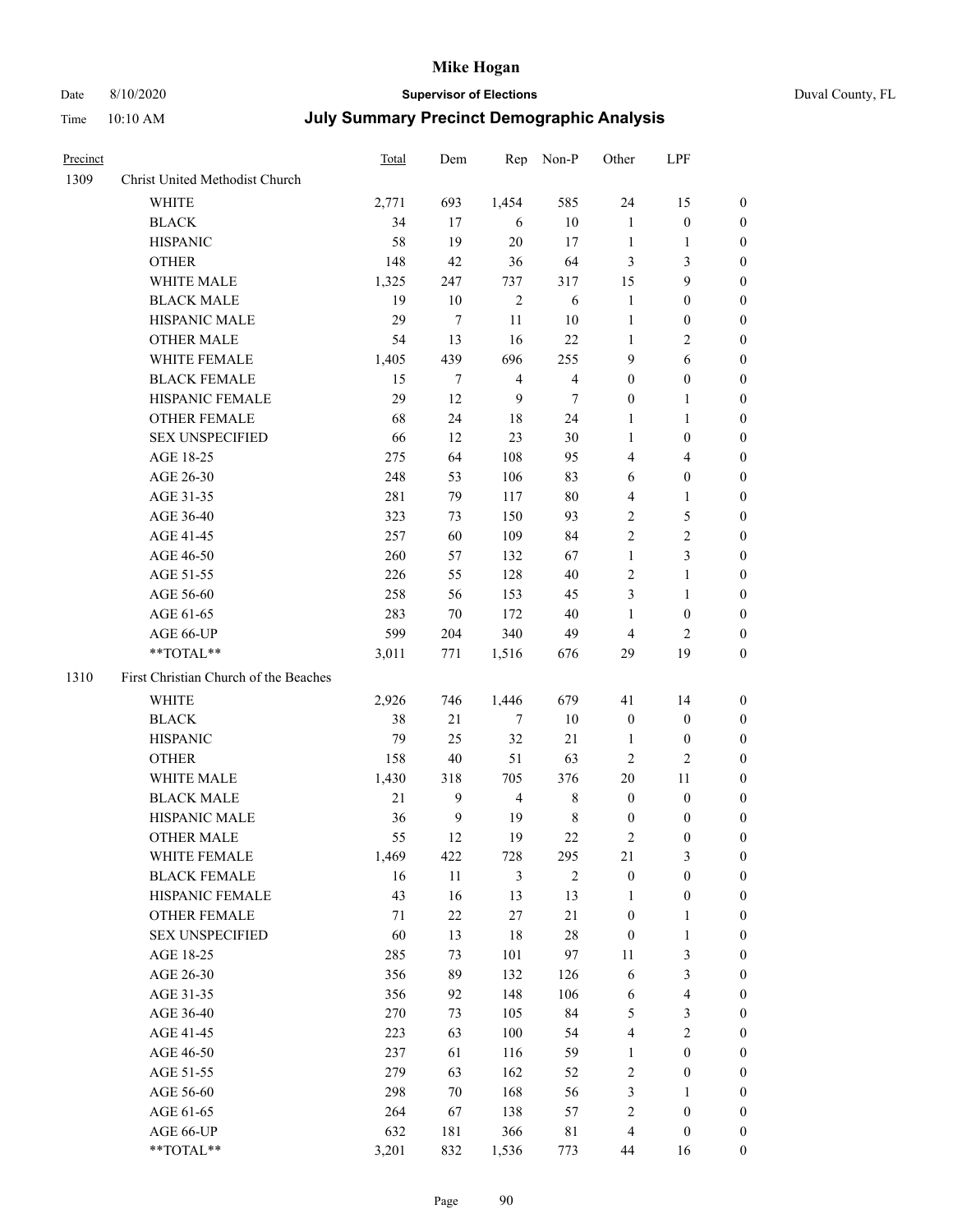### Date 8/10/2020 **Supervisor of Elections** Duval County, FL

| Precinct |                            | Total | Dem              | Rep            | Non-P  | Other                   | LPF                     |                  |
|----------|----------------------------|-------|------------------|----------------|--------|-------------------------|-------------------------|------------------|
| 1311     | Hampton Inn                |       |                  |                |        |                         |                         |                  |
|          | <b>WHITE</b>               | 3,348 | 775              | 1,808          | 701    | 38                      | 26                      | $\boldsymbol{0}$ |
|          | <b>BLACK</b>               | 67    | 45               | 6              | 14     | $\mathbf{1}$            | $\mathbf{1}$            | $\boldsymbol{0}$ |
|          | <b>HISPANIC</b>            | 82    | 35               | 26             | 20     | $\mathbf{1}$            | $\boldsymbol{0}$        | $\boldsymbol{0}$ |
|          | <b>OTHER</b>               | 211   | 61               | 89             | 60     | $\boldsymbol{0}$        | $\mathbf{1}$            | $\boldsymbol{0}$ |
|          | WHITE MALE                 | 1,530 | 271              | 877            | 354    | 15                      | 13                      | $\boldsymbol{0}$ |
|          | <b>BLACK MALE</b>          | 42    | 26               | $\overline{4}$ | 11     | $\mathbf{1}$            | $\boldsymbol{0}$        | $\boldsymbol{0}$ |
|          | HISPANIC MALE              | 24    | $\boldsymbol{9}$ | $\,$ 8 $\,$    | $\tau$ | $\boldsymbol{0}$        | $\boldsymbol{0}$        | $\boldsymbol{0}$ |
|          | <b>OTHER MALE</b>          | 84    | 23               | 41             | 19     | $\boldsymbol{0}$        | $\mathbf{1}$            | $\boldsymbol{0}$ |
|          | WHITE FEMALE               | 1,789 | 497              | 919            | 337    | 23                      | 13                      | $\boldsymbol{0}$ |
|          | <b>BLACK FEMALE</b>        | 25    | 19               | $\overline{2}$ | 3      | $\boldsymbol{0}$        | $\mathbf{1}$            | 0                |
|          | HISPANIC FEMALE            | 57    | 26               | 17             | 13     | $\mathbf{1}$            | $\boldsymbol{0}$        | $\boldsymbol{0}$ |
|          | OTHER FEMALE               | 97    | 33               | 39             | 25     | $\boldsymbol{0}$        | $\boldsymbol{0}$        | $\boldsymbol{0}$ |
|          | <b>SEX UNSPECIFIED</b>     | 60    | 12               | $22\,$         | 26     | $\boldsymbol{0}$        | $\boldsymbol{0}$        | $\boldsymbol{0}$ |
|          | AGE 18-25                  | 312   | 67               | 137            | 97     | 8                       | $\mathfrak{Z}$          | $\boldsymbol{0}$ |
|          | AGE 26-30                  | 318   | 86               | 147            | $80\,$ | 2                       | 3                       | $\boldsymbol{0}$ |
|          | AGE 31-35                  | 345   | 68               | 164            | 102    | 4                       | 7                       | $\boldsymbol{0}$ |
|          | AGE 36-40                  | 340   | 86               | 144            | 101    | 5                       | $\overline{\mathbf{4}}$ | $\boldsymbol{0}$ |
|          | AGE 41-45                  | 280   | 65               | 133            | $77\,$ | 3                       | $\sqrt{2}$              | $\boldsymbol{0}$ |
|          | AGE 46-50                  | 288   | 44               | 171            | 66     | 3                       | $\overline{4}$          | $\boldsymbol{0}$ |
|          | AGE 51-55                  | 336   | 64               | 211            | 56     | $\mathbf{1}$            | $\overline{\mathbf{4}}$ | 0                |
|          | AGE 56-60                  | 344   | 78               | 204            | 55     | 6                       | 1                       | 0                |
|          | AGE 61-65                  | 319   | 108              | 171            | 38     | 2                       | $\boldsymbol{0}$        | $\boldsymbol{0}$ |
|          | AGE 66-UP                  | 826   | 250              | 447            | 123    | 6                       | $\boldsymbol{0}$        | $\boldsymbol{0}$ |
|          | **TOTAL**                  | 3,708 | 916              | 1,929          | 795    | 40                      | $28\,$                  | $\boldsymbol{0}$ |
| 1312     | Oceanside Church of Christ |       |                  |                |        |                         |                         |                  |
|          | WHITE                      | 1,946 | 527              | 829            | 561    | $22\,$                  | 7                       | $\boldsymbol{0}$ |
|          | <b>BLACK</b>               | 348   | 253              | 17             | 76     | 2                       | $\boldsymbol{0}$        | $\boldsymbol{0}$ |
|          | <b>HISPANIC</b>            | 137   | 62               | 35             | $40\,$ | $\boldsymbol{0}$        | $\boldsymbol{0}$        | $\boldsymbol{0}$ |
|          | <b>OTHER</b>               | 188   | 60               | 54             | $72\,$ | $\mathbf{1}$            | $\mathbf{1}$            | $\boldsymbol{0}$ |
|          | WHITE MALE                 | 948   | 192              | 443            | 301    | 7                       | $\mathfrak{S}$          | $\boldsymbol{0}$ |
|          | <b>BLACK MALE</b>          | 151   | $100\,$          | 12             | 39     | $\boldsymbol{0}$        | $\boldsymbol{0}$        | $\boldsymbol{0}$ |
|          | HISPANIC MALE              | 62    | 21               | 20             | 21     | 0                       | $\boldsymbol{0}$        | 0                |
|          | <b>OTHER MALE</b>          | 61    | 19               | 13             | 29     | $\boldsymbol{0}$        | $\boldsymbol{0}$        | $\boldsymbol{0}$ |
|          | WHITE FEMALE               | 980   | 327              | 380            | 256    | 15                      | $\overline{c}$          | $\overline{0}$   |
|          | <b>BLACK FEMALE</b>        | 189   | 150              | $\overline{4}$ | 33     | 2                       | $\boldsymbol{0}$        | $\overline{0}$   |
|          | HISPANIC FEMALE            | 73    | 40               | 14             | 19     | $\boldsymbol{0}$        | $\boldsymbol{0}$        | $\overline{0}$   |
|          | <b>OTHER FEMALE</b>        | 94    | 30               | 34             | $28\,$ | $\mathbf{1}$            | $\mathbf{1}$            | $\overline{0}$   |
|          | <b>SEX UNSPECIFIED</b>     | 61    | 23               | 15             | 23     | $\boldsymbol{0}$        | $\boldsymbol{0}$        | 0                |
|          | AGE 18-25                  | 305   | 97               | 89             | 112    | 4                       | $\mathfrak{Z}$          | $\theta$         |
|          | AGE 26-30                  | 319   | 102              | 98             | 112    | 4                       | $\mathfrak{Z}$          | 0                |
|          | AGE 31-35                  | 305   | 104              | 86             | 109    | 6                       | $\boldsymbol{0}$        | 0                |
|          | AGE 36-40                  | 280   | 91               | 82             | 101    | $\overline{\mathbf{4}}$ | $\mathbf{2}$            | 0                |
|          | AGE 41-45                  | 212   | 76               | 65             | 69     | $\overline{c}$          | $\boldsymbol{0}$        | 0                |
|          | AGE 46-50                  | 219   | 67               | 90             | 60     | 2                       | $\boldsymbol{0}$        | 0                |
|          | AGE 51-55                  | 217   | 61               | 102            | 54     | $\boldsymbol{0}$        | $\boldsymbol{0}$        | $\overline{0}$   |
|          | AGE 56-60                  | 226   | 74               | 106            | 46     | $\boldsymbol{0}$        | $\boldsymbol{0}$        | $\boldsymbol{0}$ |
|          | AGE 61-65                  | 206   | 89               | 89             | 26     | 2                       | $\boldsymbol{0}$        | $\overline{0}$   |
|          | AGE 66-UP                  | 329   | 141              | 128            | 59     | $\mathbf{1}$            | $\boldsymbol{0}$        | 0                |
|          | **TOTAL**                  | 2,619 | 902              | 935            | 749    | 25                      | 8                       | $\boldsymbol{0}$ |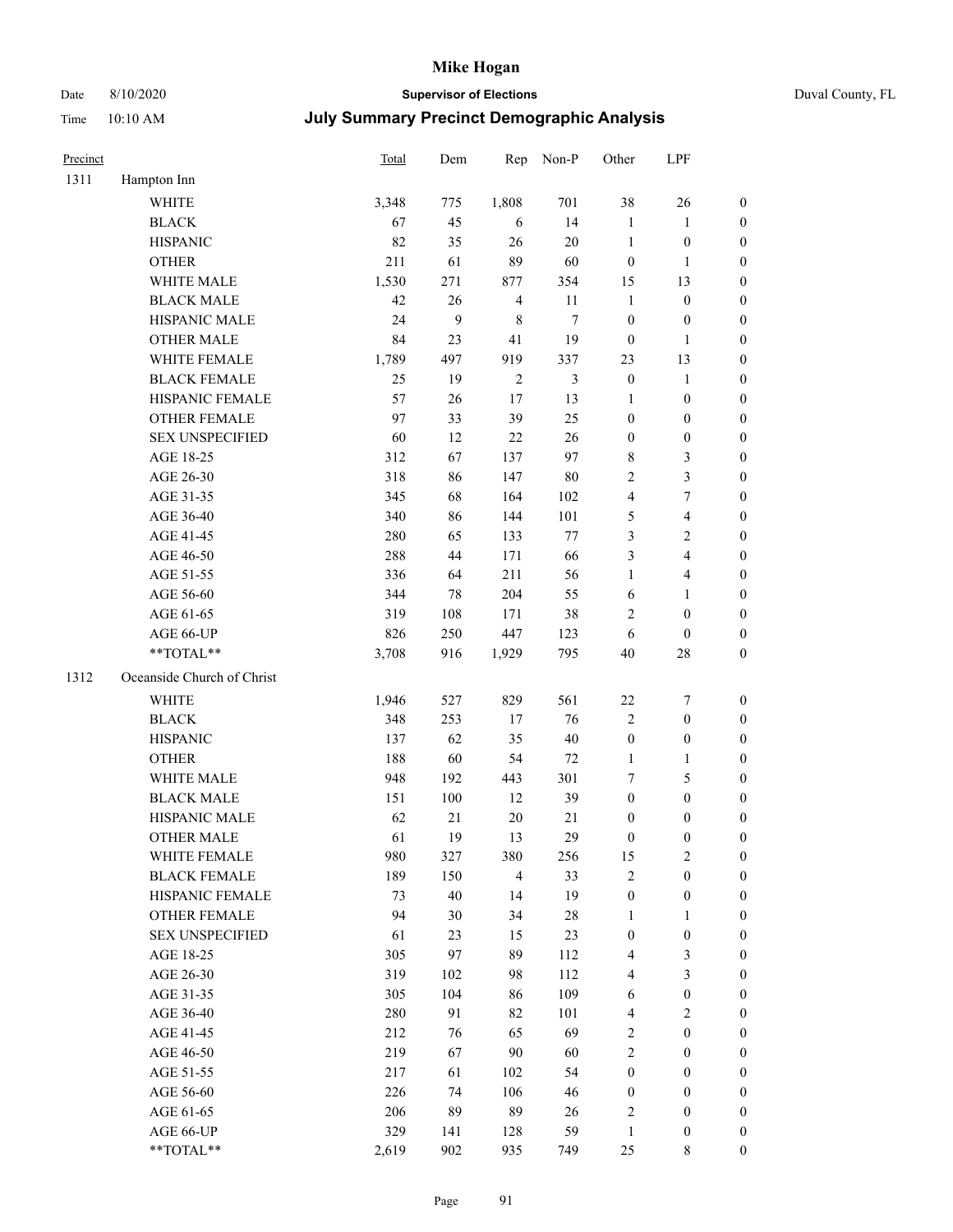### Date 8/10/2020 **Supervisor of Elections** Duval County, FL

| Precinct |                          | <b>Total</b> | Dem     | Rep            | Non-P  | Other            | LPF                     |                  |
|----------|--------------------------|--------------|---------|----------------|--------|------------------|-------------------------|------------------|
| 1313     | Rivertown Church         |              |         |                |        |                  |                         |                  |
|          | <b>WHITE</b>             | 3,710        | 632     | 2,306          | 730    | 33               | $\mathbf{9}$            | $\boldsymbol{0}$ |
|          | <b>BLACK</b>             | 191          | 140     | 6              | 44     | $\mathbf{1}$     | $\boldsymbol{0}$        | $\boldsymbol{0}$ |
|          | <b>HISPANIC</b>          | 142          | 58      | 42             | $40\,$ | $\mathbf{1}$     | $\mathbf{1}$            | $\boldsymbol{0}$ |
|          | <b>OTHER</b>             | 293          | 60      | 112            | 117    | 4                | $\boldsymbol{0}$        | $\boldsymbol{0}$ |
|          | WHITE MALE               | 1,809        | 237     | 1,169          | 390    | $10\,$           | $\mathfrak{Z}$          | $\boldsymbol{0}$ |
|          | <b>BLACK MALE</b>        | 67           | 45      | 3              | 18     | $\mathbf{1}$     | $\boldsymbol{0}$        | $\boldsymbol{0}$ |
|          | HISPANIC MALE            | 73           | 27      | 21             | 23     | $\mathbf{1}$     | $\mathbf{1}$            | $\boldsymbol{0}$ |
|          | <b>OTHER MALE</b>        | 97           | 19      | 33             | 45     | $\boldsymbol{0}$ | $\boldsymbol{0}$        | $\boldsymbol{0}$ |
|          | WHITE FEMALE             | 1,871        | 392     | 1,115          | 335    | 23               | 6                       | $\boldsymbol{0}$ |
|          | <b>BLACK FEMALE</b>      | 124          | 95      | 3              | 26     | $\boldsymbol{0}$ | $\boldsymbol{0}$        | $\boldsymbol{0}$ |
|          | HISPANIC FEMALE          | 65           | 29      | $20\,$         | 16     | $\boldsymbol{0}$ | $\boldsymbol{0}$        | 0                |
|          | <b>OTHER FEMALE</b>      | 142          | 33      | 65             | 41     | 3                | $\boldsymbol{0}$        | $\boldsymbol{0}$ |
|          | <b>SEX UNSPECIFIED</b>   | 88           | 13      | 37             | 37     | $\mathbf{1}$     | $\boldsymbol{0}$        | $\boldsymbol{0}$ |
|          | AGE 18-25                | 399          | 94      | 163            | 134    | 8                | $\boldsymbol{0}$        | $\boldsymbol{0}$ |
|          | AGE 26-30                | 333          | 91      | 146            | 91     | 4                | $\mathbf{1}$            | $\boldsymbol{0}$ |
|          | AGE 31-35                | 352          | 87      | 157            | 99     | 5                | $\overline{\mathbf{4}}$ | $\boldsymbol{0}$ |
|          | AGE 36-40                | 368          | 69      | 173            | 119    | 5                | $\sqrt{2}$              | $\boldsymbol{0}$ |
|          | AGE 41-45                | 355          | 77      | 188            | $87\,$ | 3                | $\boldsymbol{0}$        | $\boldsymbol{0}$ |
|          | AGE 46-50                | 344          | 64      | 205            | $71\,$ | 3                | $\mathbf{1}$            | $\boldsymbol{0}$ |
|          | AGE 51-55                | 342          | 58      | 209            | $72\,$ | 3                | $\boldsymbol{0}$        | $\boldsymbol{0}$ |
|          | AGE 56-60                | 444          | 66      | 307            | 68     | $\sqrt{2}$       | $\mathbf{1}$            | 0                |
|          | AGE 61-65                | 361          | 54      | 234            | $70\,$ | $\overline{c}$   | $\mathbf{1}$            | 0                |
|          | AGE 66-UP                | 1,037        | 230     | 683            | 120    | $\overline{4}$   | $\boldsymbol{0}$        | $\boldsymbol{0}$ |
|          | **TOTAL**                | 4,336        | 890     | 2,466          | 931    | 39               | $10\,$                  | $\boldsymbol{0}$ |
| 1314     | Mayport Community Center |              |         |                |        |                  |                         |                  |
|          | WHITE                    | 724          | 121     | 398            | 189    | $10\,$           | 6                       | $\boldsymbol{0}$ |
|          | <b>BLACK</b>             | 164          | 114     | $\tau$         | 36     | 7                | $\boldsymbol{0}$        | $\boldsymbol{0}$ |
|          | <b>HISPANIC</b>          | 73           | 19      | 26             | $28\,$ | $\boldsymbol{0}$ | $\boldsymbol{0}$        | $\boldsymbol{0}$ |
|          | <b>OTHER</b>             | 112          | $28\,$  | 41             | 39     | 4                | $\boldsymbol{0}$        | $\boldsymbol{0}$ |
|          | WHITE MALE               | 368          | 48      | 218            | 93     | $\sqrt{6}$       | $\mathfrak{Z}$          | $\boldsymbol{0}$ |
|          | <b>BLACK MALE</b>        | $71\,$       | 45      | $\overline{4}$ | 17     | 5                | $\boldsymbol{0}$        | $\boldsymbol{0}$ |
|          | HISPANIC MALE            | 35           | $\,8\,$ | 15             | 12     | $\boldsymbol{0}$ | $\boldsymbol{0}$        | $\boldsymbol{0}$ |
|          | OTHER MALE               | 41           | 10      | 16             | 11     | 4                | $\boldsymbol{0}$        | $\boldsymbol{0}$ |
|          | WHITE FEMALE             | 341          | 70      | 171            | 93     | 4                | 3                       | 0                |
|          | <b>BLACK FEMALE</b>      | 89           | 66      | 3              | 18     | $\overline{2}$   | $\boldsymbol{0}$        | $\overline{0}$   |
|          | HISPANIC FEMALE          | 36           | $10\,$  | $10\,$         | 16     | $\boldsymbol{0}$ | $\boldsymbol{0}$        | $\overline{0}$   |
|          | <b>OTHER FEMALE</b>      | 51           | 13      | $18\,$         | $20\,$ | $\boldsymbol{0}$ | $\boldsymbol{0}$        | $\overline{0}$   |
|          | <b>SEX UNSPECIFIED</b>   | 41           | 12      | 17             | 12     | $\boldsymbol{0}$ | $\boldsymbol{0}$        | 0                |
|          | AGE 18-25                | 142          | 43      | 49             | 46     | 4                | $\boldsymbol{0}$        | 0                |
|          | AGE 26-30                | 109          | 23      | 32             | 51     | $\mathbf{1}$     | $\sqrt{2}$              | 0                |
|          | AGE 31-35                | 140          | 47      | 50             | 39     | 2                | $\sqrt{2}$              | 0                |
|          | AGE 36-40                | 166          | 37      | 81             | 44     | 2                | $\sqrt{2}$              | 0                |
|          | AGE 41-45                | 118          | 27      | 54             | 34     | 3                | $\boldsymbol{0}$        | 0                |
|          | AGE 46-50                | 130          | 28      | 73             | 26     | 3                | $\boldsymbol{0}$        | 0                |
|          | AGE 51-55                | 69           | 15      | 36             | 15     | 3                | $\boldsymbol{0}$        | 0                |
|          | AGE 56-60                | 68           | 23      | 27             | 17     | $\mathbf{1}$     | $\boldsymbol{0}$        | 0                |
|          | AGE 61-65                | 48           | 11      | 26             | $10\,$ | $\mathbf{1}$     | $\boldsymbol{0}$        | 0                |
|          | AGE 66-UP                | 83           | $28\,$  | 44             | $10\,$ | $\mathbf{1}$     | $\boldsymbol{0}$        | 0                |
|          | **TOTAL**                | 1,073        | 282     | 472            | 292    | 21               | 6                       | $\boldsymbol{0}$ |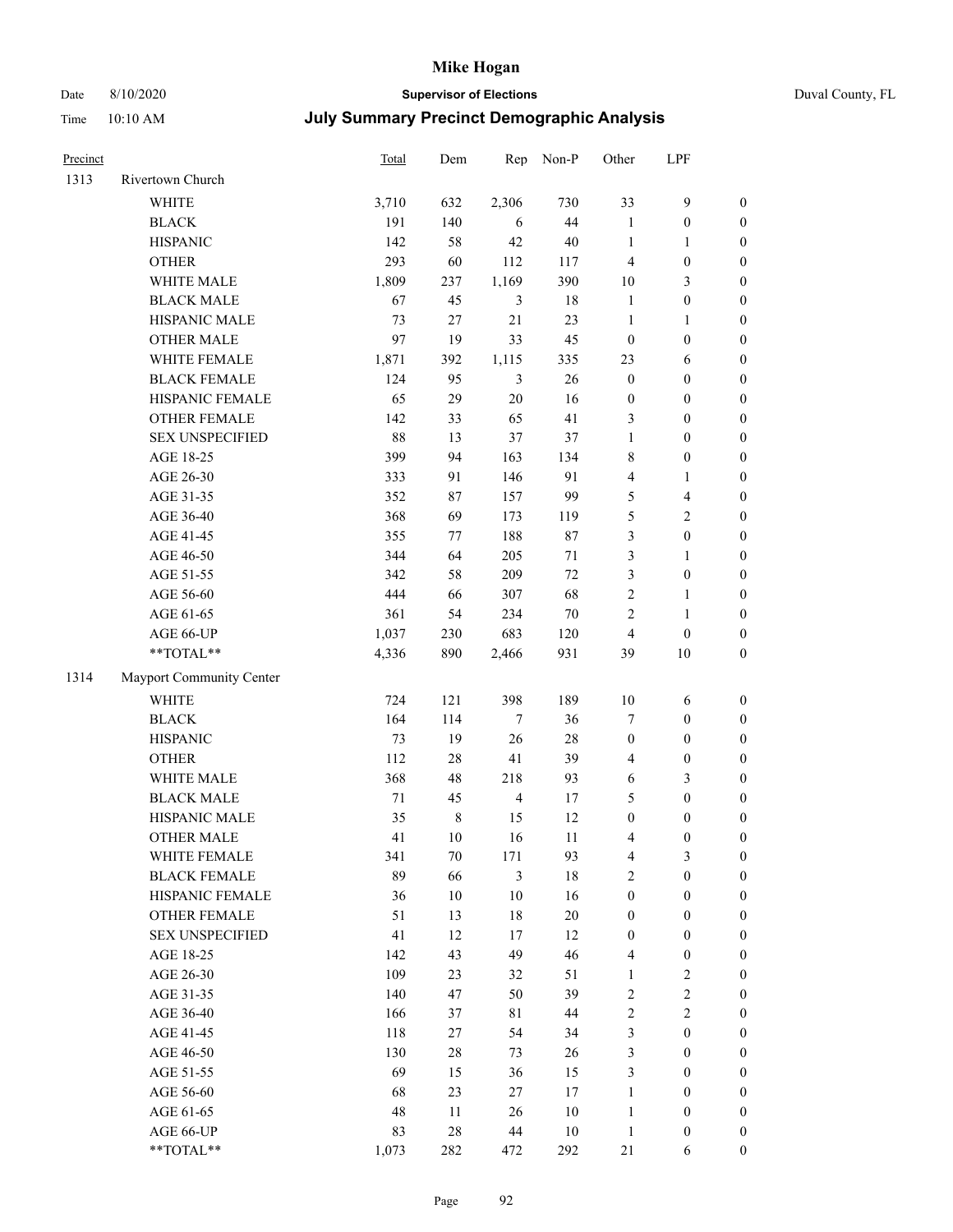# Date 8/10/2020 **Supervisor of Elections**

|  | Duval County, FL |
|--|------------------|
|--|------------------|

| Time     | 10:10 AM                   | <b>July Summary Precinct Demographic Analysis</b> |       |       |          |                |                |                  |  |
|----------|----------------------------|---------------------------------------------------|-------|-------|----------|----------------|----------------|------------------|--|
| Precinct |                            | Total                                             | Dem   | Rep   | $Non-P$  | Other          | LPF            |                  |  |
| 1315     | USO Center of Jacksonville |                                                   |       |       |          |                |                |                  |  |
|          | WHITE                      | 4,243                                             | 1,048 | 1,935 | 1,186    | 51             | 23             | $\boldsymbol{0}$ |  |
|          | <b>BLACK</b>               | 788                                               | 556   | 55    | 163      | 11             | 3              | 0                |  |
|          | <b>HISPANIC</b>            | 429                                               | 154   | 103   | 165      | 6              | 1              | $\boldsymbol{0}$ |  |
|          | <b>OTHER</b>               | 542                                               | 148   | 159   | 225      | 7              | 3              | 0                |  |
|          | <b>WHITE MALE</b>          | 2,020                                             | 400   | 1,000 | 576      | 27             | 17             | 0                |  |
|          | <b>BLACK MALE</b>          | 356                                               | 226   | 33    | 91       | 4              | $\overline{2}$ | $\boldsymbol{0}$ |  |
|          | <b>HISPANIC MALE</b>       | 199                                               | 56    | 57    | 82       | 4              | $\mathbf{0}$   | $\boldsymbol{0}$ |  |
|          | <b>OTHER MALE</b>          | 202                                               | 51    | 69    | 77       | 3              | 2              | $\boldsymbol{0}$ |  |
|          | <b>WHITE FEMALE</b>        | 2,180                                             | 633   | 921   | 596      | 24             | 6              | $\theta$         |  |
|          | <b>BLACK FEMALE</b>        | 414                                               | 315   | 22    | 70       | 7              | $\mathbf{0}$   | $\boldsymbol{0}$ |  |
|          | <b>HISPANIC FEMALE</b>     | 218                                               | 92    | 44    | 79       | $\overline{c}$ | 1              | $\theta$         |  |
|          | OTHED EEMALE               | 217                                               | 71    | 72    | $\Omega$ | $\mathbf{r}$   |                | ∩                |  |

|      | HIDI AINIU MALE        | 177   | υU     | ا ر    | ٥4     |                         | v                       |                  |
|------|------------------------|-------|--------|--------|--------|-------------------------|-------------------------|------------------|
|      | <b>OTHER MALE</b>      | 202   | 51     | 69     | 77     | 3                       | $\mathbf{2}$            | $\boldsymbol{0}$ |
|      | WHITE FEMALE           | 2,180 | 633    | 921    | 596    | 24                      | 6                       | $\boldsymbol{0}$ |
|      | <b>BLACK FEMALE</b>    | 414   | 315    | $22\,$ | $70\,$ | $\tau$                  | $\boldsymbol{0}$        | $\boldsymbol{0}$ |
|      | HISPANIC FEMALE        | 218   | 92     | 44     | 79     | $\sqrt{2}$              | 1                       | 0                |
|      | OTHER FEMALE           | 247   | 71     | 73     | 99     | $\mathfrak{Z}$          | $\mathbf{1}$            | 0                |
|      | <b>SEX UNSPECIFIED</b> | 166   | 62     | 33     | 69     | $\mathbf{1}$            | $\mathbf{1}$            | $\boldsymbol{0}$ |
|      | AGE 18-25              | 683   | 204    | 198    | 259    | $18\,$                  | $\overline{\mathbf{4}}$ | $\boldsymbol{0}$ |
|      | AGE 26-30              | 696   | 194    | 203    | 276    | 15                      | $\,$ 8 $\,$             | $\boldsymbol{0}$ |
|      | AGE 31-35              | 637   | 215    | 184    | 222    | 9                       | $\boldsymbol{7}$        | $\boldsymbol{0}$ |
|      | AGE 36-40              | 603   | 206    | 183    | 204    | $\sqrt{6}$              | $\overline{\mathbf{4}}$ | $\boldsymbol{0}$ |
|      | AGE 41-45              | 445   | 117    | 175    | 148    | $\mathfrak{Z}$          | $\overline{c}$          | $\boldsymbol{0}$ |
|      | AGE 46-50              | 534   | 183    | 183    | 158    | $\,8\,$                 | $\overline{c}$          | $\boldsymbol{0}$ |
|      | AGE 51-55              | 456   | 139    | 214    | 101    | $\sqrt{2}$              | $\boldsymbol{0}$        | $\boldsymbol{0}$ |
|      | AGE 56-60              | 512   | 154    | 232    | 121    | $\overline{4}$          | 1                       | 0                |
|      | AGE 61-65              | 474   | 162    | 222    | 82     | 6                       | $\mathbf{2}$            | 0                |
|      | AGE 66-UP              | 961   | 332    | 458    | 167    | $\overline{4}$          | $\boldsymbol{0}$        | $\boldsymbol{0}$ |
|      | **TOTAL**              | 6,002 | 1,906  | 2,252  | 1,739  | 75                      | $30\,$                  | $\boldsymbol{0}$ |
| 1401 | Church at Argyle       |       |        |        |        |                         |                         |                  |
|      | <b>WHITE</b>           | 1,555 | 349    | 817    | 356    | $25\,$                  | $8\,$                   | $\boldsymbol{0}$ |
|      | <b>BLACK</b>           | 811   | 612    | 42     | 146    | $11\,$                  | $\boldsymbol{0}$        | $\boldsymbol{0}$ |
|      | <b>HISPANIC</b>        | 257   | 114    | 48     | $88\,$ | $\mathfrak{S}$          | $\mathbf{2}$            | $\boldsymbol{0}$ |
|      | <b>OTHER</b>           | 296   | 96     | $80\,$ | 114    | $\mathfrak s$           | $\mathbf{1}$            | $\boldsymbol{0}$ |
|      | WHITE MALE             | 707   | 123    | 388    | 183    | $\boldsymbol{9}$        | $\overline{\mathbf{4}}$ | $\boldsymbol{0}$ |
|      | <b>BLACK MALE</b>      | 315   | 216    | 23     | 69     | $\boldsymbol{7}$        | $\boldsymbol{0}$        | $\boldsymbol{0}$ |
|      | HISPANIC MALE          | 112   | 49     | 19     | $40\,$ | $\mathfrak{Z}$          | 1                       | $\boldsymbol{0}$ |
|      | <b>OTHER MALE</b>      | 109   | $22\,$ | 39     | 43     | $\overline{4}$          | $\mathbf{1}$            | 0                |
|      | WHITE FEMALE           | 836   | 225    | 423    | 170    | 16                      | $\mathbf{2}$            | 0                |
|      | <b>BLACK FEMALE</b>    | 484   | 387    | $18\,$ | 75     | $\overline{\mathbf{4}}$ | $\boldsymbol{0}$        | $\boldsymbol{0}$ |
|      | HISPANIC FEMALE        | 140   | 62     | 29     | 47     | $\sqrt{2}$              | $\boldsymbol{0}$        | $\boldsymbol{0}$ |
|      | OTHER FEMALE           | 155   | 67     | 38     | 49     | $\mathbf{1}$            | $\boldsymbol{0}$        | $\boldsymbol{0}$ |
|      | <b>SEX UNSPECIFIED</b> | 61    | $20\,$ | $10\,$ | 28     | $\boldsymbol{0}$        | $\mathfrak{Z}$          | $\boldsymbol{0}$ |
|      | AGE 18-25              | 294   | 111    | 72     | 100    | 11                      | $\boldsymbol{0}$        | $\boldsymbol{0}$ |
|      | AGE 26-30              | 329   | 149    | 70     | 102    | $\sqrt{6}$              | $\mathbf{2}$            | $\boldsymbol{0}$ |
|      | AGE 31-35              | 323   | 141    | 84     | $90\,$ | 5                       | 3                       | $\boldsymbol{0}$ |
|      | AGE 36-40              | 292   | 117    | 74     | 90     | 7                       | $\overline{\mathbf{4}}$ | $\boldsymbol{0}$ |
|      | AGE 41-45              | 226   | 83     | 64     | 71     | 6                       | $\mathbf{2}$            | 0                |
|      | AGE 46-50              | 232   | 93     | 86     | 51     | $\overline{c}$          | $\boldsymbol{0}$        | 0                |
|      | AGE 51-55              | 227   | 95     | $88\,$ | 44     | $\boldsymbol{0}$        | $\boldsymbol{0}$        | 0                |
|      | AGE 56-60              | 251   | 97     | 107    | 45     | $\sqrt{2}$              | $\boldsymbol{0}$        | 0                |
|      | AGE 61-65              | 242   | 78     | 119    | 41     | $\overline{4}$          | $\boldsymbol{0}$        | 0                |
|      | AGE 66-UP              | 503   | 207    | 223    | 70     | 3                       | $\boldsymbol{0}$        | 0                |
|      | $**TOTAL**$            | 2,919 | 1,171  | 987    | 704    | 46                      | 11                      | $\boldsymbol{0}$ |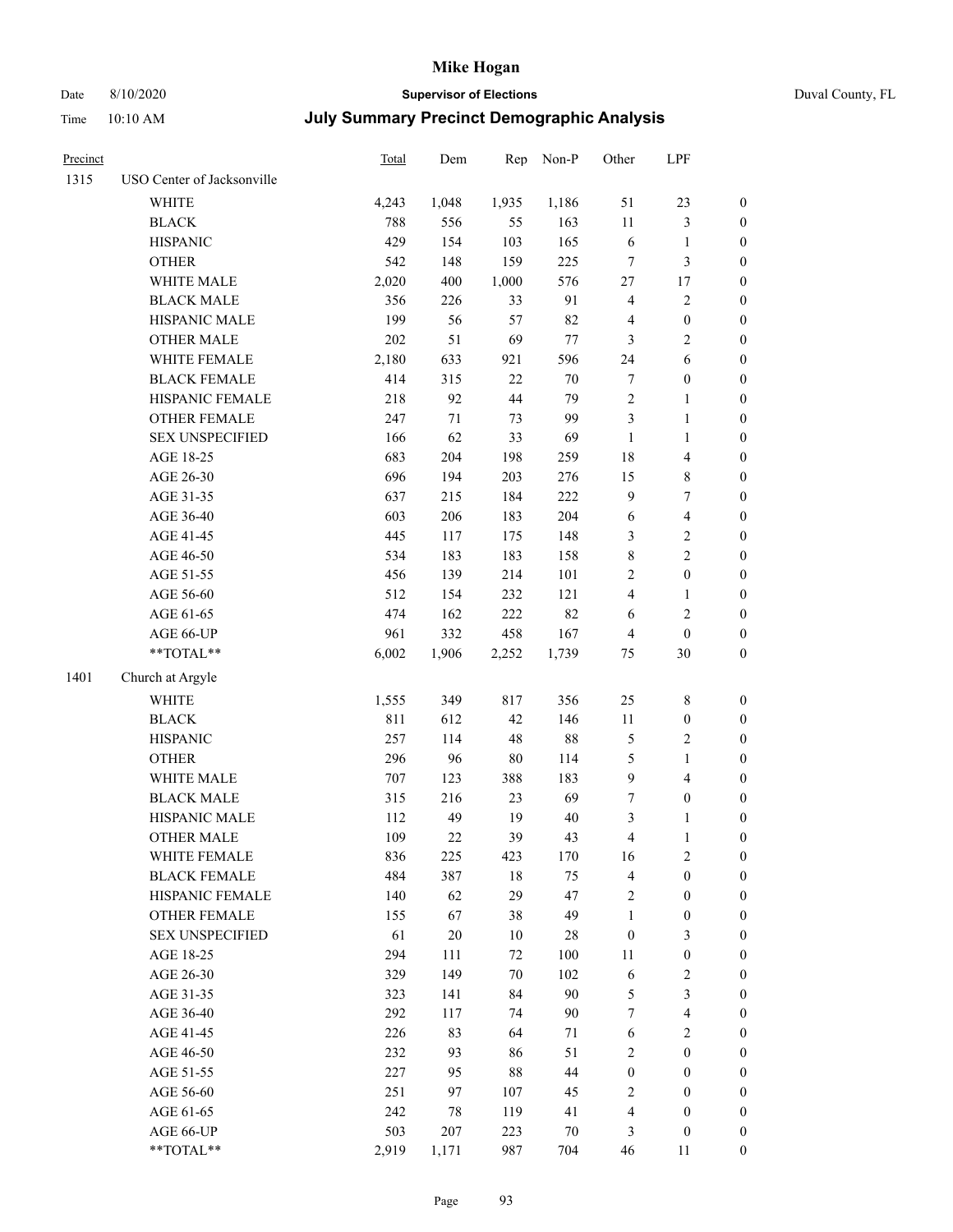### Date 8/10/2020 **Supervisor of Elections** Time 10:10 AM **July Summary Precinct Demographic Analysis**

| Duval County, FL |  |
|------------------|--|

| Precinct |                              | <b>Total</b> | Dem   | Rep         | Non-P  | Other            | LPF                     |                  |
|----------|------------------------------|--------------|-------|-------------|--------|------------------|-------------------------|------------------|
| 1402     | Kirkwood Presbyterian Church |              |       |             |        |                  |                         |                  |
|          | WHITE                        | 1,522        | 275   | 928         | 295    | 17               | $\boldsymbol{7}$        | $\boldsymbol{0}$ |
|          | <b>BLACK</b>                 | 771          | 585   | 49          | 130    | 6                | $\mathbf{1}$            | $\boldsymbol{0}$ |
|          | <b>HISPANIC</b>              | 248          | 88    | 80          | 78     | $\mathbf{1}$     | $\mathbf{1}$            | 0                |
|          | <b>OTHER</b>                 | 399          | 102   | 151         | 139    | 7                | $\boldsymbol{0}$        | 0                |
|          | WHITE MALE                   | 728          | 109   | 460         | 147    | 7                | 5                       | $\boldsymbol{0}$ |
|          | <b>BLACK MALE</b>            | 333          | 240   | 25          | 65     | 2                | $\mathbf{1}$            | $\boldsymbol{0}$ |
|          | HISPANIC MALE                | 119          | 37    | 47          | 33     | $\mathbf{1}$     | $\mathbf{1}$            | $\boldsymbol{0}$ |
|          | <b>OTHER MALE</b>            | 157          | 41    | 62          | 51     | 3                | $\boldsymbol{0}$        | $\boldsymbol{0}$ |
|          | WHITE FEMALE                 | 779          | 165   | 458         | 144    | 10               | $\sqrt{2}$              | $\boldsymbol{0}$ |
|          | <b>BLACK FEMALE</b>          | 425          | 334   | 24          | 63     | 4                | $\boldsymbol{0}$        | $\boldsymbol{0}$ |
|          | HISPANIC FEMALE              | 129          | 51    | 33          | 45     | $\boldsymbol{0}$ | $\boldsymbol{0}$        | $\boldsymbol{0}$ |
|          | OTHER FEMALE                 | 197          | 52    | $8\sqrt{1}$ | 61     | 3                | $\boldsymbol{0}$        | 0                |
|          | <b>SEX UNSPECIFIED</b>       | 73           | 21    | $18\,$      | 33     | $\mathbf{1}$     | $\boldsymbol{0}$        | 0                |
|          | AGE 18-25                    | 274          | 88    | $78\,$      | 102    | 5                | $\mathbf{1}$            | 0                |
|          | AGE 26-30                    | 261          | 87    | 83          | 86     | 3                | $\sqrt{2}$              | 0                |
|          | AGE 31-35                    | 263          | 95    | 91          | 74     | 2                | $\mathbf{1}$            | $\boldsymbol{0}$ |
|          | AGE 36-40                    | 235          | 102   | 56          | 69     | 5                | 3                       | $\boldsymbol{0}$ |
|          | AGE 41-45                    | 243          | 96    | 83          | 58     | 5                | $\mathbf{1}$            | $\boldsymbol{0}$ |
|          | AGE 46-50                    | 239          | 79    | 111         | 46     | 3                | $\boldsymbol{0}$        | $\boldsymbol{0}$ |
|          | AGE 51-55                    | 278          | 105   | 121         | 52     | $\boldsymbol{0}$ | $\boldsymbol{0}$        | $\boldsymbol{0}$ |
|          | AGE 56-60                    | 307          | 110   | 150         | 45     | $\overline{c}$   | $\boldsymbol{0}$        | $\boldsymbol{0}$ |
|          | AGE 61-65                    | 272          | 84    | 147         | 38     | $\mathfrak{Z}$   | $\boldsymbol{0}$        | 0                |
|          | AGE 66-UP                    | 568          | 204   | 288         | $72\,$ | 3                | $\mathbf{1}$            | 0                |
|          | $**TOTAL**$                  | 2,940        | 1,050 | 1,208       | 642    | 31               | $\mathbf{9}$            | $\boldsymbol{0}$ |
| 1403     | Argyle Branch Library        |              |       |             |        |                  |                         |                  |
|          | <b>WHITE</b>                 | 1,481        | 283   | 845         | 323    | 26               | 4                       | 0                |
|          | <b>BLACK</b>                 | 748          | 590   | $28\,$      | 123    | 7                | $\boldsymbol{0}$        | $\boldsymbol{0}$ |
|          | <b>HISPANIC</b>              | 295          | 113   | $8\sqrt{1}$ | 99     | 2                | $\boldsymbol{0}$        | 0                |
|          | <b>OTHER</b>                 | 310          | 89    | 117         | 100    | 4                | $\boldsymbol{0}$        | $\boldsymbol{0}$ |
|          | WHITE MALE                   | 701          | 112   | 422         | 150    | 13               | $\overline{\mathbf{4}}$ | $\boldsymbol{0}$ |
|          | <b>BLACK MALE</b>            | 319          | 237   | 15          | 62     | 5                | $\boldsymbol{0}$        | $\boldsymbol{0}$ |
|          | HISPANIC MALE                | 140          | 49    | 42          | 48     | $\mathbf{1}$     | $\boldsymbol{0}$        | $\boldsymbol{0}$ |
|          | <b>OTHER MALE</b>            | 124          | 29    | 51          | 42     | 2                | $\boldsymbol{0}$        | $\boldsymbol{0}$ |
|          | WHITE FEMALE                 | 766          | 169   | 415         | 170    | 12               | $\boldsymbol{0}$        | 0                |
|          | <b>BLACK FEMALE</b>          | 413          | 343   | 12          | 56     | $\sqrt{2}$       | $\boldsymbol{0}$        | 0                |
|          | HISPANIC FEMALE              | 148          | 61    | 37          | 49     | $\mathbf{1}$     | $\boldsymbol{0}$        | 0                |
|          | OTHER FEMALE                 | 154          | 47    | 63          | 42     | 2                | $\boldsymbol{0}$        | 0                |
|          | <b>SEX UNSPECIFIED</b>       | 69           | 28    | 14          | 26     | $\mathbf{1}$     | $\boldsymbol{0}$        | 0                |
|          | AGE 18-25                    | 310          | 123   | 75          | 104    | $\,$ 8 $\,$      | $\boldsymbol{0}$        | $\boldsymbol{0}$ |
|          | AGE 26-30                    | 275          | 91    | 97          | 82     | 5                | $\boldsymbol{0}$        | 0                |
|          | AGE 31-35                    | 280          | 93    | 100         | 84     | 3                | $\boldsymbol{0}$        | 0                |
|          | AGE 36-40                    | 298          | 124   | 77          | 91     | 4                | $\sqrt{2}$              | $\overline{0}$   |
|          | AGE 41-45                    | 271          | 102   | 89          | 76     | 4                | $\boldsymbol{0}$        | $\overline{0}$   |
|          | AGE 46-50                    | 237          | 92    | 96          | 45     | 3                | $\mathbf{1}$            | $\boldsymbol{0}$ |
|          | AGE 51-55                    | 219          | 91    | 84          | 42     | $\sqrt{2}$       | $\boldsymbol{0}$        | 0                |
|          | AGE 56-60                    | 264          | 93    | 138         | 30     | $\sqrt{2}$       | $\mathbf{1}$            | 0                |
|          | AGE 61-65                    | 234          | 101   | 97          | 33     | 3                | $\boldsymbol{0}$        | $\boldsymbol{0}$ |
|          | AGE 66-UP                    | 446          | 165   | 218         | 58     | 5                | $\boldsymbol{0}$        | 0                |
|          | **TOTAL**                    | 2,834        | 1,075 | 1,071       | 645    | 39               | $\overline{4}$          | $\boldsymbol{0}$ |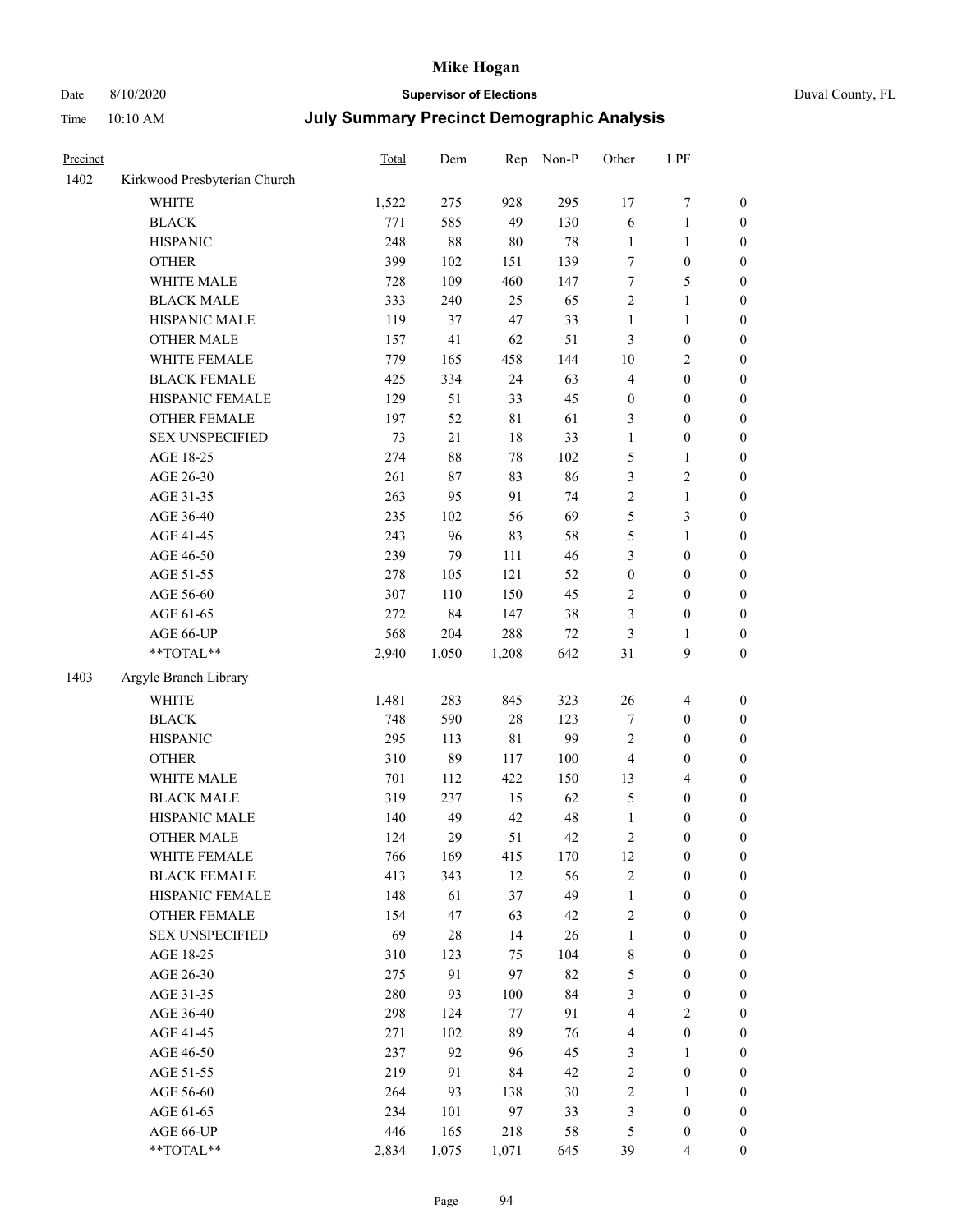### Date 8/10/2020 **Supervisor of Elections** Duval County, FL

| Precinct |                            | Total  | Dem    | Rep            | Non-P            | Other            | LPF                     |                  |
|----------|----------------------------|--------|--------|----------------|------------------|------------------|-------------------------|------------------|
| 1404     | Grace Church of Avondale   |        |        |                |                  |                  |                         |                  |
|          | <b>WHITE</b>               | 3,954  | 1,637  | 1,568          | 683              | 38               | $28\,$                  | $\boldsymbol{0}$ |
|          | <b>BLACK</b>               | 87     | 65     | $\,8\,$        | 13               | $\mathbf{1}$     | $\boldsymbol{0}$        | $\boldsymbol{0}$ |
|          | <b>HISPANIC</b>            | 136    | 74     | $22\,$         | 35               | 4                | 1                       | $\boldsymbol{0}$ |
|          | <b>OTHER</b>               | 225    | 94     | 47             | $8\sqrt{1}$      | $\sqrt{2}$       | $\mathbf{1}$            | $\boldsymbol{0}$ |
|          | WHITE MALE                 | 1,848  | 678    | 769            | 365              | 17               | 19                      | $\boldsymbol{0}$ |
|          | <b>BLACK MALE</b>          | 42     | 29     | 3              | $\overline{9}$   | $\mathbf{1}$     | $\boldsymbol{0}$        | $\boldsymbol{0}$ |
|          | HISPANIC MALE              | 60     | 31     | 11             | 15               | $\sqrt{2}$       | $\mathbf{1}$            | $\boldsymbol{0}$ |
|          | <b>OTHER MALE</b>          | 93     | 44     | 17             | 32               | $\boldsymbol{0}$ | $\boldsymbol{0}$        | $\boldsymbol{0}$ |
|          | WHITE FEMALE               | 2,079  | 950    | 791            | 309              | $20\,$           | $\mathbf{9}$            | 0                |
|          | <b>BLACK FEMALE</b>        | 42     | 34     | 5              | 3                | $\boldsymbol{0}$ | $\boldsymbol{0}$        | $\boldsymbol{0}$ |
|          | HISPANIC FEMALE            | 74     | 42     | 11             | 19               | $\overline{c}$   | $\boldsymbol{0}$        | $\boldsymbol{0}$ |
|          | OTHER FEMALE               | 94     | 41     | 22             | 29               | $\sqrt{2}$       | $\boldsymbol{0}$        | $\boldsymbol{0}$ |
|          | <b>SEX UNSPECIFIED</b>     | $70\,$ | $21\,$ | 16             | 31               | $\mathbf{1}$     | $\mathbf{1}$            | $\boldsymbol{0}$ |
|          | AGE 18-25                  | 342    | 143    | 110            | 81               | 5                | $\mathfrak{Z}$          | $\boldsymbol{0}$ |
|          | AGE 26-30                  | 456    | 201    | 142            | 103              | 7                | $\mathfrak{Z}$          | $\boldsymbol{0}$ |
|          | AGE 31-35                  | 525    | 216    | 169            | 131              | 5                | $\overline{4}$          | $\boldsymbol{0}$ |
|          | AGE 36-40                  | 491    | 219    | 135            | 122              | $\mathbf{9}$     | 6                       | $\boldsymbol{0}$ |
|          | AGE 41-45                  | 347    | 152    | 106            | $77 \,$          | 5                | 7                       | $\boldsymbol{0}$ |
|          | AGE 46-50                  | 363    | 141    | 148            | 71               | $\mathbf{1}$     | $\overline{2}$          | 0                |
|          | AGE 51-55                  | 368    | 133    | 163            | 68               | 4                | $\boldsymbol{0}$        | 0                |
|          | AGE 56-60                  | 380    | 154    | 165            | 54               | 5                | $\overline{2}$          | $\boldsymbol{0}$ |
|          | AGE 61-65                  | 317    | 151    | 126            | 37               | $\sqrt{2}$       | 1                       | $\boldsymbol{0}$ |
|          | AGE 66-UP                  | 811    | 359    | 380            | 68               | $\overline{c}$   | $\sqrt{2}$              | $\boldsymbol{0}$ |
|          | **TOTAL**                  | 4,402  | 1,870  | 1,645          | 812              | 45               | $30\,$                  | $\boldsymbol{0}$ |
| 1405     | Murray Hill Baptist Church |        |        |                |                  |                  |                         |                  |
|          | <b>WHITE</b>               | 1,861  | 795    | 682            | 354              | 16               | 14                      | $\boldsymbol{0}$ |
|          | <b>BLACK</b>               | 196    | 157    | 7              | 32               | $\boldsymbol{0}$ | $\boldsymbol{0}$        | $\boldsymbol{0}$ |
|          | <b>HISPANIC</b>            | 106    | 60     | $22\,$         | 23               | $\boldsymbol{0}$ | $\mathbf{1}$            | $\boldsymbol{0}$ |
|          | <b>OTHER</b>               | 130    | 52     | 29             | 45               | $\mathbf{2}$     | $\sqrt{2}$              | $\boldsymbol{0}$ |
|          | WHITE MALE                 | 845    | 327    | 324            | 178              | 8                | $\,8\,$                 | $\boldsymbol{0}$ |
|          | <b>BLACK MALE</b>          | 79     | 58     | 3              | $18\,$           | $\boldsymbol{0}$ | $\boldsymbol{0}$        | 0                |
|          | HISPANIC MALE              | 48     | 25     | 12             | 11               | $\boldsymbol{0}$ | $\boldsymbol{0}$        | 0                |
|          | <b>OTHER MALE</b>          | 59     | 21     | 12             | 24               | $\mathbf{1}$     | $\mathbf{1}$            | $\boldsymbol{0}$ |
|          | WHITE FEMALE               | 996    | 463    | 349            | 171              | $\,$ $\,$        | $\mathfrak s$           | $\boldsymbol{0}$ |
|          | <b>BLACK FEMALE</b>        | 114    | 96     | $\overline{4}$ | 14               | $\boldsymbol{0}$ | $\boldsymbol{0}$        | $\boldsymbol{0}$ |
|          | HISPANIC FEMALE            | 52     | 32     | $\mathbf{9}$   | $10\,$           | $\boldsymbol{0}$ | $\mathbf{1}$            | $\overline{0}$   |
|          | <b>OTHER FEMALE</b>        | 42     | 23     | 11             | $\boldsymbol{7}$ | $\mathbf{1}$     | $\boldsymbol{0}$        | $\overline{0}$   |
|          | <b>SEX UNSPECIFIED</b>     | 58     | 19     | 16             | 21               | $\boldsymbol{0}$ | $\sqrt{2}$              | 0                |
|          | AGE 18-25                  | 146    | 59     | $27\,$         | 55               | 4                | $\mathbf{1}$            | 0                |
|          | AGE 26-30                  | 279    | 137    | 67             | 67               | 3                | $\mathfrak{S}$          | 0                |
|          | AGE 31-35                  | 305    | 162    | 73             | 62               | $\overline{4}$   | $\overline{\mathbf{4}}$ | 0                |
|          | AGE 36-40                  | 237    | 126    | 57             | 53               | $\boldsymbol{0}$ | $\mathbf{1}$            | 0                |
|          | AGE 41-45                  | 194    | 101    | 43             | 48               | $\overline{c}$   | $\boldsymbol{0}$        | $\overline{0}$   |
|          | AGE 46-50                  | 149    | 55     | 55             | 33               | $\mathbf{2}$     | $\overline{\mathbf{4}}$ | $\boldsymbol{0}$ |
|          | AGE 51-55                  | 153    | 58     | 61             | 33               | $\boldsymbol{0}$ | $\mathbf{1}$            | $\boldsymbol{0}$ |
|          | AGE 56-60                  | 152    | 62     | 62             | 28               | $\boldsymbol{0}$ | $\boldsymbol{0}$        | $\overline{0}$   |
|          | AGE 61-65                  | 169    | 72     | 75             | 22               | $\boldsymbol{0}$ | $\boldsymbol{0}$        | $\overline{0}$   |
|          | AGE 66-UP                  | 509    | 232    | 220            | 53               | 3                | $\mathbf{1}$            | $\boldsymbol{0}$ |
|          | **TOTAL**                  | 2,293  | 1,064  | 740            | 454              | 18               | 17                      | $\boldsymbol{0}$ |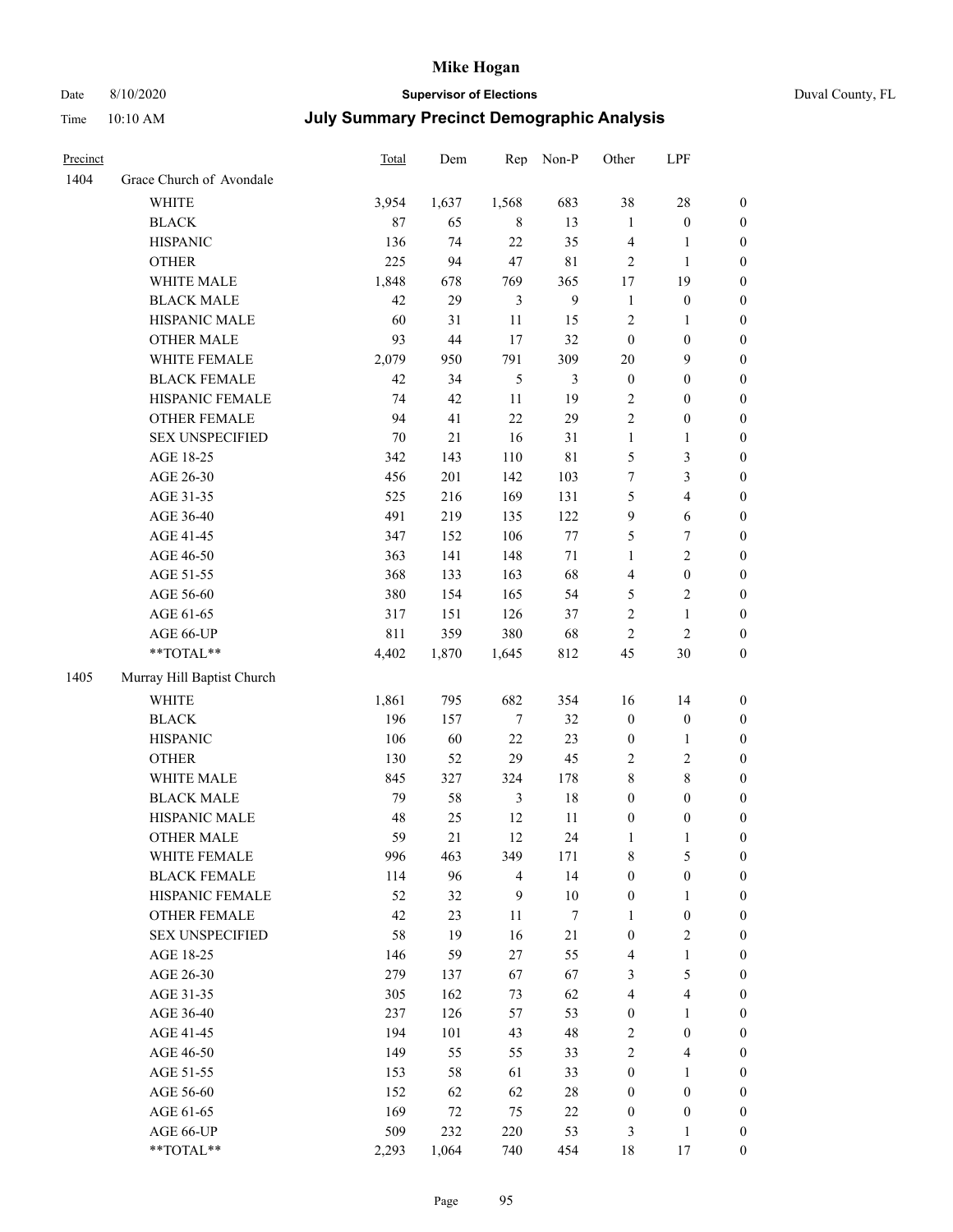# Date 8/10/2020 **Supervisor of Elections** Duval County, FL

| Precinct |                                           | <b>Total</b> | Dem | Rep                     | Non-P          | Other            | LPF              |                  |
|----------|-------------------------------------------|--------------|-----|-------------------------|----------------|------------------|------------------|------------------|
| 1406     | <b>Hillcrest Baptist</b>                  |              |     |                         |                |                  |                  |                  |
|          | <b>WHITE</b>                              | 1,075        | 212 | 621                     | 227            | 8                | $\boldsymbol{7}$ | 0                |
|          | <b>BLACK</b>                              | 365          | 293 | 16                      | 50             | 4                | $\sqrt{2}$       | $\boldsymbol{0}$ |
|          | <b>HISPANIC</b>                           | 137          | 60  | 32                      | 42             | $\overline{c}$   | $\mathbf{1}$     | $\boldsymbol{0}$ |
|          | <b>OTHER</b>                              | 165          | 33  | 52                      | 74             | 4                | $\sqrt{2}$       | $\boldsymbol{0}$ |
|          | WHITE MALE                                | 491          | 79  | 306                     | 101            | 3                | $\sqrt{2}$       | $\boldsymbol{0}$ |
|          | <b>BLACK MALE</b>                         | 154          | 116 | 10                      | 24             | $\overline{c}$   | $\sqrt{2}$       | $\boldsymbol{0}$ |
|          | HISPANIC MALE                             | 53           | 19  | 15                      | 18             | $\boldsymbol{0}$ | $\mathbf{1}$     | $\boldsymbol{0}$ |
|          | <b>OTHER MALE</b>                         | 72           | 14  | 27                      | 28             | $\overline{c}$   | $\mathbf{1}$     | $\boldsymbol{0}$ |
|          | WHITE FEMALE                              | 575          | 130 | 310                     | 126            | 5                | $\overline{4}$   | $\boldsymbol{0}$ |
|          | <b>BLACK FEMALE</b>                       | 207          | 175 | 6                       | 24             | $\overline{c}$   | $\boldsymbol{0}$ | $\boldsymbol{0}$ |
|          | HISPANIC FEMALE                           | $80\,$       | 37  | $17\,$                  | 24             | $\overline{c}$   | $\boldsymbol{0}$ | $\boldsymbol{0}$ |
|          | <b>OTHER FEMALE</b>                       | 76           | 17  | $22\,$                  | 34             | $\overline{c}$   | $\mathbf{1}$     | $\boldsymbol{0}$ |
|          | <b>SEX UNSPECIFIED</b>                    | 34           | 11  | $\,8\,$                 | 14             | $\boldsymbol{0}$ | $\mathbf{1}$     | $\boldsymbol{0}$ |
|          | AGE 18-25                                 | 158          | 57  | 43                      | 54             | 3                | $\mathbf{1}$     | $\boldsymbol{0}$ |
|          | AGE 26-30                                 | 150          | 43  | 53                      | 47             | $\overline{c}$   | $\mathfrak s$    | $\boldsymbol{0}$ |
|          | AGE 31-35                                 | 173          | 65  | 57                      | 46             | 3                | $\sqrt{2}$       | $\boldsymbol{0}$ |
|          | AGE 36-40                                 | 156          | 57  | 45                      | 50             | $\overline{c}$   | $\sqrt{2}$       | $\boldsymbol{0}$ |
|          | AGE 41-45                                 | 113          | 40  | 39                      | 32             | $\overline{c}$   | $\boldsymbol{0}$ | $\boldsymbol{0}$ |
|          | AGE 46-50                                 | 136          | 41  | 61                      | 31             | 3                | $\boldsymbol{0}$ | $\boldsymbol{0}$ |
|          | AGE 51-55                                 | 160          | 53  | $78\,$                  | $28\,$         | 1                | $\boldsymbol{0}$ | $\boldsymbol{0}$ |
|          | AGE 56-60                                 | 181          | 63  | 85                      | 30             | $\mathbf{1}$     | $\sqrt{2}$       | $\boldsymbol{0}$ |
|          | AGE 61-65                                 | 172          | 62  | 86                      | 24             | $\boldsymbol{0}$ | $\boldsymbol{0}$ | $\boldsymbol{0}$ |
|          | AGE 66-UP                                 | 343          | 117 | 174                     | 51             | $\mathbf{1}$     | $\boldsymbol{0}$ | $\boldsymbol{0}$ |
|          | **TOTAL**                                 | 1,742        | 598 | 721                     | 393            | 18               | 12               | $\boldsymbol{0}$ |
| 1407     | Jacksonville Association of Fire Fighters |              |     |                         |                |                  |                  |                  |
|          | <b>WHITE</b>                              | 1,128        | 536 | 291                     | 261            | 28               | 12               | $\boldsymbol{0}$ |
|          | <b>BLACK</b>                              | 240          | 188 | 11                      | 39             | 2                | $\boldsymbol{0}$ | $\boldsymbol{0}$ |
|          | <b>HISPANIC</b>                           | 64           | 38  | 13                      | 12             | $\mathbf{1}$     | $\boldsymbol{0}$ | $\boldsymbol{0}$ |
|          | <b>OTHER</b>                              | 138          | 59  | 17                      | 60             | $\overline{c}$   | $\boldsymbol{0}$ | $\boldsymbol{0}$ |
|          | WHITE MALE                                | 565          | 234 | 155                     | 149            | 19               | $\,$ 8 $\,$      | $\boldsymbol{0}$ |
|          | <b>BLACK MALE</b>                         | 103          | 75  | $\overline{4}$          | 24             | $\boldsymbol{0}$ | $\boldsymbol{0}$ | $\boldsymbol{0}$ |
|          | HISPANIC MALE                             | $21\,$       | 11  | $\mathfrak{S}$          | $\mathfrak{S}$ | $\boldsymbol{0}$ | $\boldsymbol{0}$ | $\boldsymbol{0}$ |
|          | <b>OTHER MALE</b>                         | 60           | 26  | 9                       | 24             | 1                | $\boldsymbol{0}$ | $\boldsymbol{0}$ |
|          | WHITE FEMALE                              | 547          | 293 | 134                     | 107            | 9                | 4                | 0                |
|          | <b>BLACK FEMALE</b>                       | 135          | 113 | 6                       | 14             | $\mathbf{2}$     | $\boldsymbol{0}$ | $\overline{0}$   |
|          | HISPANIC FEMALE                           | 42           | 26  | $\,$ $\,$               | 7              | 1                | $\boldsymbol{0}$ | $\overline{0}$   |
|          | OTHER FEMALE                              | 51           | 21  | $\boldsymbol{7}$        | $22\,$         | 1                | $\boldsymbol{0}$ | 0                |
|          | <b>SEX UNSPECIFIED</b>                    | 46           | 22  | $\overline{\mathbf{4}}$ | 20             | $\boldsymbol{0}$ | $\boldsymbol{0}$ | 0                |
|          | AGE 18-25                                 | 160          | 91  | 16                      | 47             | 5                | $\mathbf{1}$     | 0                |
|          | AGE 26-30                                 | 276          | 144 | 58                      | 64             | 8                | $\sqrt{2}$       | 0                |
|          | AGE 31-35                                 | 270          | 136 | 53                      | 72             | 7                | $\sqrt{2}$       | 0                |
|          | AGE 36-40                                 | 178          | 77  | 27                      | 67             | 4                | $\mathfrak{Z}$   | 0                |
|          | AGE 41-45                                 | 134          | 65  | 27                      | 37             | 3                | $\mathbf{2}$     | 0                |
|          | AGE 46-50                                 | 121          | 66  | 35                      | 18             | 1                | $\mathbf{1}$     | 0                |
|          | AGE 51-55                                 | 92           | 52  | $20\,$                  | $18\,$         | $\mathbf{1}$     | $\mathbf{1}$     | 0                |
|          | AGE 56-60                                 | $8\sqrt{1}$  | 42  | 22                      | 17             | $\boldsymbol{0}$ | $\boldsymbol{0}$ | 0                |
|          | AGE 61-65                                 | 79           | 47  | $20\,$                  | 11             | 1                | $\boldsymbol{0}$ | 0                |
|          | AGE 66-UP                                 | 179          | 101 | 54                      | $21\,$         | 3                | $\boldsymbol{0}$ | 0                |
|          | **TOTAL**                                 | 1,570        | 821 | 332                     | 372            | 33               | 12               | $\boldsymbol{0}$ |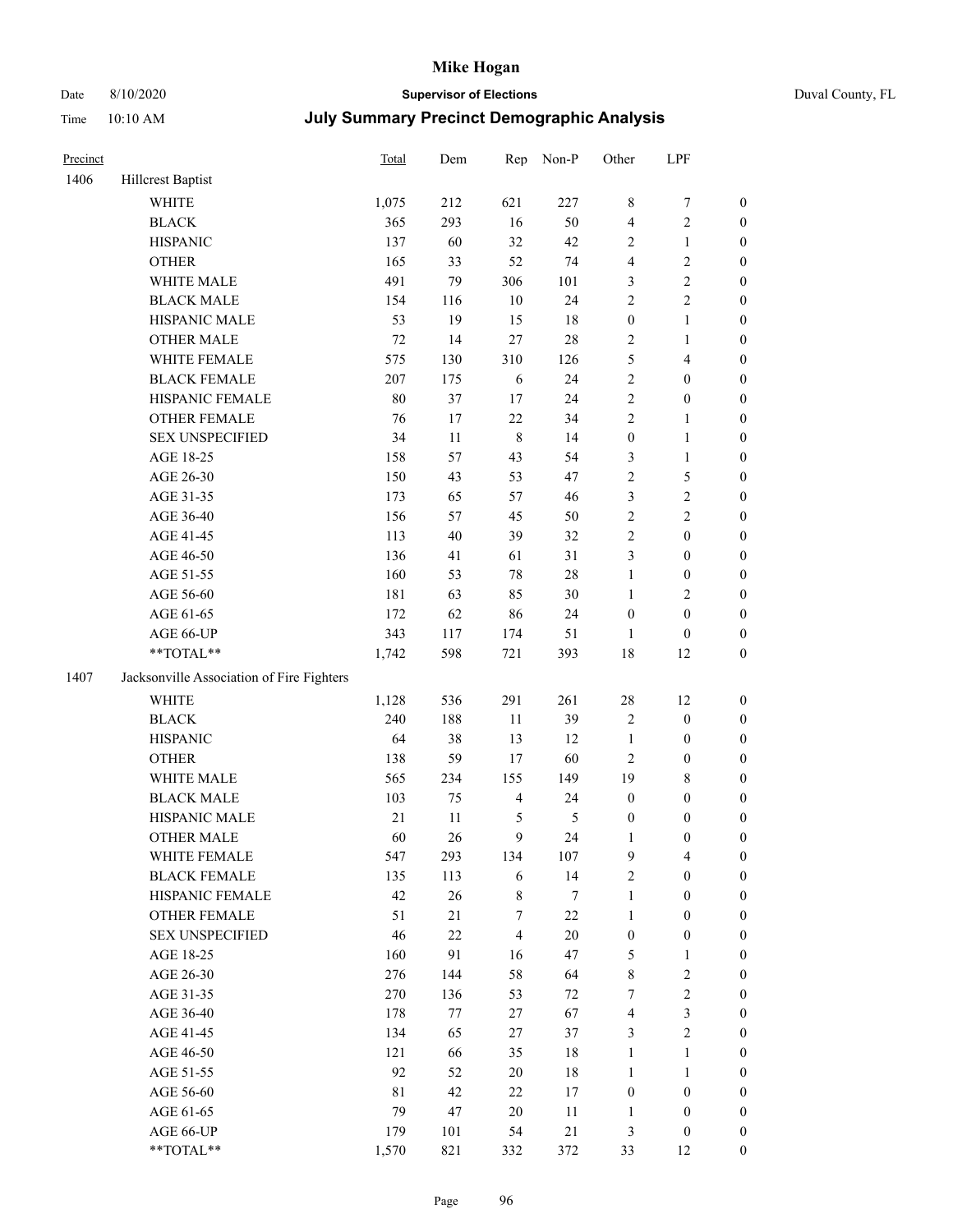# Date 8/10/2020 **Supervisor of Elections** Duval County, FL

| Precinct |                               | Total  | Dem    | Rep            | Non-P  | Other            | LPF              |                  |
|----------|-------------------------------|--------|--------|----------------|--------|------------------|------------------|------------------|
| 1408     | St. Johns Presbyterian Church |        |        |                |        |                  |                  |                  |
|          | <b>WHITE</b>                  | 2,993  | 939    | 1,479          | 529    | 30               | 16               | $\boldsymbol{0}$ |
|          | <b>BLACK</b>                  | 202    | 141    | $20\,$         | $40\,$ | $\mathbf{1}$     | $\boldsymbol{0}$ | $\boldsymbol{0}$ |
|          | <b>HISPANIC</b>               | 112    | 51     | 28             | 32     | $\mathbf{1}$     | $\boldsymbol{0}$ | $\boldsymbol{0}$ |
|          | <b>OTHER</b>                  | 177    | 52     | 53             | 65     | 6                | 1                | $\boldsymbol{0}$ |
|          | WHITE MALE                    | 1,405  | 371    | 740            | 269    | 13               | 12               | $\boldsymbol{0}$ |
|          | <b>BLACK MALE</b>             | 90     | 56     | 11             | 22     | $\mathbf{1}$     | $\boldsymbol{0}$ | $\boldsymbol{0}$ |
|          | HISPANIC MALE                 | 55     | $26\,$ | 14             | 15     | $\boldsymbol{0}$ | $\boldsymbol{0}$ | $\boldsymbol{0}$ |
|          | <b>OTHER MALE</b>             | 78     | 23     | 28             | 25     | $\mathbf{1}$     | 1                | $\boldsymbol{0}$ |
|          | WHITE FEMALE                  | 1,555  | 559    | 723            | 252    | 17               | $\overline{4}$   | $\boldsymbol{0}$ |
|          | <b>BLACK FEMALE</b>           | 110    | 83     | $\overline{9}$ | 18     | $\boldsymbol{0}$ | $\boldsymbol{0}$ | 0                |
|          | HISPANIC FEMALE               | 55     | 25     | 13             | 16     | $\mathbf{1}$     | $\boldsymbol{0}$ | $\boldsymbol{0}$ |
|          | <b>OTHER FEMALE</b>           | 66     | 21     | $20\,$         | 21     | 4                | $\boldsymbol{0}$ | $\boldsymbol{0}$ |
|          | SEX UNSPECIFIED               | $70\,$ | 19     | 22             | $28\,$ | 1                | $\boldsymbol{0}$ | $\boldsymbol{0}$ |
|          | AGE 18-25                     | 249    | 82     | $8\sqrt{1}$    | $80\,$ | 5                | $\mathbf{1}$     | $\boldsymbol{0}$ |
|          | AGE 26-30                     | 327    | 122    | 116            | 79     | 9                | $\mathbf{1}$     | $\boldsymbol{0}$ |
|          | AGE 31-35                     | 368    | 124    | 135            | 99     | 6                | $\overline{4}$   | $\boldsymbol{0}$ |
|          | AGE 36-40                     | 297    | 115    | 101            | 73     | 6                | $\sqrt{2}$       | $\boldsymbol{0}$ |
|          | AGE 41-45                     | 270    | $90\,$ | 103            | $71\,$ | 3                | 3                | $\boldsymbol{0}$ |
|          | AGE 46-50                     | 243    | 76     | 120            | 44     | $\mathbf{1}$     | $\sqrt{2}$       | $\boldsymbol{0}$ |
|          | AGE 51-55                     | 259    | 71     | 135            | 50     | 2                | $\mathbf{1}$     | 0                |
|          | AGE 56-60                     | 313    | 105    | 166            | $40\,$ | $\overline{c}$   | $\boldsymbol{0}$ | $\boldsymbol{0}$ |
|          | AGE 61-65                     | 349    | 107    | 192            | 48     | $\mathbf{1}$     | $\mathbf{1}$     | $\boldsymbol{0}$ |
|          | AGE 66-UP                     | 809    | 291    | 431            | 82     | 3                | $\sqrt{2}$       | $\boldsymbol{0}$ |
|          | **TOTAL**                     | 3,484  | 1,183  | 1,580          | 666    | 38               | 17               | $\boldsymbol{0}$ |
| 1409     | St. Peter's Episcopal Church  |        |        |                |        |                  |                  |                  |
|          | WHITE                         | 3,164  | 708    | 1,734          | 667    | 44               | 11               | $\boldsymbol{0}$ |
|          | <b>BLACK</b>                  | 1,273  | 948    | 53             | 263    | 8                | $\mathbf{1}$     | $\boldsymbol{0}$ |
|          | <b>HISPANIC</b>               | 401    | 169    | $8\sqrt{1}$    | 146    | 5                | $\boldsymbol{0}$ | $\boldsymbol{0}$ |
|          | <b>OTHER</b>                  | 480    | 126    | 136            | 210    | 8                | $\boldsymbol{0}$ | $\boldsymbol{0}$ |
|          | WHITE MALE                    | 1,519  | 288    | 871            | 333    | $20\,$           | $\boldsymbol{7}$ | $\boldsymbol{0}$ |
|          | <b>BLACK MALE</b>             | 546    | 369    | $26\,$         | 146    | 5                | $\boldsymbol{0}$ | $\boldsymbol{0}$ |
|          | HISPANIC MALE                 | 199    | 68     | 48             | $80\,$ | 3                | $\boldsymbol{0}$ | 0                |
|          | <b>OTHER MALE</b>             | 186    | 44     | 61             | $77\,$ | 4                | $\boldsymbol{0}$ | $\boldsymbol{0}$ |
|          | WHITE FEMALE                  | 1,603  | 414    | 837            | 325    | 23               | $\overline{4}$   | $\boldsymbol{0}$ |
|          | <b>BLACK FEMALE</b>           | 702    | 562    | 25             | 111    | 3                | $\mathbf{1}$     | $\boldsymbol{0}$ |
|          | HISPANIC FEMALE               | 196    | 97     | 32             | 65     | $\overline{c}$   | $\boldsymbol{0}$ | $\overline{0}$   |
|          | <b>OTHER FEMALE</b>           | 225    | 64     | 65             | 93     | 3                | $\boldsymbol{0}$ | $\overline{0}$   |
|          | <b>SEX UNSPECIFIED</b>        | 142    | 45     | 39             | 56     | $\overline{c}$   | $\boldsymbol{0}$ | 0                |
|          | AGE 18-25                     | 603    | 204    | 139            | 243    | 16               | $\mathbf{1}$     | $\overline{0}$   |
|          | AGE 26-30                     | 522    | 187    | 143            | 185    | 7                | $\boldsymbol{0}$ | 0                |
|          | AGE 31-35                     | 492    | 182    | 143            | 154    | 9                | $\overline{4}$   | 0                |
|          | AGE 36-40                     | 454    | 186    | 133            | 123    | $10\,$           | $\sqrt{2}$       | 0                |
|          | AGE 41-45                     | 422    | 145    | 158            | 116    | 3                | $\boldsymbol{0}$ | 0                |
|          | AGE 46-50                     | 410    | 146    | 162            | 98     | 4                | $\boldsymbol{0}$ | $\boldsymbol{0}$ |
|          | AGE 51-55                     | 427    | 164    | 157            | 101    | 4                | 1                | $\boldsymbol{0}$ |
|          | AGE 56-60                     | 512    | 209    | 219            | $80\,$ | 2                | $\sqrt{2}$       | $\boldsymbol{0}$ |
|          | AGE 61-65                     | 473    | 169    | 234            | 65     | 4                | $\mathbf{1}$     | $\boldsymbol{0}$ |
|          | AGE 66-UP                     | 1,003  | 359    | 516            | 121    | 6                | $\mathbf{1}$     | 0                |
|          | **TOTAL**                     | 5,318  | 1,951  | 2,004          | 1,286  | 65               | 12               | $\overline{0}$   |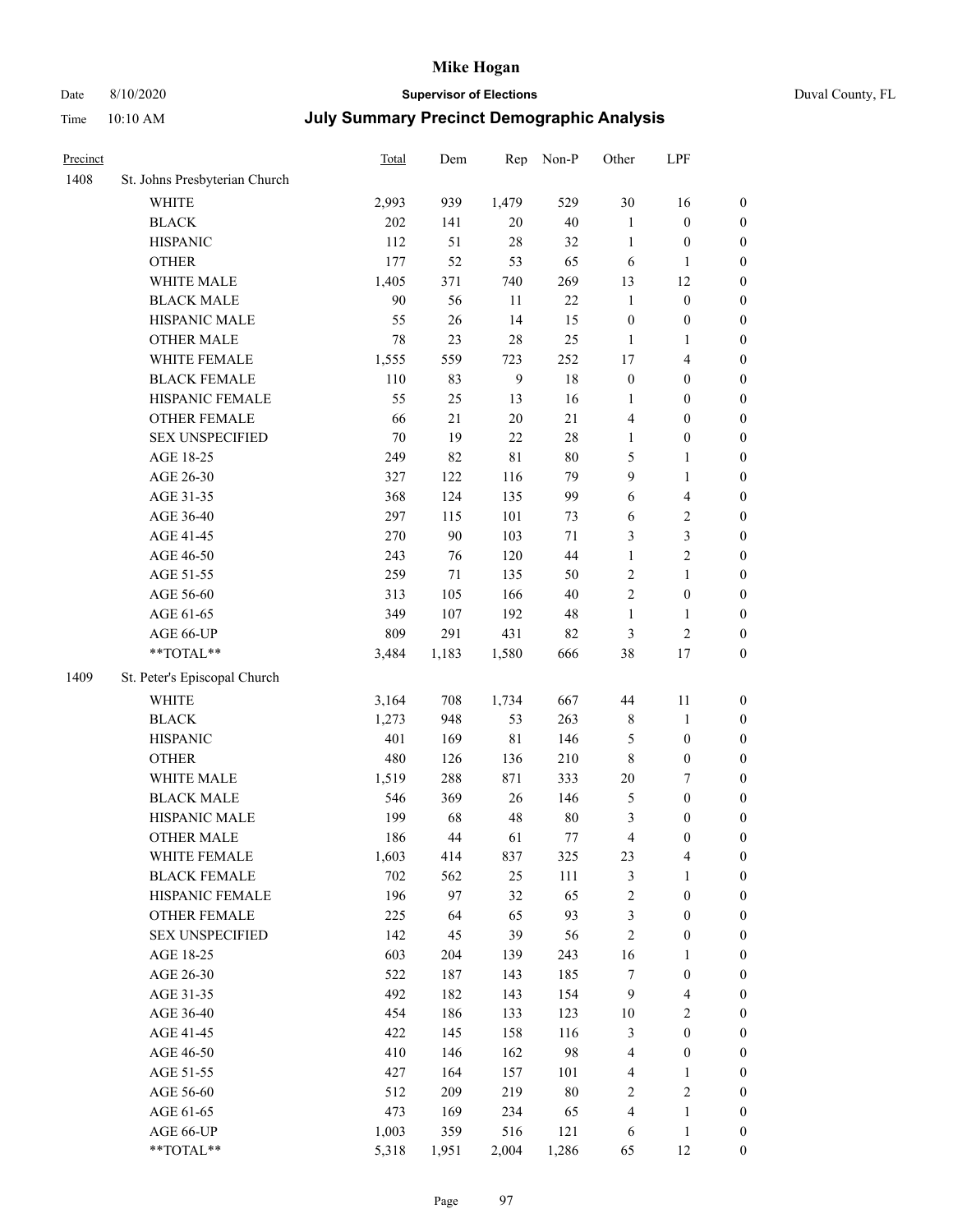### Date 8/10/2020 **Supervisor of Elections** Duval County, FL

| Precinct |                                | <b>Total</b> | Dem    | Rep            | Non-P   | Other                   | LPF              |                  |
|----------|--------------------------------|--------------|--------|----------------|---------|-------------------------|------------------|------------------|
| 1410     | Fleet Reserve                  |              |        |                |         |                         |                  |                  |
|          | WHITE                          | 2,579        | 531    | 1,407          | 591     | 37                      | 13               | 0                |
|          | <b>BLACK</b>                   | 1,602        | 1,246  | 68             | 276     | $10\,$                  | $\sqrt{2}$       | 0                |
|          | <b>HISPANIC</b>                | 407          | 168    | 74             | 160     | 3                       | $\sqrt{2}$       | $\boldsymbol{0}$ |
|          | <b>OTHER</b>                   | 487          | 161    | 121            | 200     | 3                       | $\sqrt{2}$       | $\boldsymbol{0}$ |
|          | WHITE MALE                     | 1,154        | 182    | 669            | 279     | 16                      | $\,$ 8 $\,$      | $\boldsymbol{0}$ |
|          | <b>BLACK MALE</b>              | 604          | 427    | 39             | 133     | 4                       | 1                | $\boldsymbol{0}$ |
|          | HISPANIC MALE                  | 183          | 71     | 37             | 74      | $\mathbf{1}$            | $\boldsymbol{0}$ | $\boldsymbol{0}$ |
|          | <b>OTHER MALE</b>              | 179          | 54     | 49             | 74      | $\mathbf{1}$            | $\mathbf{1}$     | $\boldsymbol{0}$ |
|          | WHITE FEMALE                   | 1,396        | 341    | 725            | 304     | 21                      | 5                | $\boldsymbol{0}$ |
|          | <b>BLACK FEMALE</b>            | 970          | 797    | 27             | 139     | 6                       | $\mathbf{1}$     | 0                |
|          | HISPANIC FEMALE                | 214          | 95     | 31             | 84      | $\mathbf{2}$            | $\sqrt{2}$       | 0                |
|          | OTHER FEMALE                   | 237          | 91     | 57             | 88      | $\mathbf{1}$            | $\boldsymbol{0}$ | 0                |
|          | <b>SEX UNSPECIFIED</b>         | 138          | 48     | 36             | 52      | $\mathbf{1}$            | $\mathbf{1}$     | $\boldsymbol{0}$ |
|          | AGE 18-25                      | 565          | 254    | 101            | 195     | 13                      | $\sqrt{2}$       | $\boldsymbol{0}$ |
|          | AGE 26-30                      | 517          | 220    | 118            | 171     | 4                       | $\overline{4}$   | $\boldsymbol{0}$ |
|          | AGE 31-35                      | 490          | 199    | 121            | 158     | 7                       | $\mathfrak{S}$   | $\boldsymbol{0}$ |
|          | AGE 36-40                      | 461          | 205    | 102            | 149     | $\mathbf{1}$            | $\overline{4}$   | $\boldsymbol{0}$ |
|          | AGE 41-45                      | 393          | 156    | 128            | 101     | 7                       | $\mathbf{1}$     | $\boldsymbol{0}$ |
|          | AGE 46-50                      | 397          | 162    | 148            | 83      | 4                       | $\boldsymbol{0}$ | $\boldsymbol{0}$ |
|          | AGE 51-55                      | 465          | 180    | 172            | 109     | 4                       | $\boldsymbol{0}$ | 0                |
|          | AGE 56-60                      | 446          | 190    | 172            | $78\,$  | 5                       | 1                | 0                |
|          | AGE 61-65                      | 435          | 189    | 182            | 60      | $\overline{c}$          | $\mathfrak{2}$   | 0                |
|          | AGE 66-UP                      | 906          | 351    | 426            | 123     | 6                       | $\boldsymbol{0}$ | $\boldsymbol{0}$ |
|          | $**TOTAL**$                    | 5,075        | 2,106  | 1,670          | 1,227   | 53                      | 19               | $\boldsymbol{0}$ |
| 1411     | Ortega United Methodist Church |              |        |                |         |                         |                  |                  |
|          | <b>WHITE</b>                   | 5,093        | 1,023  | 3,422          | 592     | 38                      | 18               | $\boldsymbol{0}$ |
|          | <b>BLACK</b>                   | 117          | 87     | 6              | $22\,$  | $\overline{\mathbf{c}}$ | $\boldsymbol{0}$ | $\boldsymbol{0}$ |
|          | <b>HISPANIC</b>                | 102          | $27\,$ | 52             | 21      | 2                       | $\boldsymbol{0}$ | $\boldsymbol{0}$ |
|          | <b>OTHER</b>                   | 200          | 49     | 79             | 66      | 5                       | $\mathbf{1}$     | $\boldsymbol{0}$ |
|          | WHITE MALE                     | 2,376        | 387    | 1,647          | 317     | 18                      | $\boldsymbol{7}$ | $\boldsymbol{0}$ |
|          | <b>BLACK MALE</b>              | 56           | 35     | $\overline{4}$ | 16      | $\mathbf{1}$            | $\boldsymbol{0}$ | $\boldsymbol{0}$ |
|          | HISPANIC MALE                  | 49           | 16     | 24             | $\,8\,$ | $\mathbf{1}$            | $\boldsymbol{0}$ | 0                |
|          | <b>OTHER MALE</b>              | 76           | 18     | 32             | 24      | 2                       | $\boldsymbol{0}$ | $\boldsymbol{0}$ |
|          | WHITE FEMALE                   | 2,666        | 629    | 1,738          | 268     | 20                      | 11               | 0                |
|          | <b>BLACK FEMALE</b>            | 59           | 50     | $\overline{c}$ | 6       | 1                       | $\boldsymbol{0}$ | $\boldsymbol{0}$ |
|          | HISPANIC FEMALE                | 52           | 11     | 27             | 13      | $\mathbf{1}$            | $\boldsymbol{0}$ | $\overline{0}$   |
|          | OTHER FEMALE                   | 82           | 26     | 34             | 18      | 3                       | $\mathbf{1}$     | $\overline{0}$   |
|          | <b>SEX UNSPECIFIED</b>         | 96           | 14     | 51             | 31      | $\boldsymbol{0}$        | $\boldsymbol{0}$ | 0                |
|          | AGE 18-25                      | 549          | 102    | 320            | 116     | 7                       | $\overline{4}$   | 0                |
|          | AGE 26-30                      | 404          | 77     | 248            | 74      | 5                       | $\boldsymbol{0}$ | 0                |
|          | AGE 31-35                      | 491          | 108    | 280            | 92      | 7                       | $\overline{4}$   | 0                |
|          | AGE 36-40                      | 428          | 87     | 236            | 99      | 3                       | $\mathfrak{Z}$   | 0                |
|          | AGE 41-45                      | 379          | 81     | 223            | 67      | 5                       | $\mathfrak{Z}$   | 0                |
|          | AGE 46-50                      | 429          | 90     | 265            | $70\,$  | 3                       | $\mathbf{1}$     | 0                |
|          | AGE 51-55                      | 447          | 95     | 291            | 53      | 4                       | $\overline{4}$   | 0                |
|          | AGE 56-60                      | 454          | 84     | 338            | 29      | 3                       | $\boldsymbol{0}$ | 0                |
|          | AGE 61-65                      | 507          | 123    | 351            | 31      | $\overline{\mathbf{c}}$ | $\boldsymbol{0}$ | $\boldsymbol{0}$ |
|          | AGE 66-UP                      | 1,424        | 339    | 1,007          | $70\,$  | 8                       | $\boldsymbol{0}$ | 0                |
|          | **TOTAL**                      | 5,512        | 1,186  | 3,559          | 701     | 47                      | 19               | $\boldsymbol{0}$ |
|          |                                |              |        |                |         |                         |                  |                  |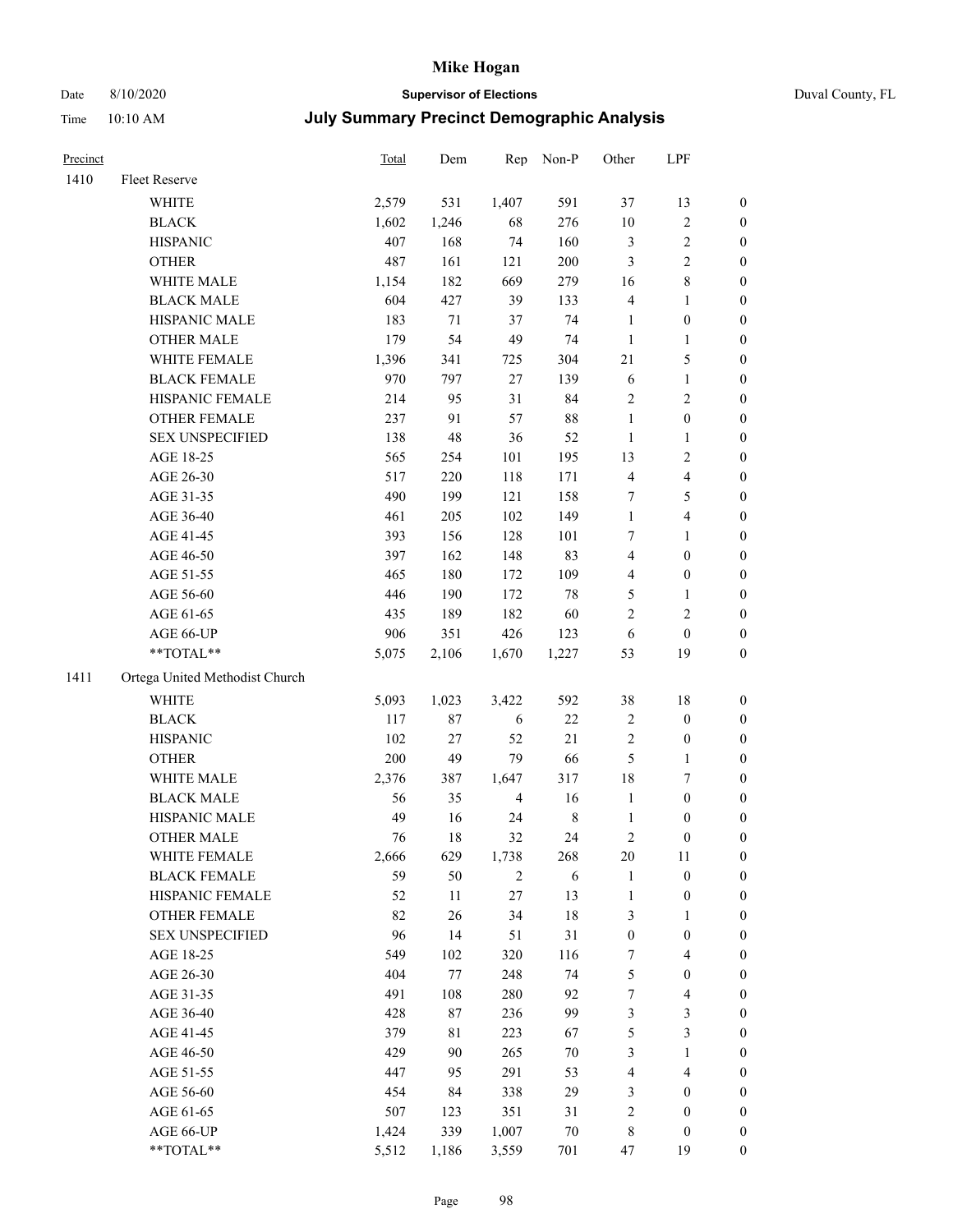# Date 8/10/2020 **Supervisor of Elections** Duval County, FL

| Precinct |                                    | <b>Total</b> | Dem    | Rep         | Non-P  | Other                   | LPF              |                  |
|----------|------------------------------------|--------------|--------|-------------|--------|-------------------------|------------------|------------------|
| 1412     | Saint Catherine's Episcopal Church |              |        |             |        |                         |                  |                  |
|          | <b>WHITE</b>                       | 1,892        | 584    | 876         | 396    | 24                      | 12               | 0                |
|          | <b>BLACK</b>                       | 577          | 465    | 15          | 90     | $\boldsymbol{7}$        | $\boldsymbol{0}$ | 0                |
|          | <b>HISPANIC</b>                    | 154          | 62     | 32          | 53     | 5                       | $\sqrt{2}$       | $\boldsymbol{0}$ |
|          | <b>OTHER</b>                       | 190          | 54     | 49          | 83     | 3                       | $\mathbf{1}$     | $\boldsymbol{0}$ |
|          | WHITE MALE                         | 870          | 243    | 429         | 177    | 11                      | 10               | $\boldsymbol{0}$ |
|          | <b>BLACK MALE</b>                  | 187          | 144    | $\tau$      | 33     | 3                       | $\boldsymbol{0}$ | $\boldsymbol{0}$ |
|          | HISPANIC MALE                      | 69           | $28\,$ | 19          | 18     | $\overline{c}$          | $\sqrt{2}$       | $\boldsymbol{0}$ |
|          | <b>OTHER MALE</b>                  | 57           | 15     | 16          | 24     | $\mathbf{1}$            | $\mathbf{1}$     | $\boldsymbol{0}$ |
|          | WHITE FEMALE                       | 1,000        | 335    | 436         | 214    | 13                      | $\sqrt{2}$       | $\boldsymbol{0}$ |
|          | <b>BLACK FEMALE</b>                | 377          | 313    | $\,$ 8 $\,$ | 52     | 4                       | $\boldsymbol{0}$ | $\boldsymbol{0}$ |
|          | HISPANIC FEMALE                    | 83           | 34     | 13          | 33     | 3                       | $\boldsymbol{0}$ | $\boldsymbol{0}$ |
|          | <b>OTHER FEMALE</b>                | 89           | 29     | 23          | 35     | $\overline{c}$          | $\boldsymbol{0}$ | $\boldsymbol{0}$ |
|          | <b>SEX UNSPECIFIED</b>             | $8\sqrt{1}$  | 24     | 21          | 36     | $\boldsymbol{0}$        | $\boldsymbol{0}$ | $\boldsymbol{0}$ |
|          | AGE 18-25                          | 257          | 108    | 51          | 89     | 8                       | $\mathbf{1}$     | $\boldsymbol{0}$ |
|          | AGE 26-30                          | 312          | 140    | 65          | 92     | $10\,$                  | 5                | $\boldsymbol{0}$ |
|          | AGE 31-35                          | 308          | 133    | 76          | 89     | 6                       | $\overline{4}$   | $\boldsymbol{0}$ |
|          | AGE 36-40                          | 282          | 116    | 85          | 76     | 4                       | $\mathbf{1}$     | $\boldsymbol{0}$ |
|          | AGE 41-45                          | 205          | 69     | 75          | 55     | 5                       | $\mathbf{1}$     | $\boldsymbol{0}$ |
|          | AGE 46-50                          | 203          | 92     | 68          | 42     | $\mathbf{1}$            | $\boldsymbol{0}$ | $\boldsymbol{0}$ |
|          | AGE 51-55                          | 220          | 96     | 87          | 35     | $\mathbf{1}$            | 1                | $\boldsymbol{0}$ |
|          | AGE 56-60                          | 276          | 105    | 115         | 52     | $\mathbf{2}$            | $\sqrt{2}$       | 0                |
|          | AGE 61-65                          | 252          | 104    | 116         | 30     | $\overline{c}$          | $\boldsymbol{0}$ | $\boldsymbol{0}$ |
|          | AGE 66-UP                          | 496          | 202    | 232         | 62     | $\boldsymbol{0}$        | $\boldsymbol{0}$ | $\boldsymbol{0}$ |
|          | $**TOTAL**$                        | 2,813        | 1,165  | 972         | 622    | 39                      | 15               | $\boldsymbol{0}$ |
| 1413     | Trinity Lutheran Church - ELCA     |              |        |             |        |                         |                  |                  |
|          | <b>WHITE</b>                       | 3,334        | 1,490  | 1,130       | 642    | 51                      | $21\,$           | $\boldsymbol{0}$ |
|          | <b>BLACK</b>                       | 249          | 182    | 13          | 53     | $\mathbf{1}$            | $\boldsymbol{0}$ | $\boldsymbol{0}$ |
|          | <b>HISPANIC</b>                    | 141          | 76     | 24          | 39     | 2                       | $\boldsymbol{0}$ | $\boldsymbol{0}$ |
|          | <b>OTHER</b>                       | 256          | 120    | 43          | $80\,$ | $10\,$                  | 3                | $\boldsymbol{0}$ |
|          | WHITE MALE                         | 1,574        | 624    | 574         | 333    | 25                      | 18               | $\boldsymbol{0}$ |
|          | <b>BLACK MALE</b>                  | 116          | 85     | 6           | 25     | $\boldsymbol{0}$        | $\boldsymbol{0}$ | $\boldsymbol{0}$ |
|          | HISPANIC MALE                      | 65           | 34     | 12          | $18\,$ | 1                       | $\boldsymbol{0}$ | 0                |
|          | <b>OTHER MALE</b>                  | 99           | 39     | 19          | 34     | 5                       | $\mathfrak{2}$   | $\boldsymbol{0}$ |
|          | WHITE FEMALE                       | 1,724        | 854    | 539         | 303    | 25                      | 3                | 0                |
|          | <b>BLACK FEMALE</b>                | 130          | 96     | 6           | $27\,$ | 1                       | $\boldsymbol{0}$ | $\overline{0}$   |
|          | HISPANIC FEMALE                    | $71\,$       | 40     | $11\,$      | 19     | 1                       | $\boldsymbol{0}$ | $\overline{0}$   |
|          | OTHER FEMALE                       | 109          | 58     | $20\,$      | 26     | 4                       | $\mathbf{1}$     | $\overline{0}$   |
|          | <b>SEX UNSPECIFIED</b>             | 92           | 38     | 23          | 29     | 2                       | $\boldsymbol{0}$ | 0                |
|          | AGE 18-25                          | 315          | 162    | 60          | 79     | $10\,$                  | $\overline{4}$   | 0                |
|          | AGE 26-30                          | 556          | 282    | 129         | 137    | 7                       | $\mathbf{1}$     | 0                |
|          | AGE 31-35                          | 667          | 325    | 152         | 168    | 16                      | 6                | 0                |
|          | AGE 36-40                          | 410          | 193    | 102         | 99     | 9                       | $\boldsymbol{7}$ | 0                |
|          | AGE 41-45                          | 272          | 122    | 67          | $72\,$ | 7                       | $\overline{4}$   | 0                |
|          | AGE 46-50                          | 268          | 120    | 86          | 57     | 4                       | $\mathbf{1}$     | 0                |
|          | AGE 51-55                          | 252          | 101    | 94          | 54     | 2                       | $\mathbf{1}$     | 0                |
|          | AGE 56-60                          | 267          | 119    | 107         | 36     | 5                       | $\boldsymbol{0}$ | 0                |
|          | AGE 61-65                          | 288          | 143    | 105         | 38     | $\overline{\mathbf{c}}$ | $\boldsymbol{0}$ | 0                |
|          | AGE 66-UP                          | 685          | 301    | 308         | 74     | 2                       | $\boldsymbol{0}$ | 0                |
|          | **TOTAL**                          | 3,980        | 1,868  | 1,210       | 814    | 64                      | 24               | $\boldsymbol{0}$ |